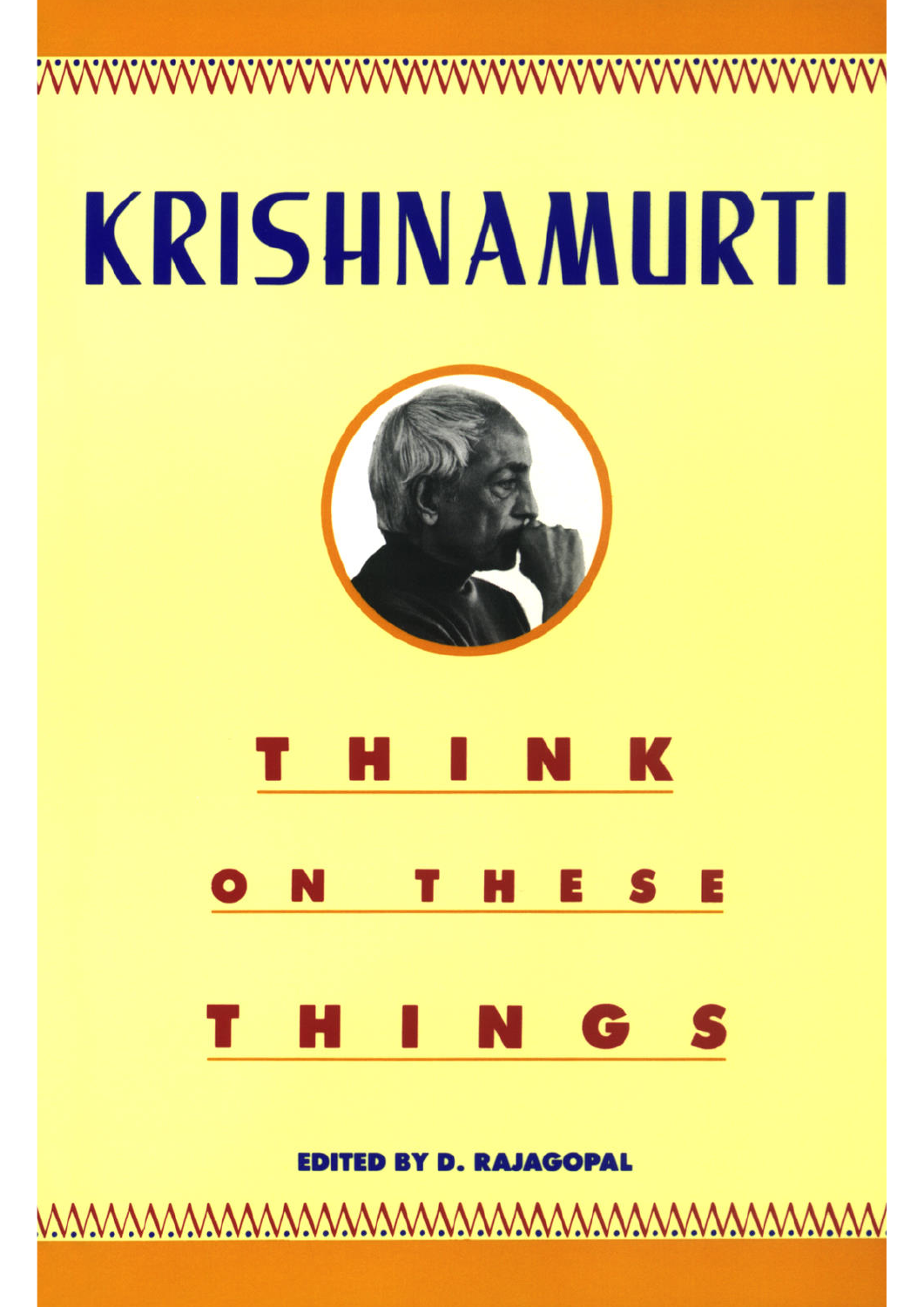*Think on These Things*  Copyright © 1964 by Krishnamurti Foundation of America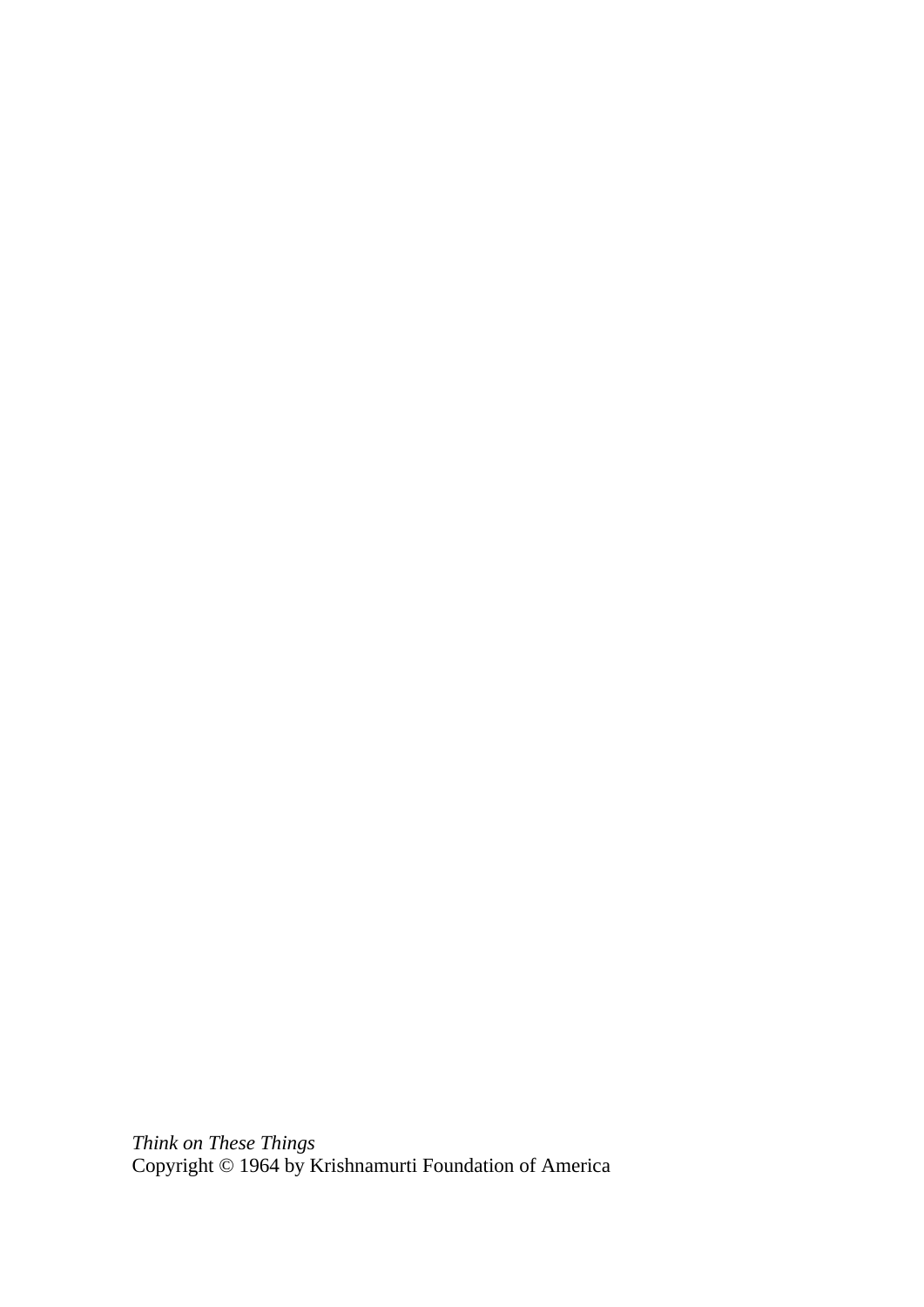## **THINK ON THESE THINGS**

## **KRISHNAMURTI**

**EDITED BY D. RAJAGOPAL**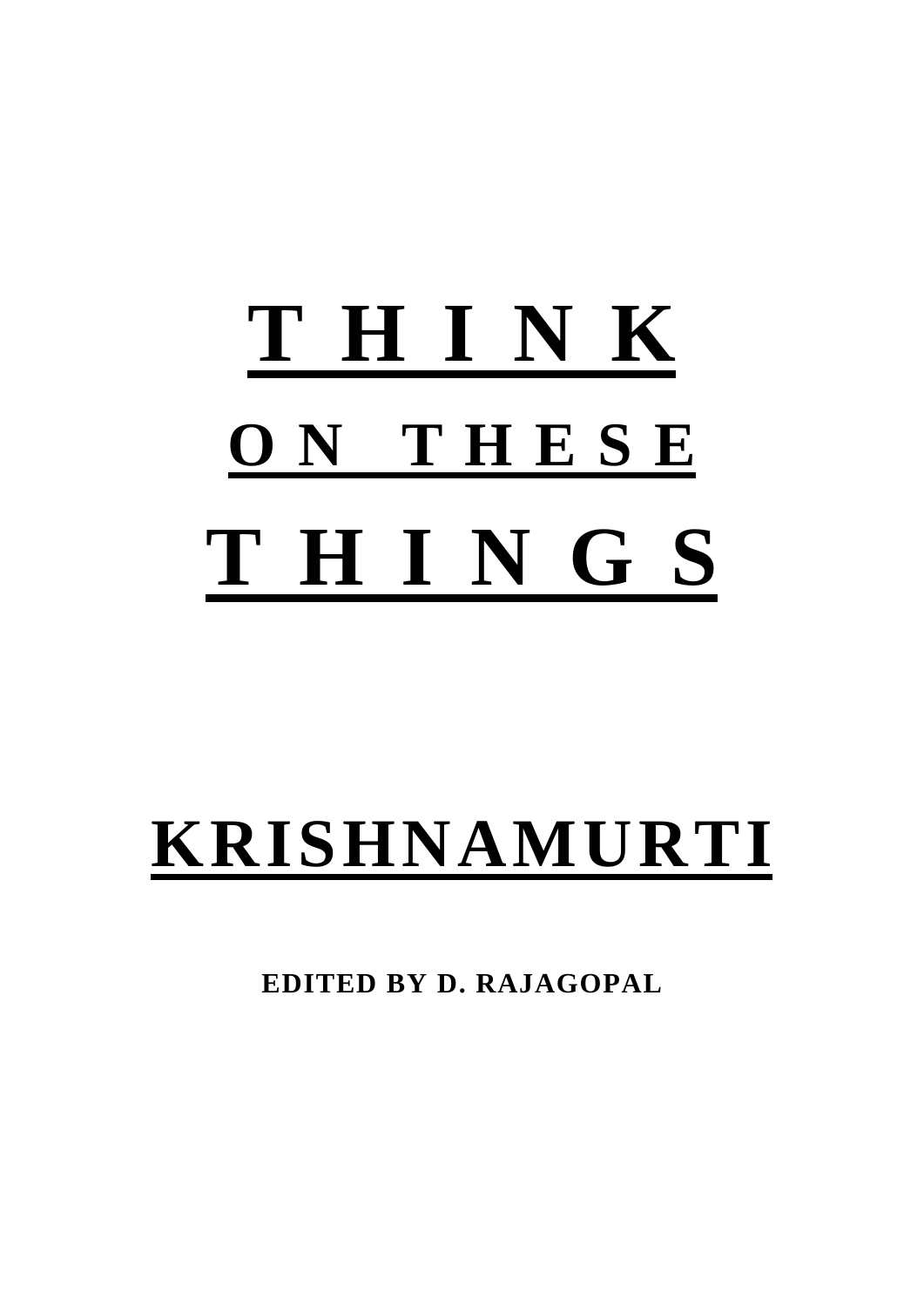### **CONTENTS**

*Editor's Note* 

- 1. The Function of Education
- 2. The Problem of Freedom
- 3. Freedom and Love
- 4. Listening
- 5. Creative Discontent
- 6. The Wholeness of Life
- 7. Ambition
- 8. Orderly Thinking
- 9. An Open Mind
- 10. Inward Beauty
- 11. Conformity and Revolt
- 12. The Confidence of Innocence
- 13. Equality and Freedom
- 14. Self Discipline
- 15. Cooperation and Sharing
- 16. Renewing the Mind
- 17. The River of Life
- 18. The Attentive Mind
- 19. Knowledge and Tradition
- 20. To Be Religious Is to Be Sensitive to Reality
- 21. The Purpose of Learning
- 22. The Simplicity of Love
- 23. The Need to Be Alone
- 24. The Energy of Life
- 25. To Live Effortlessly
- 26. The Mind Is Not Everything
- 27. To Seek God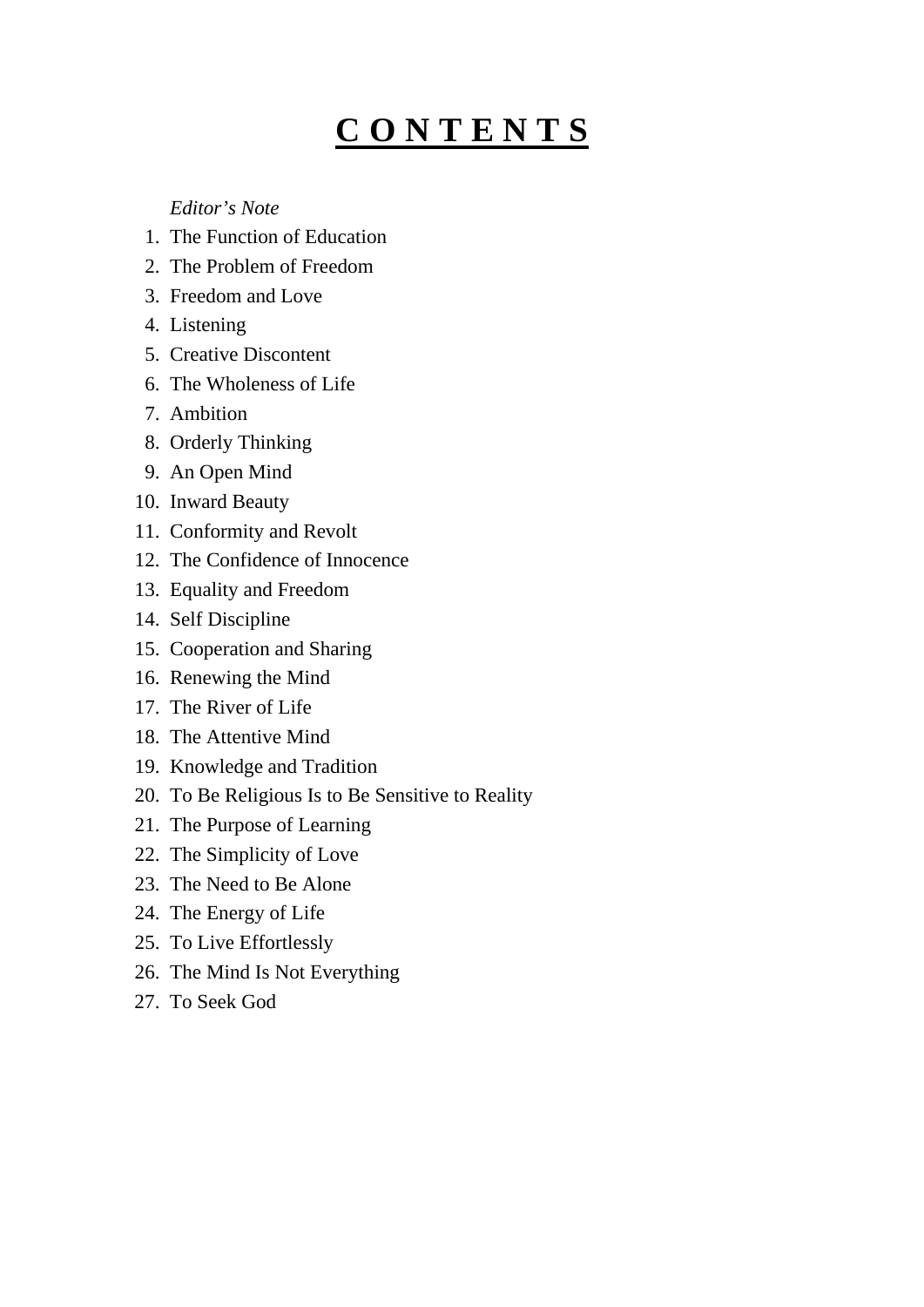#### **EDITOR'S NOTE**

Whether writing about a conversation with someone, or describing a sunset, or giving a public talk, Krishnamurti seems to have a way of addressing his remarks, not just to his immediate audience, but to anyone, anywhere, who will listen; and there are many, all over the world, who are eager to listen. For, what he says is without bias, and universal, and in a strangely moving way reveals the very roots of our human problems.

The material contained in this volume was originally presented in the form of talks to students, teachers and parents in India, but its keen penetration and lucid simplicity will be deeply meaningful to thoughtful people everywhere, of all ages, and in every walk of life. Krishnamurti examines with characteristic objectivity and insight the expressions of what we are pleased to call our culture, our education, religion, politics and tradition; and he throws much light on such basic motivations as ambition, greed and envy, the desire for security and the lust for power—all of which he shows to be deteriorating factors in human society. According to Krishnamurti, real culture is neither a matter of breeding, nor of learning, nor of talent, nor even of genius, but it is what he calls "the timeless movement to find happiness, God, truth." And "when this movement is blocked by authority, by tradition, by fear, there is decay," regardless of the gifts or the accomplishments of any particular individual, race or civilization. He points out with uncompromising directness the false elements in our attitudes and institutions, and the implications of his remarks are profound and far-reaching.

A few words occur here and there in the text—*guru*, *sannyasi*, *puja* and *mantram*—with which western readers may not be entirely familiar, and they are therefore briefly explained here. A *guru* is a spiritual teacher; a *sannyasi* is a monk who has taken the final vows of renunciation according to Hindu rites; *puja* is the Hindu ritual worship; and a *mantram* is a sacred verse, hymn or chant.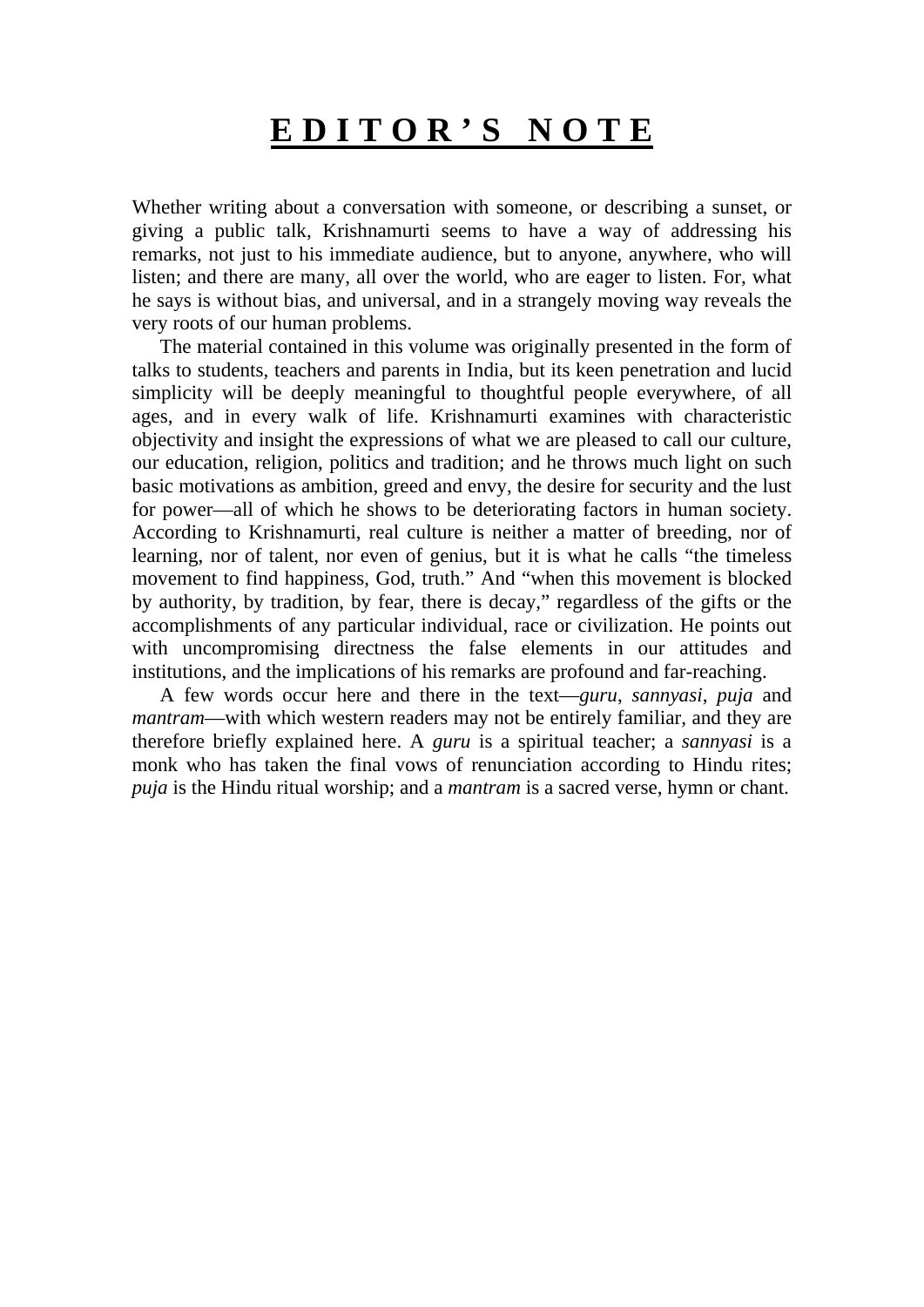## **1**

## **THE FUNCTION O F EDUCATION**

I wonder if we have ever asked ourselves what education means. Why do we go to school, why do we learn various subjects, why do we pass examinations and compete with each other for better grades? What does this so-called education mean, and what is it all about? This is really a very important question, not only for the students, but also for the parents, for the teachers, and for everyone who loves this earth. Why do we go through the struggle to be educated? Is it merely in order to pass some examinations and get a job? Or is it the function of education to prepare us while we are young to understand the whole process of life? Having a job and earning one's livelihood is necessary—but is that all? Are we being educated only for that? Surely, life is not merely a job, an occupation; life is something extraordinarily wide and profound, it is a great mystery, a vast realm in which we function as human beings. If we merely prepare ourselves to earn a livelihood, we shall miss the whole point of life; and to understand life is much more important than merely to prepare for examinations and become very proficient in mathematics, physics, or what you will.

So, whether we are teachers or students, is it not important to ask ourselves why we are educating or being educated? And what does life mean? Is not life an extraordinary thing? The birds, the flowers, the flourishing trees, the heavens, the stars, the rivers and the fish therein—all this is life. Life is the poor and the rich; life is the constant battle between groups, races and nations; life is meditation; life is what we call religion, and it is also the subtle, hidden things of the mind the envies, the ambitions, the passions, the fears, fulfilments and anxieties. All this and much more is life. But we generally prepare ourselves to understand only one small corner of it. We pass certain examinations, find a job, get married, have children, and then become more and more like machines. We remain fearful, anxious, frightened of life. So, is it the function of education to help us understand the whole process of life, or is it merely to prepare us for a vocation, for the best job we can get?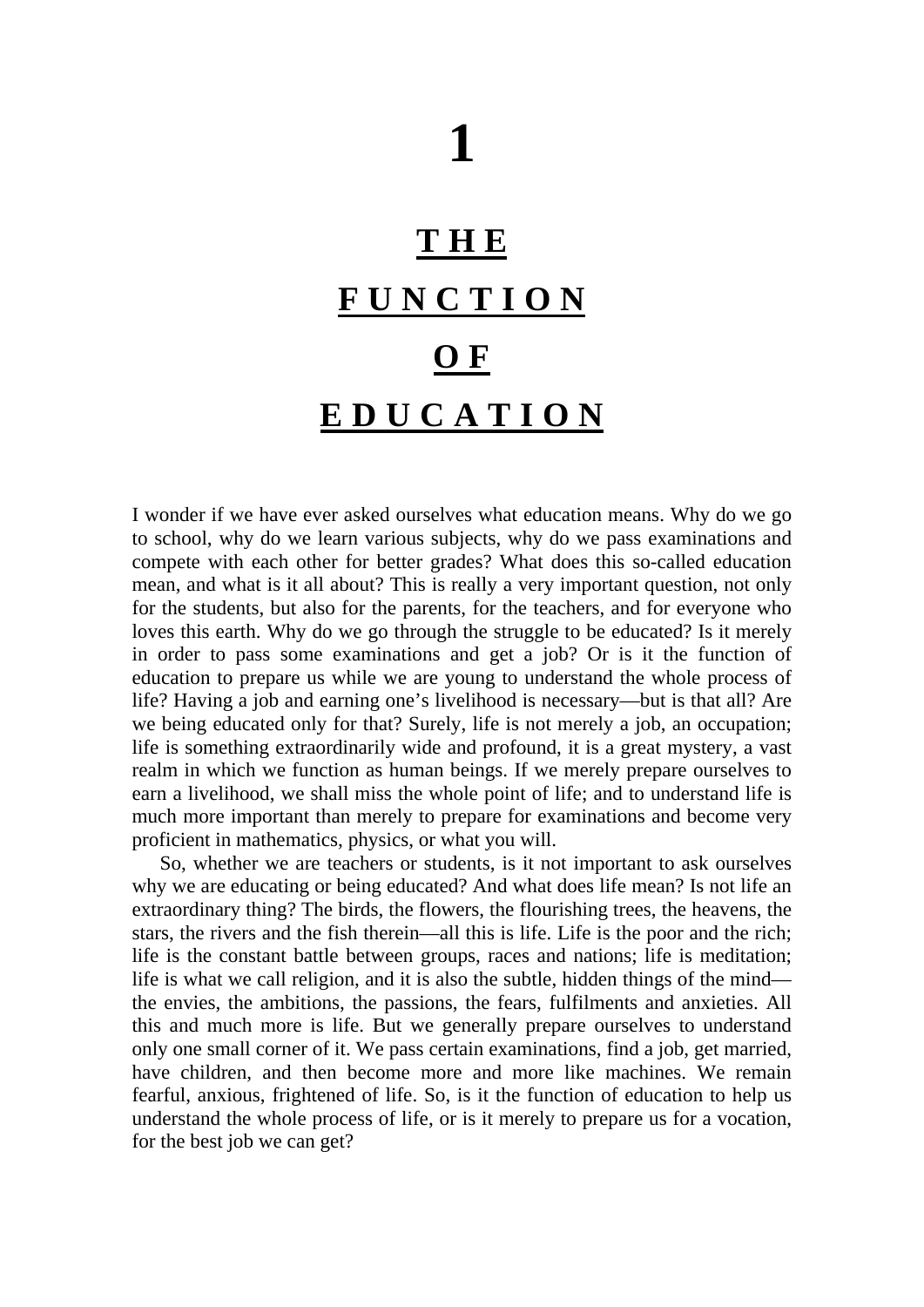What is going to happen to all of us when we grow to be men and women? Have you ever asked yourselves what you are going to do when you grow up? In all likelihood you will get married, and before you know where you are you will be mothers and fathers; and you will then be tied to a job, or to the kitchen, in which you will gradually wither away. Is that all that *your* life is going to be? Have you ever asked yourselves this question? Should you not ask it? If your family is wealthy you may have a fairly good position already assured, your father may give you a comfortable job, or you may get richly married; but there also you will decay, deteriorate. Do you see?

Surely, education has no meaning unless it helps you to understand the vast expanse of life with all its subtleties, with its extraordinary beauty, its sorrows and joys. You may earn degrees, you may have a series of letters after your name and land a very good job; but then what? What is the point of it all if in the process your mind becomes dull, weary, stupid? So, while you are young, must you not seek to find out what life is all about? And is it not the true function of education to cultivate in you the intelligence which will try to find the answer to all these problems? Do you know what intelligence is? It is the capacity, surely, to think freely, without fear, without a formula, so that you begin to discover for yourself what is real, what is true; but if you are frightened you will never be intelligent. Any form of ambition, spiritual or mundane, breeds anxiety, fear; therefore ambition does not help to bring about a mind that is clear, simple, direct, and hence intelligent.

You know, it is really very important while you are young to live in an environment in which there is no fear. Most of us, as we grow older, become frightened; we are afraid of living, afraid of losing a job, afraid of tradition, afraid of what the neighbours, or what the wife or husband would say, afraid of death. Most of us have fear in one form or another; and where there is fear there is no intelligence. And is it not possible for all of us, while we are young, to be in an environment where there is no fear but rather an atmosphere of freedom freedom, not just to do what we like, but to understand the whole process of living? Life is really very beautiful, it is not this ugly thing that we have made of it; and you can appreciate its richness, its depth, its extraordinary loveliness only when you revolt against everything—against organized religion, against tradition, against the present rotten society—so that you as a human being find out for yourself what is true. Not to imitate but to discover—*that* is education, is it not? It is very easy to conform to what your society or your parents and teachers tell you. That is a safe and easy way of existing; but that is not living, because in it there is fear, decay, death. To live is to find out for yourself what is true, and you can do this only when there is freedom, when there is continuous revolution inwardly, within yourself.

But you are not encouraged to do this; no one tells you to question, to find out for yourself what God is, because if you were to rebel you would become a danger to all that is false. Your parents and society want you to live safely, and you also want to live safely. Living safely generally means living in imitation and therefore in fear. Surely, the function of education is to help each one of us to live freely and without fear, is it not? And to create an atmosphere in which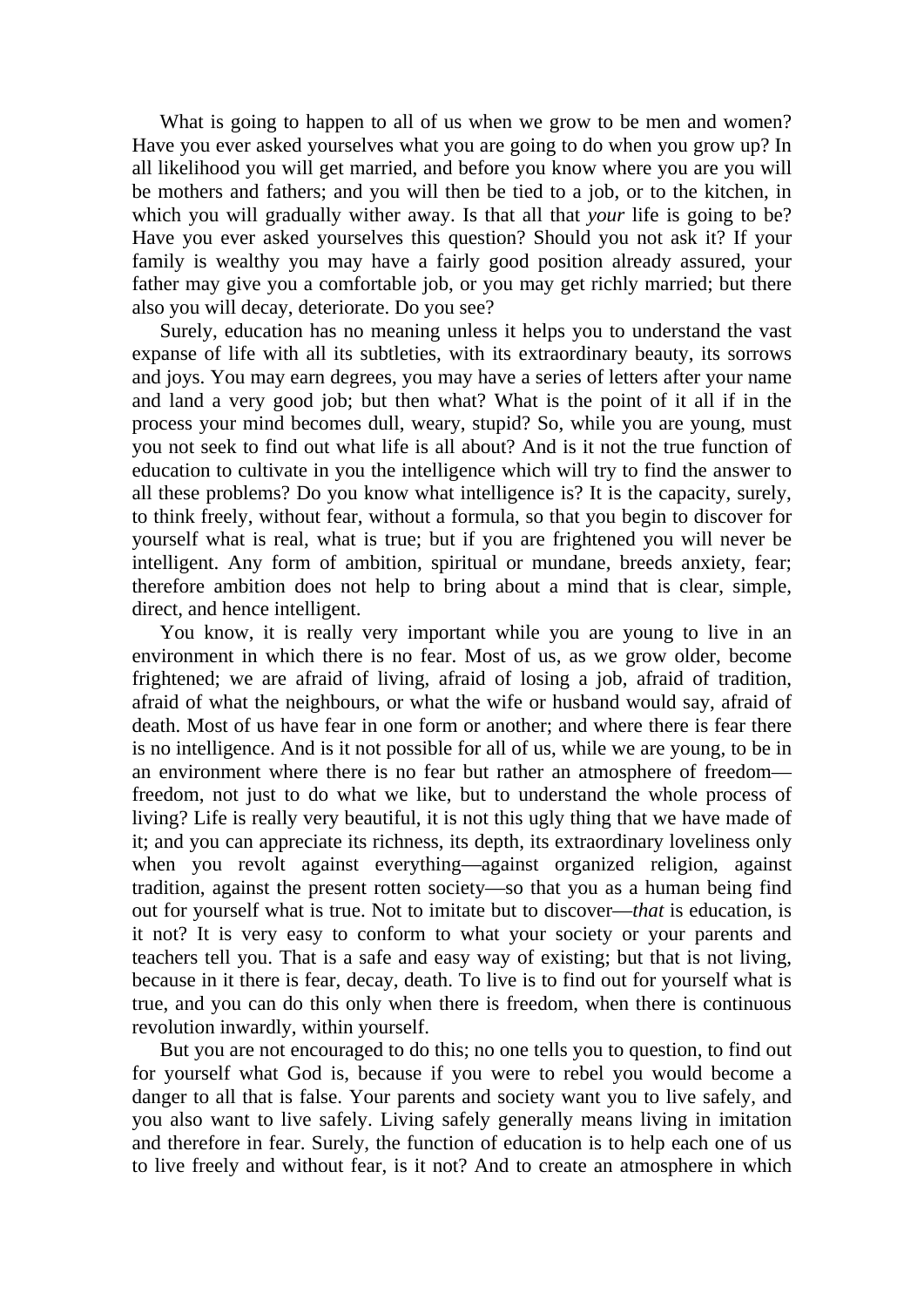there is no fear requires a great deal of thinking on your part as well as on the part of the teacher, the educator.

Do you know what this means—what an extraordinary thing it would be to create an atmosphere in which there is no fear? And we *must* create it, because we see that the world is caught up in endless wars; it is guided by politicians who are always seeking power; it is a world of lawyers, policemen and soldiers, of ambitious men and women all wanting position and all fighting each other to get it. Then there are the so-called saints, the religious *gurus* with their followers; they also want power, position, here or in the next life. It is a mad world, completely confused, in which the communist is fighting the capitalist, the socialist is resisting both, and everybody is against somebody, struggling to arrive at a safe place, a position of power or comfort. The world is torn by conflicting beliefs, by caste and class distinctions, by separative nationalities, by every form of stupidity and cruelty—and this is the world you are being educated to fit into. You are encouraged to fit into the framework of this disastrous society; your parents want you to do that, and you also want to fit in.

Now, is it the function of education merely to help you to conform to the pattern of this rotten social order, or is it to give you freedom—complete freedom to grow and create a different society, a new world? We want to have this freedom, not in the future, but now, otherwise we may all be destroyed. We must create immediately an atmosphere of freedom so that you can live and find out for yourselves what is true, so that you become intelligent, so that you are able to face the world and understand it, not just conform to it, so that inwardly, deeply, psychologically you are in constant revolt; because it is only those who are in constant revolt that discover what is true, not the man who conforms, who follows some tradition. It is only when you are constantly inquiring, constantly observing, constantly learning, that you find truth, God, or love; and you cannot inquire, observe, learn, you cannot be deeply aware, if you are afraid. So the function of education, surely, is to eradicate, inwardly as well as outwardly, this fear that destroys human thought, human relationship and love.

#### *Questioner: If all individuals were in revolt, don't you think there would be chaos in the world?*

KRISHNAMURTI: Listen to the question first, because it is very important to understand the question and not just wait for an answer. The question is: if all individuals were in revolt, would not the world be in chaos? But is the present society in such perfect order that chaos would result if everyone revolted against it? Is there not chaos *now*? Is everything beautiful, uncorrupted? Is everyone living happily, fully, richly? Is man not against man? Is there not ambition, ruthless competition? So the world is already in chaos, that is the first thing to realize. Don't take it for granted that this is an orderly society; don't mesmerize yourself with words. Whether here in Europe, in America or Russia, the world is in a process of decay. If you see the decay, you have a challenge: you are challenged to find a way of solving this urgent problem. And how you respond to the challenge is important, is it not? If you respond as a Hindu or a Buddhist, a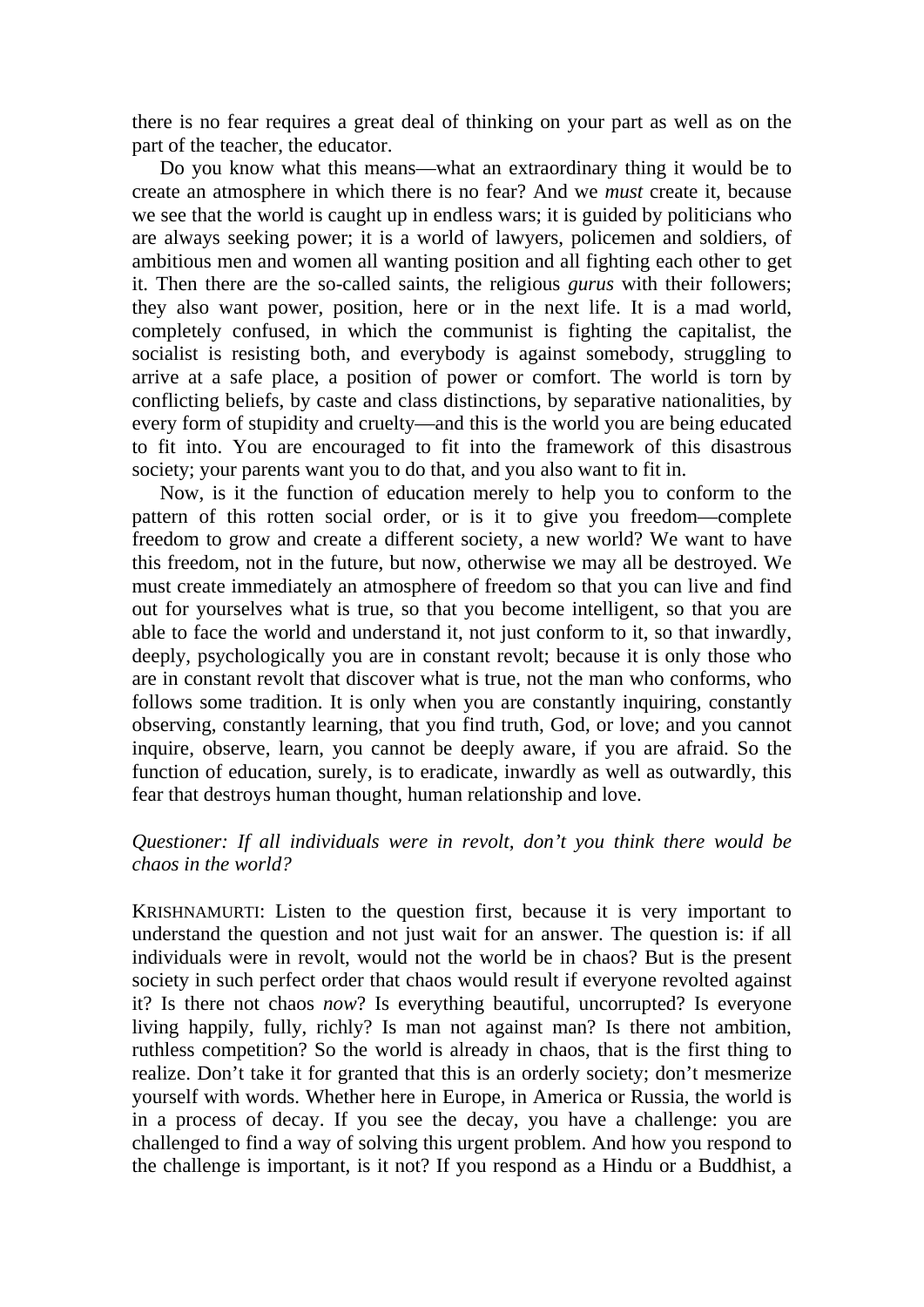Christian or a communist, then your response is very limited—which is no response at all. You can respond fully, adequately only if there is no fear in you, only if you don't think as a Hindu, a communist or a capitalist, but as a total human being who is trying to solve this problem; and you cannot solve it unless you yourself are in revolt against the whole thing, against the ambitious acquisitiveness on which society is based. When you yourself are not ambitious, not acquisitive, not clinging to your own security—only then can you respond to the challenge and create a new world.

#### *Questioner: To revolt, to learn, to love—are these three separate processes, or are they simultaneous?*

KRISHNAMURTI: Of course they are not three separate processes; it is a unitary process. You see, it is very important to find out what the question means. This question is based on theory, not on experience; it is merely verbal, intellectual, therefore it has no validity. A man who is fearless, who is really in revolt, struggling to find out what it means to learn, to love—such a man does not ask if it is one process or three. We are so clever with words, and we think that by offering explanations we have solved the problem.

Do you know what it means to learn? When you are really learning you are learning throughout your life and there is no one special teacher to learn from. Then everything teaches you—a dead leaf, a bird in flight, a smell, a tear, the rich and the poor, those who are crying, the smile of a woman, the haughtiness of a man. You learn from everything, therefore there is no guide, no philosopher, no *guru*. Life itself is your teacher, and you are in a state of constant learning.

#### *Questioner: It is true that society is based on acquisitiveness and ambition; but if we had no ambition would we not decay?*

KRISHNAMURTI: This is really a very important question, and it needs great attention.

Do you know what attention is? Let us find out. In a classroom, when you stare out of the window or pull somebody's hair, the teacher tells you to pay attention. Which means what? That you are not interested in what you are studying and so the teacher compels you to pay attention—which is not attention at all. Attention comes when you are deeply interested in something, for then you love to find out all about it; then your whole mind, your whole being is there. Similarly, the moment you see that this question—if we had no ambition, would we not decay?—is really very important, you are interested and want to find out the truth of the matter.

Now, is not the ambitious man destroying himself? That is the first thing to find out, not to ask whether ambition is right or wrong. Look around you, observe all the people who are ambitious. What happens when you are ambitious? You are thinking about yourself, are you not? You are cruel, you push other people aside because you are trying to fulfil your ambition, trying to become a big man, thereby creating in society the conflict between those who are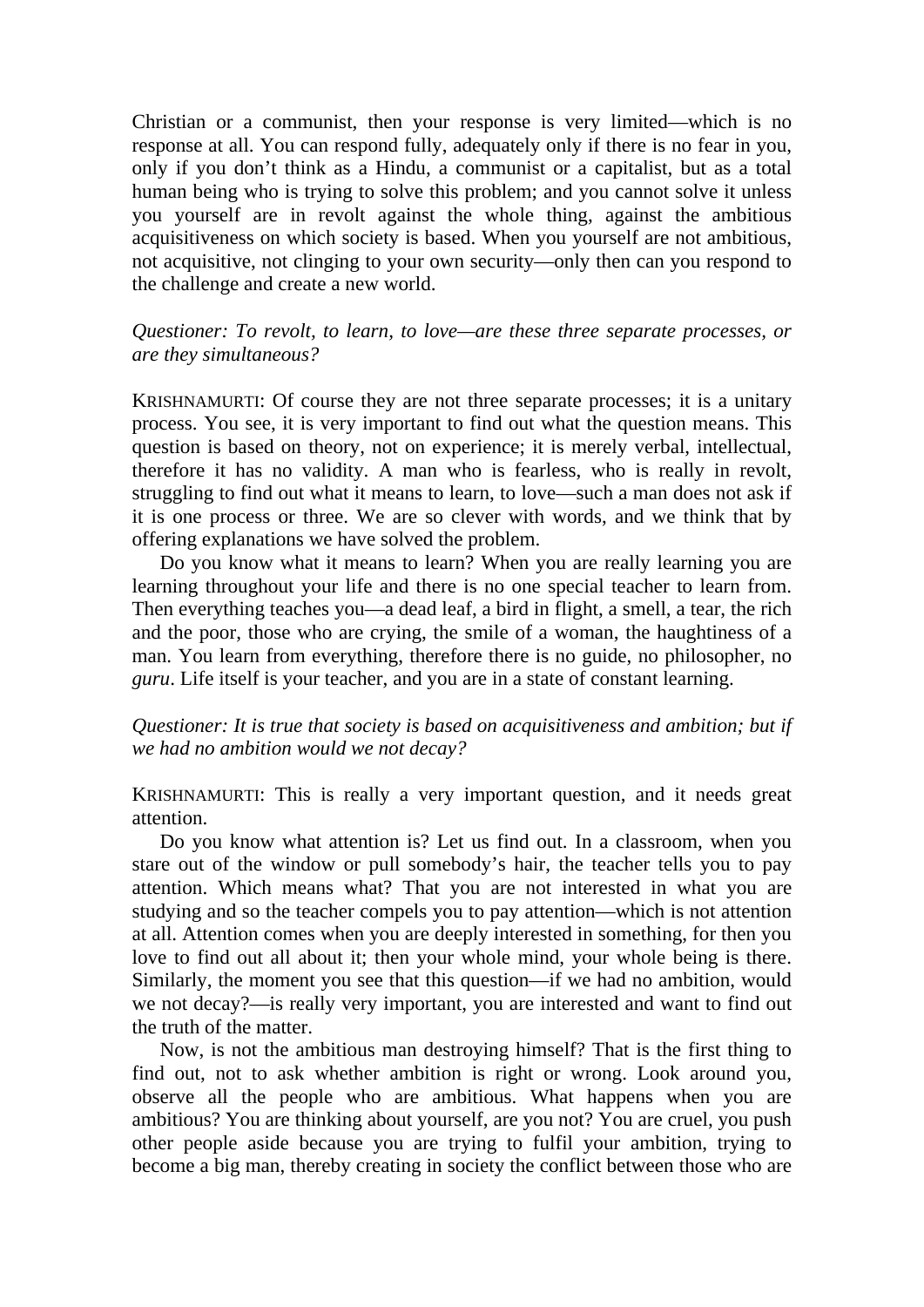succeeding and those who are falling behind. There is a constant battle between you and the others who are also after what you want; and is this conflict productive of creative living? Do you understand, or is this too difficult?

Are you ambitious when you love to do something for its own sake? When you are doing something with your whole being, not because you want to get somewhere, or have more profit, or greater results, but simply because you love to do it—in that there is no ambition, is there? In that there is no competition; you are not struggling with anyone for first place. And should not education help you to find out what you really love to do so that from the beginning to the end of your life you are working at something which you feel is worthwhile and which for you has deep significance? Otherwise, for the rest of your days, you will be miserable. Not knowing what you really want to do, your mind falls into a routine in which there is only boredom, decay and death. That is why it is very important to find out while you are young what it is you really *love* to do; and this is the only way to create a new society.

*Questioner: In India, as in most other countries, education is being controlled by the government. Under such circumstances is it possible to carry out an experiment of the kind you describe?* 

KRISHNAMURTI: If there were no government help, would it be possible for a school of this kind to survive? That is what this gentleman is asking. He sees everything throughout the world becoming more and more controlled by governments, by politicians, by people in authority who want to shape our minds and hearts, who want us to think in a certain way. Whether in Russia or in any other country, the tendency is towards government control of education; and this gentleman asks whether it is possible for a school of the kind I am talking about to come into being without government aid.

Now, what do *you* say? You know, if you think something is important, really worthwhile, you give your heart to it irrespective of governments and the edicts of society—and then it will succeed. But most of us do not give our hearts to anything, and that it why we put this sort of question. If you and I feel vitally that a new world can be brought into being, when each one of us is in complete revolt inwardly, psychologically, spiritually—then we shall give our hearts, our minds, our bodies towards creating a school where there is no such thing as fear with all its implications.

Sir, anything truly revolutionary is created by a few who see what is true and are willing to live according to that truth; but to discover what is true demands freedom from tradition, which means freedom from all fears.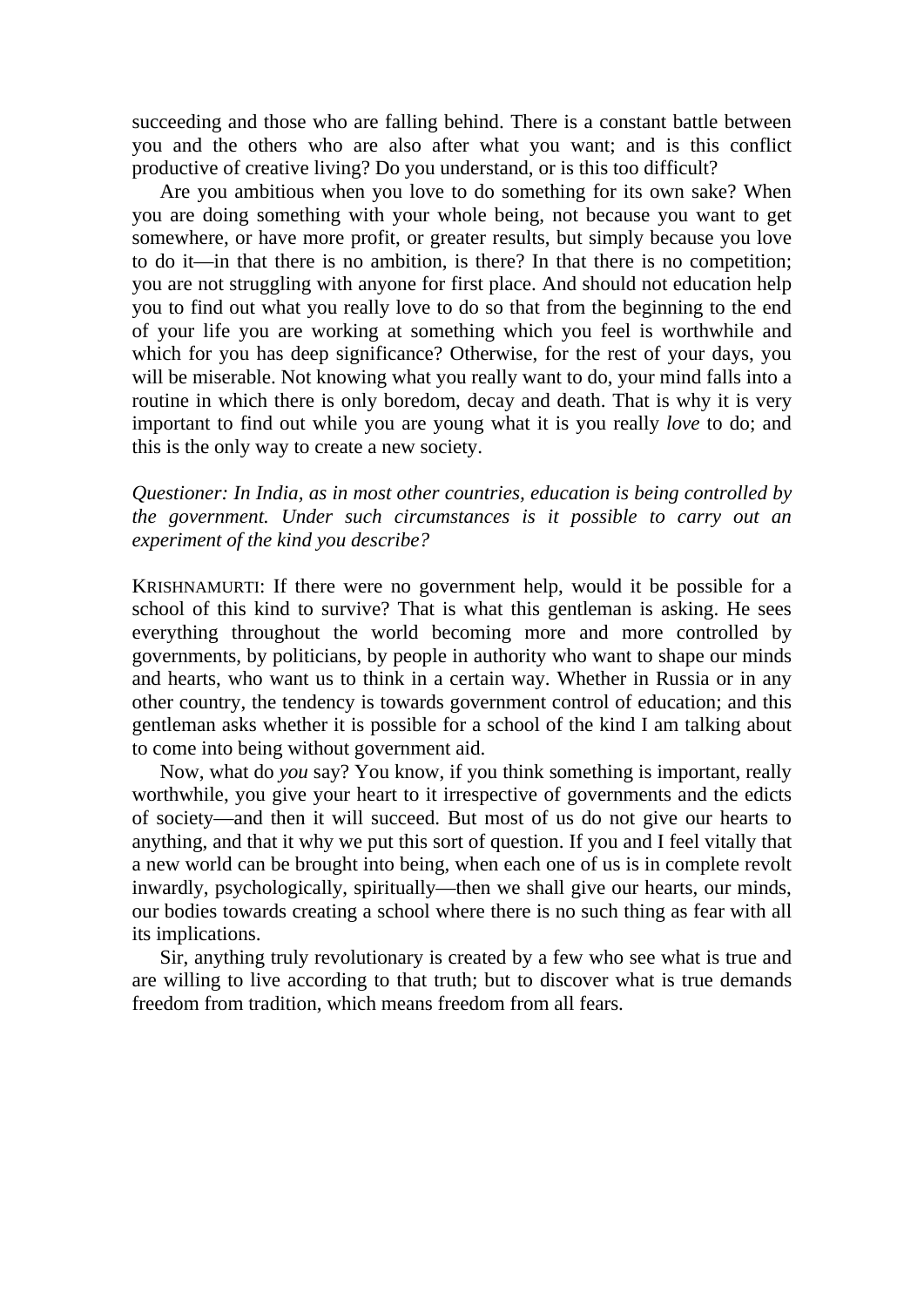## **THE PROBLEM O F FREEDOM**

I would like to discuss with you the problem of freedom. It is a very complex problem, needing deep study and understanding. We hear much talk about freedom, religious freedom, and the freedom to do what one would like to do. Volumes have been written on all this by scholars. But I think we can approach it very simply and directly, and perhaps that will bring us to the real solution.

I wonder if you have ever stopped to observe the marvellous glow in the west as the sun sets, with the shy young moon just over the trees? Often at that hour the river is very calm, and then everything is reflected on its surface: the bridge, the train that goes over it, the tender moon, and presently, as it grows dark, the stars. It is all very beautiful. And to observe, to watch, to give your whole attention to something beautiful, your mind must be free of preoccupations, must it not? It must not be occupied with problems, with worries, with speculations. It is only when the mind is very quiet that you can really observe, for then the mind is sensitive to extraordinary beauty; and perhaps here is a clue to our problem of freedom.

Now, what does it mean to be free? Is freedom a matter of doing what happens to suit you, going where you like, thinking what you will? This you do anyhow. Merely to have independence, does that mean freedom? Many people in the world are independent, but very few are free. Freedom implies great intelligence, does it not? To be free is to be intelligent, but intelligence does not come into being by just wishing to be free; it comes into being only when you begin to understand your whole environment, the social, religious, parental and traditional influences that are continually closing in on you. But to understand the various influences—the influence of your parents, of your government, of society, of the culture to which you belong, of your beliefs, your gods and superstitions, of the tradition to which you conform unthinkingly—to understand all these and become free from them requires deep insight; but you generally give in to them because inwardly you are frightened. You are afraid of not having a good position in life; you are afraid of what your priest will say; you are afraid of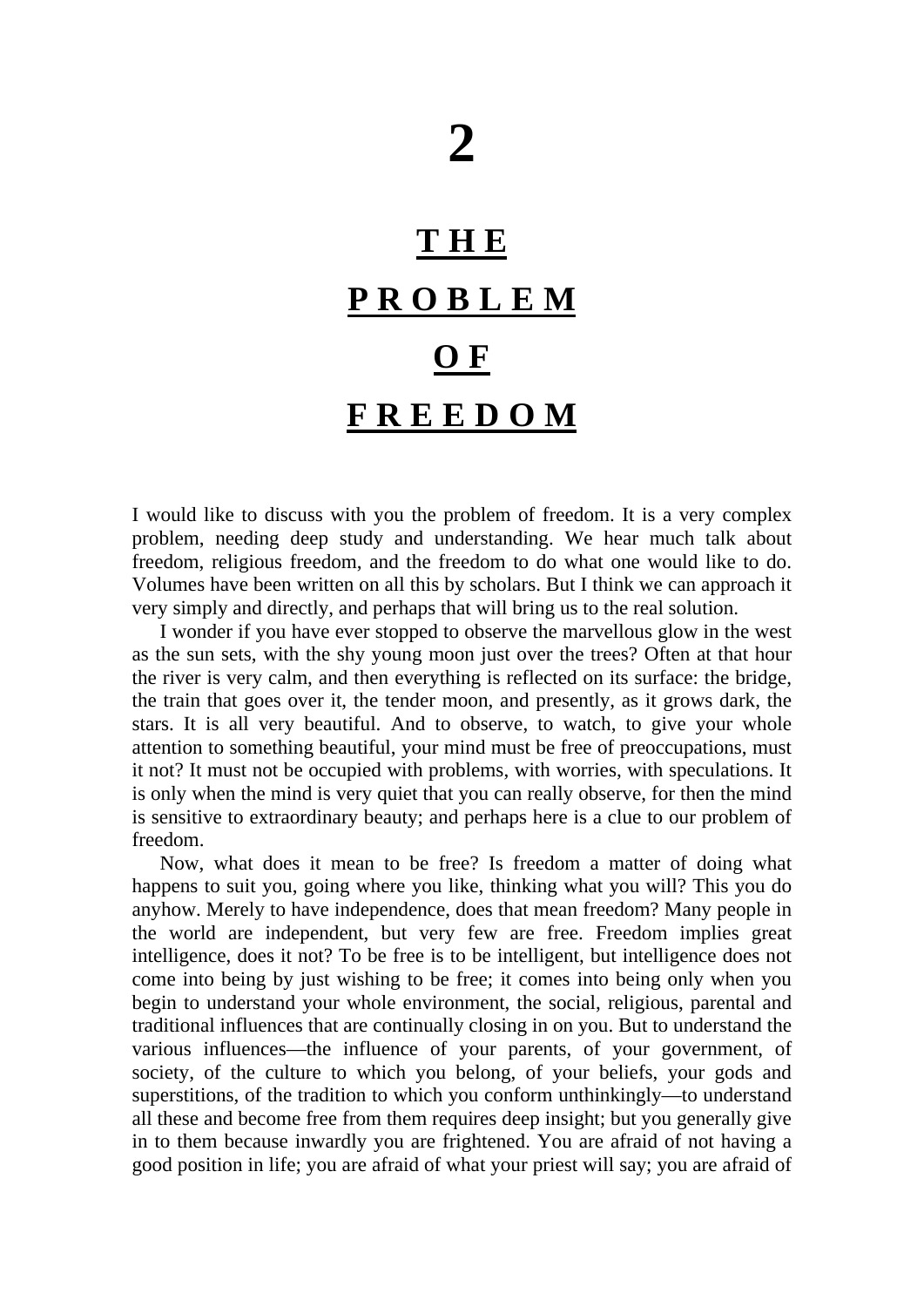not following tradition, of not doing the right thing. But freedom is really a state of mind in which there is no fear or compulsion, no urge to be secure.

Don't most of us want to be safe? Don't we want to be told what marvellous people we are, how lovely we look, or what extraordinary intelligence we have? Otherwise we would not put letters after our names. All that kind of thing gives us self-assurance, a sense of importance. We all want to be famous people—and the moment we want to *be* something, we are no longer free.

Please see this, for it is the real clue to the understanding of the problem of freedom. Whether in this world of politicians, power, position and authority, or in the so-called spiritual world where you aspire to be virtuous, noble, saintly, the moment you want to be somebody you are no longer free. But the man or the woman who sees the absurdity of all these things and whose heart is therefore innocent, and therefore not moved by the desire to be somebody—such a person is free. If you understand the simplicity of it you will also see its extraordinary beauty and depth.

After all, examinations are for that purpose: to give you a position, to make you somebody. Titles, position and knowledge encourage you to be something. Have you not noticed that your parents and teachers tell you that you must amount to something in life, that you must be successful like your uncle or your grandfather? Or you try to imitate the example of some hero, to be like the Masters, the saints; so you are never free. Whether you follow the example of a Master, a saint, a teacher, a relative, or stick to a particular tradition, it all implies a demand on your part to *be* something; and it is only when you really understand this fact that there is freedom.

The function of education, then, is to help you from childhood not to imitate anybody, but to be yourself all the time. And this is a most difficult thing to do: whether you are ugly or beautiful, whether you are envious or jealous, always to be what you are, but understand it. To be yourself is very difficult, because you think that what you are is ignoble, and that if you could only change what you are into something noble it would be marvellous; but that never happens. Whereas, if you look at what you actually are and understand it, then in that very understanding there is a transformation. So freedom lies, not in trying to become something different, nor in doing whatever you happen to feel like doing, nor in following the authority of tradition, of your parents, of your *guru*, but in understanding what you are from moment to moment.

You see, you are not educated for this; your education encourages you to become something or other—but that is not the understanding of yourself. Your "self" is a very complex thing; it is not merely the entity that goes to school, that quarrels, that plays games, that is afraid, but it is also something hidden, not obvious. It is made up, not only of all the thoughts that you think, but also of all the things that have been put into your mind by other people, by books, by the newspapers, by your leaders; and it is possible to understand all that only when you don't want to be somebody, when you don't imitate, when you don't follow—which means, really, when you are in revolt against the whole tradition of trying to become something. That is the only true revolution, leading to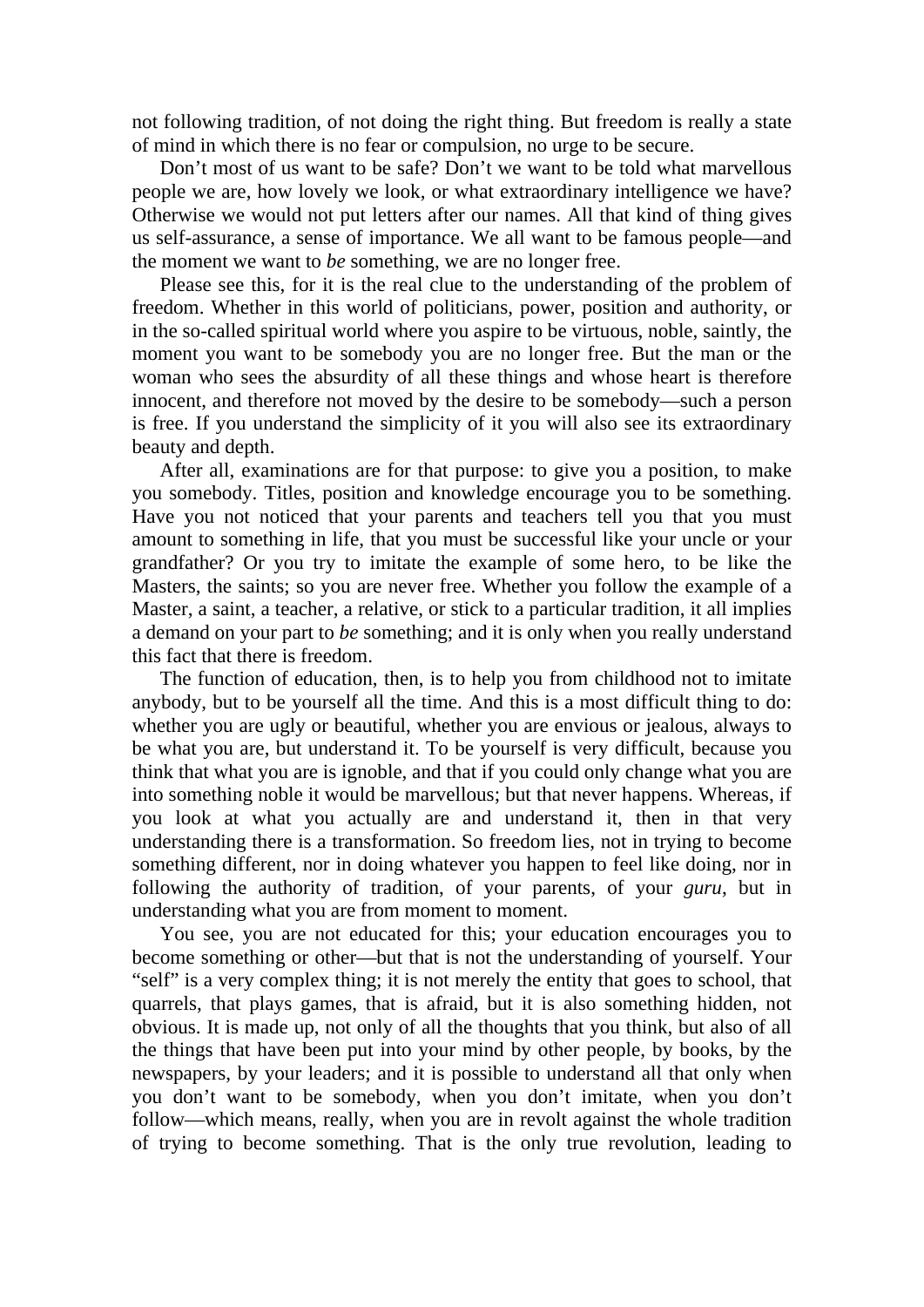extraordinary freedom. To cultivate this freedom is the real function of education.

Your parents, your teachers and your own desires want you to be identified with something or other in order to be happy, secure. But to be intelligent, must you not break through all the influences that enslave and crush you?

The hope of a new world is in those of you who begin to see what is false and revolt against it, not just verbally but actually. And that is why you should seek the right kind of education; for it is only when you grow in freedom that you can create a new world not based on tradition or shaped according to the idiosyncrasy of some philosopher or idealist. But there can be no freedom as long as you are merely trying to become somebody, or imitate a noble example.

#### *Questioner: What is intelligence?*

KRISHNAMURTI: Let us go into the question very slowly, patiently, and find out. To find out is not to come to a conclusion. I don't know if you see the difference. The moment you come to a conclusion as to what intelligence is, you cease to be intelligent. That is what most of the older people have done: they have come to conclusions. Therefore they have ceased to be intelligent. So you have found out one thing right off: that an intelligent mind is one which is constantly learning, never concluding.

What is intelligence? Most people are satisfied with a definition of what intelligence is. Either they say, "That is a good explanation," or they prefer their own explanation; and a mind that is satisfied with an explanation is very superficial, therefore it is not intelligent.

You have begun to see that an intelligent mind is a mind which is not satisfied with explanations, with conclusions; nor is it a mind that believes, because belief is again another form of conclusion. An intelligent mind is an inquiring mind, a mind that is watching, learning, studying. Which means what? That there is intelligence only when there is no fear, when you are willing to rebel, to go against the whole social structure in order to find out what God is, or to discover the truth of anything.

Intelligence is not knowledge. If you could read all the books in the world it would not give you intelligence. Intelligence is something very subtle; it has no anchorage. It comes into being only when you understand the total process of the mind—not the mind according to some philosopher or teacher, but your own mind. Your mind is the result of all humanity, and when you understand it you don't have to study a single book, because the mind contains the whole knowledge of the past. So intelligence comes into being with the understanding of yourself; and you can understand yourself only in relation to the world of people, things and ideas. Intelligence is not something that you can acquire, like learning; it arises with great revolt, that is, when there is no fear—which means, really, when there is a sense of love. For when there is no fear, there is love.

If you are only interested in explanations, I am afraid you will feel that I have not answered your question. To ask what is intelligence is like asking what is life. Life is study, play, sex, work, quarrel, envy, ambition, love, beauty, truth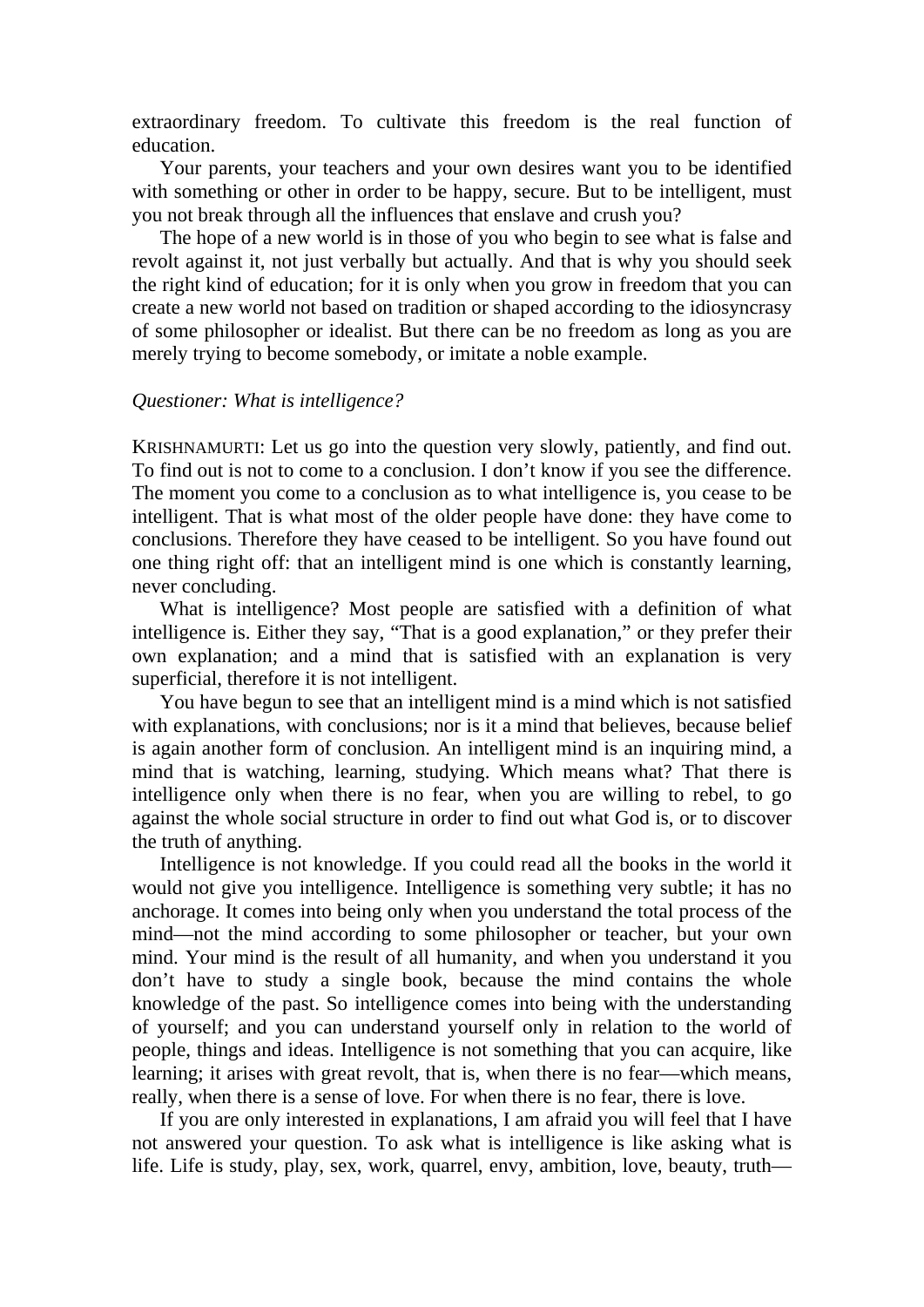life is everything, is it not? But you see, most of us have not the patience earnestly and consistently to pursue this inquiry.

#### *Questioner: Can the crude mind become sensitive?*

KRISHNAMURTI: Listen to the question, to the meaning behind the words. Can the crude mind become sensitive? If I say my mind is crude and I try to become sensitive, the very effort to become sensitive is crudity. Please see this. Don't be intrigued, but watch it. Whereas, if I recognize that I am crude without wanting to change, without trying to become sensitive, if I begin to understand what crudeness is, observe it in my life from day to day—the greedy way I eat, the roughness with which I treat people, the pride, the arrogance, the coarseness of my habits and thoughts—then that very observation transforms what *is*.

Similarly, if I am stupid and I say I must become intelligent, the effort to become intelligent is only a greater form of stupidity; because what is important is to understand stupidity. However much I may try to become intelligent, my stupidity will remain. I may acquire the superficial polish of learning, I may be able to quote books, repeat passages from great authors, but basically I shall still be stupid. But if I see and understand stupidity as it expresses itself in my daily life—how I behave towards my servant, how I regard my neighbour, the poor man, the rich man, the clerk—then that very awareness brings about a breaking up of stupidity.

You try it. Watch yourself talking to your servant, observe the tremendous respect with which you treat a governor, and how little respect you show to the man who has nothing to give you. Then you begin to find out how stupid you are; and in understanding that stupidity there is intelligence, sensitivity. You do not have to *become* sensitive. The man who is trying to become something is ugly, insensitive; he is a crude person.

#### *Questioner: How can the child find out what he is without the help of his parents and teachers?*

KRISHNAMURTI: Have I said that he can, or is this your interpretation of what I said? The child will find out about himself if the environment in which he lives helps him to do so. If the parents and teachers are really concerned that the young person should discover what he is, they won't compel him; they will create an environment in which he will come to know himself.

You have asked this question; but is it a vital problem to you? If you deeply felt that it is important for the child to find out about himself, and that he cannot do this if he is dominated by authority, would you not help to bring about the right environment? It is again the same old attitude: tell me what to do and I will do it. We don't say, "Let us work it out together". This problem of how to create an environment in which the child can have knowledge of himself is one that concerns everybody—the parents, the teachers and the children themselves. But self-knowledge cannot be imposed, understanding cannot be compelled; and if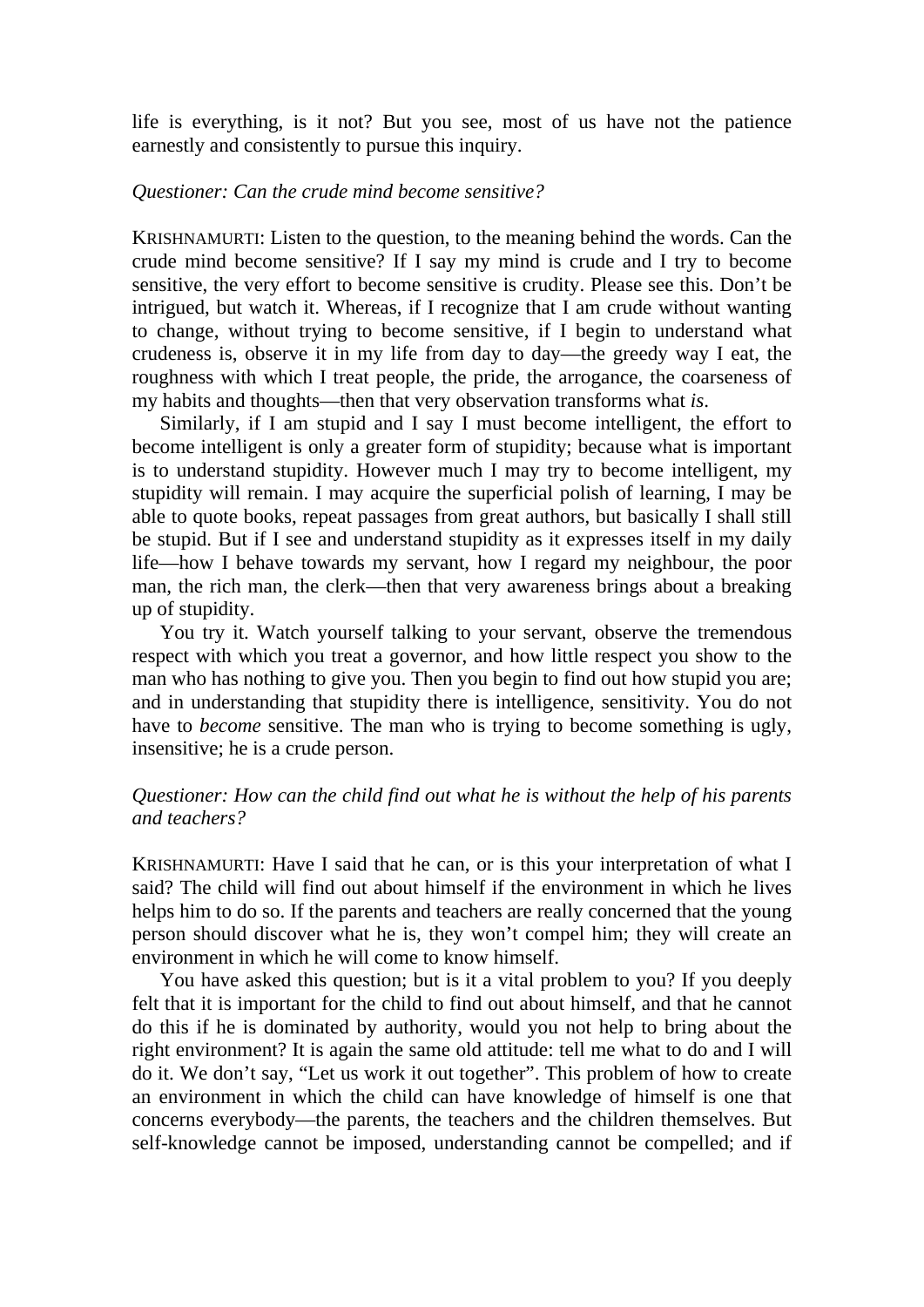this is a vital problem to you and me, to the parent and the teacher, then together we shall create schools of the right kind.

*Questioner: The children tell me that they have seen in the villages some weird phenomena, like obsession, and that they are afraid of ghosts, spirits, and so on. They also ask about death. What is one to say to all this?* 

KRISHNAMURTI: In due course we shall inquire into what death is. But you see, fear is an extraordinary thing. You children have been told about ghosts by your parents, by older people, otherwise you would probably not see ghosts. Somebody has told you about obsession. You are too young to know about these things. It is not your own experience, it is the reflection of what older people have told you. And the older people themselves often know nothing about all this. They have merely read about it in some book, and think they have understood it. That brings up quite a different question: is there an experience which is uncontaminated by the past? If an experience is contaminated by the past it is merely a continuity of the past, and therefore not an original experience.

What is important is that those of you who are dealing with children should not impose upon them your own fallacies, your own notions about ghosts, your own particular ideas and experiences. This is a very difficult thing to avoid, because older people talk a great deal about all these inessential things that have no importance in life; so gradually they communicate to the children their own anxieties, fears and superstitions, and the children naturally repeat what they have heard. It is important that the older people, who generally know nothing about these things for themselves, do not talk about them in front of children, but instead help to create an atmosphere in which the children can grow in freedom and without fear.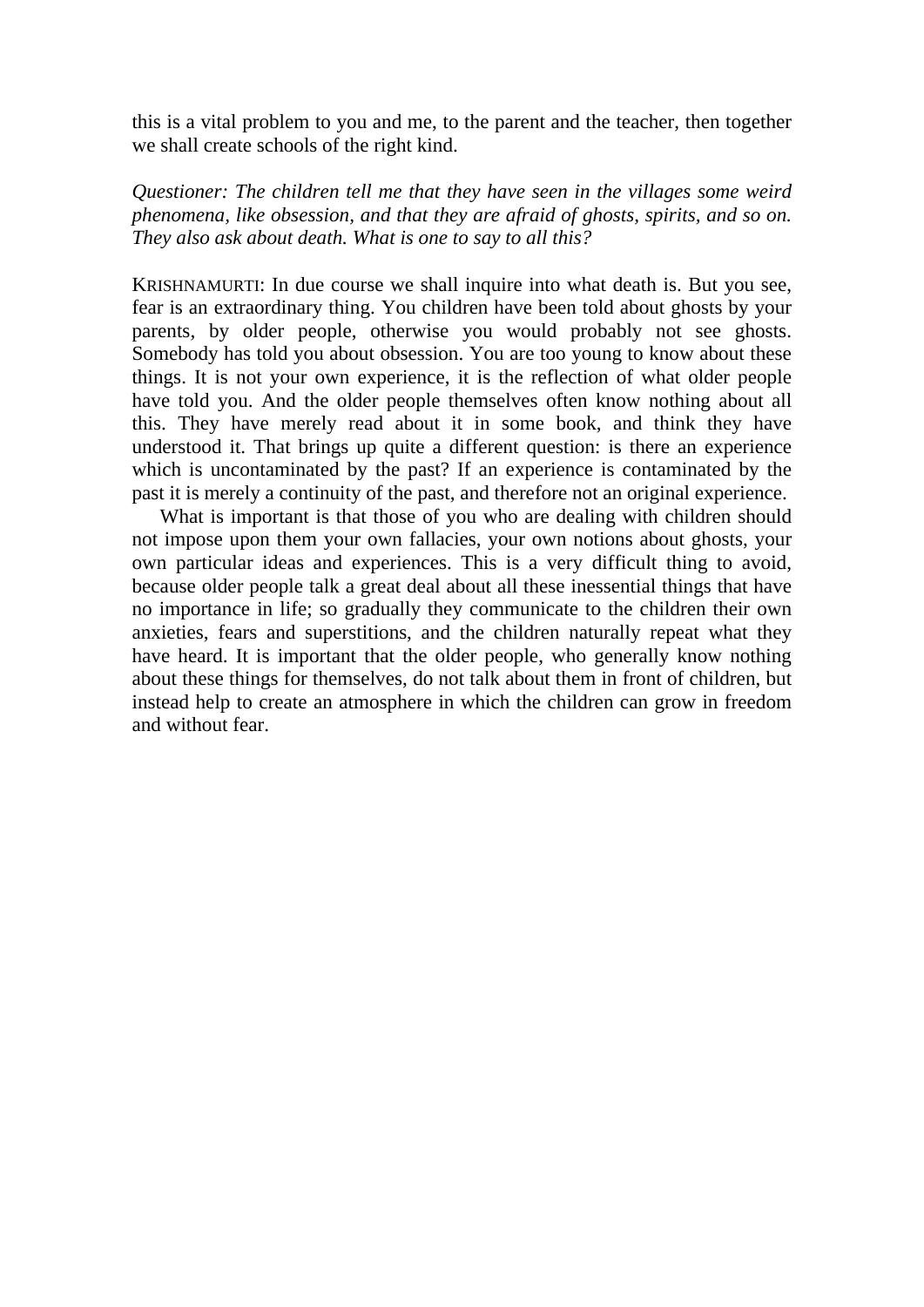## **FREEDOM AND LOVE**

Perhaps some of you do not wholly understand all that I have been saying about freedom; but, as I have pointed out, it is very important to be exposed to new ideas, to something to which you may not be accustomed. It is good to see what is beautiful, but you must also observe the ugly things of life, you must be awake to everything. Similarly, you must be exposed to things which you perhaps don't quite understand, for the more you think and ponder over these matters which may be somewhat difficult for you, the greater will be your capacity to live richly.

I don't know if any of you have noticed, early in the morning, the sunlight on the waters. How extraordinarily soft is the light, and how the dark waters dance, with the morning star over the trees, the only star in the sky. Do you ever notice any of that? Or are you so busy, so occupied with the daily routine, that you forget or have never known the rich beauty of this earth—this earth on which all of us have to live? Whether we call ourselves communists or capitalists, Hindus or Buddhists, Moslems or Christians, whether we are blind, lame, or well and happy, this earth is ours. Do you understand? It is our earth, not somebody else's; it is not only the rich man's earth, it does not belong exclusively to the powerful rulers, to the nobles of the land, but it is our earth, yours and mine. We are nobodies, yet we also live on this earth, and we all have to live together. It is the world of the poor as well as of the rich, of the unlettered as well as of the learned; it is *our* world, and I think it is very important to feel this and to love the earth, not just occasionally on a peaceful morning, but all the time. We can feel that it is our world and love it only when we understand what freedom is.

There is no such thing as freedom at the present time, we don't know what it means. We would like to be free but, if you notice, everybody—the teacher, the parent, the lawyer, the policeman, the soldier, the politician, the businessman—is doing something in his own little corner to prevent that freedom. To be free is not merely to do what you like, or to break away from outward circumstances which bind you, but to understand the whole problem of dependence. Do you know what dependence is? You depend on your parents, don't you? You depend on your teachers, you depend on the cook, on the postman, on the man who brings you milk, and so on. That kind of dependence one can understand fairly easily.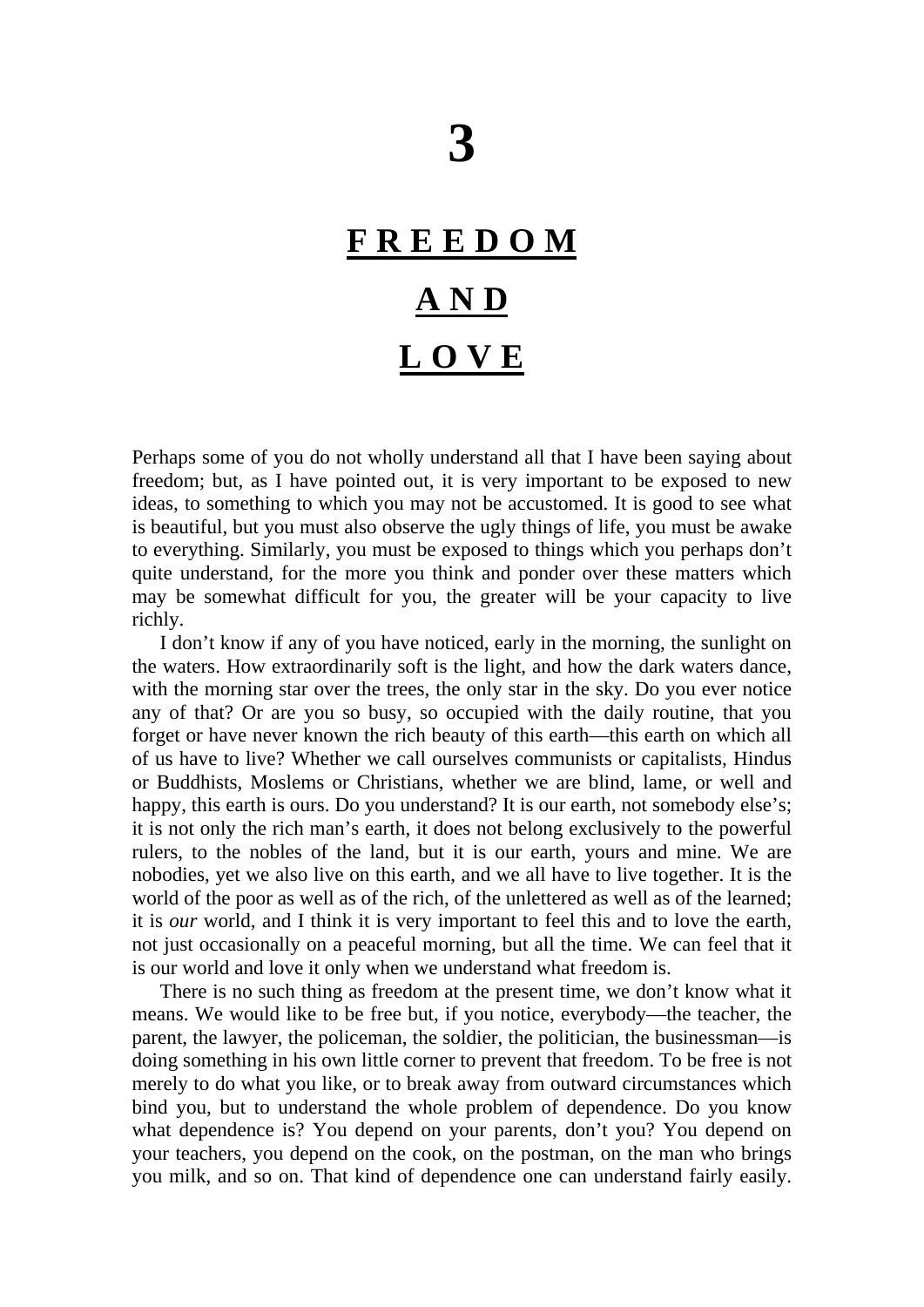But there is a far deeper kind of dependence which one must understand before one can be free: the dependence on another for one's happiness. Do you know what it means to depend on somebody for your happiness? It is not the mere physical dependence on another which is so binding, but the inward, psychological dependence from which you derive so-called happiness; for when you depend on somebody in that way, you become a slave. If, as you grow older, you depend emotionally on your parents, on your wife or husband, on a *guru*, or on some idea, there is already the beginning of bondage. We don't understand this—although most of us, especially when we are young, want to be free.

To be free we have to revolt against all inward dependence, and we cannot revolt if we don't understand why we are dependent. Until we understand and really break away from all inward dependence we can never be free, for only in that understanding can there be freedom. But freedom is not a mere reaction. Do you know what a reaction is? If I say something that hurts you, if I call you an ugly name and you get angry with me, that is a reaction—a reaction born of dependence; and independence is a further reaction. But freedom is not a reaction, and until we understand reaction and go beyond it, we are never free.

Do you know what it means to love somebody? Do you know what it means to love a tree, or a bird, or a pet animal, so that you take care of it, feed it, cherish it, though it may give you nothing in return, though it may not offer you shade, or follow you, or depend on you? Most of us don't love in that way, we don't know what that means at all because our love is always hedged about with anxiety, jealousy, fear—which implies that we depend inwardly on another, we want to be loved. We don't just love and leave it there, but we ask something in return; and in that very asking we become dependent.

So freedom and love go together. Love is not a reaction. If I love you because you love me, that is mere trade, a thing to be bought in the market; it is not love. To love is not to ask anything in return, not even to feel that you are giving something—and it is only such love that can know freedom. But, you see, you are not educated for this. You are educated in mathematics, in chemistry, geography, history, and there it ends, because your parents' only concern is to help you get a good job and be successful in life. If they have money they may send you abroad, but like the rest of the world their whole purpose is that you should be rich and have a respectable position in society; and the higher you climb the more misery you cause for others, because to get there you have to compete, be ruthless. So parents send their children to schools where there is ambition, competition, where there is no love at all, and that is why a society such as ours is continually decaying, in constant strife; and though the politicians, the judges, the so-called nobles of the land talk about peace, it does not mean a thing.

Now, you and I have to understand this whole problem of freedom. We must find out for ourselves what it means to love; because if we don't love we can never be thoughtful, attentive; we can never be considerate. Do you know what it means to be considerate? When you see a sharp stone on a path trodden by many bare feet, you remove it, not because you have been asked, but because you feel for another—it does not matter who he is, and you may never meet him. To plant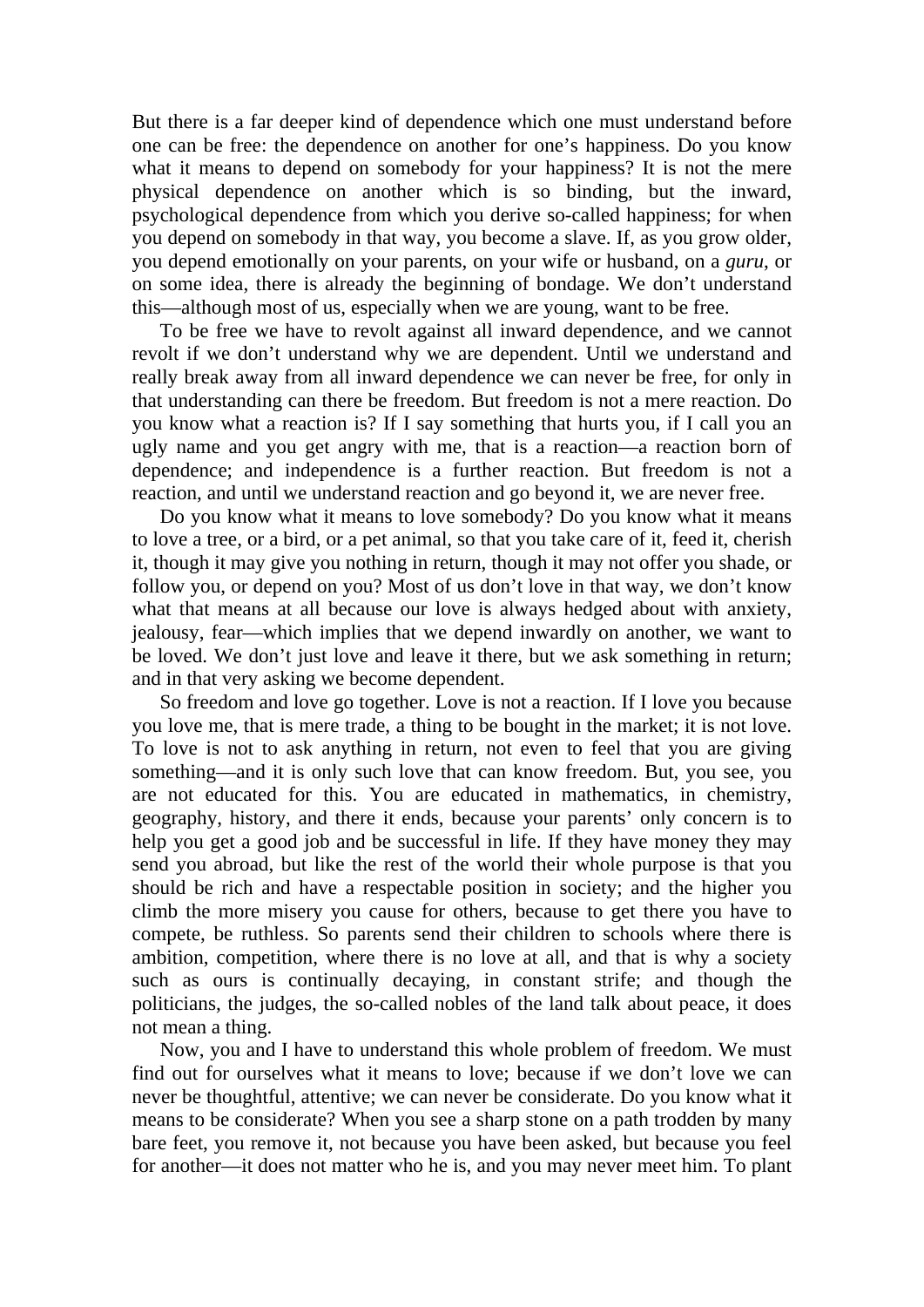a tree and cherish it, to look at the river and enjoy the fullness of the earth, to observe a bird on the wing and see the beauty of its flight, to have sensitivity and be open to this extraordinary movement called life—for all this there must be freedom; and to be free you must love. Without love there is no freedom; without love, freedom is merely an idea which has no value at all. So it is only for those who understand and break away from inner dependence, and who therefore know what love is, that there can be freedom; and it is they alone who will bring about a new civilization, a different world.

#### *Questioner: What is the origin of desire, and how can I get rid of it?*

KRISHNAMURTI: It is a young man who is asking this question; and why should he get rid of desire? Do you understand? He is a young man, full of life, vitality; why should he get rid of desire? He has been told that to be free of desire is one of the greatest virtues, and that through freedom from desire he will realize God, or whatever that ultimate something may be called; so he asks, "What is the origin of desire, and how can I get rid of it?" But the very urge to get rid of desire is still part of desire, is it not? It is really prompted by fear.

What is the origin, the source, the beginning of desire? You see something attractive and you want it. You see a car, or a boat, and you want to possess it; or you want to achieve the position of a rich man, or become a *sannyasi*. This is the origin of desire: seeing, contacting, from which there is sensation, and from sensation there is desire. Now, recognizing that desire brings conflict, you ask, "How can I be free of desire?" So what you really want is not freedom from desire, but freedom from the worry, the anxiety, the pain which desire causes. You want freedom from the bitter fruits of desire, not from desire itself, and this is a very important thing to understand. If you could strip desire of pain, of suffering, of struggle, of all the anxieties and fears that go with it, so that only the pleasure remained, would you then want to be free of desire?

As long as there is the desire to gain, to achieve, to become, at whatever level, there is inevitably anxiety, sorrow, fear. The ambition to be rich, to be this or that, drops away only when we see the rottenness, the corruptive nature of ambition itself. The moment we see that the desire for power in any form—for the power of a prime minister, of a judge, of a priest, of a *guru*—is fundamentally evil, we no longer have the desire to be powerful. But we don't see that ambition is corrupting, that the desire for power is evil; on the contrary, we say that we shall use power for good—which is all nonsense. A wrong means can never be used towards a right end. If the means is evil, the end will also be evil. Good is not the opposite of evil; it comes into being only when that which is evil has utterly ceased.

So, if we don't understand the whole significance of desire, with its results, its by-products, merely to try to get rid of desire has no meaning.

*Questioner: How can we be free of dependence as long as we are living in society?*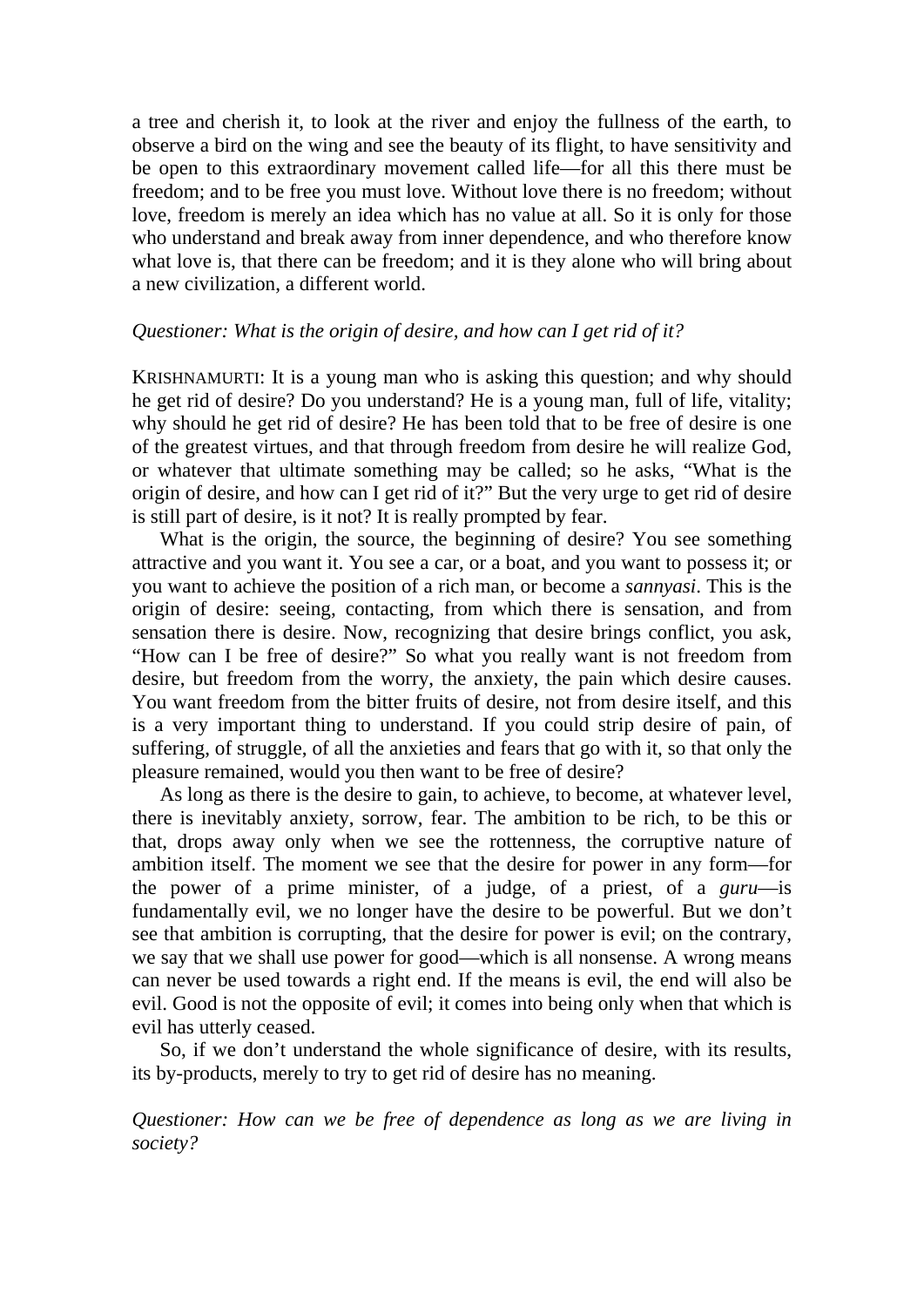KRISHNAMURTI: Do you know what society is? Society is the relationship between man and man, is it not? Don't complicate it, don't quote a lot of books; think very simply about it and you will see that society is the relationship between you and me and others. Human relationship makes society; and our present society is built upon a relationship of acquisitiveness, is it not? Most of us want money, power, property, authority; at one level or another we want position, prestige, and so we have built an acquisitive society. As long as we are acquisitive, as long as we want position, prestige, power and all the rest of it, we belong to this society and are therefore dependent on it. But if one does not want any of these things and remains simply what one is with great humility, then one is out of it; one revolts against it and breaks with this society.

Unfortunately, education at present is aimed at making you conform, fit into and adjust yourself to this acquisitive society. That is all your parents, your teachers and your books are concerned with. As long as you conform, as long as you are ambitious, acquisitive, corrupting and destroying others in the pursuit of position and power, you are considered a respectable citizen. You are educated to fit into society; but that is not education, it is merely a process which conditions you to conform to a pattern. The real function of education is not to turn you out to be a clerk, or a judge, or a prime minister, but to help you understand the whole structure of this rotten society and allow you to grow to freedom, so that you will break away and create a different society, a new world. There must be those who are in revolt, not partially but totally in revolt against the old, for it is only such people who can create a new world—a world not based on acquisitiveness, on power and prestige.

I can hear the older people saying, "It can never be done. Human nature is what it is, and you are talking nonsense." But we have never thought about unconditioning the adult mind, and not conditioning the child. Surely, education is both curative and preventive. You older students are already shaped, already conditioned, already ambitious; you want to be successful like your father, like the governor, or somebody else. So the real function of education is not only to help you uncondition yourself, but also to understand this whole process of living from day to day so that you can grow in freedom and create a new world—a world that must be totally different from the present one. Unfortunately, neither your parents, nor your teachers, nor the public in general are interested in this. That is why education must be a process of educating the educator as well as the student.

#### *Questioner: Why do men fight?*

KRISHNAMURTI: Why do young boys fight? You sometimes fight with your brother, or with the other boys here, don't you? Why? You fight over a toy. Perhaps another boy has taken your ball, or your book, and therefore you fight. Grown-up people fight for exactly the same reason, only their toys are position, wealth and power. If you want power and I also want power, we fight, and that is why nations go to war. It is as simple as that, only philosophers, politicians and the so-called religious people complicate it. You know, it is a great art to have an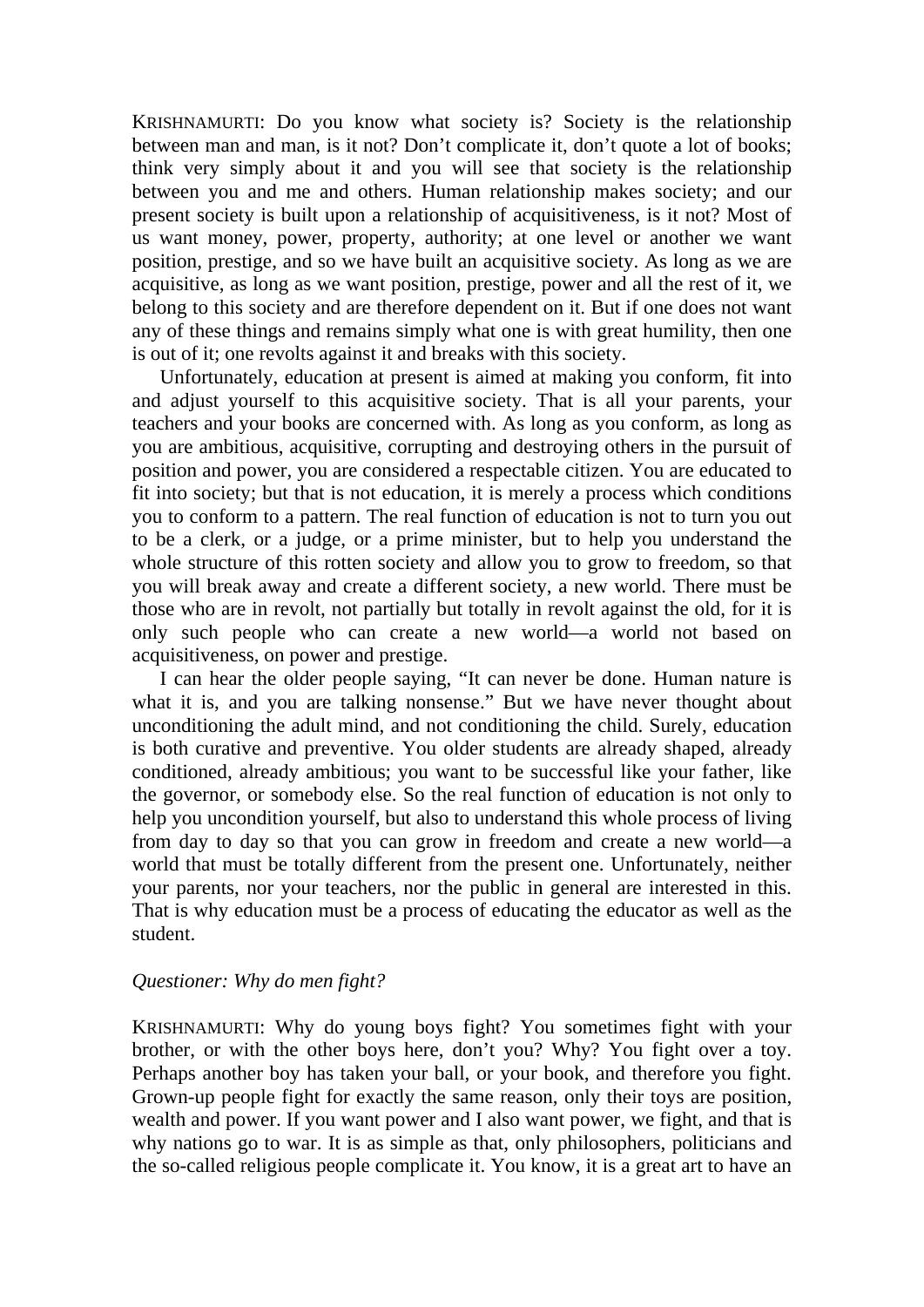abundance of knowledge and experience—to know the richness of life, the beauty of existence, the struggles, the miseries, the laughter, the tears—and yet keep your mind very simple; and you can have a simple mind only when you know how to love.

#### *Questioner: What is jealousy?*

KRISHNAMURTI: Jealousy implies dissatisfaction with what you are and envy of others, does it not? To be discontented with what you are is the very beginning of envy. You want to be like somebody else who has more knowledge, or is more beautiful, or who has a bigger house, more power, a better position than you have. You want to be more virtuous, you want to know how to meditate better, you want to reach God, you want to be something different from what you are; therefore you are envious, jealous. To understand what you are is immensely difficult, because it requires complete freedom from all desire to change what you are into something else. The desire to change yourself breeds envy, jealousy; whereas, in the understanding of what you are, there is a transformation of what you are. But, you see, your whole education urges you to try to be different from what you are. When you are jealous you are told, "Now, don't be jealous, it is a terrible thing." So you strive not to be jealous; but that very striving is part of jealousy, because you want to be different.

You know, a lovely rose is a lovely rose; but we human beings have been given the capacity to think, and we think wrongly. To know *how* to think requires a great deal of penetration, understanding, but to know *what* to think is comparatively easy. Our present education consists in telling us *what* to think, it does not teach us *how* to think, how to penetrate, explore; and it is only when the teacher as well as the student knows how to think that the school is worthy of its name.

#### *Questioner: Why am I never satisfied with anything?*

KRISHNAMURTI: A little girl is asking this question, and I am sure she has not been prompted. At her tender age she wants to know why she is never satisfied. What do you grown-up people say? It is your doing; you have brought into existence this world in which a little girl asks why she is never satisfied with anything. You are supposed to be educators, but you don't see the tragedy of this. You meditate, but you are dull, weary, inwardly dead.

Why are human beings never satisfied? Is it not because they are seeking happiness, and they think that through constant change they will be happy? They move from one job to another, from one relationship to another, from one religion or ideology to another, thinking that through this constant movement of change they will find happiness; or else they choose some backwater of life and stagnate there. Surely, contentment is something entirely different. It comes into being only when you see yourself as you are without any desire to change, without any condemnation or comparison—which does not mean that you merely accept what you see and go to sleep. But when the mind is no longer comparing,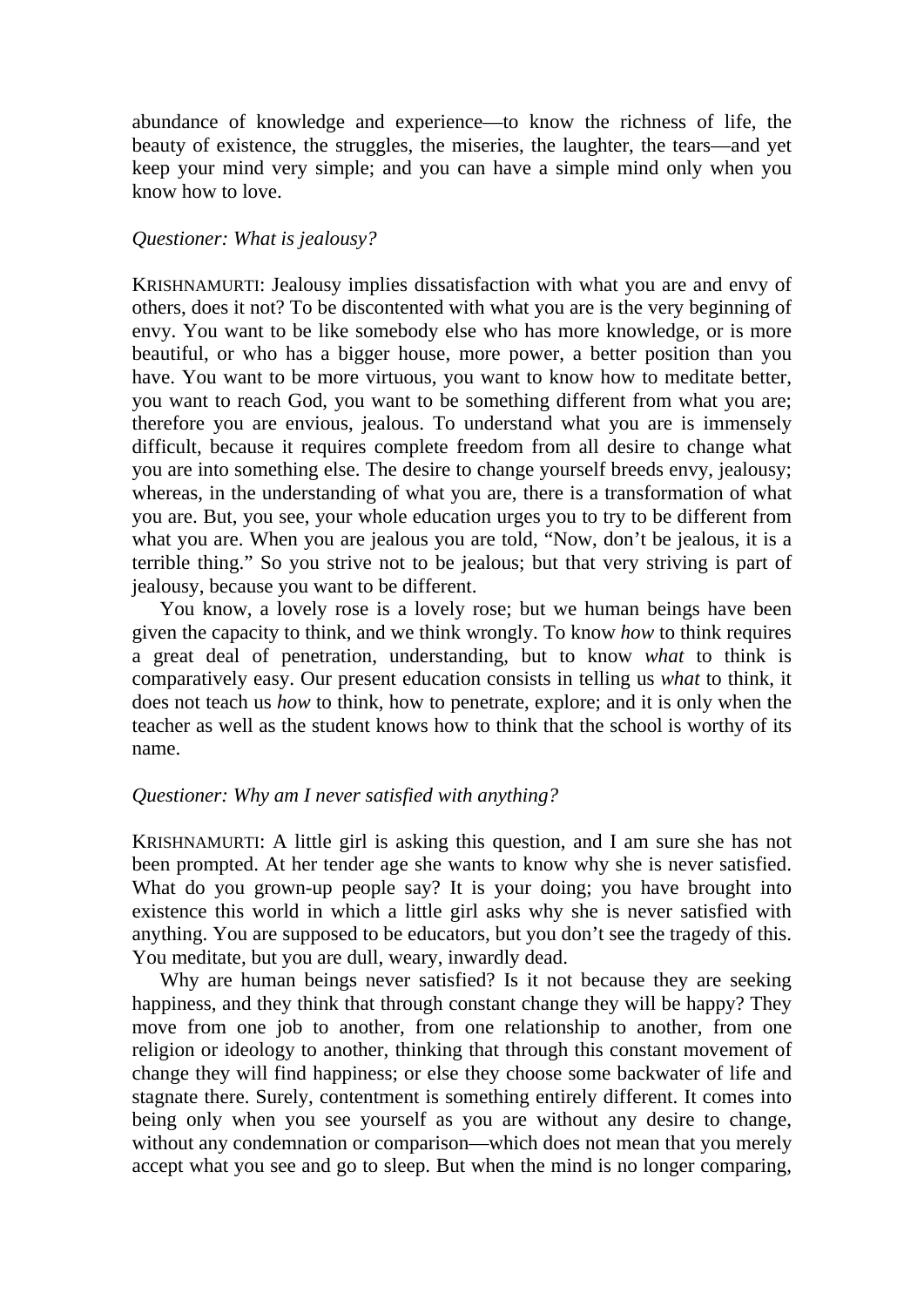judging, evaluating, and is therefore capable of seeing what *is* from moment to moment without wanting to change it—in that very perception is the eternal.

#### *Questioner: Why must we read?*

KRISHNAMURTI: Why must you read? Just listen quietly. You never ask why you must play, why you must eat, why you must look at the river, why you are cruel—do you? You rebel and ask why you must do something only when you don't like to do it. But reading, playing, laughing, being cruel, being good, seeing the river, the clouds—all this is part of life; and if you don't know how to read, if you don't know how to walk, if you are unable to appreciate the beauty of a leaf, you are not living. You must understand the whole of life, not just one little part of it. That is why you must read, that is why you must look at the skies, that is why you must sing, and dance, and write poems, and suffer, and understand; for all that is life.

#### *Questioner: What is shyness?*

KRISHNAMURTI: Don't you feel shy when you meet a stranger? Didn't you feel shy when you asked that question? Wouldn't you feel shy if you had to be on this platform, as I am, and sit here talking? Don't you feel shy, don't you feel a bit awkward and want to stand still when you suddenly come upon a lovely tree, or a delicate flower, or a bird sitting on its nest? You see, it is good to be shy. But for most of us shyness implies self-consciousness. When we meet a big man, if there is such a person, we become conscious of ourselves. We think, "How important he is, so well known, and I am nobody"; so we feel shy, which is to be conscious of oneself. But there is a different kind of shyness, which is really to be tender, and in that there is no self-consciousness.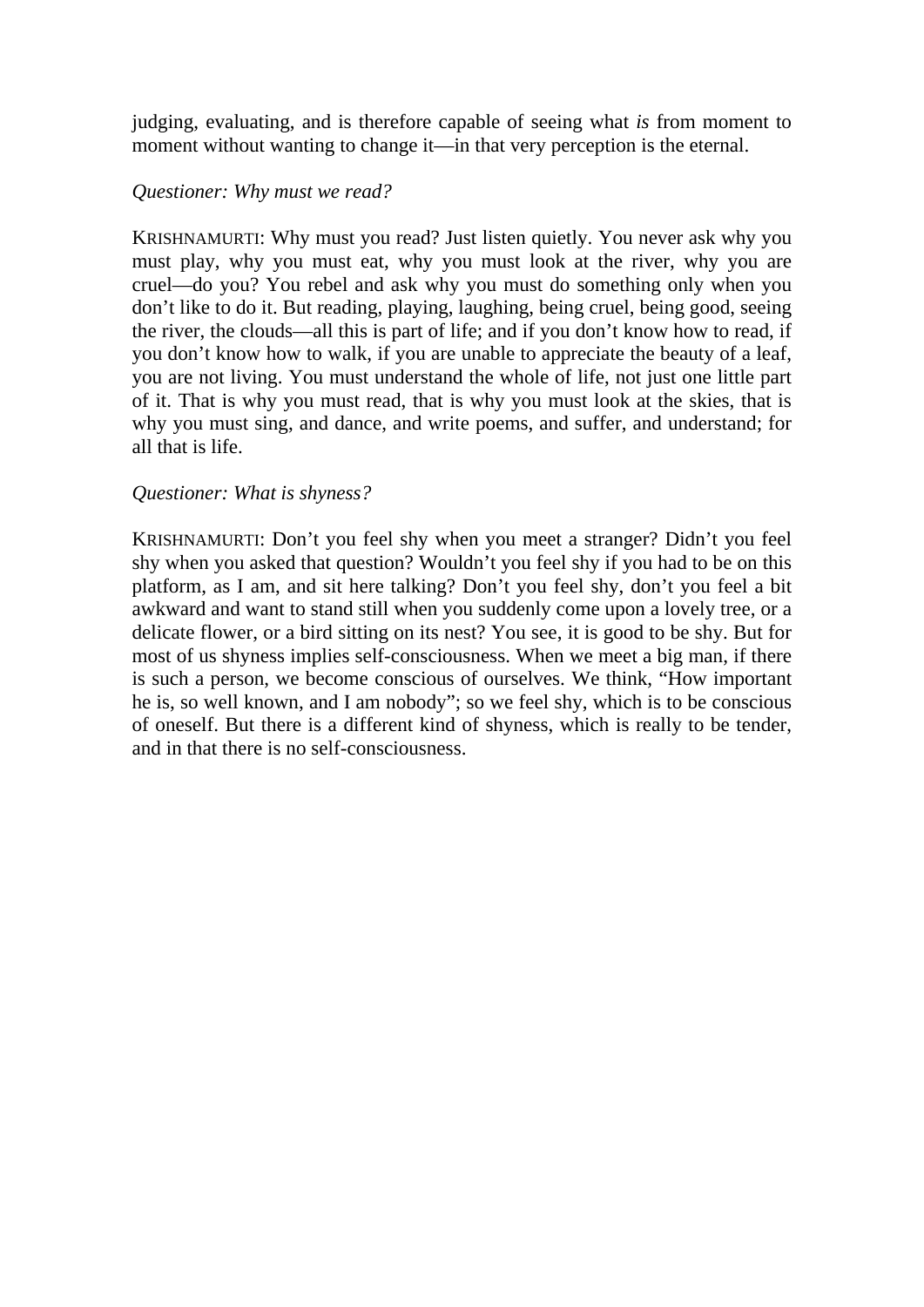#### **LISTENING**

Why are you here listening to me? Have you ever considered why you listen to people at all? And what does listening to somebody mean? All of you here are sitting in front of one who is speaking. Are you listening to hear something that will confirm, tally with your own thoughts, or are you listening to find out? Do you see the difference? Listening to find out has quite a different significance from listening merely to hear that which will confirm what you think. If you are here merely to have confirmation, to be encouraged in your own thinking, then your listening has very little meaning. But, if you are listening to find out, then your mind is free, not committed to anything; it is very acute, sharp, alive, inquiring, curious, and therefore capable of discovery. So, is it not very important to consider why you listen, and what you are listening to?

Have you ever sat very silently, not with your attention fixed on anything, not making an effort to concentrate, but with the mind very quiet, really still? Then you hear everything, don't you? You hear the far-off noises as well as those that are nearer and those that are very close by, the immediate sounds—which means, really, that you are listening to everything. Your mind is not confined to one narrow little channel. If you can listen in this way, listen with ease, without strain, you will find an extraordinary change taking place within you, a change which comes without your volition, without your asking; and in that change there is great beauty and depth of insight.

Just try it sometime, try it now. As you are listening to me, listen not only to me, but to everything about you. Listen to all those bells, the bells of the cows and the temples; listen to the distant train and the carts on the road; and if you then come nearer still and listen to me also, you will find there is a great depth to listening. But to do this you must have a very quiet mind. If you really want to listen, your mind is naturally quiet, is it not? You are not then distracted by something happening next to you; your mind is quiet because you are deeply listening to everything. If you can listen in this way with ease, with a certain felicity, you will find an astonishing transformation taking place in your heart, in your mind—a transformation which you have not thought of, or in any way produced.

Thought is a very strange thing, is it not? Do you know what thought is? Thought or thinking for most people is something put together by the mind, and they battle over their thoughts. But if you can really listen to everything—to the lapping of the water on the bank of a river, to the song of the birds, to the crying of a child, to your mother scolding you, to a friend bullying you, to your wife or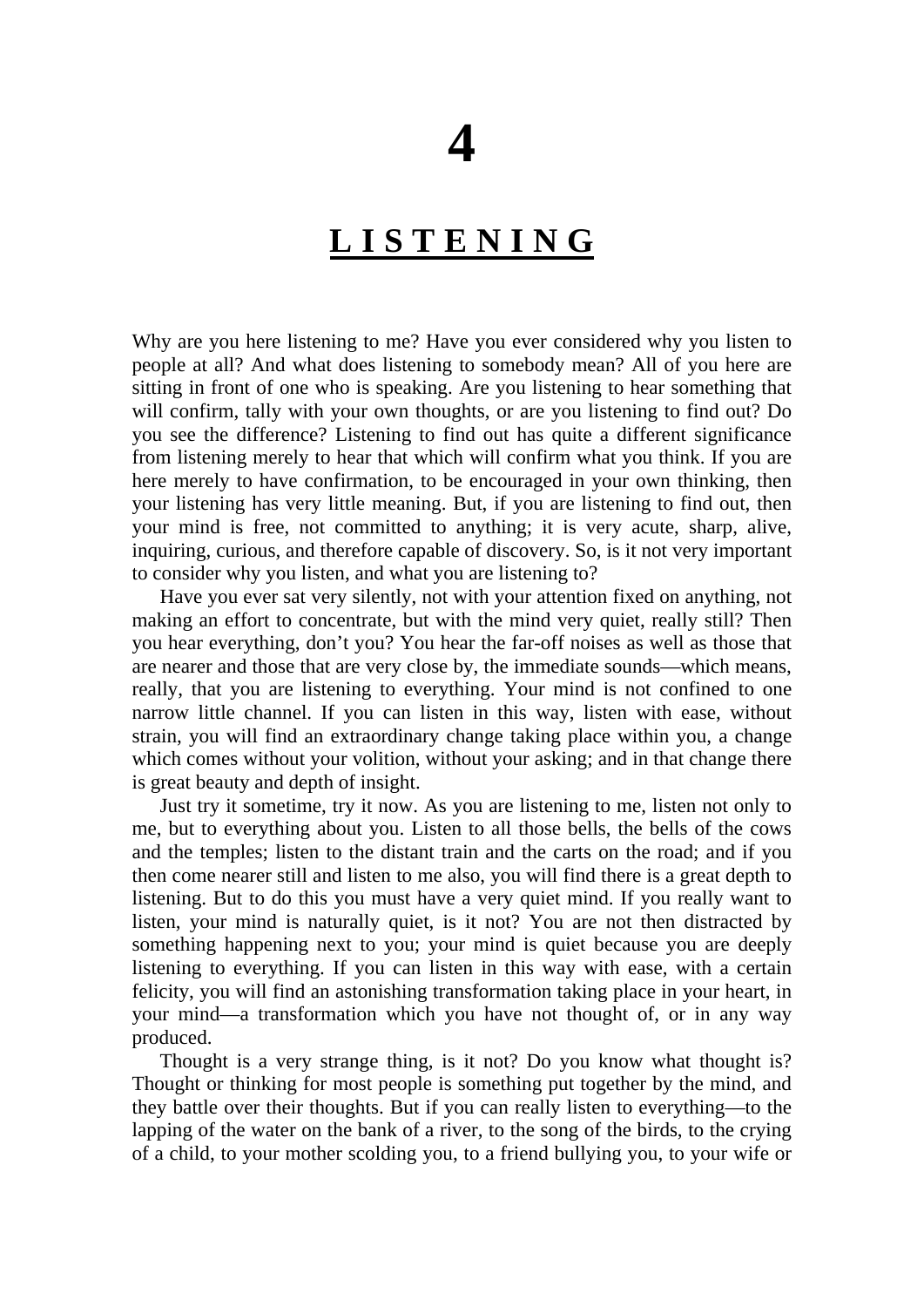husband nagging you—then you will find that you go beyond the words, beyond the mere verbal expressions which so tear one's being.

And it is very important to go beyond the mere verbal expressions because, after all, what is it that we all want? Whether we are young or old, whether we are inexperienced or full of years, we all want to be happy, don't we? As students we want to be happy in playing our games, in studying, in doing all the little things we like to do. As we grow older we seek happiness in possessions, in money, in having a nice house, a sympathetic wife or husband, a good job. When these things no longer satisfy us, we move on to something else. We say, "I must be detached and then I shall be happy." So we begin to practise detachment. We leave our family, give up our property and retire from the world. Or we join some religious society, thinking that we shall be happy by getting together and talking about brotherhood, by following a leader, a *guru*, a Master, an ideal, by believing in what is essentially a self-deception, an illusion, a superstition.

Do you understand what I am talking about?

When you comb your hair, when you put on clean clothes and make yourself look nice, that is all part of your desire to be happy, is it not? When you pass your examinations and add a few letters of the alphabet after your name, when you get a job, acquire a house and other property, when you marry and have children, when you join some religious society whose leaders claim they have messages from unseen Masters—behind it all there is this extraordinary urge, this compulsion to find happiness.

But, you see, happiness does not come so easily, because happiness is in none of these things. You may have pleasure, you may find a new satisfaction, but sooner or later it becomes wearisome. Because there is no lasting happiness in the things we know. The kiss is followed by the tear, laughter by misery and desolation. Everything withers, decays. So, while you are young you must begin to find out what is this strange thing called happiness. That is an essential part of education.

Happiness does not come when you are striving for it—and that is the greatest secret, though it is very easily said. I can put it in a few simple words; but, by merely listening to me and repeating what you have heard, you are not going to be happy. Happiness is strange; it comes when you are not seeking it. When you are not making an effort to be happy, then unexpectedly, mysteriously, happiness is there, born of purity, of a loveliness of being. But that requires a great deal of understanding—not joining an organization or trying to become somebody. Truth is not something to be achieved. Truth comes into being when your mind and heart are purged of all sense of striving and you are no longer trying to become somebody; it is there when the mind is very quiet, listening timelessly to everything that is happening. You may listen to these words but, for happiness to be, you have to find out how to free the mind of all fear.

As long as you are afraid of anyone or anything, there can be no happiness. There can be no happiness as long as you are afraid of your parents, your teachers, afraid of not passing examinations, afraid of not making progress, of not getting nearer to the Master, nearer to truth, or of not being approved of, patted on the back. But if you are really not afraid of anything, then you will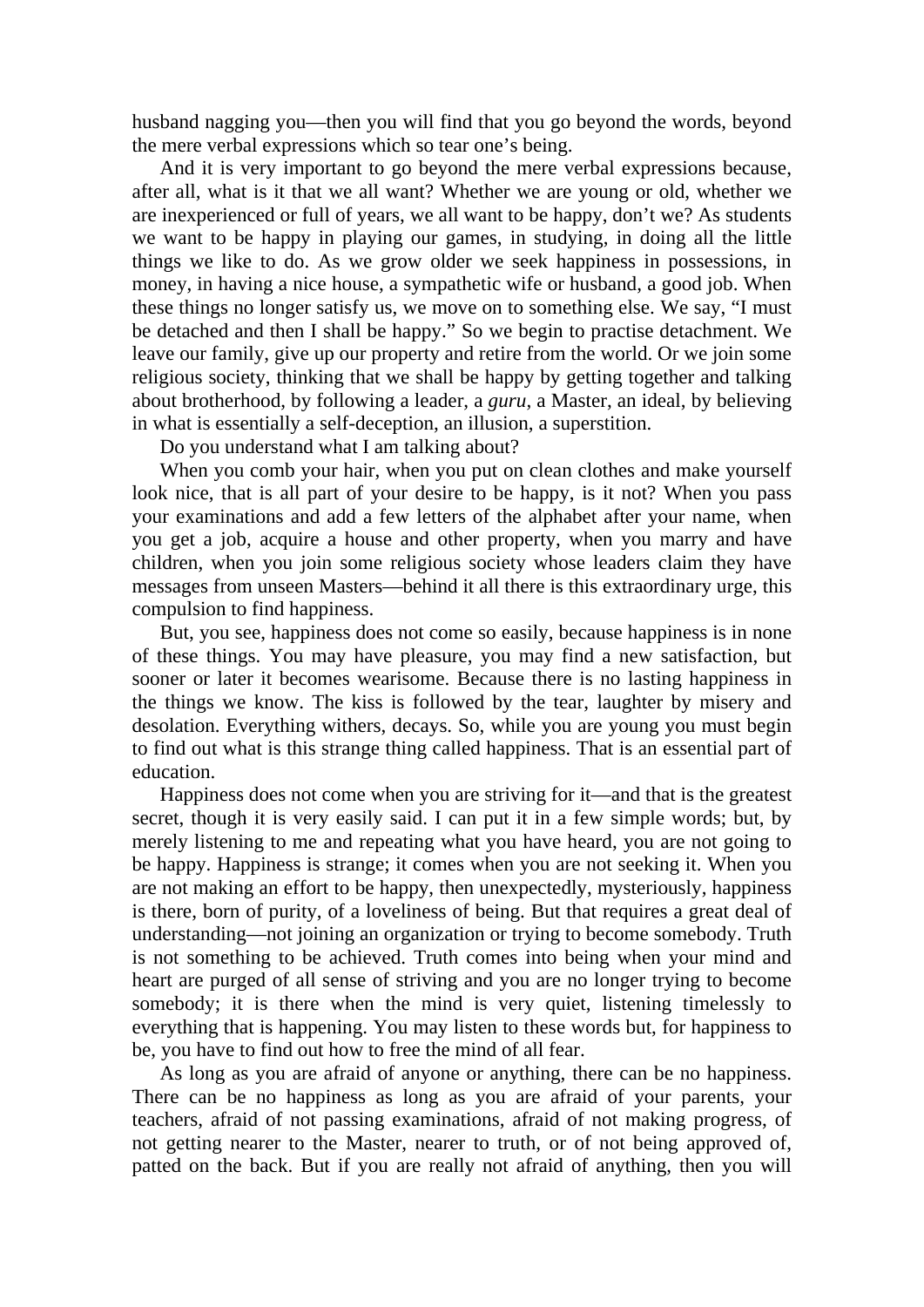find—when you wake up of a morning, or when you are walking alone—that suddenly a strange thing happens: uninvited, unsolicited, unlooked for, that which may be called love, truth, happiness, is suddenly there.

That is why it is so important for you to be educated rightly while you are young. What we now call education is not education at all, because nobody talks to you about all these things. Your teachers prepare you to pass examinations, but they do not talk to you about living, which is most important; because very few know how to live. Most of us merely survive, we somehow drag along, and therefore life becomes a dreadful thing. Really to live requires a great deal of love, a great feeling for silence, a great simplicity with an abundance of experience; it requires a mind that is capable of thinking very clearly, that is not bound by prejudice or superstition, by hope or fear. All this is life, and if you are not being educated to live, then education has no meaning. You may learn to be very tidy, have good manners, and you may pass all your examinations; but, to give primary importance to these superficial things when the whole structure of society is crumbling, is like cleaning and polishing your fingernails while the house is burning down. You see, nobody talks to you about all this, nobody goes into it with you. As you spend day after day studying certain subjects mathematics, history, geography—so also you should spend a great deal of time talking about these deeper matters, because this makes for richness of life.

#### *Questioner: Is not the worship of God true religion?*

KRISHNAMURTI: First of all, let us find out what is *not* religion. Isn't that the right approach? If we can understand what is *not* religion, then perhaps we shall begin to perceive something else. It is like cleaning a dirty window—one begins to see through it very clearly. So let us see if we can understand and sweep out of our minds that which is not religion; don't let us say, "I will think about it" and just play around with words. Perhaps you can do it, but most of the older people are already caught; they are comfortably established in that which is not religion and they do not want to be disturbed.

So, what is not religion? Have you ever thought about it? You have been told over and over again what religion is supposed to be—belief in God and a dozen other things—but nobody has asked you to find out what is *not* religion and now you and I are going to find out for ourselves.

In listening to me, or to anyone else, do not merely accept what is said, but listen to discern the truth of the matter. If once you perceive for yourself what is not religion, then throughout your life no priest or book can deceive you, no sense of fear will create an illusion which you may believe and follow. To find out what is not religion you have to begin on the everyday level, and then you can climb. To go far you must begin near, and the nearest step is the most important one. So, what is not religion? Are ceremonies religion? Doing *puja* over and over again—is that religion?

True education is to learn *how* to think, not *what* to think. If you know how to think, if you really have that capacity, then you are a free human being—free of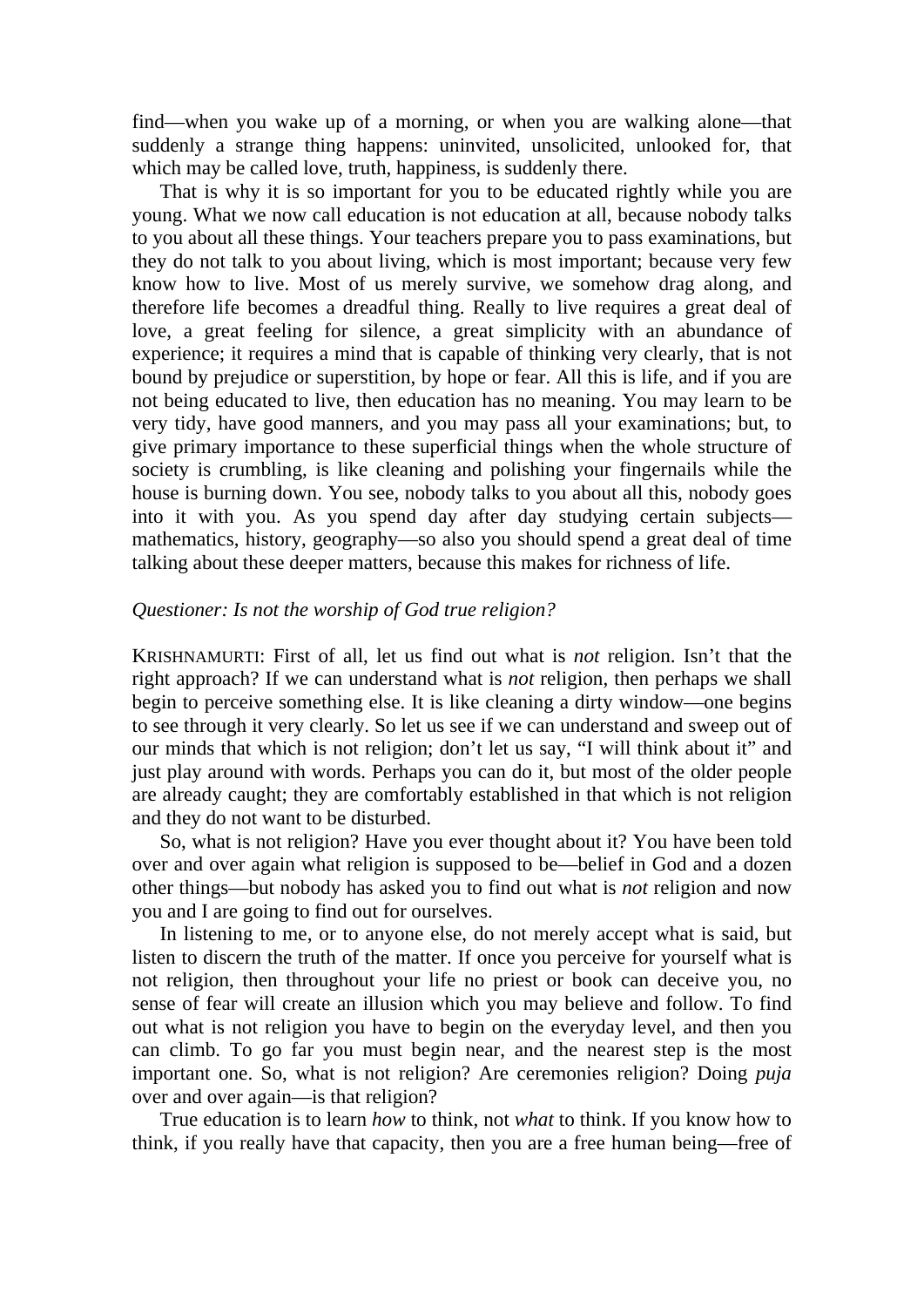dogmas, superstitions, ceremonies—and therefore you can find out what religion is.

Ceremonies are obviously not religion, because in performing ceremonies you are merely repeating a formula which has been handed down to you. You may find a certain pleasure in performing ceremonies, just as others do in smoking or drinking; but is that religion? In performing ceremonies you are doing something about which you know nothing. Your father and your grandfather do it, therefore you do it, and if you don't they will scold you. That is not religion, is it?

And what is in a temple? A graven image fashioned by a human being according to his own imagination. The image may be a symbol, but it is still only an image, it is not the real thing. A symbol, a word, is not the thing it represents. The word "door" is not the door, is it? The word is not the thing. We go to the temple to worship—what? An image which is supposed to be a symbol; but the symbol is not the real thing. So why go to it? These are facts; I am not condemning; and, since they are facts, why bother about who goes to the temple, whether it be the touchable or the untouchable, the brahman or the non-brahman? Who cares? You see, the older people have made the symbol into a religion for which they are willing to quarrel, fight, slaughter; but God is not there. God is never in a symbol. So the worship of a symbol or of an image is not religion.

And is belief religion? This is more complex. We began near, and now we are going a little bit farther. Is belief religion? The Christians believe in one way, the Hindus in another, the Moslems in another, the Buddhists in still another, and they all consider themselves very religious people; they all have their temples, gods, symbols, beliefs. And is that religion? Is it religion when you believe in God, in Rama, Sita, Ishwara, and all that kind of thing? How do you get such a belief? You believe because your father and your grandfather believe; or having read what some teacher like Shankara or Buddha is supposed to have said, you believe it and say it is true. Most of you just believe what the *Gita* says, therefore you don't examine it clearly and simply as you would any other book; you don't try to find out what is true.

We have seen that ceremonies are not religion, that going to a temple is not religion, and that belief is not religion. Belief divides people. The Christians have beliefs and so are divided both from those of other beliefs and among themselves; the Hindus are everlastingly full of enmity because they believe themselves to be brahmans or non-brahmans, this or that. So belief brings enmity, division, destruction, and that is obviously not religion.

Then what *is* religion? If you have wiped the window clean—which means that you have actually stopped performing ceremonies, given up all beliefs, ceased to follow any leader or *guru*—then your mind, like the window, is clean, polished, and you can see out of it very clearly. When the mind is swept clean of image, of ritual, of belief, of symbol, of all words, *mantrams* and repetitions, and of all fear, then what you see will be the real, the timeless, the everlasting, which may be called God; but this requires enormous insight, understanding, patience, and it is only for those who really inquire into what is religion and pursue it day after day to the end. Only such people will know what is true religion. The rest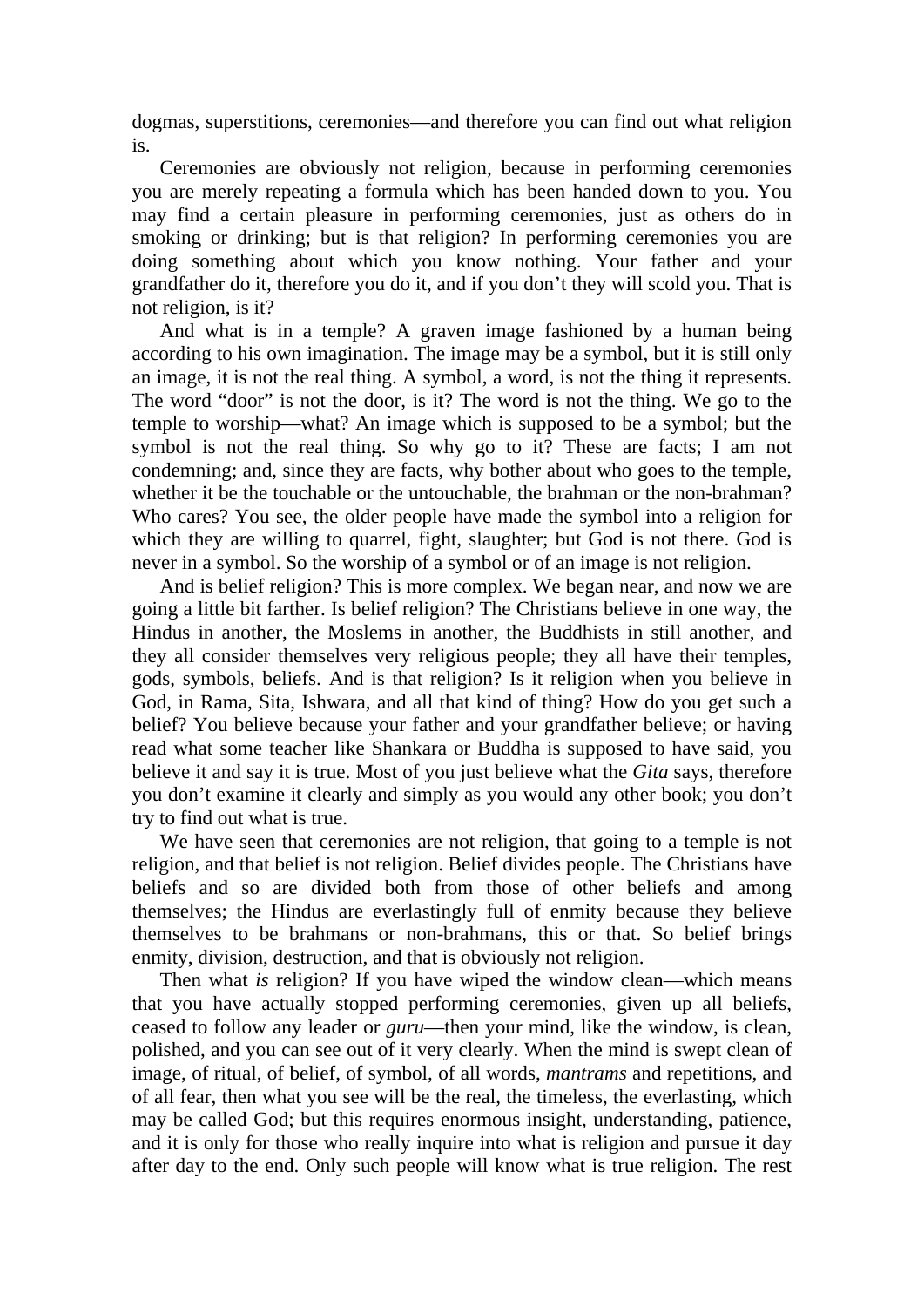are merely mouthing words, and all their ornaments and bodily decorations, their *pujas* and ringing of bells—all that is just superstition without any significance. It is only when the mind is in revolt against all so-called religion that it finds the real.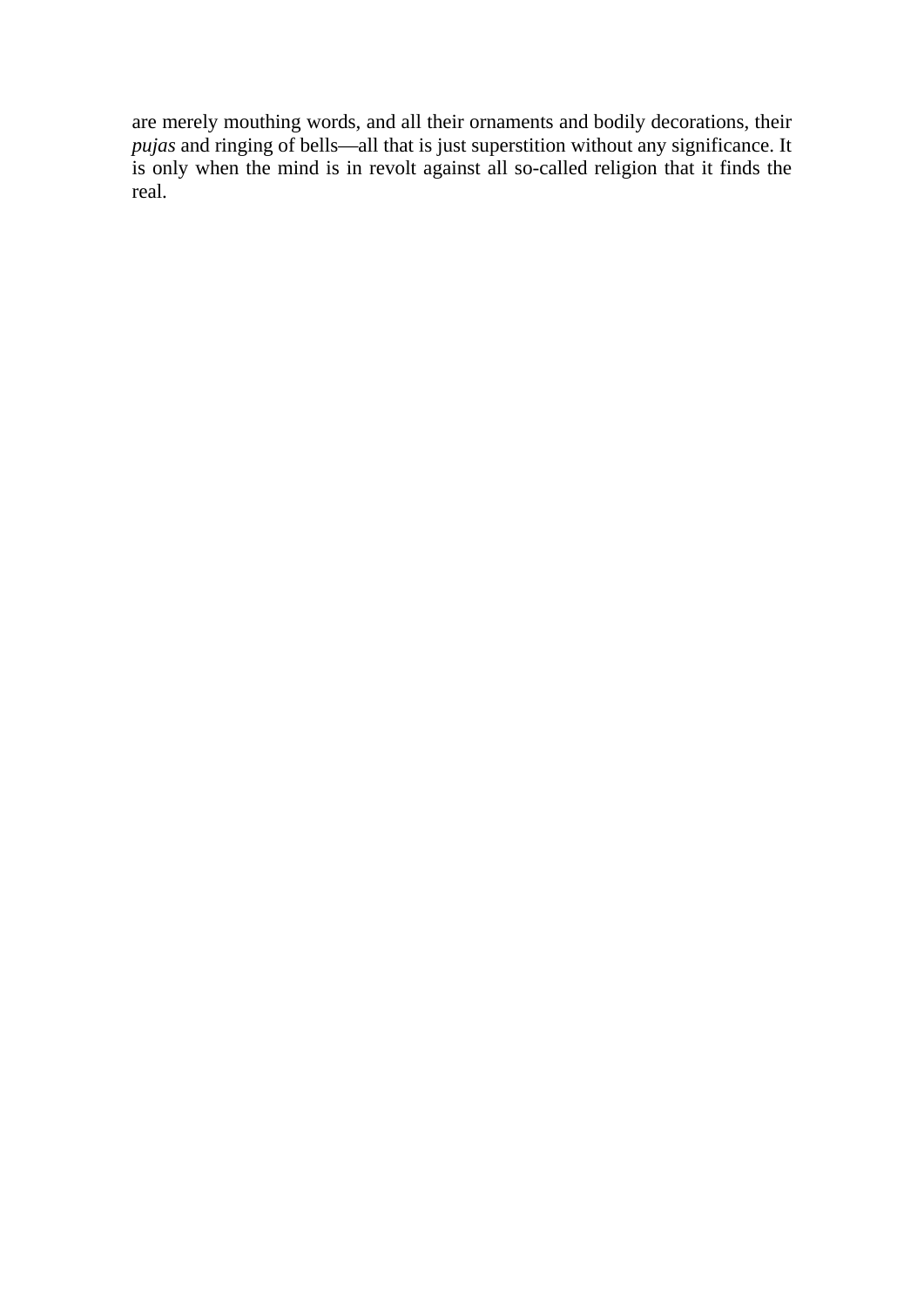## **CREATIVE DISCONTENT**

Have you ever sat very quietly without any movement? You try it, sit really still, with your back straight, and observe what your mind is doing. Don't try to control it, don't say it should not jump from one thought to another, from one interest to another, but just be aware of how your mind is jumping. Don't do anything about it, but watch it as from the banks of a river you watch the water flow by. In the flowing river there are so many things—fishes, leaves, dead animals—but it is always living, moving, and your mind is like that. It is everlastingly restless, flitting from one thing to another like a butterfly.

When you listen to a song, how do you listen to it? You may like the person who is singing, he may have a nice face, and you may follow the meaning of the words; but behind all that, when you listen to a song, you are listening to the tones and to the silence between the tones, are you not? In the same way, try sitting very quietly without fidgeting, without moving your hands or even your toes, and just watch your mind. It is great fun. If you try it as fun, as an amusing thing, you will find that the mind begins to settle down without any effort on your part to control it. There is then no censor, no judge, no evaluator; and when the mind is thus very quiet of itself, spontaneously still, you will discover what it is to be gay. Do you know what gaiety is? It is just to laugh, to take delight in anything or nothing, to know the joy of living, smiling, looking straight into the face of another without any sense of fear.

Have you ever really looked anybody in the face? Have you ever looked into the face of your teacher, of your parent, of the big official, of the servant, the poor *coolie*, and seen what happens? Most of us are afraid to look directly into the face of another; and others don't want us to look at them in that way, because they also are frightened. Nobody wants to reveal himself; we are all on guard, hiding behind various layers of misery, suffering, longing, hope, and there are very few who can look you straight in the face and smile. And it is very important to smile, to be happy; because, you see, without a song in one's heart life becomes very dull. One may go from temple to temple, from one husband or wife to another, or one may find a new teacher or *guru*; but if there is not this inward joy, life has very little meaning. And to find this inward joy is not easy, because most of us are only superficially discontented.

Do you know what it means to be discontented? It is very difficult to understand discontent, because most of us canalize discontent in a certain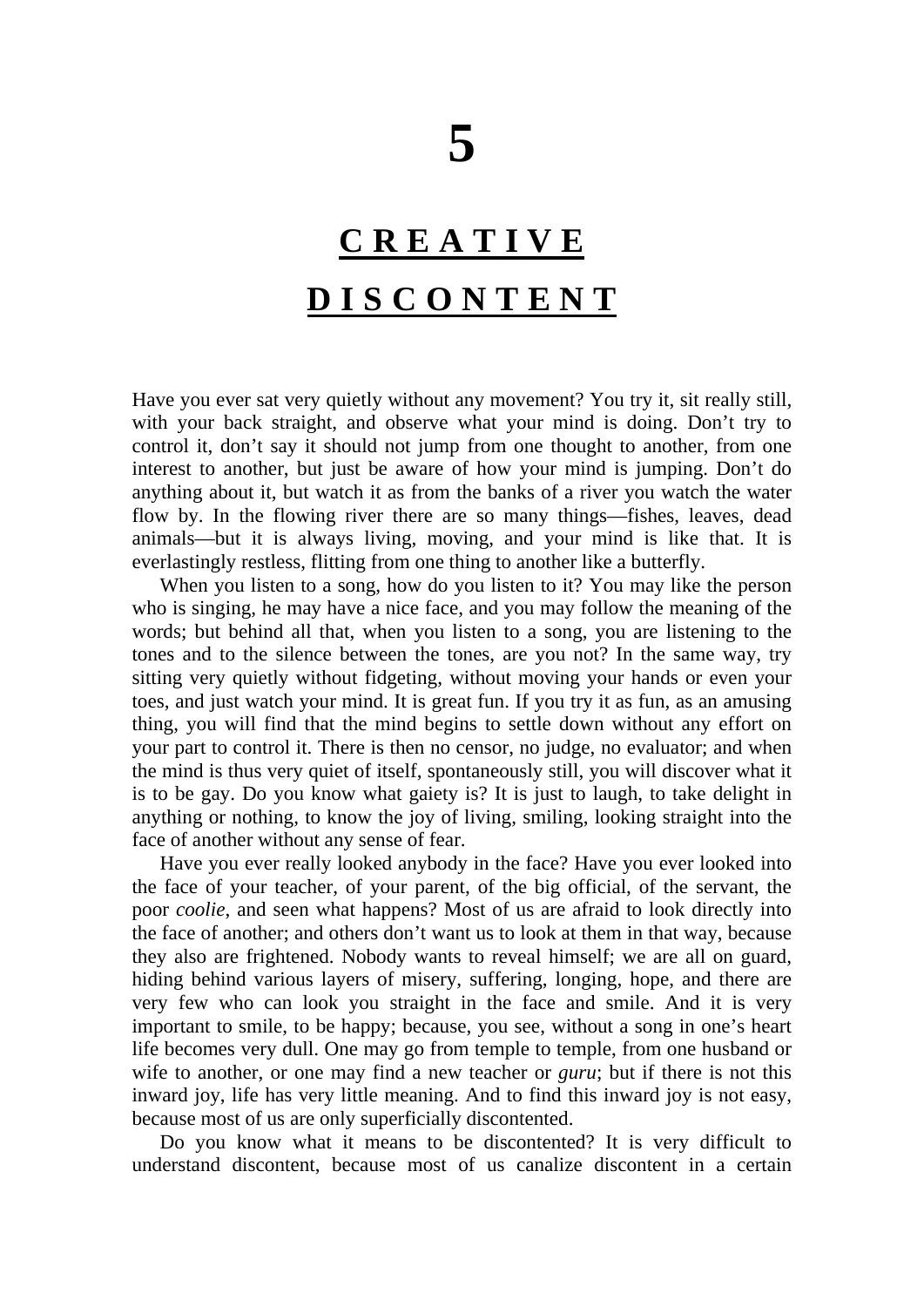direction and thereby smother it. That is, our only concern is to establish ourselves in a secure position with well-established interests and prestige, so as not to be disturbed. It happens in homes and in schools too. The teachers don't want to be disturbed, and that is why they follow the old routine; because the moment one is really discontented and begins to inquire, to question, there is bound to be disturbance. But it is only through real discontent that one has initiative.

Do you know what initiative is? You have initiative when you initiate or start something without being prompted. It need not be anything very great or extraordinary—that may come later; but there is the spark of initiative when you plant a tree on your own, when you are spontaneously kind, when you smile at a man who is carrying a heavy load, when you remove a stone from the path, or pat an animal along the way. That is a small beginning of the tremendous initiative you must have if you are to know this extraordinary thing called creativeness. Creativeness has its roots in the initiative which comes into being only when there is deep discontent.

Don't be afraid of discontent, but give it nourishment until the spark becomes a flame and you are everlastingly discontented with everything—with your jobs, with your families, with the traditional pursuit of money, position, power—so that you really begin to think, to discover. But as you grow older you will find that to maintain this spirit of discontent is very difficult. You have children to provide for and the demands of your job to consider; the opinion of your neighbours, of society closing in upon you, and soon you begin to lose this burning flame of discontent. When you feel discontented you turn on the radio, you go to a *guru*, do *puja*, join a club, drink, run after women—anything to smother the flame. But, you see, without this flame of discontent you will never have the initiative which is the beginning of creativeness. To find out what is true you must be in revolt against the established order; but the more money your parents have, and the more secure your teachers are in their jobs, the less they want you to revolt.

Creativeness is not merely a matter of painting pictures or writing poems, which is good to do, but which is very little in itself. What is important is to be wholly discontented, for such total discontent is the beginning of the initiative which becomes creative as it matures; and that is the only way to find out what is truth, what is God, because the creative state is God.

So one must have this total discontent—but with joy. Do you understand? One must be wholly discontented, not complainingly, but with joy, with gaiety, with love. Most people who are discontented are terrible bores; they are always complaining that something or other is not right, or wishing they were in a better position, or wanting circumstances to be different, because their discontent is very superficial. And those who are not discontented at all are already dead.

If you can be in revolt while you are young, and as you grow older keep your discontent alive with the vitality of joy and great affection, then that flame of discontent will have an extraordinary significance because it will build, it will create, it will bring new things into being. For this you must have the right kind of education, which is not the kind that merely prepares you to get a job or to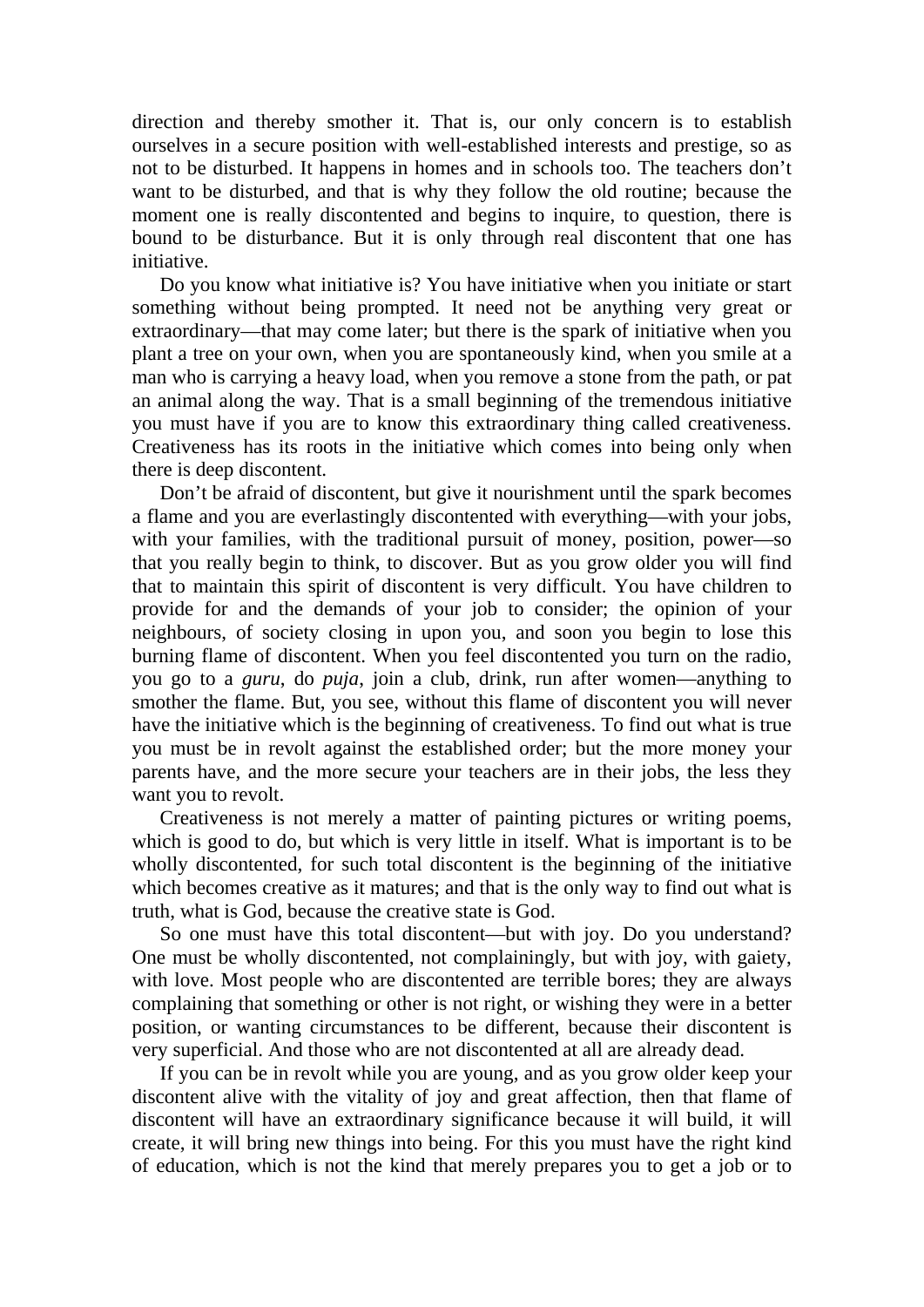climb the ladder of success, but the education that helps you to think and gives you space—space, not in the form of a larger bedroom or a higher roof, but space for your mind to grow so that it is not bound by any belief, by any fear.

#### *Questioner: Discontent prevents clear thinking. How are we to overcome this obstacle?*

KRISHNAMURTI: I don't think you can have listened to what I was saying; probably you were concerned with your question, worrying about how you were going to put it. That is what you are all doing in different ways. Each one has a preoccupation, and if what I say is not what you want to hear you brush it aside because your mind is occupied with your own problem. If the questioner had listened to what was being said, if he had really felt the inward nature of discontent, of gaiety, of being creative, then I don't think he would have put this question.

Now, does discontent prevent clear thinking? And what is clear thinking? Is it possible to think very clearly if you want to get something out of your thinking? If your mind is concerned with a result, can you think very clearly? Or can you think very clearly only when you are not seeking an end, a result, not trying to gain something?

And can you think clearly if you have a prejudice, a particular belief—that is, if you think as a Hindu, a communist, or a Christian? Surely, you can think very clearly only when your mind is not tethered to a belief as a monkey might be tethered to a stake; you can think very clearly only when you are not seeking a result; you can think very clearly only when you have no prejudice—all of which means, really, that you can think clearly, simply and directly only when your mind is no longer pursuing any form of security and is therefore free of fear.

So, in one way, discontent *does* prevent clear thinking. When through discontent you pursue a result, or when you seek to smother discontent because your mind hates to be disturbed and wants at all costs to be quiet, peaceful, then clear thinking is not possible. But if you are discontented with everything—with your prejudice, with your beliefs, with your fears—and are not seeking a result, then that very discontent brings your thought into focus, not upon any particular object or in any particular direction, but your whole thinking process becomes very simple, direct and clear.

Young or old, most of us are discontented merely because we want something—more knowledge, a better job, a finer car, a bigger salary. Our discontent is based upon our desire for "the more." It is only because we want something more that most of us are discontented. But I am not talking about that kind of discontent. It is the desire for "the more" that prevents clear thinking. Whereas, if we are discontented, not because we want something, but without knowing *what* we want; if we are dissatisfied with our jobs, with making money, with seeking position and power, with tradition, with what we have and with what we might have; if we are dissatisfied, not with anything in particular but with everything, then I think we shall find that our discontent brings clarity.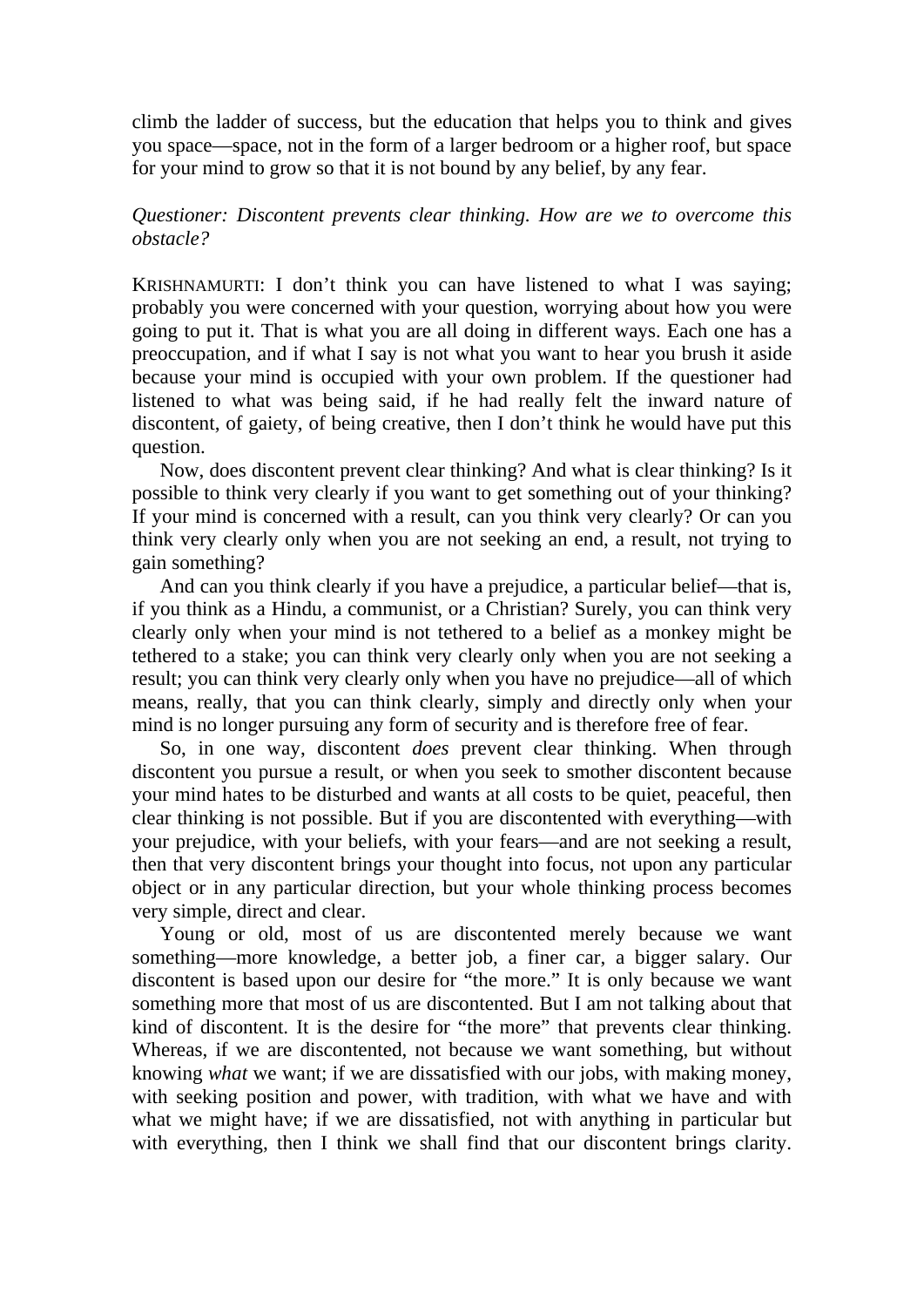When we don't accept or follow, but question, investigate, penetrate, there is an insight out of which comes creativity, joy.

#### *Questioner: What is self-knowledge, and how can we get it?*

KRISHNAMURTI: Do you see the mentality behind this question? I am not speaking out of disrespect for the questioner, but let us look at the mentality that asks, "How can I get it, for how much can I buy it? What must I do, what sacrifice must I make, what discipline or meditation must I practise in order to have it?" It is a machine-like, mediocre mind which says, "I shall do *this* in order to get *that*". The so-called religious people think in these terms; but selfknowledge is not come by in this way. You cannot buy it through some effort or practice. Self-knowledge comes when you observe yourself in your relationship with your fellow students and your teachers, with all the people around you; it comes when you observe the manner of another, his gestures, the way he wears his clothes, the way he talks, his contempt or flattery and your response; it comes when you watch everything in you and about you and see yourself as you see your face in the mirror. When you look into the mirror you see yourself as you are, don't you? You may wish your head were a different shape, with a little more hair, and your face a little less ugly; but the fact is there, clearly reflected in the mirror, and you can't push it aside and say, "How beautiful I am!"

Now, if you can look into the mirror of relationship exactly as you look into the ordinary mirror, then there is no end to self-knowledge. It is like entering a fathomless ocean which has no shore. Most of us want to reach an end, we want to be able to say, "I have arrived at self-knowledge and I am happy"; but it is not like that at all. If you can look at yourself without condemning what you see, without comparing yourself with somebody else, without wishing to be more beautiful or more virtuous; if you can just observe what you are and move with it, then you will find that it is possible to go infinitely far. Then there is no end to the journey, and that is the mystery, the beauty of it.

#### *Questioner: What is the soul?*

KRISHNAMURTI: Our culture, our civilization has invented the word "soul" civilization being the collective desire and will of many people. Look at the Indian civilization. Is it not the result of many people with their desires, their wills? Any civilization is the outcome of what may be called the collective will; and the collective will in this case has said that there must be something more than the physical body which dies, decays, something much greater, vaster, something indestructible, immortal; therefore it has established this idea of the soul. Now and then there may have been one or two people who have discovered for themselves something about this extraordinary thing called immortality, a state in which there is no death, and then all the mediocre minds have said, "Yes, that must be true, he must be right"; and because they want immortality they cling to the word "soul."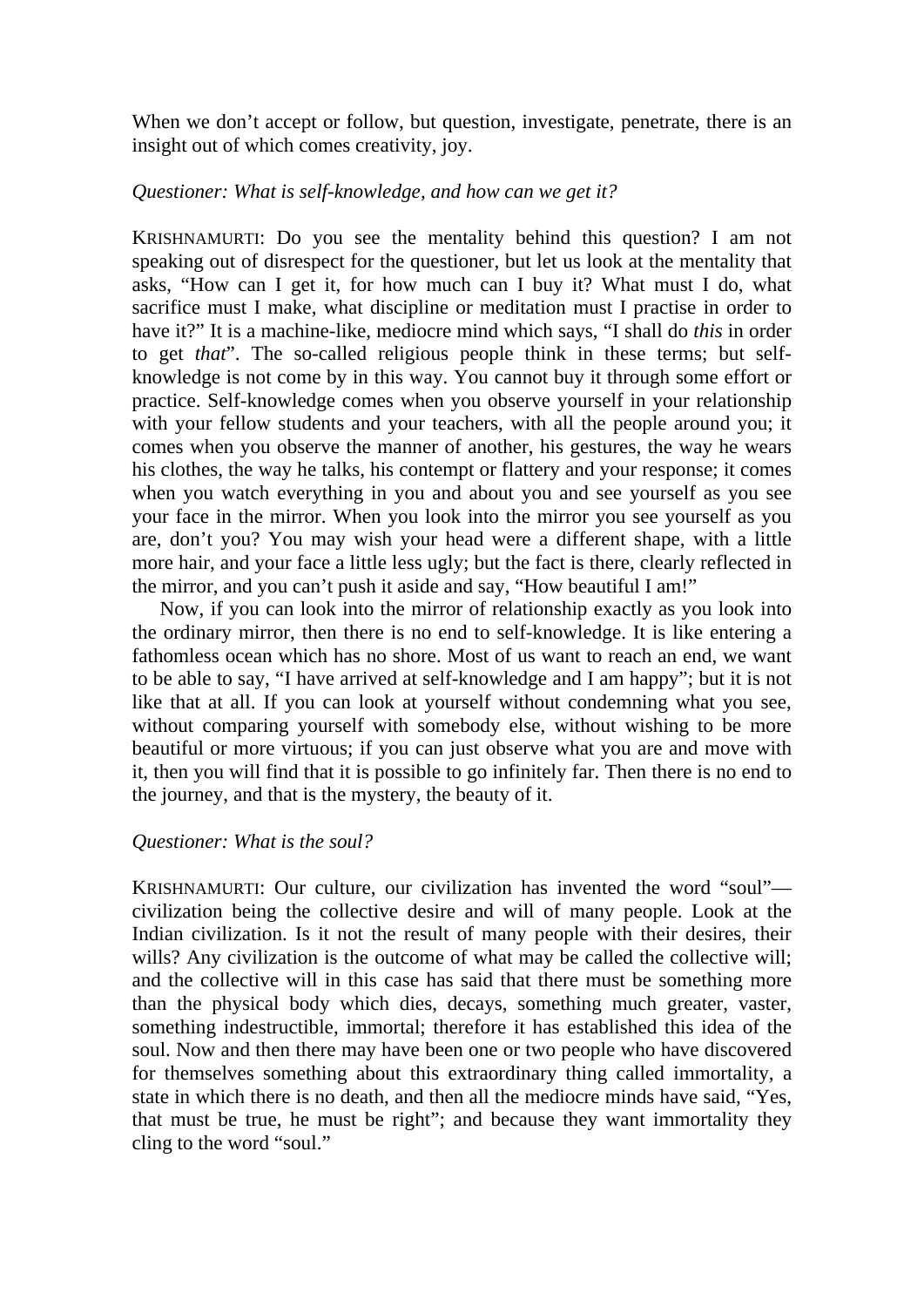You also want to know if there is something more than mere physical existence, do you not? This ceaseless round of going to an office, working at something in which you have no vital interest, quarrelling, being envious, bearing children, gossiping with your neighbour, uttering useless words—you want to know if there is something more than all this. The very word "soul" embodies the idea of a state which is indestructible, timeless, does it not? But, you see, you never find out for yourself whether or not there is such a state. You don't say, "I am not concerned with what Christ, Shankara, or anybody else has said, nor with the dictates of tradition, of so-called civilization; I am going to find out for myself whether or not there is a state beyond the framework of time." You don't revolt against what civilization or the collective will has formulated; on the contrary, you accept it and say, "Yes, there is a soul." You call that formulation one thing, another calls it something else, and then you divide yourselves and become enemies over your conflicting beliefs.

The man who really wants to find out whether or not there is a state beyond the framework of time, must be free of civilization; that is, he must be free of the collective will and stand alone. And this is an essential part of education: to learn to stand alone so that you are not caught either in the will of the many or in the will of one, and are therefore capable of discovering for yourself what is true.

Don't depend on anybody. I or another may tell you there is a timeless state, but what value has that for you? If you are hungry you want to eat, and you don't want to be fed on mere words. What is important is for you to find out for yourself. You can see that everything about you is decaying, being destroyed. This so-called civilization is no longer being held together by the collective will; it is going to pieces. Life is challenging you from moment to moment, and if you merely respond to the challenge from the groove of habit, which is to respond in terms of acceptance, then your response has no validity. You can find out whether or not there is a timeless state, a state in which there is no movement of "the more" or of "the less," only when you say, "I am not going to accept, I am going to investigate, explore"—which means that you are not afraid to stand alone.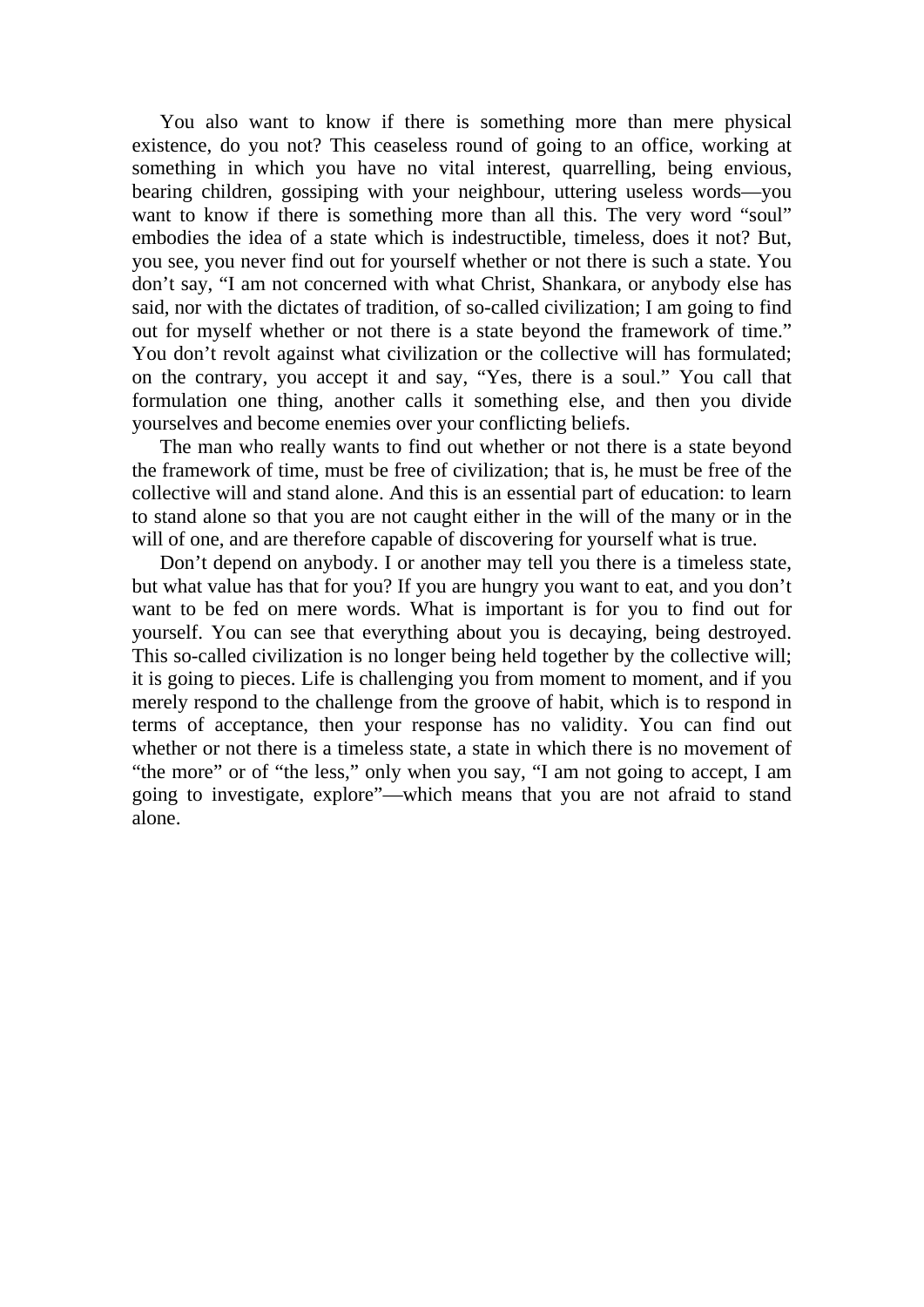## **THE WHOLENESS O F LIFE**

Most of us cling to some small part of life, and think that through that part we shall discover the whole. Without leaving the room we hope to explore the whole length and width of the river and perceive the richness of the green pastures along its banks. We live in a little room, we paint on a little canvas, thinking that we have grasped life by the hand or understood the significance of death; but we have not. To do that we must go outside. And it is extraordinarily difficult to go outside, to leave the room with its narrow window and see everything as it is without judging, without condemning, without saying, "This I like and that I don't like"; because most of us think that through the part we shall understand the whole. Through a single spoke we hope to understand the wheel; but one spoke does not make a wheel, does it? It takes many spokes, as well as a hub and a rim, to make the thing called a wheel, and we need to see the whole wheel in order to comprehend it. In the same way we must perceive the whole process of living if we are really to understand life.

I hope you are following all this, because education should help you to understand the whole of life and not just prepare you to get a job and carry on in the usual way with your marriage, your children, your insurance, your *pujas* and your little gods. But to bring about the right kind of education requires a great deal of intelligence, insight, and that is why it is so important for the educator himself to be educated to understand the whole process of life and not merely to teach you according to some formula, old or new.

Life is an extraordinary mystery—not the mystery in books, not the mystery that people talk about, but a mystery that one has to discover for oneself; and that is why it is so grave a matter that you should understand the little, the narrow, the petty, and go beyond it.

If you don't begin to understand life while you are young, you will grow up inwardly hideous; you will be dull, empty inside, though outwardly you may have money, ride in expensive cars, put on airs. That is why it is very important to leave your little room and perceive the whole expanse of the heavens. But you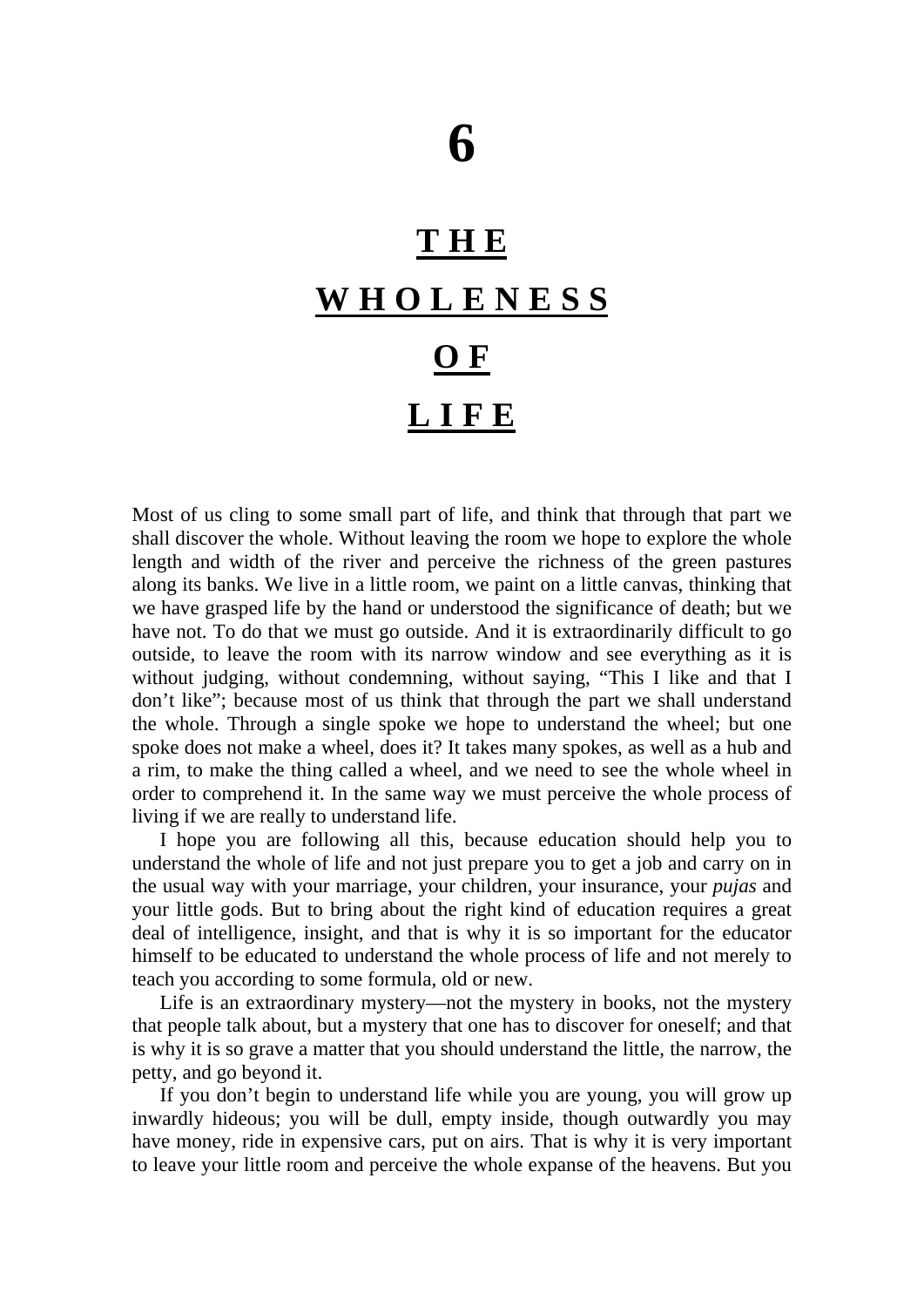cannot do that unless you have love—not bodily love or divine love, but just love; which is to love the birds, the trees, the flowers, your teachers, your parents, and beyond your parents, humanity.

Will it not be a great tragedy if you don't discover for yourselves what it is to love? If you don't know love now, you will never know it, because as you grow older, what is called love will become something very ugly—a possession, a form of merchandise to be bought and sold. But if you begin now to have love in your heart, if you love the tree you plant, the stray animal you pat, then as you grow up you will not remain in your small room with its narrow window, but will leave it and love the whole of life.

Love is factual, it is not emotional, something to be cried over; it is not sentiment. Love has no sentimentality about it at all. And it is a very grave and important matter that you should know love while you are young. Your parents and teachers perhaps don't know love, and that is why they have created a terrible world, a society which is perpetually at war within itself and with other societies. Their religions, their philosophies and ideologies are all false because they have no love. They perceive only a part; they are looking out of a narrow window from which the view may be pleasant and extensive, but it is not the whole expanse of life. Without this feeling of intense love you can never have the perception of the whole; therefore you will always be miserable, and at the end of your life you will have nothing but ashes, a lot of empty words.

#### *Questioner: Why do we want to be famous?*

KRISHNAMURTI: Why do you think you want to be famous? I may explain; but, at the end of it, will you stop wanting to be famous? You want to be famous because everybody around you in this society wants to be famous. Your parents, your teachers, the *guru*, the *yogi*—they all want to be famous, well known, and so you do too.

Let us think this out together. Why do people want to be famous? First of all, it is profitable to be famous; and it gives you a great deal of pleasure, does it not? If you are known all over the world you feel very important, it gives you a sense of immortality. You want to be famous, you want to be known and talked about in the world because inside yourself you are nobody. Inwardly there is no richness, there is nothing there at all, therefore you want to be known in the world outside; but, if you are inwardly rich, then it does not matter to you whether you are known or unknown.

To be inwardly rich is much more arduous than to be outwardly rich and famous; it needs much more care, much closer attention. If you have a little talent and know how to exploit it, you become famous; but inward richness does not come about in that way. To be inwardly rich the mind has to understand and put away the things that are not important, like wanting to be famous. Inward richness implies standing alone; but the man who wants to be famous is afraid to stand alone because he depends on people's flattery and good opinion.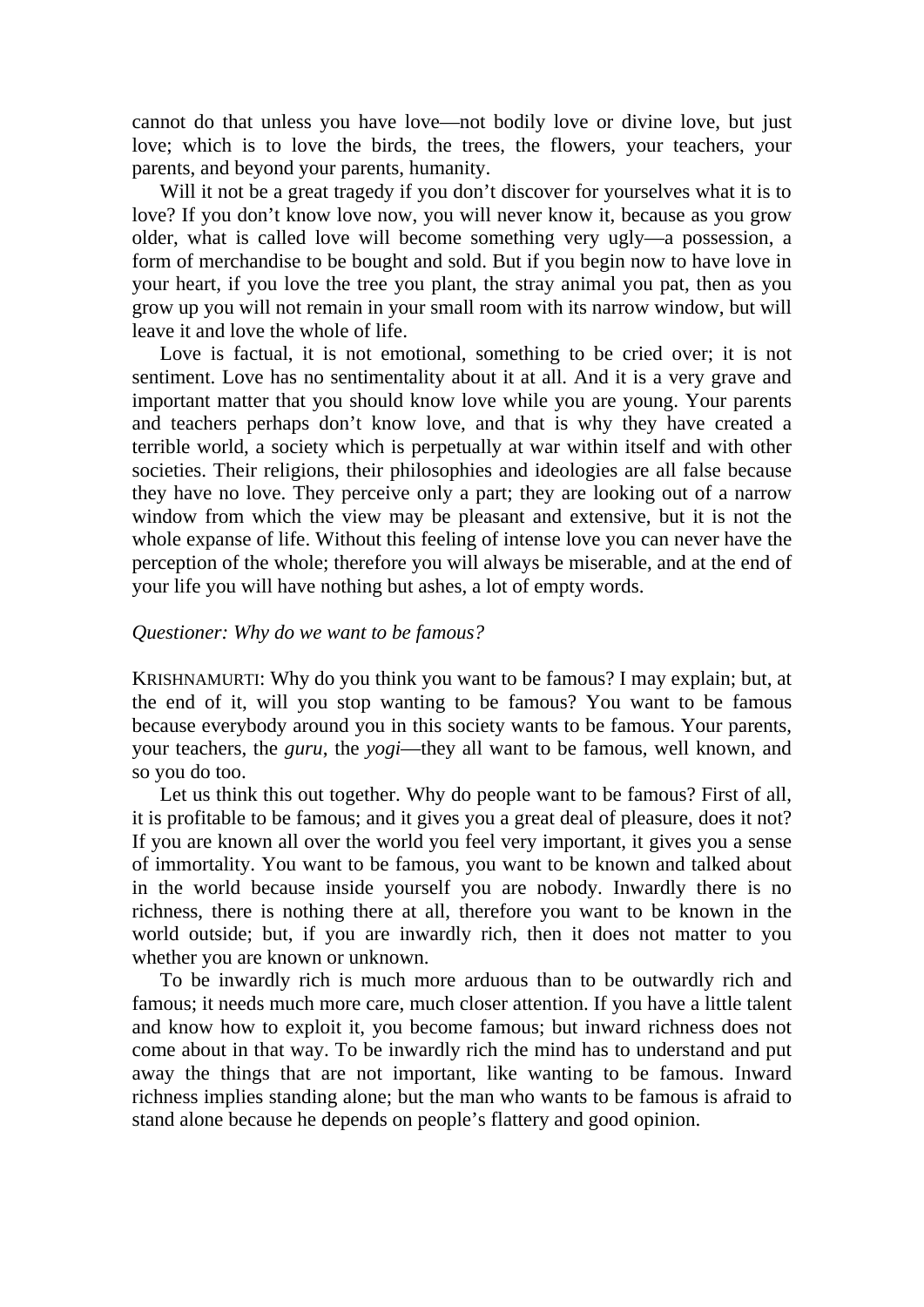*Questioner: When you were young you wrote a book in which you said: "These are not my words, they are the words of my Master." How is it that you now insist upon our thinking for ourselves? And who was your Master?* 

KRISHNAMURTI: One of the most difficult things in life is not to be bound by an idea; being bound is called being consistent. If you have the ideal of nonviolence, you try to be consistent with that ideal. Now, the questioner is saying in effect, "You tell us to think for ourselves, which is contrary to what you said when you were a boy. Why are you not consistent?"

What does it mean to be consistent? This is really a very important point. To be consistent is to have a mind that is unvaryingly following a particular pattern of thinking—which means that you must not do contradictory things, one thing today and the opposite thing tomorrow. We are trying to find out what is a consistent mind. A mind which says, "I have taken a vow to be something and I am going to be that for the rest of my life" is called consistent; but it is really a most stupid mind, because it has come to a conclusion and it is living according to that conclusion. It is like a man building a wall around himself and letting life go by.

This is a very complex problem; I may be oversimplifying it, but I don't think so. When the mind is merely consistent it becomes mechanical and loses the vitality, the glow, the beauty of free movement. It is functioning within a pattern. That is one part of the question.

The other is: who is the Master? You don't know the implications of all this. It is just as well. You see, it has been said that I wrote a certain book when I was a boy, and that gentleman has quoted from the book a statement which says that a Master helped to write it. Now, there are groups of people, like the Theosophists, who believe that there are Masters living in the remote Himalayas who guide and help the world; and that gentleman wants to know who the Master is. Listen carefully, because this applies to you also.

Does it matter very much who a Master or a *guru* is? What matters is life not your *guru*, not a Master, a leader or a teacher who interprets life for you. It is *you* who have to understand life; it is *you* who are suffering, who are in misery; it is *you* who want to know the meaning of death, of birth, of meditation, of sorrow, and nobody can tell you. Others can explain, but their explanations may be entirely false, altogether wrong.

So it is good to be sceptical, because it gives you a chance to find out for yourself whether you need a *guru* at all. What is important is to be a light unto yourself, to be your own Master and disciple, to be both the teacher and the pupil. As long as you are learning, there is no teacher. It is only when you have stopped exploring, discovering, understanding the whole process of life, that the teacher comes into being—and such a teacher has no value. Then you are dead, and therefore your teacher is also dead.

*Questioner: Why is man proud?*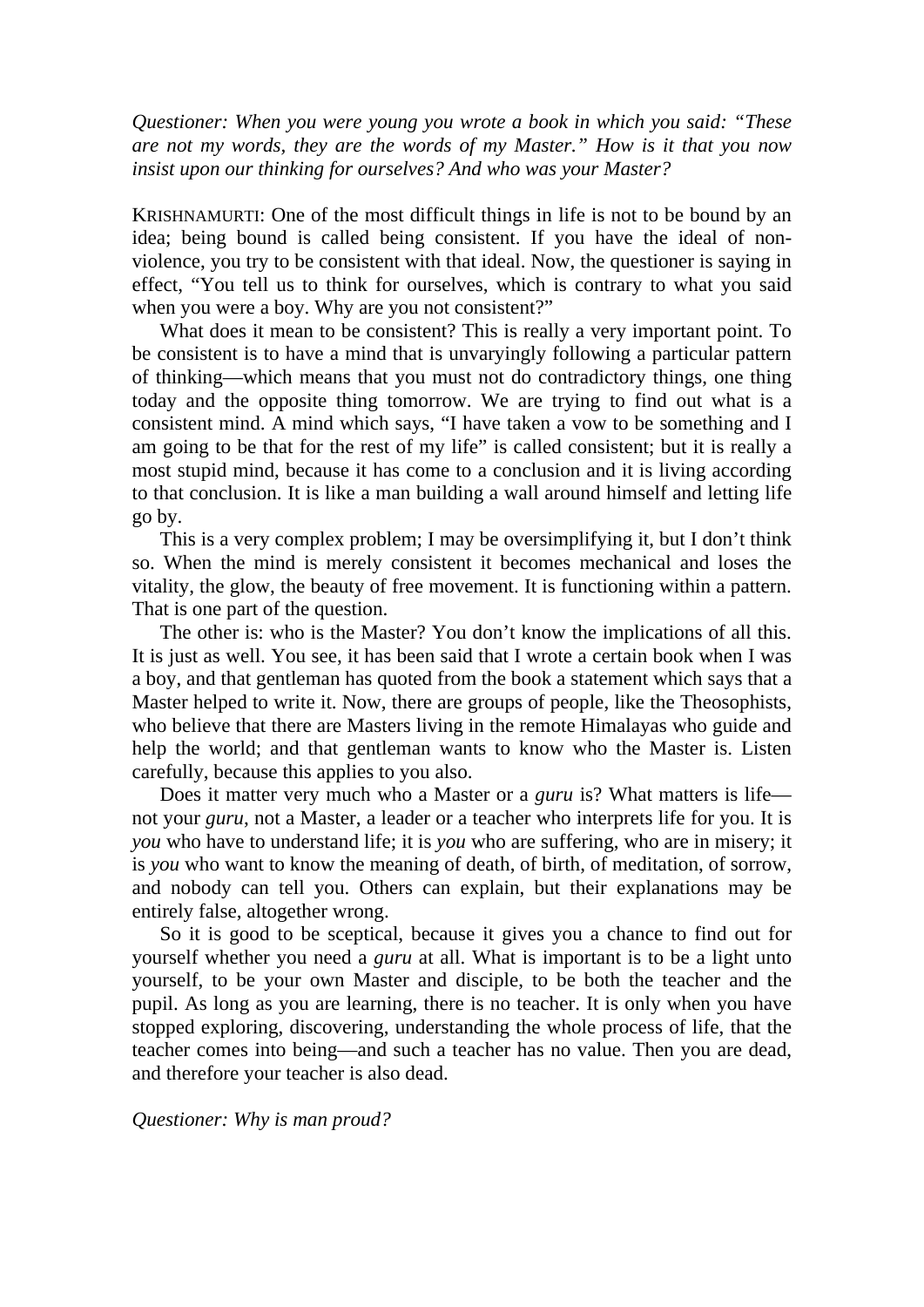KRISHNAMURTI: Are you not proud if you write a nice hand, or when you win a game or pass some examination? Have you ever written a poem or painted a picture, and then shown it to a friend? If your friend says it is a lovely poem or a marvellous picture, don't you feel very pleased? When you have done something which somebody says is excellent, you feel a sense of pleasure, and that is all right, that is nice; but what happens the next time you paint a picture, or write a poem, or clean a room? You expect someone to come along and say what a wonderful boy you are; and, if no one comes, you no longer bother about painting, or writing, or cleaning. So you come to depend on the pleasure which others give you by their approbation. It is as simple as that. And then what happens? As you grow older you want what you do to be acknowledged by many people. You may say, "I will do this thing for the sake of my *guru*, for the sake of my country, for the sake of man, for the sake of God," but you are really doing it to gain recognition, out of which grows pride; and when you do anything in that way, it is not worth doing. I wonder if you understand all this?

To understand something like pride, you must be capable of thinking right through; you must see how it begins and the disaster it brings, see the whole of it, which means that you must be so keenly interested that your mind follows it to the end and does not stop half way. When you are really interested in a game you play it to the end, you don't suddenly stop in the middle and go home. But your mind is not used to this kind of thinking, and it is part of education to help you to inquire into the whole process of life and not just study a few subjects.

#### *Questioner: As children we are told what is beautiful and what is ugly, with the result that all through life we go on repeating, "This is beautiful, that is ugly." How is one to know what is real beauty and what is ugliness?*

KRISHNAMURTI: Suppose you say that a certain arch is beautiful, and someone else says it is ugly. Now, which is important: to fight over your conflicting opinions as to whether something is beautiful or ugly, or to be sensitive to both beauty and ugliness? In life there is filth, squalor, degradation, sorrow, tears, and there is also joy, laughter, the beauty of a flower in the sunlight. What matters, surely, is to be sensitive to everything, and not merely decide what is beautiful and what is ugly and remain with that opinion. If I say, "I am going to cultivate beauty and reject all ugliness," what happens? The cultivation of beauty then makes for insensitivity. It is like a man developing his right arm, making it very strong, and letting his left arm wither. So you must be awake to ugliness as well as to beauty. You must see the dancing leaves, the water flowing under the bridge, the beauty of an evening, and also be aware of the beggar in the street; you must see the poor woman struggling with a heavy load and be ready to help her, give her a hand. All this is necessary, and it is only when you have this sensitivity to everything that you can begin to work, to help and not reject or condemn.

*Questioner: Pardon me, but you have not said who was your Master.*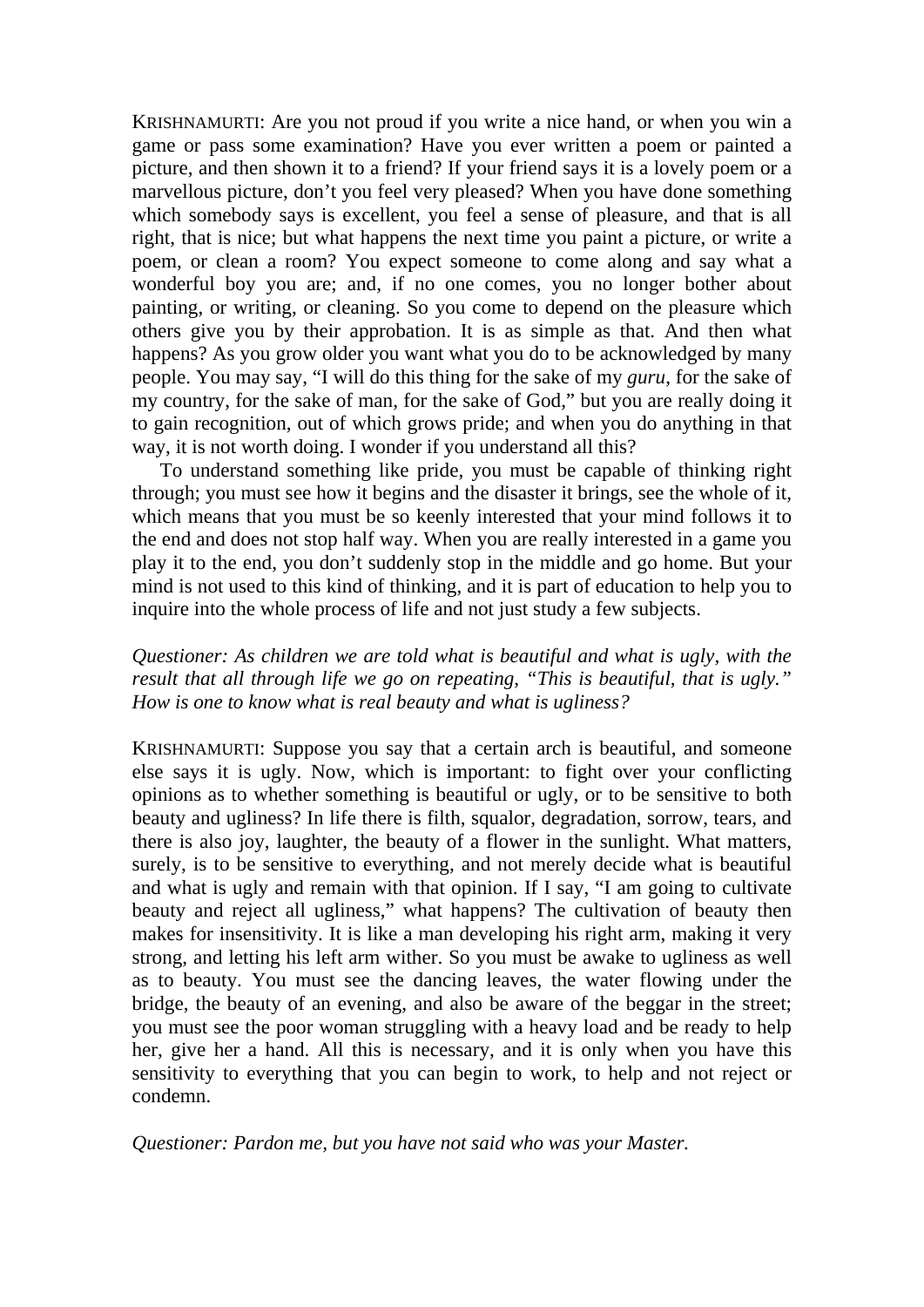KRISHNAMURTI: Does it matter very much? Burn the book, throw it away. When you give importance to something so trivial as who the Master is, you are making the whole of existence into a very petty affair. You see, we always want to know who the Master is, who the learned person is, who the artist is that painted the picture. We never want to discover for ourselves the content of the picture irrespective of the identity of the artist. It is only when you know who the poet is that you say the poem is lovely. This is snobbishness, the mere repetition of an opinion, and it destroys your own inward perception of the reality of the thing. If you perceive that a picture is beautiful and you feel very grateful, does it really matter to you who painted it? If your one concern is to find the content, the truth of the picture, then the picture communicates its significance.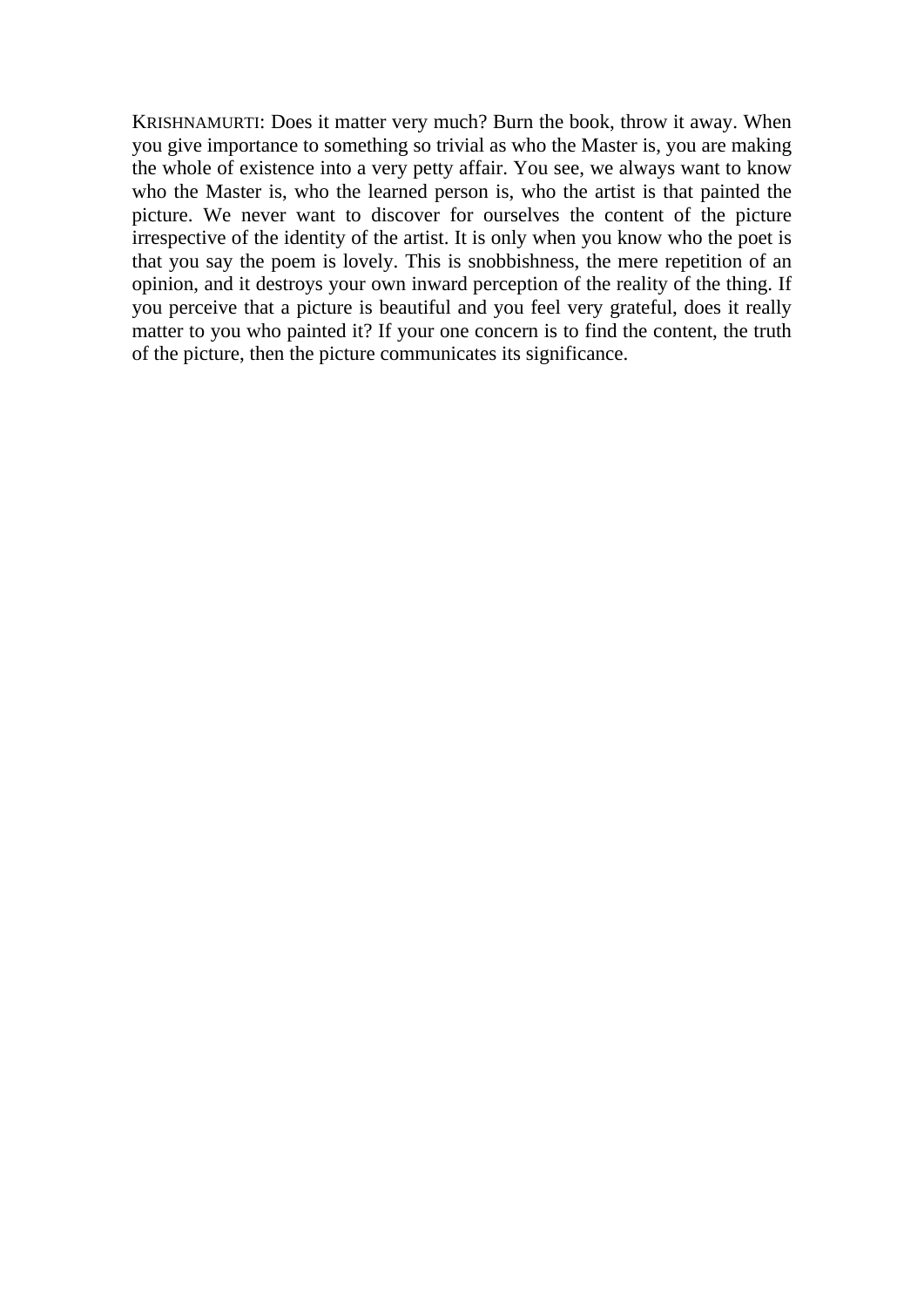### **AMBITION**

We have been discussing how essential it is to have love, and we saw that one cannot acquire or buy it; yet without love, all our plans for a perfect social order in which there is no exploitation, no regimentation, will have no meaning at all, and I think it is very important to understand this while we are young.

Wherever one goes in the world, it does not matter where, one finds that society is in a perpetual state of conflict. There are always the powerful, the rich, the well-to-do on the one hand, and the labourers on the other; and each one is enviously competing, each one wants a higher position, a bigger salary, more power, greater prestige. That is the state of the world, and so there is always war going on both within and without.

Now, if you and I want to bring about a complete revolution in the social order, the first thing we have to understand is this instinct for the acquisition of power. Most of us want power in one form or another. We see that through wealth and power we shall be able to travel, associate with important people and become famous; or we dream of bringing about a perfect society. We think we shall achieve that which is good through power; but the very pursuit of power power for ourselves, power for our country, power for an ideology—is evil, destructive, because it inevitably creates opposing powers, and so there is always conflict.

Is it not right, then, that education should help you, as you grow up, to perceive the importance of bringing about a world in which there is no conflict either within or without, a world in which you are not in conflict with your neighbour or with any group of people because the drive of ambition, which is the desire for position and power, has utterly ceased? And is it possible to create a society in which there will be no inward or outward conflict? Society is the relationship between you and me; and if our relationship is based on ambition, each one of us wanting to be more powerful than the other, then obviously we shall always be in conflict. So, can this cause of conflict be removed? Can we all educate ourselves not to be competitive, not to compare ourselves with somebody else, not to want this or that position—in a word, not to be ambitious at all?

When you go outside the school with you parents, when you read the newspapers or talk to people, you must have noticed that almost everybody wants to bring about a change in the world. And have you not also noticed that these very people are always in conflict with each other over something or other—over ideas, property, race, caste or religion? Your parents, your neighbours, the ministers and bureaucrats—are they not all ambitious, struggling for a better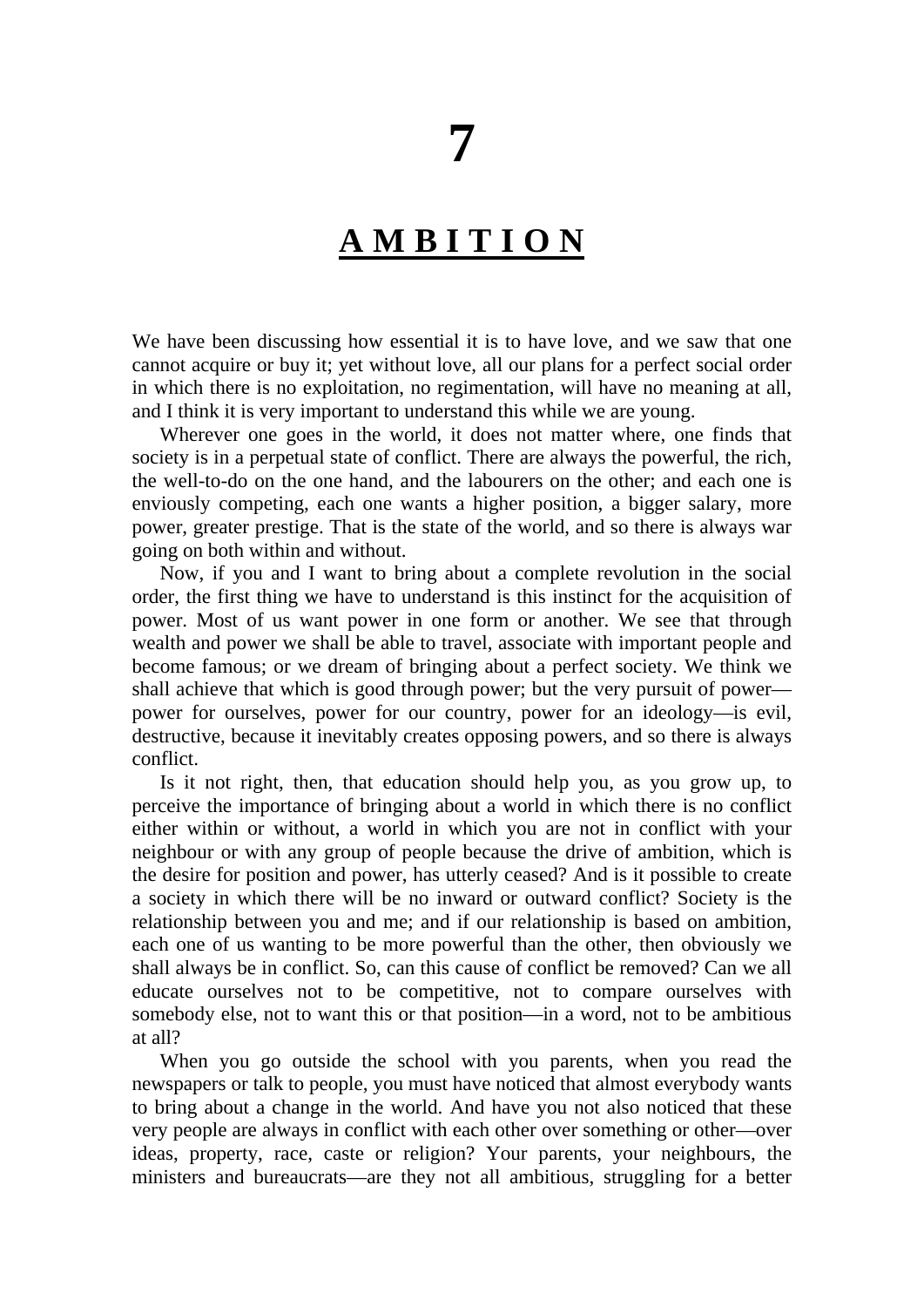position, and therefore always in conflict with somebody? Surely, it is only when all this competitiveness is removed that there will be a peaceful society in which all of us can live happily, creatively.

Now, how is this to be done? Can regulation, legislation, or the training of your mind not to be ambitious, do away with ambition? Outwardly you may be trained not to be ambitious, socially you may cease to compete with others; but inwardly you will still be ambitious, will you not? And is it possible to sweep away completely this ambition, which is bringing so much misery to human beings? Probably you have not thought about it before, because nobody has talked to you like this; but now that somebody is talking to you about it, don't you want to find out if it is possible to live in this world richly, fully, happily, creatively, without the destructive drive of ambition, without competition? Don't you want to know how to live so that your life will not destroy another or cast a shadow across his path?

You see, we think this is a Utopian dream which can never be brought about in fact; but I am not talking about Utopia, that would be nonsense. Can you and I, who are simple, ordinary people, live creatively in this world without the drive of ambition which shows itself in various ways as the desire for power, position? You will find the right answer when you love what you are doing. If you are an engineer merely because you must earn a livelihood, or because your father or society expects it of you, that is another form of compulsion; and compulsion in any form creates a contradiction, conflict. Whereas, if you really love to be an engineer, or a scientist, or if you can plant a tree, or paint a picture, or write a poem, not to gain recognition but just because you love to do it, then you will find that you never compete with another. I think this is the real key: to love what you do.

But when you are young it is often very difficult to know what you love to do, because you want to do so many things. You want to be an engineer, a locomotive driver, an airplane pilot zooming along in the blue skies; or perhaps you want to be a famous orator or politician. You may want to be an artist, a chemist, a poet or a carpenter. You may want to work with your head, or do something with your hands. Is any of these things what you really love to do, or is your interest in them merely a reaction to social pressures? How can you find out? And is not the true purpose of education to *help* you to find out, so that as you grow up you can begin to give your whole mind, heart and body to that which you really love to do?

To find out what you love to do demands a great deal of intelligence; because, if you are afraid of not being able to earn a livelihood, or of not fitting into this rotten society, then you will never find out. But, if you are not frightened, if you refuse to be pushed into the groove of tradition by your parents, by your teachers, by the superficial demands of society, then there is a possibility of discovering what it is you really love to do. So, to discover, there must be no fear of not surviving.

But most of us are afraid of not surviving, we say, "What will happen to me if I don't do as my parents say, if I don't fit into this society?" Being frightened, we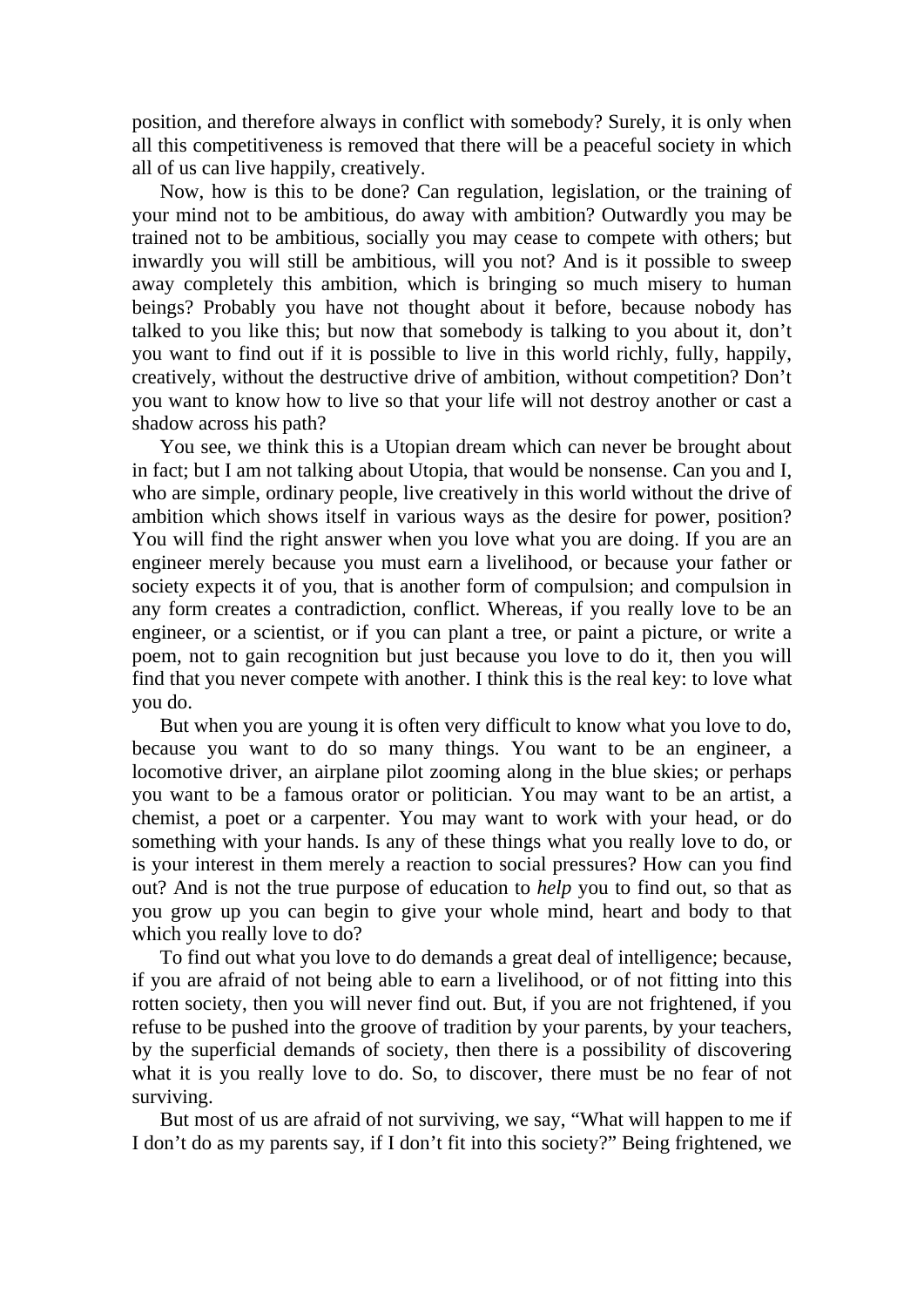do as we are told, and in that there is no love, there is only contradiction; and this inner contradiction is one of the factors that bring about destructive ambition.

So, it is a basic function of education to help you to find out what you really love to do, so that you can give your whole mind and heart to it, because that creates human dignity, that sweeps away mediocrity, the petty bourgeois mentality. That is why it is very important to have the right teachers, the right atmosphere, so that you will grow up with the love which expresses itself in what you are doing. Without this love your examinations, your knowledge, your capacities, your position and possessions are just ashes, they have no meaning; without this love your actions are going to bring more wars, more hatred, more mischief and destruction.

All this may mean nothing to you, because outwardly you are still very young, but I hope it will mean something to your teachers—and also to you, somewhere inside.

#### *Questioner: Why do you feel shy?*

KRISHNAMURTI: You know, it is an extraordinary thing in life to be anonymous—not to be famous or great, not to be very learned, not to be a tremendous reformer or revolutionary, just to be nobody; and when one really feels that way, to be suddenly surrounded by a lot of curious people creates a sense of withdrawal. That is all.

#### *Questioner: How can we realize truth in our daily life?*

KRISHNAMURTI: You think that truth is one thing and your daily life is something else, and in your daily life you want to realize what you call truth. But is truth apart from daily life? When you grow up you will have to earn a livelihood, will you not? After all, that is what you are passing your examinations for: to prepare yourself to earn a livelihood. But many people don't care what field of work they enter as long as they are earning some money. As long as they get a job it does not matter to them if it means being a soldier, a policeman, a lawyer, or some kind of crooked businessman.

Now, to find the truth of what constitutes a right means of livelihood is important, is it not? Because truth is in your life, not away from it. How you talk, what you say, how you smile, whether you are deceitful, playing up to people all that is the truth in your daily life. So, before you become a soldier, a policeman, a lawyer or a sharp businessman, must you not perceive the truth of these professions? Surely, unless you see the truth of what you do and are guided by that truth, your life becomes a hideous mess.

Let us look at the question of whether you should become a soldier, because the other professions are a little more complex. Apart from propaganda and what other people say, what is the truth concerning the profession of a soldier? If a man becomes a soldier it means that he must fight to protect his country, he must discipline his mind not to think but to obey. He must be prepared to kill or be killed—for what? For an idea that certain people, great or petty, have said is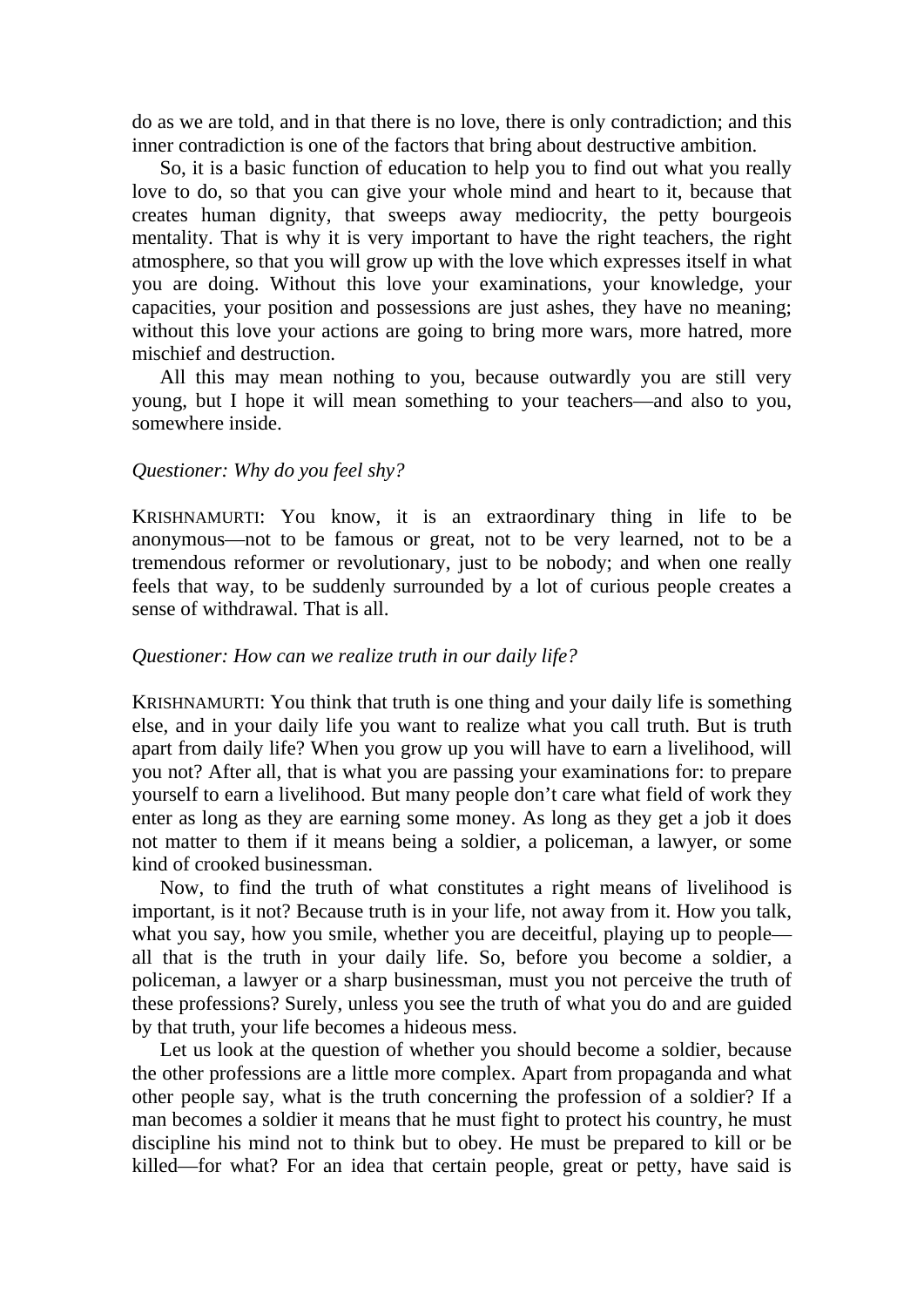right. So you become a soldier in order to sacrifice yourself and to kill others. Is that a right profession? Don't ask somebody else, but find out for yourself the truth of the matter. You are told to kill for the sake of a marvellous Utopia in the future—as if the man who tells you knew all about the future! Do you think that killing is a right profession, whether it be for your country or for some organized religion? Is killing ever right at all?

So, if you want to discover the truth in that vital process which is your own life, you will have to inquire deeply into all these things; you will have to give your mind and heart to it. You will have to think independently, clearly, without prejudice for truth is not away from life, it is in the very movement of your daily living.

#### *Questioner: Don't images, Masters and saints help us to meditate rightly?*

KRISHNAMURTI: Do you know what right meditation is? Don't you want to discover for yourself the truth of the matter? And will you ever discover that truth if you accept on authority what right meditation is?

This is an immense question. To discover the art of meditation you must know the whole depth and breadth of this extraordinary process called thinking. If you accept some authority who says, "Meditate along these lines," you are merely a follower, the blind servant of a system or an idea. Your acceptance of authority is based on the hope of gaining a result, and that is not meditation.

#### *Questioner: What are the duties of a student?*

KRISHNAMURTI: What does the word "duty" mean? Duty to what? Duty to your country according to a politician? Duty to your father and mother according to their wishes? They will say it is your duty to do as they tell you; and what they tell you is conditioned by their background, their tradition, and so on. And what is a student? Is it a boy or a girl who goes to school and reads a few books in order to pass some examination? Or is only he a student who is learning all the time and for whom there is therefore no end to learning? Surely, the person who merely reads up on a subject, passes an examination, and then drops it, is not a student. The real student is studying, learning, inquiring, exploring, not just until he is twenty or twenty-five, but throughout life.

To be a student is to learn all the time; and as long as you are learning, there is no teacher, is there? The moment you are a student there is no one in particular to teach you, because you are learning from everything. The leaf that is blown by the wind, the murmur of the waters on the banks of a river, the flight of a bird high in the air, the poor man as he walks by with a heavy load, the people who think they know everything about life—you are learning from them all, therefore there is no teacher and you are not a follower.

So the duty of a student is just to learn. There was once a famous painter in Spain whose name was Goya. He was one of the greatest, and when he was a very old man he wrote under one of his paintings, "I am still learning." You can learn from books, but that does not take you very far. A book can give you only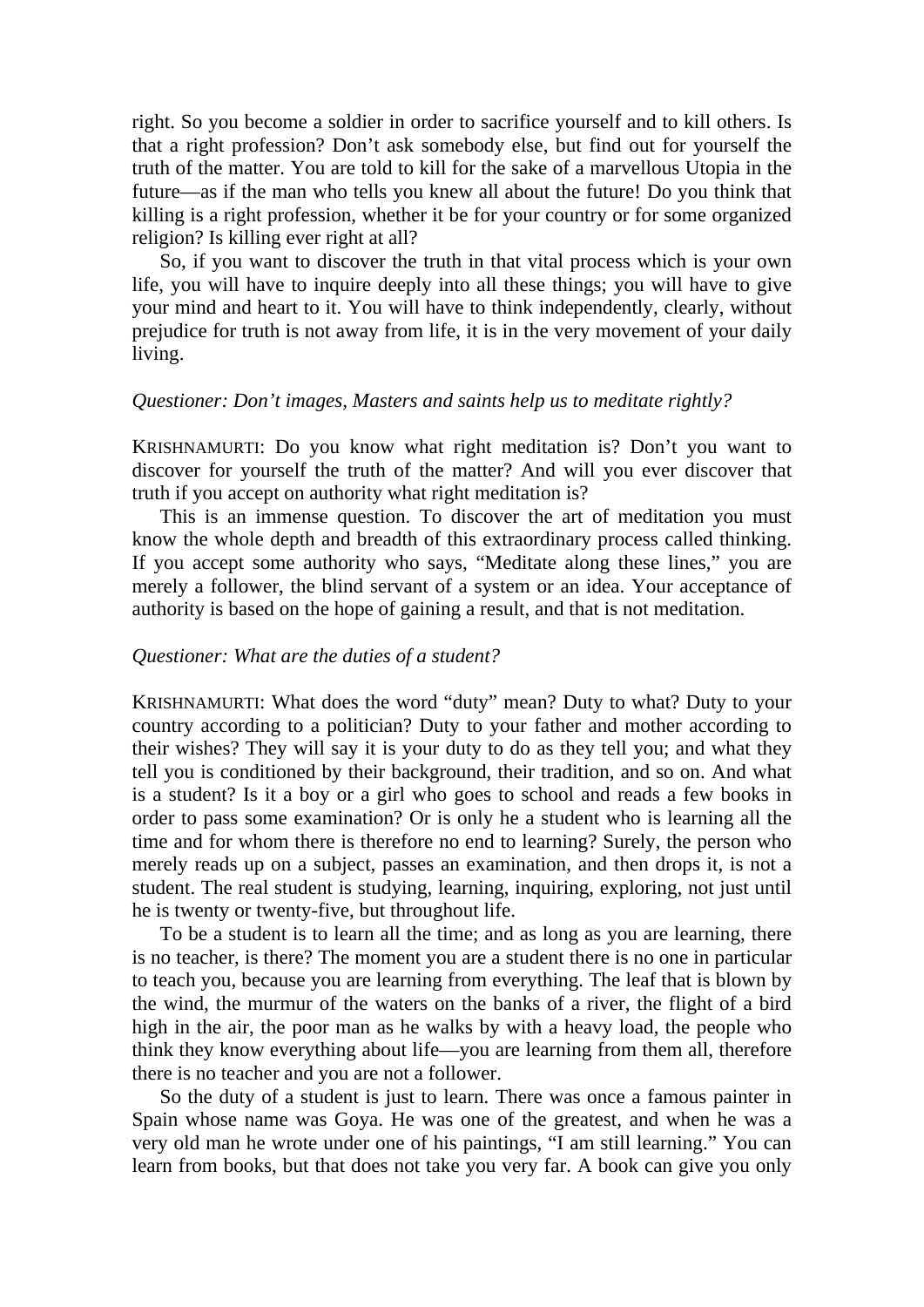what the author has to tell. But the learning that comes through self-knowledge has no limit, because to learn through your own self-knowledge is to know how to listen, how to observe, and therefore you learn from everything: from music, from what people say and the way they say it, from anger, greed, ambition.

This earth is *ours*, it does not belong to the communists, the socialists, or the capitalists; it is yours and mine, to be lived on happily, richly, without conflict. But that richness of life, that happiness, that feeling, "This earth is ours," cannot be brought about by enforcement, by law. It must come from within because we love the earth and all the things thereof; and that is the state of learning.

#### *Questioner: What is the difference between respect and love?*

KRISHNAMURTI: You can look up "respect" and "love" in a dictionary and find the answer. Is that what you want to know? Do you want to know the superficial meaning of those words, or the significance behind them?

When a prominent man comes around, a minister or a governor, have you noticed how everybody salutes him? You call that respect, don't you? But such respect is phony, because behind it there is fear, greed. You want something out of the poor devil, so you put a garland around his neck. That is not respect, it is merely the coin with which you buy and sell in the market. You don't feel respect for your servant or the villager, but only for those from whom you hope to get something. That kind of respect is really fear; it is not respect at all, it has no meaning. But if you really have love in your heart, then to you the governor, the teacher, your servant and the villager are all the same; then you have respect, a feeling for them all, because love does not ask anything in return.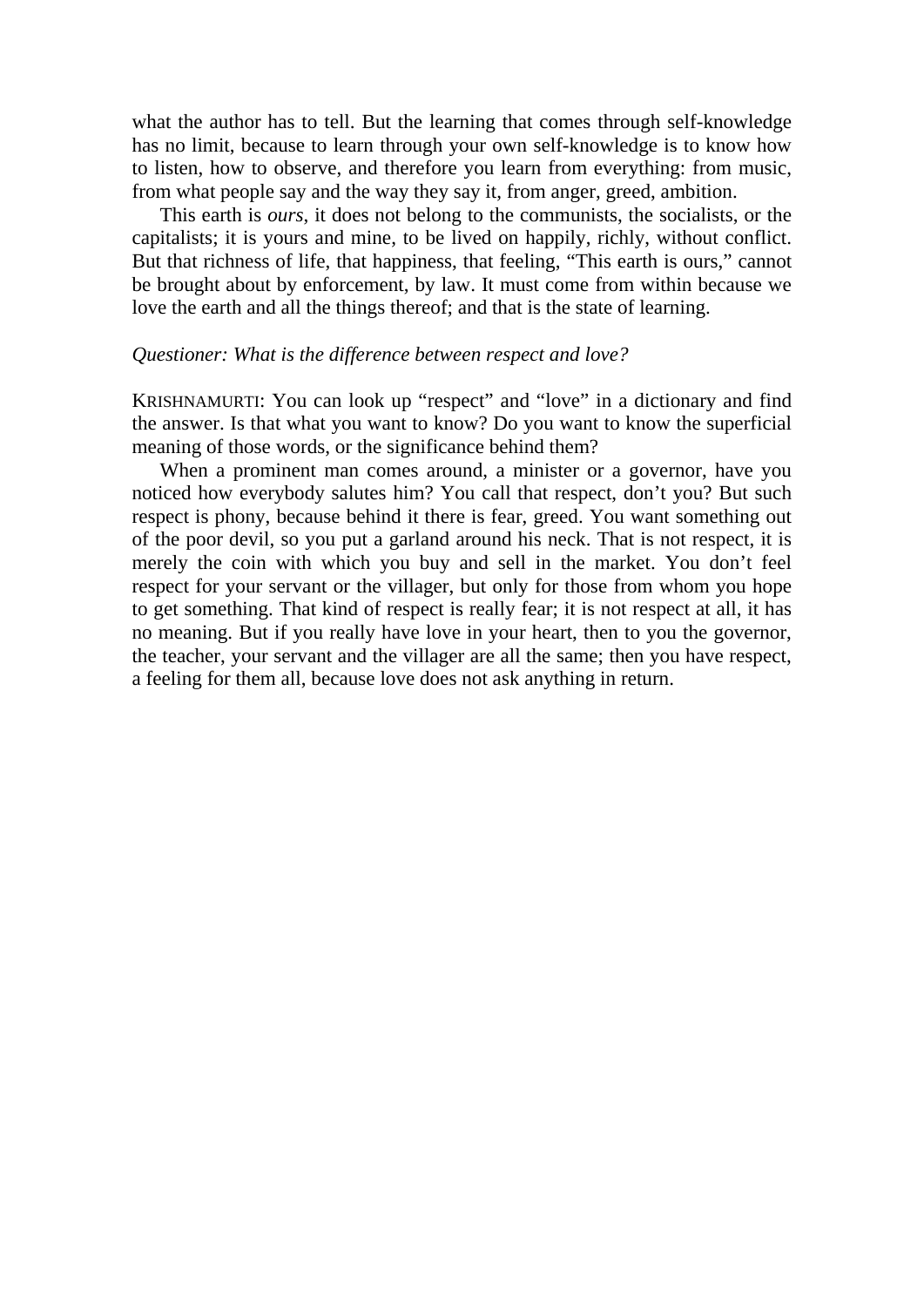### **ORDERLY THINKING**

Among so many other things in life, have you ever considered why it is that most of us are rather sloppy—sloppy in our dress, in our manners, in our thoughts, in the way we do things? Why are we unpunctual and, so, inconsiderate of others? And what is it that brings about order in everything, order in our dress, in our thoughts, in our speech, in the way we walk, in the way we treat those who are less fortunate than ourselves? What brings about this curious order that comes without compulsion, without planning, without deliberate mentation? Have you ever considered it? Do you know what I mean by order? It is to sit quietly without pressure, to eat elegantly without rush, to be leisurely and yet precise, to be clear in one's thinking and yet expansive. What brings about this order in life? It is really a very important point, and I think that, if one could be educated to discover the factor that produces order, it would have great significance.

Surely, order comes into being only through virtue; for unless you are virtuous, not merely in the little things, but in all things, your life becomes chaotic, does it not? Being virtuous has very little meaning in itself; but because you are virtuous there is precision in your thought, order in your whole being, and that is the function of virtue.

But what happens when a man tries to *become* virtuous, when he disciplines himself to be kind, efficient, thoughtful, considerate, when he attempts not to hurt people, when he spends his energies in trying to establish order, in struggling to be good? His efforts only lead to respectability, which brings about mediocrity of mind; therefore he is not virtuous.

Have you ever looked very closely at a flower? How astonishingly precise it is, with all its petals; yet there is an extraordinary tenderness, a perfume, a loveliness about it. Now, when a man *tries* to be orderly, his life may be very precise, but it has lost that quality of gentleness which comes into being only when, like with the flower, there is no effort. So our difficulty is to be precise, clear and expansive without effort.

You see, the *effort* to be orderly or tidy has such a narrowing influence. If I deliberately try to be orderly in my room, if I am careful to put everything in its place, if I am always watching myself, where I put my feet, and so on, what happens? I become an intolerable bore to myself and to others. It is a tiresome person who is always trying to be something, whose thoughts are very carefully arranged, who chooses one thought in preference to another. Such a person may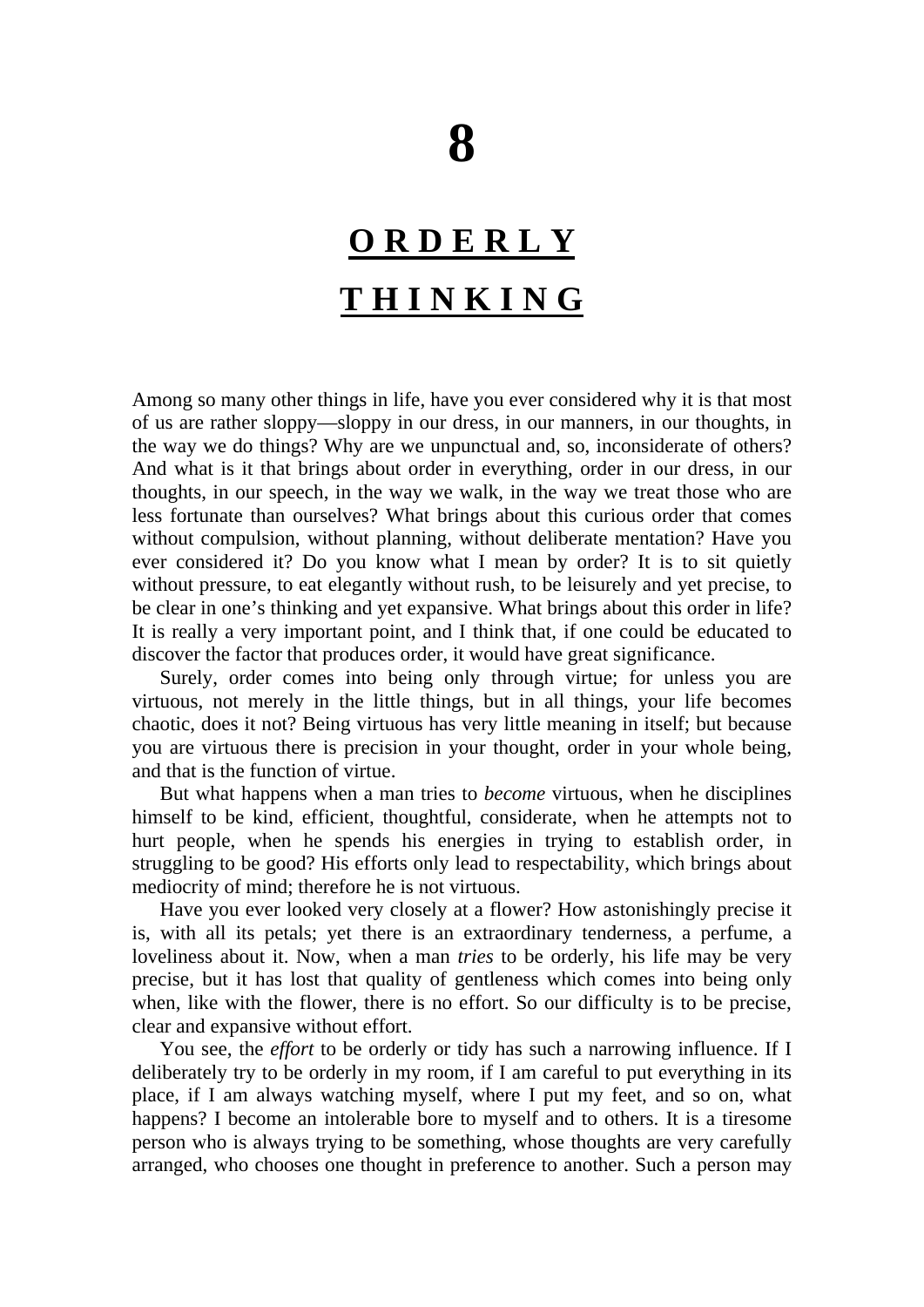be very tidy, clear, he may use words precisely, he may be very attentive and considerate, but he has lost the creative joy of living.

So, what is the problem? How can one have this creative joy of living, be expansive in one's feeling, wide in one's thinking, and yet be precise, clear, orderly in one's life? I think most of us are not like that because we never feel anything intensely, we never give our hearts and minds to anything completely. I remember watching two red squirrels, with long bushy tails and lovely fur, chase each other up and down a tall tree for about ten minutes without stopping—just for the joy of living. But you and I cannot know that joy if we do not feel things deeply, if there is no passion in our lives—passion, not for doing good or bringing about some reform, but passion in the sense of feeling things very strongly; and we can have that vital passion only when there is a total revolution in our thinking, in our whole being.

Have you noticed how few of us have deep feeling about anything? Do you ever rebel against your teachers, against your parents, not just because you don't like something, but because you have a deep, ardent feeling that you don't want to do certain things? If you feel deeply and ardently about something, you will find that this very feeling in a curious way brings a new order into your life.

Orderliness, tidiness, clarity of thinking are not very important in themselves, but they become important to a man who is sensitive, who feels deeply, who is in a state of perpetual inward revolution. If you feel very strongly about the lot of the poor man, about the beggar who receives dust in his face as the rich man's car goes by, if you are extraordinarily receptive, sensitive to everything, then that very sensitivity brings orderliness, virtue; and I think this is very important for both the educator and the student to understand

In this country, unfortunately, as all over the world, we care so little, we have no deep feeling about anything. Most of us are intellectuals—intellectuals in the superficial sense of being very clever, full of words and theories about what is right and what is wrong, about how we should think, what we should do. Mentally we are highly developed, but inwardly there is very little substance or significance; and it is this inward substance that brings about true action, which is not action according to an idea.

That is why you should have very strong feelings—feelings of passion, anger—and watch them, play with them, find out the truth of them; for if you merely suppress them, if you say, "I must not get angry, I must not feel passionate, because it is wrong," you will find that your mind is gradually being encased in an idea and thereby becomes very shallow. You may be immensely clever, you may have encyclopaedic knowledge, but, if there is not the vitality of strong and deep feeling, your comprehension is like a flower that has no perfume.

It is very important for you to understand all these things while you are young, because then, when you grow up, you will be real revolutionaries revolutionaries, not according to some ideology, theory or book, but revolutionaries in the total sense of the word, right through as integrated human beings, so that there is not a spot left in you which is contaminated by the old. Then your mind is fresh, innocent, and is therefore capable of extraordinary creativeness. But if you miss the significance of all this, your life will become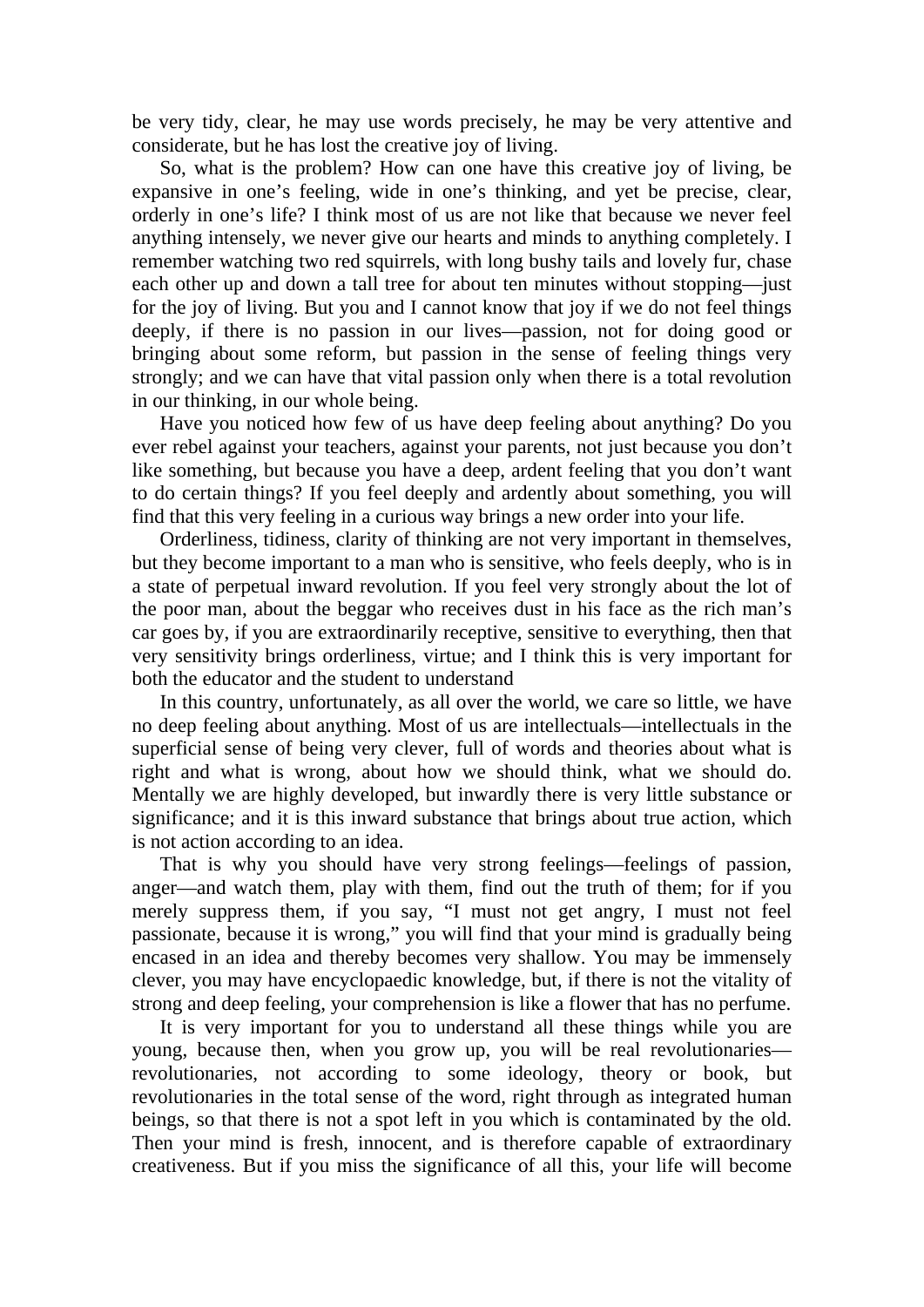very drab, for you will be overwhelmed by society, by your family, by your wife or husband, by theories, by religious or political organizations. That is why it is so urgent for you to be rightly educated—which means that you must have teachers who can help you to break through the crust of so-called civilization and be, not repetitive machines, but individuals who really have a song inside them and are therefore happy, creative human beings.

#### *Questioner: What is anger and why does one get angry?*

KRISHNAMURTI: If I tread on your toes, or pinch you, or take something away from you, won't you be angry? And why should you not be angry? Why do you think anger is wrong? Because somebody has told you? So, it is very important to find out why one is angry, to see the truth of anger, and not merely say it is wrong to be angry.

Now, why do you get angry? Because you don't want to be hurt—which is the normal human demand for survival. You feel that you should not be used, crushed, destroyed or exploited by an individual, a government or society. When somebody slaps you, you feel hurt, humiliated, and you don't like that feeling. If the person who hurts you is big and powerful so that you can't hit back, you in turn hurt somebody else, you take it out on your brother, your sister, or your servant if you have one. So the play of anger is kept going.

First of all, it is a natural response to avoid being hurt. Why should anybody exploit you? So, in order not to be hurt, you protect yourself, you begin to develop a defence, a barrier. Inwardly you build a wall around yourself by not being open, receptive; therefore you are incapable of exploration, of expansive feeling. You say anger is very bad and you condemn it, as you condemn various other feelings; so gradually you become arid, empty, you have no strong feelings at all. Do you understand?

#### *Questioner: Why do we love our mothers so much?*

KRISHNAMURTI: Do you love your mother if you hate your father? Listen carefully. When you love somebody very much, do you exclude others from that love? If you really love your mother, don't you also love your father, your aunt, your neighbour, your servant? Don't you have the feeling of love first, and then the love of someone in particular? When you say, "I love my mother very much," are you not being considerate of her? Can you then give her a lot of meaningless trouble? And if you are considerate of your mother, are you not also considerate of your brother, your sister, your neighbour? Otherwise you don't really love your mother; it is just a word, a convenience.

#### *Questioner: I am full of hate. Will you please teach me how to love?*

KRISHNAMURTI: No one can teach you how to love. If people could be taught how to love, the world problem would be very simple, would it not? If we could learn how to love from a book as we learn mathematics, this would be a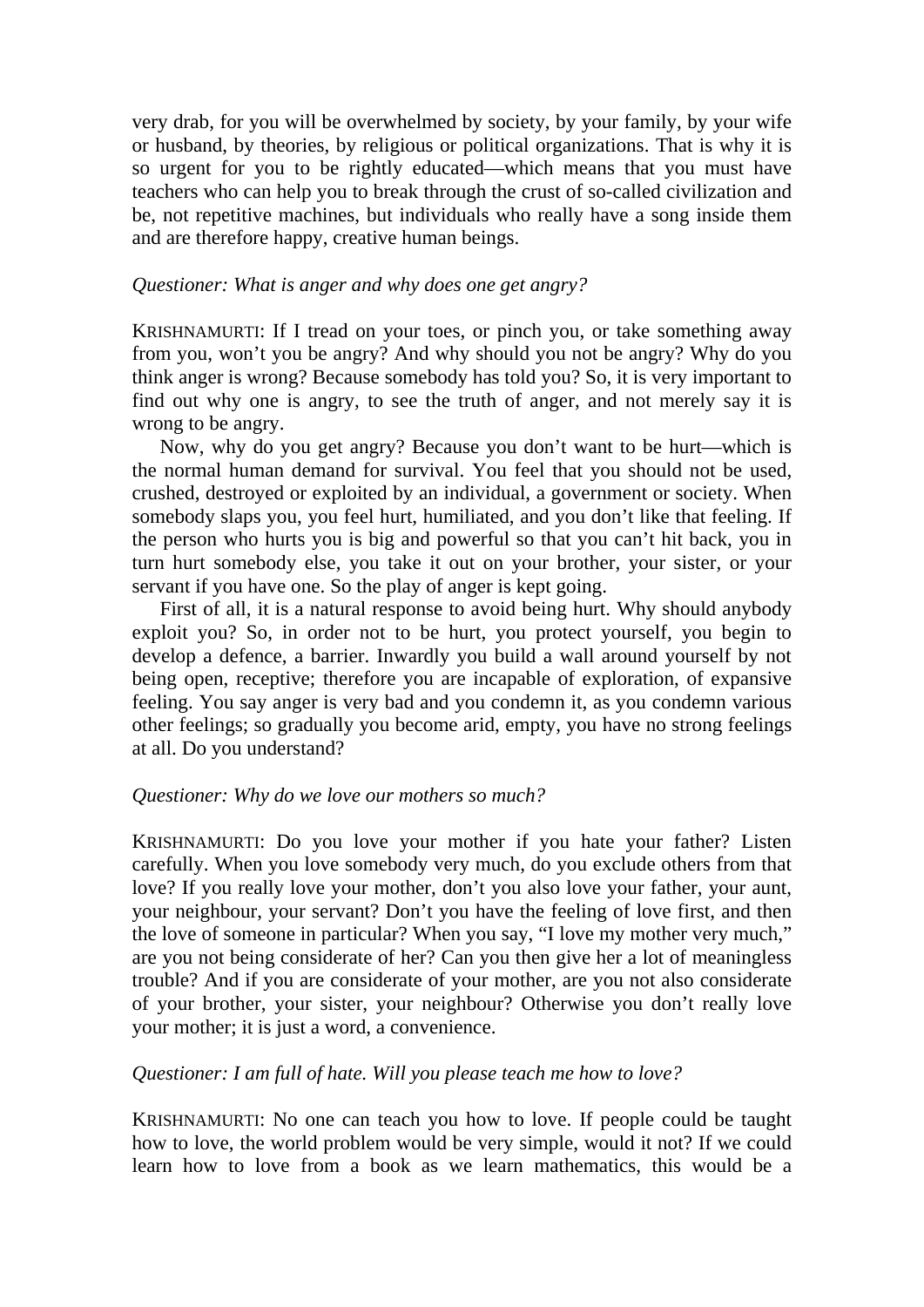marvellous world; there would be no hate, no exploitation, no wars, no division of rich and poor, and we would all be really friendly with each other. But love is not so easily come by. It is easy to hate, and hate brings people together after a fashion; it creates all kinds of fantasies, it brings about various types of cooperation as in war. But love is much more difficult. You cannot learn how to love, but what you can do is to observe hate and put it gently aside. Don't battle against hate, don't say how terrible it is to hate people, but see hate for what it is and let it drop away; brush it aside, it is not important. What is important is not to let hate take root in your mind. Do you understand? Your mind is like rich soil, and if given sufficient time any problem that comes along takes root like a weed, and then you have the trouble of pulling it out; but if you do not give the problem sufficient time to take root, then it has no place to grow and it will wither away. If you encourage hate, give it time to take root, to grow, to mature, it becomes an enormous problem. But if each time hate arises you let it go by, then you will find that your mind becomes very sensitive without being sentimental; therefore it will know love.

The mind can pursue sensations, desires, but it cannot pursue love. Love must come to the mind. And, when once love is there, it has no division as sensuous and divine: it is love. That is the extraordinary thing about love: it is the only quality that brings a total comprehension of the whole of existence.

#### *Questioner: What is happiness in life?*

KRISHNAMURTI: If you want to do something pleasurable, you think you will be happy when you do it. You may want to marry the richest man, or the most beautiful girl, or pass some examination, or be praised by somebody, and you think that by getting what you want you will be happy. But is that happiness? Does it not soon fade away, like the flower that blossoms in the morning and withers in the evening? Yet that is our life, and that is all we want. We are satisfied with such superficialities: with having a car or a secure position, with feeling a little emotion over some futile thing, like a boy who is happy flying a kite in a strong wind and a few minutes later is in tears. That is our life, and with that we are satisfied. We never say, "I will give my heart, my energy, my whole being to find out what happiness is." We are not very serious, we don't feel very strongly about it, so we are gratified with little things.

But happiness is not something that you can seek; it is a result, a by-product. If you pursue happiness for itself, it will have no meaning. Happiness comes uninvited; and the moment you are conscious that you are happy, you are no longer happy. I wonder if you have noticed this? When you are suddenly joyous about nothing in particular, there is just the freedom of smiling, of being happy; but, the moment you are conscious of it, you have lost it, have you not? Being self-consciously happy, or pursuing happiness, is the very ending of happiness. There is happiness only when the self and its demands are put aside.

You are taught a great deal about mathematics, you give your days to studying history, geography, science, physics, biology, and so on; but do you and your teachers spend any time at all thinking about these far more serious matters?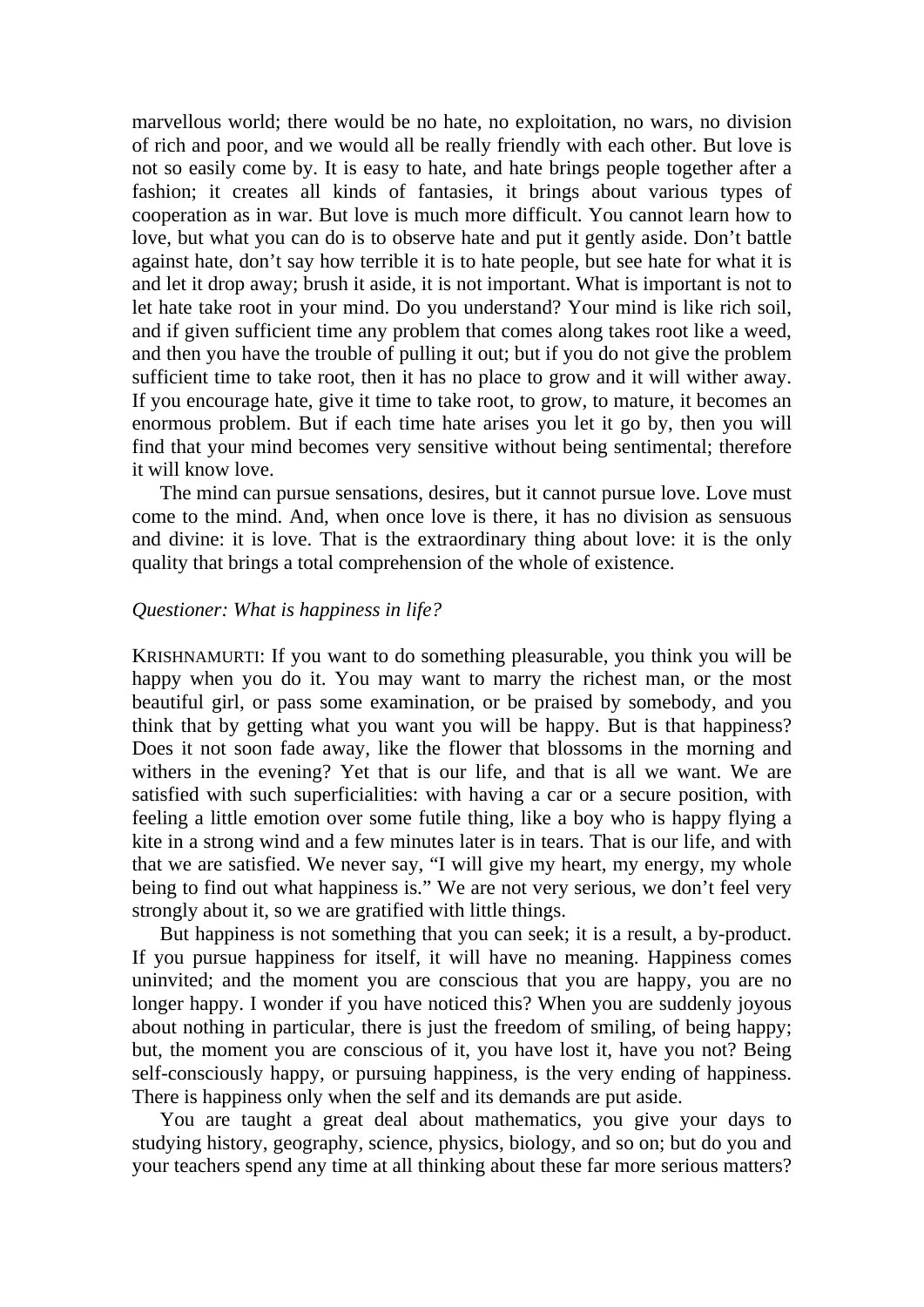Do you ever sit quietly, with your back very straight, without movement, and know the beauty of silence? Do you ever let your mind wander, not about petty things, but expansively, widely, deeply, and thereby explore, discover?

And do you know what is happening in the world? What is happening in the world is a projection of what is happening inside each one of us; what we are, the world is. Most of us are in turmoil, we are acquisitive, possessive, we are jealous and condemn people; and that is exactly what is happening in the world, only more dramatically, ruthlessly. But neither you nor your teachers spend any time thinking about all this; and it is only when you spend some time every day earnestly thinking about these matters that there is a possibility of bringing about a total revolution and creating a new world. And I assure you, a new world has to be created, a world which will not be a continuation of the same rotten society in a different form. But you cannot create a new world if your mind is not alert, watchful, expansively aware; and that is why it is so important, while you are young, to spend some time reflecting over these very serious matters and not just pass your days in the study of a few subjects, which leads nowhere except to a job and death. So do consider seriously all these things, for out of that consideration there comes an extraordinary feeling of joy, of happiness.

#### *Questioner: What is real life?*

KRISHNAMURTI: "What is real life?" A little boy has asked this question. Playing games, eating good food, running, jumping, pushing—that is real life for him. You see, we divide life into the real and the false. Real life is doing something which you love to do with your whole being so that there is no inner contradiction, no war between what you are doing and what you think you *should* do. Life is then a completely integrated process in which there is tremendous joy. But that can happen only when you are not psychologically depending on anybody, or on any society, when there is complete detachment inwardly, for only then is there a possibility of really loving what you do. If you are in a state of total revolution, it does not matter whether you garden, or become a prime minister, or do something else; you will love what you do, and out of that love there comes an extraordinary feeling of creativeness.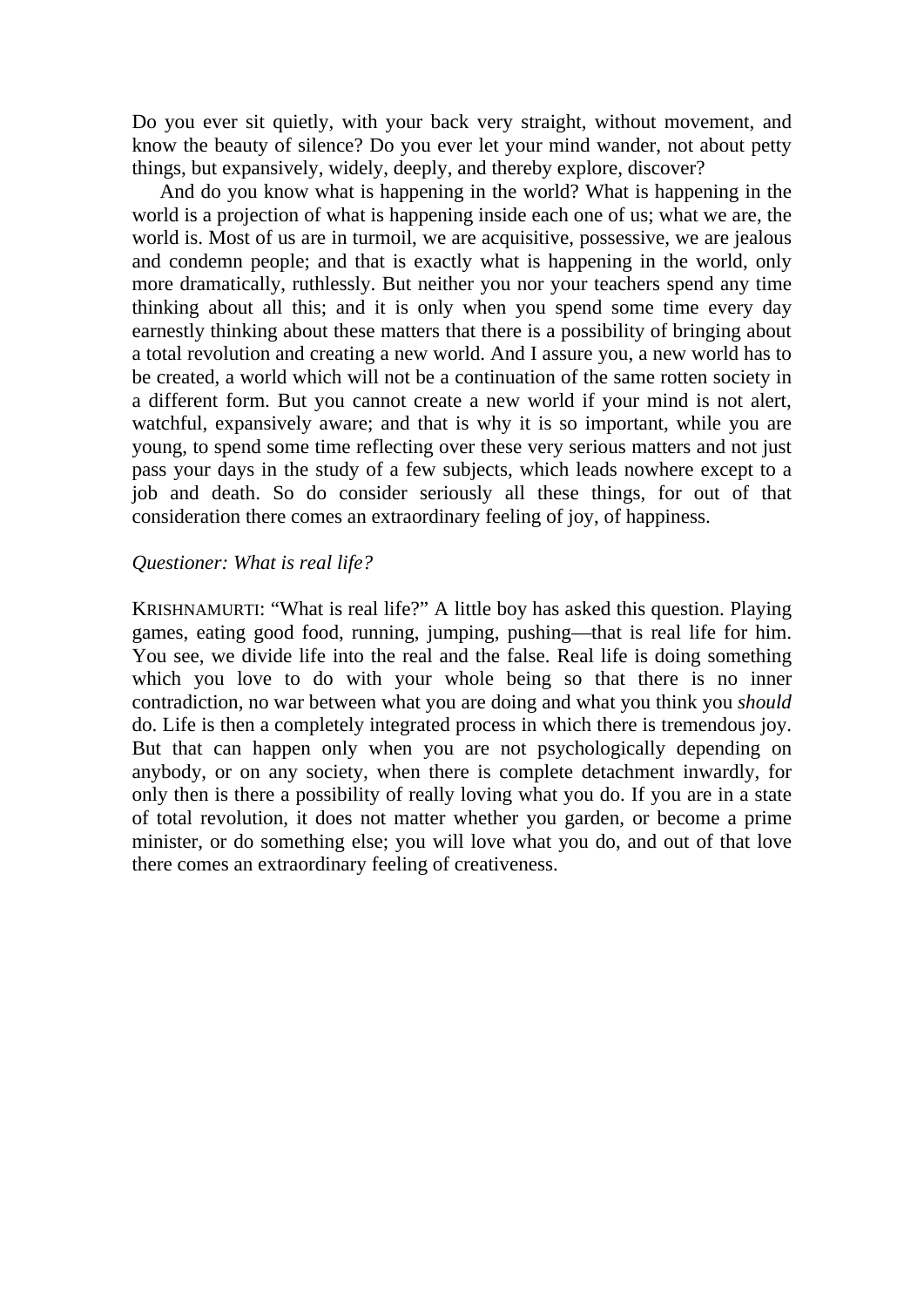# **9**

### **A N OPEN MIND**

You know, it is very interesting to find out what learning is. We learn from a book or from a teacher about mathematics, geography, history; we learn where London is, or Moscow, or New York; we learn how a machine works, or how the birds build their nests, care for their young, and so on. By observation and study we learn. That is one kind of learning.

But is there not also another kind of learning—the learning that comes through experience? When we see a boat on the river with its sails reflected on the quiet waters, is that not an extraordinary experience? And then what happens? The mind stores up an experience of that kind, just as it stores up knowledge, and the next evening we go out there to watch the boat, hoping to have the same kind of feeling—an experience of joy, that sense of peace which comes so rarely in our lives. So the mind is sedulously storing up experience; and it is this storing up of experience as memory that makes us think, is it not? What we call thinking is the response of memory. Having watched that boat on the river and felt a sense of joy, we store up the experience as memory and then want to repeat it; so the process of thinking is set going, is it not?

You see, very few of us really know how to think. Most of us merely repeat what we have read in a book, or what somebody has told us, or our thinking is the outcome of our own very limited experience. Even if we travel all over the world and have innumerable experiences, meet many different people and hear what they have to say, observe their customs, their religions, their manners, we retain the remembrance of all that, from which there is what we call thinking. We compare, judge, choose, and through this process we hope to find some reasonable attitude towards life. But that kind of thinking is very limited, it is confined to a very small area. We have an experience like seeing the boat on the river, or a corpse being carried to the *burning ghats*, or a village woman carrying a heavy burden—all these impressions are there, but we are so insensitive that they don't sink into us and ripen; and it is only through sensitivity to everything around us that there is the beginning of a different kind of thinking which is not limited by our conditioning.

If you hold firmly to some set of beliefs or other, you look at everything through that particular prejudice or tradition; you don't have any contact with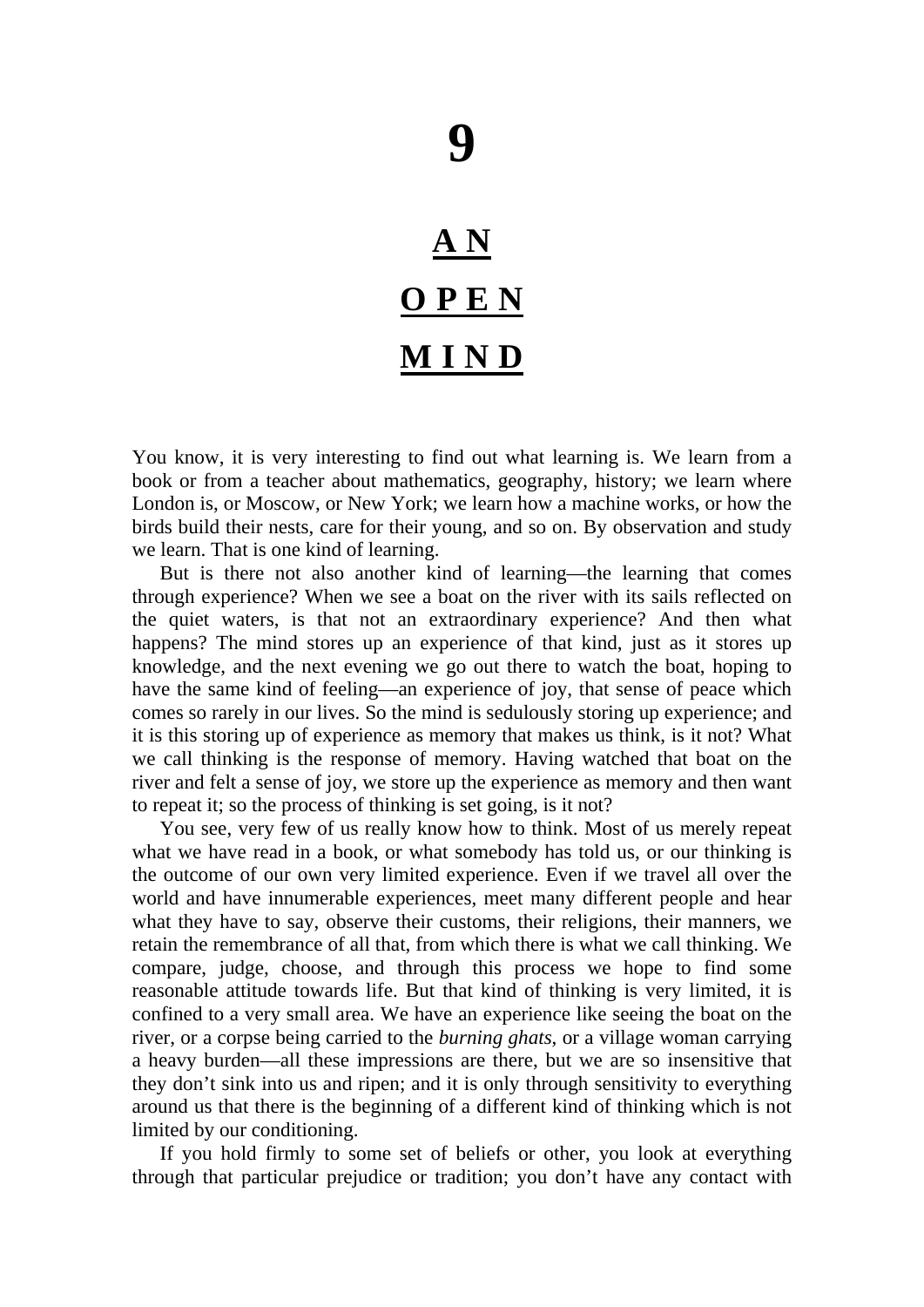reality. Have you ever noticed the village women carrying heavy burdens to the town? When you do notice it, what happens to you, what do you feel? Or is it that you have seen these women going by so often that you have no feeling at all because you have become used to it and, so, hardly notice them? And even when you observe something for the first time, what happens? You automatically translate what you see according to your prejudices, don't you? You experience it according to your conditioning as a communist, a socialist, a capitalist, or some other "ist." Whereas, if you are none of these things and therefore do not look through the screen of any idea or belief, but actually have the direct contact, then you will notice what an extraordinary relationship there is between you and what you observe. If you have no prejudice, no bias, if you are open, then everything around you becomes extraordinarily interesting, tremendously alive.

That is why it is very important, while you are young, to notice all these things. Be aware of the boat on the river, watch the train go by, see the peasant carrying a heavy burden, observe the insolence of the rich, the pride of the ministers, of the big people, of those who think they know a lot—just watch them, don't criticize. The moment you criticize, you are not in relationship, you already have a barrier between yourself and them; but if you merely observe, then you will have a direct relationship with people and with things. If you can observe alertly, keenly, but without judging, without concluding, you will find that your thinking becomes astonishingly acute. Then you are learning all the time.

Everywhere around you there is birth and death, the struggle for money, position, power, the unending process of what we call life; and don't you sometimes wonder, even while you are very young, what it is all about? You see, most of us want an answer, we want to be *told* what it is all about, so we pick up a political or religious book, or we ask somebody to tell us; but no one can tell us, because life is not something which can be understood from a book, nor can its significance be gathered by following another, or through some form of prayer. You and I must understand it for ourselves—which we can do only when we are fully alive, very alert, watchful, observant, taking interest in everything around us; and then we shall discover what it is to be really happy.

Most people are unhappy; and they are unhappy because there is no love in their hearts. Love will arise in your heart when you have no barrier between yourself and another, when you meet and observe people without judging them, when you just see the sailboat on the river and enjoy the beauty of it. Don't let your prejudices cloud your observation of things as they are; just observe, and you will discover that out of this simple observation, out of this awareness of trees, of birds, of people walking, working, smiling, something happens to you inside. Without this extraordinary thing happening to you, without the arising of love in your heart, life has very little meaning; and that is why it is so important that the educator should be educated to help you understand the significance of all these things.

*Questioner: Why do we want to live in luxury?*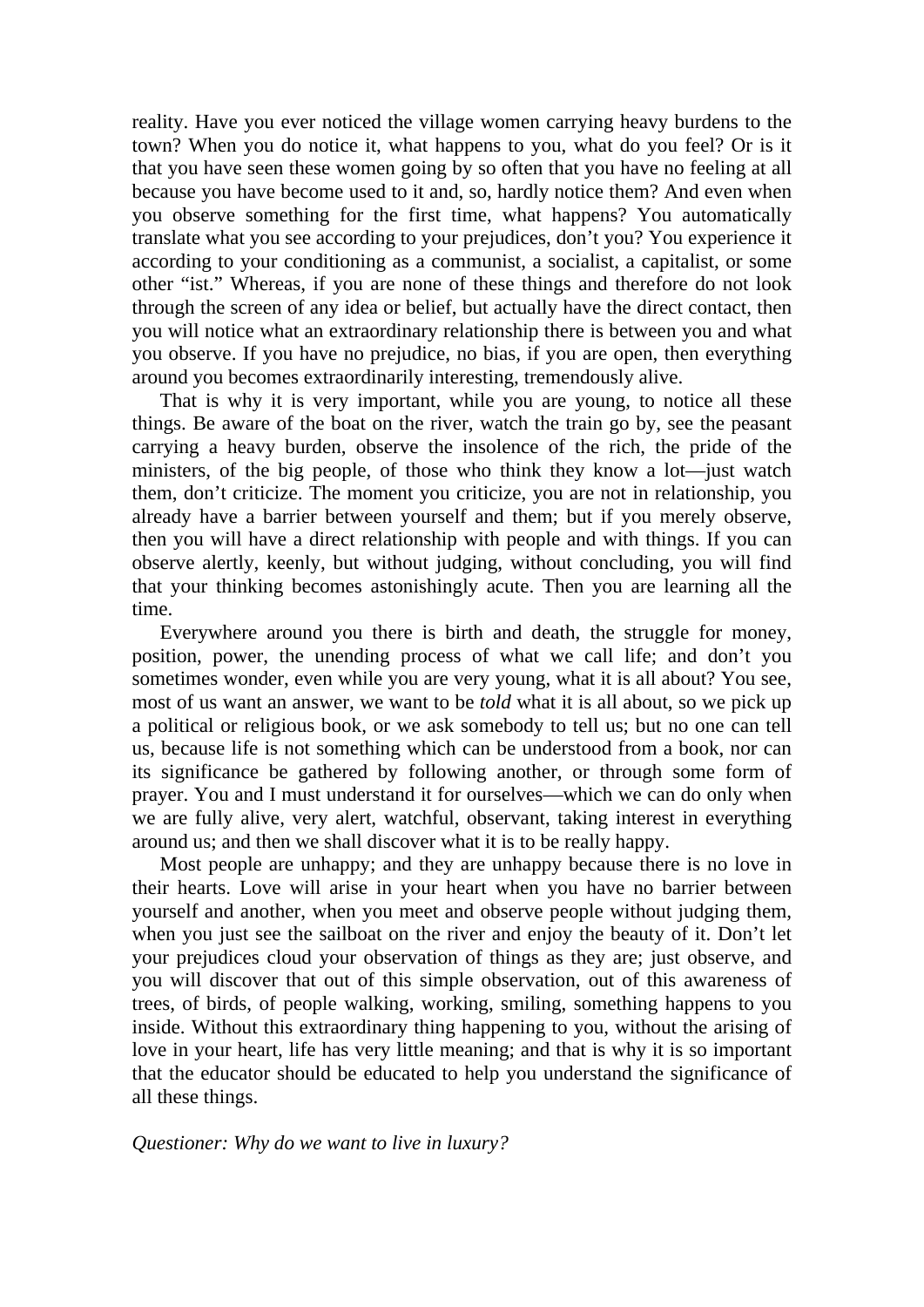KRISHNAMURTI: What do you mean by luxury? Having clean clothes, keeping your body clean, eating good food—do you call that luxury? It may seem to be luxury to the man who is starving, clothed in rags, and who can't take a bath every day. So luxury varies according to one's desires; it is a matter of degree.

Now, do you know what happens to you if you are fond of luxury, if you are attached to comfort and always want to sit on a sofa or in an overstuffed chair? Your mind goes to sleep. It is good to have a little bodily comfort; but to emphasize comfort, to give it great importance, is to have a sleepy mind. Have you noticed how happy most fat people are? Nothing seems to disturb them through their many layers of fat. That is a physical condition, but the mind also puts on layers of fat; it does not want to be questioned or otherwise disturbed, and such a mind gradually goes to sleep. What we now call education generally puts the student to sleep, because if he asks really sharp, penetrating questions, the teacher gets very disturbed and says, "Let us get on with our lesson."

So, when the mind is attached to any form of comfort, when it is attached to a habit, to a belief, or to a particular spot which it calls "my home," it begins to go to sleep; and to understand this fact is more important than to ask whether or not we live luxuriously. The mind which is very active, alert, watchful, is never attached to comfort; luxury means nothing to it. But merely having very few clothes does not mean that one has an alert mind. The *sannyasi* who outwardly lives very simply may be inwardly very complex, cultivating virtue, wanting to attain truth, God. What is important is to be inwardly very simple, very austere, which is to have a mind not clogged with beliefs, with fears, with innumerable wants, for only such a mind is capable of real thinking, of exploration and discovery.

#### *Questioner: Can there be peace in our life as long as we are struggling with our environment?*

KRISHNAMURTI: Must you not struggle with your environment? Must you not break through it? What your parents believe, your social background, your traditions, the kind of food you eat, and the things around you like religion, the priest, the rich man, the poor man—all that is your environment. And must you not break through that environment by questioning it, by being in revolt against it? If you are not in revolt, if you merely accept your environment, there is a kind of peace, but it is the peace of death; whereas, if you struggle to break through the environment and find out for yourself what is true, then you will discover a different kind of peace which is not mere stagnation. It is essential to struggle with your environment. You must. Therefore peace is not important. What is important is to understand and break through your environment; and from that comes peace. But, if you seek peace by merely accepting your environment, you will be put to sleep, and then you may as well die. That is why from the tenderest age there should be in you a sense of revolt. Otherwise you will just decay, won't you?

#### *Questioner: Are you happy or not?*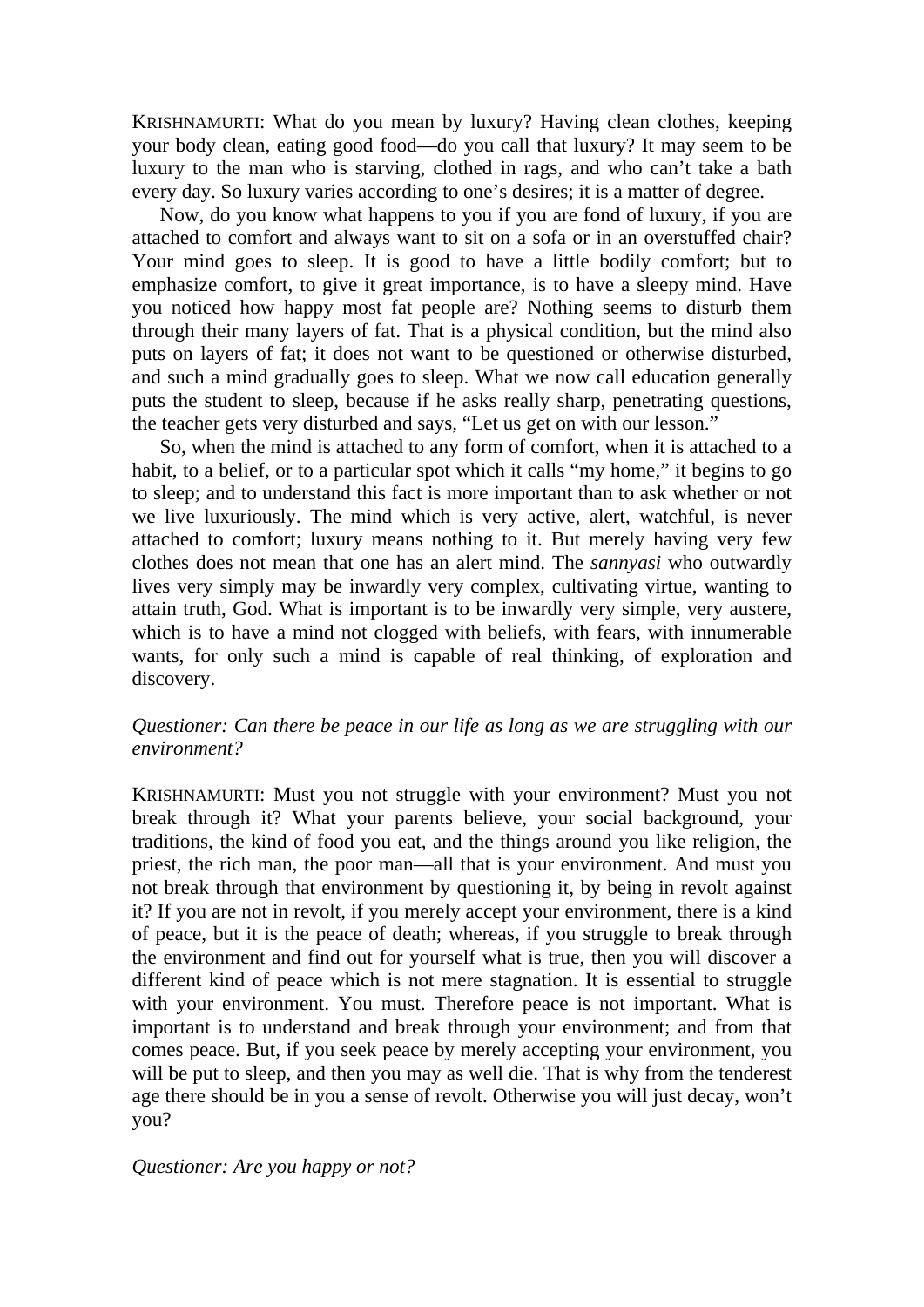KRISHNAMURTI: I don't know. I have never thought about it. The moment you think you are happy, you cease to be happy, don't you? When you are playing and shouting with joy, what happens the moment you become conscious that you are joyous? You stop being joyous. Have you noticed it? So happiness is something which is not within the field of self-consciousness.

When you try to be good, are you good? Can goodness be practised? Or is goodness something that comes naturally because you see, observe, understand? Similarly, when you are conscious that you are happy, happiness goes out of the window. To seek happiness is absurd, because there is happiness only when you don't seek it.

Do you know what the word "humility" means? And can you cultivate humility? If you repeat every morning, "I am going to be humble," is that humility? Or does humility arise of itself when you no longer have pride, vanity? In the same way, when the things that prevent happiness are gone, when anxiety, frustration, the search for one's own security have ceased, then happiness is there, you don't have to seek it.

Why are most of you so silent? Why don't you discuss with me? You know, it is important to express your thoughts and feelings, however badly, because it will mean a great deal to you, and I will tell you why. If you begin to express your thoughts and feelings now, however hesitantly, as you grow up you will not be smothered by your environment, by your parents, by society, tradition. But unfortunately your teachers don't encourage you to question, they don't ask you what you think.

#### *Questioner: Why do we cry, and what is sorrow?*

KRISHNAMURTI: A little boy wants to know why we cry and what is sorrow. When do you cry? You cry when somebody takes away your toy, or when you get hurt, or when you don't win a game, or when your teacher or your parents scold you, or when somebody hits you. As you grow older you cry less and less, because you harden yourself against life. Very few of us cry when we are older because we have lost the extraordinary sensitivity of childhood. But sorrow is not merely the loss of something, it is not just the feeling of being stopped, frustrated; sorrow is something much deeper. You see, there is such a thing as having no understanding. If there is no understanding, there is great sorrow. If the mind does not penetrate beyond its own barriers, there is misery.

#### *Questioner: How can we become integrated without conflict?*

KRISHNAMURTI: Why do you object to conflict? You all seem to think conflict is a dreadful thing. At present you and I are in conflict, are we not? I am trying to tell you something, and you don't understand; so there is a sense of friction, conflict. And what is wrong with friction, conflict, disturbance? Must you not be disturbed? Integration does not come when you seek it by avoiding conflict. It is only through conflict, and the understanding of conflict, that there is integration.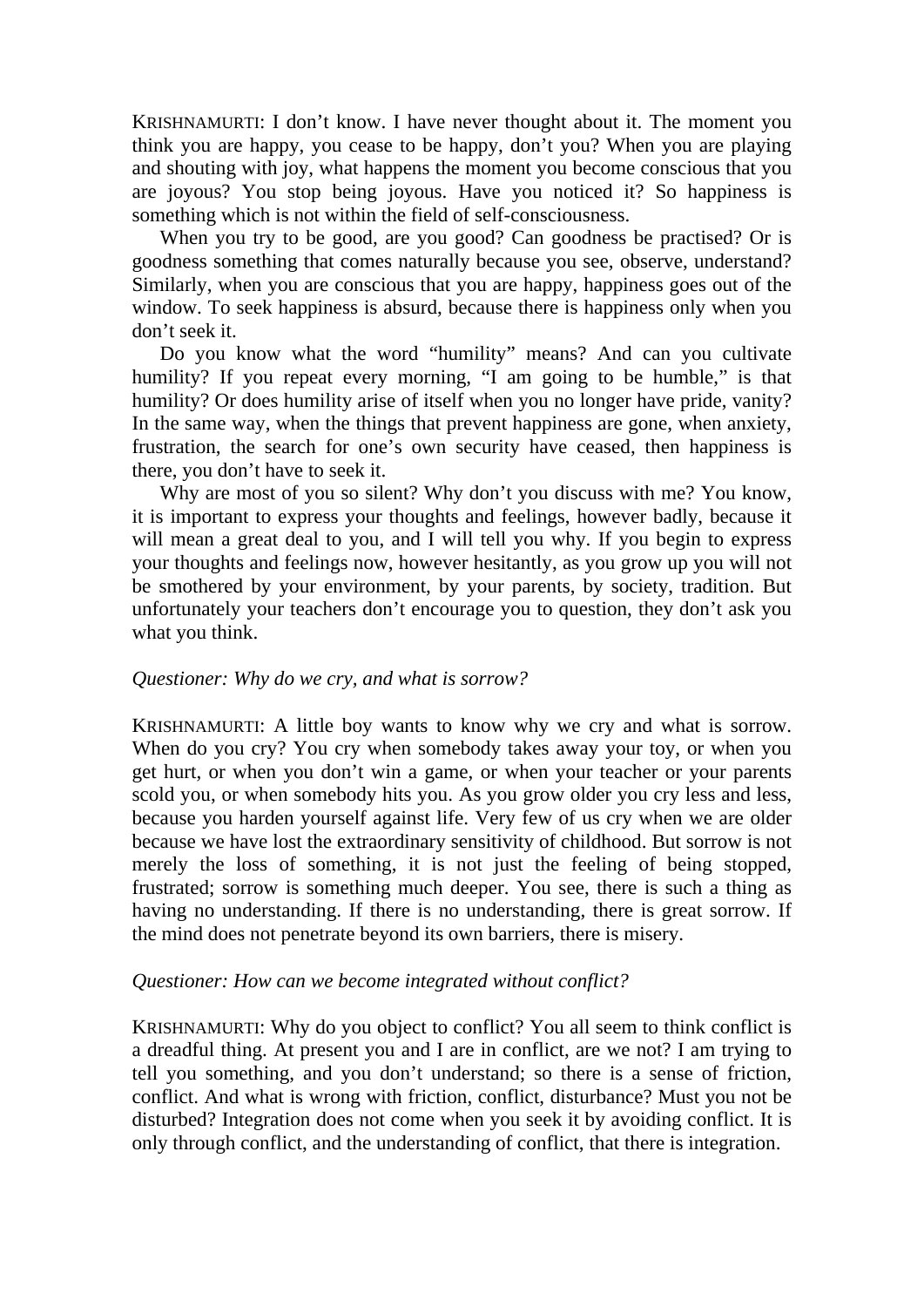Integration is one of the most difficult things to come by, because it means a complete unification of your whole being in all that you do, in all that you say, in all that you think. You cannot have integration without understanding relationship—your relationship with society, your relationship with the poor man, the villager, the beggar, with the millionaire and the governor. To understand relationship you must struggle with it, you must question and not merely accept the values established by tradition, by your parents, by the priest, by the religion and the economic system of the society about you. That is why it is essential for you to be in revolt, otherwise you will never have integration.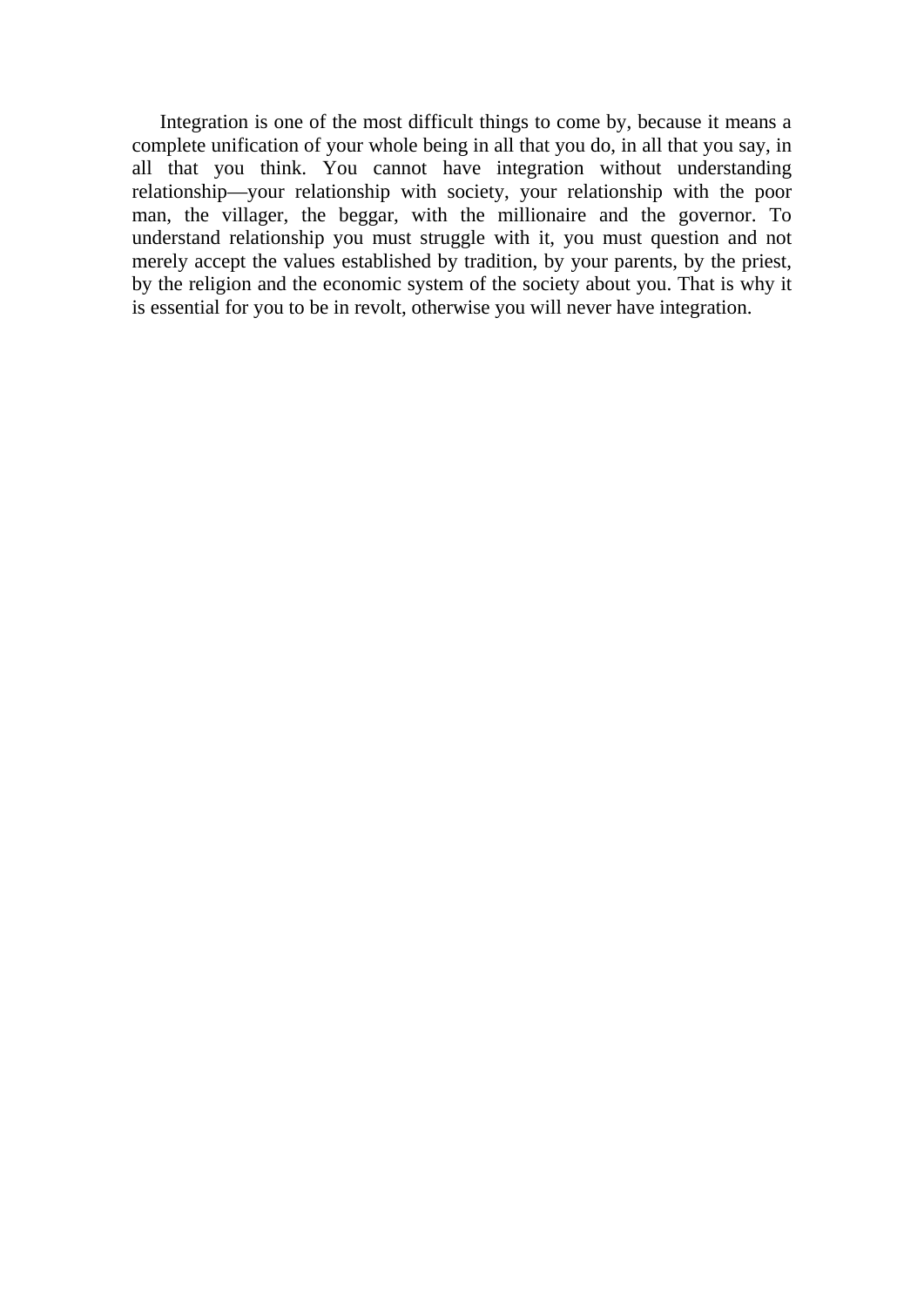# **10**

### **INWARD BEAUTY**

I am sure we all have sometime or other experienced a great sense of tranquillity and beauty coming to us from the green fields, the setting sun, the still waters, or the snow-capped peaks. But what is beauty? Is it merely the appreciation that we feel, or is beauty a thing apart from perception? If you have good taste in clothes, if you use colours that harmonize, if you have dignified manners, if you speak quietly and hold yourself erect, all that makes for beauty, does it not? But that is merely the outward expression of an inward state, like a poem you write or a picture you paint. You can look at the green field reflected in the river and experience no sense of beauty, just pass it by. If, like the fisherman, you see every day the swallows flying low over the water, it probably means very little to you; but if you are aware of the extraordinary beauty of something like that, what is it that happens within you and makes you say, "How very beautiful"? What goes to make up this inward sense of beauty? There is the beauty of outward form: tasteful clothes, nice pictures, attractive furniture, or no furniture at all with bare, well-proportioned walls, windows that are perfect in shape, and so on. I am not talking merely of that, but of what goes to make up this inward beauty.

Surely, to have this inward beauty, there must be complete abandonment; the sense of not being held, of no restraint, no defence, no resistance; but abandonment becomes chaotic if there is no austerity with it. And do we know what it means to be austere, to be satisfied with little and not to think in terms of "the more"? There must be this abandonment with deep inward austerity—the austerity that is extraordinarily simple because the mind is not acquiring, gaining, not thinking in terms of "the more." It is the simplicity born of abandonment with austerity that brings about the state of creative beauty. But if there is no love you cannot be simple, you cannot be austere. You may talk about simplicity and austerity, but without love they are merely a form of compulsion, and therefore there is no abandonment. Only he has love who abandons himself, forgets himself completely, and thereby brings about the state of creative beauty.

Beauty obviously includes beauty of form; but without inward beauty, the mere sensual appreciation of beauty of form leads to degradation, disintegration. There is inward beauty only when you feel real love for people and for all the things of the earth; and with that love there comes a tremendous sense of consideration, watchfulness, patience. You may have perfect technique, as a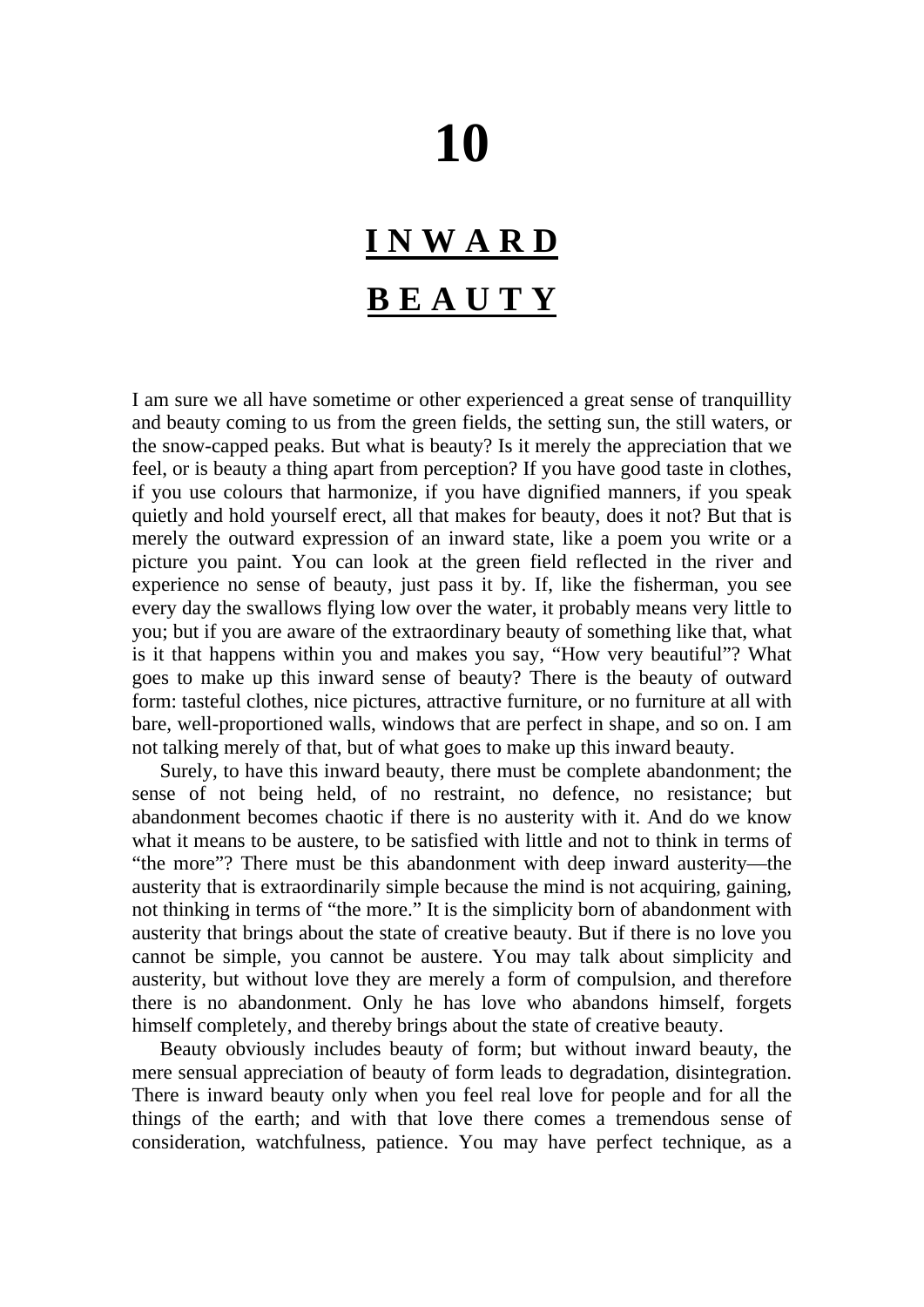singer or a poet, you may know how to paint or put words together, but without this creative beauty inside, your talent will have very little significance.

Unfortunately, most of us are becoming mere technicians. We pass examinations, acquire this or that technique in order to earn a livelihood; but to acquire technique or develop capacity without paying attention to the inner state, brings about ugliness and chaos in the world. If we awaken creative beauty inwardly, it expresses itself outwardly, and then there is order. But that is much more difficult than acquiring a technique, because it means abandoning ourselves completely, being without fear, without restraint, without resistance, without defence; and we can thus abandon ourselves only when there is austerity, a sense of great inward simplicity. Outwardly we may be simple, we may have but few clothes and be satisfied with one meal a day; but that is not austerity. There is austerity when the mind is capable of infinite experience—when it has experience, and yet remains very simple. But that state can come into being only when the mind is no longer thinking in terms of "the more," in terms of having or becoming something through time.

What I am talking about may be difficult for you to understand, but it is really quite important. You see, technicians are not creators; and there are more and more technicians in the world, people who know what to do and how to do it, but who are not creators. In America there are calculating machines capable of solving in a few minutes mathematical problems which would take a man, working ten hours every day, a hundred years to solve. These extraordinary machines are being developed. But machines can never be creators—and human beings are becoming more and more like machines. Even when they rebel, their rebellion is within the limits of the machine and is therefore no rebellion at all.

So it is very important to find out what it is to be creative. You can be creative only when there is abandonment—which means, really, when there is no sense of compulsion, no fear of not being, of not gaining, of not arriving. Then there is great austerity, simplicity, and with it there is love. The whole of that is beauty, the state of creativeness.

#### *Questioner: Does the soul survive after death?*

KRISHNAMURTI: If you really want to know, how are you going to find out? By reading what Shankara, Buddha or Christ has said about it? By listening to your own particular leader or saint? They may all be totally wrong. Are you prepared to admit this—which means that your mind is in a position to inquire?

You must first find out, surely, whether there is a soul to survive. What is the soul? Do you know what it is? Or have you merely been told that there is a soul—told by your parents, by the priest, by a particular book, by your cultural environment—and accepted it?

The word "soul" implies something beyond mere physical existence, does it not? There is your physical body, and also your character, your tendencies, your virtues; and transcending all this you say there is the soul. If that state exists at all, it must be spiritual, something which has the quality of timelessness; and you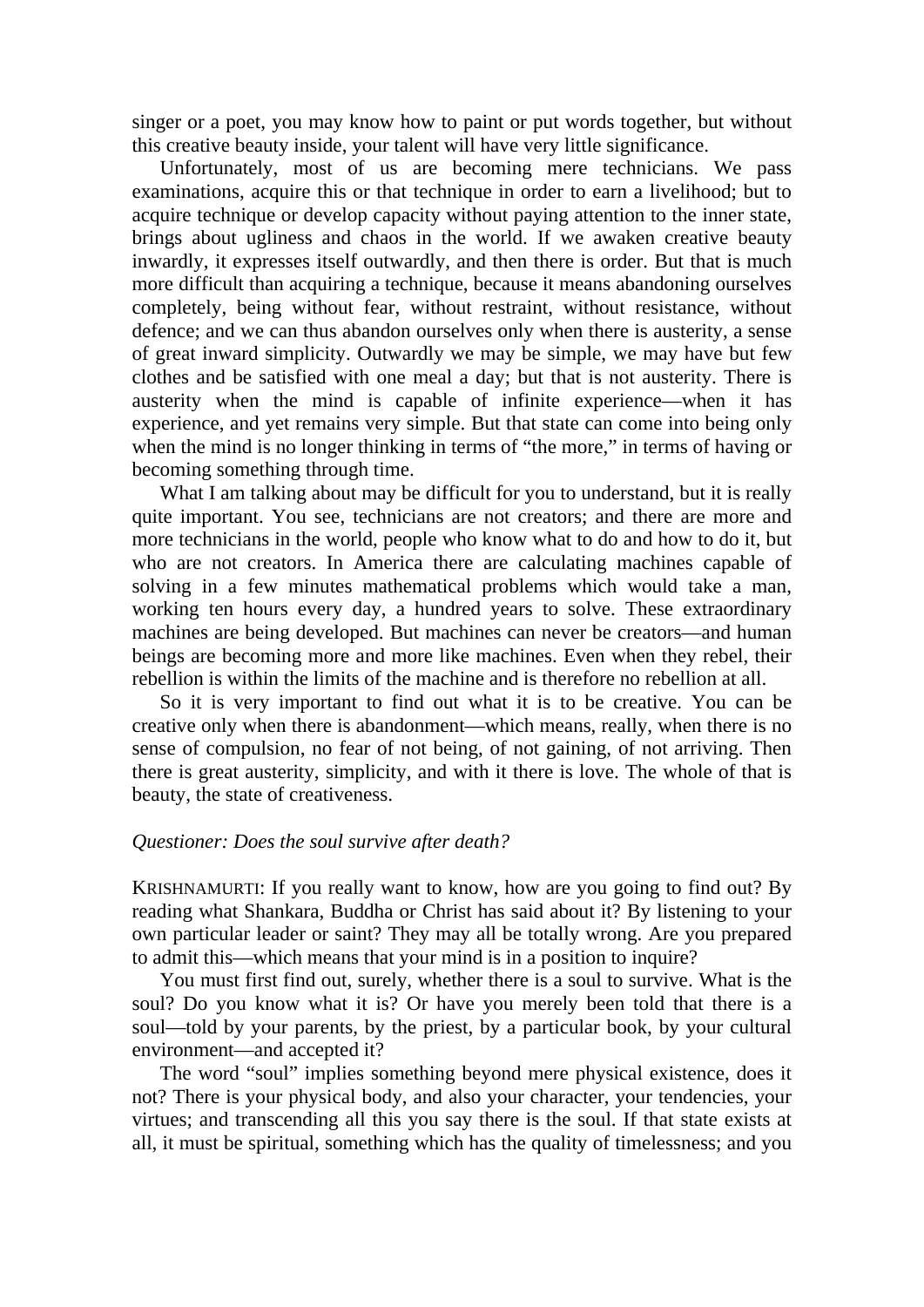are asking whether that spiritual something survives death. That is one part of the question.

The other part is: what is death? Do you know what death is? You want to know if there is survival after death; but, you see, that question is not important. The important question is: can you know death while you are living? What significance has it if someone tells you that there is or is not survival after death? You still do not know. But you can find out for yourself what death is, not after you are dead, but while you are living, healthy, vigorous, while you are thinking, feeling.

This is also part of education. To be educated is not only to be proficient in mathematics, history or geography, it is also to have the ability to understand this extraordinary thing called death—not when you are physically dying, but while you are living, while you are laughing, while you are climbing a tree, while you are sailing a boat or swimming. Death is the unknown, and what matters is to know of the unknown while you are living.

#### *Questioner: When we become ill, why do our parents worry and worry about us?*

KRISHNAMURTI: Most parents are at least partly concerned to look after their children, care for them, but when they worry and worry it indicates that they are more concerned about themselves than about their children. They don't want you to die, because they say, "If our son or daughter dies, what is going to become of us?" If parents loved their children, do you know what would happen? If your parents really loved you, they would see to it that you had no cause for fear, that you were healthy and happy human beings; they would see to it that there was no war, no poverty in the world, that society did not destroy you or anyone around you, whether the villagers, or the people in the towns, or the animals. It is because parents do not truly love their children that there are wars, that there are the rich and the poor. They have invested their own beings in their children and through their children they hope to continue, and if you become seriously ill they worry; so they are concerned with their own sorrow. But they will not admit that.

You see, property, land, name, wealth and family are the means of one's own continuity, which is also called immortality; and when something happens to their children parents are horrified, driven to great sorrow, because they are primarily concerned about themselves. If parents were really concerned about their children, society would be transformed overnight; we would have a different kind of education, different homes, a world without war.

#### *Questioner: Should the temples be open to all for worship?*

KRISHNAMURTI: What is the temple? It is a place of worship in which there is a symbol of God, the symbol being an image conceived by the mind and carved out of stone by the hand. That stone, that image, is not God, is it? It is only a symbol, and a symbol is like your shadow as you walk in the sun. The shadow is not you; and these images, these symbols in the temple, are not God, not truth. So what does it matter who enters or who does not enter the temple? Why make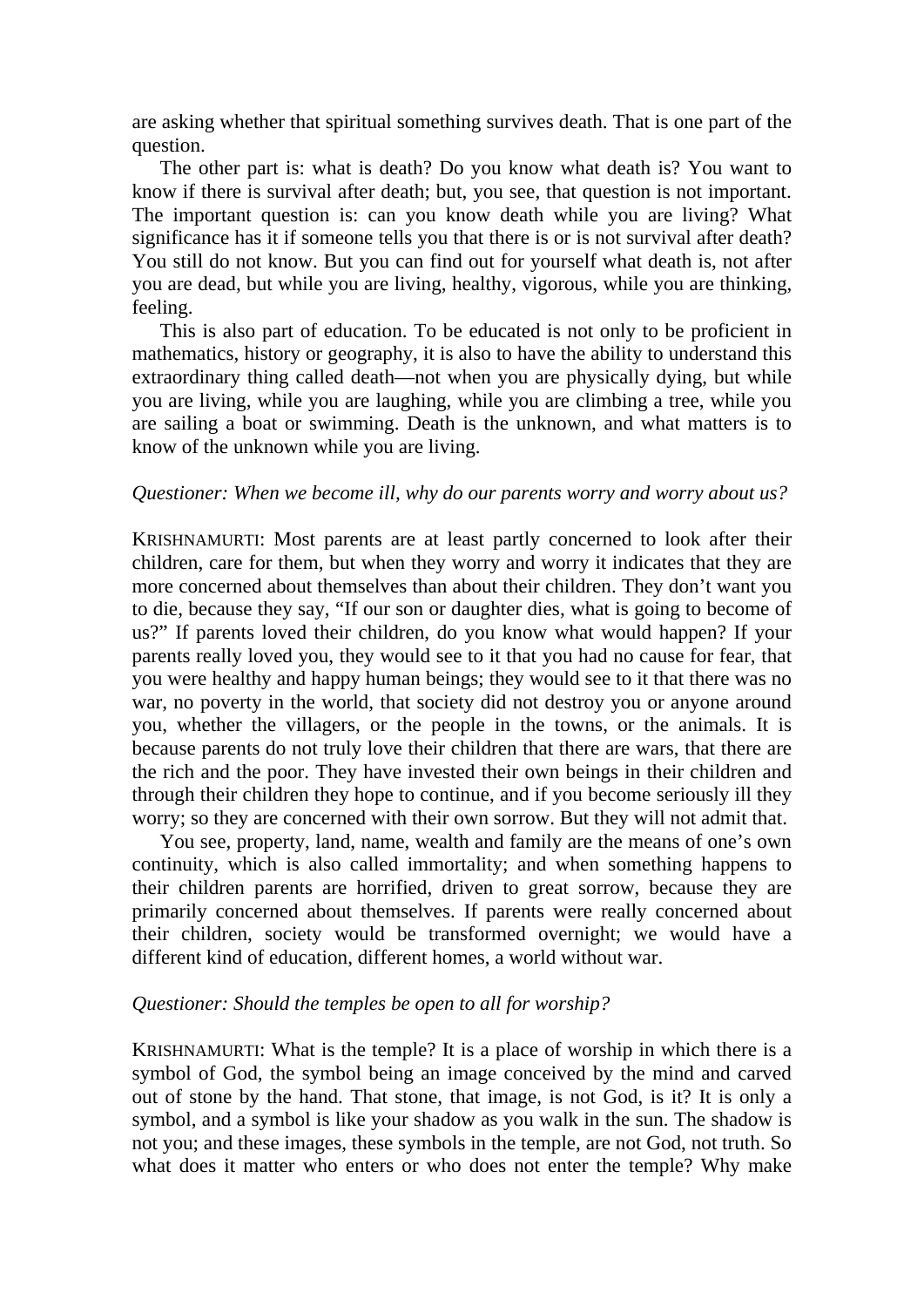such a fuss about it? Truth may be under a dead leaf, it may be in a stone by the wayside, in the waters that reflect the loveliness of an evening, in the clouds, in the smile of the woman who carries a burden. In this whole world there is reality, not necessarily in the temple; and generally it is *not* in the temple, because that temple is made out of man's fear, it is based on his desire for security, on his divisions of creed and caste. This world is ours, we are human beings living together, and if a man is seeking God he shuns temples because they divide people. The Christian church, the Mohammedan mosque, your own Hindu temple—they all divide people, and a man who is seeking God will have none of these things. So the question of whether or not someone or other should enter the temple becomes merely a political issue; it has no reality.

#### *Questioner: What part does discipline play in our lives?*

KRISHNAMURTI: Unfortunately it plays a great part, does it not? A great part of your life is disciplined: do *this* and don't do *that*. You are told when to get up, what to eat and what not to eat, what you must know and not know; you are told that you must read, go to classes, pass examinations, and so on. Your parents, your teachers, your society, your tradition, your sacred books all tell you what to do; so your life is bound, hedged about by discipline, is it not? You are a prisoner of *do's* and *don'ts*, they are the bars of your cage.

Now, what happens to a mind that is bound by discipline? Surely, it is only when you are afraid of something, when you are resisting something, that there has to be discipline; then you have to control, hold yourself together. Either you do this out of your own volition, or society does it for you—society being your parents, your teachers, your tradition, your sacred books. But if you begin to inquire, to search out, if you learn and understand without fear, then is discipline necessary? Then that very understanding brings about its own true order, which is not born of imposition or compulsion.

Do think about this; because when you are disciplined through fear, crushed by the compulsion of society, dominated by what your parents and teachers say, there is for you no freedom, no joy, and all initiative is gone. The older the culture, the greater is the weight of tradition which disciplines you, tells you what you must and must not do; and so you are weighed down, psychologically flattened as if a steamroller had gone over you. That is what has happened in India. The weight of tradition is so enormous that all initiative has been destroyed, and you have ceased to be an individual; you are merely part of a social machine, and with that you are content. Do you understand? You don't revolt, explode, break away. Your parents don't want you to revolt, your teachers don't want you to break away, therefore your education is aimed at making you conform to the established pattern. Then you are not a complete human being, because fear gnaws at your heart; and as long as there is fear there is no joy, no creativity.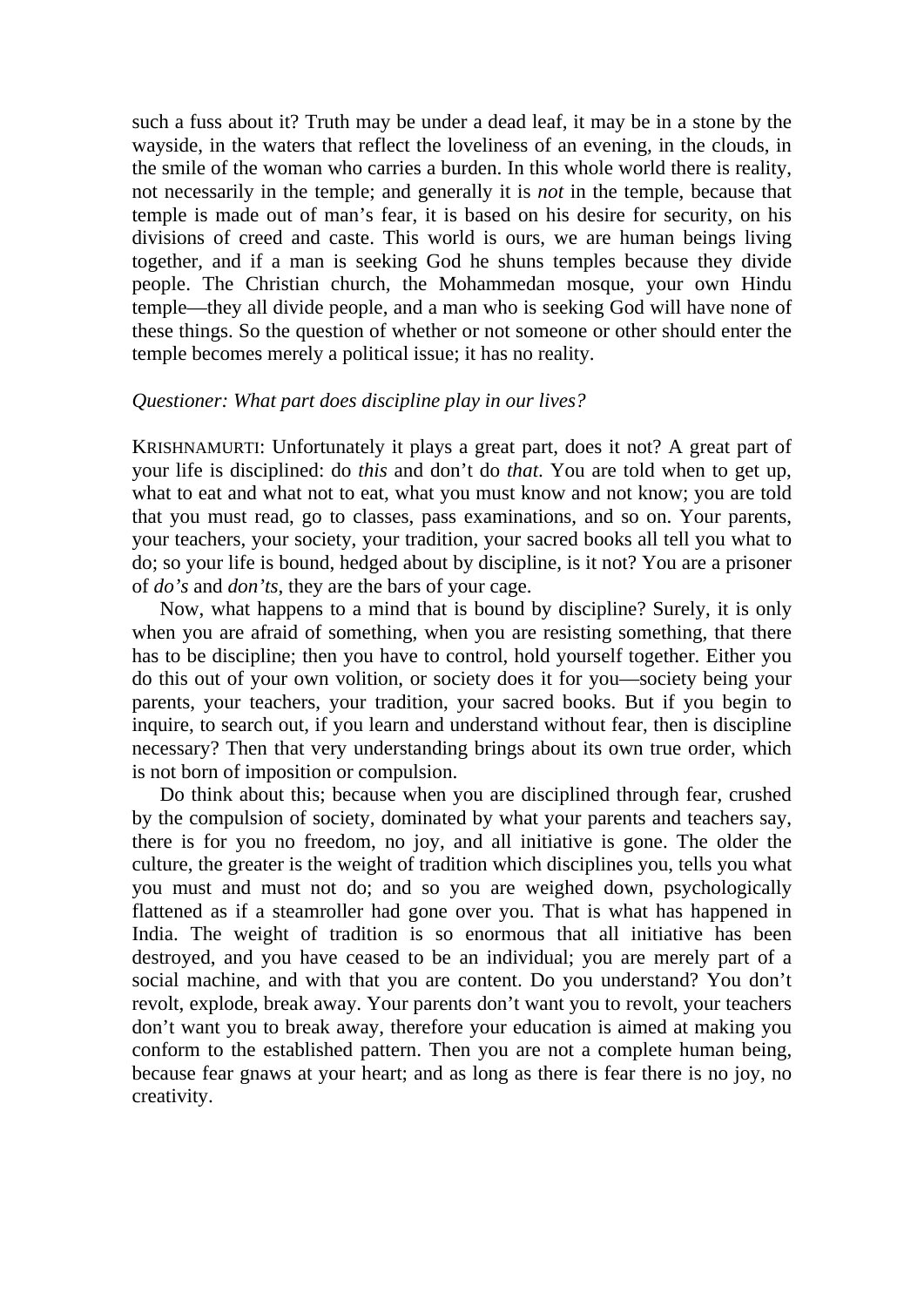*Questioner: Just now, when you were talking about the temple, you referred to the symbol of God as merely a shadow. We cannot see the shadow of a man without the real man to cast it.* 

KRISHNAMURTI: Are you satisfied with the shadow? If you are hungry, will you be satisfied merely to look at food? Then why be satisfied with the shadow in the temple? If you deeply want to understand the real, you will let the shadow go. But, you see, you are mesmerized by the shadow, by the symbol, by the image of stone. Look what has happened in the world. People are divided because they worship a particular shadow in the mosque, in the temple, in the church. There can be the multiplication of shadows, but there is only one reality, which cannot be divided; and to reality there is no path, neither Christian, Moslem, Hindu, nor any other.

*Questioner: Examinations may be unnecessary for the rich boy or girl whose future is assured, but are they not a necessity for poor students who must be prepared to earn a livelihood? And is their need less urgent, especially if we take society as it is?* 

KRISHNAMURTI: You take society as it is for granted. Why? You who don't belong to the poor class, who are fairly well-to-do, why don't you revolt—not as a communist or a socialist, but revolt against the whole social system? You can afford to do it, so why don't you use your intelligence to find out what is true and create a new society? The poor man is not going to revolt, because he hasn't the energy or the time to think; he is wholly occupied, he wants food, work. But you who have leisure, a little free time to use your intelligence, why don't *you* revolt? Why don't you find out what is a right society, a true society, and build a new civilization? If it does not begin with you, it will obviously not begin with the poor.

#### *Questioner: Will the rich ever be prepared to give up much of what they have for the sake of the poor?*

KRISHNAMURTI: We are not talking about what the rich should give up for the sake of the poor. Whatever they give up, it will still not satisfy the poor—but that is not the problem. You who are well-to-do, and who therefore have the opportunity to cultivate intelligence, can you not through revolt create a new society? It depends on you, not on anybody else; it depends on each one of us, not on the rich or the poor, or on the communists. You see, most of us have not this spirit of revolt, this urge to break through, to find out; and it is this spirit that is important.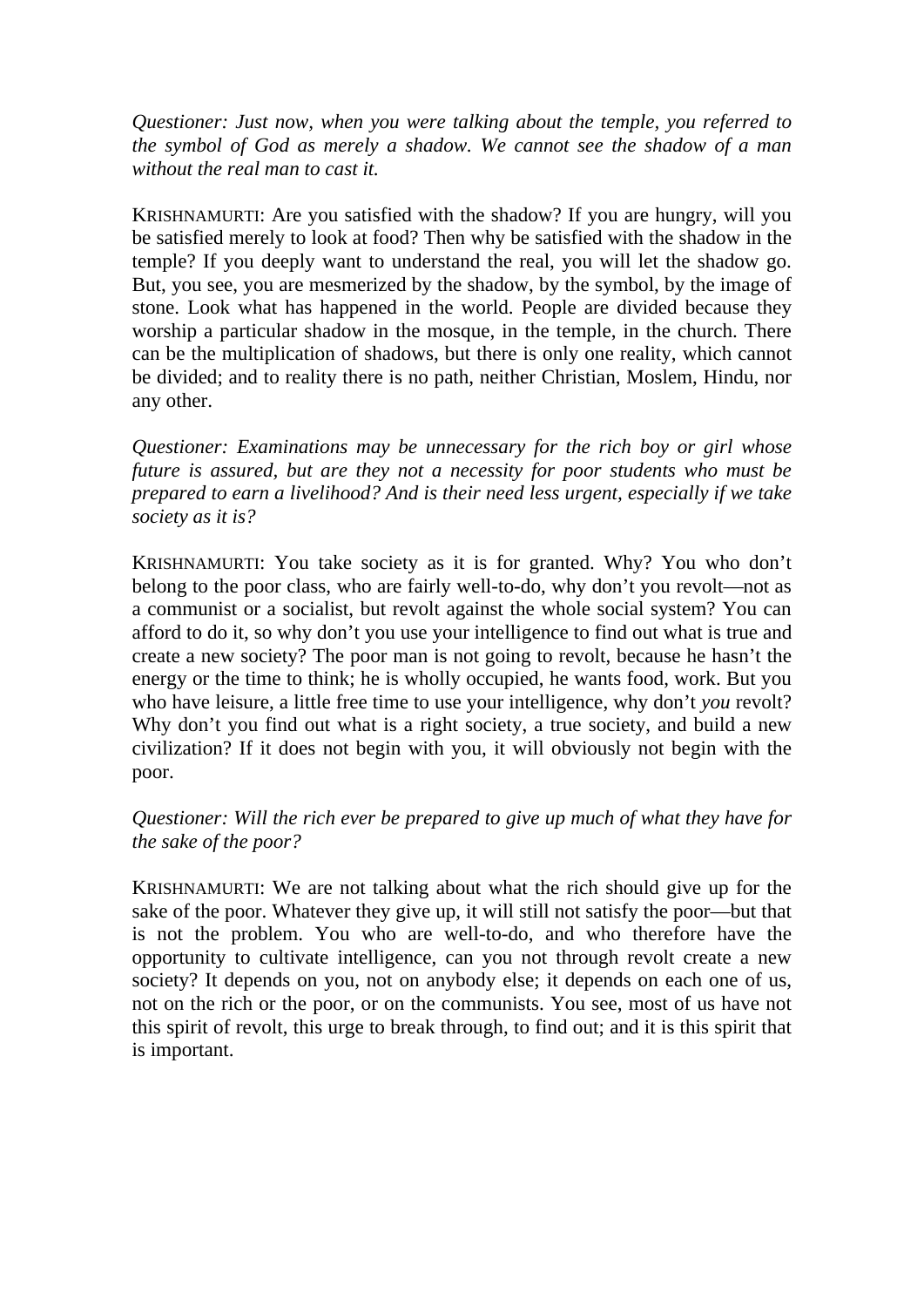# **11**

## **CONFORMITY AND REVOLT**

Have you ever sat very quietly with closed eyes and watched the movement of your own thinking? Have you watched your mind working—or rather, has your mind watched itself in operation, just to see what your thoughts are, what your feelings are, how you look at the trees, at the flowers, at the birds, at people, how you respond to a suggestion or react to a new idea? Have you ever done this? If you have not, you are missing a great deal. To know how one's mind works is a basic purpose of education. If you don't know how your mind reacts, if your mind is not aware of its own activities, you will never find out what society is. You may read books on sociology, study social sciences, but if you don't know how your own mind works you cannot actually understand what society is, because your mind is part of society; it *is* society. Your reactions, your beliefs, your going to the temple, the clothes you wear, the things you do and don't do and what you think—society is made up of all this, it is the replica of what is going on in your own mind. So your mind is not apart from society, it is not distinct from your culture, from your religion, from your various class divisions, from the ambitions and conflicts of the many. All this is society, and you are part of it. There is no "you" separate from society.

Now, society is always trying to control, to shape, to mould the thinking of the young. From the moment you are born and begin to receive impressions, your father and mother are constantly telling you what to do and what not to do, what to believe and what not to believe; you are told that there is God, or that there is no God but the State and that some dictator is its prophet. From childhood these things are poured into you, which means that your mind—which is very young, impressionable, inquisitive, curious to know, wanting to find out—is gradually being encased, conditioned, shaped so that you will fit into the pattern of a particular society and not be a revolutionary. Since the habit of patterned thinking has already been established in you, even if you do "revolt" it is within the pattern. It is like prisoners revolting in order to have better food, more conveniences—but always within the prison. When you seek God, or try to find out what is right government, it is always within the pattern of society, which says, "This is true and that is false, this is good and that is bad, this is the right leader and these are the saints." So your revolt, like the so-called revolution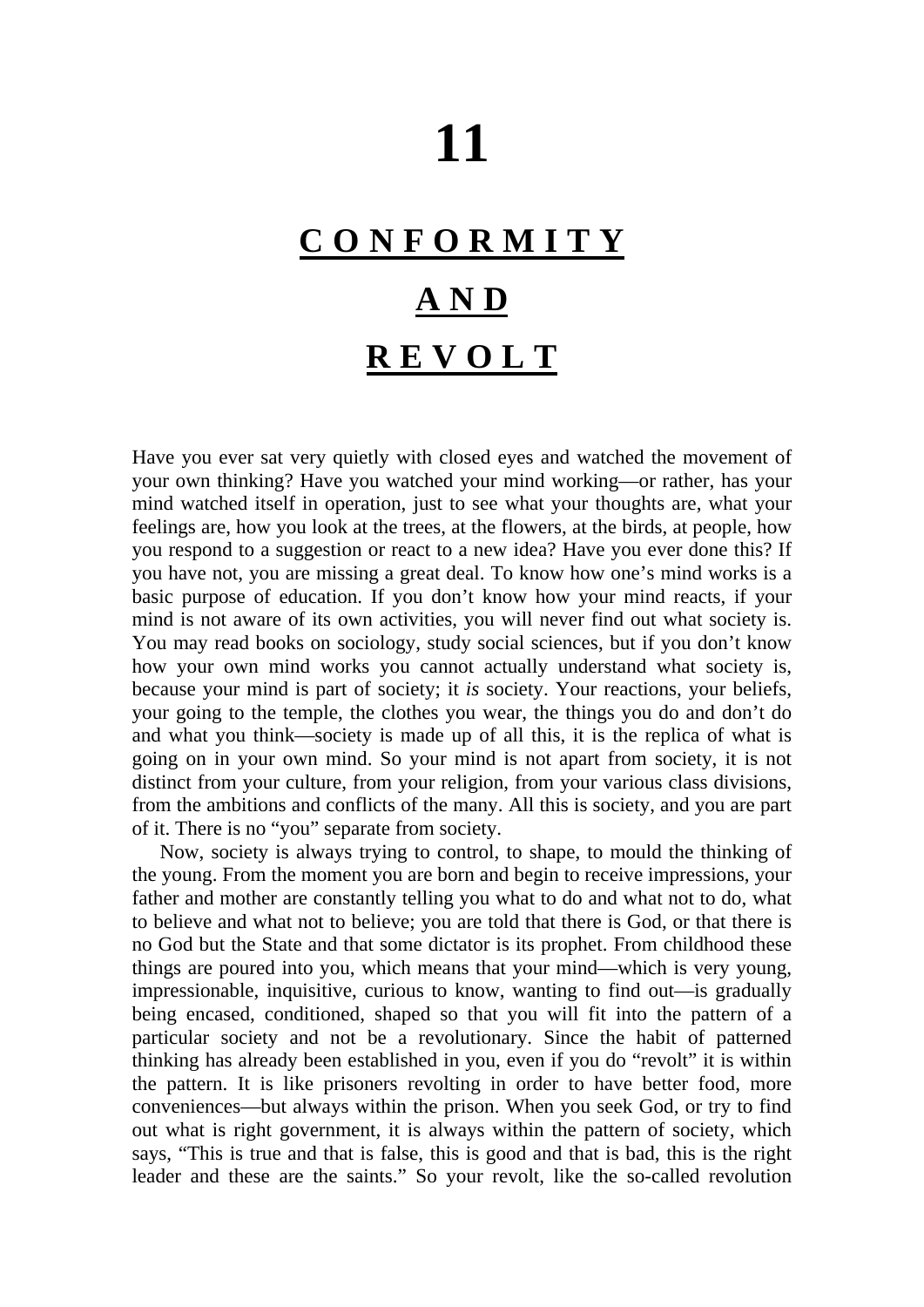brought about by ambitious or very clever people, is always limited by the past. That is not revolt, that is not revolution: it is merely heightened activity, a more valiant struggle within the pattern. Real revolt, true revolution is to break away from the pattern and to inquire outside of it.

You see, all reformers—it does not matter *who* they are—are merely concerned with bettering the conditions within the prison. They never tell you not to conform, they never say, "Break through the walls of tradition and authority, shake off the conditioning that holds the mind." And that is real education: not merely to require you to pass examinations for which you have crammed up, or to write out something which you have learnt by heart, but to help you to see the walls of this prison in which the mind is held. Society influences all of us, it constantly shapes our thinking, and this pressure of society from the outside is gradually translated as the inner; but, however deeply it penetrates, it is still from the outside, and there is no such thing as the inner as long as you do not break through this conditioning. You must know what you are thinking, and whether you are thinking as a Hindu, or a Moslem, or a Christian; that is, in terms of the religion you happen to belong to. You must be conscious of what you believe or do not believe. All this is the pattern of society and, unless you are aware of the pattern and break away from it, you are still a prisoner though you may think you are free.

But you see, most of us are concerned with revolt within the prison; we want better food, a little more light, a larger window so that we can see a little more of the sky. We are concerned with whether the outcaste should enter the temple or not; we want to break down this particular caste, and in the very breaking down of one caste we create another, a "superior" caste; so we remain prisoners, and there is no freedom in prison. Freedom lies outside the walls, outside the pattern of society; but to be free of that pattern you have to understand the whole content of it, which is to understand your own mind. It is the mind that has created the present civilization, this tradition-bound culture or society and, without understanding your own mind, merely to revolt as a communist, a socialist, this or that, has very little meaning. That is why it is very important to have selfknowledge, to be aware of all your activities, your thoughts and feelings; and this is education, is it not? Because when you are fully aware of yourself your mind becomes very sensitive, very alert.

You try this—not someday in the faraway future, but tomorrow or this afternoon. If there are too many people in your room, if your home is crowded, then go away by yourself, sit under a tree or on the river bank and quietly observe how your mind works. Don't correct it, don't say, "This is right, that is wrong," but just watch it as you would a film. When you go to the cinema you are not taking part in the film; the actors and actresses are taking part, but you are only watching. In the same way, watch how your mind works. It is really very interesting, far more interesting than any film, because your mind is the residue of the whole world and it contains all that human beings have experienced. Do you understand? Your mind is humanity, and when you perceive this, you will have immense compassion. Out of this understanding comes great love; and then you will know, when you see lovely things, what beauty is.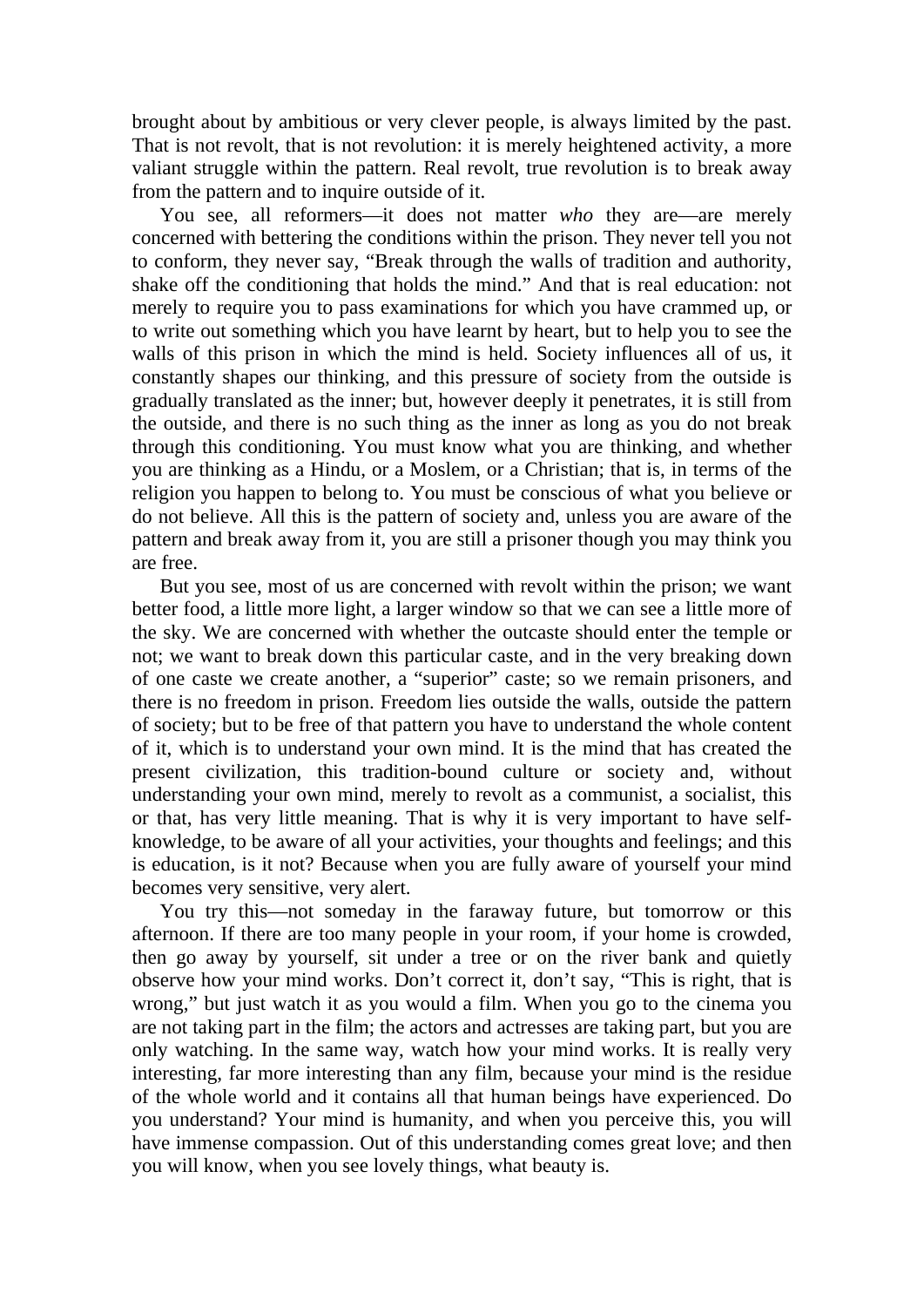*Questioner: How did you learn all that you are talking about, and how can we come to know it?* 

#### KRISHNAMURTI: That is a good question, is it not?

Now, if I may talk about myself a little, I have not read any books about these things, neither the *Upanishads*, the *Bhagavad Gita*, nor any psychological books; but as I told you, if you watch your own mind, it is all there. So when once you set out on the journey of self-knowledge, books are not important. It is like entering a strange land where you begin to find out new things and make astonishing discoveries; but, you see, that is all destroyed if you give importance to yourself. The moment you say, "I have discovered, I know, I am a great man because I have found out this and that," you are lost. If you have to take a long journey, you must carry very little; if you want to climb to a great height, you must travel light.

So this question is really important, because discovery and understanding come through self-knowledge, through observing the ways of the mind. What you say of your neighbour, how you talk, how you walk, how you look at the skies, at the birds, how you treat people, how you cut a branch—all these things are important, because they act like mirrors that show you as you are and, if you are alert, you discover everything anew from moment to moment.

#### *Questioner: Should we form an idea about someone, or not?*

KRISHNAMURTI: Should you have ideas about people? Should you form an opinion, make a judgment about someone? When you have ideas about your teacher, what is important to you? Not your teacher, but your ideas about him. And that is what happens in life, is it not? We all have opinions about people; we say, "He is good," "He is vain," "He is superstitious," "He does this or that." We have a screen of ideas between ourselves and another person, so we never really meet that person. Having seen someone do something, we say, "He has done this thing"; so it becomes important to date events. Do you understand? If you see someone do something which you consider to be good or bad, you then have an opinion of him which tends to become fixed and, when you meet that person ten days or a year later, you still think of him in terms of your opinion. But during this period he may have changed; therefore it is very important not to say, "He is like that," but to say, "He was like that in February," because by the end of the year he may be entirely different. If you say of anyone, "I know that person," you may be totally wrong, because you know him only up to a certain point, or by the events which took place on a particular date, and beyond that you don't know him at all. So what is important is to meet another human being always with a fresh mind, and not with your prejudices, with your fixed ideas, with your opinions.

#### *Questioner: What is feeling and how do we feel?*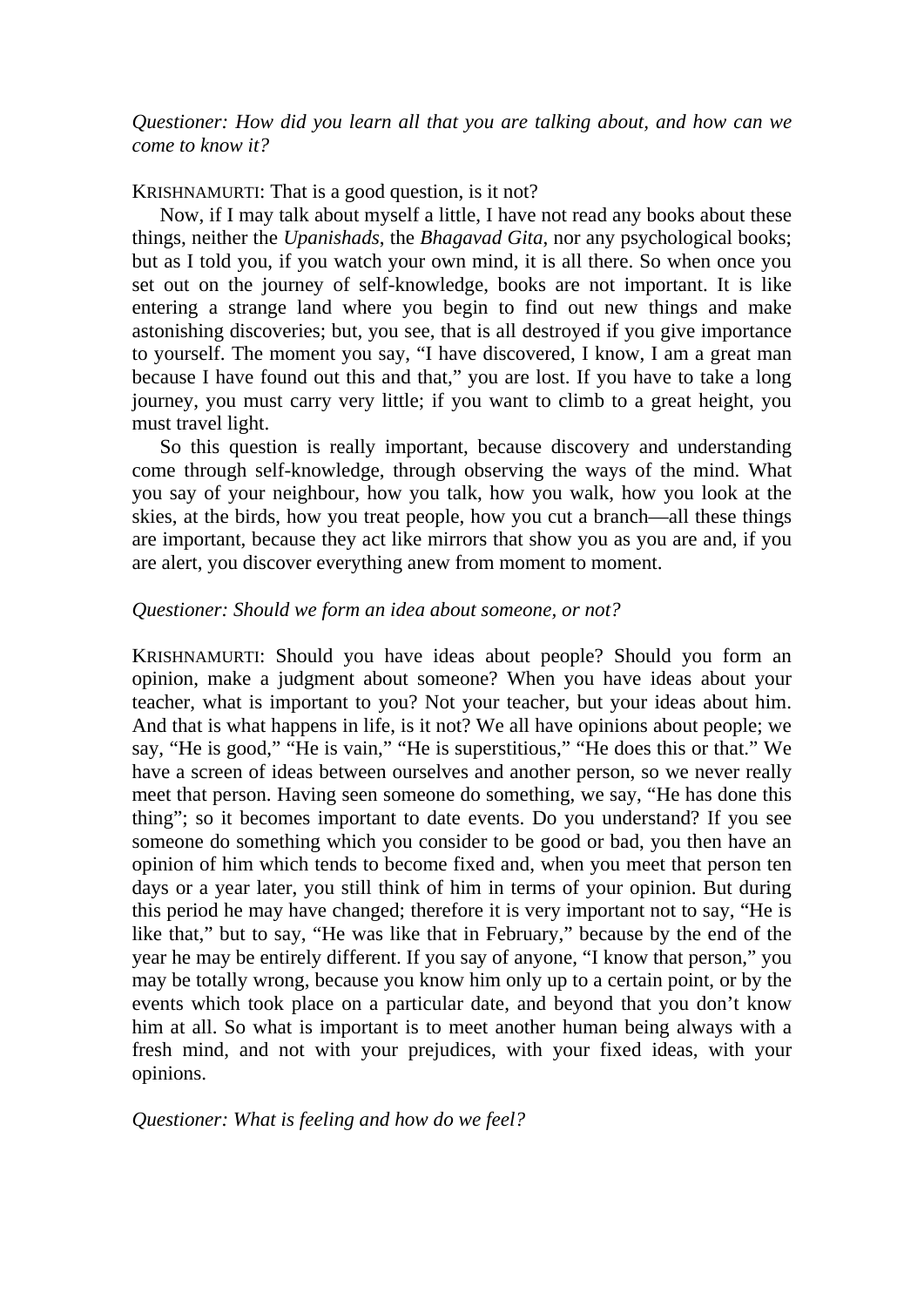KRISHNAMURTI: If you have lessons in physiology, your teacher has probably explained to you how the whole human nervous system is built up. When somebody pinches you, you feel pain. What does that mean? Your nerves carry a sensation to the brain, the brain translates it as pain, and then you say, "You have hurt me." Now, that is the physical part of feeling.

Similarly, there is psychological feeling, is there not? If you think you are marvellously beautiful and somebody says, "You are an ugly person," you feel hurt. Which means what? You hear certain words which the brain translates as unpleasant or insulting, and you are disturbed; or somebody flatters you, and you say, "How pleasurable it is to hear this." So feeling-thinking is a reaction—a reaction to a pinprick, to an insult, to flattery, and so on. The whole of this is the process of feeling-thinking; but it is much more complex than this, and you can go deeper and deeper into it.

You see, when we have a feeling, we always name it, don't we? We say it is pleasurable or painful. When we are angry we give that feeling a name, we call it anger; but have you ever thought what would happen if you did not name a feeling? You try it. The next time you get angry, don't name it, don't call it anger; just be aware of the feeling without giving it a name, and see what happens.

#### *Questioner: What is the difference between Indian culture and American culture?*

KRISHNAMURTI: When we talk about American culture we generally mean the European culture which was transplanted in America, a culture which has since become modified and extended in meeting new frontiers, physical as well as mental.

And what is Indian culture? What is the culture which you have here? What do you mean by the word "culture"? If you have ever done any gardening you know how you cultivate and prepare the soil. You dig, remove rocks, and if necessary you add compost, a decomposed mixture of leaves, hay, manure, and other kinds of organic matter, to make the soil rich, and then you plant. The rich soil gives nourishment to the plant, and the plant gradually produces that marvellously lovely thing called a rose.

Now, the Indian culture is like that. Millions of people have produced it by their struggles, by exercising their will, by wanting this and resisting that, constantly thinking, suffering, fearing, avoiding, enjoying; also climate, food and clothing have had their influence on it. So we have here an extraordinary soil, the soil being the mind; and before it was completely moulded, there were a few vital, creative people who exploded all over Asia. They did not say, as you do, "I must accept the edicts of society. What will my father think if I do not?" On the contrary, they were people who had found something and they were not lukewarm, they were hot about it. Now, the whole of that is the Indian culture. What you think, the food you eat, the clothes you put on, your manners, your traditions, your speech, your paintings and statues, your gods, your priests and your sacred books—all that is the Indian culture, is it not?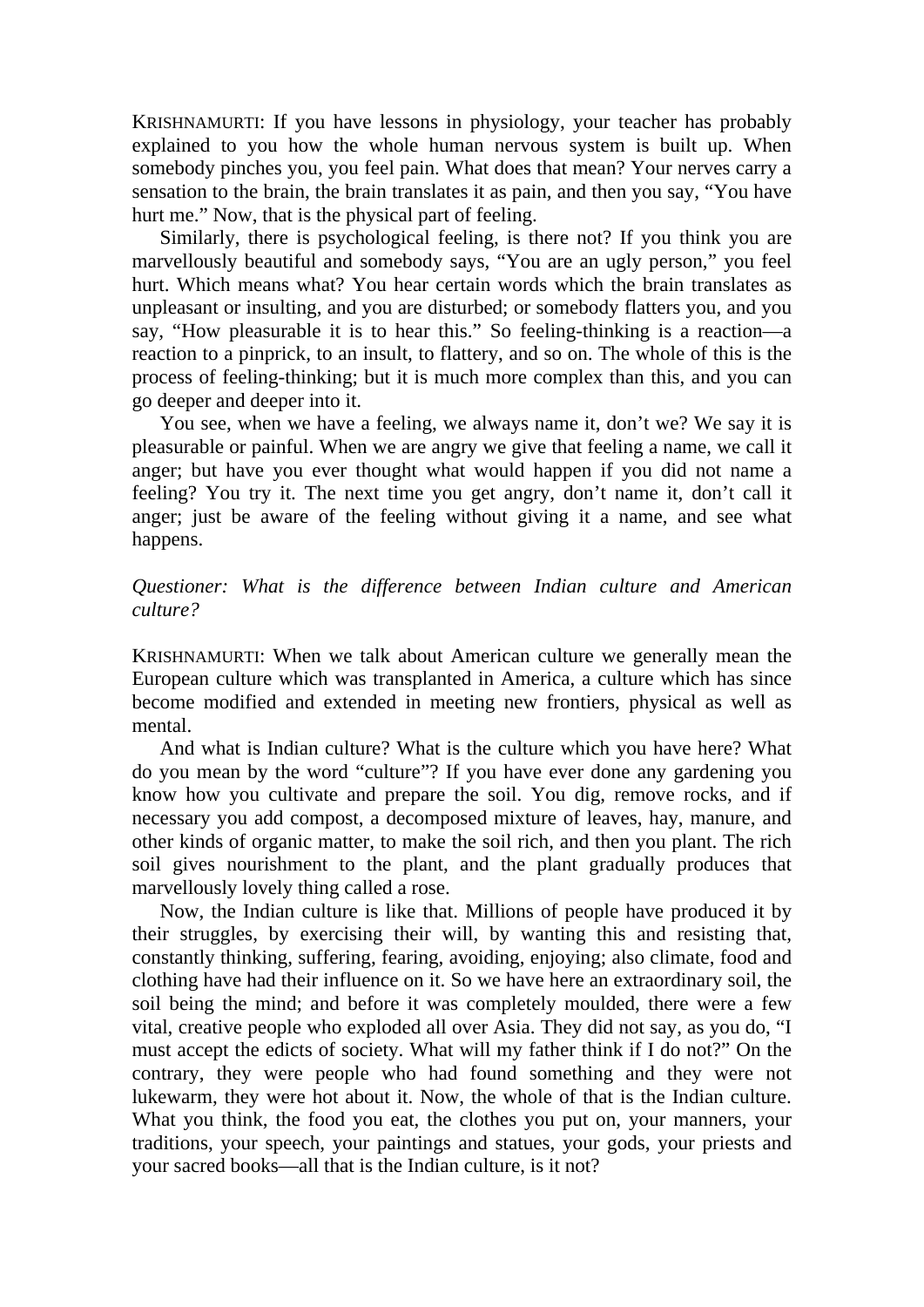So the Indian culture is somewhat different from the European culture, but underneath the movement is the same. This movement may express itself differently in America, because the demands are different there; there is less tradition and they have more refrigerators, cars, and so on. But it is the same movement underneath—the movement to find happiness, to find out what God, what truth is; and when this movement stops, culture declines, as it has done in this country. When this movement is blocked by authority, by tradition, by fear, there is decay, deterioration.

The urge to find out what truth is, what God is, is the only real urge and all other urges are subsidiary. When you throw a stone into still water, it makes expanding circles. The expanding circles are the subsidiary movements, the social reactions, but the real movement is at the centre, which is the movement to find happiness, God, truth; and you cannot find it as long as you are caught in fear, held by a threat. From the moment there is the arising of threat and fear, culture declines.

That is why it is very important, while you are young, *not* to become conditioned, *not* to be held in by fear of your parents, of society, so that there is in you this timeless movement to discover what is truth. The men who seek out what is truth, what is God—only such men can create a new civilization, a new culture; not the people who conform, or who merely revolt within the prison of the old conditioning. You may put on the robes of an ascetic, join this society or that, leave one religion for another, try in various ways to be free; but unless there is within you this movement to find out what is the real, what is truth, what is love, your efforts will be without significance. You may be very learned and do the things which society calls good, but they are all within the prison walls of tradition and therefore of no revolutionary value at all.

#### *Questioner: What do you think of Indians?*

KRISHNAMURTI: That is really an innocent question, is it not? To see facts without opinion is one thing, but to have opinions about facts is totally another. It is one thing just to see the fact that a whole people are caught in superstition, but quite another to see that fact and condemn it. Opinions are not important, because I will have one opinion, you will have another, and a third person will have still another. To be concerned with opinions is a stupid form of thinking. What is important is to see facts as they are without opinion, without judging, without comparing.

To feel beauty without opinion is the only real perception of beauty. Similarly, if you can see the people of India just as they are, see them very clearly without fixed opinions, without judging, then what you see will be real.

The Indians have certain manners, certain customs of their own, but fundamentally they are like any other people. They get bored, they are cruel, they are afraid, they revolt within the prison of society, just as people do everywhere else. Like the Americans, they also want comfort, only at present they do not have it to the same extent. They have a heavy tradition about renouncing the world and trying to be saintly; but they also have deep-rooted ambitions,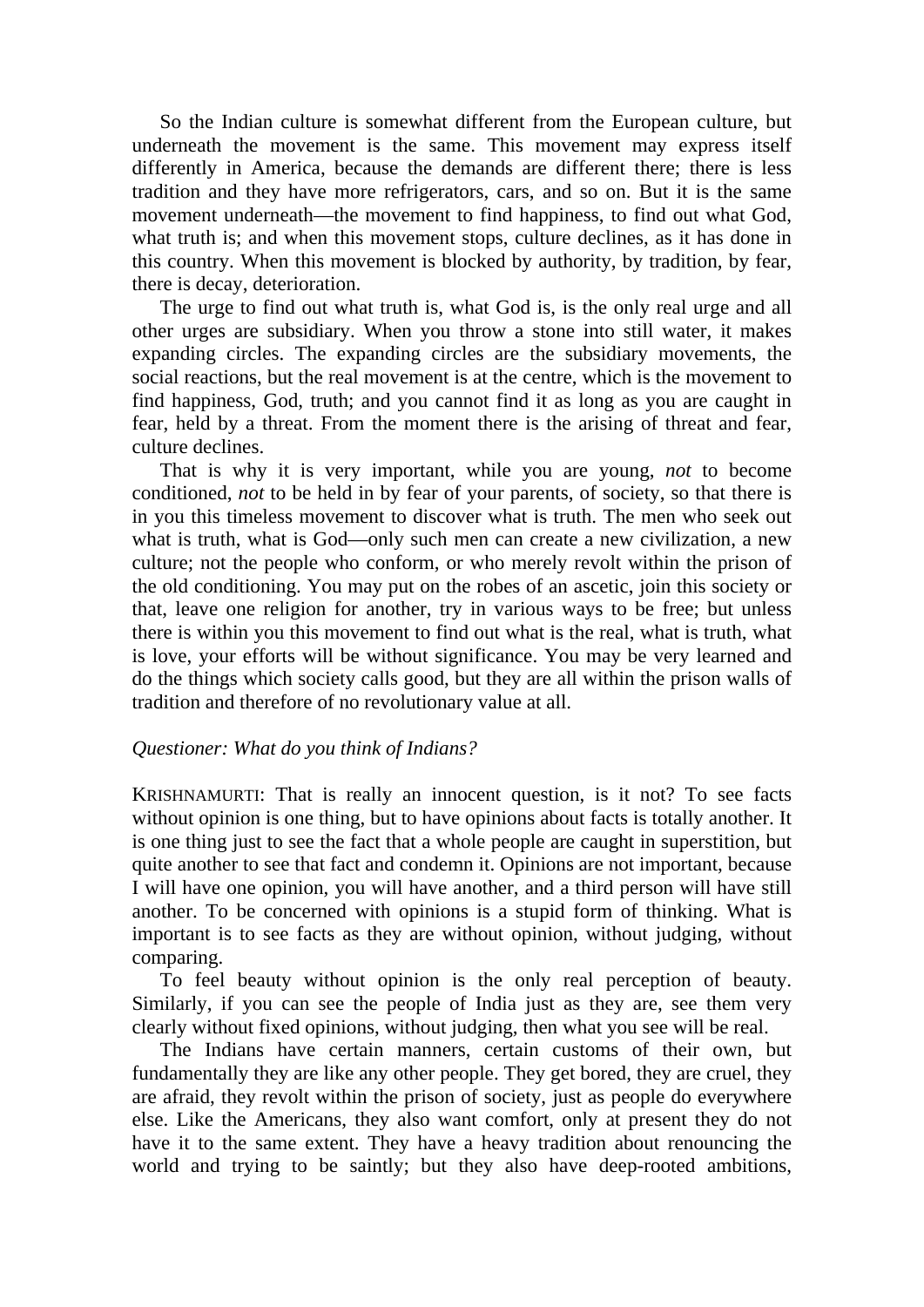hypocrisy, greed, envy, and they are broken up by castes, as human beings are everywhere else, only here it is much more brutal. Here in India you can see more closely the whole phenomenon of what is happening in the world. We want to be loved, but we don't know what love is; we are unhappy, thirsting for something real, and we turn to books, to the *Upanishads*, the *Gita*, or the Bible, so we get lost in words, in speculations. Whether it is here, or in Russia, or in America, the human mind is similar, only it expresses itself in different ways under different skies and different governments.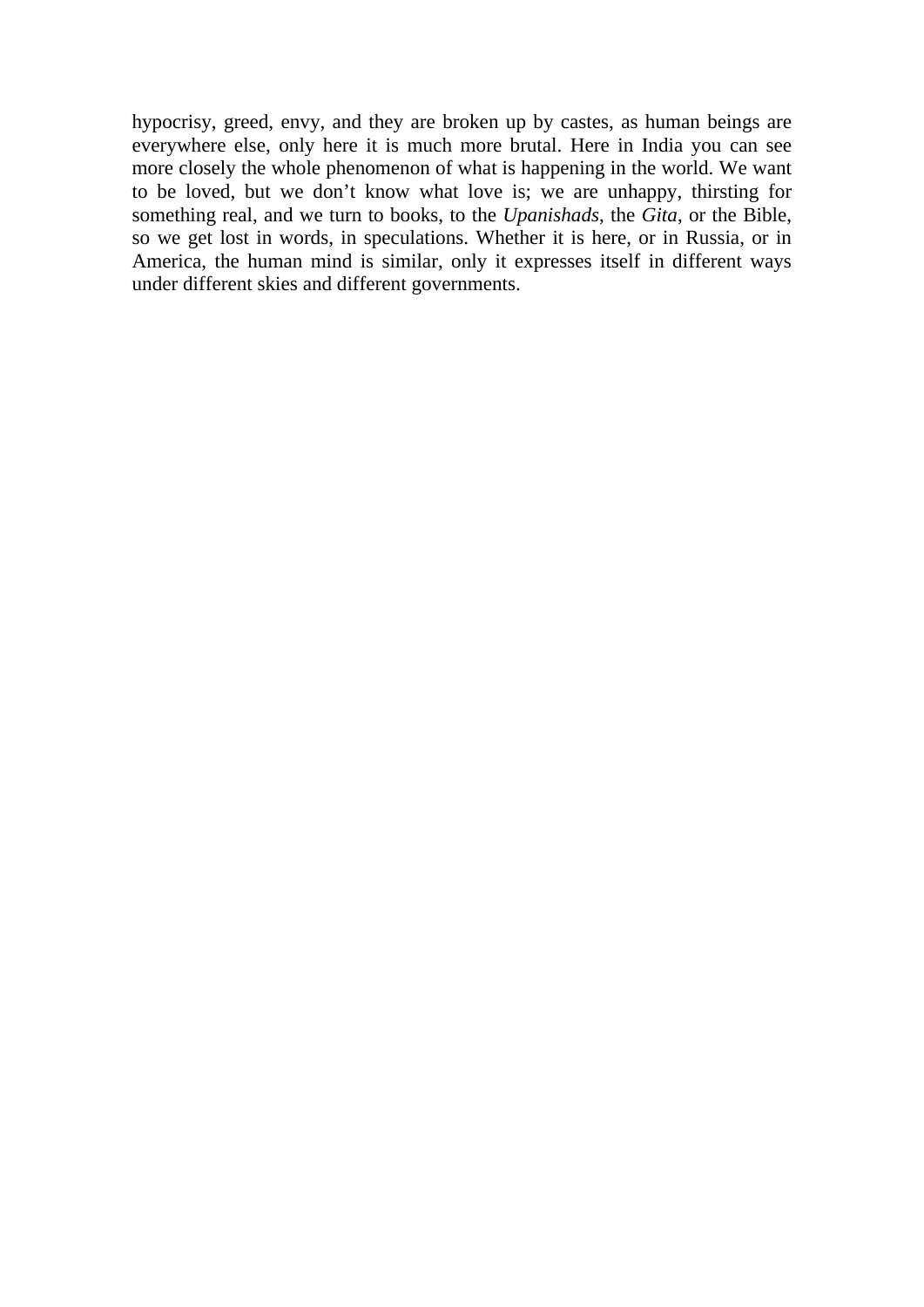# **12**

# **THE CONFIDENCE O F INNOCENCE**

We have been discussing the question of revolt within the prison: how all reformers, idealists, and others who are incessantly active in producing certain results, are always revolting within the walls of their own conditioning, within the walls of their own social structure, within the cultural pattern of civilization which is an expression of the collective will of the many. I think it would now be worthwhile if we could see what confidence is and how it comes about.

Through initiative there comes about confidence; but initiative within the pattern only brings *self*-confidence, which is entirely different from confidence without the self. Do you know what it means to have confidence? If you do something with your own hands, if you plant a tree and see it grow, if you paint a picture, or write a poem, or, when you are older, build a bridge or run some administrative job extremely well, it gives you confidence that you are able to do something. But, you see, confidence as we know it now is always within the prison, the prison which society—whether communist, Hindu, or Christian—has built around us. Initiative within the prison does create a certain confidence, because you feel you can do things: you can design a motor, be a very good doctor, an excellent scientist, and so on. But this feeling of confidence which comes with the capacity to succeed within the social structure, or to reform, to give more light, to decorate the interior of the prison is really *self*-confidence; you know you can do something, and you feel important in doing it. Whereas, when through investigating, through understanding, you break away from the social structure of which you are a part, there comes an entirely different kind of confidence which is without the sense of self-importance; and if we can understand the difference between these two—between self-confidence, and confidence without the self—I think it will have great significance in our life.

When you play a game very well, like badminton, cricket, or football, you have a certain sense of confidence, have you not? It gives you the feeling that you are pretty good at it. If you are quick at solving mathematical problems, that also breeds a sense of self-assurance. When confidence is born of action within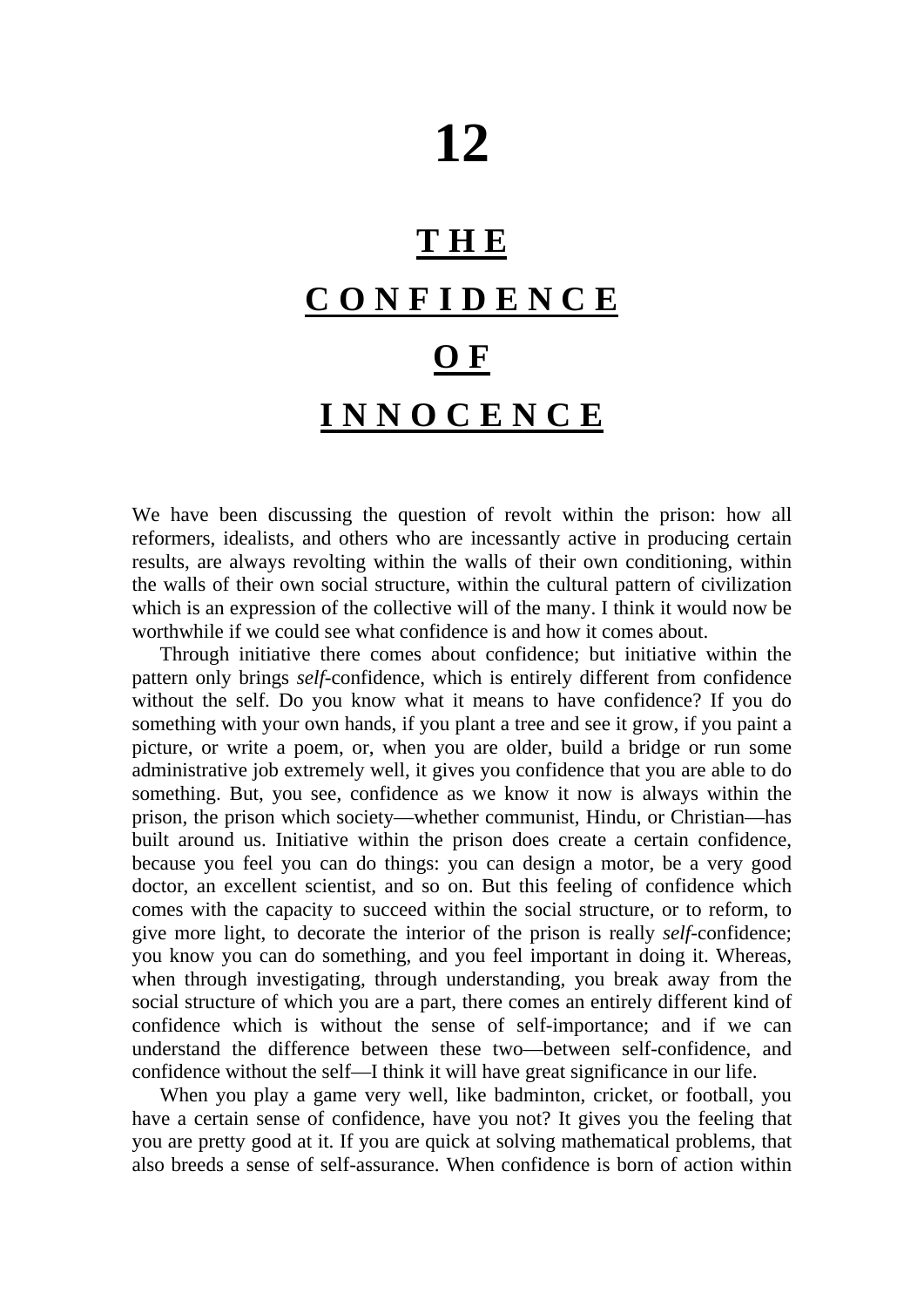the social structure, there always goes with it a strange arrogance, does there not? The confidence of a man who can do things, who is capable of achieving results, is always coloured by this arrogance of the self, the feeling, "It is I who do it." So, in the very act of achieving a result, of bringing about a social reform within the prison, there is the arrogance of the self, the feeling that *I* have done it, that *my* ideal is important, that *my* group has succeeded. This sense of the "me" and the "mine" always goes with the confidence that expresses itself within the social prison.

Have you not noticed how arrogant idealists are? The political leaders who bring about certain results, who achieve great reforms—have you not noticed that they are full of themselves, puffed up with their ideals and their achievements? In their own estimation they are very important. Read a few of the political speeches, watch some of these people who call themselves reformers, and you will see that in the very process of reformation they are cultivating their own ego; their reforms, however extensive, are still within the prison, therefore they are destructive and ultimately bring more misery and conflict to man.

Now, if you can see through this whole social structure, the cultural pattern of the collective will which we call civilization—if you can understand all that and break away from it, break through the prison walls of your particular society, whether Hindu, communist, or Christian, then you will find that there comes a confidence which is not tainted with the sense of arrogance. It is the confidence of innocence. It is like the confidence of a child who is so completely innocent he will try anything. It is this innocent confidence that will bring about a new civilization; but this innocent confidence cannot come into being as long as you remain within the social pattern.

Please do listen to this carefully. The speaker is not in the least important, but it is very important for you to understand the truth of what is being said. After all, that is education, is it not? The function of education is not to make you fit into the social pattern; on the contrary, it is to help you to understand completely, deeply, fully and thereby break away from the social pattern, so that you are an individual without that arrogance of the self; but you have confidence because you are really innocent.

Is it not a great tragedy that almost all of us are only concerned either with how to fit into society, or how to reform it? Have you noticed that most of the questions you have asked reflect this attitude? You are saying, in effect, "How can I fit into society? What will my father and mother say, and what will happen to me if I don't?" Such an attitude destroys whatever confidence, whatever initiative you have. And you leave school and college like so many automatons, highly efficient perhaps, but without any creative flame. That is why it is so important to understand the society, the environment in which one lives, and, in that very process of understanding, break away from it.

You see, this is a problem all over the world. Man is seeking a new response, a new approach to life, because the old ways are decaying, whether in Europe, in Russia, or here. Life is a continual challenge, and merely to try to bring about a better economic order is not a total response to that challenge, which is always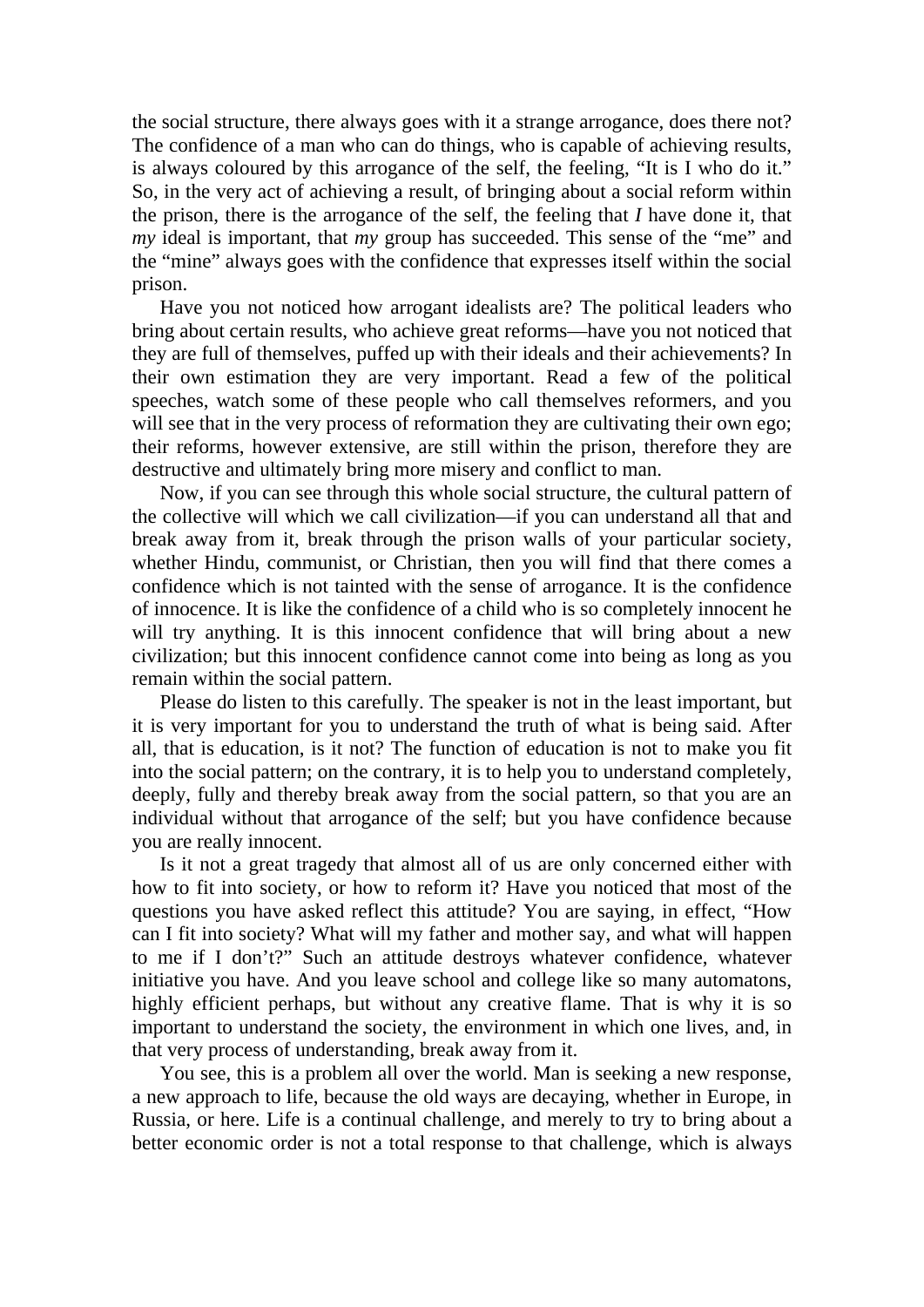new; and when cultures, peoples, civilizations are incapable of responding totally to the challenge of the new, they are destroyed.

Unless you are properly educated, unless you have this extraordinary confidence of innocence, you are inevitably going to be absorbed by the collective and lost in mediocrity. You will put some letters after your name, you will be married, have children, and that will be the end of you.

You see, most of us are frightened. Your parents are frightened, your educators are frightened, the governments and religions are frightened of your becoming a total individual, because they all want you to remain safely within the prison of environmental and cultural influences. But it is only the individuals who break through the social pattern by understanding it, and who are therefore not bound by the conditioning of their own minds—it is only such people who can bring about a new civilization, not the people who merely conform, or who resist one particular pattern because they are shaped by another. The search for God or truth does not lie within the prison, but rather in understanding the prison and breaking through its walls—and this very movement towards freedom creates a new culture, a different world.

#### *Questioner: Sir, why do we want to have a companion?*

KRISHNAMURTI: A girl asks why we want a companion. Why does one want a companion? Can you live alone in this world without a husband or a wife, without children, without friends? Most people cannot live alone, therefore they need companions. It requires enormous intelligence to be alone; and you *must* be alone to find God, truth. It is nice to have a companion, a husband or a wife, and also to have babies; but you see, we get lost in all that, we get lost in the family, in the job, in the dull, monotonous routine of a decaying existence. We get used to it, and then the thought of living alone becomes dreadful, something to be afraid of. Most of us have put all our faith in one thing, all our eggs in one basket, and our lives have no richness apart from our companions, apart from our families and our jobs. But if there is richness in one's life—not the richness of money or knowledge, which anyone can acquire, but that richness which is the movement of reality with no beginning and no ending—then companionship becomes a secondary matter.

But, you see, you are not educated to be alone. Do you ever go out for a walk by yourself? It is very important to go out alone, to sit under a tree—not with a book, not with a companion, but by yourself—and observe the falling of a leaf, hear the lapping of the water, the fisherman's song, watch the flight of a bird, and of your own thoughts as they chase each other across the space of your mind. If you are able to be alone and watch these things, then you will discover extraordinary riches which no government can tax, no human agency can corrupt, and which can never be destroyed.

*Questioner: Is it your hobby to give lectures? Don't you get tired of talking? Why are you doing it?*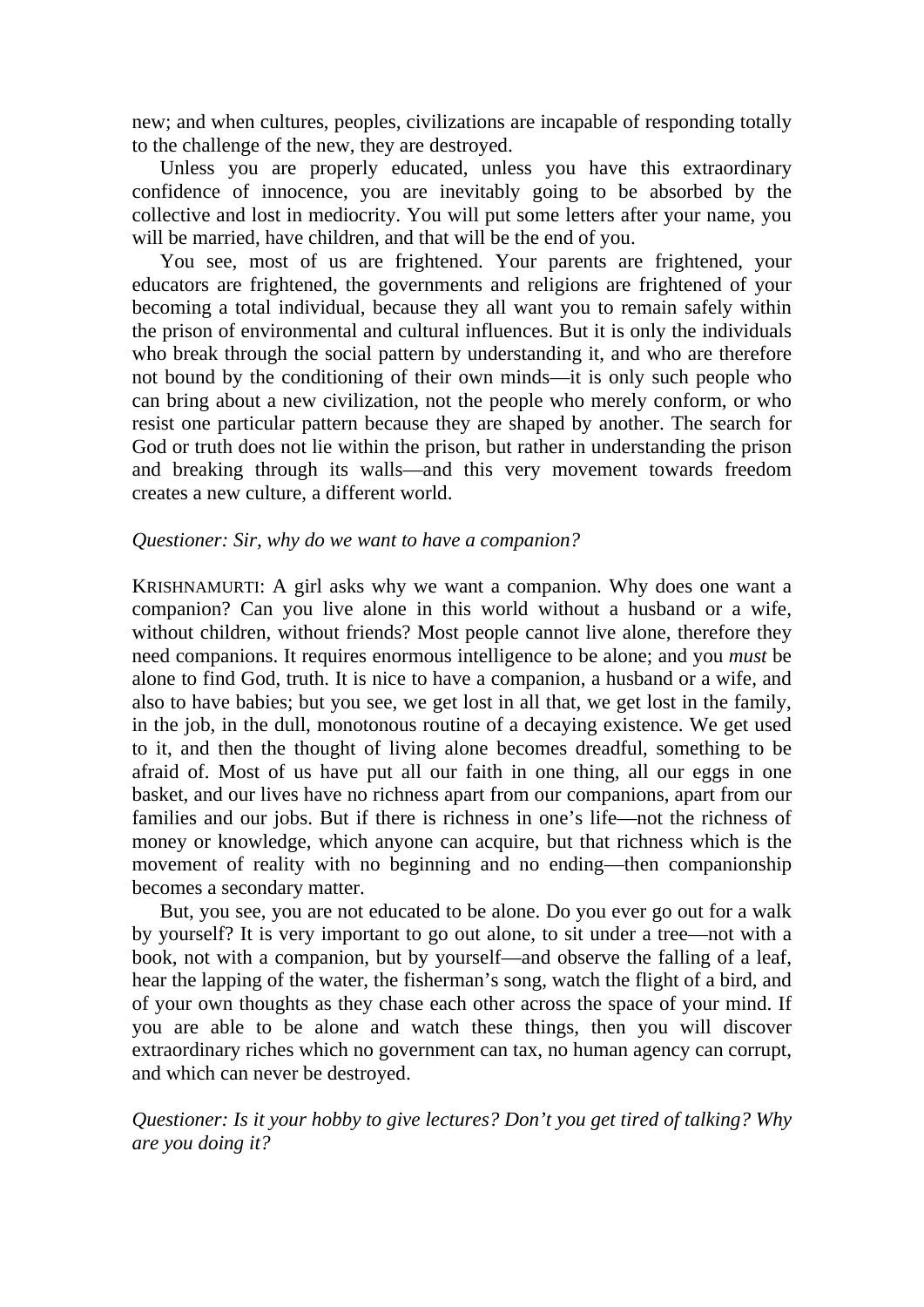KRISHNAMURTI: I am glad you asked that question. You know, if you love something, you never get tired of it—I mean love in which there is no seeking of a result, no wanting something out of it. When you love something, it is not selffulfilment, therefore there is no disappointment, there is no end. Why am I doing this? You might as well ask why the rose blooms, why the jasmine gives its scent, or why the bird flies.

You see, I have tried *not* talking, to find out what happens if I don't talk. That is all right too. Do you understand? If you are talking because you are getting something out of it—money, a reward, a sense of your own importance—then there is weariness, then your talking is destructive, it has no meaning because it is only self-fulfilment; but if there is love in your heart, and your heart is not filled with the things of the mind, then it is like a fountain, like a spring that is timelessly giving fresh water.

#### *Questioner: When I love a person and he gets angry, why is his anger so intense?*

KRISHNAMURTI: First of all, do you love anybody? Do you know what it is to love? It is to give completely your mind, your heart, your whole being and not ask a thing in return, not put out a begging bowl to receive love. Do you understand? When there is that kind of love, is there anger? And why do we get angry when we love somebody with the ordinary, so-called love? It is because we are not getting something we expect from that person, is it not? I love my wife or husband, my son or daughter, but the moment they do something "wrong" I get angry. Why?

Why does the father get angry with his son or daughter? Because he wants the child to be or do something, to fit into a certain pattern, and the child rebels. Parents try to fulfil, to immortalize themselves through their property, through their children and, when the child does something of which they disapprove, they get violently angry. They have an ideal of what the child should be, and through that ideal they are fulfilling themselves; and they get angry when the child does not fit into the pattern which is their fulfilment.

Have you noticed how angry you sometimes get with a friend of yours? It is the same process going on. You are expecting something from him, and when that expectation is not fulfilled you are disappointed—which means, really, that inwardly, psychologically you are depending on that person. So wherever there is psychological dependence, there must be frustration; and frustration inevitably breeds anger, bitterness, jealousy, and various other forms of conflict. That is why it is very important, especially while you are young, to love something with your whole being—a tree, an animal, your teacher, your parent—for then you will find out for yourself what it is to be without conflict, without fear.

But you see, the educator is generally concerned about himself, he is caught up in his personal worries about his family, his money, his position. He has no love in his heart, and this is one of the difficulties in education. *You* may have love in your heart, because to love is a natural thing when one is young; but it is soon destroyed by the parents, by the educator, by the social environment. To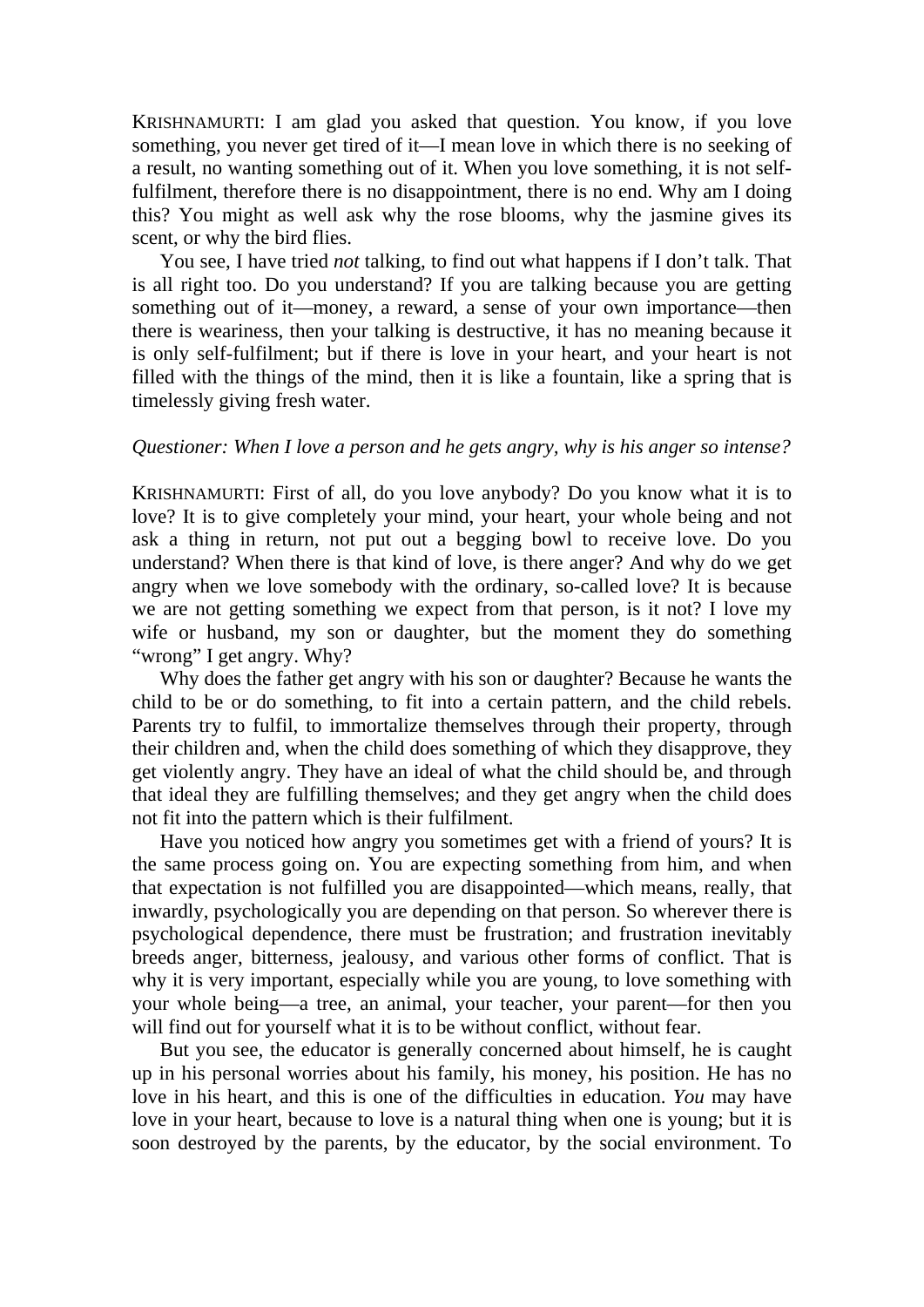maintain that innocence, that love which is the perfume of life, is extraordinarily arduous; it requires a great deal of intelligence, insight.

#### *Questioner: How can the mind go beyond its hindrances?*

KRISHNAMURTI: To go beyond its hindrances, the mind must first be aware of them, must it not? You must know the limitations, the boundaries, the frontiers of your own mind; but very few of us know them. We say that we do, but it is merely a verbal assertion. We never say, "Here is a barrier, a bondage within me, and I want to understand it; therefore I am going to be cognizant of it, see how it came into being and the whole nature of it." If one knows what the disease is, there is a possibility of curing it. But to know the disease, to know the particular limitation, bondage or hindrance of the mind, and to understand it, one must not condemn it, one must not say it is right or wrong. One must observe it without having an opinion, a prejudice about it—which is extraordinarily difficult, because we are brought up to condemn.

To understand a child, there must be no condemnation. To condemn him has no meaning. You have to watch him when he is playing, crying, eating, you have to observe him in all his moods; but you cannot do this if you say he is ugly, he is stupid, he is this or that. Similarly, if one can watch the hindrances of the mind, not only the superficial hindrances but also the deeper hindrances in the unconscious—watch them without condemnation—then the mind can go beyond them; and that very going beyond is a movement towards truth.

#### *Questioner: Why has God created so many men and women in the world?*

KRISHNAMURTI: Why do you take it for granted that God has created us? There is a very simple explanation: the biological instinct. Instinct, desire, passion, lust are all part of life. If you say, "Life is God," then that is a different matter. Then God is everything, including passion, lust, envy, fear. All these factors have gone to produce in the world an overwhelming number of men and women, so there is the problem of overpopulation, which is one of the curses of this land. But you see, this problem is not so easily solved. There are various urges and compulsions which man is heir to and, without understanding that whole complex process, merely to try to regulate the birth rate has not much significance. We have made a mess of this world, each one of us, because we don't know what living is. Living is not this tawdry, mediocre, disciplined thing which we call our existence. Living is something entirely different; it is abundantly rich, timelessly changing, and as long as we don't understand that eternal movement, our lives are bound to have very little meaning.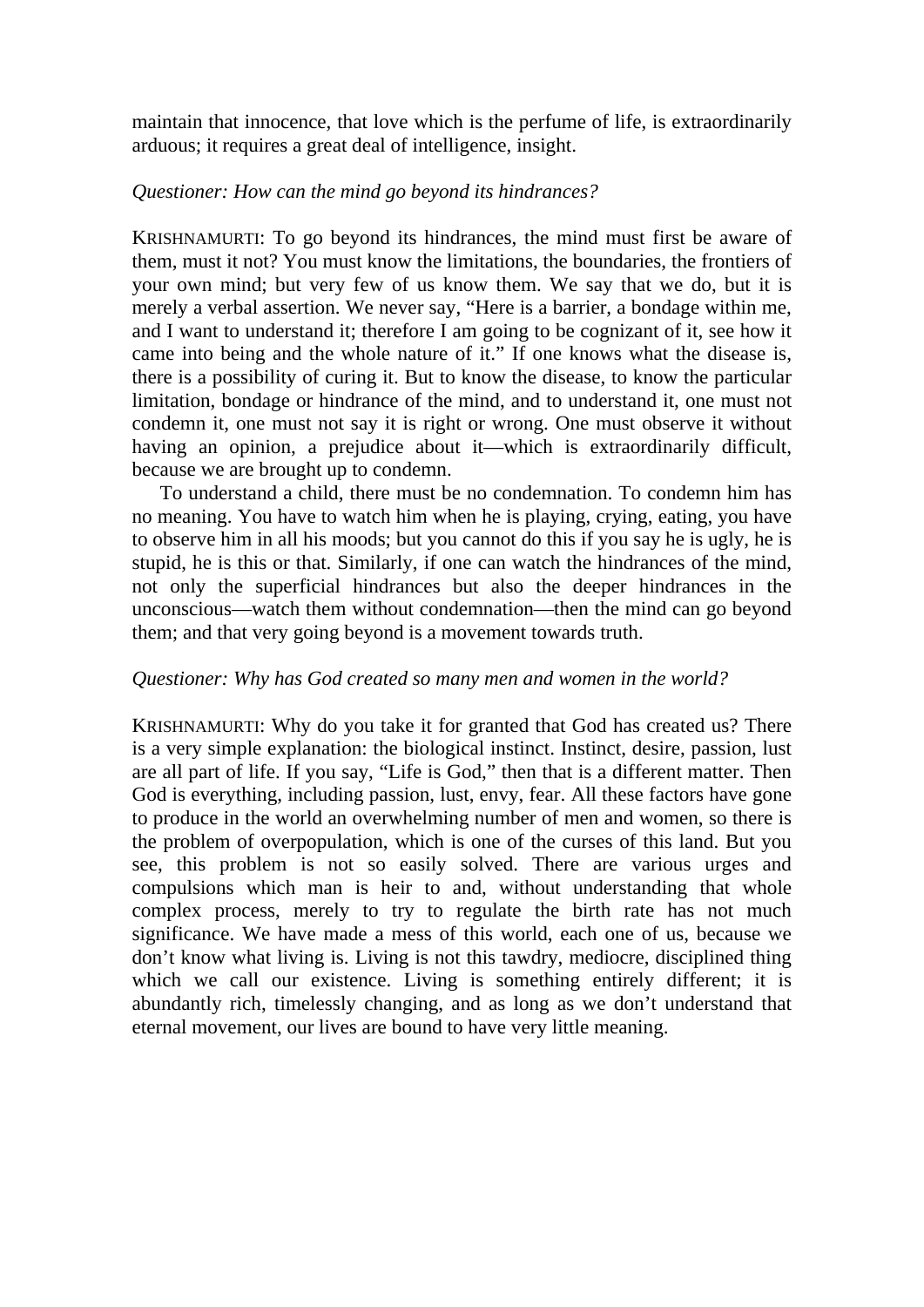# **13**

### **EQUALITY AND FREEDOM**

Rain on dry land is an extraordinary thing, is it not? It washes the leaves clean, the earth is refreshed. And I think we all ought to wash our minds completely clean, as the trees are washed by the rain, because they are so heavily laden with the dust of many centuries, the dust of what we call knowledge, experience. If you and I would cleanse the mind every day, free it of yesterday's reminiscences, each one of us would then have a fresh mind, a mind capable of dealing with the many problems of existence.

Now, one of the great problems that is disturbing the world is what is called equality. In one sense there is no such thing as equality, because we all have many different capacities; but we are discussing equality in the sense that all people should be treated alike. In a school, for example, the positions of the principal, the teachers and the house parents are merely jobs, functions; but, you see, with certain jobs or functions goes what is called status, and status is respected because it implies power, prestige, it means being in a position to tell people off, to order people about, to give jobs to one's friends and the members of one's family. So with function goes status; but if we could remove this whole idea of status, of power, of position, prestige, of giving benefits to others, then function would have quite a different and simple meaning, would it not? Then, whether people were governors, prime ministers, cooks, or poor teachers, they would all be treated with the same respect because they are all performing a different but necessary function in society.

Do you know what would happen, especially in a school, if we could really remove from function the whole sense of power, of position, prestige; the feeling, "I am the Head, I am important"? We would all be living in quite a different atmosphere, would we not? There would be no authority in the sense of the high and the low, the big man and the little man, and therefore there would be freedom. And it is very important that we create such an atmosphere in the school, an atmosphere of freedom in which there is love, in which each one feels a tremendous sense of confidence; because, you see, confidence comes when you feel completely at home, secure. Do you feel at ease in your own home if your father, your mother and your grandmother are constantly telling you what to do so that you gradually lose all confidence in doing anything by yourself? As you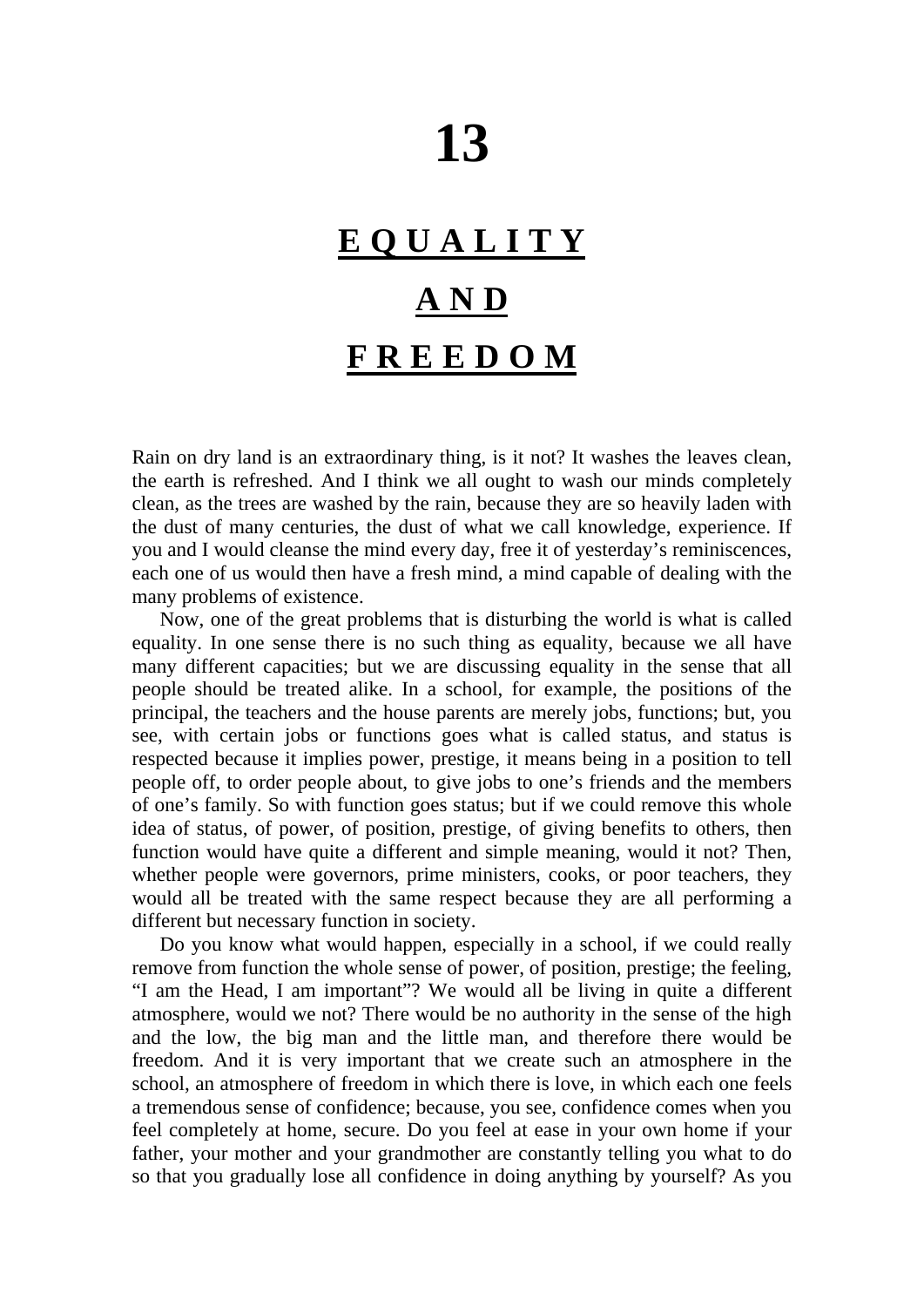grow up you must be able to discuss, to find out what you think is true and stick to it. You must be able to stand by something which you feel is right, even though it brings pain, suffering, loss of money, and all the rest of it; and for that you must feel, while you are young, completely secure and at ease.

Most young people don't feel secure because they are frightened. They are afraid of their elders, of their teachers, of their mothers and fathers, so they never really feel at home. But when you *do* feel at home, there happens a very strange thing. When you can go to your room, lock the door and be there by yourself unnoticed, with no one telling you what to do, you feel completely secure; and then you begin to flower, to understand, to unfold. To help you unfold is the function of a school; and if it does not help you to unfold, it is no school at all.

When you feel at home in a place in the sense that you feel secure, not beaten down, not compelled to do this or that, when you feel very happy, completely at ease, then you are not naughty, are you? When you are really happy, you don't want to hurt anybody, you don't want to destroy anything. But to make the student feel completely happy is extraordinarily difficult, because he comes to the school with an idea that the principal, the teachers and the house parents are going to tell him what to do and push him around, and hence there is fear.

Most of you come from homes or from schools in which you have been educated to respect status. Your father and mother have status, the principal has status, so you come here with fear, respecting status. But we must create in the school a real atmosphere of freedom, and that can come about only when there is function without status, and therefore a feeling of equality. The real concern of right education is to help you to be a vital, sensitive human being, one who is not afraid and who has no false sense of respect because of status.

#### *Questioner: Why do we find pleasure in our games and not in our studies?*

KRISHNAMURTI: For the very simple reason that your teachers do not know how to teach. That is all, there is no very complicated reason for it. You know, if a teacher loves mathematics, or history, or whatever it is he teaches, then you also will love that subject, because love of something communicates itself. Don't you know that? If a musician loves to sing and his whole being is in it, doesn't that feeling communicate itself to you who are listening? You feel that you too would like to learn how to sing. But most educators don't love their subject; it has become a bore to them, a routine through which they have to go in order to earn a living. If your teachers really loved to teach, do you know what would happen to you? You would be extraordinary human beings. You would love not only your games and your studies, but also the flowers, the river, the birds, the earth, because you would have this thing vibrating in your hearts; and you would learn much more quickly, your minds would be excellent and not mediocre.

That is why it is very important to educate the educator—which is very difficult, because most educators are already well settled in their habits. But habit does not rest so heavily on the young; and if you love even one thing for itself if you really love your games, or mathematics, or history, or painting, or singing—then you will find that intellectually you are alert, vital, and you will be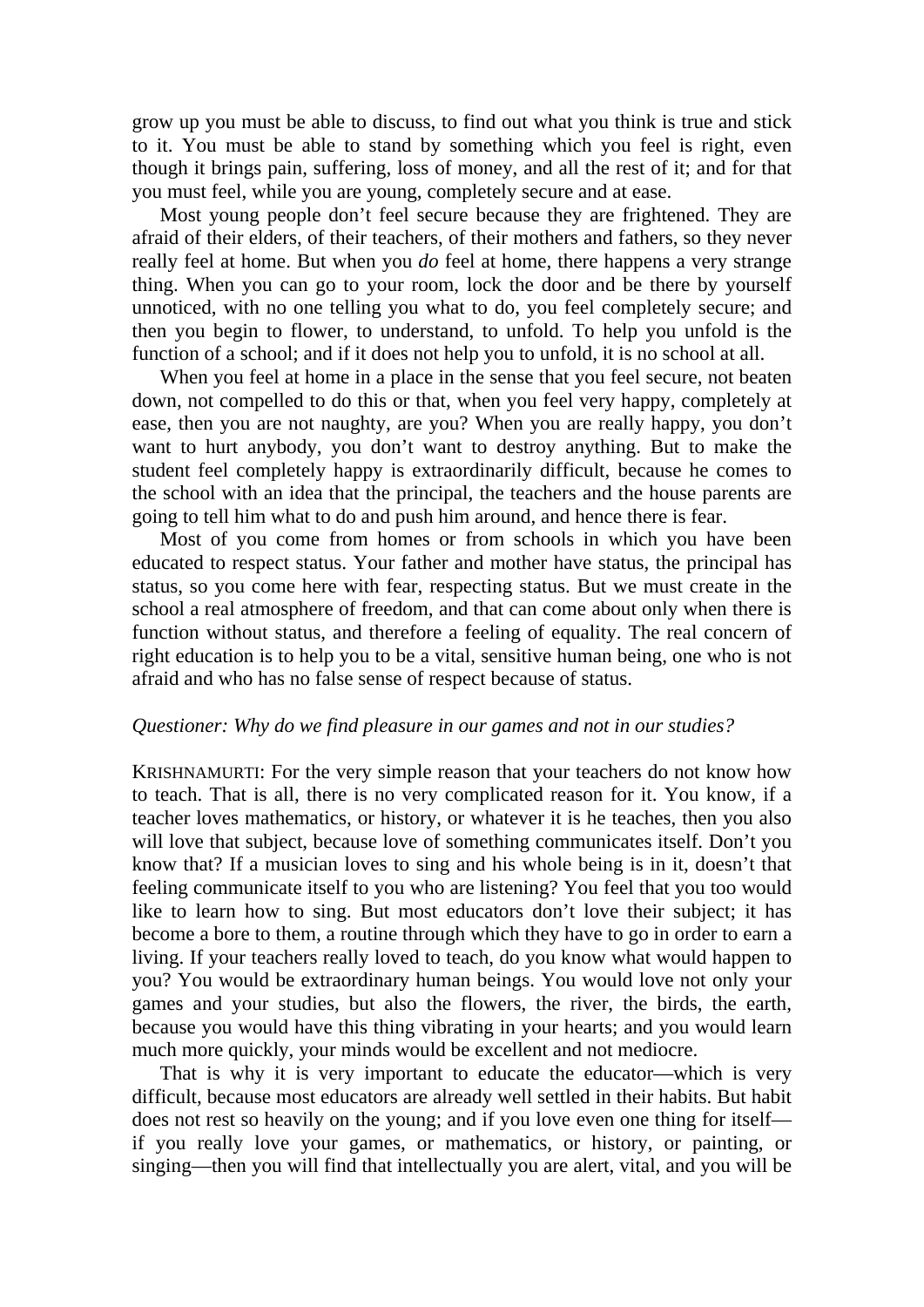very good in all your studies. After all, the mind wants to inquire, to know, because it is curious; but that curiosity is destroyed by the wrong kind of education. Therefore it is not only the student who must be educated, but also the teacher. Living is itself a process of education, a process of learning. There is an end to examinations, but there is no end to learning, and you can learn from everything if your mind is curious, alert.

#### *Questioner: You have said that when one sees something to be false, that false thing drops away. I daily see that smoking is false, but it does not drop away.*

KRISHNAMURTI: Have you ever watched grown-up people smoking, either your parents, your teachers, your neighbours, or somebody else? It has become a habit with them, has it not? They go on smoking day after day, year in and year out, and they have become slaves to the habit. Many of them realize how stupid it is to be a slave to something, and they fight the habit, they discipline themselves against it, they resist it, they try in all kinds of ways to get rid of it. But, you see, habit is a dead thing, it is an action which has become automatic, and the more one fights it the more strength one gives to it. But if the person who smokes becomes conscious of his habit, if he becomes aware of putting his hand into his pocket, bringing out the cigarette, tapping it, putting it in his mouth, lighting it and taking the first puff—if each time he goes through this routine he simply watches it without condemnation, without saying how terrible it is to smoke, then he is not giving new vitality to that particular habit. But really to drop something which has become a habit, you have to investigate it much more, which means going into the whole problem of why the mind cultivates habit—that is, why the mind is inattentive. If you clean your teeth every day while looking out of the window, the cleaning of your teeth becomes a habit; but if you always clean your teeth very carefully, giving your whole attention to it, then it does not become a habit, a routine that is thoughtlessly repeated.

Experiment with this, observe how the mind wants to go to sleep through habit and then remain undisturbed. Most people's minds are always functioning in the groove of habit, and as we grow older it gets worse. Probably you have already acquired dozens of habits. You are afraid of what will happen if you don't do as your parents say, if you don't marry as your father wants you to, so your mind is already functioning in a groove; and when you function in a groove, though you may be only ten or fifteen, you are already old, inwardly decaying. You may have a good body, but nothing else. Your body may be young and straight, but your mind is burdened with its own weight.

So it is very important to understand the whole problem of why the mind always dwells in habits, runs in grooves, why it moves along a particular set of rails like a streetcar and is afraid to question, to inquire. If you say, "My father is a *Sikh*, therefore I am a *Sikh* and I am going to grow my hair, wear a turban"—if you say that without inquiring, without questioning, without any thought of breaking away, then you are like a machine. Smoking also makes you like a machine, a slave to habit, and it is only when you understand all this that the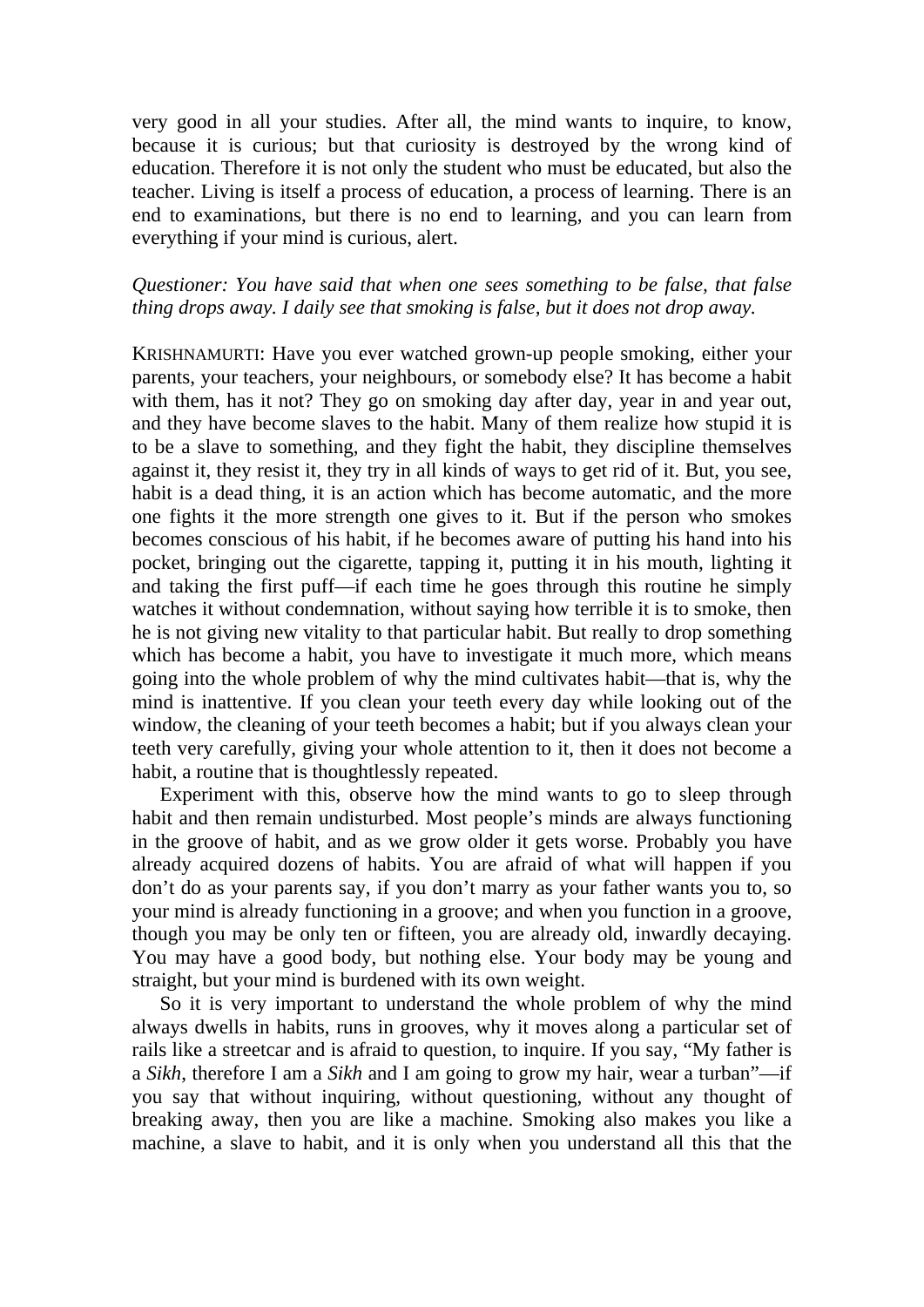mind becomes fresh, young, active, alive, so that every day is a new day, every dawn reflected on the river is a joyous thing to behold.

*Questioner: Why are we afraid when some of our elders are serious? And what makes them so serious?* 

KRISHNAMURTI: Have you ever thought about what it means to be serious? Are you ever serious? Are you always gay, always cheerful, laughing, or are there moments when you are quiet, serious—not serious *about* something, but just serious? And why should one be afraid when older people are serious? What is there to be afraid of? Are you afraid they may see something in you which you don't like in yourself? You see, most of us don't think about these matters; if we are afraid in the presence of a grave or serious older person, we don't inquire into it, we don't ask ourselves, "Why am I afraid?"

Now, what is it to be serious? Let us find out. You may be serious about very superficial things. When buying a *sari*, for example, you may give your whole attention to it, worry about it, go to ten different shops and spend all morning looking at various patterns. That is also called being serious; but such a person is serious only superficially. Then you can be serious about going to the temple every day, placing a garland there, giving money to the priests; but all that is a very false thing, is it not? Because truth or God is not in any temple. And you can be very serious about nationalism, which is another false thing.

Do you know what nationalism is? It is the feeling, "My India, my country, right or wrong," or the feeling that India has vast treasures of spiritual knowledge and is therefore greater than any other nation. When we identify ourselves with a particular country and feel proud of it, we bring about nationalism in the world. Nationalism is a false god, but millions of people are very serious about it; they will go to war, destroy, kill or be killed in the name of their country, and this kind of seriousness is used and exploited by the politicians.

So you can be serious about false things. But if you really begin to inquire into what it means to be serious, then you will find that there is a seriousness which is not measured by the activity of the false or shaped by a particular pattern—a seriousness which comes into being when the mind is not pursuing a result, an end.

#### *Questioner: What is destiny?*

KRISHNAMURTI: Do you really want to go into this problem? To ask a question is the easiest thing in the world, but your question has meaning only if it affects you directly so that you are very serious about it. Have you noticed how many people lose interest once they have asked their questions? The other day a man put a question and then began to yawn, scratch his head and talk to his neighbour; he had completely lost interest. So I suggest that you don't ask a question unless you are really serious about it.

This problem of what is destiny is very difficult and complex. You see, if a cause is set going it must inevitably produce a result. If a vast number of people,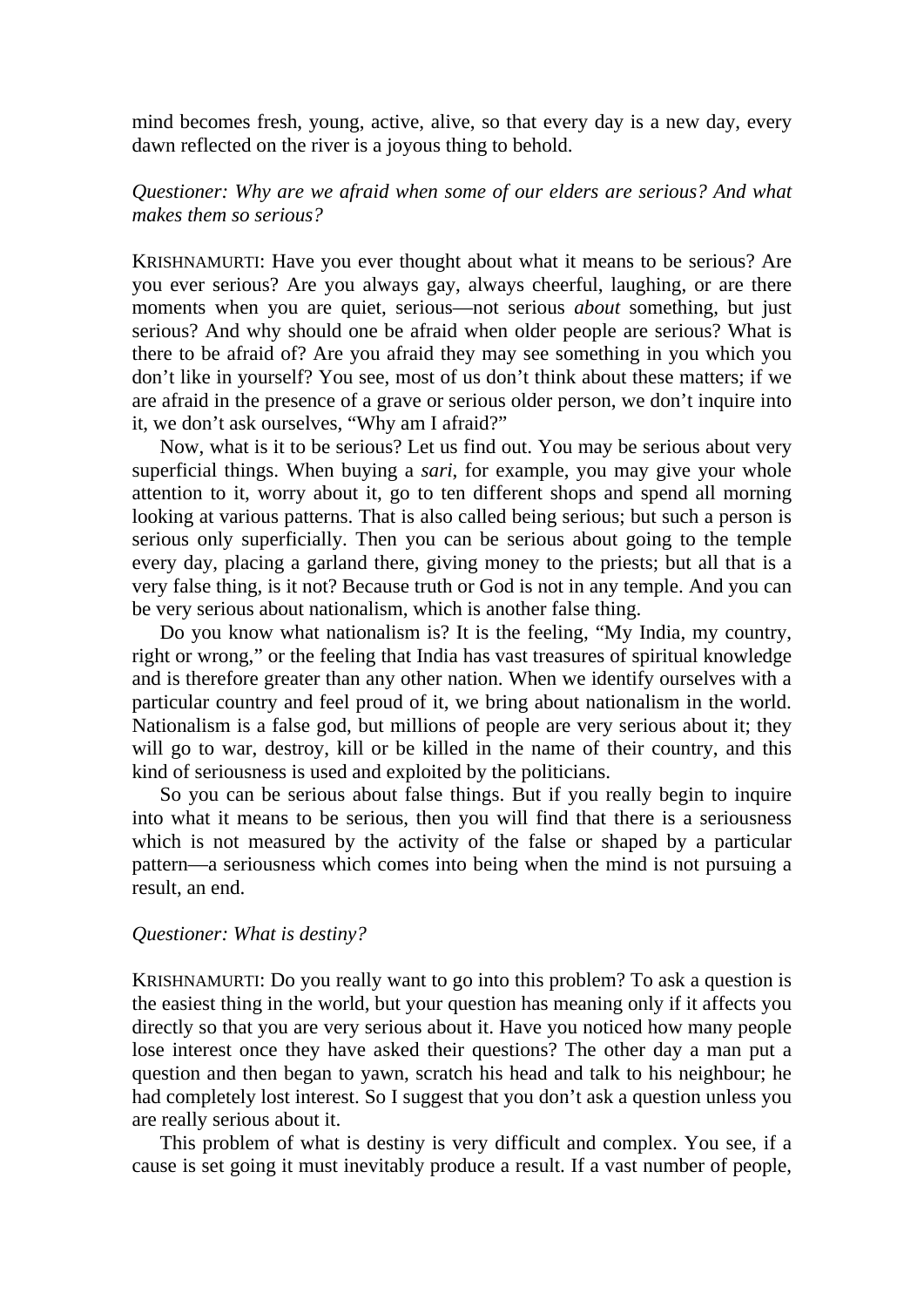whether Russians, Americans, or Hindus, prepare for war, their destiny is war; though they may say they want peace and are preparing only for their own defence, they have set in motion causes which bring about war. Similarly, when millions of people have for centuries taken part in the development of a certain civilization or culture, they have set going a movement in which individual human beings are caught up and swept along, whether they like it or not; and this whole process of being caught up in and swept along by a particular stream of culture or civilization may be called destiny.

After all, if you are born as the son of a lawyer who insists that you also become a lawyer, and if you comply with his wishes even though you would prefer to do something else, then your destiny is obviously to become a lawyer. But if you refuse to become a lawyer, if you insist upon doing that which you feel to be the true thing for you, which is what you really love to do—it may be writing, painting, or having no money and begging—then you have stepped out of the stream, you have broken away from the destiny which your father intended for you. It is the same with a culture or civilization.

That is why it is very important that we should be rightly educated—educated not to be smothered by tradition, not to fall into the destiny of a particular racial, cultural or family group, educated not to become mechanical beings moving towards a predetermined end. The man who understands this whole process, who breaks away from it and stands alone, creates his own momentum; and if his action is a breaking away from the false towards the truth, then that momentum itself becomes the truth. Such men are free of destiny.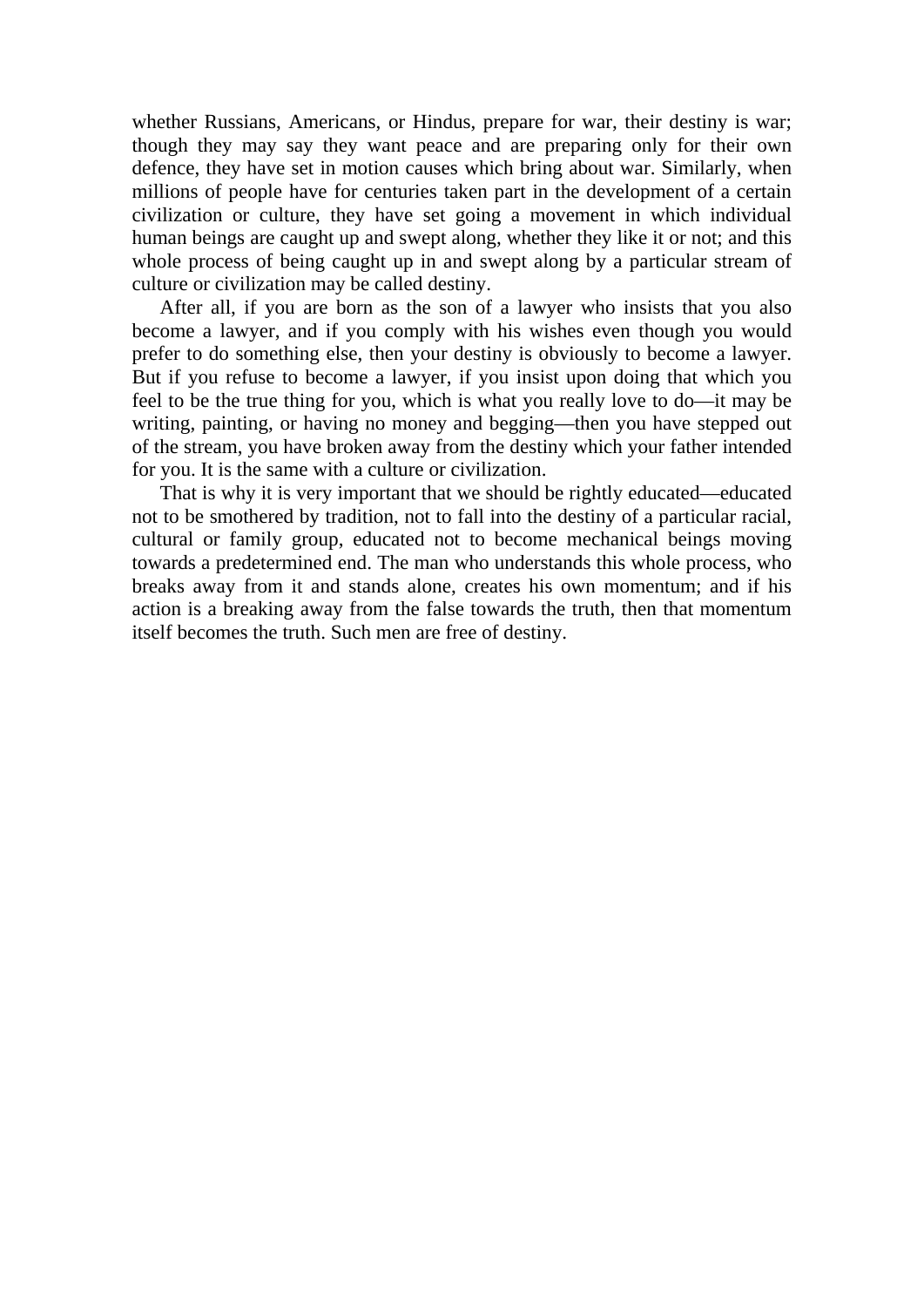# **14**

### **SELF DISCIPLINE**

Have you ever considered why we are disciplined, or why we discipline ourselves? Political parties all over the world insist that the party discipline be followed. Your parents, your teachers, the society around you—they all tell you that you must be disciplined, controlled. Why? And is there really any necessity for discipline at all? I know we are accustomed to think that discipline is necessary—the discipline imposed either by society, or by a religious teacher, or by a particular moral code, or by our own experience. The ambitious man who wants to achieve, who wants to make a lot of money, who wants to be a great politician—his very ambition becomes the means of his own discipline. So everyone around you says that discipline is necessary: you must go to bed and get up at a certain hour, you must study, pass examinations, obey your father and mother, and so on.

Now, why should you be disciplined at all? What does discipline mean? It means adjusting yourself to something, does it not? To adjust your thinking to what other people say, to resist some forms of desire and accept others, to comply with this practice and not with that, to conform, to suppress, to follow, not only on the surface of the mind, but also deep down—all this is implied in discipline. And for centuries, age after age, we have been told by teachers, *gurus*, priests, politicians, kings, lawyers, by the society in which we live, that there must be discipline.

So, I am asking myself—and I hope you too are asking yourself—whether discipline is necessary at all, and whether there is not an entirely different approach to this problem? I think there *is* a different approach, and this is the real issue which is confronting not only the schools but the whole world. You see, it is generally accepted that, in order to be efficient, you must be disciplined, either by a moral code, a political creed, or by being trained to work like a machine in a factory; but this very process of discipline is making the mind dull through conformity.

Now, does discipline set you free, or does it make you conform to an ideological pattern, whether it be the utopian pattern of communism, or some kind of moral or religious pattern? Can discipline ever set you free? Having bound you, made you a prisoner, as all forms of discipline do, can it then let you go? How can it? Or is there a different approach altogether—which is to awaken a really deep insight into the whole problem of discipline? That is, can you, the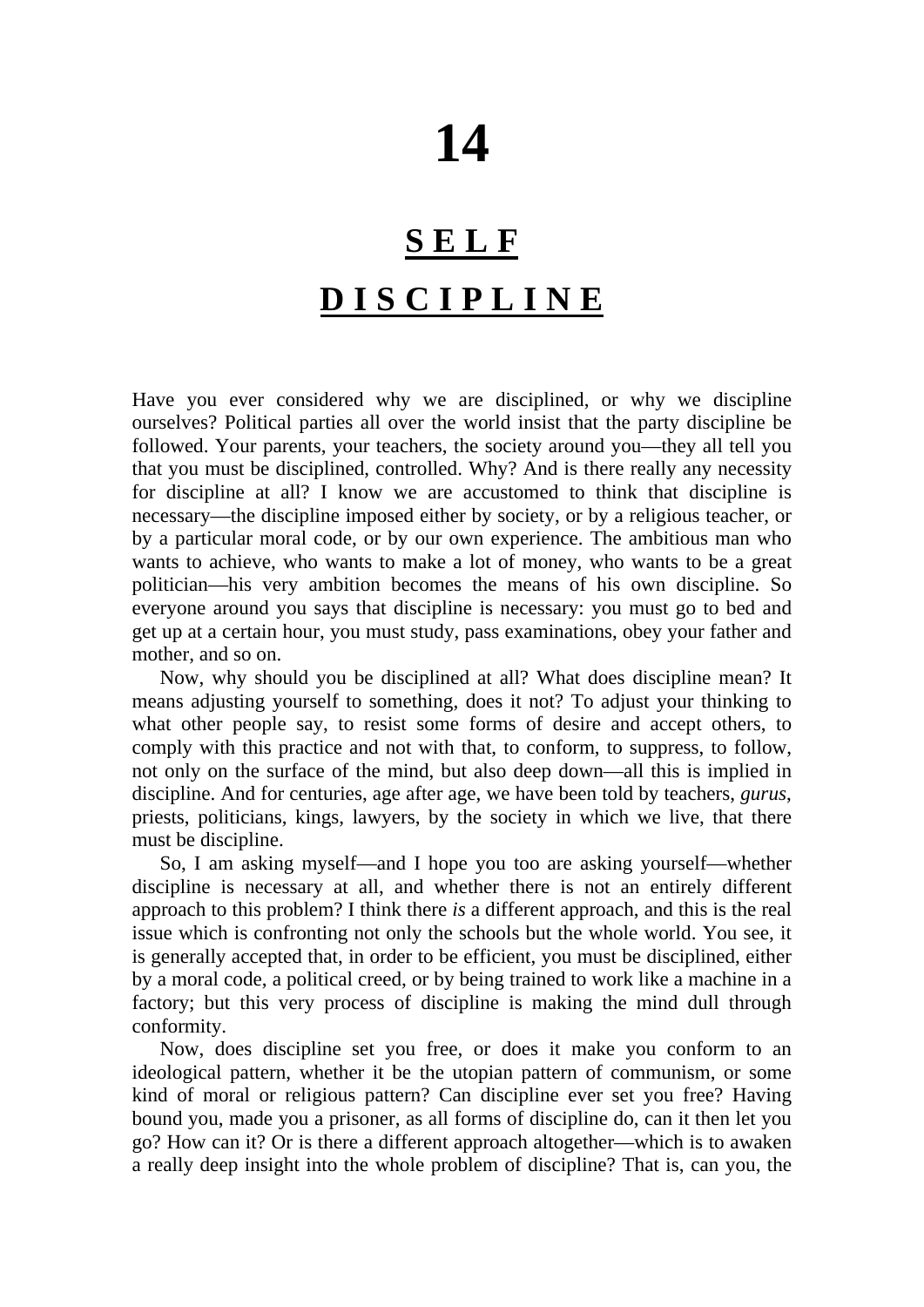individual, have only one desire and not two or many conflicting desires? Do you understand what I mean? The moment you have two, three, or ten desires, you have the problem of discipline, have you not? You want to be rich, to have cars, houses, and at the same time you want to renounce these things because you think that to possess little or nothing is moral, ethical, religious. And is it possible to be educated in the right way so that one's whole being is integrated, without contradiction, and therefore without the need of discipline? To be integrated implies a sense of freedom, and when this integration is taking place there is surely no need for discipline. Integration means being one thing totally on all levels at the same time.

You see, if we could have right education from the very tenderest age, it would bring about a state in which there is no contradiction at all, either within or without; and then there would be no need for discipline or compulsion because you would be doing something completely, freely, with your whole being. Discipline arises only when there is a contradiction. The politicians, the governments, the organized religions want you to have only one way of thinking, because if they can make you a complete communist, a complete Catholic, or whatever it is, then you are not a problem, you simply believe and work like a machine; then there is no contradiction because you just follow. But all following is destructive because it is mechanical, it is mere conformity in which there is no creative release.

Now, can we bring about, from the tenderest age, a sense of complete security, a feeling of being at home, so that in you there is no struggle to be *this* and not to be *that*? Because the moment there is an inward struggle there is conflict, and to overcome that conflict there must be discipline. Whereas, if you are rightly educated, then everything that you do is an integrated action; there is no contradiction and hence no compulsive action. As long as there is no integration there must be discipline, but discipline is destructive because it does not lead to freedom.

To be integrated does not demand any form of discipline. That is, if I am doing what is good, what is intrinsically true, what is really beautiful, doing it with my whole being, then there is no contradiction in me and I am not merely conforming to something. If what I am doing is totally good, right in itself—not right according to some Hindu tradition or communist theory, but timelessly right under all circumstances—then I am an integrated human being and have no need for discipline. And is it not the function of a school to bring about in you this sense of integrated confidence so that what you are doing is not merely what you wish to do, but that which is fundamentally right and good, everlastingly true?

You know, if you love there is no need for discipline, is there? Love brings its own creative understanding, therefore there is no resistance, no conflict; but to love with such complete integration is possible only when you feel deeply secure, completely at home, especially while you are young. This means, really, that the educator and the student must have abounding confidence in each other, otherwise we shall create a society which will be as ugly and destructive as the present one. If we can understand the significance of completely integrated action in which there is no contradiction, and therefore no need for discipline,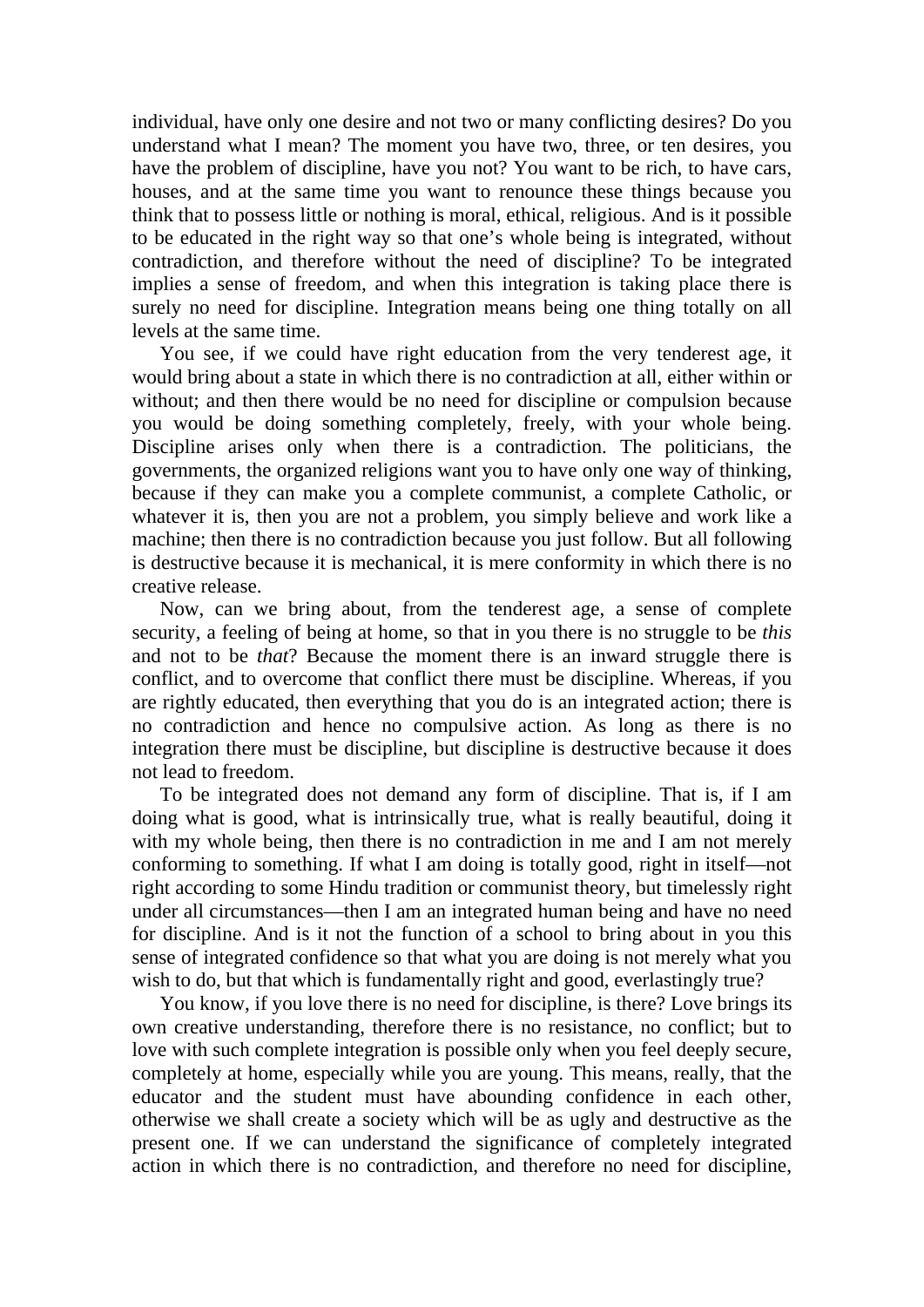then I think we shall bring about a totally different kind of culture, a new civilization. But if we merely resist, suppress, then what is suppressed will inevitably rebound in other directions and set going various mischievous activities and destructive events.

So it is very important to understand this whole question of discipline. To me, discipline is something altogether ugly; it is not creative, it is destructive. But merely to stop there, with a statement of that kind, may seem to imply that you can do whatever you like. On the contrary, a man who loves does *not* do whatever he likes. It is love alone that leads to right action. What brings order in the world is to love and let love do what it will.

#### *Questioner: Why do we hate the poor?*

KRISHNAMURTI: Do you really hate the poor? I am not condemning you; I am just asking, do you really hate the poor? And if you do, why? Is it because you also may be poor one day, and imagining your own plight then, you reject it? Or is it that you dislike the sordid, dirty, unkempt existence of the poor? Disliking untidiness, disorder, squalor, filth, you say, "I don't want to have anything to do with the poor." Is that it? But who has created poverty, squalor and disorder in the world? You, your parents, your government—our whole society has created them; because, you see, we have no love in our hearts. We love neither our children nor our neighbours, neither the living nor the dead. We have no love for anything at all. The politicians are not going to eradicate all this misery and ugliness in the world, any more than the religions and the reformers will, because they are only concerned with a little patchwork here and there; but if there were love, then all these ugly things would disappear tomorrow.

Do you love anything? Do you know what it is to love? You know, when you love something completely, with your whole being, that love is not sentimental, it is not duty, it is not divided as physical or divine. Do you love anyone or anything with your whole being—your parents, a friend, your dog, a tree? Do you? I am afraid you don't. That is why you have vast spaces in your being in which there is ugliness, hate, envy. You see, the man who loves has no room for anything else. We should really spend our time discussing all this and finding out how to remove the things that are so cluttering our minds that we cannot love; for it is only when we love that we can be free and happy. It is only people who are loving, vital, happy, that can create a new world—not the politicians, not the reformers or the few ideological saints.

#### *Questioner: You talk about truth, goodness and integration, which implies that on the other side there is untruth, evil and disintegration. So how can one be true, good and integrated without discipline?*

KRISHNAMURTI: In other words, being envious, how can one be free of envy without discipline? I think it is very important to understand the question itself; because the answer is in the question, it is not apart from the question.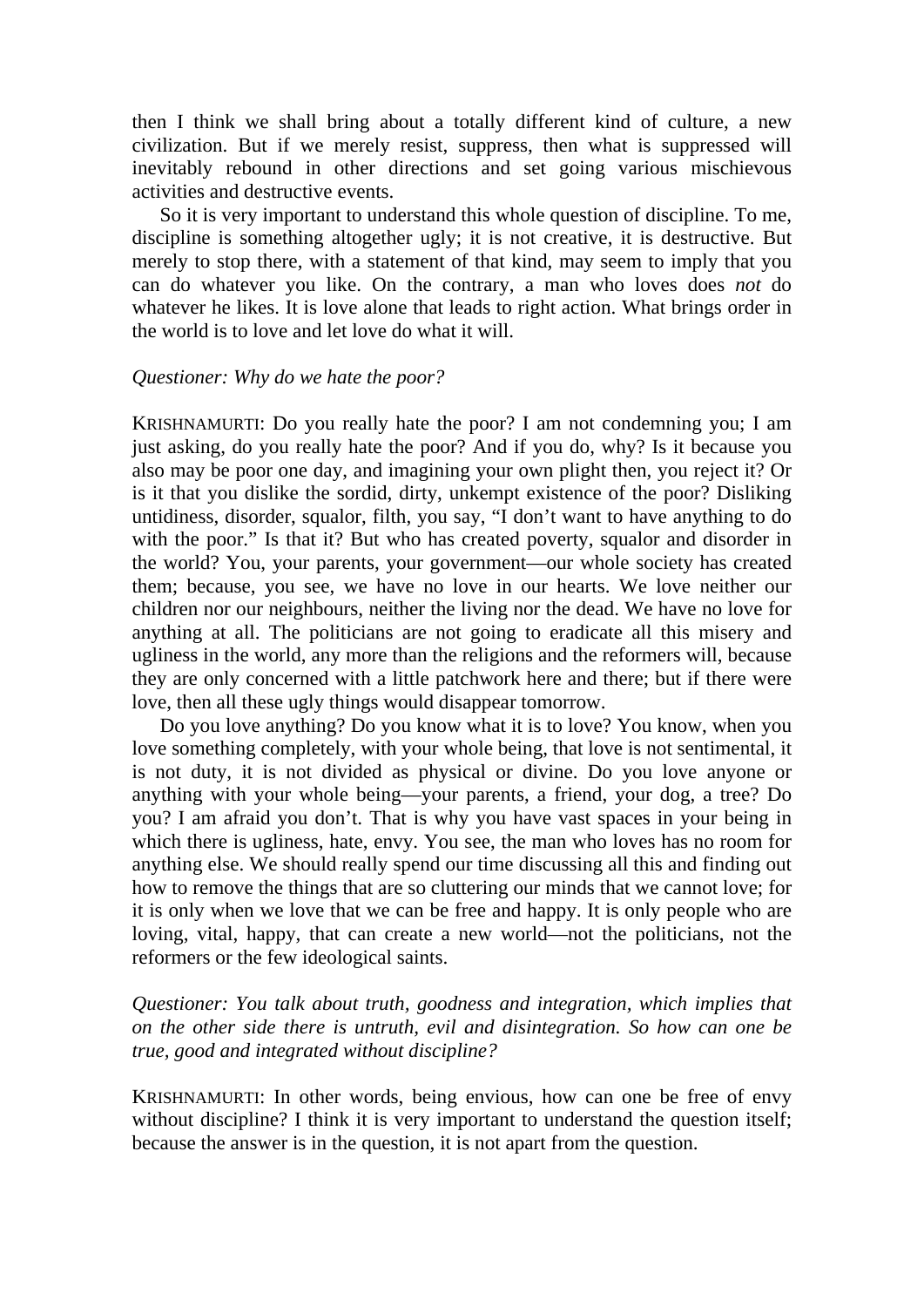Do you know what envy means? You are nice looking, you are finely dressed, or wear a beautiful turban or *sari*, and I also want to dress like that; but I cannot, so I am envious. I am envious because I want what you have; I want to be different from what I am.

I am envious because I want to be as beautiful as you are; I want to have the fine clothes, the elegant house, the high position that you have. Being dissatisfied with what I am, I want to be like you; but, if I understood my dissatisfaction and its cause, then I would not want to be like you or long for the things that you have. In other words, if once I begin to understand what I am, then I shall never compare myself with another or be envious of anyone. Envy arises because I want to change myself and become like somebody else. But if I say, "Whatever I am, *that* I want to understand," then envy is gone; then there is no need of discipline, and out of the understanding of what I am comes integration.

Our education, our environment, our whole culture insists that we must become something. Our philosophies, our religions and sacred books all say the same thing. But now I see that the very process of becoming something implies envy, which means that I am not satisfied with being what I am; and I want to understand what I am, I want to find out why I am always comparing myself with another, trying to become something; and in understanding what I am there is no need for discipline. In the process of that understanding, integration comes into being. The contradiction in me yields to the understanding of myself, and this in turn brings an action which is integral, whole.

#### *Questioner: What is power?*

KRISHNAMURTI: There is mechanical power, the power produced by the internal combustion engine, by steam, or by electricity. There is the power that dwells in a tree, that causes the sap to flow, that creates the leaf. There is the power to think very clearly, the power to love, the power to hate, the power of a dictator, the power to exploit people in the name of God, in the name of the Masters, in the name of a country. These are all forms of power.

Now, power as electricity or light, atomic power, and so on—all such forms of power are good in themselves, are they not? But the power of the mind that uses them for the purposes of aggression and tyranny, to gain something for itself—such power is evil under all circumstances. The head of any society, church or religious group who has power over other people is an evil person, because he is controlling, shaping, guiding others without knowing where he himself is going. This is true not only of the big organizations, but of the little societies all over the world. The moment a person is clear, unconfused, he ceases to be a leader and therefore he has no power.

So it is very important to understand why the human mind demands to have power over others. The parents have power over their children, the wife over the husband, or the husband over the wife. Beginning in the small family, the evil extends until it becomes the tyranny of governments, of political leaders and religious interpreters. And can one live without this hunger for power, without wanting to influence or exploit people, without wanting power for oneself, or for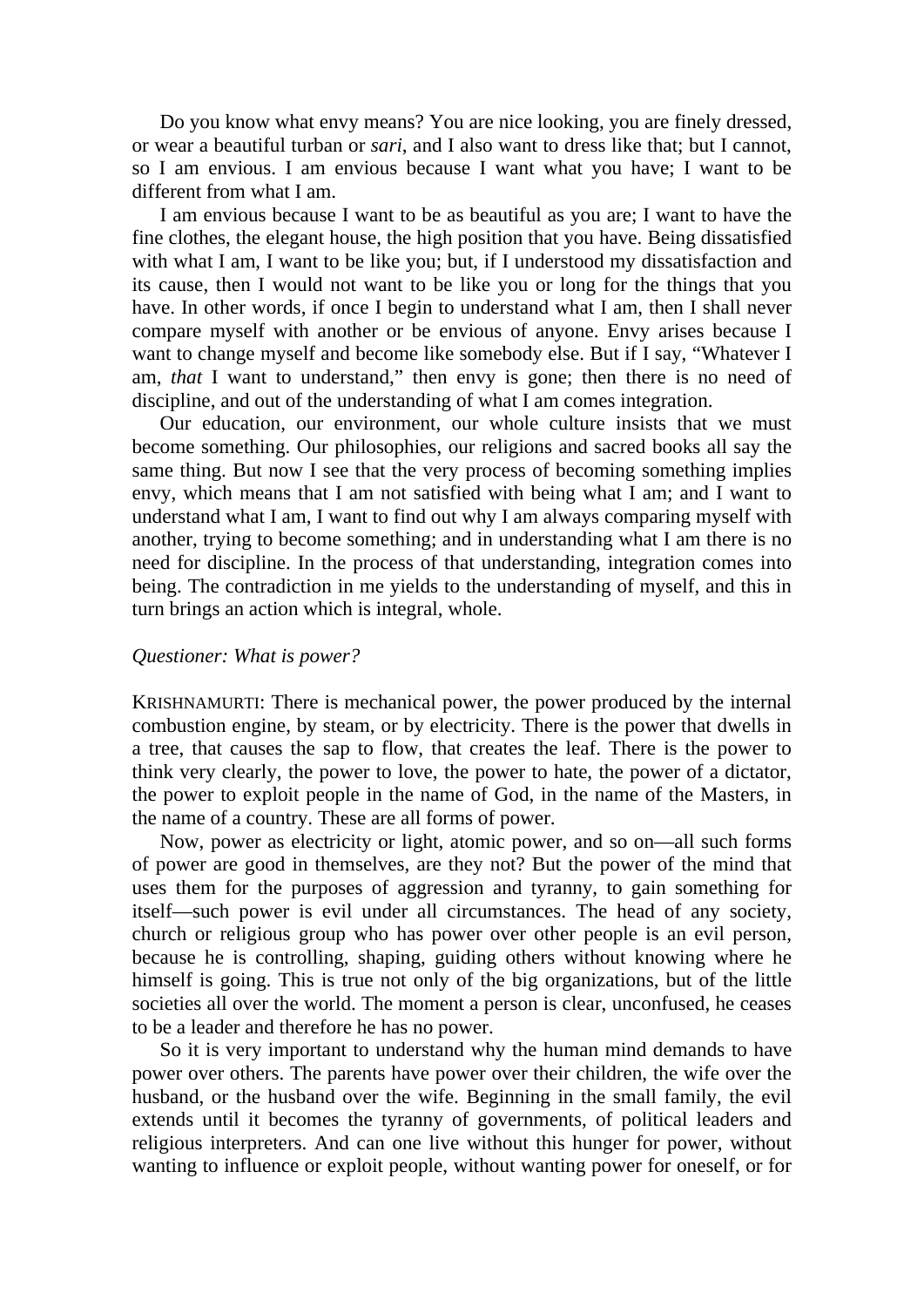a group or a nation, or for a Master or a saint? All such forms of power are destructive, they bring misery to man. Whereas, to be really kind, to be considerate, to love—this is a strange thing, it has its own timeless effect. Love is its own eternity, and where there is love there is no evil power.

#### *Questioner: Why do we seek fame?*

KRISHNAMURTI: Have you ever thought about it? We want to be famous as a writer, as a poet, as a painter, as a politician, as a singer, or what you will. Why? Because we really don't love what we are doing. If you loved to sing, or to paint, or to write poems—if you really loved it—you would not be concerned with whether you are famous or not. To want to be famous is tawdry, trivial, stupid, it has no meaning; but, because we don't love what we are doing, we want to enrich ourselves with fame. Our present education is rotten because it teaches us to love success and not what we are doing. The result has become more important than the action.

You know, it is good to hide your brilliance under a bushel, to be anonymous, to love what you are doing and not to show off. It is good to be kind without a name. That does not make you famous, it does not cause your photograph to appear in the newspapers. Politicians do not come to your door. You are just a creative human being living anonymously, and in that there is richness and great beauty.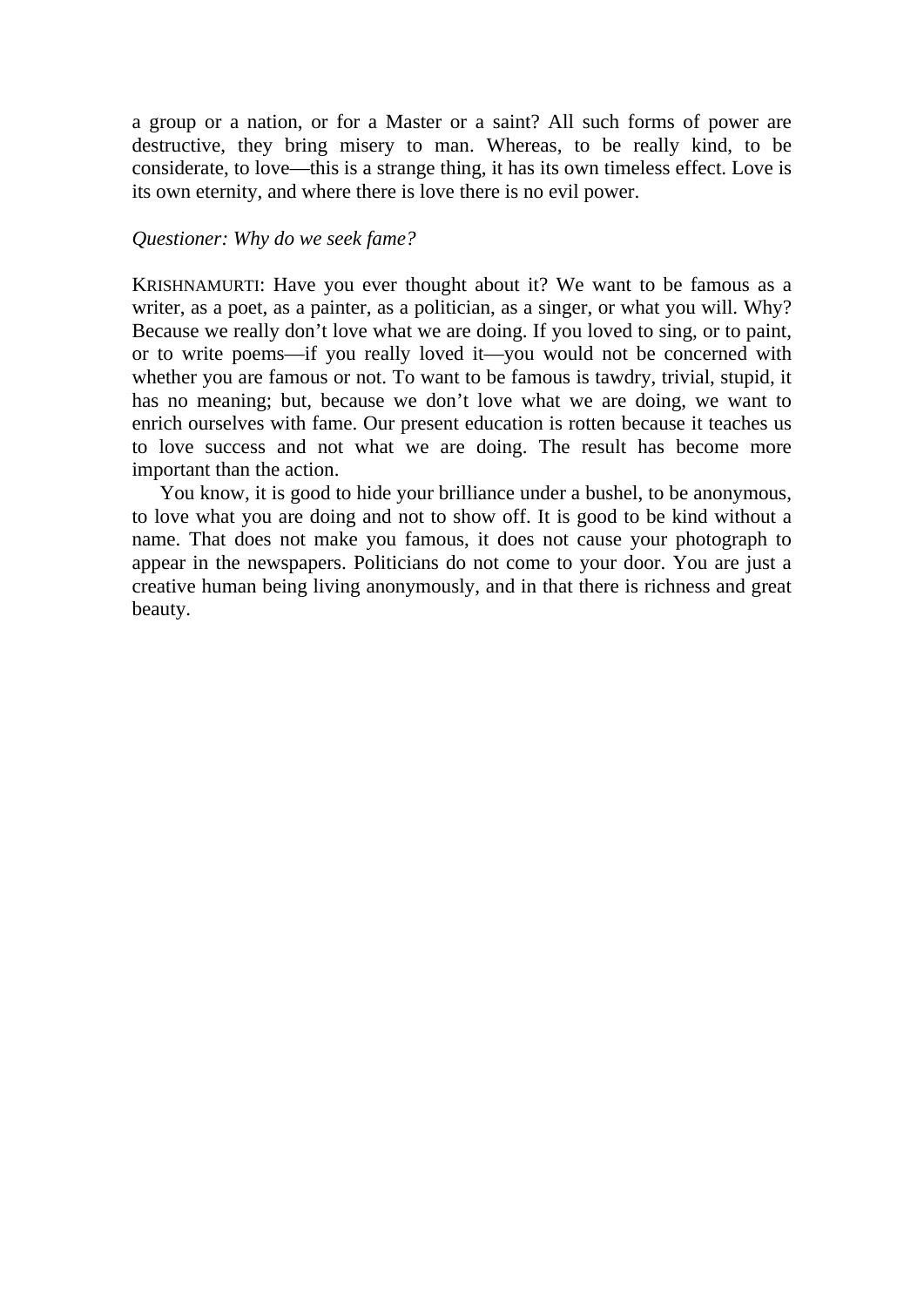# **COOPERATION AND SHARING**

We have been talking of so many things, of the many problems of life, have we not? But I wonder if we really know what a problem is. Problems become difficult to solve if they are allowed to take root in the mind. The mind creates the problems, and then becomes the soil in which they take root; and once a problem is well established in the mind it is very difficult to uproot it. What is essential is for the mind itself to see the problem and not give it the soil to grow.

One of the basic problems confronting the world is the problem of cooperation. What does the word "cooperation" mean? To cooperate is to do things together, to build together, to feel together, to have something in common so that we can freely work together. But people generally don't feel inclined to work together naturally, easily, happily; and so they are compelled to work together through various inducements: threat, fear, punishment, reward. This is the common practice throughout the world. Under tyrannical governments you are brutally forced to work together; if you don't "cooperate" you are liquidated or sent to a concentration camp. In the so-called civilized nations you are induced to work together through the concept of "my country," or for an ideology which has been very carefully worked out and widely propagated so that you accept it; or you work together to carry out a plan which somebody has drawn up, a blueprint for Utopia.

So, it is the plan, the idea, the authority which induces people to work together. This is generally called cooperation, and in it there is always the implication of reward or punishment, which means that behind such "cooperation" there is fear. You are always working *for* something—for the country, for the king, for the party, for God or the Master, for peace, or to bring about this or that reform. Your idea of cooperation is to work together for a particular result. You have an ideal—to build a perfect school, or what you will—towards which you are working, therefore you say cooperation is necessary. All this implies authority, does it not? There is always someone who is supposed to know what is the right thing to do, and therefore you say, "We must cooperate in carrying it out."

Now, I don't call that cooperation at all. That is not cooperation, it is a form of greed, a form of fear, compulsion. Behind it there is the threat that if you don't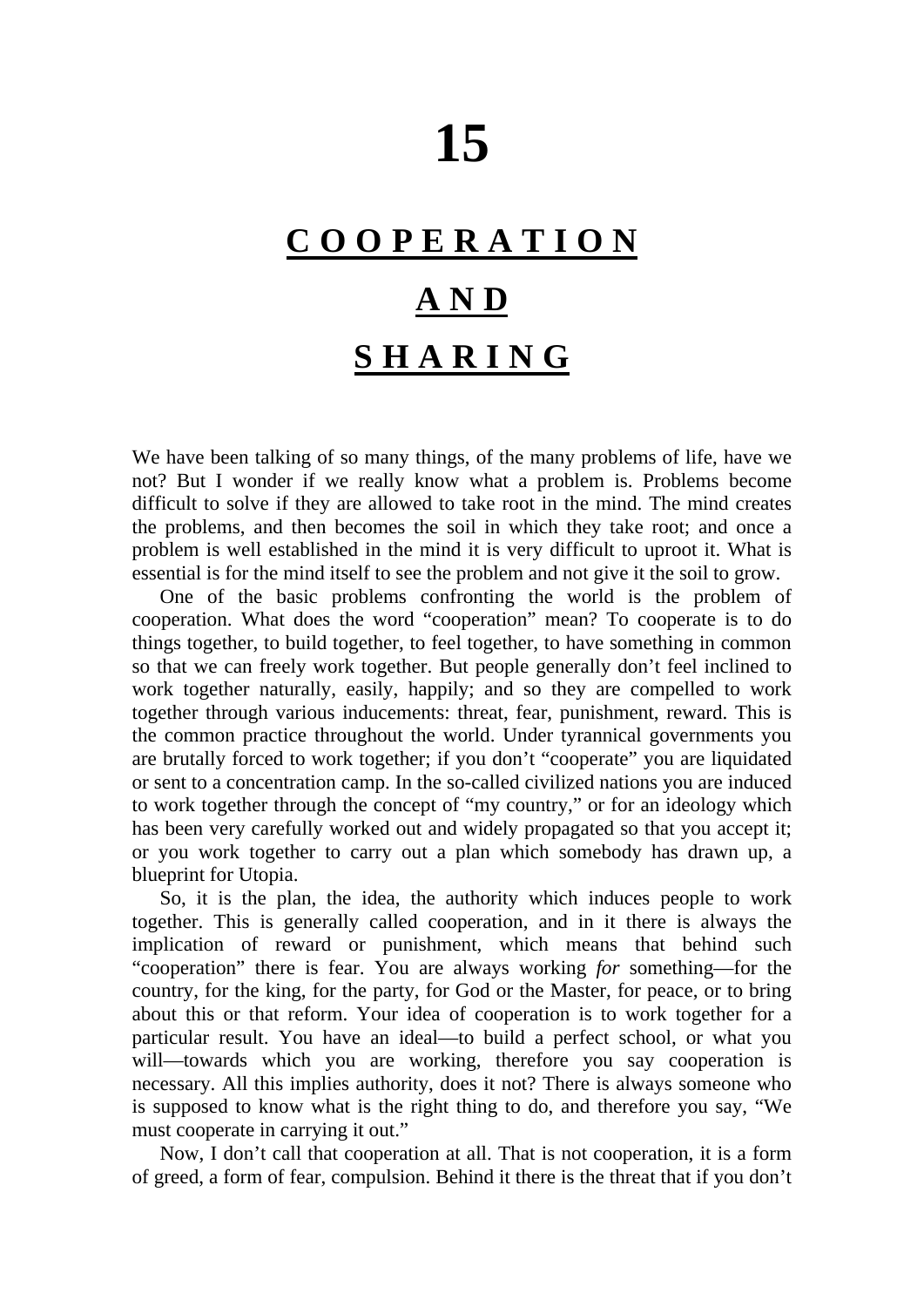"cooperate" the government won't recognize you, or the Five Year Plan will fail, or you will be sent to a concentration camp, or your country will lose the war, or you may not go to heaven. There is always some form of inducement, and where there is inducement there cannot be real cooperation.

Nor is it cooperation when you and I work together merely because we have mutually agreed to do something. In any such agreement what is important is the doing of that particular thing, not working together. You and I may agree to build a bridge, or construct a road, or plant some trees together, but in that agreement there is always the fear of disagreement, the fear that I may not do my share and let you do the whole thing.

So it is not cooperation when we work together through any form of inducement, or by mere agreement, because behind all such effort there is the implication of gaining or avoiding something.

To me, cooperation is entirely different. Cooperation is the fun of being and doing together—not necessarily doing something in particular. Do you understand? Young children normally have a feeling for being and doing together. Haven't you noticed this? They will cooperate in anything. There is no question of agreement or disagreement, reward or punishment; they just want to help. They cooperate instinctively, for the fun of being and doing together. But grown-up people destroy this natural, spontaneous spirit of cooperation in children by saying, "If you do this I will give you that; if you don't do this I won't let you go to the cinema," which introduces the corruptive element.

So, real cooperation comes, not through merely agreeing to carry out some project together, but with the joy, the feeling of togetherness, if one may use that word; because in that feeling there is not the obstinacy of personal ideation, personal opinion.

When you know such cooperation, you will also know when not to cooperate, which is equally important. Do you understand? It is necessary for all of us to awaken in ourselves this spirit of cooperation, for then it will not be a mere plan or agreement which causes us to work together, but an extraordinary feeling of togetherness, the sense of joy in being and doing together without any thought of reward or punishment. That is very important. But it is equally important to know when *not* to cooperate; because if we are not wise we may cooperate with the unwise, with ambitious leaders who have grandiose schemes, fantastic ideas, like Hitler and other tyrants down through the ages. So we must know when *not* to cooperate; and we can know this only when we know the joy of real cooperation.

This is a very important question to talk over, because when it is suggested that we work together, your immediate response is likely to be, "What for? What shall we do together?" In other words, the thing to be done becomes more important than the feeling of being and doing together; and when the thing to be done—the plan, the concept, the ideological Utopia—assumes primary importance, then there is no real cooperation. Then it is only the idea that is binding us together; and if one idea can bind us together, another idea can divide us. So, what matters is to awaken in ourselves this spirit of cooperation, this feeling of joy in being and doing together, without any thought of reward or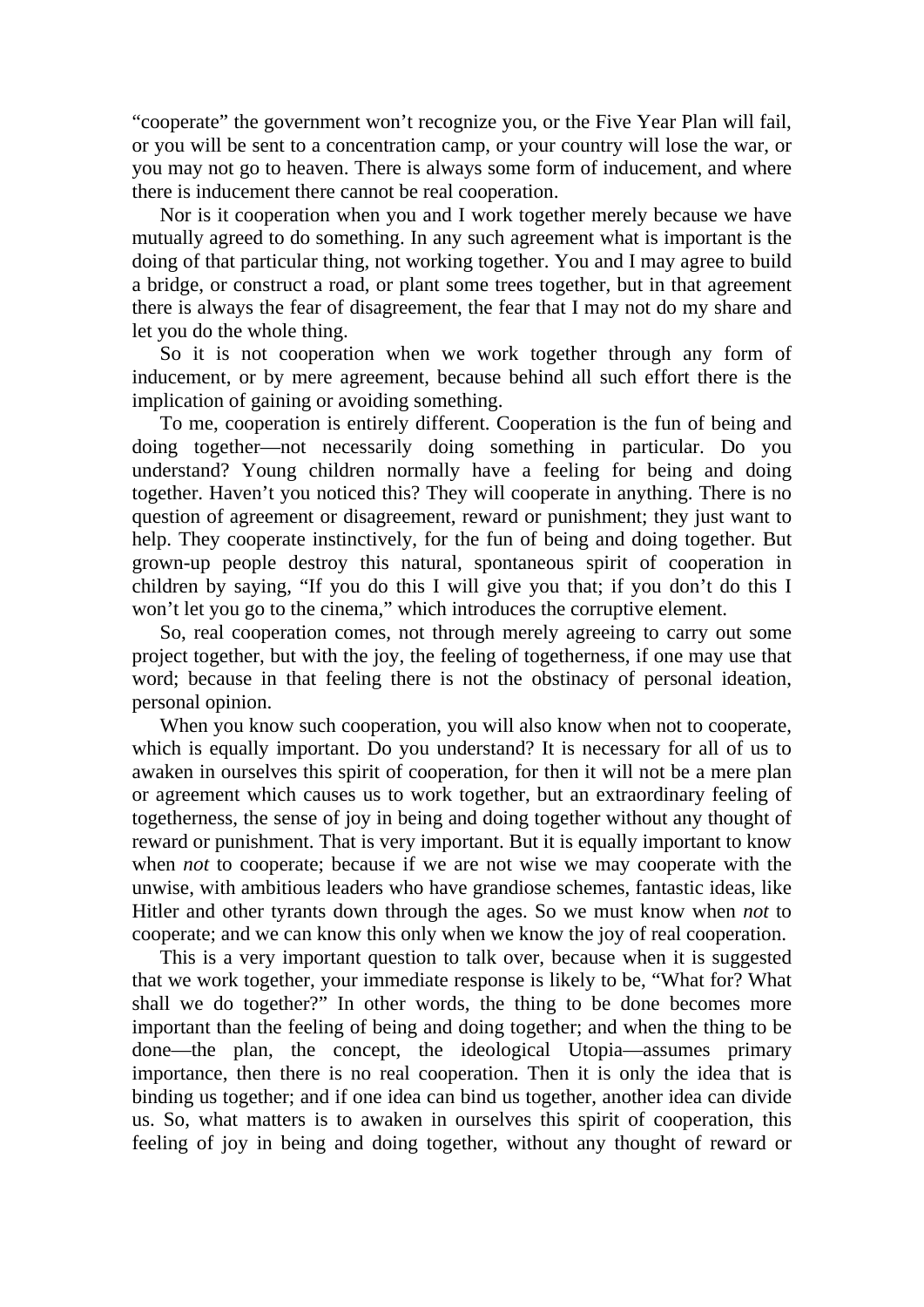punishment. Most young people have it spontaneously, freely, if it is not corrupted by their elders.

*Questioner: How can we get rid of our mental worries if we can't avoid the situations which cause them?* 

KRISHNAMURTI: Then you have to face them, have you not? To get rid of worry you generally try to escape from the problem; you go to the temple or the cinema, you read a magazine, turn on the radio, or seek some other form of distraction. But escape does not solve the problem, because when you come back it is still there; so why not face it from the very beginning?

Now, what is worry? You worry about whether you will pass your examinations, and you are afraid that you won't; so you sweat over it, spend sleepless nights. If you don't pass, your parents will be disappointed; and also you would like to be able to say, "I have done it, I have passed my examinations." You go on worrying right up to examination day and until you know the results. Can you escape, run away from the situation? Actually, you can't, can you? So you have to face it. But why worry about it? You have studied, you have done your best, and you will pass or not pass. The more you worry about it the more frightened and nervous you become, and the less you are capable of thinking; and when the day arrives you cannot write a thing, you can only look at the clock—which is what happened to me!

When the mind goes over and over a problem and is ceaselessly concerned with it, that is what we call worry, is it not? Now, how is one to get rid of worry? First of all, it is important for the mind not to give soil for the problem to take root.

Do you know what the mind is? Great philosophers have spent many years in examining the nature of the mind, and books have been written about it; but, if one really gives one's whole attention to it, I think it is fairly simple to find out what the mind is. Have you ever observed your own mind? All that you have learnt up to now, the memory of all your little experiences, what you have been told by your parents, by your teachers, the things that you have read in books or observed in the world around you—all this is the mind. It is the mind that observes, that discerns, that learns, that cultivates so-called virtues, that communicates ideas, that has desires and fears. It is not only what you see on the surface, but also the deep layers of the unconscious in which are hidden the racial ambitions, motives, urges, conflicts. All this is the mind, which is called consciousness.

Now, the mind wants to be occupied with something, like a mother worrying about her children, or a housewife about her kitchen, or a politician about his popularity or his position in parliament; and a mind that is occupied is incapable of solving any problem. Do you see that? It is only the unoccupied mind that can be fresh to understand a problem.

Observe your own mind and you will see how restless it is, always occupied with something: with what somebody said yesterday, with something you have just learned, with what you are going to do tomorrow, and so on. It is never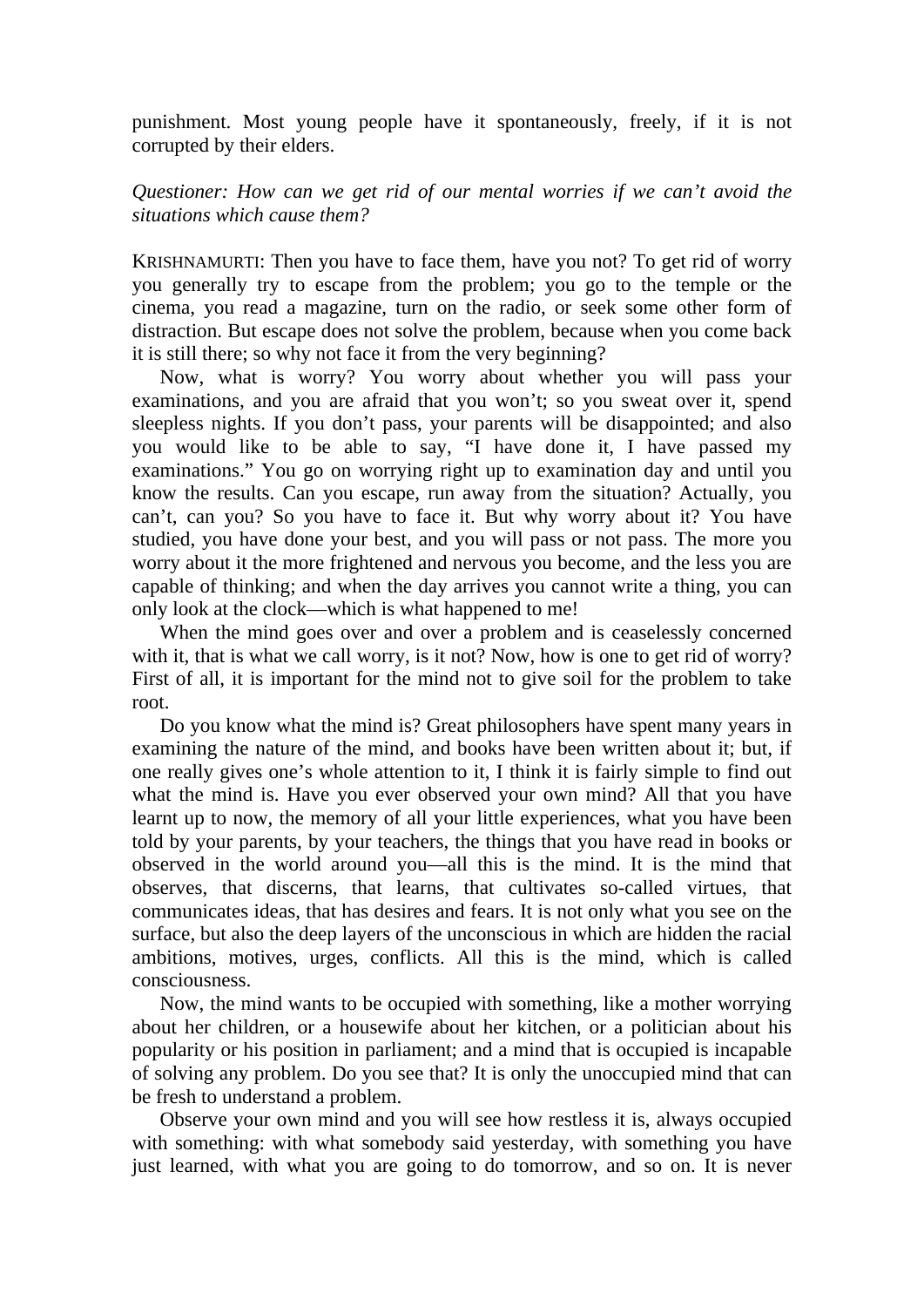unoccupied—which does not mean a stagnant mind, or a kind of mental vacuum. As long as it is occupied, whether with the highest or the lowest, the mind is small, petty; and a petty mind can never resolve any problem, it can only be occupied with it. However big a problem may be, in being occupied with it the mind makes it petty. Only a mind that is unoccupied and therefore fresh can tackle and resolve the problem.

But it is very difficult to have an unoccupied mind. Sometimes when you are sitting quietly by the river, or in your room, observe yourself and you will see how constantly that little space of which we are conscious, and which we call the mind, is filled with the many thoughts that come precipitately into it. As long as the mind is filled, occupied with something—whether it be the mind of a housewife or of the greatest scientist—it is small, petty, and whatever problem it tackles, it cannot resolve that problem. Whereas, a mind that is unoccupied, that has space, can tackle the problem and resolve it, because such a mind is fresh, it approaches the problem anew, not with the ancient heritage of its own memories and traditions.

#### *Questioner: How can we know ourselves?*

KRISHNAMURTI: You know your face because you have often looked at it reflected in the mirror. Now, there is a mirror in which you can see yourself entirely—not your face, but all that you think, all that you feel, your motives, your appetites, your urges and fears. That mirror is the mirror of relationship: the relationship between you and your parents, between you and your teachers, between you and the river, the trees, the earth, between you and your thoughts. Relationship is a mirror in which you can see yourself, not as you would wish to be, but as you are. I may wish, when looking in an ordinary mirror, that it would show me to be beautiful, but that does not happen because the mirror reflects my face exactly as it is and I cannot deceive myself. Similarly, I can see myself exactly as I am in the mirror of my relationship with others. I can observe how I talk to people: most politely to those who I think can give me something, and rudely or contemptuously to those who cannot. I am attentive to those I am afraid of. I get up when important people come in, but when the servant enters I pay no attention. So, by observing myself in relationship, I have found out how falsely I respect people, have I not? And I can also discover myself as I am in my relationship with the trees and the birds, with ideas and books.

You may have all the academic degrees in the world, but if you don't know yourself you are a most stupid person. To know oneself is the very purpose of all education. Without self-knowledge, merely to gather facts or take notes so that you can pass examinations is a stupid way of existence. You may be able to quote the *Bhagavad Gita*, the *Upanishads*, the *Koran* and the Bible, but unless you know yourself you are like a parrot repeating words. Whereas, the moment you begin to know yourself, however little, there is already set going an extraordinary process of creativeness. It is a discovery to suddenly see yourself as you actually are: greedy, quarrelsome, angry, envious, stupid. To see the fact without trying to alter it, just to see exactly what you are is an astonishing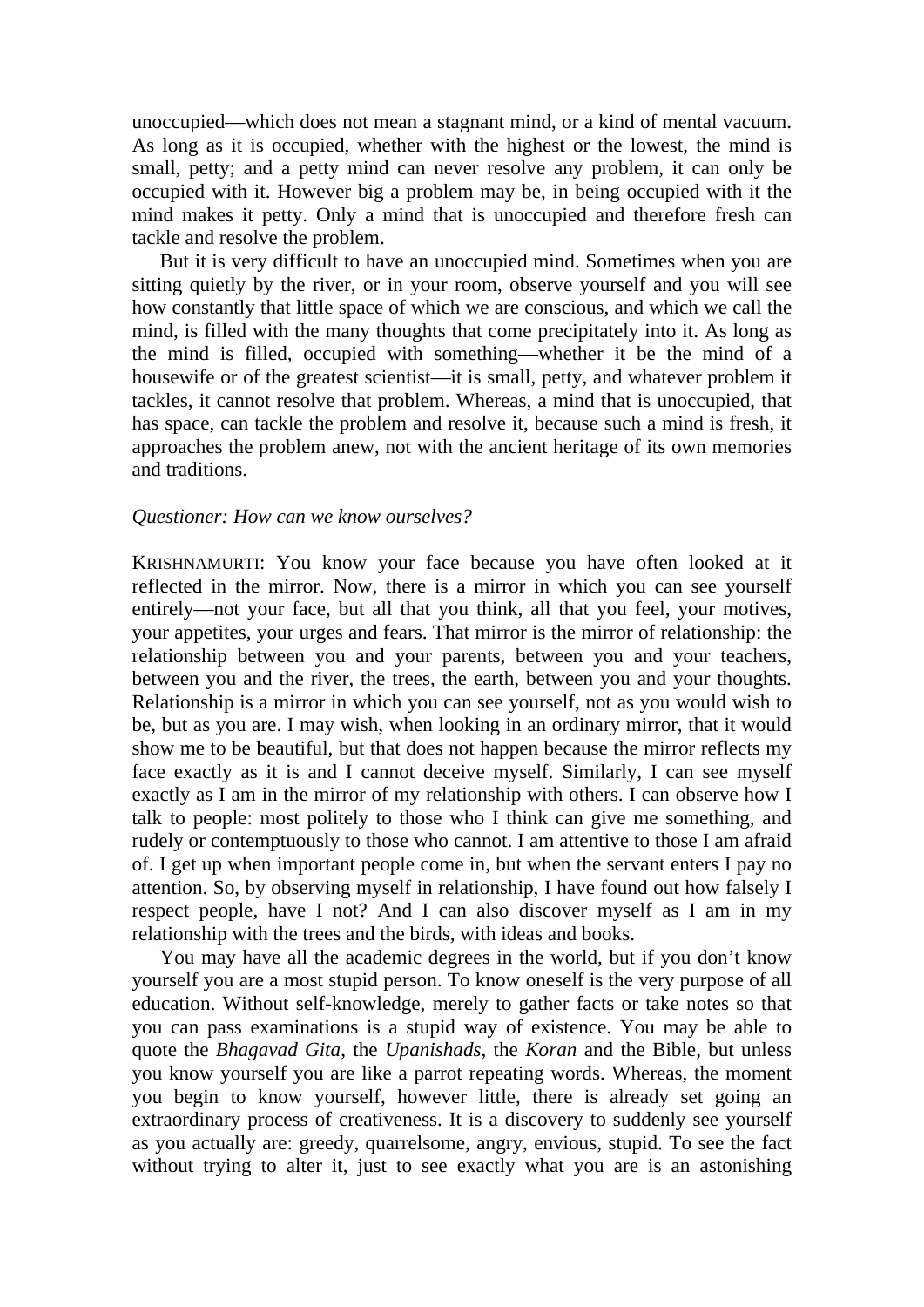revelation. From there you can go deeper and deeper, infinitely, because there is no end to self-knowledge.

Through self-knowledge you begin to find out what is God, what is truth, what is that state which is timeless. Your teacher may pass on to you the knowledge which he received from *his* teacher, and you may do well in your examinations, get a degree and all the rest of it; but, without knowing yourself as you know your own face in the mirror, all other knowledge has very little meaning. Learned people who don't know themselves are really unintelligent; they don't know what thinking is, what life is. That is why it is important for the educator to be educated in the true sense of the word, which means that he must know the workings of his own mind and heart, see himself exactly as he is in the mirror of relationship. Self-knowledge is the beginning of wisdom. In selfknowledge is the whole universe; it embraces all the struggles of humanity.

#### *Questioner: Can we know ourselves without an inspirer?*

KRISHNAMURTI: To know yourself must you have an inspirer, somebody to urge, stimulate, push you on? Listen to the question very carefully and you will discover the true answer. You know, half the problem is solved if you study it, is it not? But you cannot study the problem fully if your mind is occupied too eagerly with finding an answer.

The question is: in order to have self-knowledge must there not be someone to inspire us?

Now, if you must have a *guru*, somebody to inspire you, to encourage you, to tell you that you are doing well, it means that you are relying on that person, and inevitably you are lost when he goes away someday. The moment you depend on a person or an idea for inspiration there is bound to be fear, therefore it is not true inspiration at all. Whereas, if you watch a dead body being carried away, or observe two people quarrelling, does it not make you think? When you see somebody being very ambitious, or notice how you all fall at the feet of your governor when he comes in, does it not make you reflect? So there is inspiration in everything, from the falling of a leaf or the death of a bird to man's own behaviour. If you watch all these things you are learning all the time; but if you look to one person as your teacher, then you are lost and that person becomes your nightmare. That is why it is very important not to follow anybody, not to have one particular teacher, but to learn from the river, the flowers, the trees, from the woman who carries a burden, from the members of your family and from your own thoughts. This is an education which nobody can give you but yourself, and that is the beauty of it. It demands ceaseless watchfulness, a constantly inquiring mind. You have to learn by observing, by struggling, by being happy and tearful.

*Questioner: With all the contradictions in oneself, how is it possible to be and to do simultaneously?*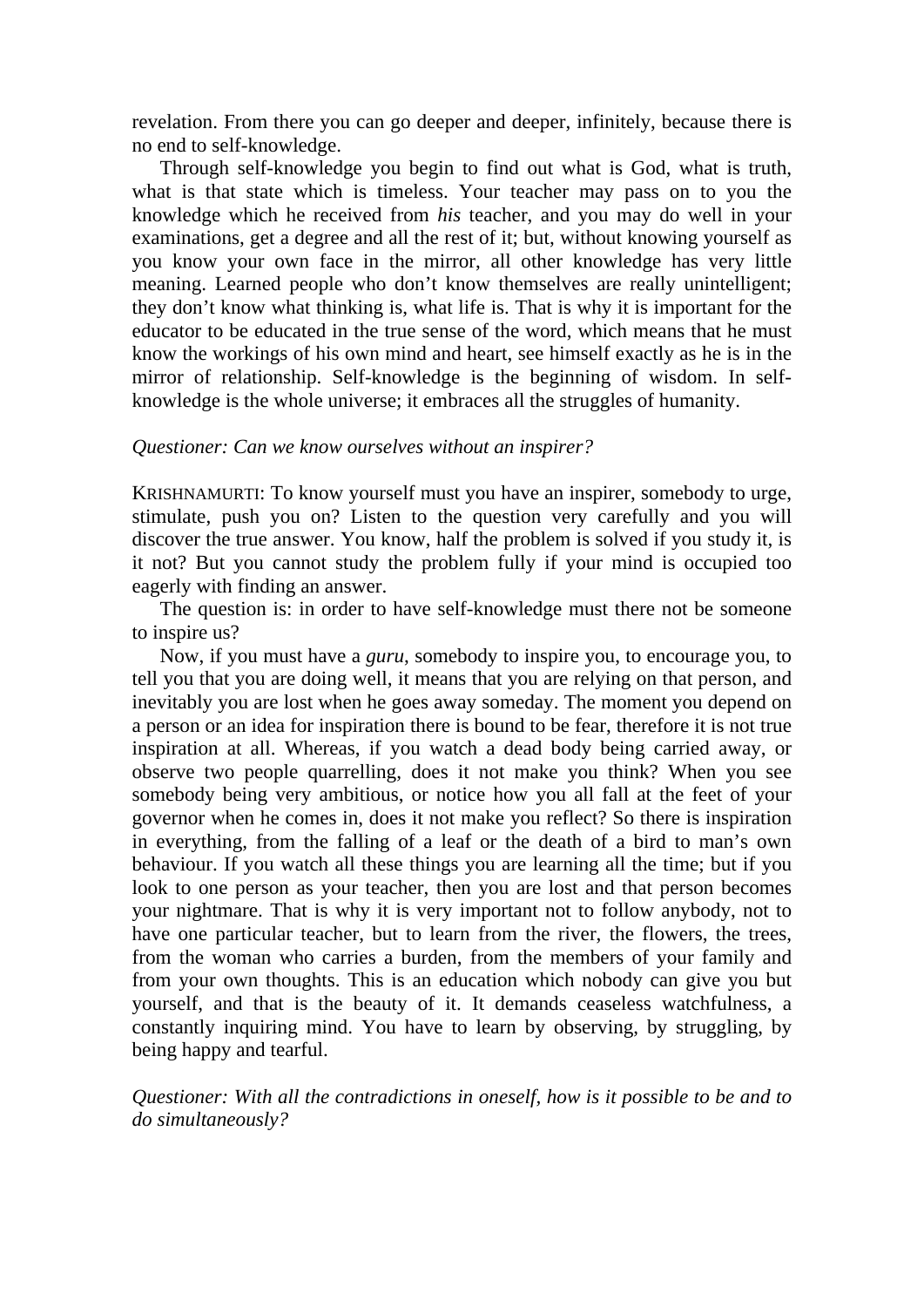KRISHNAMURTI: Do you know what self-contradiction is? If I want to do a particular thing in life and at the same time I want to please my parents, who would like me to do something else, there is in me a conflict, a contradiction. Now, how am I to resolve it? If I cannot resolve this contradiction in myself, there can obviously be no integration of being and doing. So the first thing is to be free of self-contradiction.

Suppose you want to study painting because to paint is the joy of your life, and your father says that you must become a lawyer or a businessman, otherwise he will cut you off and not pay for your education; there is then a contradiction in you, is there not? Now, how are you to remove that inner contradiction, to be free of the struggle and the pain of it? As long as you are caught in self-contradiction you cannot think; so you must remove the contradiction, you must do one thing or the other. Which will it be? Will you yield to your father? If you do, it means that you have put away your joy, you have wed something which you do not love; and will that resolve the contradiction? Whereas, if you withstand your father, if you say, "Sorry, I don't care if I have to beg, starve, I am going to paint," then there is no contradiction; then being and doing are simultaneous, because you know what you want to do and you do it with your whole heart. But if you become a lawyer or a businessman while inside you are burning to be a painter, then for the rest of your life you will be a dull, weary human being living in torment, in frustration, in misery, being destroyed and destroying others.

This is a very important problem for you to think out, because as you grow up your parents are going to want you to do certain things, and if you are not very clear in yourself about what you really want to do you will be led like a sheep to the slaughter. But if you find out what it is you love to do and give your whole life to it, then there is no contradiction, and in that state your being is your doing.

#### *Questioner: For the sake of what we love to do should we forget our duty to our parents?*

KRISHNAMURTI: What do you mean by that extraordinary word "duty"? Duty to whom? To your parents, to the government, to society? If your parents say it is your duty to become a lawyer and properly support them, and you really want to be a *sannyasi*, what will you do? In India to be a *sannyasi* is safe and respectable, so your father may agree. When you put on the ascetic's robe you have already become a great man, and your father can trade on it. But if you want to work with your hands, if you want to be a simple carpenter or a maker of beautiful things of clay, then where does your duty lie? Can anyone tell you? Must you not think it out very carefully for yourself, seeing all the implications involved, so that you can say, "This I feel is the right thing for me to do and I shall stick to it whether my parents agree or not"? Not merely to comply with what your parents and society want you to do, but really to think out the implications of duty; to see very clearly what is true and stick to it right through life, even though it may mean starvation, misery, death—to do that requires a great deal of intelligence, perception, insight, and also a great deal of love. You see, if you support your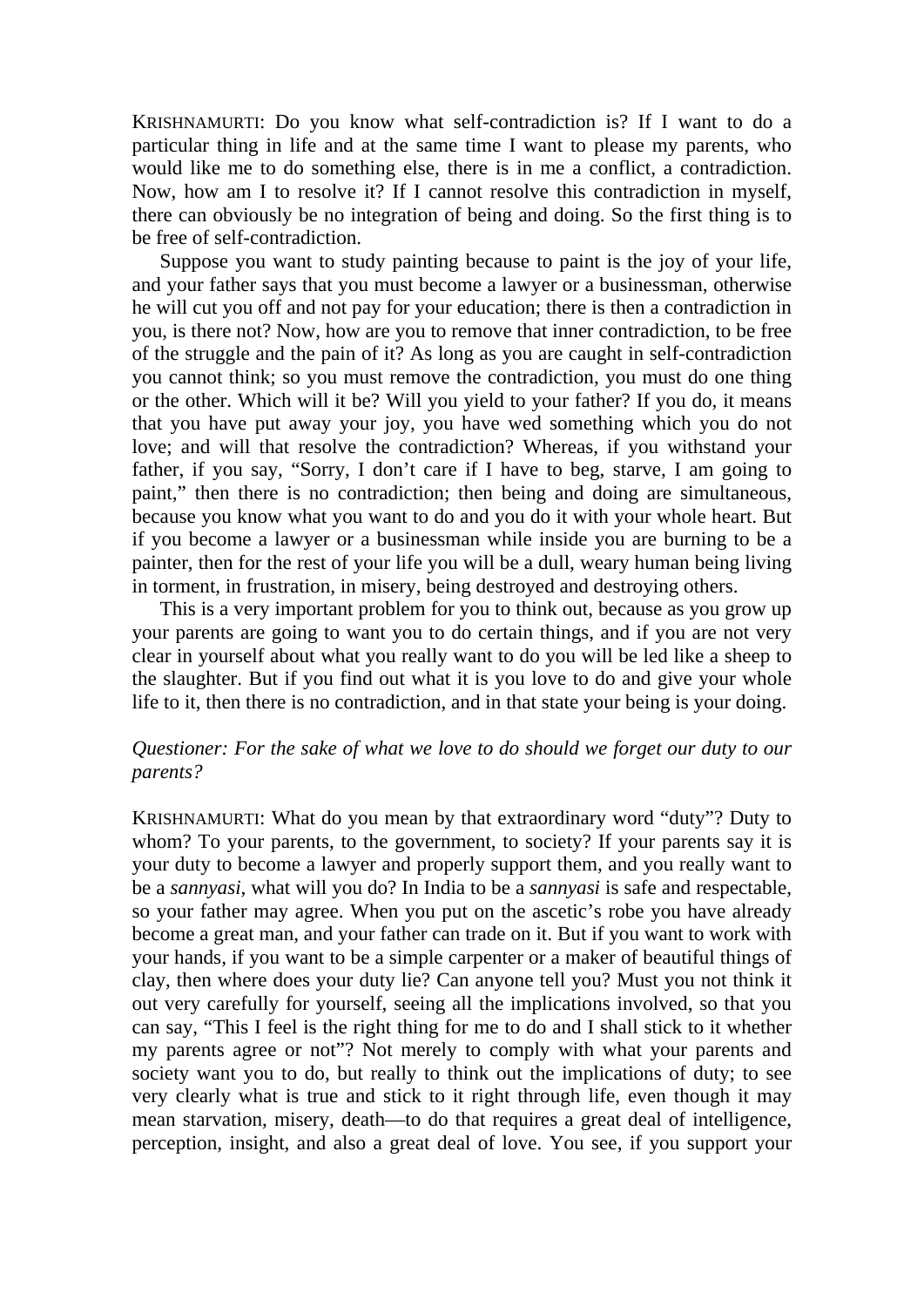parents merely because you think it is your duty, then your support is a thing of the market place, without deep significance, because in it there is no love.

#### *Questioner: However much I may want to be an engineer, if my father is against it and won't help me, how can I study engineering?*

KRISHNAMURTI: If you persist in wanting to be an engineer even though your father turns you out of the house, do you mean to say that you won't find ways and means to study engineering? You will beg, go to friends. Sir, life is very strange. The moment you are very clear about what you want to do, things happen. Life comes to your aid—a friend, a relation, a teacher, a grandmother, somebody helps you. But if you are afraid to try because your father may turn you out, then you are lost. Life never comes to the aid of those who merely yield to some demand out of fear. But if you say, "This is what I really want to do and I am going to pursue it," then you will find that something miraculous takes place. You may have to go hungry, struggle to get through, but you will be a worthwhile human being, not a mere copy, and that is the miracle of it.

You see, most of us are frightened to stand alone; and I know this is especially difficult for you who are young, because there is no economic freedom in this country as there is in America or Europe. Here the country is overpopulated, so everybody gives in. You say, "What will happen to me?" But if you hold on, you will find that something or somebody helps you. When you really stand against the popular demand, then you are an individual and life comes to your aid.

You know, in biology there is a phenomenon called the sport, which is a sudden and spontaneous deviation from the type. If you have a garden and have cultivated a particular species of flower, one morning you may find that something totally new has come out of that species. That new thing is called the sport. Being new it stands out, and the gardener takes a special interest in it. And life is like that. The moment you venture out, something takes place in you and about you. Life comes to your aid in various ways. You may not like the form in which it comes to you—it may be misery, struggle, starvation—but when you invite life, things begin to happen. But you see, we don't want to invite life, we want to play a safe game; and those who play a safe game die very safely. Is that not so?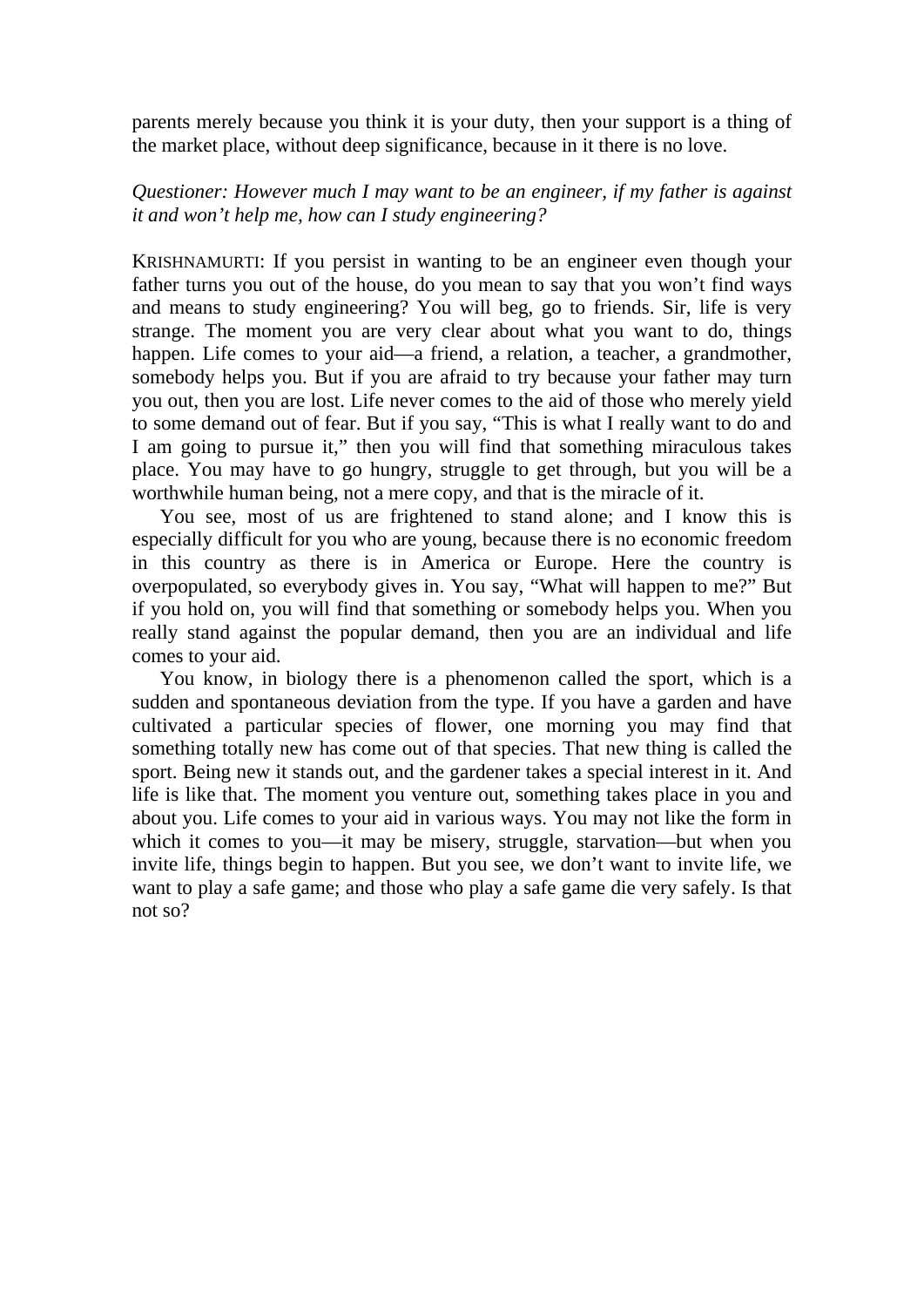# **16**

### **RENEWING THE MIND**

The other morning I saw a dead body being carried away to be burnt. It was wrapped in bright magenta cloth and it swayed with the rhythm of the four mortals who were carrying it. I wonder what kind of impression a dead body makes on one. Don't you wonder why there is deterioration? You buy a brand new motor, and within a few years it is worn out. The body also wears out; but don't you inquire a little further to find out why the mind deteriorates? Sooner or later there is the death of the body, but most of us have minds which are already dead. Deterioration has already taken place; and why does the mind deteriorate? The body deteriorates because we are constantly using it and the physical organism wears out. Disease, accident, old age, bad food, poor heredity—these are the factors which cause the deterioration and death of the body. But why should the mind deteriorate, become old, heavy, dull?

When you see a dead body, have you never wondered about this? Though our bodies must die, why should the mind ever deteriorate? Has this question never occurred to you? For the mind *does* deteriorate—we see it not only in old people, but also in the young. We see in the young how the mind is already becoming dull, heavy, insensitive; and if we can find out why the mind deteriorates, then perhaps we shall discover something really indestructible. We may understand what is eternal life, the life that is unending, that is not of time, the life that is incorruptible, that does not decay like the body which is carried to the *ghats*, burnt and the remains thrown into the river.

Now, why does the mind deteriorate? Have you ever thought about it? Being still very young—and if you have not already been made dull by society, by your parents, by circumstances—you have a fresh, eager, curious mind. You want to know why the stars exist, why the birds die, why the leaves fall, how the jet plane flies; you want to know so many things. But that vital urge to inquire, to find out, is soon smothered, is it not? It is smothered by fear, by the weight of tradition, by our own incapacity to face this extraordinary thing called life. Haven't you noticed how quickly your eagerness is destroyed by a sharp word, by a disparaging gesture, by the fear of an examination or the threat of a parent which means that sensitivity is already being pushed aside and the mind made dull?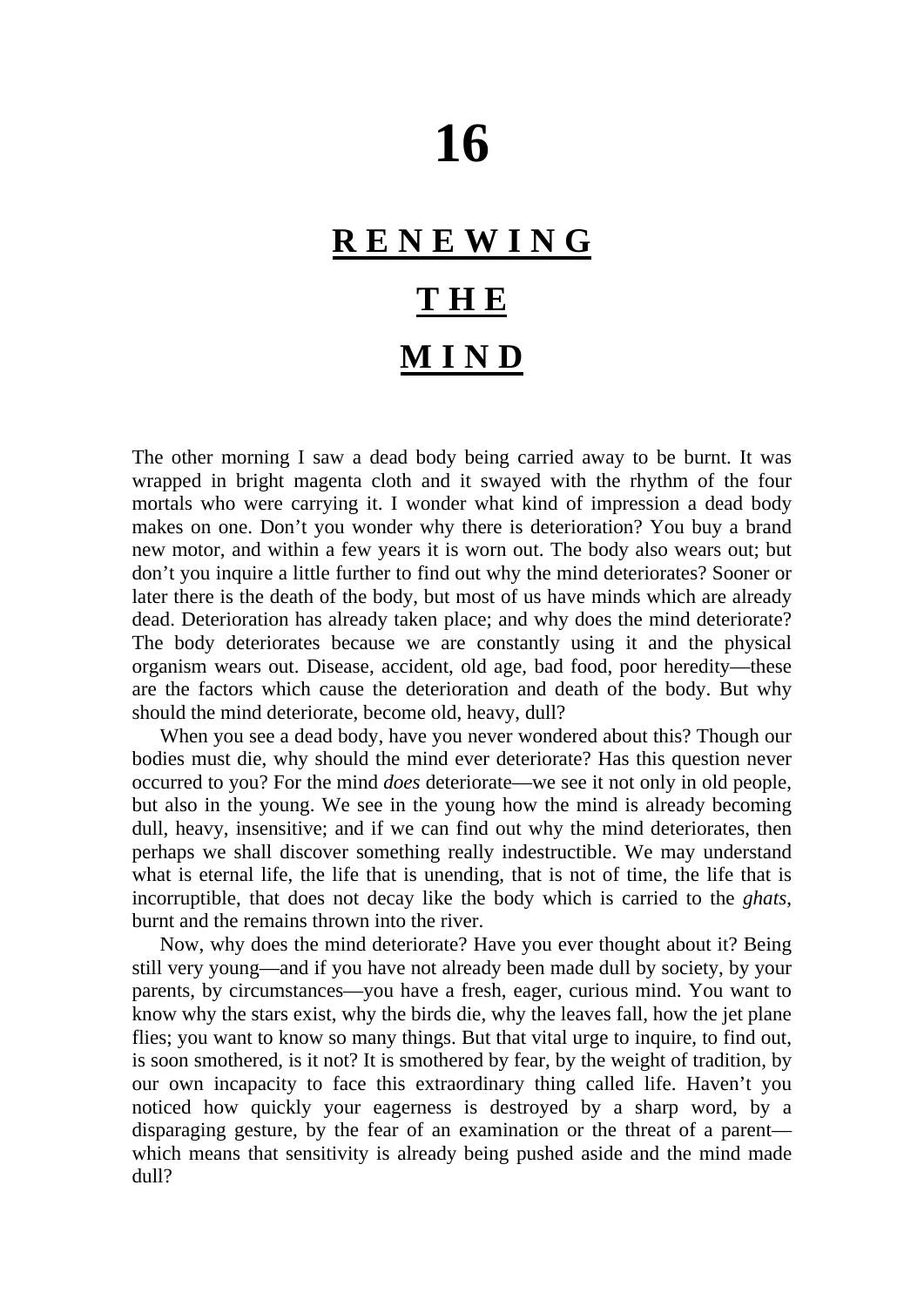Another cause of dullness is imitation. You are made to imitate by tradition. The weight of the past drives you to conform, toe the line, and through conformity the mind feels safe, secure; it establishes itself in a well-oiled groove so that it can run smoothly without disturbance, without a quiver of doubt. Watch the grown-up people about you and you will see that their minds do not want to be disturbed. They want peace, even though it is the peace of death; but real peace is something entirely different.

When the mind establishes itself in a groove, in a pattern, haven't you noticed that it is always prompted by the desire to be secure? That is why it follows an ideal, an example, a *guru*. It wants to be safe, undisturbed, therefore it imitates. When you read in your history books about great leaders, saints, warriors, don't you find yourself wanting to copy them? Not that there aren't great people in the world; but the instinct is to imitate great people, to try to become like them, and that is one of the factors of deterioration because the mind then sets itself in a mould.

Furthermore, society does not want individuals who are alert, keen, revolutionary, because such individuals will not fit into the established social pattern and they may break it up. That is why society seeks to hold your mind in its pattern, and why your so-called education encourages you to imitate, to follow, to conform.

Now, can the mind stop imitating? That is, can it cease to form habits? And can the mind, which is already caught in habit, be free of habit?

The mind is the result of habit, is it not? It is the result of tradition, the result of time—time being repetition, a continuity of the past. And can the mind, *your* mind, stop thinking in terms of what has been—and of what will be, which is really a projection of what has been? Can your mind be free from habits and from creating habits? If you go into this problem very deeply you will find that it can; and when the mind renews itself without forming new patterns, habits, without again falling into the groove of imitation, then it remains fresh, young, innocent, and is therefore capable of infinite understanding.

For such a mind there is no death because there is no longer a process of accumulation. It is the process of accumulation that creates habit, imitation, and for the mind that accumulates there is deterioration, death. But a mind that is not accumulating, not gathering, that is dying each day, each minute—for such a mind there is no death. It is in a state of infinite space.

So the mind must die to everything it has gathered—to all the habits, the imitated virtues, to all the things it has relied upon for its sense of security. Then it is no longer caught in the net of its own thinking. In dying to the past from moment to moment the mind is made fresh, therefore it can never deteriorate or set in motion the wave of darkness.

#### *Questioner: How can we put into practice what you are telling us?*

KRISHNAMURTI: You hear something which you think is right and you want to carry it out in your everyday life; so there is a gap between what you think and what you do, is there not? You think one thing, and you are doing something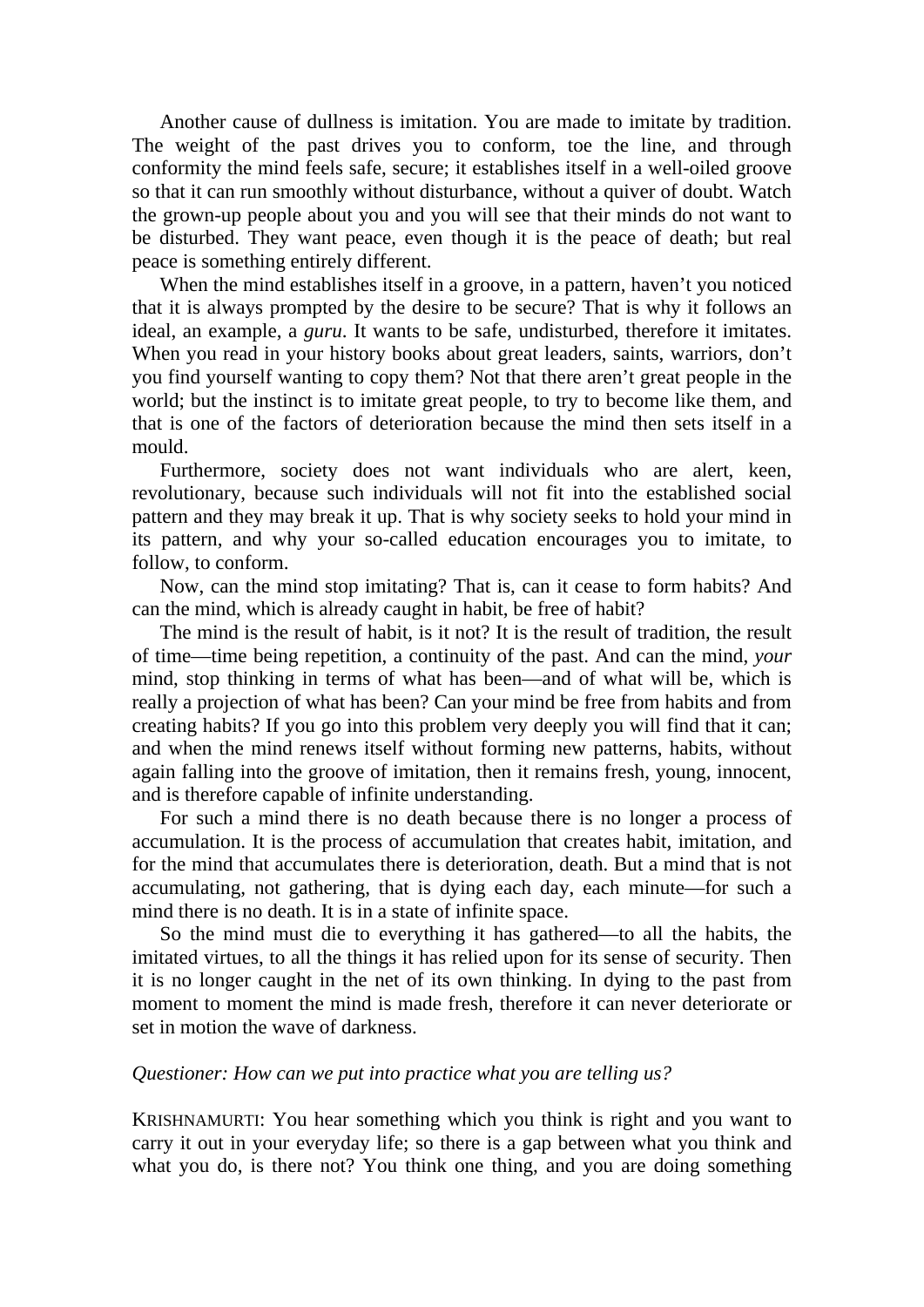else. But you want to put into practice what you think, so there is this gap between action and thought; and then you ask how to bridge the gap, how to link your thinking to your action.

Now, when you want to do something very much, you do it, don't you? When you want to go and play cricket, or do some other thing in which you are really interested, you find ways and means of doing it; you never ask how to put it into practice. You do it because you are eager, because your whole being, your mind and heart are in it.

But in this other matter you have become very cunning, you think one thing and do another. You say, "That is an excellent idea and intellectually I approve, but I don't know what to do about it, so please tell me how to put it into practice"—which means that you don't want to do it at all. What you really want is to postpone action, because you like to be a little bit envious, or whatever it is. You say, "Everybody else is envious, so why not I?", and you just go on as before. But if you really don't want to be envious and you see the truth of envy as you see the truth of a cobra, then you cease to be envious and that is the end of it; you never ask how to be free of envy.

So what is important is to see the truth of something, and not ask how to carry it out—which really means that you don't see the truth of it. When you meet a cobra on the road you don't ask, "What am I to do?" You understand very well the danger of a cobra and you stay away from it. But you have never really examined all the implications of envy; nobody has ever talked to you about it, gone into it very deeply with you. You have been told that you must not be envious, but you have never looked into the nature of envy; you have never observed how society and all the organized religions are built on it, on the desire to become something. But the moment you go into envy and really see the truth of it, envy drops away.

To ask, "How am I to do it?" is a thoughtless question, because when you are really interested in something which you don't know how to do, you go at it and soon begin to find out. If you sit back and say, "Please tell me a practical way to get rid of greed," you will continue to be greedy. But if you inquire into greed with an alert mind, without any prejudice, and if you put your whole being into it, you will discover for yourself the truth of greed; and it is the truth that frees you, not your looking for a way to be free.

#### *Questioner: Why are our desires never fully realized? Why are there always hindrances that prevent us from doing completely as we wish?*

KRISHNAMURTI: If your desire to do something is complete, if your whole being is in it without seeking a result, without wanting to fulfil—which means without fear—then there is no hindrance. There is a hindrance, a contradiction only when your desire is incomplete, broken up: you want to do something and at the same time you are afraid to do it, or you half want to do something else. Besides, can you ever fully realize your desires? Do you understand? I will explain.

Society, which is the collective relationship between man and man, does not want you to have a complete desire, because if you did you would be a nuisance,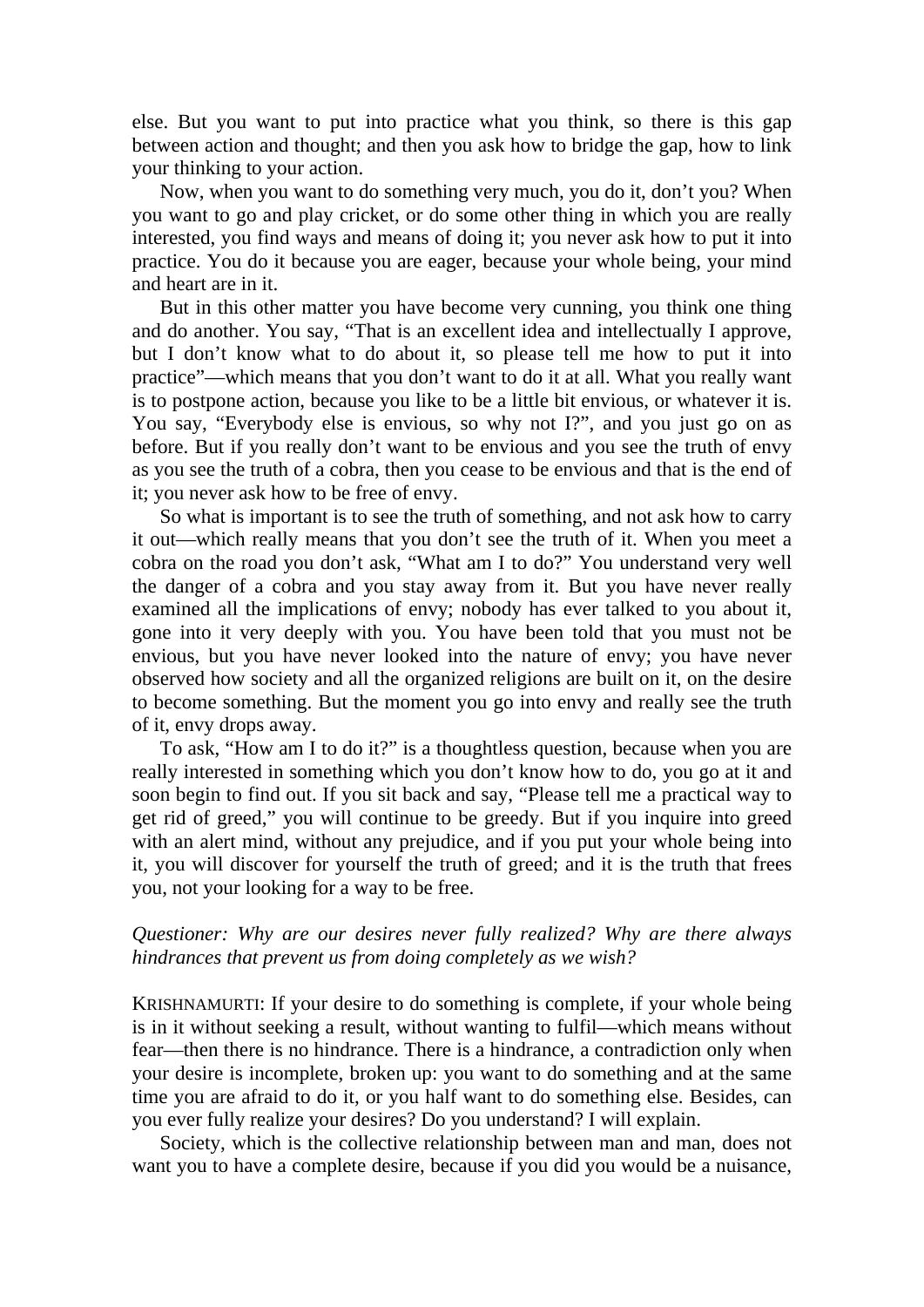a danger to society. You are permitted to have respectable desires like ambition, envy—that is perfectly all right. Being made up of human beings who are envious, ambitious, who believe and imitate, society accepts envy, ambition, belief, imitation, even though these are all intimations of fear. As long as your desires fit into the established pattern, you are a respectable citizen. But the moment you have a complete desire, which is not of the pattern, you become a danger; so society is always watching to prevent you from having a complete desire, a desire which would be the expression of your total being and therefore bring about a revolutionary action.

The action of being is entirely different from the action of becoming. The action of being is so revolutionary that society rejects it and concerns itself exclusively with the action of becoming, which is respectable because it fits into the pattern. But any desire that expresses itself in the action of becoming, which is a form of ambition, has no fulfilment. Sooner or later it is thwarted, impeded, frustrated, and we revolt against that frustration in mischievous ways.

This is a very important question to go into, because as you grow older you will find that your desires are never really fulfilled. In fulfilment there is always the shadow of frustration, and in your heart there is not a song but a cry. The desire to become—to become a great man, a great saint, a great this or that—has no end and therefore no fulfilment; its demand is ever for the "more," and such desire always breeds agony, misery, wars. But when one is free of all desire to become, there is a state of being whose action is totally different. It is. That which is has no time. It does not think in terms of fulfilment. Its very being is its fulfilment.

#### *Questioner: I see that I am dull, but others say I am intelligent. Which should affect me: my seeing or their saying?*

KRISHNAMURTI: Now, listen to the question very carefully, very quietly, don't try to find an answer. If you say that I am an intelligent man, and I know very well that I am dull, will what you say affect me? It will if I am trying to be intelligent, will it not? Then I shall be flattered, influenced by your remark. But if I see that a dull person can never cease to be dull by trying to be intelligent, then what happens?

Surely, if I am stupid and I try to be intelligent, I shall go on being stupid, because trying to be or to become something is part of stupidity. A stupid person may acquire the trimmings of cleverness, he may pass a few examinations, get a job, but he does not thereby cease to be stupid. (Please follow this, it is not a cynical statement.) But the moment a person is aware that he is dull, stupid, and instead of trying to be intelligent he begins to examine and understand his stupidity—in that moment there is the awakening of intelligence.

Take greed. Do you know what greed is? It is eating more food than you need, wanting to outshine others at games, wanting to have more property, a bigger car than someone else. Then you say that you must *not* be greedy, so you practise non-greed—which is really silly, because greed can never cease by trying to become non-greed. But if you begin to understand all the implications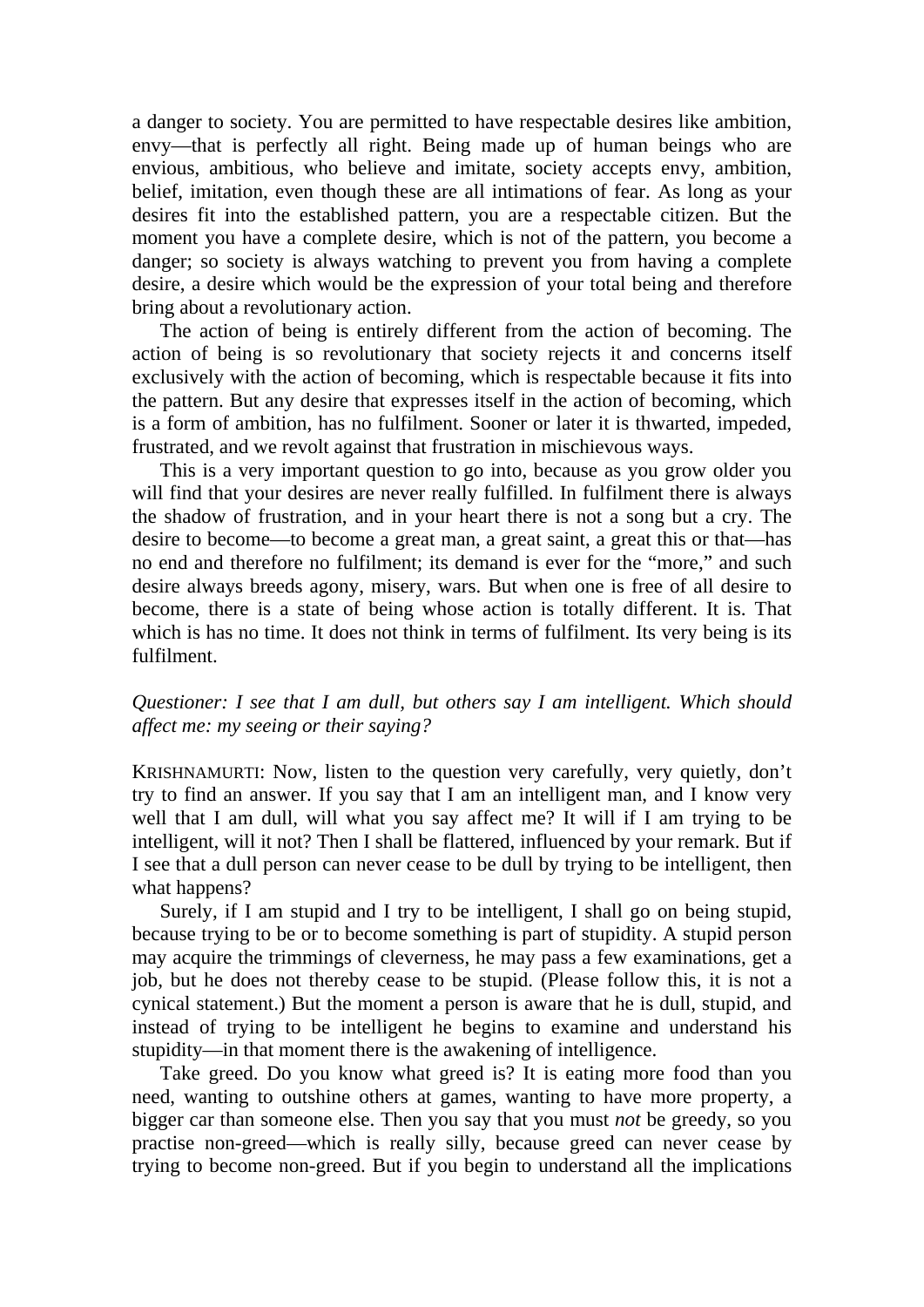of greed, if you give your mind and heart to finding the truth of it, then you are free from greed as well as from its opposite. Then you are a really intelligent human being, because you are tackling what *is* and not imitating what *should* be.

So, if you are dull, don't try to be intelligent or clever, but understand what it is that is making you dull. Imitation, fear, copying somebody, following an example or an ideal—all this makes the mind dull. When you stop following, when you have no fear, when you are capable of thinking clearly for yourself are you not then the brightest of human beings? But if you are dull and try to be clever you will join the ranks of those who are pretty dull in their cleverness.

#### *Questioner: Why are we naughty?*

KRISHNAMURTI: If you ask yourself this question when you are naughty, then it has significance, it has meaning. But when you are angry, for example, you never ask why you are angry, do you? It is only afterwards that you ask this question. Having been angry, you say, "How stupid, I should not have been angry." Whereas, if you are aware, thoughtful at the moment of anger without condemning it, if you are "all there" when the turmoil comes up in your mind, then you will see how quickly it fades away.

Children are naughty at a certain age, and they should be, because they are full of beans, life, ginger, and it has to break out in some form or other. But you see, this is really a complex question, because naughtiness may be due to wrong food, a lack of sleep, or a feeling of insecurity, and so on. If all the factors involved are not properly understood, then naughtiness on the part of children becomes a revolt within society, in which there is no release for them.

Do you know what "delinquent" children are? They are children who do all kinds of terrible things; they are in revolt within the prison of society because they have never been helped to understand the whole problem of existence. They are so vital, and some of them are extraordinarily intelligent, and their revolt is a way of saying, "Help us to understand, to break through this compulsion, this terrible conformity." That is why this question is very important for the educator, who needs educating more than the children.

*Questioner: I am used to drinking tea. One teacher says it is a bad habit, and another says it is all right.* 

KRISHNAMURTI: What do *you* think? Put aside for the moment what other people say, it may be their prejudice, and listen to the question. What do you think of a young boy being "used" to something already—drinking tea, smoking, competitive eating, or whatever it is? It may be all right to have fallen into a habit of doing something when you are seventy or eighty, with one foot in the grave; but you are just beginning your life, and already to be used to something is a terrible thing, is it not? That is the important question, not whether you should drink tea.

You see, when you have become used to something, your mind is already on its way to the graveyard. If you think as a Hindu, a communist, a Catholic, a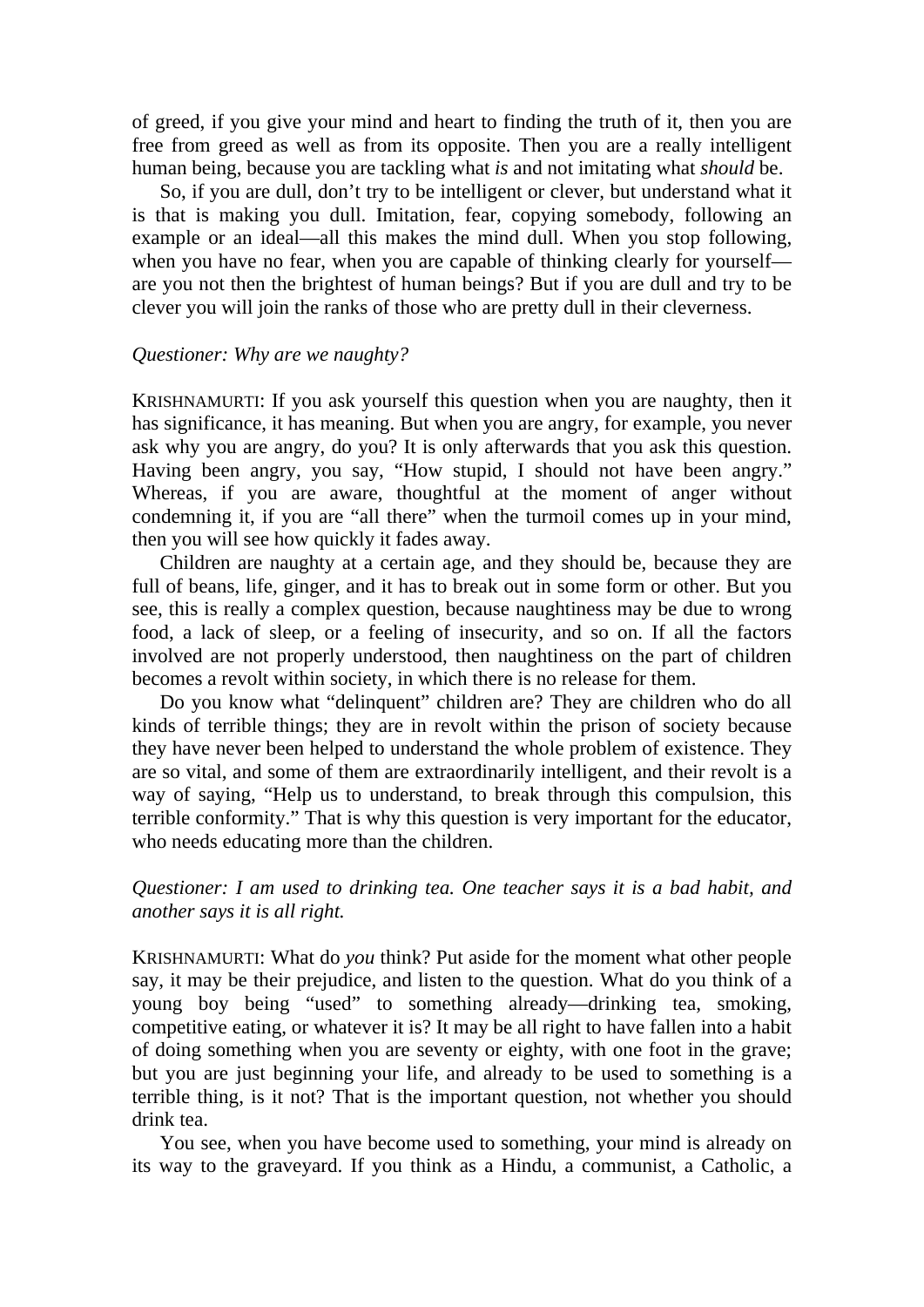Protestant, then your mind is already going down, deteriorating. But if your mind is alert, inquiring to find out why you are caught in a certain habit, why you think in a particular way, then the secondary question of whether you should smoke or drink tea can be dealt with.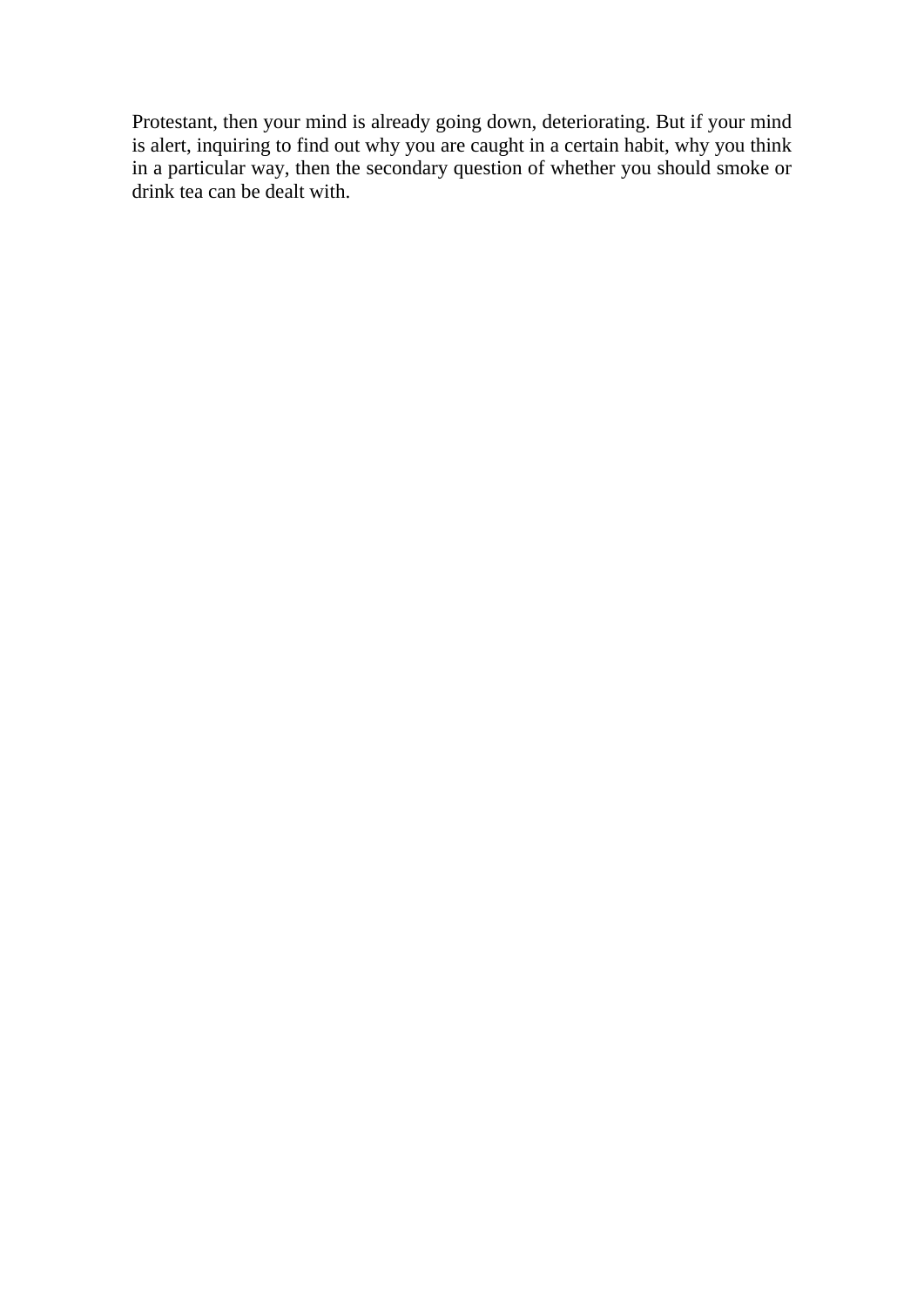# **17**

# **THE RIVER O F LIFE**

I don't know if on your walks you have noticed a long, narrow pool beside the river. Some fishermen must have dug it, and it is not connected with the river. The river is flowing steadily, deep and wide, but this pool is heavy with scum because it is not connected with the life of the river, and there are no fish in it. It is a stagnant pool, and the deep river, full of life and vitality, flows swiftly along.

Now, don't you think human beings are like that? They dig a little pool for themselves away from the swift current of life, and in that little pool they stagnate, die; and this stagnation, this decay we call existence. That is, we all want a state of permanency; we want certain desires to last for ever, we want pleasures to have no end. We dig a little hole and barricade ourselves in it with our families, with our ambitions, our cultures, our fears, our gods, our various forms of worship, and there we die, letting life go by—that life which is impermanent, constantly changing, which is so swift, which has such enormous depths, such extraordinary vitality and beauty.

Have you not noticed that if you sit quietly on the bank of the river you hear its song—the lapping of the water, the sound of the current going by? There is always a sense of movement, an extraordinary movement towards the wider and the deeper. But in the little pool there is no movement at all, its water is stagnant. And if you observe you will see that this is what most of us want: little stagnant pools of existence away from life. We say that our pool-existence is right, and we have invented a philosophy to justify it; we have developed social, political, economic and religious theories in support of it, and we don't want to be disturbed because, you see, what we are after is a sense of permanency.

Do you know what it means to seek permanency? It means wanting the pleasurable to continue indefinitely, and wanting that which is not pleasurable to end as quickly as possible. We want the name that we bear to be known and to continue through family, through property. We want a sense of permanency in our relationships, in our activities, which means that we are seeking a lasting, continuous life in the stagnant pool; we don't want any real changes there, so we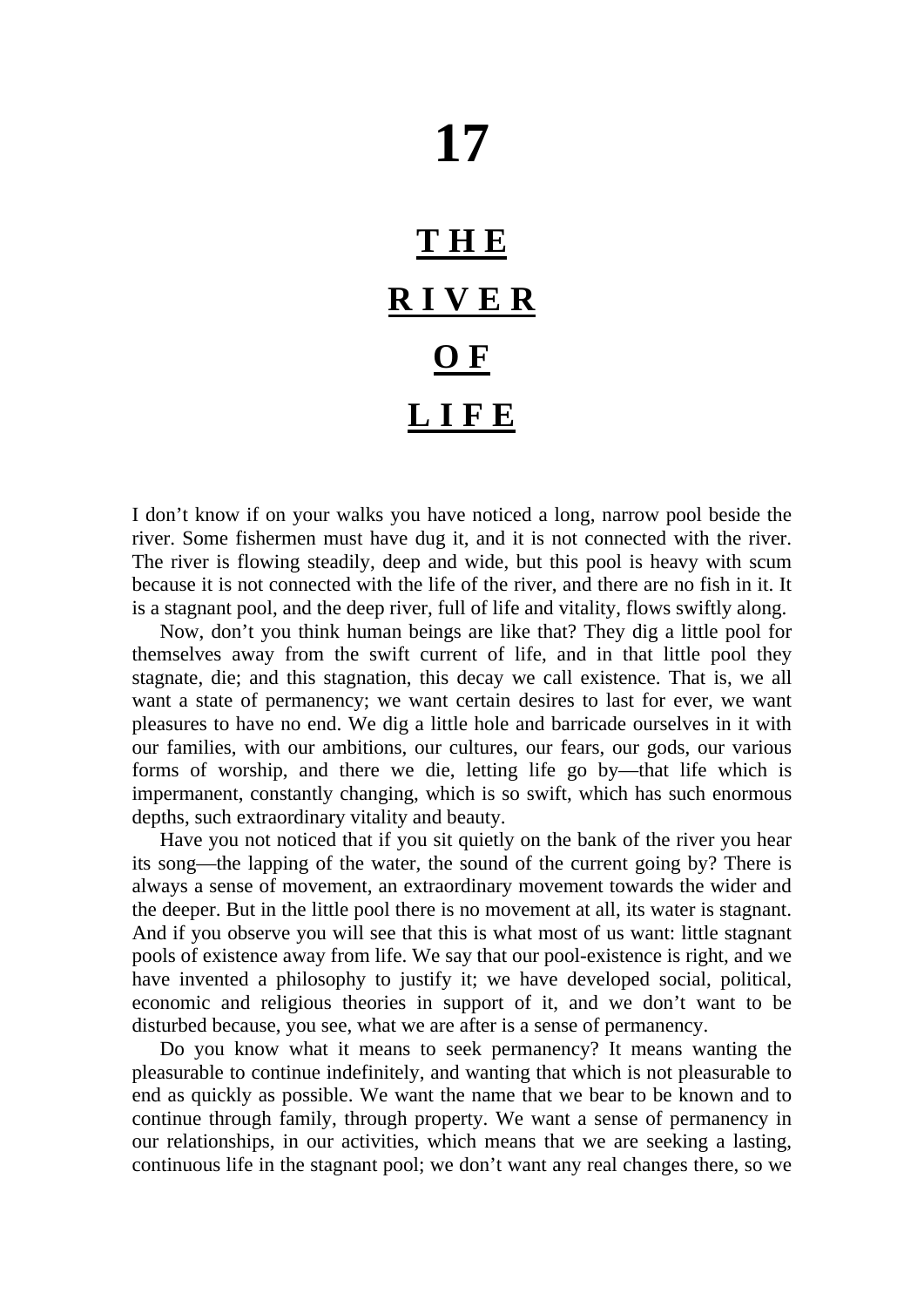have built a society which guarantees us the permanency of property, of name, of fame.

But you see, life is not like that at all; life is not permanent. Like the leaves that fall from a tree, all things are impermanent, nothing endures; there is always change and death. Have you ever noticed a tree standing naked against the sky, how beautiful it is? All its branches are outlined, and in its nakedness there is a poem, there is a song. Every leaf is gone and it is waiting for the spring. When the spring comes it again fills the tree with the music of many leaves, which in due season fall and are blown away; and that is the way of life.

But we don't want anything of that kind. We cling to our children, to our traditions, to our society, to our names and our little virtues, because we want permanency; and that is why we are afraid to die. We are afraid to lose the things we know. But life is not what we would like it to be; life is not permanent at all. Birds die, snow melts away, trees are cut down or destroyed by storms, and so on. But we want everything that gives us satisfaction to be permanent; we want our position, the authority we have over people, to endure. We refuse to accept life as it is in fact.

The fact is that life is like the river: endlessly moving on, ever seeking, exploring, pushing, overflowing its banks, penetrating every crevice with its water. But, you see, the mind won't allow that to happen to itself. The mind sees that it is dangerous, risky to live in a state of impermanency, insecurity, so it builds a wall around itself: the wall of tradition, of organized religion, of political and social theories. Family, name, property, the little virtues that we have cultivated—these are all within the walls, away from life. Life is moving, impermanent, and it ceaselessly tries to penetrate, to break down these walls, behind which there is confusion and misery. The gods within the walls are all false gods, and their writings and philosophies have no meaning because life is beyond them.

Now, a mind that has no walls, that is not burdened with its own acquisitions, accumulations, with its own knowledge, a mind that lives timelessly, insecurely—to such a mind, life is an extraordinary thing. Such a mind is life itself, because life has no resting place. But most of us want a resting place; we want a little house, a name, a position, and we say these things are very important. We demand permanency and create a culture based on this demand, inventing gods which are not gods at all but merely a projection of our own desires.

A mind which is seeking permanency soon stagnates; like that pool along the river, it is soon full of corruption, decay. Only the mind which has no walls, no foothold, no barrier, no resting place, which is moving completely with life, timelessly pushing on, exploring, exploding—only such a mind can be happy, eternally new, because it is creative in itself.

Do you understand what I am talking about? You should, because all this is part of real education and, when you understand it, your whole life will be transformed, your relationship with the world, with your neighbour, with your wife or husband, will have a totally different meaning. Then you won't try to fulfil yourself through anything, seeing that the pursuit of fulfilment only invites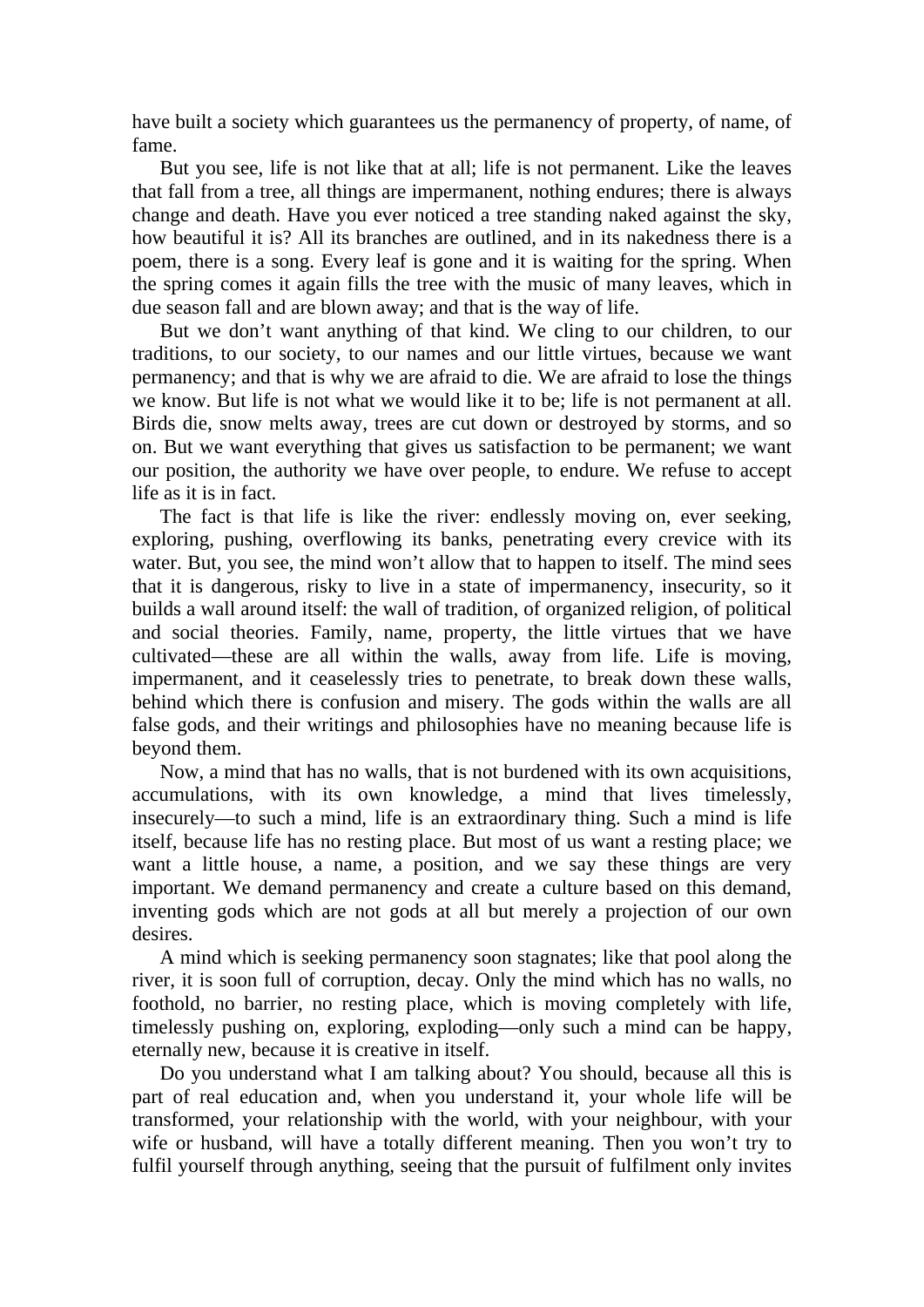sorrow and misery. That is why you should ask your teachers about all this and discuss it among yourselves. If you understand it, you will have begun to understand the extraordinary truth of what life is, and in that understanding there is great beauty and love, the flowering of goodness. But the efforts of a mind that is seeking a pool of security, of permanency, can only lead to darkness and corruption. Once established in the pool, such a mind is afraid to venture out, to seek, to explore; but truth, God, reality or what you will, lies beyond the pool.

Do you know what religion is? It is not in the chant, it is not in the performance of *puja*, or any other ritual, it is not in the worship of tin gods or stone images, it is not in the temples and churches, it is not in the reading of the Bible or the *Gita*, it is not in the repeating of a sacred name or in the following of some other superstition invented by men. None of this is religion.

Religion is the feeling of goodness, that love which is like the river, living, moving everlastingly. In that state you will find there comes a moment when there is no longer any search at all; and this ending of search is the beginning of something totally different. The search for God, for truth, the feeling of being completely good—not the cultivation of goodness, of humility, but the seeking out of something beyond the inventions and tricks of the mind, which means having a feeling for that something, living in it, being it—*that* is true religion. But you can do that only when you leave the pool you have dug for yourself and go out into the river of life. Then life has an astonishing way of taking care of you, because then there is no taking care on your part. Life carries you where it will because you are part of itself; then there is no problem of security, of what people say or don't say, and that is the beauty of life.

#### *Questioner: What makes us fear death?*

KRISHNAMURTI: Do you think a leaf that falls to the ground is afraid of death? Do you think a bird lives in fear of dying? It meets death when death comes; but it is not concerned about death, it is much too occupied with living, with catching insects, building a nest, singing a song, flying for the very joy of flying. Have you ever watched birds soaring high up in the air without a beat of their wings, being carried along by the wind? How endlessly they seem to enjoy themselves! They are not concerned about death. If death comes, it is all right, they are finished. There is no concern about what is going to happen; they are living from moment to moment, are they not? It is we human beings who are always concerned about death—because we are not living. That is the trouble: we are dying, we are not living. The old people are near the grave, and the young ones are not far behind.

You see, there is this preoccupation with death because we are afraid to lose the known, the things that we have gathered. We are afraid to lose a wife or husband, a child or a friend; we are afraid to lose what we have learnt, accumulated. If we could carry over all the things that we have gathered—our friends, our possessions, our virtues, our character—then we would not be afraid of death, would we? That is why we invent theories about death and the hereafter. But the fact is that death is an ending, and most of us are unwilling to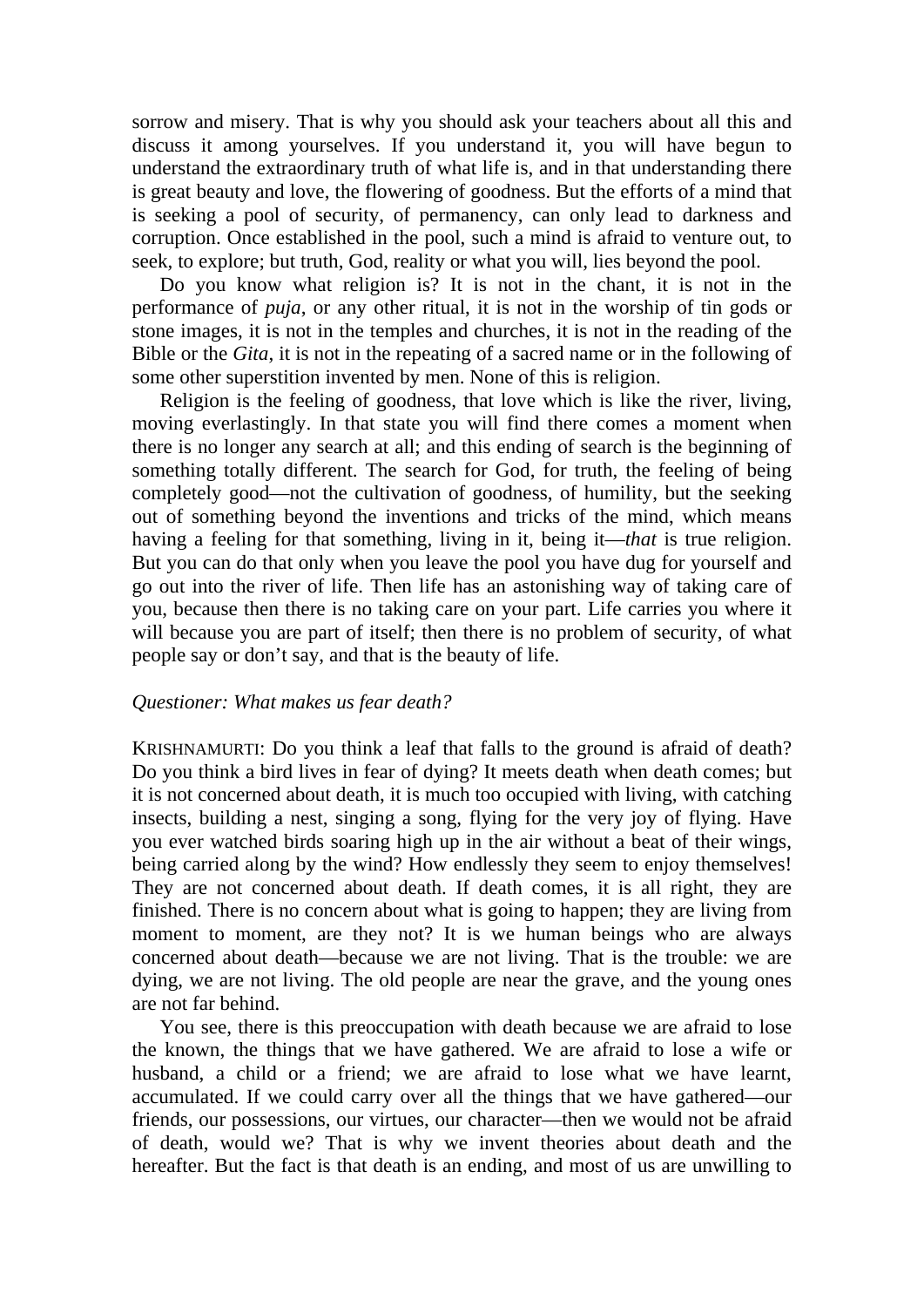face this fact. We don't want to leave the known; so it is our clinging to the known that creates fear in us, not the unknown. The unknown cannot be perceived by the known. But the mind, being made up of the known, says, "I am going to end," and therefore it is frightened.

Now, if you can live from moment to moment and not be concerned about the future, if you can live without the thought of tomorrow—which does not mean the superficiality of merely being occupied with today; if, being aware of the whole process of the known, you can relinquish the known, let it go completely, then you will find that an astonishing thing takes place. Try it for a day—put aside everything you know, forget it, and just see what happens. Don't carry over your worries from day to day, from hour to hour, from moment to moment; let them all go, and you will see that out of this freedom there comes an extraordinary life that includes both living and dying. Death is only the ending of something, and in that very ending there is a renewing.

#### *Questioner: It is said that in each one of us truth is permanent and timeless; but, since our life is transitory, how can there be truth in us?*

KRISHNAMURTI: You see, we have made of truth something permanent. And is truth permanent? If it is, then it is within the field of time. To say that something is permanent implies that it is continuous; and what is continuous is not truth. That is the beauty of truth: it must be discovered from moment to moment, not remembered. A remembered truth is a dead thing. Truth must be discovered from moment to moment because it is living, it is never the same; and yet each time you discover it, it is the same.

What is important is not to make a theory of truth, not to say that truth is permanent in us and all the rest of it—that is an invention of the old who are frightened both of death and of life. These marvellous theories—that truth is permanent, that you need not be afraid because you are an immortal soul, and so on—have been invented by frightened people whose minds are decaying and whose philosophies have no validity. The fact is that truth is life, and life has no permanency. Life has to be discovered from moment to moment, from day to day; it has to be *discovered*, it cannot be taken for granted. If you take it for granted that you know life, you are not living. Three meals a day, clothing, shelter, sex, your job, your amusements and your thinking process—that dull, repetitive process is not life. Life is something to be discovered; and you cannot discover it if you have not lost, if you have not put aside the things that you have found. Do experiment with what I am saying. Put aside your philosophies, your religions, your customs, your racial taboos and all the rest of it, for they are not life. If you are caught in those things you will never discover life; and the function of education, surely, is to help you to discover life all the time.

A man who says he knows is already dead. But the man who thinks, "I don't know," who is discovering, finding out, who is not seeking an end, not thinking in terms of arriving or becoming—such a man is living, and that living is truth.

*Questioner: Can I get an idea of perfection?*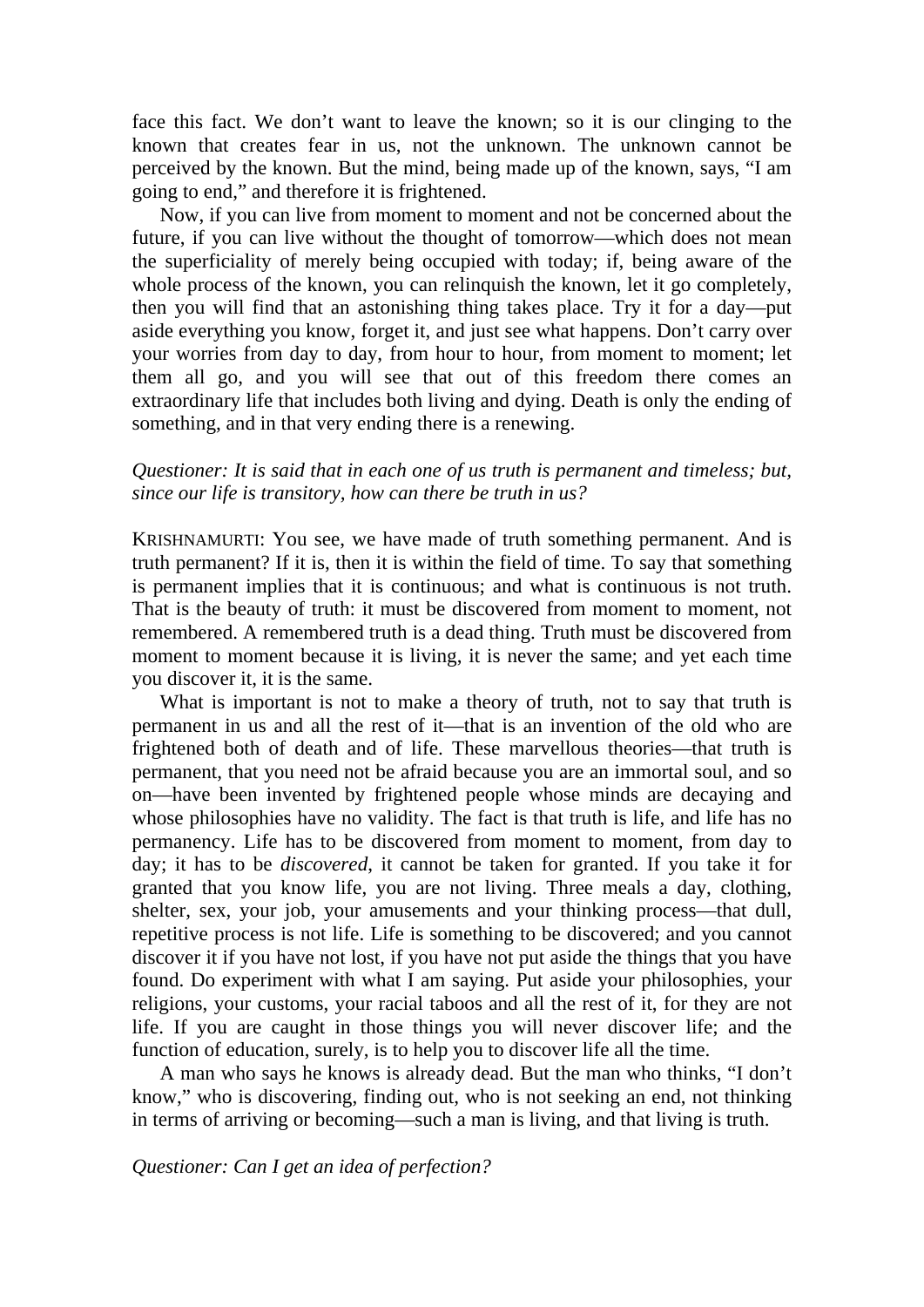KRISHNAMURTI: Probably you can. By speculating, inventing, projecting, by saying, "This is ugly and that is perfect," you will have an *idea* of perfection. But your idea of perfection, like your belief in God, has no meaning. Perfection is something that is lived in an unpremeditated moment, and that moment has no continuity; therefore perfection cannot be thought out, nor can a way be found to make it permanent. Only the mind that is very quiet, that is not premeditating, inventing, projecting, can know a moment of perfection, a moment that is complete.

#### *Questioner: Why do we want to take revenge by hurting another who has hurt us?*

KRISHNAMURTI: It is the instinctive, survival response, is it not? Whereas, the intelligent mind, the mind that is awake, that has thought about it very deeply, feels no desire to strike back—not because it is trying to be virtuous or to cultivate forgiveness, but because it perceives that to strike back is silly, it has no meaning at all. But you see, that requires meditation.

#### *Questioner: I have fun in teasing others, but I myself get angry when teased.*

KRISHNAMURTI: I am afraid it is the same with older people. Most of us like to exploit others, but we don't like it when we in our turn are exploited. Wanting to hurt or to annoy others is a most thoughtless state, is it not? It arises from a life of self-centredness. Neither you nor the other fellow likes being teased, so why don't you both stop teasing? That means being thoughtful.

#### *Questioner: What is the work of man?*

KRISHNAMURTI: What do *you* think it is? Is it to study, pass examinations, get a job and do it for the rest of your life? Is it to go to the temple, join groups, launch various reforms? Is it man's work to kill animals for his own food? Is it man's work to build a bridge for the train to cross, to dig wells in a dry land, to find oil, to climb mountains, to conquer the earth and the air, to write poems, to paint, to love, to hate? Is all this the work of man? Building civilizations that come toppling down in a few centuries, bringing about wars, creating God in one's own image, killing people in the name of religion or the State, talking of peace and brotherhood while usurping power and being ruthless to others—this is what man is doing all around you, is it not? And is this the true work of man?

You can see that all this work leads to destruction and misery, to chaos and despair. Great luxuries exist side by side with extreme poverty; disease and starvation, with refrigerators and jet planes. All this is the work of man; and when you see it don't you ask yourself, "Is that all? Is there not something else which is the true work of man?" If we can find out what is the true work of man, then jet planes, washing machines, bridges, hostels will all have an entirely different meaning; but without finding out what is the true work of man, merely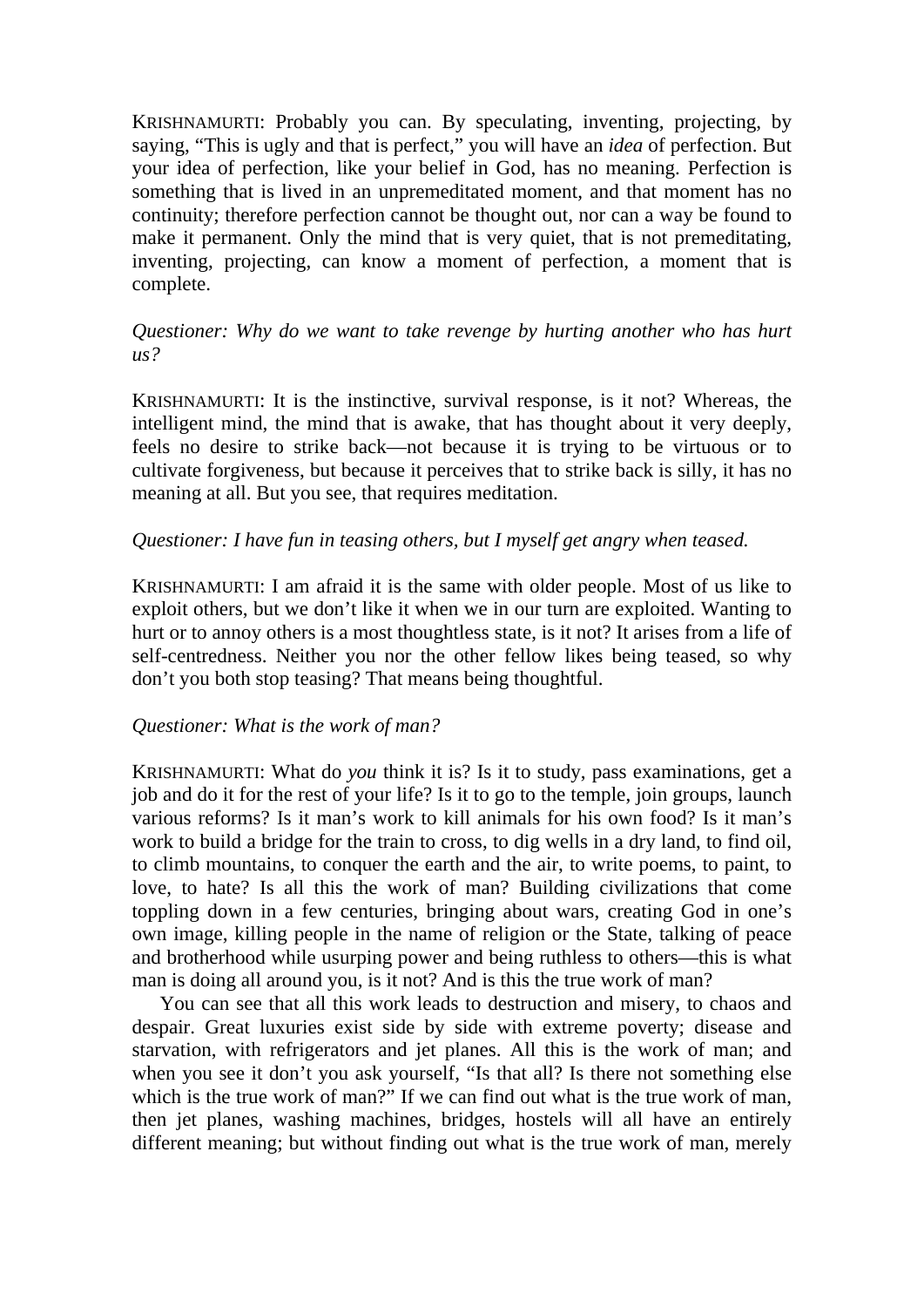to indulge in reforms, in reshaping what man has already done, will lead nowhere.

So, what is the true work of man? Surely, the true work of man is to discover truth, God; it is to love and not to be caught in his own self-enclosing activities. In the very discovery of what is true there is love, and that love in man's relationship with man will create a different civilization, a new world.

#### *Questioner: Why do we worship God?*

KRISHNAMURTI: I am afraid we don't worship God. Don't laugh. You see, we don't love God; if we did love God, there would not be this thing we call worship. We worship God because we are frightened of him; there is fear in our hearts, not love. The temple, the *puja*, the sacred thread—these things are not of God, they are the creations of man's vanity and fear. It is only the unhappy, the frightened who worship God. Those who have wealth, position and authority are not happy people. An ambitious man is a most unhappy human being. Happiness comes only when you are free of all that—and then you do not worship God. It is the miserable, the tortured, those who are in despair that crawl to a temple; but if they put aside this so-called worship and understand their misery, then they will be happy men and women, for they will discover what truth is, what God is.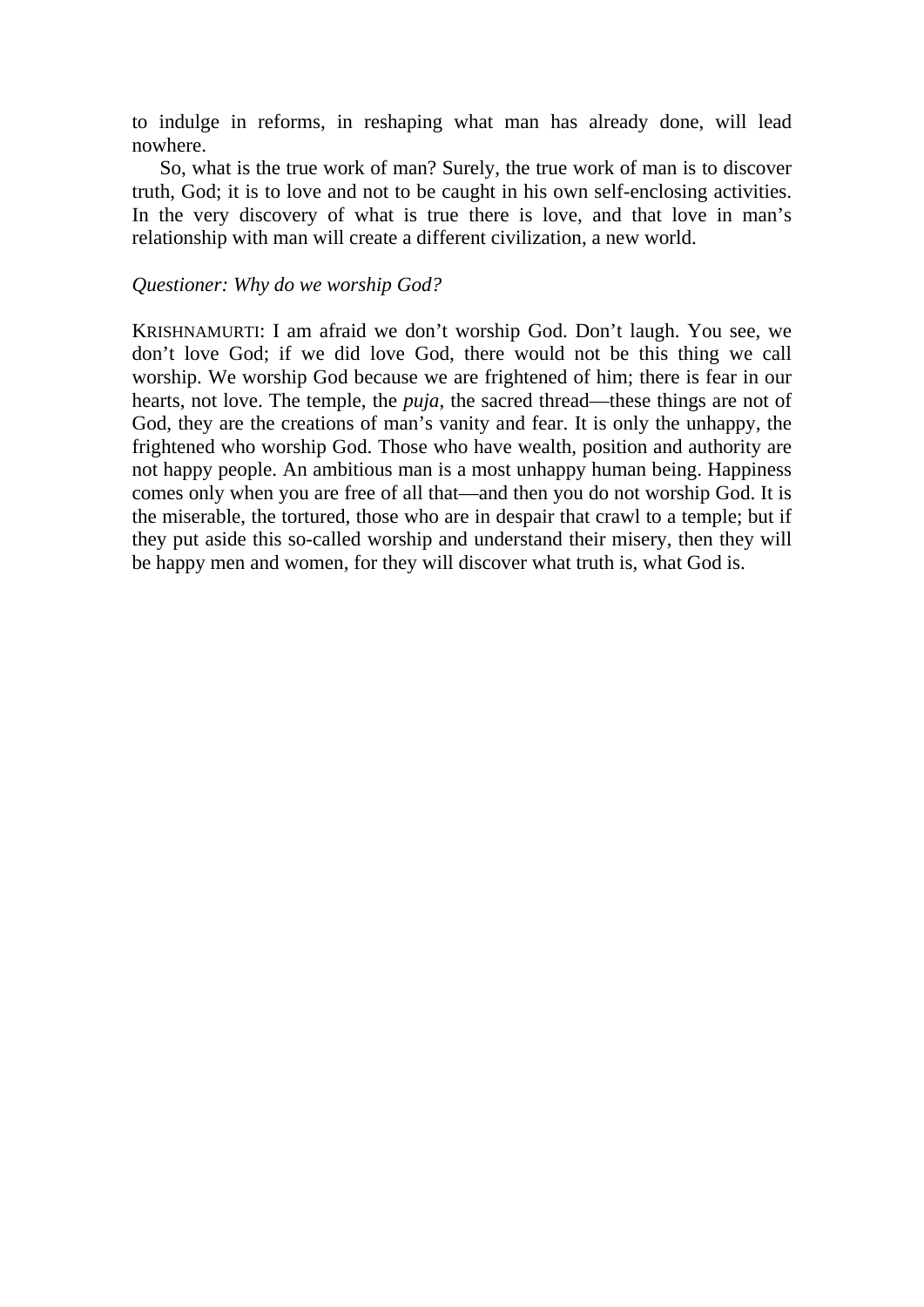# **18**

### **THE ATTENTIVE MIND**

Have you ever paid any attention to the ringing of the temple bells? Now, what do you listen to? To the notes, or to the silence between the notes? If there were no silence, would there be notes? And if you listened to the silence, would not the notes be more penetrating, of a different quality? But you see, we rarely pay real attention to anything; and I think it is important to find out what it means to pay attention. When your teacher is explaining a problem in mathematics, or when you are reading history, or when a friend is talking, telling you a story, or when you are near the river and hear the lapping of the water on the bank, you generally pay very little attention; and if we could find out what it means to pay attention, perhaps learning would then have quite a different significance and become much easier.

When your teacher tells you to pay attention in class, what does he mean? He means that you must not look out of the window, that you must withdraw your attention from everything else and concentrate wholly on what you are supposed to be studying. Or, when you are absorbed in a novel, your whole mind is so concentrated on it that for the moment you have lost interest in everything else. That is another form of attention. So, in the ordinary sense, paying attention is a narrowing-down process, is it not?

Now, I think there is a different kind of attention altogether. The attention which is generally advocated, practised or indulged in is a narrowing-down of the mind to a point, which is a process of exclusion. When you make an effort to pay attention, you are really resisting something—the desire to look out of the window, to see who is coming in, and so on. Part of your energy has already gone in resistance. You build a wall around your mind to make it concentrate completely on a particular thing, and you call this the disciplining of the mind to pay attention. You try to exclude from the mind every thought but the one on which you want it to be wholly concentrated. That is what most people mean by paying attention. But I think there is a different kind of attention, a state of mind which is not exclusive, which does not shut out anything; and because there is no resistance, the mind is capable of much greater attention. But attention without resistance does not mean the attention of absorption.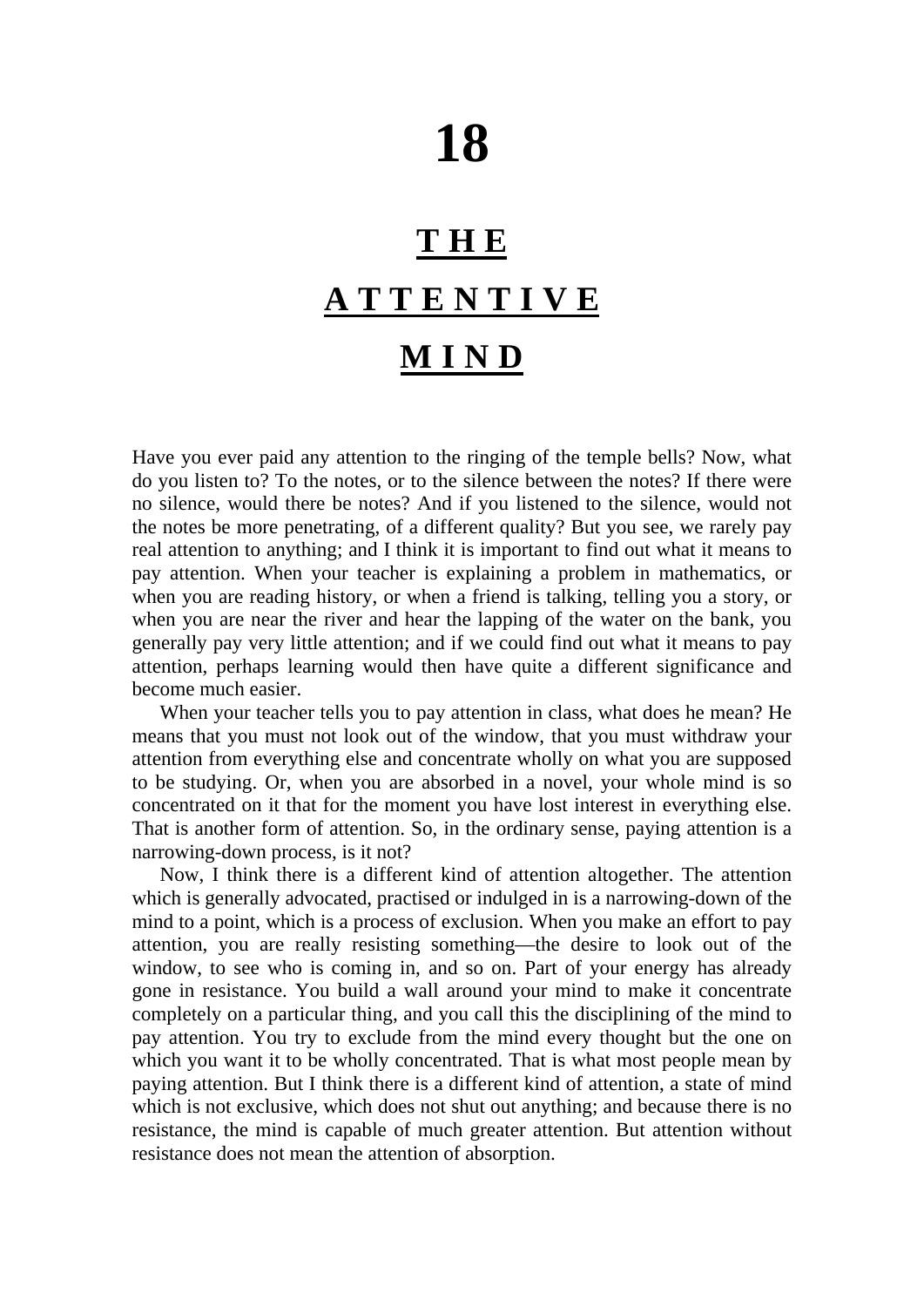The kind of attention which I would like to discuss is entirely different from what we usually mean by attention, and it has immense possibilities because it is not exclusive. When you concentrate on a subject, on a talk, on a conversation, consciously or unconsciously you build a wall of resistance against the intrusion of other thoughts, and so your mind is not wholly there; it is only partially there, however much attention you pay, because part of your mind is resisting any intrusion, any deviation or distraction.

Let us begin the other way round. Do you know what distraction is? You want to pay attention to what you are reading, but your mind is distracted by some noise outside and you look out of the window. When you want to concentrate on something and your mind wanders off, the wandering off is called distraction; then part of your mind resists the so-called distraction and there is a waste of energy in that resistance. Whereas, if you are aware of every movement of the mind from moment to moment, then there is no such thing as distraction at any time and the energy of the mind is not wasted in resisting something. So it is important to find out what attention really is.

If you listen both to the sound of the bell and to the silence between its strokes, the whole of that listening is attention. Similarly, when someone is speaking, attention is the giving of your mind not only to the words but also to the silence between the words. If you experiment with this you will find that your mind can pay complete attention without distraction and without resistance. When you discipline your mind by saying, "I must not look out of the window, I must not watch the people coming in, I must pay attention even though I want to do something else," it creates a division which is very destructive because it dissipates the energy of the mind. But if you listen comprehensively so that there is no division and therefore no form of resistance then you will find that the mind can pay complete attention to anything without effort. Do you see it? Am I making myself clear?

Surely, to discipline the mind to pay attention is to bring about its deterioration—which does not mean that the mind must restlessly wander all over the place like a monkey. But, apart from the attention of absorption, these two states are all we know. Either we try to discipline the mind so tightly that it cannot deviate, or we just let it wander from one thing to another. Now, what I am describing is not a compromise between the two; on the contrary, it has nothing to do with either. It is an entirely different approach; it is to be totally aware so that your mind is all the time attentive without being caught in the process of exclusion.

Try what I am saying, and you will see how quickly your mind can learn. You can hear a song or a sound and let the mind be so completely full of it that there is not the effort of learning. After all, if you know how to listen to what your teacher is telling you about some historical fact, if you can listen without any resistance because your mind has space and silence and is therefore not distracted, you will be aware not only of the historical fact but also of the prejudice with which he may be translating it, and of your own inward response.

I will tell you something. You know what space is. There is space in this room. The distance between here and your hostel, between the bridge and your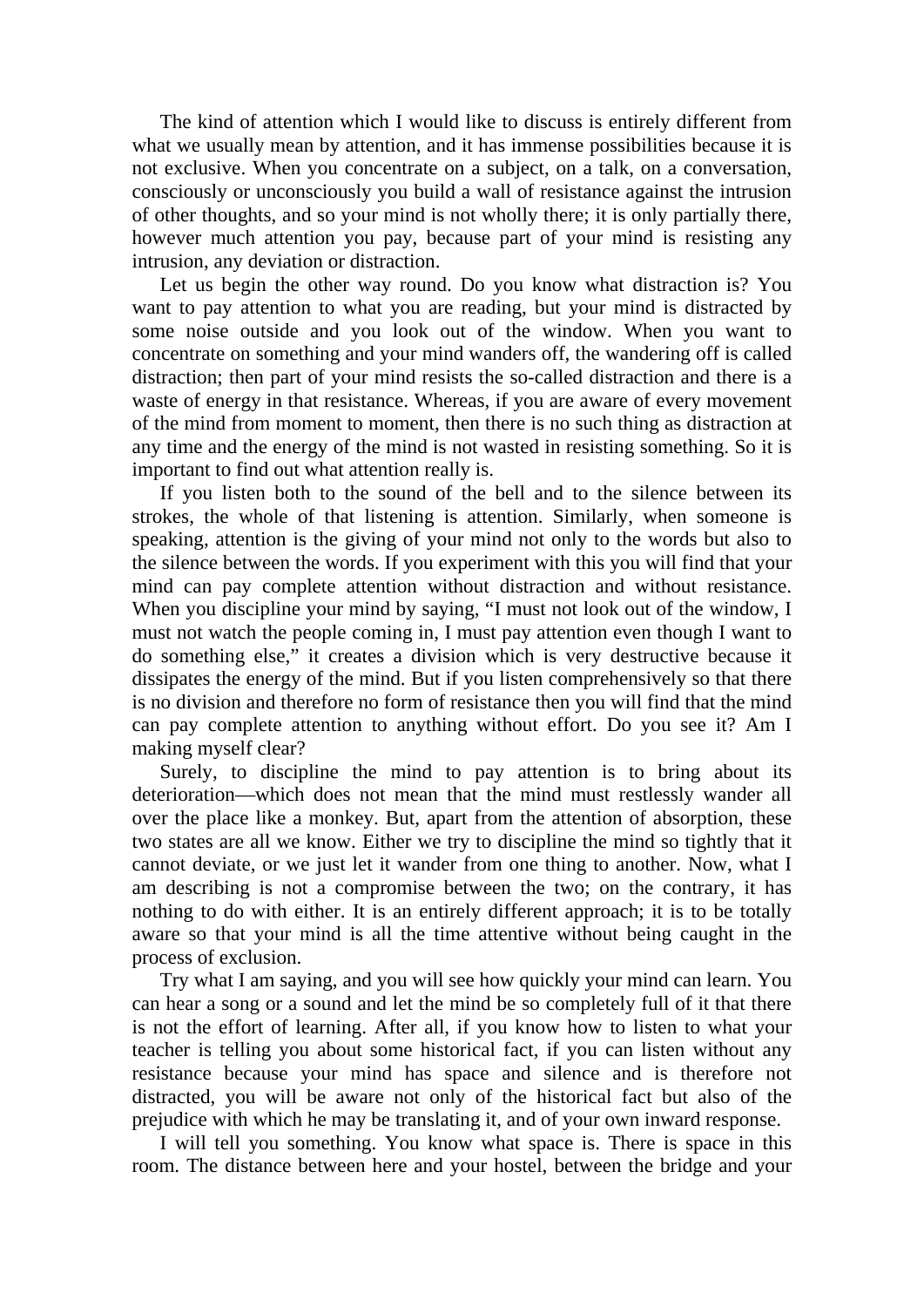home, between this bank of the river and the other—all that is space. Now, is there also space in your mind? Or is it so crowded that there is no space in it at all? If your mind has space, then in that space there is silence—and from that silence everything else comes, for then you can listen, you can pay attention without resistance. That is why it is very important to have space in the mind. If the mind is not overcrowded, not ceaselessly occupied, then it can listen to that dog barking, to the sound of a train crossing the distant bridge, and also be fully aware of what is being said by a person talking here. Then the mind is a living thing, it is not dead.

*Questioner: Yesterday after the meeting we saw you watching two peasant children, typically poor, playing by the roadside. We would like to know what sentiments arose in your mind while you were looking at them.* 

KRISHNAMURTI: Yesterday afternoon several of the students met me on the road, and soon after I left them I saw the gardener's two children playing. The questioner wants to know what feelings I had while I was watching those two children.

Now, what feelings do *you* have when you observe poor children? That is more important to find out than what I may have felt. Or are you always so busy going to your hostel or to your class that you never observe them at all?

Now, when you observe those poor women carrying a heavy load to the market, or watch the peasant children playing in the mud with very little else to play with, who will not have the education that you are getting, who have no proper home, no cleanliness, insufficient clothing, inadequate food—when you observe all that, what is your reaction? It is very important to find out for yourself what your reaction is. I will tell you what mine was.

Those children have no proper place to sleep; the father and the mother are occupied all day long, with never a holiday; the children never know what it is to be loved, to be cared for; the parents never sit down with them and tell them stories about the beauty of the earth and the heavens. And what kind of society is it that has produced these circumstances—where there are immensely rich people who have everything on earth they want, and at the same time there are boys and girls who have nothing? What kind of society is it, and how has it come into being? You may revolutionize, break the pattern of this society, but in the very breaking of it a new one is born which is again the same thing in another form the commissars with their special houses in the country, the privileges, the uniforms, and so on down the line. This has happened after every revolution, the French, the Russian and the Chinese. And is it possible to create a society in which all this corruption and misery does not exist? It can be created only when you and I as individuals break away from the collective, when we are free of ambition and know what it means to love. That was my whole reaction, in a flash.

But did you listen to what I said?

*Questioner: How can the mind listen to several things at the same time?*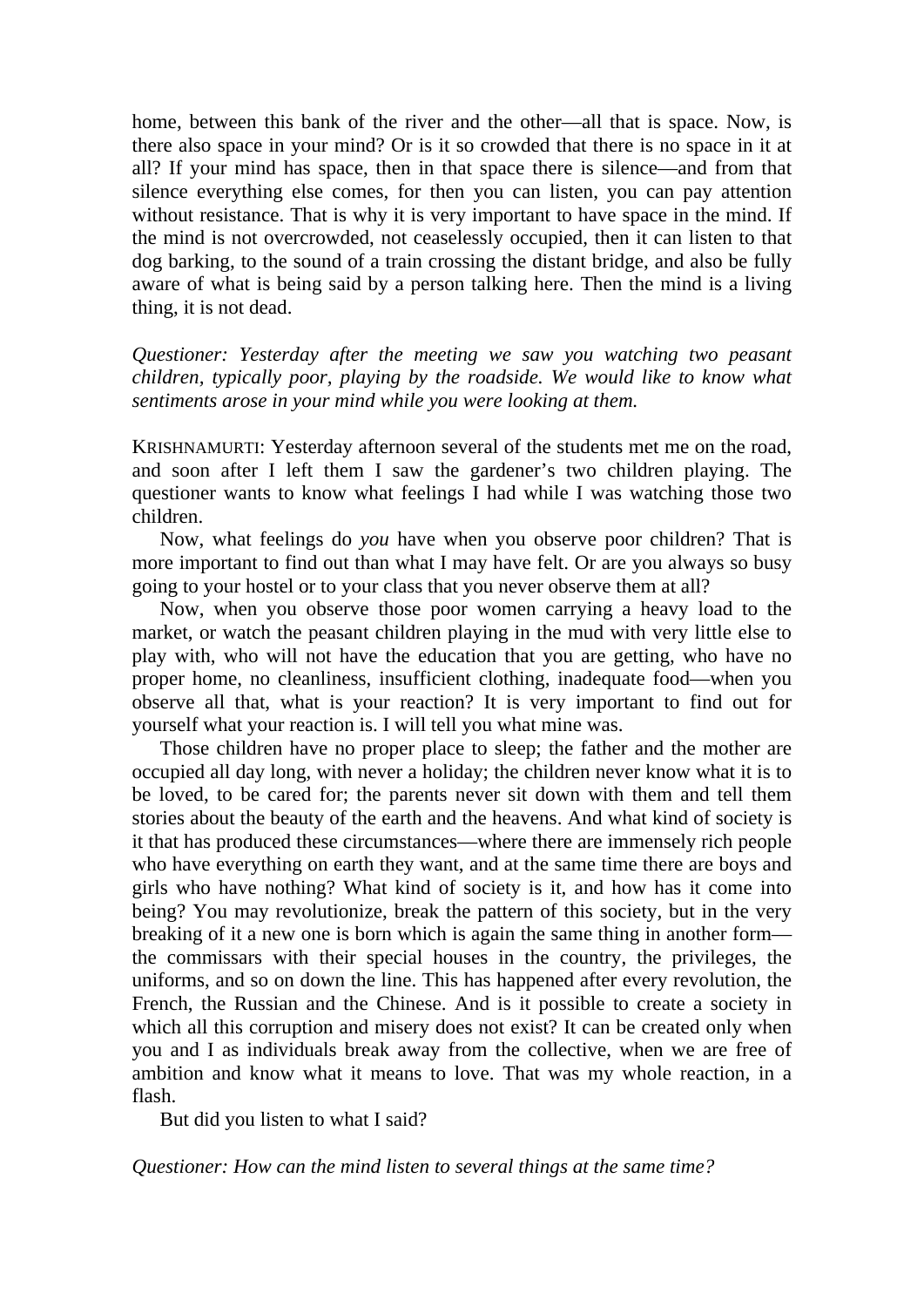KRISHNAMURTI: That is not what I was talking about. There are people who can concentrate on many things at the same time—which is merely a matter of training the mind. I am not talking about that at all. I am talking about a mind that has no resistance, that can listen because it has the space, the silence from which all thought can spring.

#### *Questioner: Why do we like to be lazy?*

KRISHNAMURTI: What is wrong with laziness? What is wrong with just sitting still and listening to a distant sound come nearer and nearer? Or lying in bed of a morning and watching the birds in a nearby tree, or a single leaf dancing in the breeze when all the other leaves are very still? What is wrong with that? We condemn laziness because we think it is wrong to be lazy; so let us find out what we mean by laziness. If you are feeling well and yet stay in bed after a certain hour, some people may call you lazy. If you don't want to play or study because you lack energy, or for other health reasons, that again may be called laziness by somebody. But what really is laziness?

When the mind is unaware of its reactions, of its own subtle movements, such a mind is lazy, ignorant. If you can't pass examinations, if you haven't read many books and have very little information, that is not ignorance. Real ignorance is having no knowledge of yourself, no perception of how your mind works, of what your motives, your responses are. Similarly, there is laziness when the mind is asleep. And most people's minds *are* asleep. They are drugged by knowledge, by the Scriptures, by what Shankara or somebody else has said. They follow a philosophy, practise a discipline, so their minds—which should be rich, full, overflowing like the river—are made narrow, dull, weary. Such a mind is lazy. And a mind that is ambitious, that pursues a result, is not active in the true sense of the word; though it may be superficially active, pushing, working all day to get what it wants, underneath it is heavy with despair, with frustration.

So one must be very watchful to find out if one is really lazy, Don't just accept it if people tell you that you are lazy. Find out for yourself what laziness is. The man who merely accepts, rejects or imitates, the man who, being afraid, digs a little rut for himself—such a man is lazy and therefore his mind deteriorates, goes to pieces. But a man who is watchful is not lazy, even though he may often sit very quietly and observe the trees, the birds, the people, the stars and the silent river.

#### *Questioner: You say that we should revolt against society, and at the same time you say that we should not have ambition. Is not the desire to improve society an ambition?*

KRISHNAMURTI: I have very carefully explained what I mean by revolt, but I shall use two different words to make it much clearer. To revolt within society in order to make it a little better, to bring about certain reforms, is like the revolt of prisoners to improve their life within the prison walls; and such revolt is no revolt at all, it is just mutiny. Do you see the difference? Revolt within society is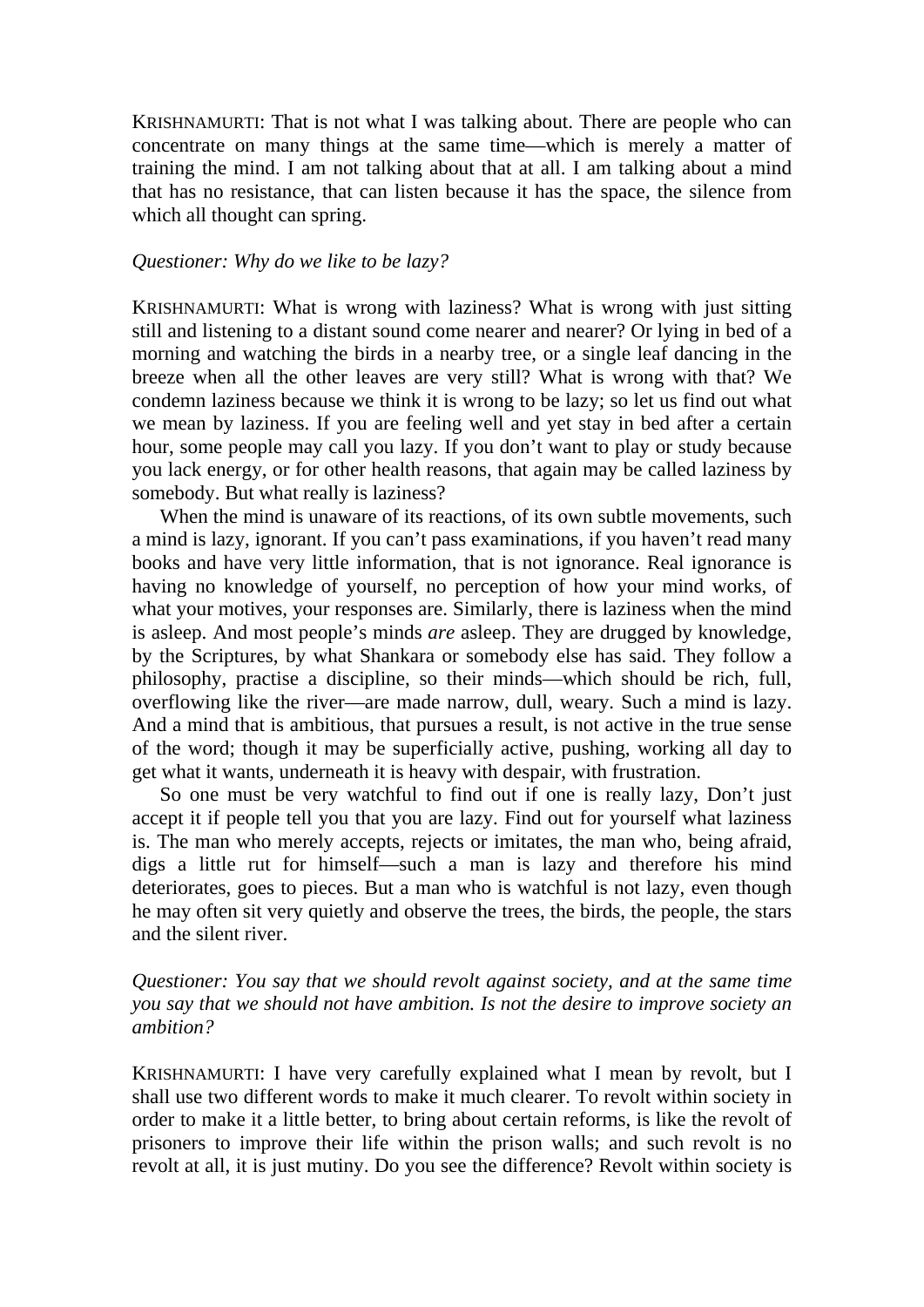like the mutiny of prisoners who want better food, better treatment within the prison; but revolt born of understanding is an individual breaking away from society, and that is creative revolution.

Now, if you as an individual break away from society, is that action motivated by ambition? If it is, then you have not broken away at all, you are still within the prison, because the very basis of society is ambition, acquisitiveness, greed. But if you understand all that and bring about a revolution in your own heart and mind, then you are no longer ambitious, you are no longer motivated by envy, greed, acquisitiveness, and therefore you will be entirely outside of a society which is based on those things. Then you are a creative individual and in your action there will be the seed of a different culture.

So there is a vast difference between the action of creative revolution, and the action of revolt or mutiny within society. As long as you are concerned with mere reform, with decorating the bars and walls of the prison, you are not creative. Reformation always needs further reform, it only brings more misery, more destruction. Whereas, the mind that understands this whole structure of acquisitiveness, of greed, of ambition and breaks away from it—such a mind is in constant revolution. It is an expansive, a creative mind; therefore, like a stone thrown into a pool of still water, its action produces waves, and those waves will form a different civilization altogether.

#### *Questioner: Why do I hate myself when I don't study?*

KRISHNAMURTI: Listen to the question. Why do I hate myself when I don't study as I am supposed to? Why do I hate myself when I am not nice, as I should be? In other words, why don't I live up to my ideals?

Now, would it not be much simpler not to have ideals at all? If you had no ideals, would you then have any reason to hate yourself? So why do you say, "I must be kind, I must be generous, I must pay attention, I must study"? If you can find out why, and be free of ideals, then perhaps you will act quite differently which I shall presently go into.

So, why do you have ideals? First of all, because people have always told you that if you don't have ideals you are a worthless boy. Society, whether it is according to the communist pattern or the capitalist pattern, says, "This is the ideal," and you accept it, you try to live up to it, do you not? Now, before you try to live up to any ideal, should you not find out whether it is necessary to have ideals at all? Surely, that would make far more sense. You have the ideal of Rama and Sita, and so many other ideals which society has given you or which you have invented for yourself. Do you know why you have them? Because you are afraid to be what you are.

Let us keep it simple, don't let us complicate it. You are afraid to be what you are—which means that you have no confidence in yourself. That is why you try to be what society, what your parents and your religion tell you that you should be.

Now, why are you afraid to be what you are? Why don't you start with what you are and not with what you should be? Without understanding what you are,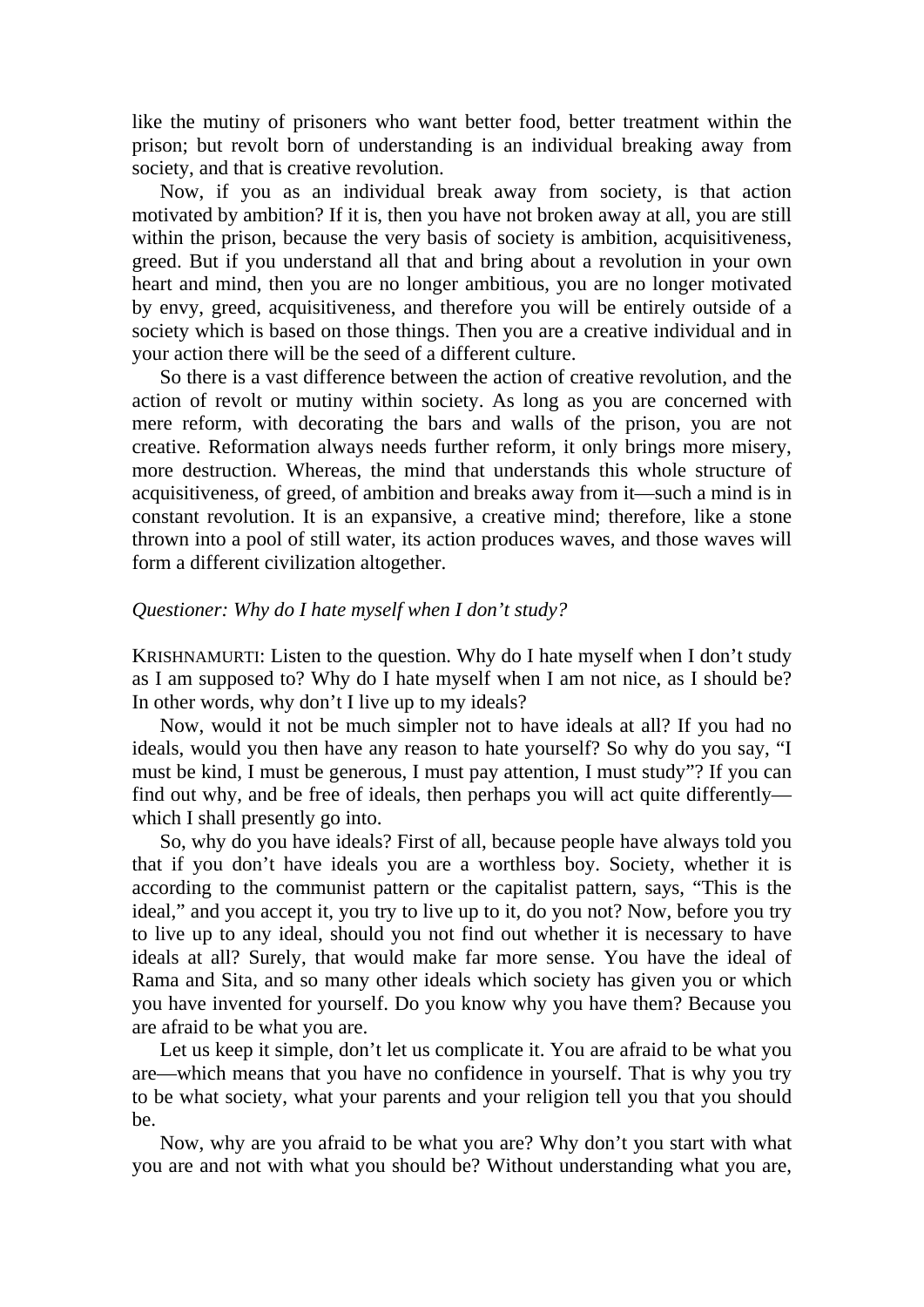merely to try to change it into what you think you should be has no meaning. Therefore scrap all ideals. I know the older people won't like this, but it doesn't matter. Scrap all ideals, drown them in the river, throw them into the wastepaper basket, and start with what you are—which is what?

You are lazy, you don't want to study, you want to play games, you want to have a good time, like all young people. Start with that. Use your mind to examine what you mean when you talk about having a good time—find out what is actually involved in it, don't go by what your parents or your ideals say. Use your mind to discover why you don't want to study. Use your mind to find out what you want to do in life—what *you* want to do, not what society or some ideal tells you to do. If you give your whole being to this inquiry, then you are a revolutionary; then you have the confidence to create, to be what you are, and in that there is an ever-renewing vitality. But the other way you are dissipating your energy in trying to be like somebody else.

Don't you see, it is really an extraordinary thing that you are so afraid to be what you are; because beauty lies in being what you are. If you see that you are lazy, that you are stupid, and if you understand laziness and come face to face with stupidity without trying to change it into something else, then in that state you will find there is an enormous release, there is great beauty, great intelligence.

#### *Questioner: Even if we do create a new society by revolting against the present one, isn't this creation of a new society still another form of ambition?*

KRISHNAMURTI: I am afraid you did not listen to what I said. When the mind revolts within the pattern of society, such a revolt is like a mutiny in a prison, and it is merely another form of ambition. But when the mind understands this whole destructive process of the present society and steps out of it, then its action is not ambitious. Such action may create a new culture, a better social order, a different world, but the mind is not concerned with that creation. Its only concern is to discover what is true; and it is the movement of truth that creates a new world, not the mind which is in revolt against society.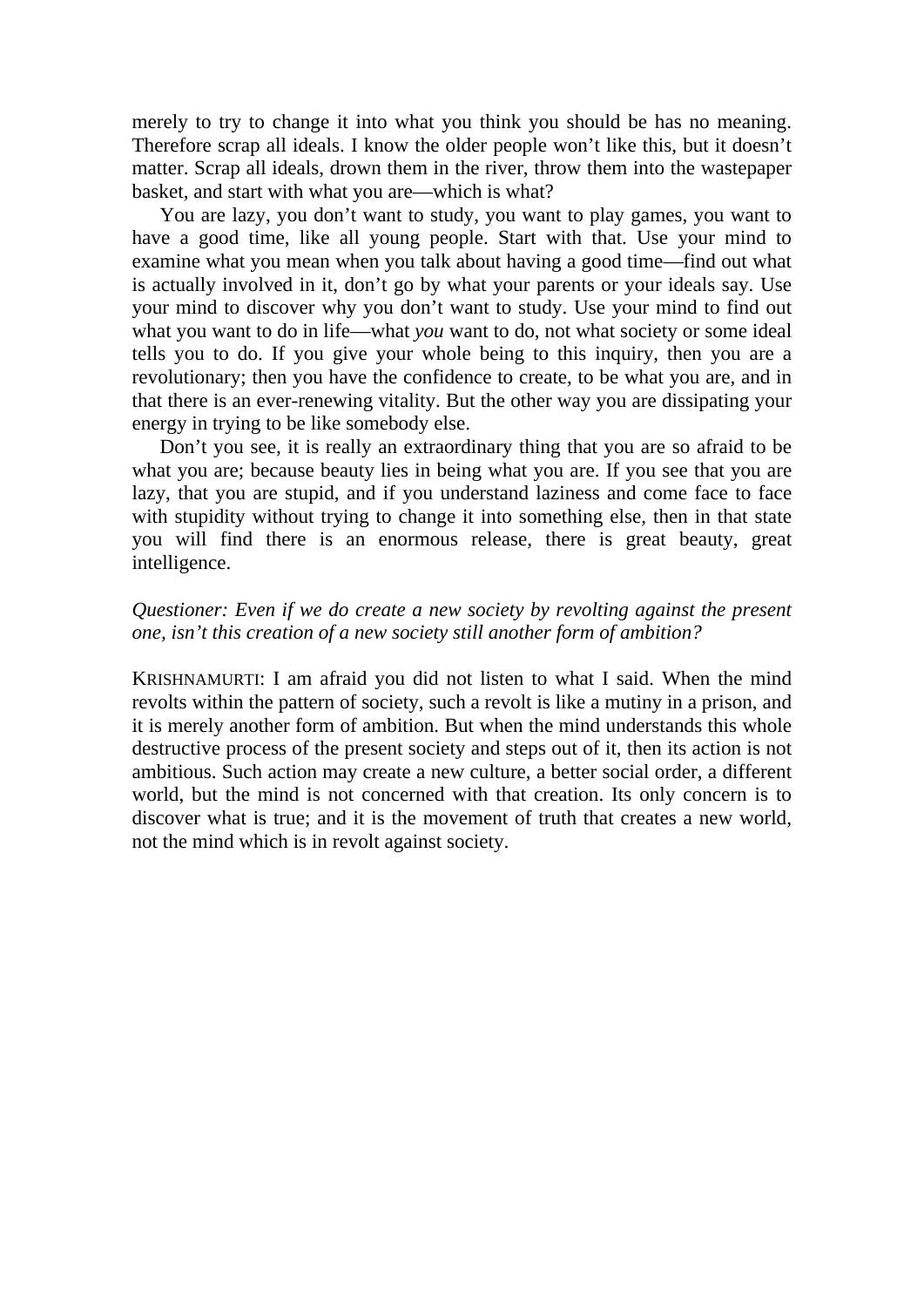# **KNOWLEDGE AND TRADITION**

I wonder how many of you noticed the rainbow last evening? It was just over the water, and one came upon it suddenly. It was a beautiful thing to behold, and it gave one a great sense of joy, an awareness of the vastness and beauty of the earth. To communicate such joy one must have a knowledge of words, the rhythm and beauty of right language, mustn't one? But what is far more important is the feeling itself, the ecstasy that comes with the deep appreciation of something lovely; and this feeling cannot be awakened through the mere cultivation of knowledge or memory.

You see, we must have knowledge to communicate, to tell each other about something; and to cultivate knowledge there must be memory. Without knowledge you cannot fly an airplane, you cannot build a bridge or a lovely house, you cannot construct great roads, look after trees, care for animals and do the many other things that a civilized man must do. To generate electricity, to work in the various sciences, to help man through medicine, and so on—for all this you must have knowledge, information, memory, and in these matters it is necessary to receive the best possible instruction. That is why it is very important that you should have technically first-class teachers to give you right information and help you to cultivate a thorough knowledge of various subjects.

But, you see, while knowledge is necessary at one level, at another level it becomes a hindrance. There is a great deal of knowledge available about physical existence, and it is being added to, all the time. It is essential to have such knowledge and to utilize it for the benefit of man. But is there not another kind of knowledge which, at the psychological level, becomes a hindrance to the discovery of what is true? After all, knowledge is a form of tradition, is it not? And tradition is the cultivation of memory. Tradition in mechanical affairs is essential, but when tradition is used as a means of guiding man inwardly, it becomes a hindrance to the discovery of greater things.

We rely on knowledge, on memory in mechanical things and in our everyday living. Without knowledge we would not be able drive a car, we would be incapable of doing many things. But knowledge is a hindrance when it becomes a tradition, a belief which guides the mind, the psyche, the inward being; and it also divides people. Have you noticed how people all over the world are divided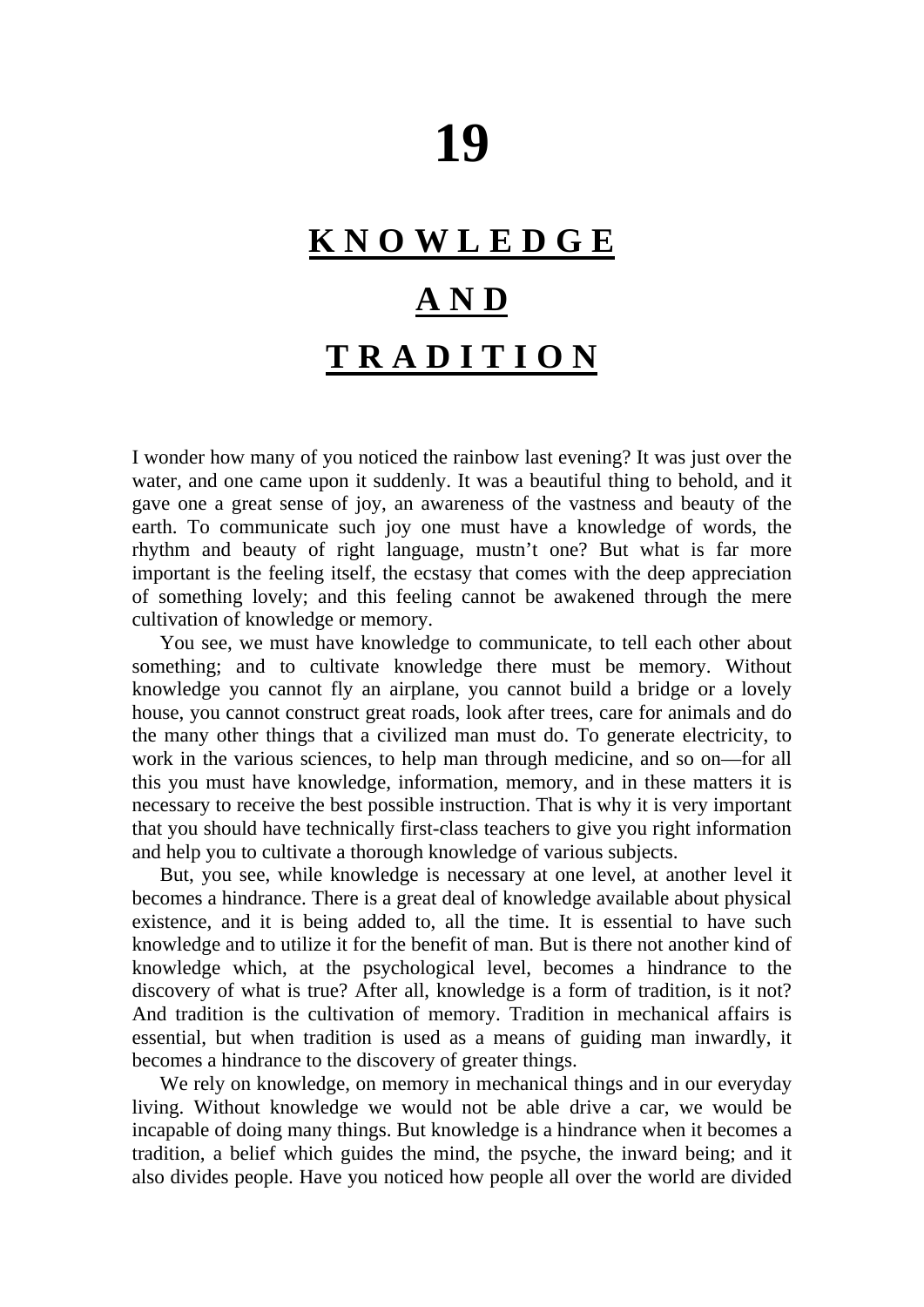into groups, calling themselves Hindus, Moslems, Buddhists, Christians, and so on? What divides them? Not the investigations of science, not the knowledge of agriculture, of how to build bridges or fly jet planes. What divides people is tradition, beliefs which condition the mind in a certain way.

So knowledge is a hindrance when it has become a tradition which shapes or conditions the mind to a particular pattern, because then it not only divides people and creates enmity between them, but it also prevents the deep discovery of what is truth, what is life, what is God. To discover what is God, the mind must be free of all tradition, of all accumulation, of all knowledge which it uses as a psychological safeguard.

The function of education is to give the student abundant knowledge in the various fields of human endeavour and at the same time to free his mind from all tradition so that he is able to investigate, to find out, to discover. Otherwise the mind becomes mechanical, burdened with the machinery of knowledge. Unless it is constantly freeing itself from the accumulations of tradition, the mind is incapable of discovering the Supreme, that which is eternal; but it must obviously acquire expanding knowledge and information so that it is capable of dealing with the things that man needs and must produce.

So knowledge, which is the cultivation of memory, is useful and necessary at a certain level, but at another level it becomes a detriment. To recognize the distinction—to see where knowledge is destructive and has to be put aside, and where it is essential and to be allowed to function with as much amplitude as possible—is the beginning of intelligence.

Now, what is happening in education at the present time? You are being given various kinds of knowledge, are you not? When you go to college you may become an engineer, a doctor, or a lawyer, you may take a Ph.D. in mathematics or in some other branch of knowledge, you may study domestic science and learn how to keep house, how to cook, and so on; but nobody helps you to be free of all traditions so that from the very beginning your mind is fresh, eager and therefore capable of discovering something totally new all the time. The philosophies, theories and beliefs which you acquire from books, and which become your tradition, are really a hindrance to the mind, because the mind uses these things as a means of its own psychological security and is therefore conditioned by them. So it is necessary both to free the mind from all tradition, and at the same time to cultivate knowledge, technique; and this is the function of education.

The difficulty is to free the mind from the known so that it can discover what is new all the time. A great mathematician once told of how he had been working on a problem for a number of days and could not find the solution. One morning, as he was taking a walk as usual, he suddenly saw the answer. What had happened? His mind, being quiet, was free to look at the problem, and the problem itself revealed the answer. One must have information about a problem, but the mind must be free of that information to find the answer.

Most of us learn facts, gather information or knowledge, but the mind never learns how to be quiet, how to be free from all the turmoils of life, from the soil in which problems take root. We join societies, adhere to some philosophy, give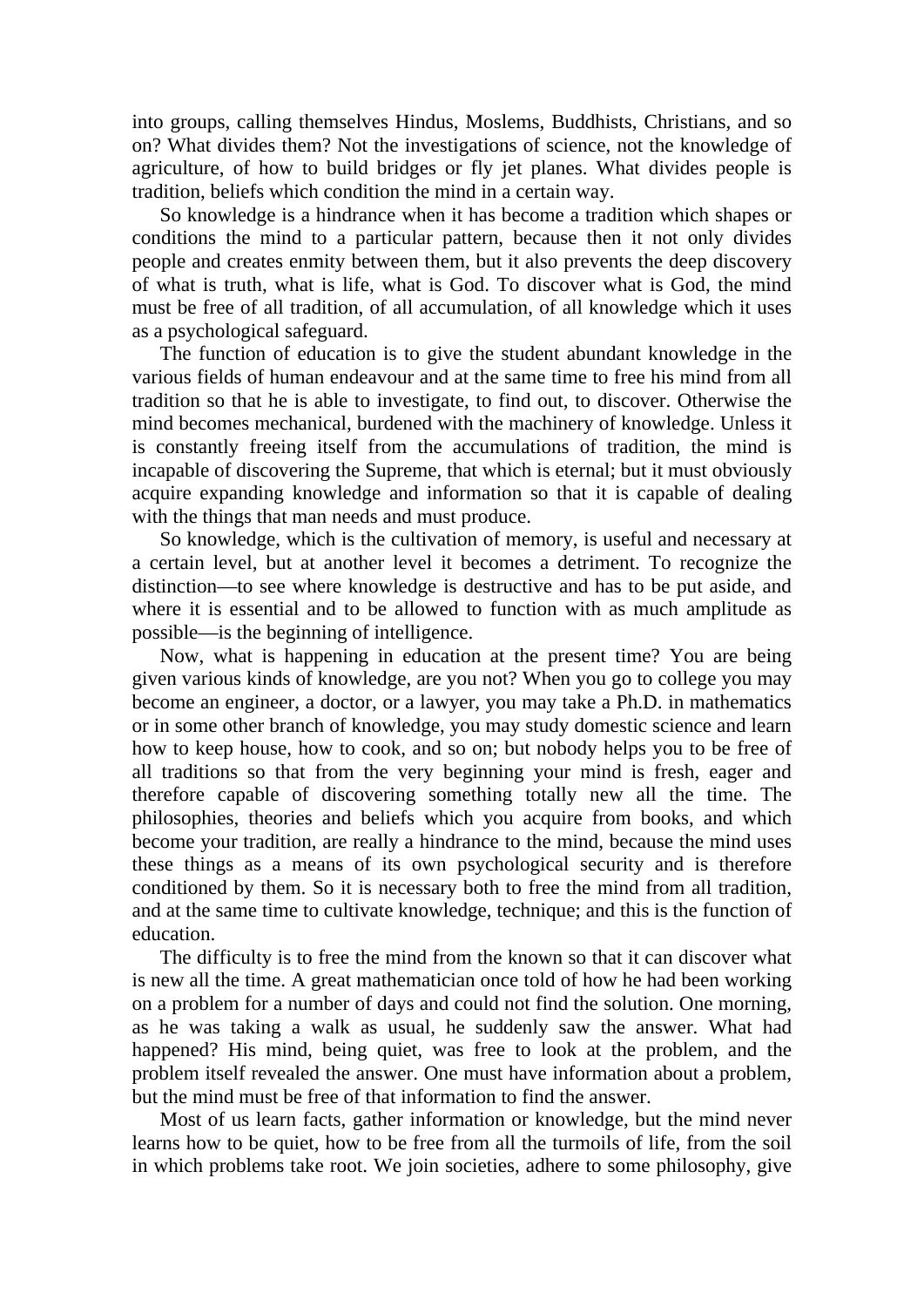ourselves over to a belief, but all this is utterly useless because it does not solve our human problems. On the contrary, it brings greater misery, greater sorrow. What is needed is not philosophy or belief, but for the mind to be free to investigate, to discover and to be creative.

You cram up to pass examinations, you gather a lot of information and write it all out to get a degree, hoping to find a job and get married; and is that all? You have acquired knowledge, technique, but your mind is not free, so you become a slave to the existing system—which really means that you are not a creative human being. You may have children, you may paint a few pictures or write an occasional poem, but surely that is not creativeness. There must first be freedom of the mind for creativeness to take place, and then technique can be used to express that creativeness. But to have the technique is meaningless without a creative mind, without the extraordinary creativeness which comes with the discovery of what is true. Unfortunately most of us do not know this creativeness because we have burdened our minds with knowledge, tradition, memory, with what Shankara, Buddha, Marx, or some other person has said. Whereas, if your mind is free to discover what is true, then you will find that there comes an abundant and incorruptible richness in which there is great joy. Then all one's relationships—with people, with ideas and with things—have quite a different meaning.

#### *Questioner: Will the naughty boy change through punishment or through love?*

KRISHNAMURTI: What do *you* think? Listen very carefully to the question; think it out, feel it out. Will a naughty boy change through punishment or through love? If he changes through punishment, which is a form of compulsion, is that change? You are a bigger person, you have authority as the teacher or the parent, and if you threaten him, frighten him, the poor chap may do as you say; but is that change? Is there change through any form of compulsion? Can there ever be change through legislation, through any form of fear?

And, when you ask if love will bring about a change in the naughty boy, what do you mean by that word 'love'? If to love is to understand the boy—not to change him, but to understand the causes that are producing naughtiness—then that very understanding will bring about in him the cessation of naughtiness. If I want to change the boy so that he will stop being naughty, my very desire to change him is a form of compulsion, is it not? But if I begin to understand why he is naughty, if I can discover and eradicate the causes that are producing naughtiness in him—it may be wrong food, a lack of sleep, want of affection, the fact that he is being teased by another boy and so on—then the boy will not be naughty. But if my desire is merely to change the boy, which is wanting him to fit into a particular pattern, then I cannot understand him.

You see, this brings up the problem of what we mean by change. Even if the boy ceases to be naughty because of your love for him, which is a kind of influence, is that a real change? It may be love, but it is still a form of pressure on him to do or be something. And when you say a boy must change, what do you mean by that? Change from what to what? From what he is to what he *should* be?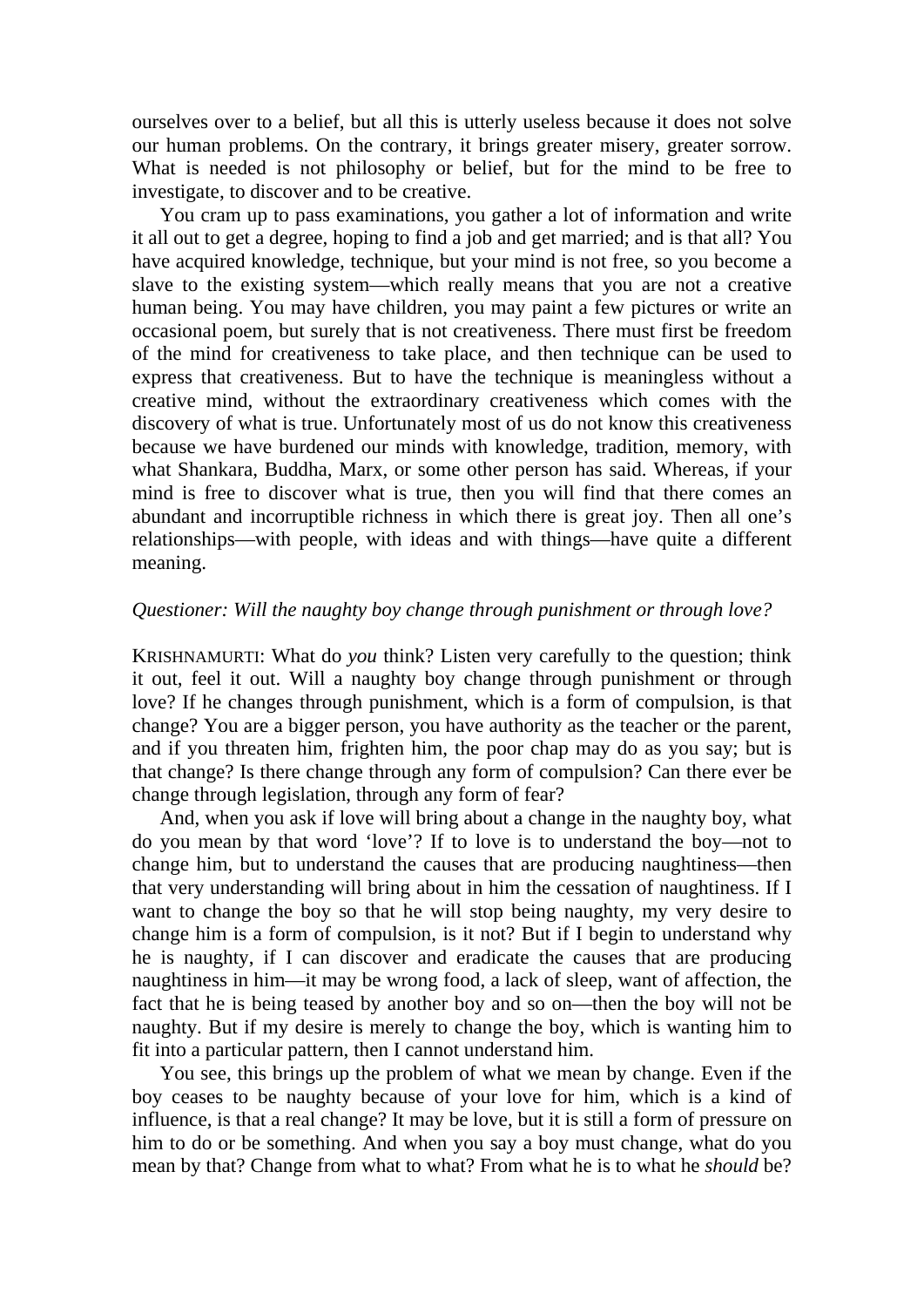If he changes to what he should be, has he not merely modified what he was, and therefore it is no change at all?

To put it differently, if I am greedy and I become non-greedy because you and society and the sacred books all tell me that I must do so, have I changed, or am I merely calling greed by a different name? Whereas, if I am capable of investigating and understanding the whole problem of my greed, then I shall be free of it—which is entirely different from becoming non-greedy.

#### *Questioner: How is one to become intelligent?*

KRISHNAMURTI: The moment you try to become intelligent, you cease to be intelligent. This is really important, so give your mind to it a little bit. If I am stupid and everybody tells me that I must become intelligent, what generally happens? I struggle to become intelligent, I study more, I try to get better marks. Then people say, "He is working harder," and pat me on the back; but I continue to be stupid because I have only acquired the trimmings of intelligence. So the problem is, not how to become intelligent, but how to be free of stupidity. If, being stupid, I try to become intelligent, I am still functioning stupidly.

You see, the basic problem is that of change. When you ask, "What is intelligence and how is one to become intelligent?" it implies a concept of what intelligence is, and then you try to become like that concept. Now, to have a formula, a theory or concept of what intelligence is, and to try to mould yourself according to that pattern, is foolish, is it not? Whereas, if one is dull and begins to find out what dullness is without any desire to change it into something else, without saying, "I am dull, stupid, how terrible!", then one will find that in unravelling the problem there comes an intelligence freed of stupidity, and without effort.

#### *Questioner: I am a Moslem. If I don't follow daily the traditions of my religion, my parents threaten to turn me out of the house. What should I do?*

KRISHNAMURTI: You who are not Moslems will probably advise the questioner to leave home, will you not? But regardless of the label you wear—Hindu, Parsi, communist, Christian, or what you will—the same thing applies to you, so don't feel superior and ride the high horse. If you tell your parents that their traditions are really old superstitions, *they* also may turn you out of the house.

Now, if you were raised in a particular religion and your father says that you must leave home unless you observe certain practices which you now see to be old superstitions, what are you going to do? It depends on how vitally you don't want to follow the old superstitions, does it not? Will you say, "I have thought about the matter a great deal, and I think that to call oneself a Moslem, a Hindu, a Buddhist, a Christian, or any of these things, is nonsense. If for this reason I must leave home, I will. I am ready to face whatever life brings, even misery and death, because this is what I feel to be right and I am going to stand by it"—will you say that? If you don't, you will just be swallowed by tradition, by the collective.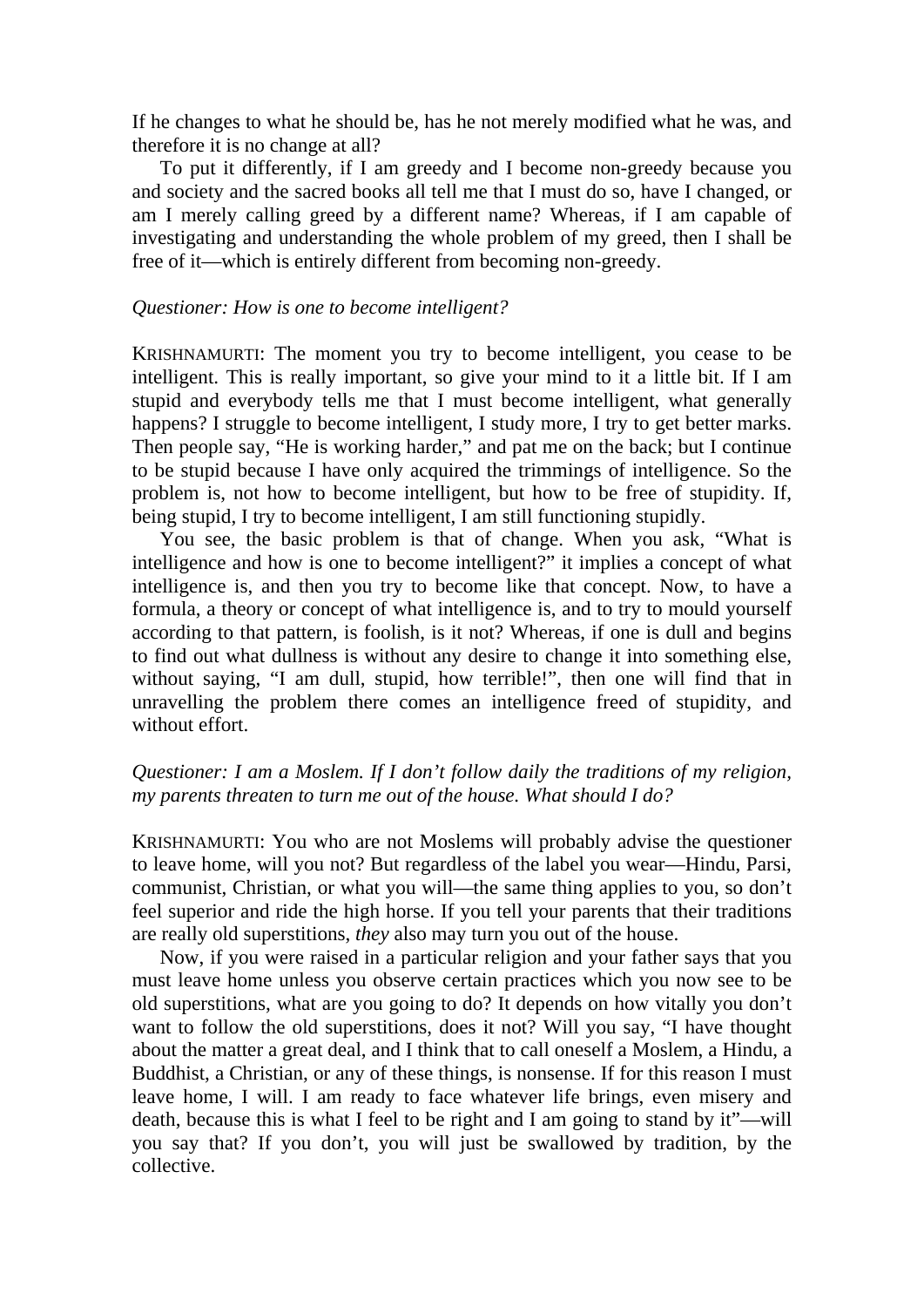So, what are you going to do? If education does not give you that kind of confidence, then what is the purpose of education? Is it merely to prepare you to get a job and fit into a society which is obviously destructive? Don't say, "Only a few can break away, and I am not strong enough." Anyone can break away who puts his mind to it. To understand and withstand the pressure of tradition you must have, not strength, but confidence—the tremendous confidence which comes when you know how to think things out for yourself. But you see, your education does not teach you *how* to think; it tells you *what* to think. You are told that you are a Moslem, a Hindu, a Christian, this or that. But it is the function of right education to help you to think for yourself, so that out of your own thinking you feel immense confidence. Then you are a creative human being and not a slavish machine.

#### *Questioner: You tell us that there should be no resistance in paying attention. How can this be?*

KRISHNAMURTI: I have said that any form of resistance is inattention, distraction. Don't accept it, think it over. Don't accept anything, it does not matter who says it, but investigate the matter for yourself. If you merely accept, you become mechanical, dull, you are already dead; but if you investigate, if you think things out for yourself, then you are alive, vital, a creative human being.

Now, can you pay attention to what is being said and at the same time be aware that somebody is coming in, without turning your head to see who it is and without any resistance against turning your head? If you resist turning your head to look, your attention has already gone and you are wasting your mental energy in that resistance. So, can there be a state of total attention in which there is no distraction and therefore no resistance? That is, can you pay attention to something with your whole being and yet keep the outside of your consciousness sensitive to all that is happening about you and within yourself?

You see, the mind is an extraordinary instrument, it is constantly absorbing seeing various forms and colours, receiving innumerable impressions, catching the meaning of words, the significance of a glance, and so on; and our problem is to pay attention to something while at the same time keeping the mind really sensitive to everything that is going on, including all the unconscious impressions and responses.

What I am saying really involves the whole problem of meditation. We cannot enter into that now; but if one doesn't know how to meditate, one is not a mature human being. Meditation is one of the most important things in life—far more important than passing examinations to get a degree. To understand what is right meditation is not to practise meditation. The "practice" of anything in spiritual matters is deadly. To understand what is right meditation there must be an awareness of the operations of one's own consciousness, and then there is complete attention. But complete attention is not possible when there is any form of resistance. You see, most of us are educated to pay attention through resistance, and so our attention is always partial, never complete—and that is why learning becomes tedious, boring, a fearful thing. Therefore it is very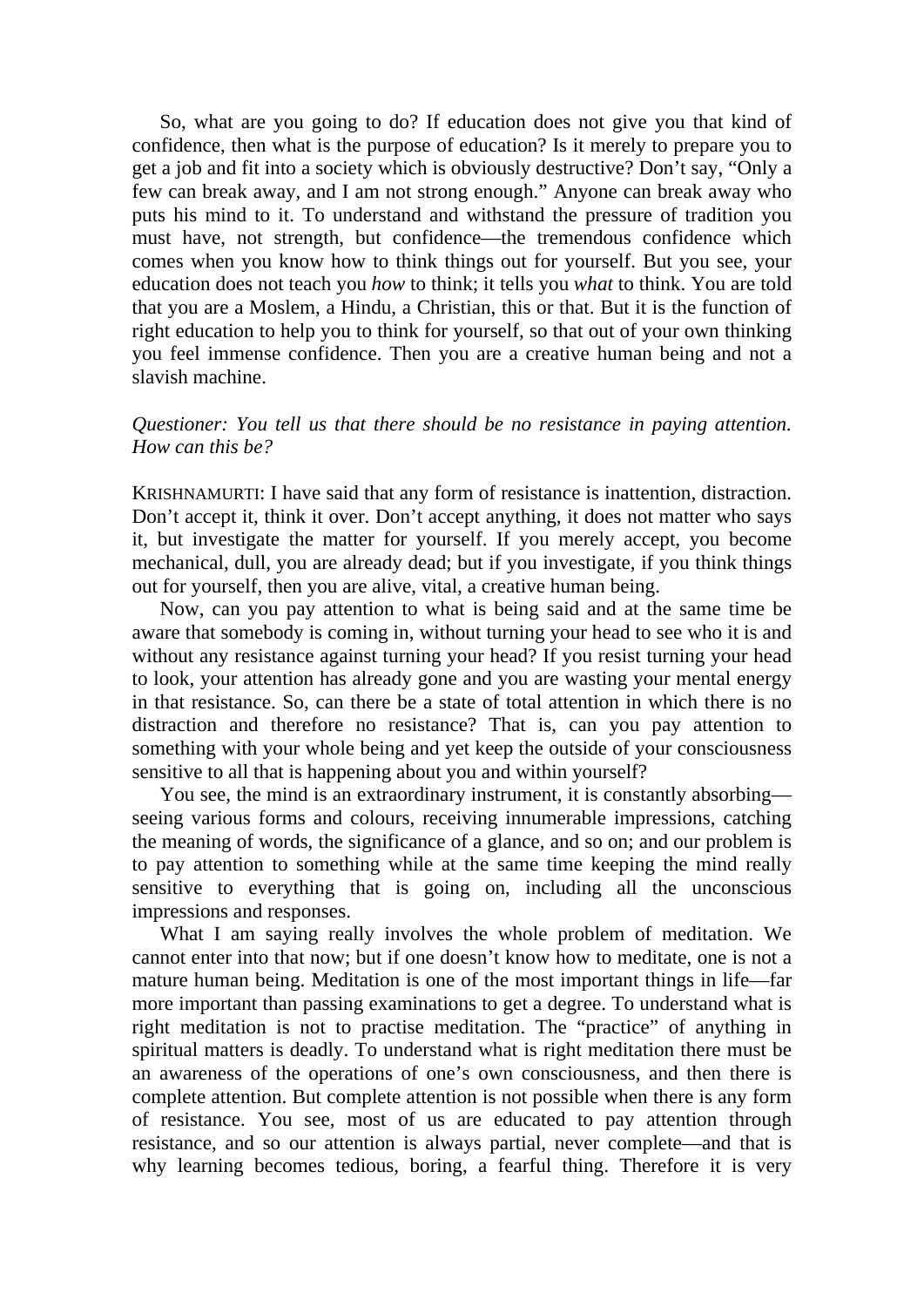important to pay attention in the deep sense of the word, which is to be aware of the workings of one's own mind. Without self-knowledge you cannot pay complete attention. That is why, in a real school, the student must not only be taught various subjects but also helped to be aware of the process of his own thinking. In understanding himself he will know what it is to pay attention without resistance, for the understanding of oneself is the way of meditation.

#### *Questioner: Why are we interested in asking questions?*

KRISHNAMURTI: Very simple: because one is curious. Don't you want to know how to play cricket or football, or how to fly a kite? The moment you stop asking questions you are already dead—which is generally what has happened to older people. They have ceased to inquire because their minds are burdened with information, with what others have said; they have accepted and are fixed in tradition. As long as you ask questions you are breaking through, but the moment you begin to accept, you are psychologically dead. So right through life don't accept a thing, but inquire, investigate. Then you will find that your mind is something really extraordinary, it has no end, and to such a mind there is no death.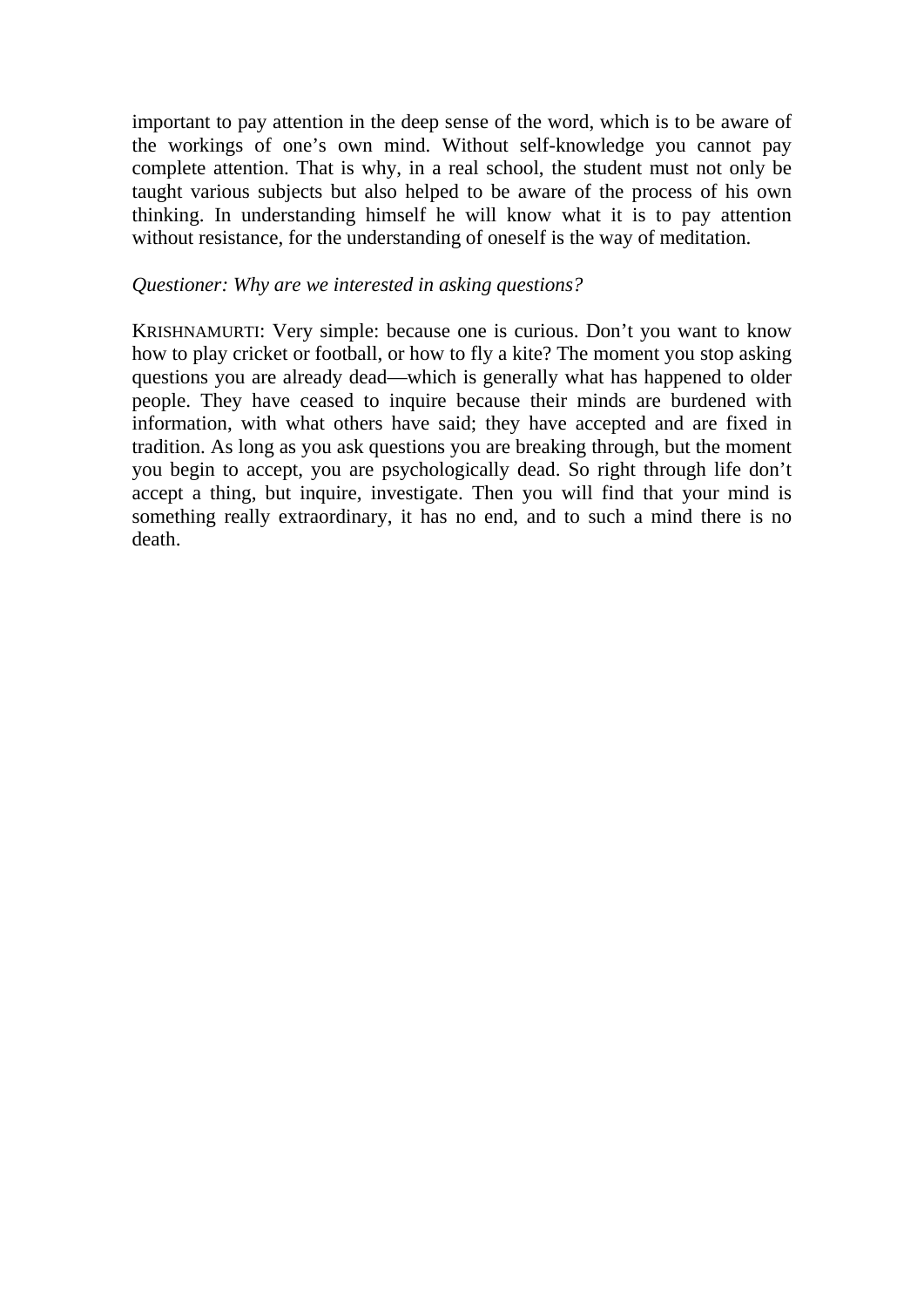# **20**

## **TO BE RELIGIOUS IS TO BE SENSITIVE TO REALITY**

That green field with mustard-yellow flowers and a stream running through it is a lovely thing to look upon, is it not? Yesterday evening I was watching it, and in seeing the extraordinary beauty and quietness of the countryside one invariably asks oneself what is beauty. There is an immediate response to that which is lovely and also to that which is ugly, the response of pleasure or of pain, and we put that feeling into words saying, "This is beautiful" or "This is ugly." But what matters is not the pleasure or the pain; rather, it is to be in communion with everything, to be sensitive both to the ugly and the beautiful.

Now, what is beauty? This is one of the most fundamental questions, it is not superficial, so don't brush it aside. To understand what beauty is, to have that sense of goodness which comes when the mind and heart are in communion with something lovely without any hindrance so that one feels completely at ease surely, this has great significance in life; and until we know this response to beauty our lives will be very shallow. One may be surrounded by great beauty, by mountains and fields and rivers, but unless one is alive to it all one might just as well be dead.

You girls and boys and older people just put to yourselves this question: what is beauty? Cleanliness, tidiness of dress, a smile, a graceful gesture, the rhythm of walking, a flower in your hair, good manners, clarity of speech, thoughtfulness, being considerate of others, which includes punctuality—all this is part of beauty; but it is only on the surface, is it not? And is that all there is to beauty, or is there something much deeper?

There is beauty of form, beauty of design, beauty of life. Have you observed the lovely shape of a tree when it is in full foliage, or the extraordinary delicacy of a tree naked against the sky? Such things are beautiful to behold, but they are all the superficial expressions of something much deeper. So what is it that we call beauty?

You may have a beautiful face, clean-cut features, you may dress with good taste and have polished manners, you may paint well or write about the beauty of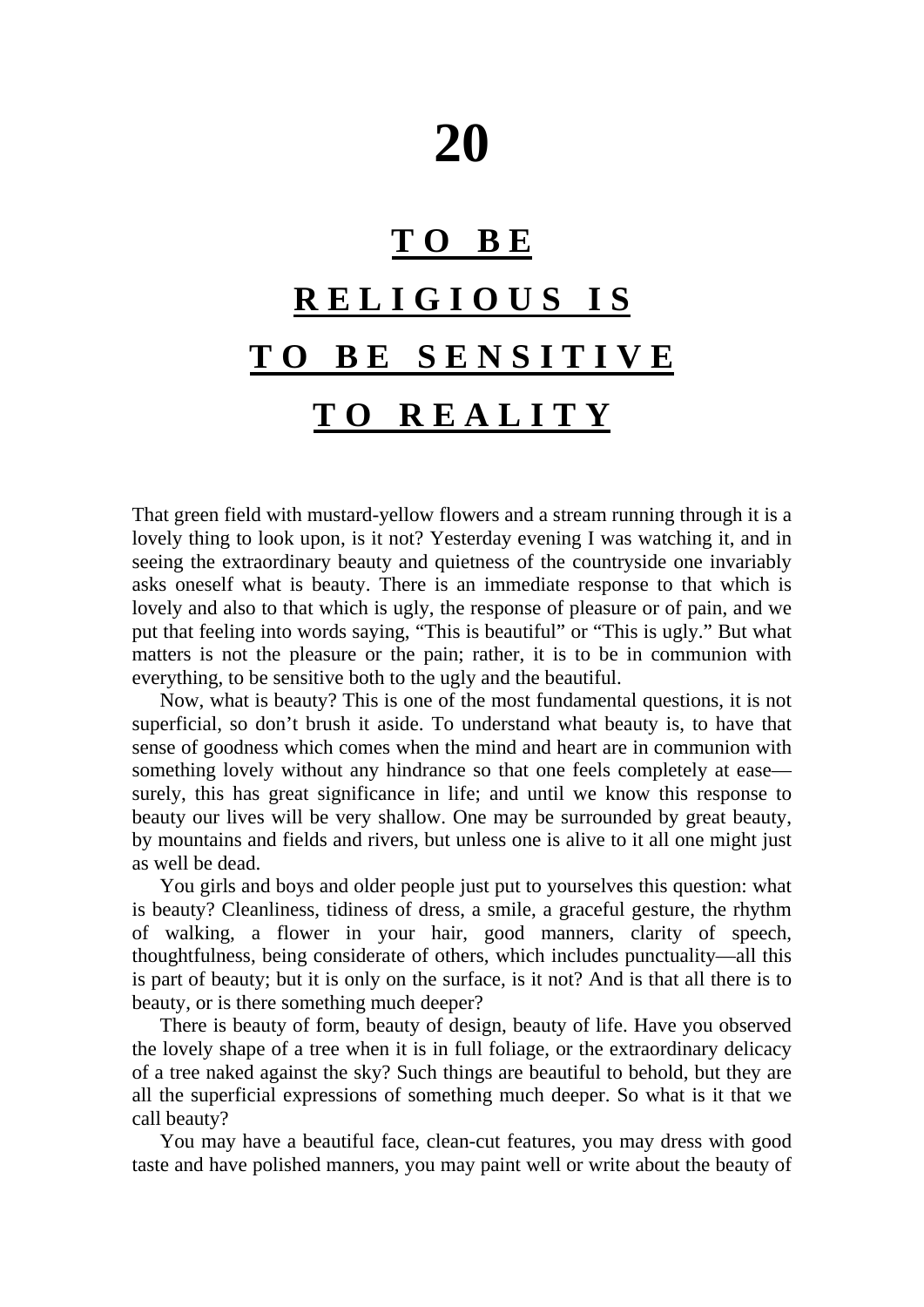the landscape, but without this inward sense of goodness all the external appurtenances of beauty lead to a very superficial, sophisticated life, a life without much significance.

So we must find out what beauty really is, must we not? Mind you, I am not saying that we should avoid the outward expressions of beauty. We must all have good manners, we must be physically clean and dress tastefully, without ostentation, we must be punctual, clear in our speech, and all the rest of it. These things are necessary and they create a pleasant atmosphere; but by themselves they have not much significance.

It is inward beauty that gives grace, an exquisite gentleness to outward form and movement. And what is this inward beauty without which one's life is very shallow? Have you ever thought about it? Probably not. You are too busy, your minds are too occupied with study, with play, with talking, laughing and teasing each other. But to help you to discover what is inward beauty, without which outward form and movement have very little meaning, is one of the functions of right education; and the deep appreciation of beauty is an essential part of your own life.

Can a shallow mind appreciate beauty? It may talk about beauty; but can it experience this welling up of immense joy upon looking at something that is really lovely? When the mind is merely concerned with itself and its own activities, it is not beautiful; whatever it does, it remains ugly, limited, therefore it is incapable of knowing what beauty is. Whereas, a mind that is not concerned with itself, that is free of ambition, a mind that is not caught up in its own desires or driven by its own pursuit of success—such a mind is not shallow, and it flowers in goodness. Do you understand? It is this inward goodness that gives beauty, even to a so-called ugly face. When there is inward goodness, the ugly face is transformed, for inward goodness is really a deeply religious feeling.

Do you know what it is to be religious? It has nothing to do with temple bells, though they sound nice in the distance, nor with *pujas*, nor with the ceremonies of the priests and all the rest of the ritualistic nonsense. To be religious is to be sensitive to reality. Your total being—body, mind and heart—is sensitive to beauty and to ugliness, to the donkey tied to a post, to the poverty and filth in this town, to laughter and tears, to everything about you. From this sensitivity for the whole of existence springs goodness, love; and without this sensitivity there is no beauty, though you may have talent, be very well dressed, ride in an expensive car and be scrupulously clean.

Love is something extraordinary, is it not? You cannot love if you are thinking about yourself—which does not mean that you must think about somebody else. Love *is*, it has no object. The mind that loves is really a religious mind because it is in the movement of reality, of truth, of God, and it is only such a mind that can know what beauty is. The mind that is not caught in any philosophy, that is not enclosed in any system or belief, that is not driven by its own ambition and is therefore sensitive, alert, watchful—such a mind has beauty.

It is very important while you are young to learn to be tidy and clean, to sit well without restless movement, to have good table manners and to be considerate, punctual; but all these things, however necessary, are superficial,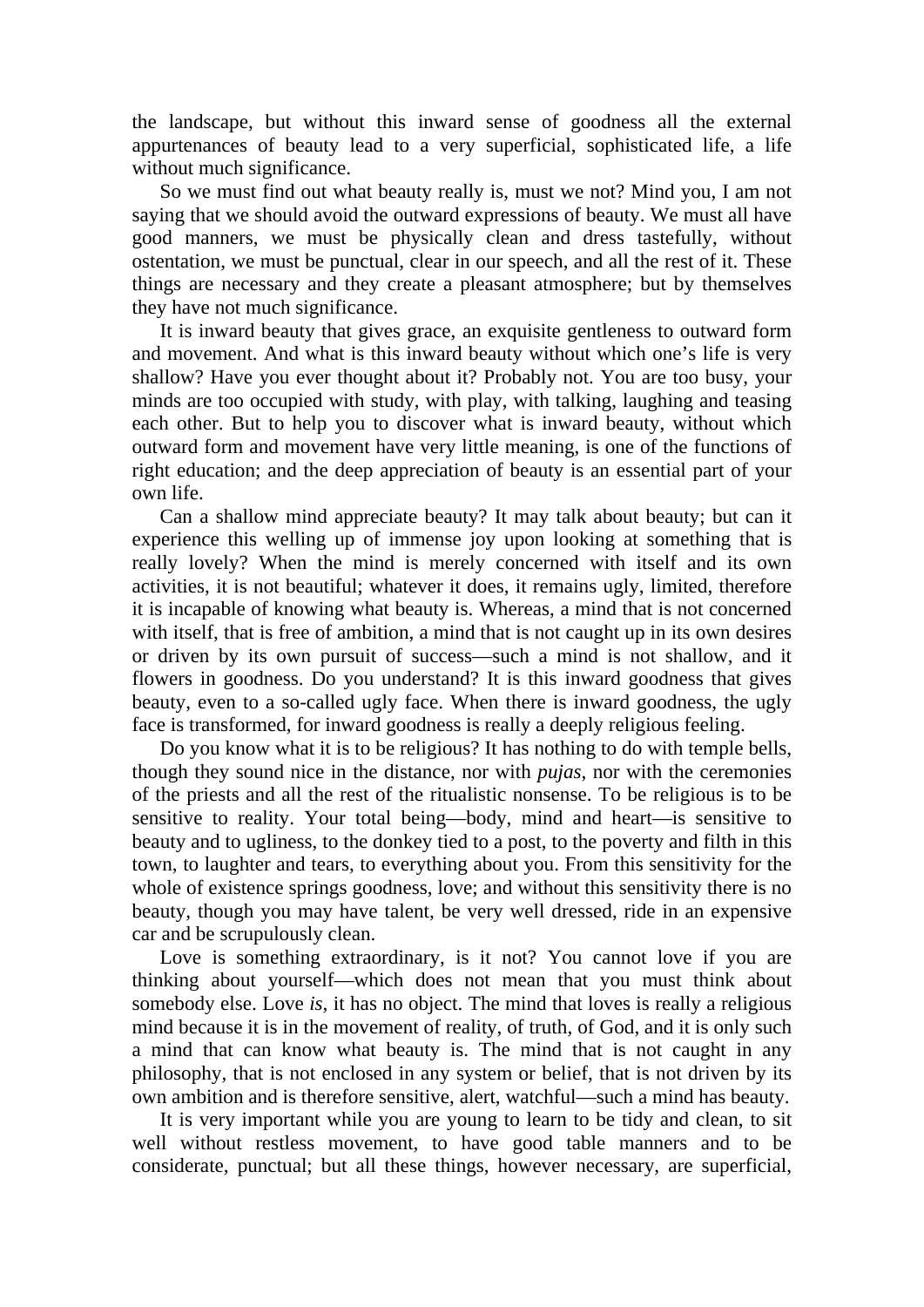and if you merely cultivate the superficial without understanding the deeper thing, you will never know the real significance of beauty. A mind that does not belong to any nation, group or society, that has no authority, that is not motivated by ambition or held by fear—such a mind is always flowering in love and goodness. Because it is in the movement of reality, it knows what beauty is; being sensitive to both the ugly and the beautiful, it is a creative mind, it has limitless understanding.

### *Questioner: If I have an ambition in childhood, will I be able to fulfil it as I grow up?*

KRISHNAMURTI: A childhood ambition is generally not very enduring, is it? A little boy wants to be an engine driver; or he sees a jet plane go flashing across the sky and he wants to be a pilot; or he hears some political orator and wants to be like him, or sees a *sannyasi* and decides to become one too. A girl may want to have many children, or be the wife of a rich man and live in a big house, or she may aspire to paint or to write poems.

Now, will childhood dreams be fulfilled? And are dreams worth fulfilling? To seek the fulfilment of any desire, no matter what it is, always brings sorrow. Perhaps you have not yet noticed this, but you will as you grow up. Sorrow is the shadow of desire. If I want to be rich or famous, I struggle to reach my goal, pushing others aside and creating enmity; and, even though I may get what I want, sooner or later something invariably happens. I fall ill, or in the very fulfilling of my desire I long for something more; and there is always death lurking around the corner. Ambition, desire and fulfilment lead inevitably to frustration, sorrow. You can watch this process for yourself. Study the older people around you, the men who are famous, who are great in the land, those who have made names for themselves and have power. Look at their faces; see how sad, or how fat and pompous they are. Their faces have ugly lines. They don't flower in goodness because in their hearts there is sorrow.

Is it not possible to live in this world without ambition, just being what you are? If you begin to understand what you are without trying to change it, then what you are undergoes a transformation. I think one can live in this world anonymously, completely unknown, without being famous, ambitious, cruel. One can live very happily when no importance is given to the self; and this also is part of right education.

The whole world is worshipping success. You hear stories of how the poor boy studied at night and eventually became a judge, or how he began by selling newspapers and ended up a multimillionaire. You are fed on the glorification of success. With the achievement of great success there is also great sorrow; but most of us are caught up in the desire to achieve, and success is much more important to us than the understanding and dissolution of sorrow.

*Questioner: In the present social system is it not very difficult to put into action what you are talking about?*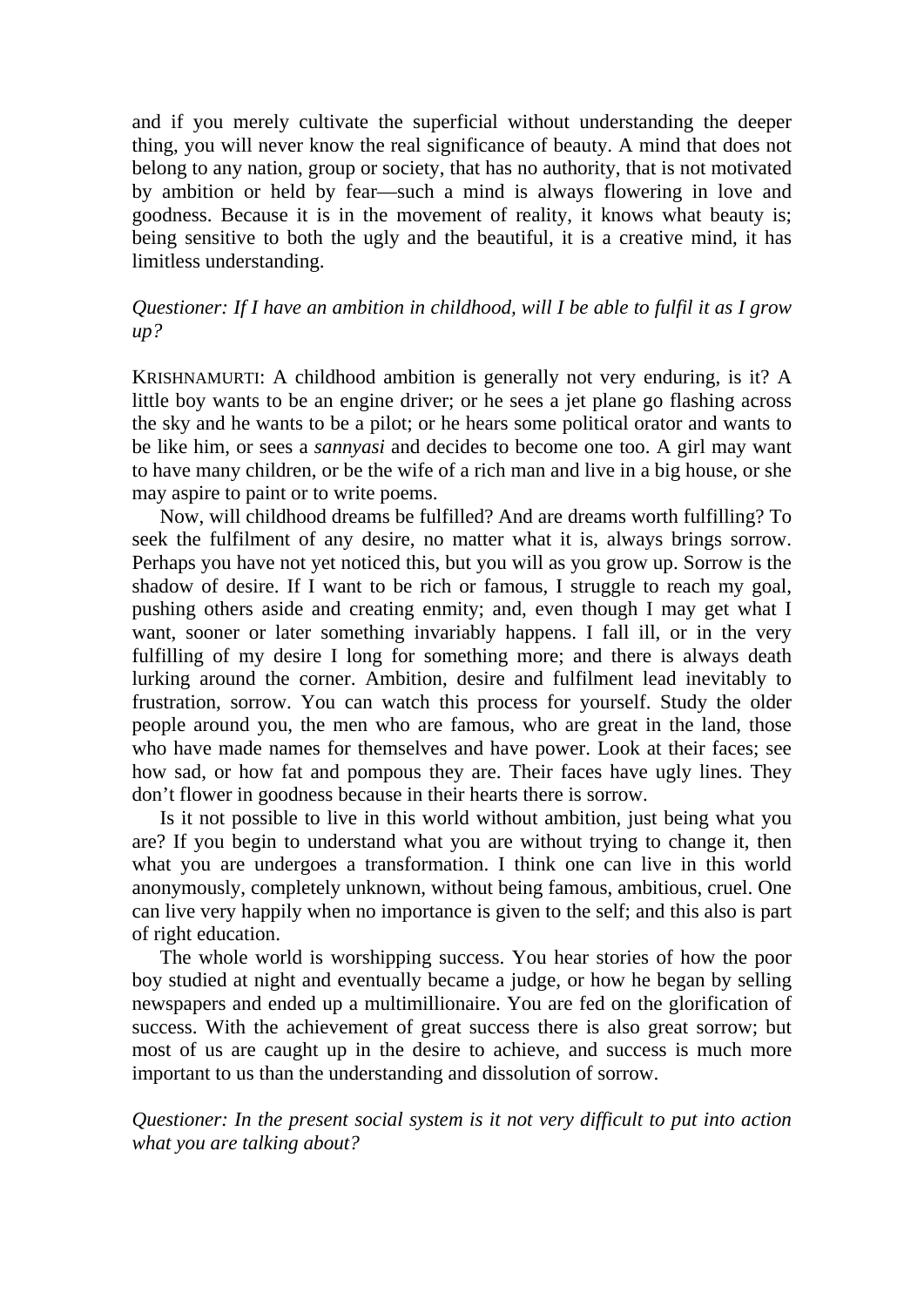KRISHNAMURTI: When you feel very strongly about something, do you consider it difficult to put it into action? When you are keen to play cricket, you play it with your whole being, don't you? And do you call it difficult? It is only when you don't vitally feel the truth of something that you say it is difficult to put it into action. You don't love it. That which you love you do with ardour, there is joy in it, and then what society or what your parents may say does not matter. But if you are not deeply convinced, if you do not feel free and happy in doing what you think is right, surely your interest in it is false, unreal; therefore it becomes mountainous and you say it is difficult to put it into action.

In doing what you love to do there will of course be difficulties, but that won't matter to you, it is part of life. You see, we have made a philosophy of difficulty, we consider it a virtue to make effort, to struggle, to oppose.

I am not talking of proficiency through effort and struggle, but of the love of doing something. But don't battle against society, don't tackle dead tradition, unless you have this love in you, for your struggle will be meaningless, and you will merely create more mischief. Whereas, if you deeply feel what is right and can therefore stand alone, then your action born of love will have extraordinary significance, it will have vitality, beauty.

You know, it is only in a very quiet mind that great things are born; and a quiet mind does not come about through effort, through control, through discipline.

### *Questioner: What do you mean by a total change, and how can it be realized in one's own being?*

KRISHNAMURTI: Do you think there can be a total change if you try to bring it about? Do you know what change is? Suppose you are ambitious and you have begun to see all that is involved in ambition: hope, satisfaction, frustration, cruelty, sorrow, inconsideration, greed, envy, an utter lack of love. Seeing all this, what are you to do? To make an effort to change or transform ambition is another form of ambition, is it not? It implies a desire to be something else. You may reject one desire, but in that very process you cultivate another desire which also brings sorrow.

Now, if you see that ambition brings sorrow, and that the desire to put an end to ambition also brings sorrow, if you see the truth of this very clearly for yourself and do not act, but allow the truth to act, then that truth brings about a fundamental change in the mind, a total revolution. But this requires a great deal of attention, penetration, insight.

When you are told, as you all are, that you should be good, that you should love, what generally happens? You say, "I must practise being good, I must show love to my parents, to the servant, to the donkey, to everything." That means you are making an effort to show love—and then "love" becomes very shoddy, very petty, as it does with those nationalistic people who are everlastingly practising brotherhood, which is silly, stupid. It is greed that causes these practices. But if you see the truth of nationalism, of greed, and let that truth work upon you, let that truth act, then you will be brotherly without making any effort. A mind that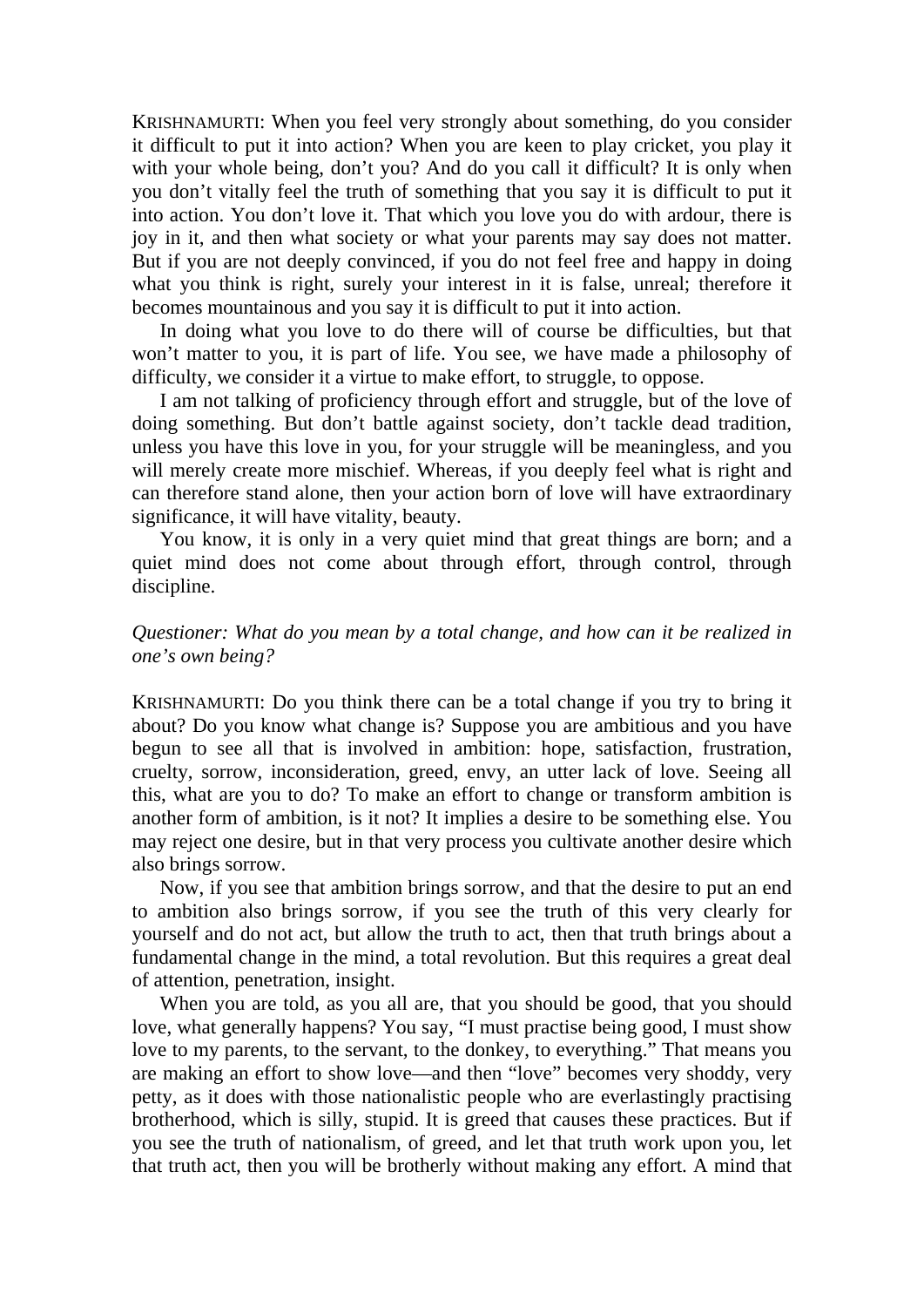practises love cannot love. But if you love and do not interfere with it, then love will operate.

### *Questioner: Sir, what is self-expansion?*

KRISHNAMURTI: If you want to become the governor or a famous professor, if you imitate some big man or hero, if you try to follow your *guru* or a saint, then that process of becoming, imitating, following is a form of self-expansion, is it not? An ambitious man, a man who wants to be great, who wants to fulfil himself may say, "I am doing this in the name of peace and for the sake of my country"; but his action is still the expansion of himself.

### *Questioner: Why is the rich man proud?*

KRISHNAMURTI: A little boy asks why the rich man is proud. Have you really noticed that the rich man is proud? And do not the poor also have pride? We all have our own peculiar arrogance which we show in different ways. The rich man, the poor man, the learned man, the man of capacity, the saint, the leader—each in his own way has the feeling that he has arrived, that he is a success, that he is somebody or can do something. But the man who is nobody, who does not want to be a somebody, who is just himself and understands himself—such a man is free of arrogance, of pride.

*Questioner: Why are we always caught in the "me" and the "mine," and why do we keep bringing up in our meetings with you the problems which this state of mind produces?* 

KRISHNAMURTI: Do you really want to know, or has somebody prompted you to ask this question? The problem of the "me" and the "mine" is one in which we are all involved. It is really the only problem we have, and we are everlastingly talking about it in different ways, sometimes in terms of fulfilment and sometimes in terms of frustration, sorrow. The desire to have lasting happiness, the fear of dying or of losing property, the pleasure of being flattered, the resentment of being insulted, the quarrelling over your god and my god, your way and my way—the mind is ceaselessly occupied with all this and nothing else. It may pretend to seek peace, to feel brotherly, to be good, to love, but behind this screen of words it continues to be caught up in the conflict of the "me" and the "mine," and that is why it creates the problems which you bring up every morning in different words.

### *Questioner: Why do women dress themselves up?*

KRISHNAMURTI: Have you not asked them? And have you never watched the birds? Often it is the male bird that has more colour, more sprightliness. To be physically attractive is part of the sexual relationship to produce young. That is life. And the boys also do it. As they grow up they like to comb their hair in a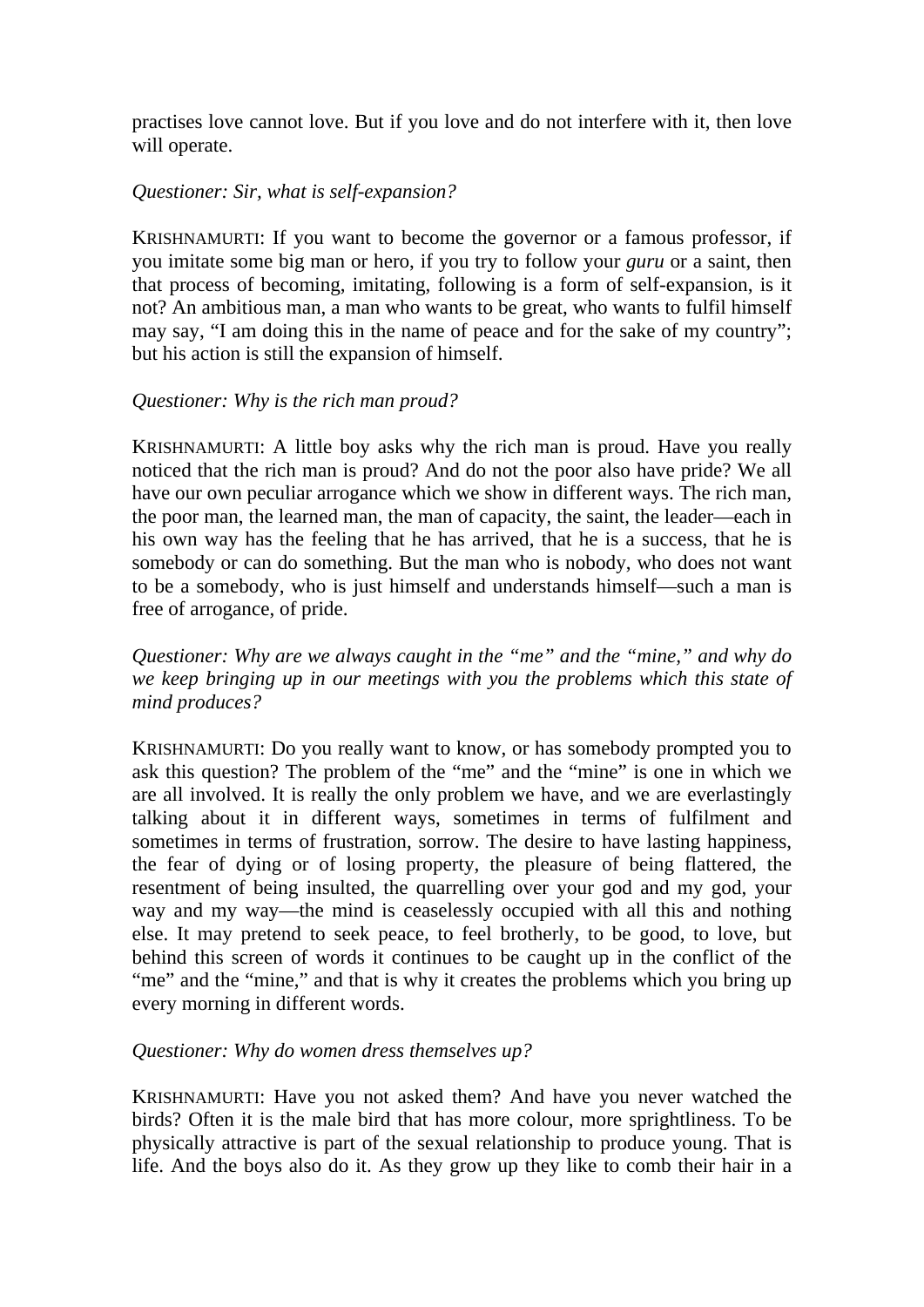particular way, wear a nice cap, put on attractive clothes—which is the same thing. We all want to show off. The rich man in his expensive car, the girl who makes herself more beautiful, the boy who tries to be very smart—they all want to show that they have something. It is a strange world, is it not? You see, a lily or a rose never pretends, and its beauty is that it is what it is.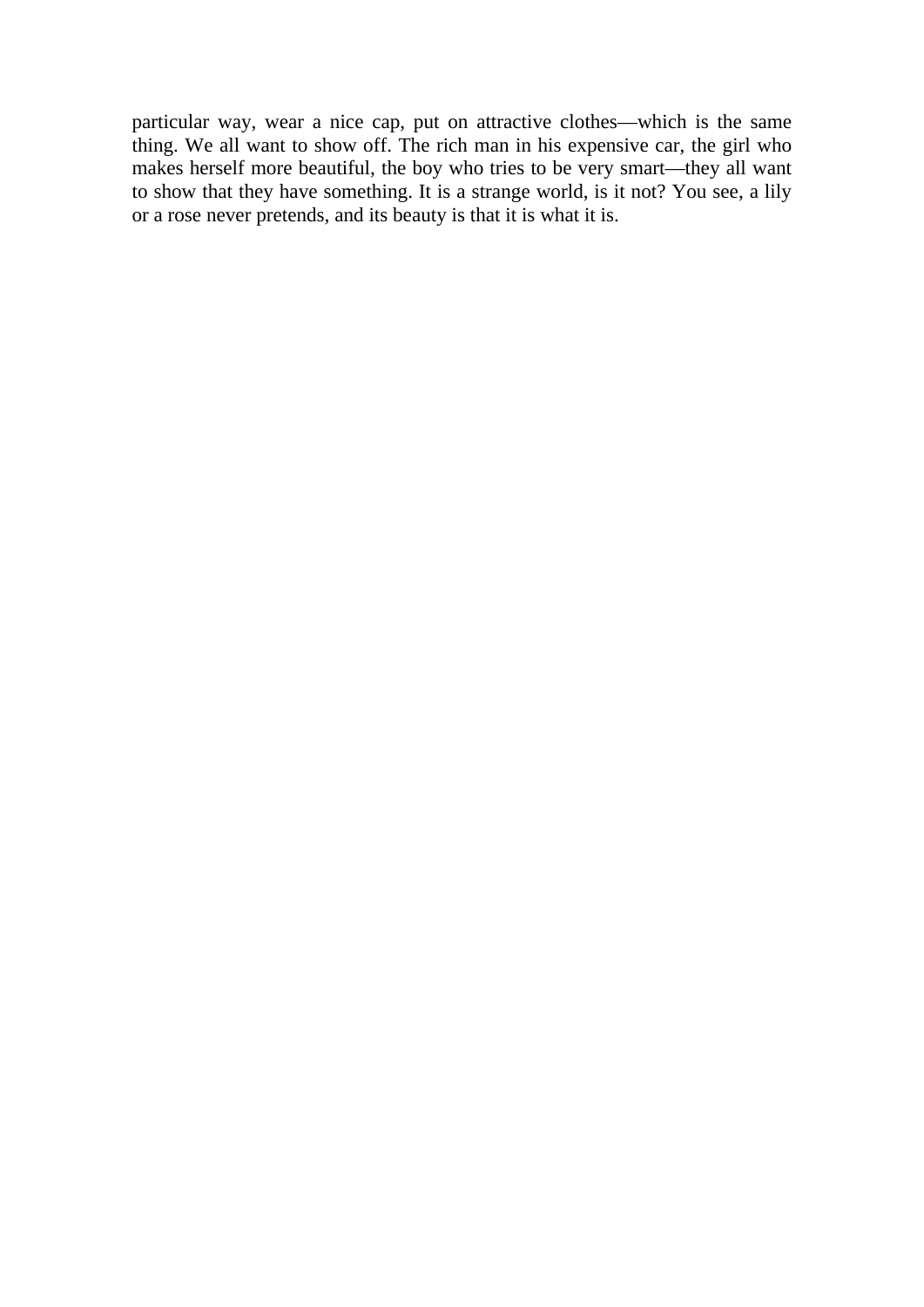# **21**

### **THE PURPOSE O F LEARNING**

Are you interested in trying to find out what is learning? You go to school to learn, don't you? And what is learning? Have you ever thought about it? How do you learn, why do you learn, and what is it that you are learning? What is the meaning, the deeper significance of learning? You have to learn to read and write, to study various subjects, and also to acquire a technique, to prepare yourself for a profession by which to earn a livelihood. We mean all of that when we talk about learning—and then most of us stop there. As soon as we pass certain examinations and have a job, a profession, we seem to forget all about learning.

But is there an end to learning? We say that learning from books and learning from experience are two different things; and are they? From books we learn what other people have written about sciences, for example. Then we make our own experiments and continue to learn through those experiments. And we also learn through experience—at least that is what we say. But after all, to fathom the extraordinary depths of life, to find out what God or truth is, there must be freedom; and, through experience, is there freedom to find out, to learn?

Have you thought about what experience is? It is the feeling in response to a challenge, is it not? To respond to a challenge is experience. And do you learn through experience? When you respond to a challenge, to a stimulus, your response is based on your conditioning, on the education you have received, on your cultural, religious, social and economic background. You respond to a challenge conditioned by your background as a Hindu, a Christian, a communist, or whatever you are. If you do not break away from your background, your response to any challenge only strengthens or modifies that background. Hence you are really never free to explore, to discover, to understand what is truth, what is God.

So, experience does not free the mind, and learning through experience is only a process of forming new patterns based on one's old conditioning. I think it is very important to understand this, because as we grow older we get more and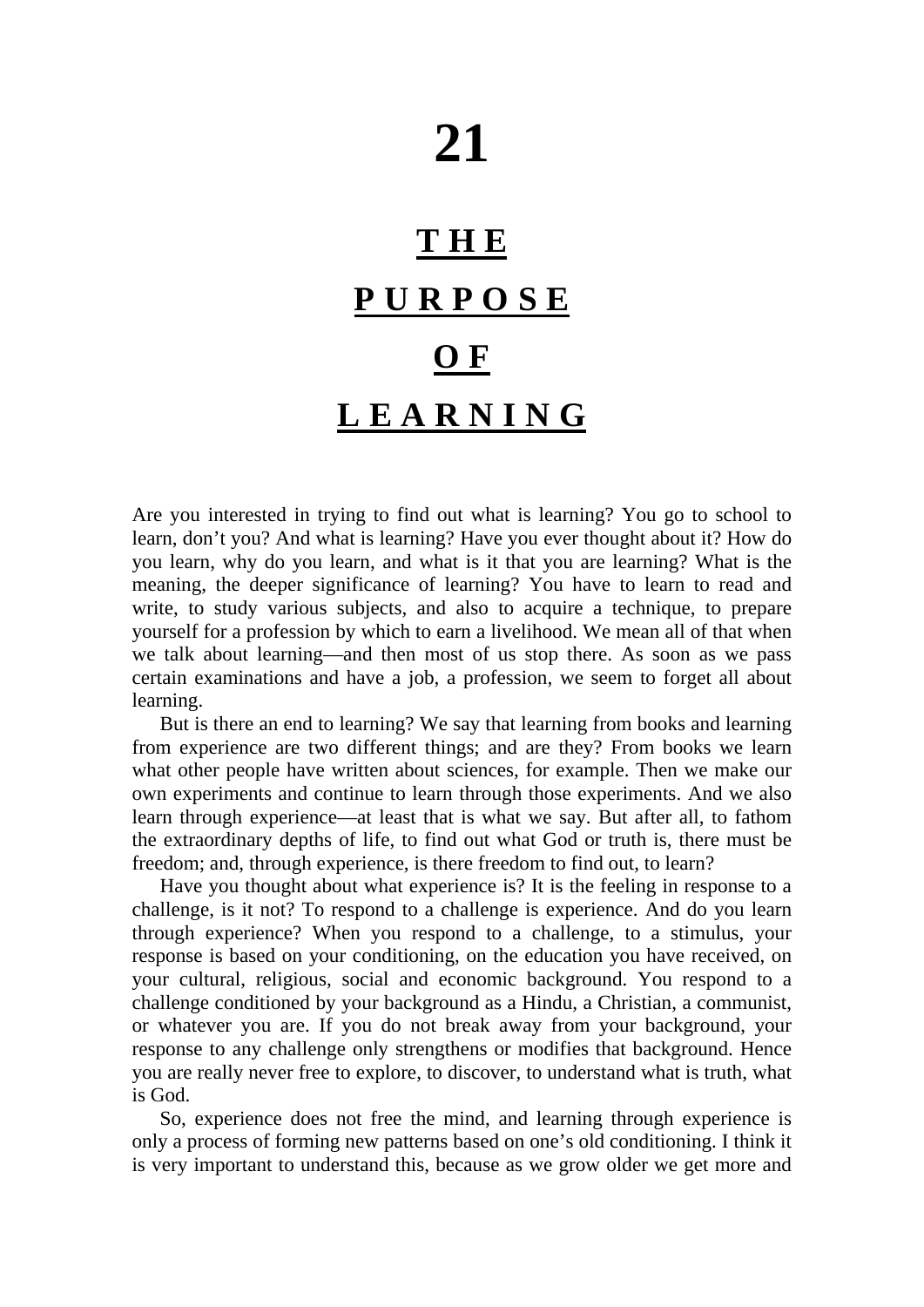more entrenched in our experience, hoping thereby to learn; but what we learn is dictated by the background, which means that through the experience by which we learn there is never freedom but only the modification of conditioning.

Now, what is learning? You begin by learning how to read and write, how to sit quietly, how to obey or not to obey; you learn the history of this or that country, you learn languages which are necessary for communication; you learn how to earn a livelihood, how to enrich the fields, and so on. But is there a state of learning in which the mind is free of the background, a state in which there is no search? Do you understand the question?

What we call learning is a continuous process of adjusting, resisting, subjugating; we learn either to avoid or to gain something. Now, is there a state in which the mind is not the instrument of learning but of being? Do you see the difference? As long as we are acquiring, getting, avoiding, the mind must learn, and in such learning there is always a great deal of tension, resistance. To learn you must concentrate, must you not? And what is concentration?

Have you ever noticed what happens when you concentrate on something? When you are required to study a book which you don't want to study, or even if you do want to study, you have to resist and put aside other things. You resist the inclination to look out of the window, or to talk to somebody, in order to concentrate. So in concentration there is always effort, is there not? In concentration there is a motive, an incentive, an effort to learn in order to acquire something; and our life is a series of such efforts, a state of tension in which we are trying to learn. But if there is no tension at all, no acquiring, no laying up of knowledge, is not the mind then capable of learning much more deeply and swiftly? Then it becomes an instrument of inquiry to find out what is truth, what is beauty, what is God—which means, really, that it does not submit to any authority, whether it be the authority of knowledge or society, of religion, culture or conditioning.

You see, it is only when the mind is free from the burden of knowledge that it can find out what is true; and in the process of finding out, there is no accumulation, is there? The moment you begin to accumulate what you have experienced or learnt, it becomes an anchorage which holds your mind and prevents it from going further. In the process of inquiry the mind sheds from day to day what it has learnt so that it is always fresh, uncontaminated by yesterday's experience. Truth is living, it is not static, and the mind that would discover truth must also be living, not burdened with knowledge or experience. Then only is there that state in which truth can come into being.

All this may be difficult in the verbal sense, but the meaning is not difficult if you apply your mind to it. To inquire into the deeper things of life, the mind must be free; but the moment you learn and make that learning the basis of further inquiry, your mind is not free and you are no longer inquiring.

#### *Questioner: Why do we so easily forget what we find difficult to learn?*

KRISHNAMURTI: Are you learning merely because circumstances force you to learn? After all, if you are studying physics and mathematics but you really want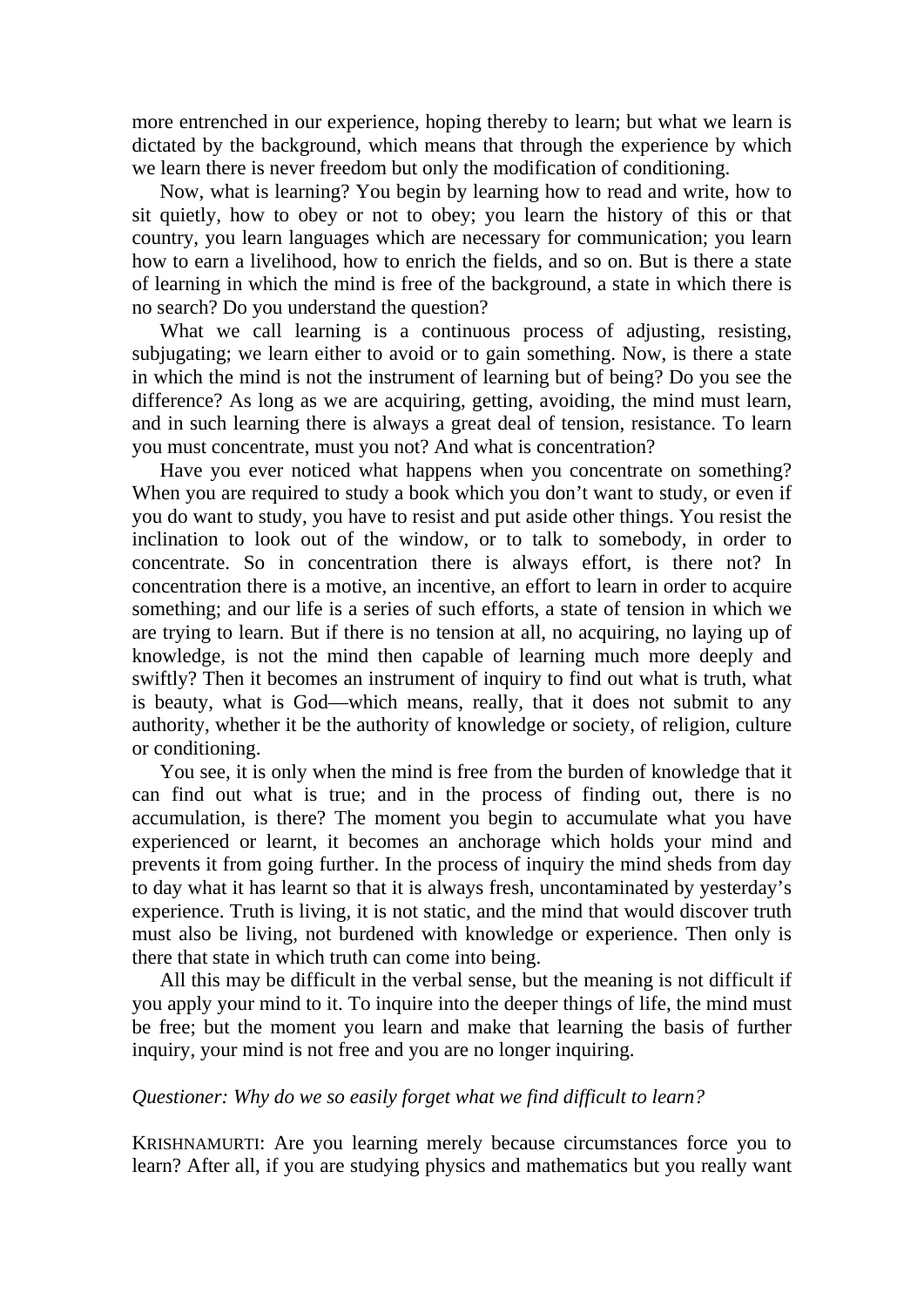to become a lawyer, you soon forget the physics and mathematics. Do you really learn if you have an incentive to learn? If you want to pass certain examinations merely in order to find a job and get married, you may make an effort to concentrate, to learn; but once you pass the examinations you soon forget what you have learned, do you not? When learning is only a means to get somewhere, the moment you have got where you want to go, you forget the means—and surely that is not learning at all. So there may be the state of learning only when there is no motive, no incentive, when you do the thing for the love of itself.

### *Questioner: What is the significance of the word "progress"?*

KRISHNAMURTI: Like most people, you have ideals, have you not? And the ideal is not real, not factual; it is what *should* be, it is something in the future. Now, what I say is this: forget the ideal, and be aware of what you are. Do not pursue what *should* be, but understand what *is*. The understanding of what you actually are is far more important than the pursuit of what you *should* be. Why? Because in understanding what you are there begins a spontaneous process of transformation, whereas in becoming what you think you *should* be there is no change at all, but only a continuation of the same old thing in a different form. If the mind, seeing that it is stupid, tries to change its stupidity into intelligence, which is what *should* be, that is silly, it has no meaning, no reality; it is only the pursuit of a self-projection, a postponement of the understanding of what *is*. As long as the mind tries to change its stupidity into something else, it remains stupid. But if the mind says, "I realize that I am stupid and I want to understand what stupidity is, therefore I shall go into it, I shall observe how it comes into being", then that very process of inquiry brings about a fundamental transformation.

"What is the significance of the word 'progress'?" *Is* there such a thing as progress? You see the bullock cart moving at two miles an hour, and that extraordinary thing called the jet plane travelling at 600 or more miles per hour. That is progress, is it not? There is technological progress: better means of communication, better health and so on. But is there any other form of progress? Is there psychological progress in the sense of spiritual advancement through time? Is the idea of progress in spirituality really spiritual, or merely an invention of the mind?

You know, it is very important to ask fundamental questions; but unfortunately we find very easy answers to fundamental questions. We think the easy answer is a solution, but it is not. We must ask a fundamental question and let that question operate, let it work in us to find out what is the truth of it.

Progress implies time, does it not? After all, it has taken us centuries to come from the bullock cart to the jet plane. Now, we think that we can find reality or God in the same way, through time. We are here, and we think of God as being over there, or somewhere far away, and to cover that distance, that intervening space, we say we need time. But God or reality is not fixed, and neither are we fixed; there is no fixed point from which to start and no fixed point towards which to move. For reasons of psychological security we cling to the idea that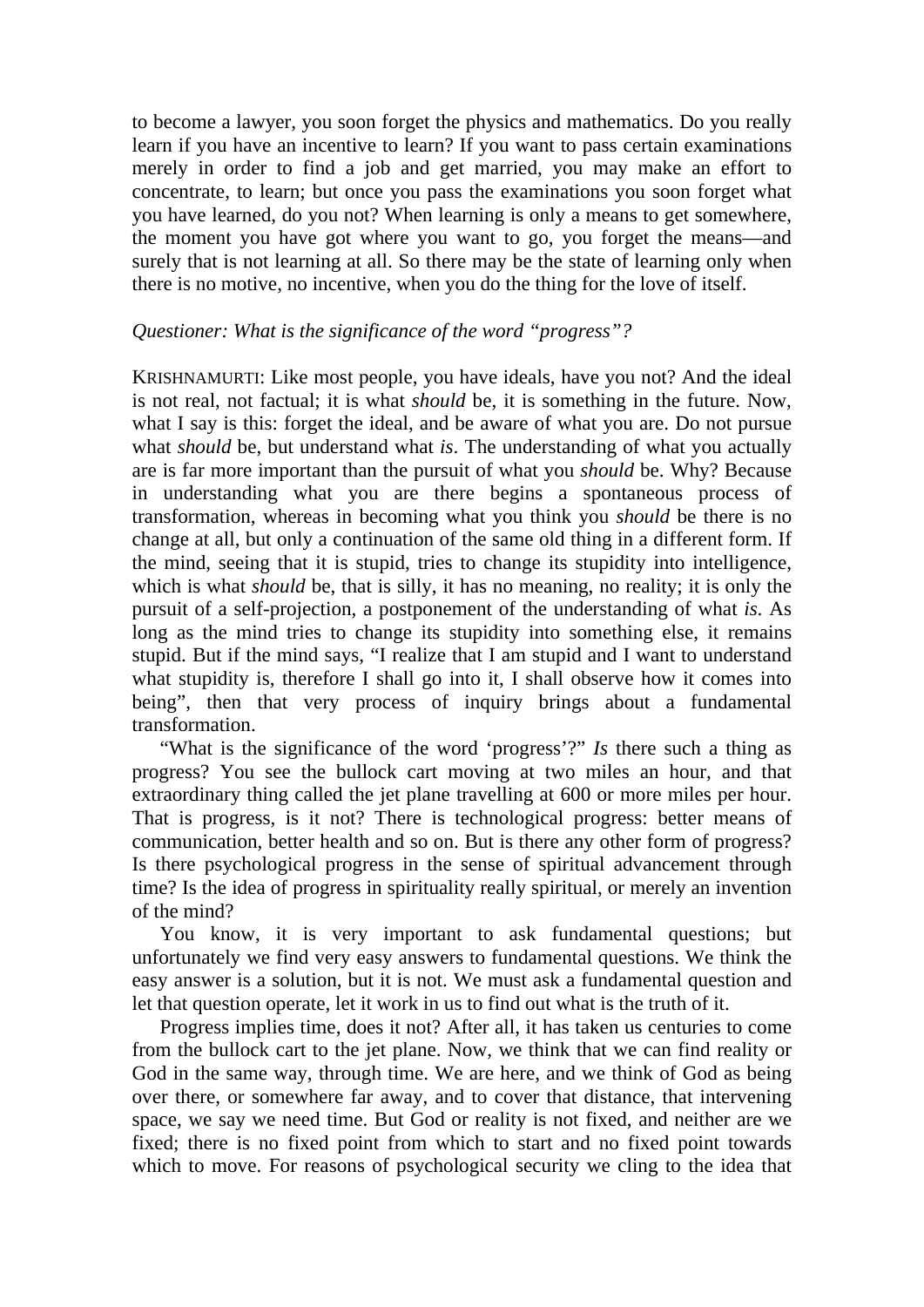there is a fixed point in each of us, and that reality is also fixed; but this is an illusion, it is not true. The moment we want time in which to evolve or progress inwardly, spiritually, what we are doing is no longer spiritual, because truth is not of time. A mind which is caught up in time demands time to find reality. But reality is beyond time, it has no fixed point. The mind must be free of all its accumulations, conscious as well as unconscious, and only then is it capable of finding out what is truth, what is God.

### *Questioner: Why do birds fly away when I come near?*

KRISHNAMURTI: How nice it would be if the birds did not fly away when you came near! If you could touch them, be friendly with them, how lovely it would be! But you see, we human beings are cruel people. We kill the birds, torture them, we catch them in nets and put them in cages. Think of a lovely parrot in a cage! Every evening it calls to its mate and sees the other birds flying across the open sky. When we do all these things to the birds, do you think they will not be frightened when we come near them? But if you sit quietly in an isolated spot and are very still, really gentle, you will soon find that the birds come to you; they hover quite close and you can observe their alert movements, their delicate claws, the extraordinary strength and beauty of their feathers. But to do that you must have immense patience, which means you must have a great deal of love, and also there must be no fear. Animals seem to sense fear in us, and they in turn get frightened and run away. That is why it is very important to understand oneself.

You try sitting very still under a tree, but not just for two or three minutes, because the birds won't get used to you in so short a time. Go and sit quietly under the same tree every day, and you will soon begin to be aware that everything around you is living. You will see the blades of grass sparkling in the sunshine, the ceaseless activity of the little birds, the extraordinary sheen of a snake, or a kite flying high in the skies enjoying the breeze without a movement of its wings. But to see all this and to feel the joy of it you must have real quietness inside you.

### *Questioner: What is the difference between you and me?*

KRISHNAMURTI: Is there any fundamental difference between us? You may have a fair skin and I may be quite dark; you may be very clever and know a lot more than I; or I may live in a village while you travel all over the world, and so on. Obviously there are differences in form, in speech, in knowledge, in manners, in tradition and culture; but whether we are Brahmins or non-Brahmins, whether we are Americans, Russians, Japanese, Chinese, or what you will, is there not a great similarity between us all? We are all afraid, we all want security, we all want to be loved, we all want to eat and to be happy. But you see, the superficial differences destroy our awareness of the fundamental similarity between us as human beings. To understand and to be free of that similarity brings about great love, great thoughtfulness. Unfortunately, most of us are caught up in, and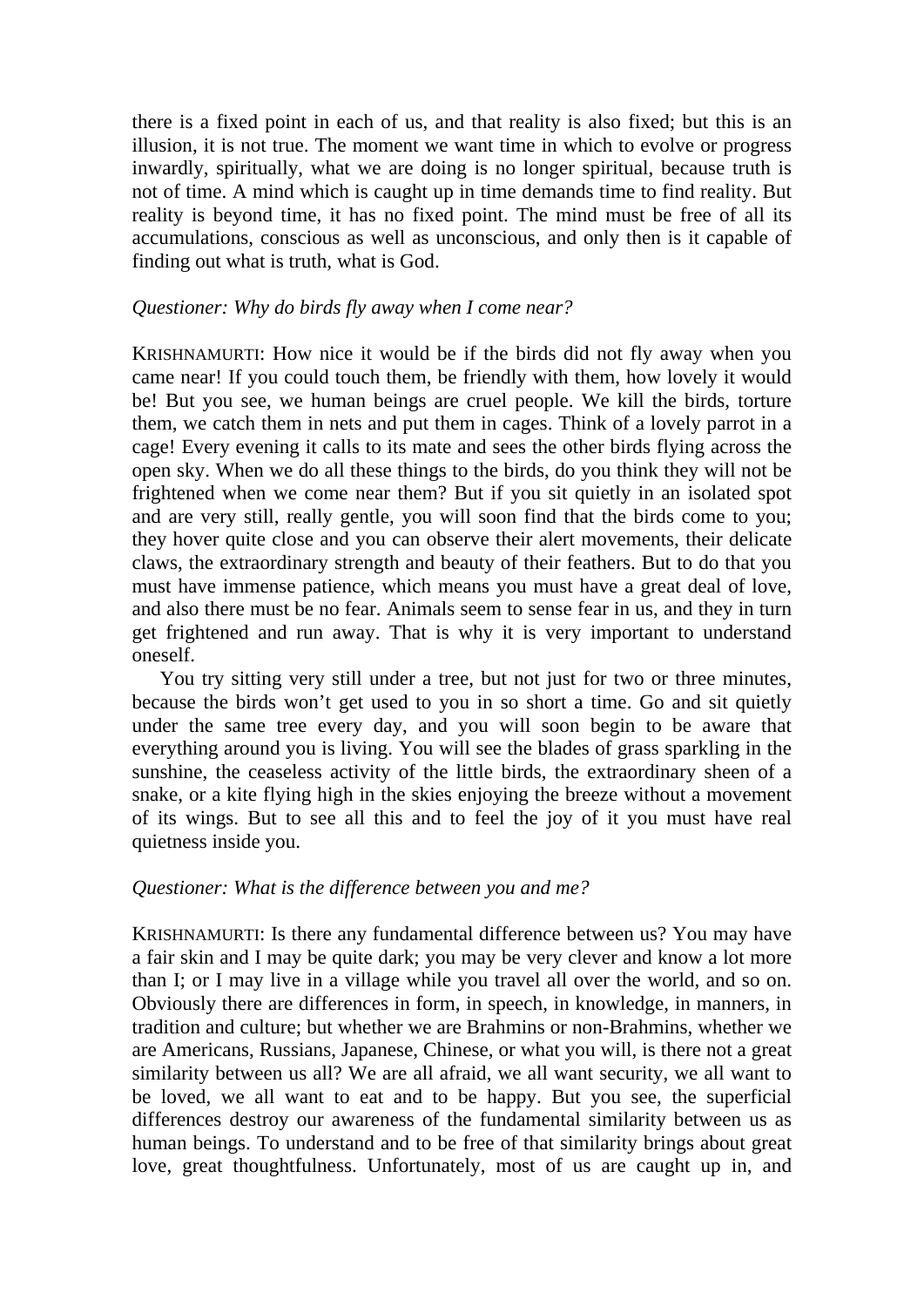therefore divided by, the superficial differences of race, of culture, of belief. Beliefs are a curse, they divide people and create antagonism. It is only by going beyond all beliefs, beyond all differences and similarities, that the mind can be free to find out what is true.

### *Questioner: Why does the teacher get cross with me when I smoke?*

KRISHNAMURTI: Probably he has told you many times not to smoke because it is not very good for little boys; but you keep on smoking because you like the taste, so he gets cross with you. Now, what do *you* think? Do you think one should get used to smoking, or acquire any other habit, while one is so very young? If at your age your body gets accustomed to smoking, it means you are already a slave to something; and is that not a terrible thing? Smoking may be all right for older people, but even that is extremely doubtful. Unfortunately, they have their excuses for being slaves to various habits. But you who are very young, immature, adolescent, you who are still growing—why should you get used to anything, or fall into any habit, which only makes you insensitive? The moment the mind gets used to something it begins to function in the groove of habit, therefore it becomes dull, it is no longer vulnerable; it loses that sensibility which is necessary to find out what is God, what is beauty, what is love.

### *Questioner: Why do men hunt tigers?*

KRISHNAMURTI: Because they want to kill for the excitement of killing. We all do lots of thoughtless things—like tearing the wings from a fly to see what will happen. We gossip and say harsh things about others; we kill to eat; we kill for so-called peace; we kill for our country or for our ideas. So there is a great streak of cruelty in us, is there not? But if one can understand and put that aside, then it is great fun just to watch the tiger go by—as several of us did one evening near Bombay. A friend took us into the forest in his car to look for a tiger which somebody had seen nearby. We were returning and had just rounded a curve, when suddenly there was the tiger in the middle of the road. Yellow and black, sleek and lean, with a long tail, he was a lovely thing to watch, full of grace and power. We switched off the headlights and he came growling towards us, passing so close that he almost touched the car. It was a marvellous sight. If one can watch a thing like that without a gun it is much more fun, and there is great beauty in it.

### *Questioner: Why are we burdened with sorrow?*

KRISHNAMURTI: We accept sorrow as an inevitable part of life and we build philosophies around it; we justify sorrow, and we say that sorrow is necessary in order to find God. I say, on the contrary, there is sorrow because man is cruel to man. Also we don't understand a great many things in life which therefore bring sorrow—things like death, like not having a job, like seeing the poor in their misery. We don't understand all this, so we are tortured; and the more sensitive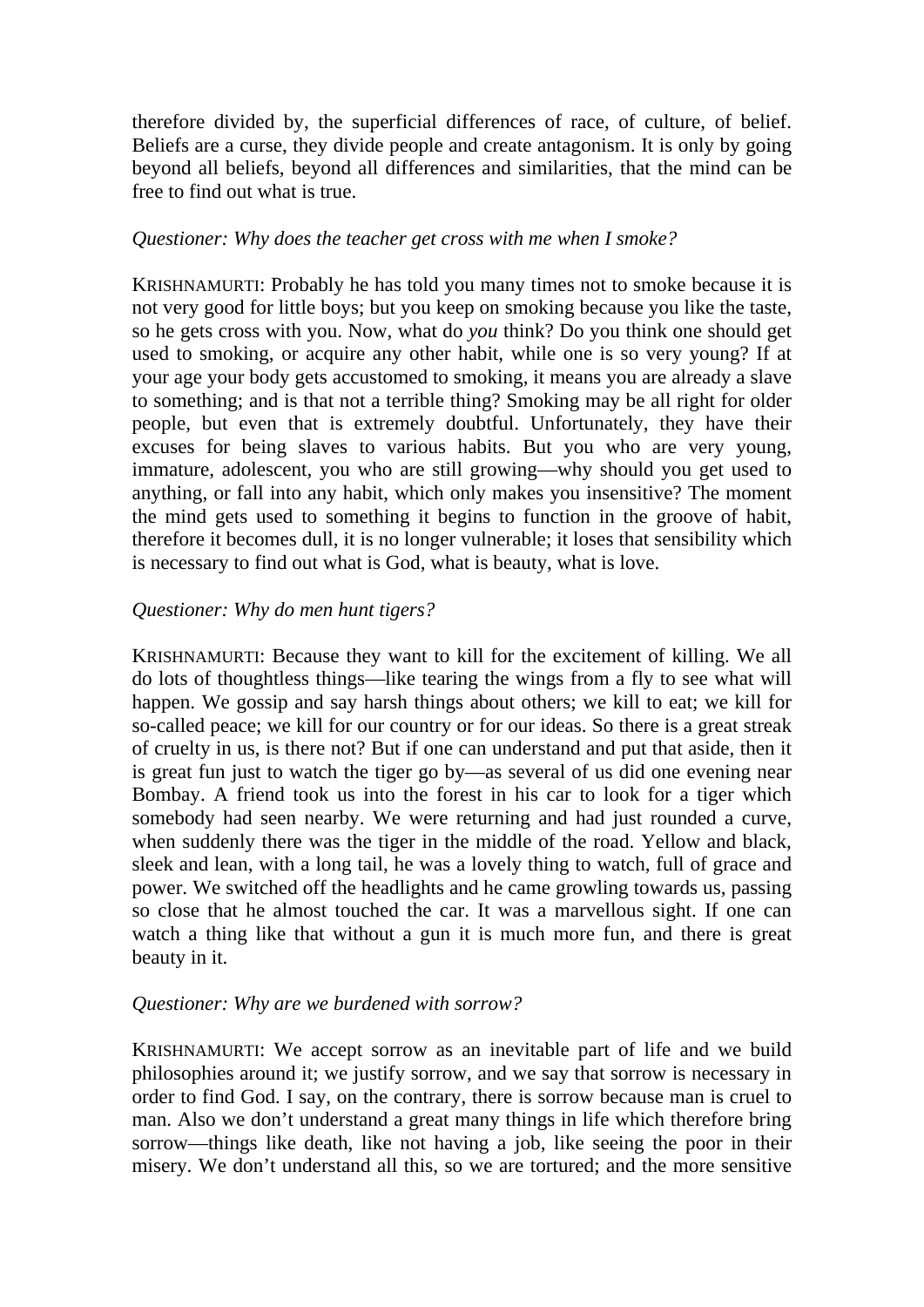one is, the more one suffers. Instead of understanding these things, we justify sorrow; instead of revolting against this whole rotten system and breaking through it, we merely adjust ourselves to it. To be free of sorrow one must be free of the desire to do harm—and also of the desire to do "good," the so-called good that is equally the result of our conditioning.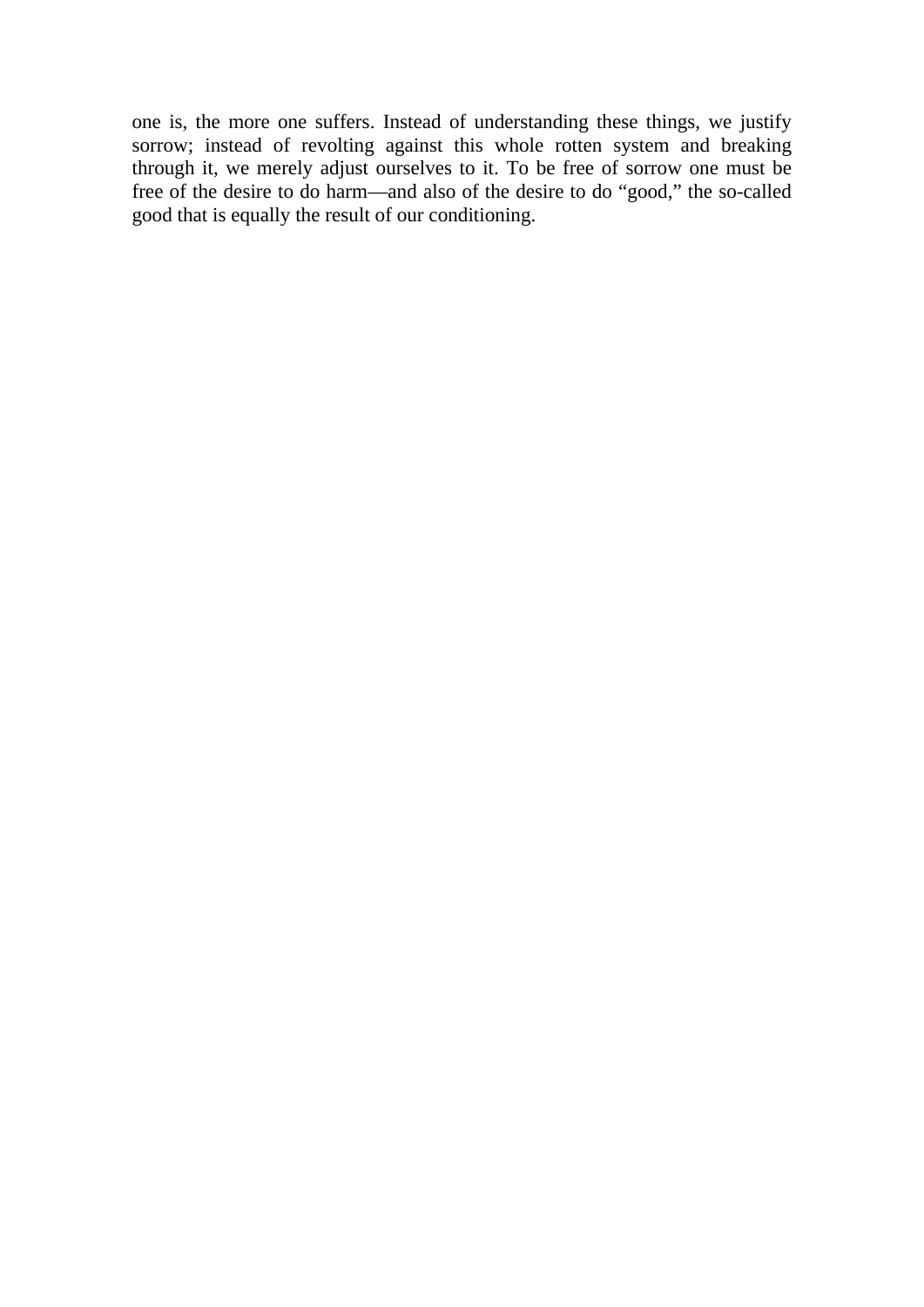## **22**

## **THE SIMPLICITY O F LOVE**

A man in *sannyasi* robes used to come every morning to gather flowers from the trees in a nearby garden. His hands and his eyes were greedy for the flowers, and he picked every flower within reach. He was evidently going to offer them to some dead image, a thing made of stone. The flowers were lovely, tender things just opening to the morning sun, and he did not pick them gently, but tore them off, viciously stripping the garden of whatever it held. His god demanded lots of flowers—lots of living things for a dead stone image.

Another day I watched some young boys picking flowers. They were not going to offer the flowers to any god; they were talking and thoughtlessly tearing off the flowers, and throwing them away. Have you ever observed yourself doing this? I wonder why you do it? As you walk along you will break off a twig, strip away the leaves and drop it. Have you not noticed this thoughtless action on your part? The grown-up people do it too, they have their own way of expressing their inner brutality, this appalling disrespect for living things. They talk about harmlessness, yet everything they do is destructive.

One can understand your picking a flower or two to put in your hair, or to give to somebody with love; but why do you just tear at the flowers? The grownups are ugly in their ambition, they butcher each other in their wars and corrupt each other with money. They have their own forms of hideous action; and apparently the young people here as elsewhere are following in their footsteps.

The other day I was out walking with one of the boys and we came upon a stone lying on the road. When I removed it, he asked, "Why did you do that?" What does this indicate? Is it not a lack of consideration, respect? You show respect out of fear, do you not? You promptly jump up when an elder comes into the room, but that is not respect, it is fear; because if you really felt respect you would not destroy the flowers, you would remove a stone from the road, you would tend the trees and help to take care of the garden. But, whether we are old or young, we have no real feeling of consideration. Why? Is it that we don't know what love is?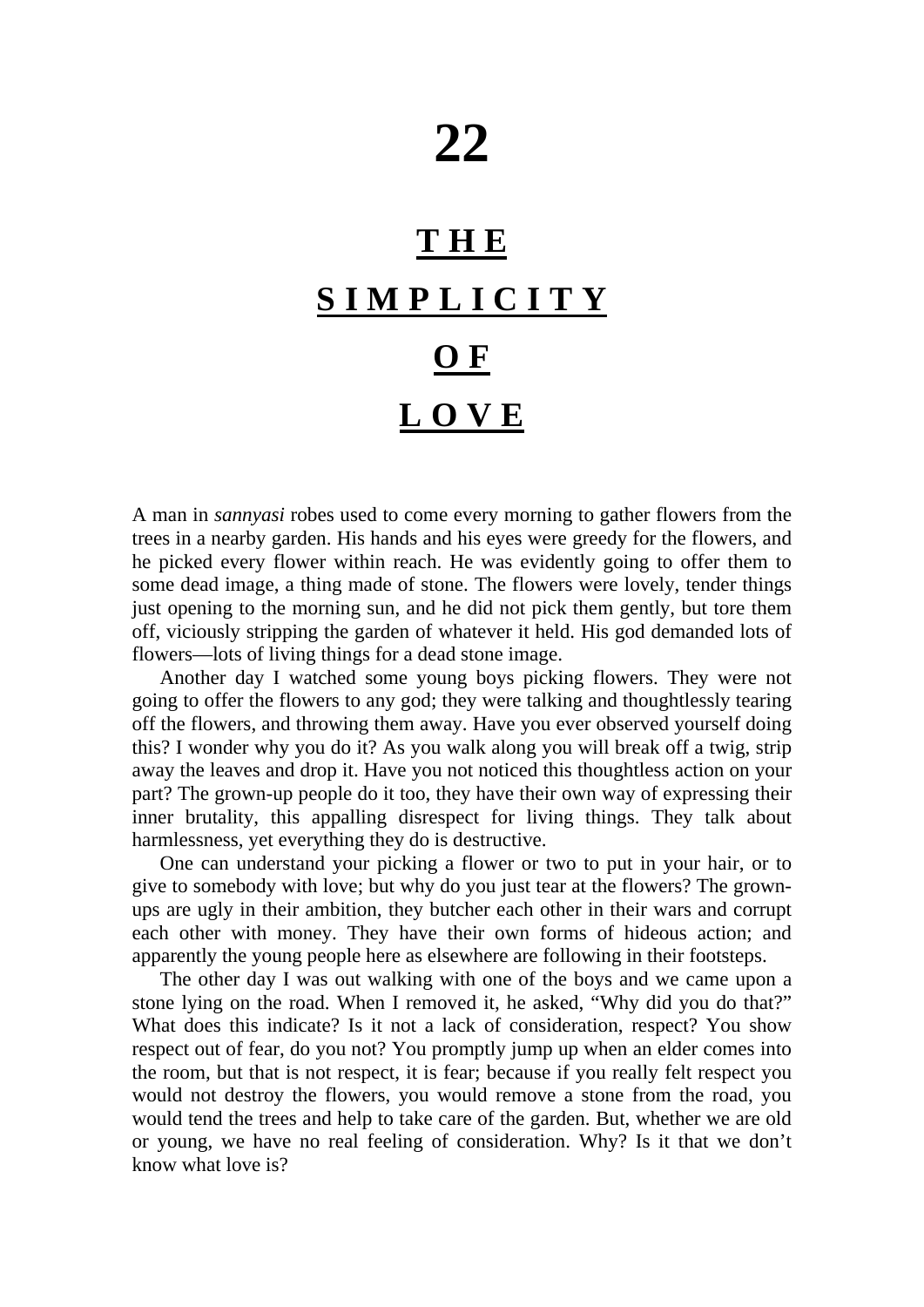Do you understand what simple love is? Not the complexity of sexual love, nor the love of God, but just love, being tender, really gentle in one's whole approach to all things. At home you don't always get this simple love, your parents are too busy; at home there may be no real affection, no tenderness, so you come here with that background of insensitivity and you behave like everybody else. And how is one to bring about sensitivity? Not that you must have regulations against picking the flowers, for when you are merely restrained by regulations, there is fear. But how is there to come into being this sensitivity which makes you alert not to do any harm to people, to animals, to flowers?

Are you interested in all this? You should be. If you are not interested in being sensitive, you might as well be dead—and most people are. Though they eat three meals a day, have jobs, procreate children, drive cars, wear fine clothes, most people are as good as dead.

Do you know what it means to be sensitive? It means, surely, to have a tender feeling for things: to see an animal suffering and do something about it, to remove a stone from the path because so many bare feet walk there, to pick up a nail on the road because somebody's car might get a puncture. To be sensitive is to feel for people, for birds, for flowers, for trees—not because they are yours, but just because you are awake to the extraordinary beauty of things. And how is this sensitivity to be brought about?

The moment you are deeply sensitive you naturally do not pluck the flowers; there is a spontaneous desire not to destroy things, not to hurt people, which means having real respect, love. To love is the most important thing in life. But what do we mean by love? When you love someone because that person loves you in return, surely that is not love. To love is to have that extraordinary feeling of affection without asking anything in return. You may be very clever, you may pass all your examinations, get a doctorate and achieve a high position, but if you have not this sensitivity, this feeling of simple love, your heart will be empty and you will be miserable for the rest of your life.

So it is very important for the heart to be filled with this sense of affection, for then you won't destroy, you won't be ruthless, and there won't be wars any more. Then you will be happy human beings; and because you are happy you won't pray, you won't *seek* God, for that happiness itself is God.

Now, how is this love to come into being? Surely, love must begin with the educator, the teacher. If, besides giving you information about mathematics, geography, or history, the teacher has this feeling of love in his heart and talks about it; if he spontaneously removes the stone from the road and does not allow the servant to do all the dirty jobs; if in his conversation, in his work, in his play, when he eats, when he is with you or by himself, he feels this strange thing and points it out to you often, then you also will know what it is to love.

You may have a clear skin, a nice face, you may wear a lovely *sari* or be a great athlete, but without love in your heart you are an ugly human being, ugly beyond measure; and when you love, whether your face is homely or beautiful, it has a radiance. To love is the greatest thing in life; and it is very important to talk about love, to feel it, to nourish it, to treasure it, otherwise it is soon dissipated, for the world is very brutal. If while you are young you don't feel love, if you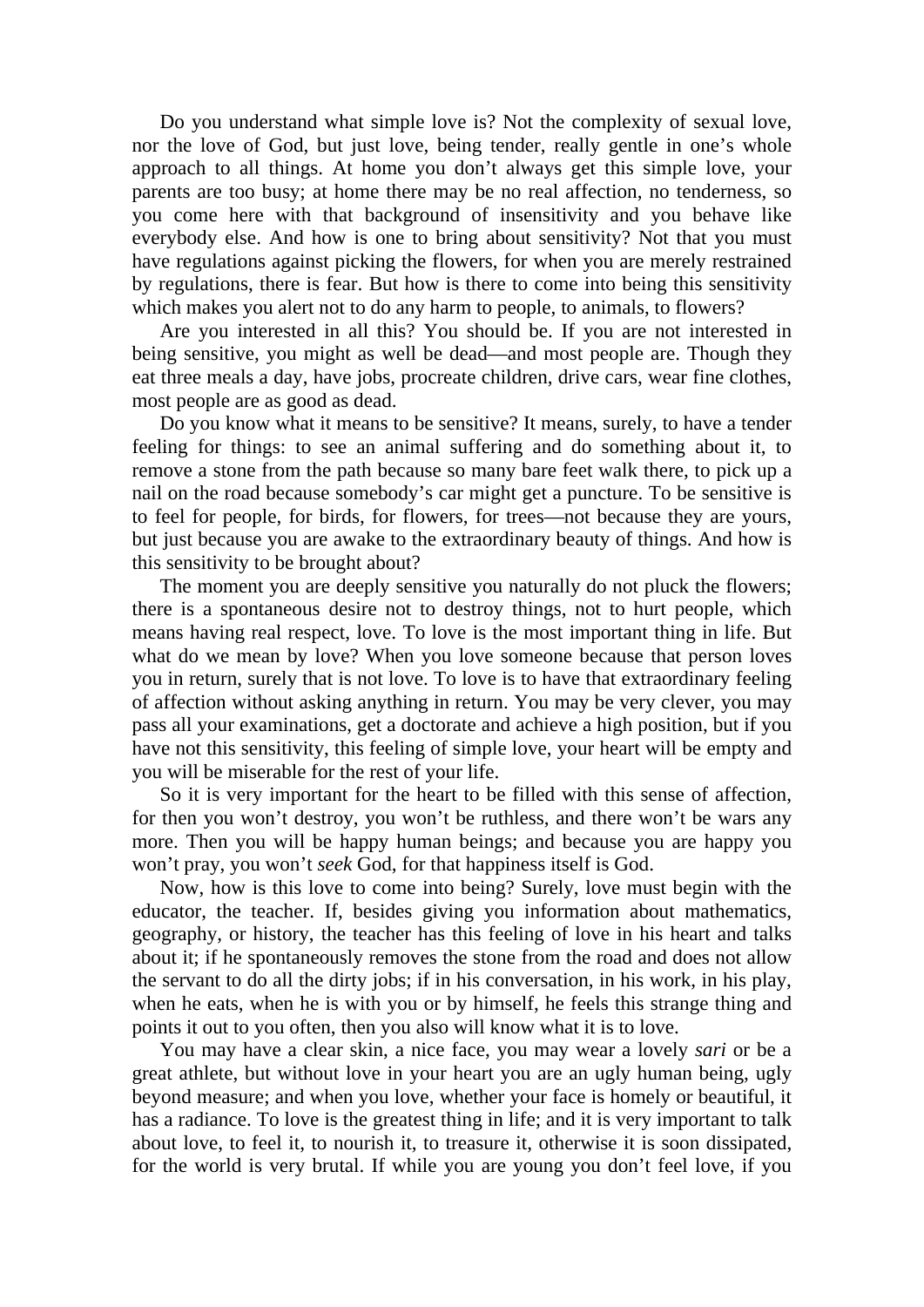don't look with love at people, at animals, at flowers, when you grow up you will find that your life is empty; you will be very lonely, and the dark shadows of fear will follow you always. But the moment you have in your heart this extraordinary thing called love and feel the depth, the delight, the ecstasy of it, you will discover that for you the world is transformed.

### *Questioner: Why is it that always so many rich and important people are invited to school functions?*

KRISHNAMURTI: What do *you* think? Don't you want your father to be an important man? Are you not proud if he becomes a member of parliament and is mentioned in the newspapers? If he takes you to live in a big house, or if he goes to Europe and comes back puffing a cigar, are you not pleased?

You see, the wealthy and those in power are very useful to institutions. The institution flatters them and they do something for the institution, so it works both ways. But the question is not just why the school invites the important people to its functions; it is why you also want to be an important person, or why you want to marry the richest, the best known, or the most handsome man. Don't you all want to be a big something or other? And when you have those desires, you have in you already the seed of corruption. Do you understand what I am saying?

Put aside for the moment the question of why the school invites the wealthy because there are also poor people at these functions. But do any of you sit near the poor people, near the villagers? Do you? And have you noticed another extraordinary thing: how the *sannyasis* want to be seated prominently, how they push their way to the front? We all want to have prominence, recognition. The true Brahmin is one who does not ask anything from anyone, not because he is proud, but because he is a light unto himself; but we have lost all that.

You know, there is a marvellous story about Alexander when he came to India. Having conquered the country, he wanted to meet the prime minister who had created such order in the land and had brought about such honesty, such incorruptibility among the people. When the king explained that the prime minister was a Brahmin who had returned to his village, Alexander asked that he come to see him. The king sent for the prime minister, but he would not come because he did not care to show himself off to anyone. Unfortunately we have lost that spirit. Being in ourselves empty, dull, sorrowful, we are psychological beggars, seeking someone or something to nourish us, to give us hope, to sustain us, and that is why we make normal things ugly.

It is all right for some prominent official to come to lay the cornerstone of a building; what harm is there in that? But what is corrupting is the whole spirit behind it. You never go to visit the villagers, do you? You never talk to them, feel with them, see for yourself how little they have to eat, how endlessly they work day after day without rest; but because I happen to have pointed out to you certain things, you are ready to criticize others. Don't sit around and criticize, that is empty, but go and find out for yourself what the conditions are in the villages and do something there: plant a tree, talk to the villagers, invite them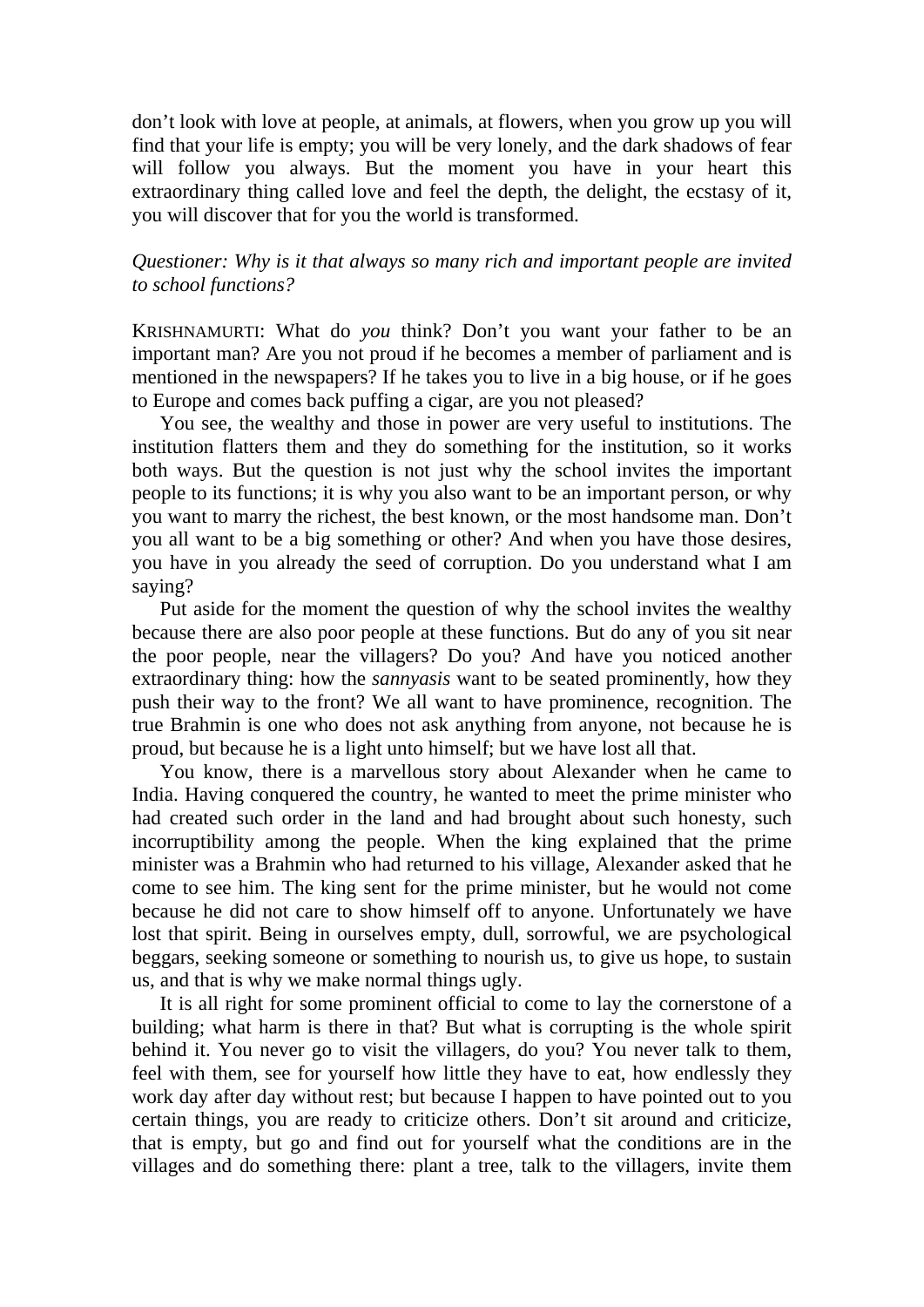here, play with their children. Then you will find that a different kind of society comes into being, because there will be love in the land. A society without love is like a land without rivers, it is as a desert; but where there are rivers the land is rich, it has abundance, it has beauty. Most of us grow up without love, and that is why we have created a society as hideous as the people who live in it.

*Questioner: You say that God is not in the graven image, but others say that he is indeed there, and that if we have faith in our hearts his power will manifest itself. What is the truth of worship?* 

KRISHNAMURTI: The world is as full of opinions as it is of people. And you know what an opinion is. You say this, and somebody else says that. Each one has an opinion, but opinion is not truth; therefore do not listen to mere opinion, it does not matter *whose* it is, but find out for yourself what is true. Opinion can be changed overnight, but truth cannot be changed.

Now, you want to find out for yourself whether God or truth is in the graven image, do you not? What is a graven image? It is a thing conceived by the mind and fashioned of wood or of stone by the hand. The mind projects the image; and do you think an image projected by the mind is God, though a million people assert that it is?

You say that if the mind has faith in the image, then the image will give power to the mind. Obviously; the mind creates the image and then derives power from its own creation. That is what the mind is everlastingly doing: producing images and drawing strength, happiness, benefit from those images, thereby remaining empty, inwardly poverty-stricken. So what is important is not the image, or what the millions say about it, but to understand the operation of your own mind.

The mind makes and unmakes gods, it can be cruel or kind. The mind has the power to do the most extraordinary things. It can hold opinions, it can create illusions, it can invent jet planes that travel at tremendous speed; it can build beautiful bridges, lay vast railways, devise machines that calculate beyond the capacity of man. But the mind cannot create truth. What it creates is not truth, it is merely an opinion, a judgment. So it is important to find out for yourself what is true.

To find out what is true, the mind must be without any movement, completely still. That stillness is the act of worship—not your going to the temple to offer flowers and pushing aside the beggar on the way. You propitiate the gods because you are afraid of them, but that is not worship. When you understand the mind and the mind is completely still, not *made* still, then that stillness is the act of worship; and in that stillness there comes into being that which is true, that which is beautiful, that which is God.

*Questioner: You said one day that we should sit quietly and watch the activity of our own mind, but our thoughts disappear as soon as we begin consciously to observe them. How can we perceive our own mind when the mind is the perceiver as well as that which it perceives?*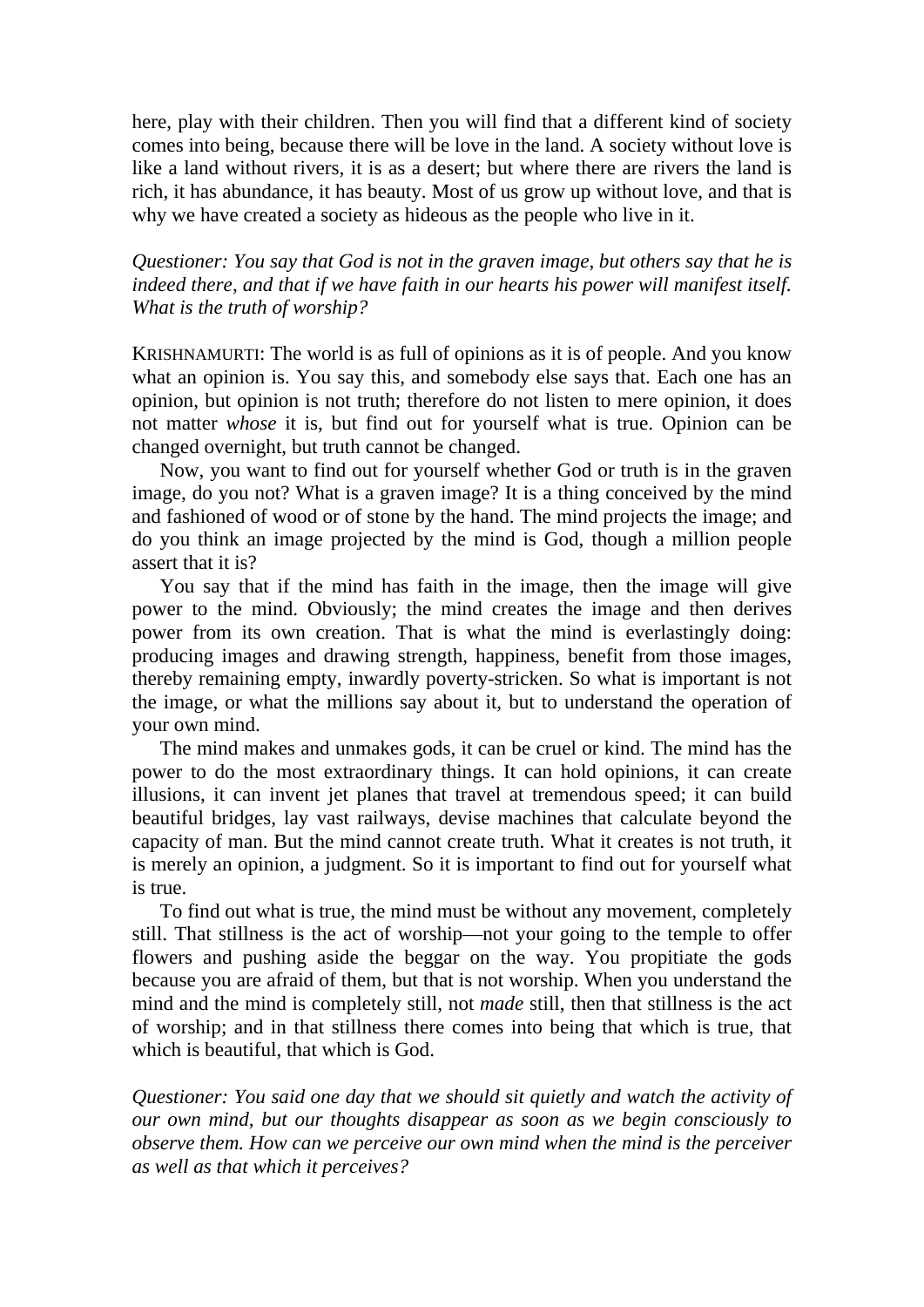KRISHNAMURTI: This is a very complex question, and many things are involved in it.

Now, is there a perceiver, or only perception? Please follow this closely. Is there a thinker, or only thinking? Surely, the thinker does not exist first. First there is thinking, and then thinking creates the thinker—which means that a separation in thinking has taken place. It is when this separation takes place that there comes into being the watcher and the watched, the perceiver and the object of perception. As the questioner says, if you watch your mind, if you observe a thought, that thought disappears, it fades away; but there is actually only perception, not a perceiver. When you look at a flower, when you just see it, at the moment is there an entity who sees? Or is there only seeing? Seeing the flower makes you say, "How nice it is, I want it"; so the "I" comes into being through desire, fear, greed, ambition, which follow in the wake of seeing. It is these that create the "I," and the "I" is non-existent without them.

If you go deeper into this whole question you will discover that when the mind is very quiet, completely still, when there is not a movement of thought and therefore no experiencer, no observer, then that very stillness has its own creative understanding. In that stillness the mind is transformed into something else. But the mind cannot find that stillness through any means, through any discipline, through any practice; it does not come about through sitting in a corner and trying to concentrate. That stillness comes when you understand the ways of the mind. It is the mind that has created the stone image which people worship; it is the mind that has created the *Gita*, the organized religions, the innumerable beliefs; and, to find out what is real, you must go beyond the creations of the mind.

#### *Questioner: Is man only mind and brain, or something more than this?*

KRISHNAMURTI: How are you going to find out? If you merely believe, speculate, or accept what Shankara, Buddha, or somebody else has said, you are not investigating, you are not trying to find out what is true.

You have only one instrument, which is the mind; and the mind is the brain also. Therefore, to find out the truth of this matter, you must understand the ways of the mind, must you not? If the mind is crooked you will never see straight; if the mind is very limited you cannot perceive the illimitable. The mind is the instrument of perception and, to perceive truly, the mind must be made straight, it must be cleansed of all conditioning, of all fear. The mind must also be free of knowledge, because knowledge diverts the mind and makes things twisted. The enormous capacity of the mind to invent, to imagine, to speculate, to think—must not this capacity be put aside so that the mind is very clear and very simple? Because it is only the innocent mind, the mind that has experienced vastly and yet is free of knowledge and experience—it is only such a mind that can discover that which is more than brain and mind. Otherwise what you discover will be coloured by what you have already experienced, and your experience is the result of your conditioning.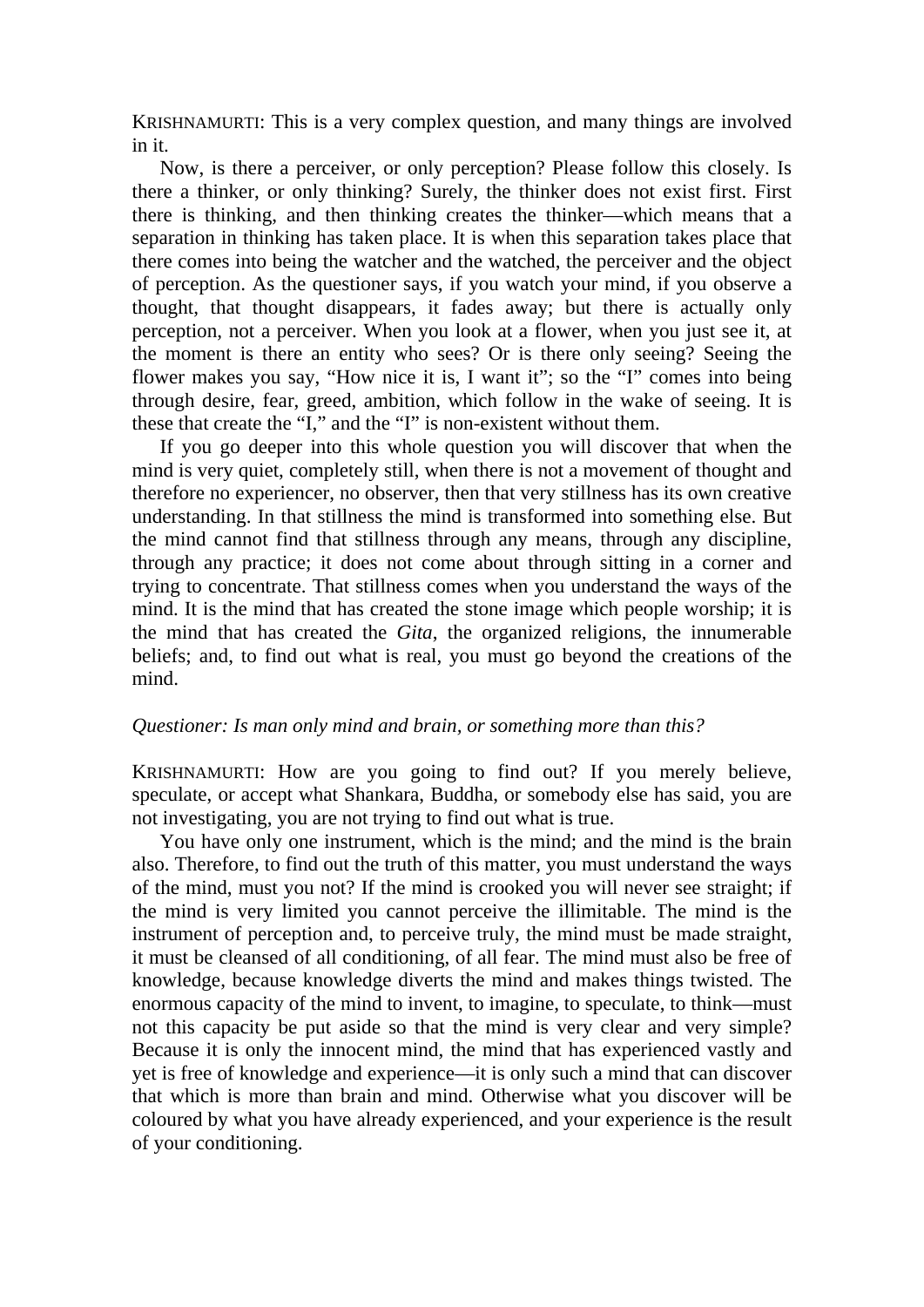### *Questioner: What is the difference between need and greed?*

KRISHNAMURTI: Don't you know? Don't you know when you have what you need? And does not something tell you when you are greedy? Begin at the lowest level, and you will see it is so. You know that when you have enough clothes, jewels, or whatever it is, you don't have to philosophize about it. But the moment need moves into the field of greed, it is then that you begin to philosophize, to rationalize, to explain away your greed. A good hospital, for example, requires so many beds, a certain standard of cleanliness, certain antiseptics, this and that. A travelling man must perhaps have a car, an overcoat, and so on. That is need. You need a certain knowledge and skill to carry on your craft. If you are an engineer you must know certain things—but that knowledge can become an instrument of greed. Through greed the mind uses the objects of need as a means of self-advancement. It is a very simple process if you observe it. If, being aware of your actual needs, you also see how greed comes in, how the mind uses the objects of need for its own aggrandizement, then it is not very difficult to distinguish between need and greed.

### *Questioner: If the mind and the brain are one, then why is it that when a thought or an urge arises which the brain tells us is ugly the mind so often goes on with it?*

KRISHNAMURTI: Actually what takes place? If a pin pricks your arm, the nerves carry the sensation to your brain, the brain translates it as pain, then the mind rebels against the pain, and you take away the pin or otherwise do something about it. But there are some things which the mind goes on with, even though it knows them to be ugly or stupid. It knows how essentially stupid it is to smoke, and yet one goes on smoking. Why? Because it likes the sensations of smoking, and that is all. If the mind were as keenly aware of the stupidity of smoking as it is of the pain of a pinprick, it would stop smoking immediately. But it doesn't want to see it that clearly because smoking has become a pleasurable habit. It is the same with greed or violence. If greed were as painful to you as the pinprick in your arm, you would instantly stop being greedy, you wouldn't philosophize about it; and if you were really awake to the full significance of violence, you wouldn't write volumes about non-violence—which is all nonsense, because you don't feel it, you just talk about it. If you eat something which gives you a violent tummy-ache, you don't go on eating it, do you? You put it aside immediately. Similarly, if you once realized that envy and ambition are poisonous, vicious, cruel, as deadly as the sting of a cobra, you would awaken to them. But, you see, the mind does not want to look at these things too closely; in this area it has vested interests, and it refuses to admit that ambition, envy, greed, lust are poisonous. Therefore it says, "Let us discuss non-greed, non-violence, let us have ideals"—and in the meantime it carries on with its poisons. So find out for yourself how corrupting, how destructive and poisonous these things are, and you will soon drop them; but if you merely say, "I must not" and go on as before, you are playing the hypocrite. Be one thing or the other, hot or cold.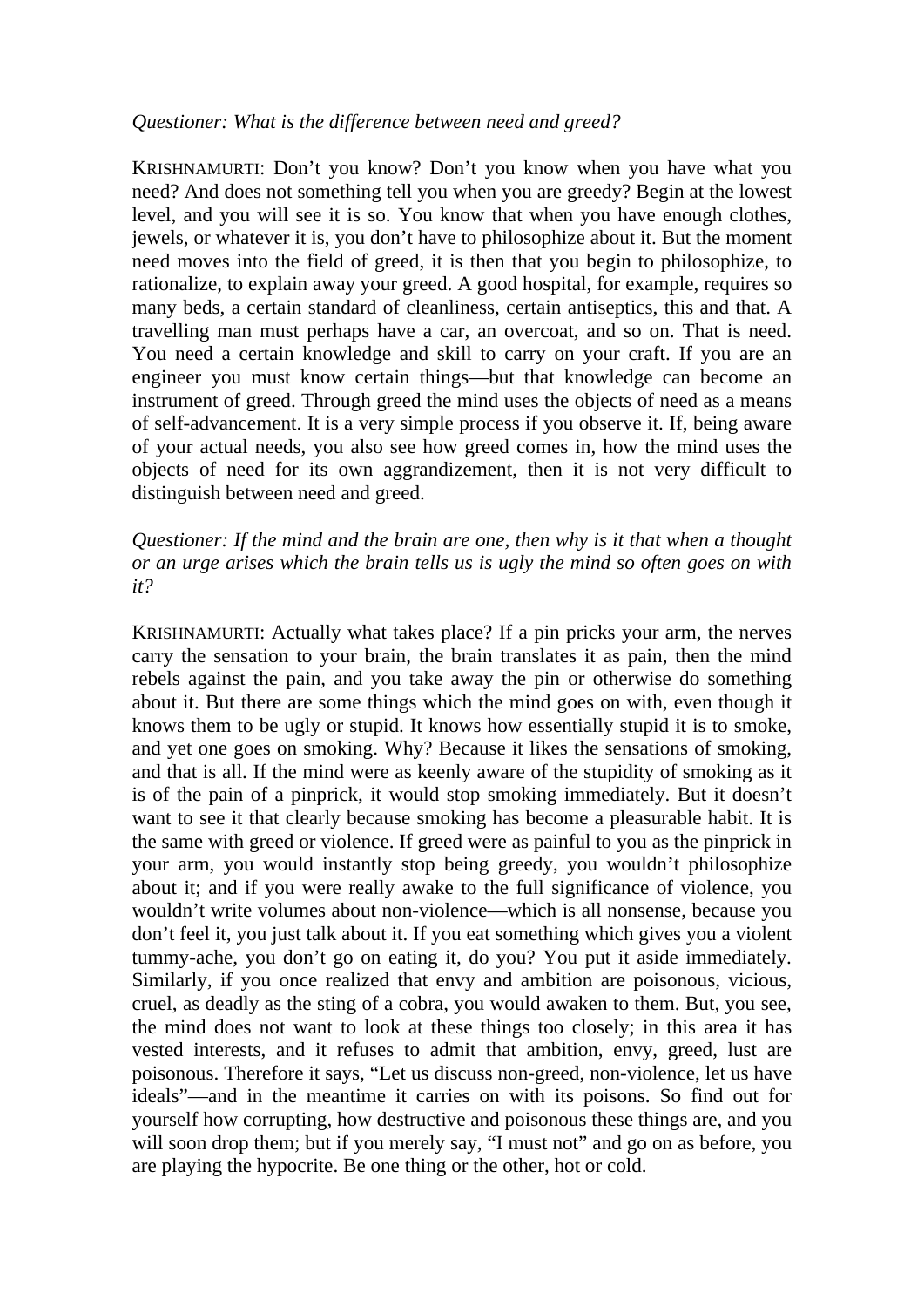## **23**

## **THE NEED TO BE ALONE**

Is it not a very strange thing in this world, where there is so much distraction, entertainment, that almost everybody is a spectator and very few are players? Whenever we have a little free time, most of us seek some form of amusement. We pick up a serious book, a novel, or a magazine. If we are in America we turn on the radio or the television, or we indulge in incessant talk. There is a constant demand to be amused, to be entertained, to be taken away from ourselves. We are afraid to be alone, afraid to be without a companion, without a distraction of some sort. Very few of us ever walk in the fields and the woods, not talking or singing songs, but just walking quietly and observing things about us and within ourselves. We almost never do that because, you see, most of us are very bored; we are caught in a dull routine of learning or teaching, of household duties or a job, and so in our free time we want to be amused, either lightly or seriously. We read or go to the cinema—or we turn to a religion, which is the same thing. Religion too has become a form of distraction, a kind of serious escape from boredom, from routine.

I don't know if you have noticed all this. Most people are constantly occupied with something—with *puja*, with the repetition of certain words, with worrying over this or that—because they are frightened to be alone with themselves. You try being alone, without any form of distraction, and you will see how quickly you want to get away from yourself and forget what you are. That is why this enormous structure of professional amusement, of automated distraction, is so prominent a part of what we call civilization. If you observe you will see that people the world over are becoming more and more distracted, increasingly sophisticated and worldly. The multiplication of pleasures, the innumerable books that are being published, the newspaper pages filled with sporting events—surely, all these indicate that we constantly want to be amused. Because we are inwardly empty, dull, mediocre, we use our relationships and our social reforms as a means of escaping from ourselves. I wonder if you have noticed how lonely most people are? And to escape from loneliness we run to temples,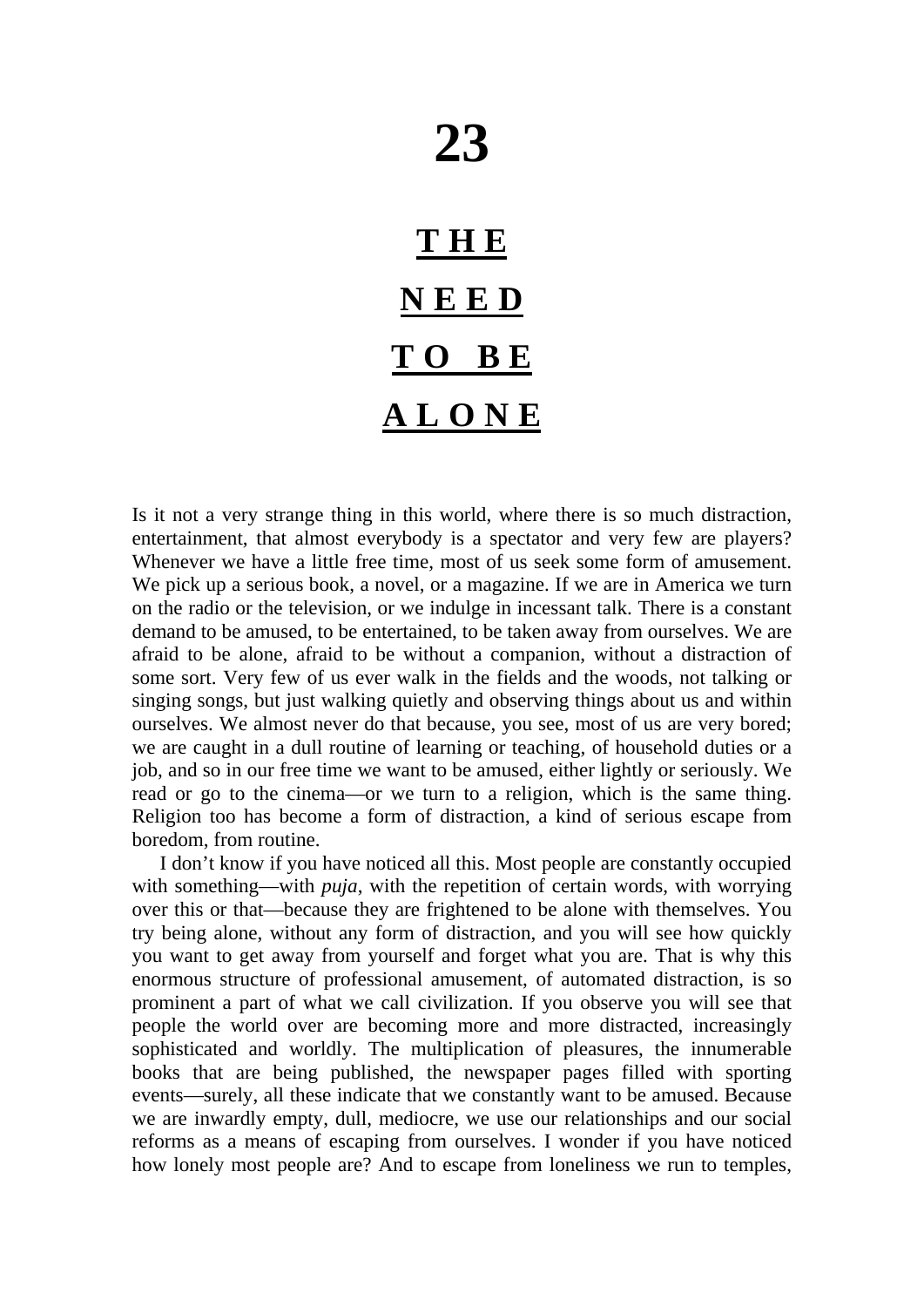churches, or mosques, we dress up and attend social functions, we watch television, listen to the radio, read, and so on.

Do you know what loneliness means? Some of you may be unfamiliar with that word, but you know the feeling very well. You try going out for a walk alone, or being without a book, without someone to talk to, and you will see how quickly you get bored. You know that feeling well enough, but you don't know *why* you get bored, you have never inquired into it. If you inquire a little into boredom you will find that the cause of it is loneliness. It is in order to escape from loneliness that we want to be together, we want to be entertained, to have distractions of every kind: *gurus*, religious ceremonies, prayers, or the latest novels. Being inwardly lonely we become mere spectators in life; and we can be the players only when we understand loneliness and go beyond it.

After all, most people marry and seek other social relationships because they don't know how to live alone. Not that one must live alone; but, if you marry because you want to be loved, or if you are bored and use your job as a means of forgetting yourself, then you will find that your whole life is nothing but an endless search for distractions. Very few go beyond this extraordinary fear of loneliness; but one *must* go beyond it, because beyond it lies the real treasure.

You know, there is a vast difference between loneliness and aloneness. Some of the younger students may still be unaware of loneliness, but the older people know it: the feeling of being utterly cut off, of suddenly being afraid without apparent cause. The mind knows this fear when for a moment it realizes that it can rely on nothing, that no distraction can take away the sense of self-enclosing emptiness. That is loneliness. But aloneness is something entirely different; it is a state of freedom which comes into being when you have gone through loneliness and understand it. In that state of aloneness you don't rely on anyone psychologically because you are no longer seeking pleasure, comfort, gratification. It is only then that the mind is completely alone, and only such a mind is creative.

All this is part of education: to face the ache of loneliness, that extraordinary feeling of emptiness which all of us know, and not be frightened when it comes; not to turn on the radio, lose oneself in work, or run to the cinema, but to look at it, go into it, understand it. There is no human being who has not felt or will not feel that quivering anxiety. It is because we try to run away from it through every form of distraction and gratification—through sex, through God, through work, through drink, through writing poems or repeating certain words which we have learnt by heart—that we never understand that anxiety when it comes upon us.

So, when the pain of loneliness comes upon you, confront it, look at it without any thought of running away. If you run away you will never understand it, and it will always be there waiting for you around the corner. Whereas, if you can understand loneliness and go beyond it, then you will find there is no need to escape, no urge to be gratified or entertained, for your mind will know a richness that is incorruptible and cannot be destroyed.

All this is part of education. If at school you merely learn subjects in order to pass examinations, then learning itself becomes a means of escape from loneliness. Think about it a little and you will see. Talk it over with your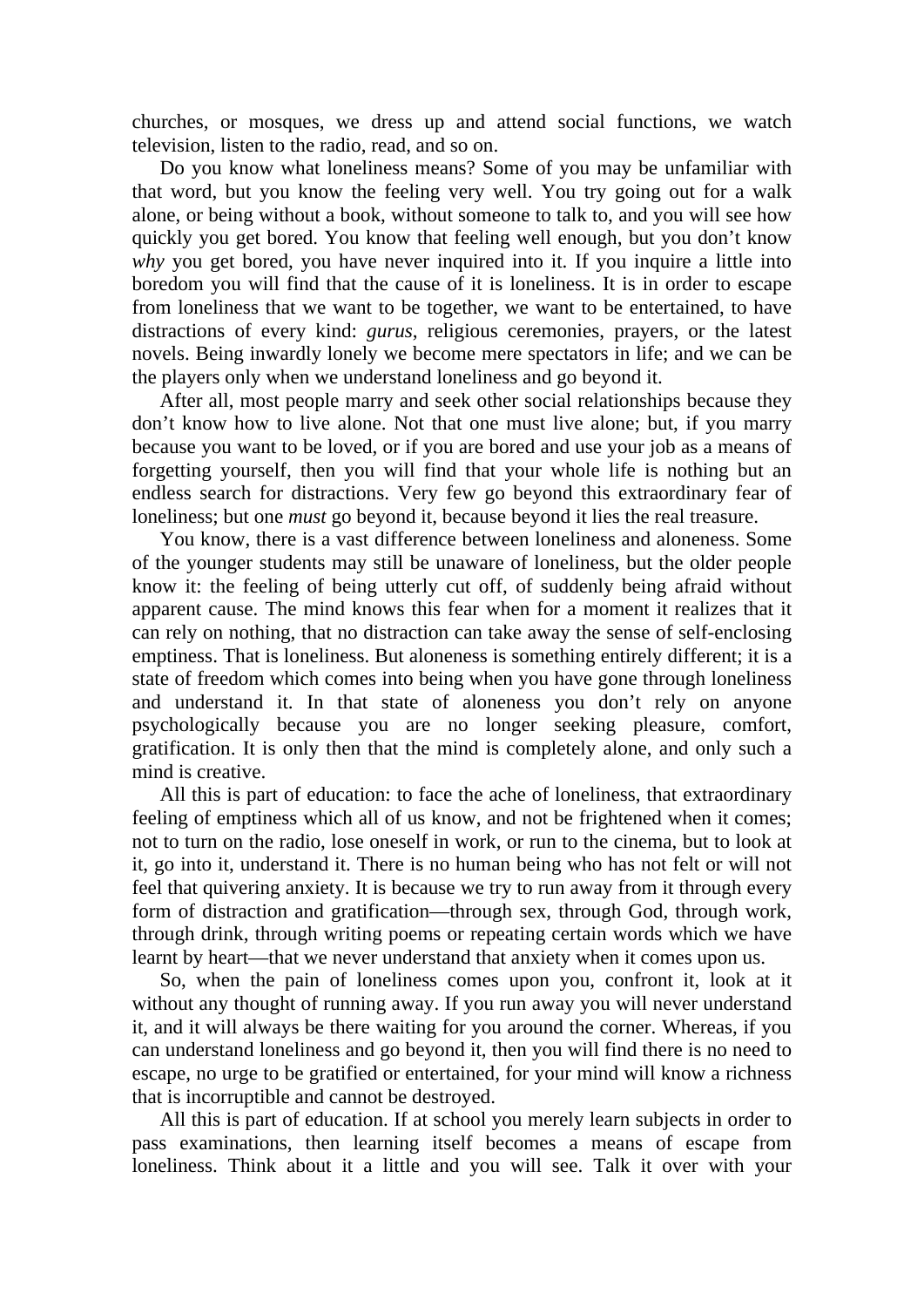educators and you will soon find out how lonely they are, and how lonely you are. But those who are inwardly alone, whose minds and hearts are free from the ache of loneliness—they are real people, for they can discover for themselves what reality is, they can receive that which is timeless.

#### *Questioner: What is the difference between awareness and sensitivity?*

KRISHNAMURTI: I wonder if there is any difference? You know, when you ask a question, what is important is to find out for yourself the truth of the matter and not merely accept what someone else says. So let us find out together what it is to be aware.

You see a lovely tree with its leaves sparkling after the rain; you see the sunlight shining on the water and on the gray-hued feathers of the birds; you see the villagers walking to town carrying heavy burdens, and hear their laughter; you hear the bark of a dog, or a calf calling to its mother. All this is part of awareness, the awareness of what is around you, is it not? Coming a little closer, you notice your relationship to people, to ideas and to things; you are aware of how you regard the house, the road; you observe your reactions to what people say to you, and how your mind is always evaluating, judging, comparing or condemning. This is all part of awareness, which begins on the surface and then goes deeper and deeper; but for most of us awareness stops at a certain point. We take in the noises, the songs, the beautiful and ugly sights, but we are not aware of our reactions to them. We say, "That is beautiful" or "That is ugly" and pass by; we don't inquire into what beauty is, what ugliness is. Surely, to see what your reactions are, to be more and more alert to every movement of your own thought, to observe that your mind is conditioned by the influence of your parents, of your teachers, of your race and culture—all this is part of awareness, is it not?

The deeper the mind penetrates its own thought processes, the more clearly it understands that all forms of thinking are conditioned; therefore the mind is spontaneously very still—which does not mean that it is asleep. On the contrary, the mind is then extraordinarily alert, no longer being drugged by *mantrams*, by the repetition of words, or shaped by discipline. This state of silent alertness is also part of awareness; and if you go into it still more deeply you will find that there is no division between the person who is aware and the object of which he is aware.

Now, what does it mean to be sensitive? To be cognizant of colour and form, of what people say and of your response to it; to be considerate, to have good taste, good manners; not to be rough, not to hurt people either physically or inwardly and be unaware of it; to see a beautiful thing and linger with it; to listen tentatively without being bored to everything that is said, so that the mind becomes acute, sharp—all this is sensitivity, is it not? So is there much difference between sensitivity and awareness? I don't think so.

You see, as long as your mind is condemning, judging, forming opinions, concluding, it is neither aware nor sensitive. When you are rude to people, when you pick flowers and throw them away, when you ill-treat animals, when you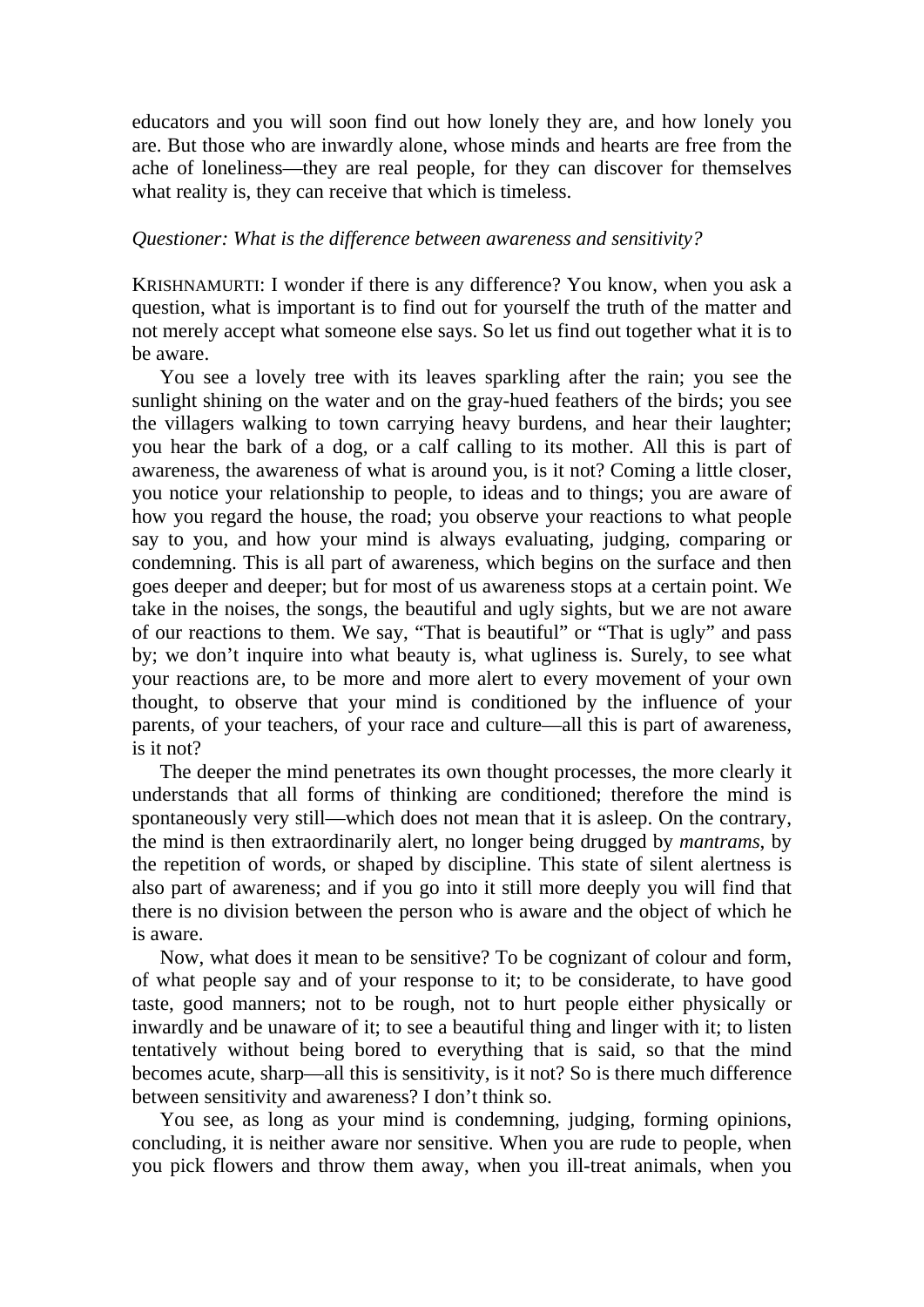scratch your name on the furniture or break the leg of a chair, when you are unpunctual to meals and have bad manners in general, it all indicates insensitivity, does it not? It indicates a mind that is not capable of alert adjustment. And surely it is part of education to help the student to be sensitive, so that he will not merely conform or resist, but will be awake to the whole movement of life. The people who are sensitive in life may suffer much more than those who are insensitive; but if they understand and go beyond their suffering they will discover extraordinary things.

### *Questioner: Why do we laugh when somebody trips and falls?*

KRISHNAMURTI: It is a form of insensitivity, is it not? Also there is such a thing as sadism. Do you know what that word means? An author called the Marquis de Sade once wrote a book about a man who enjoyed hurting people and seeing them suffer. From that comes the word "sadism," which means deriving pleasure from the suffering of others. For certain people there is a peculiar satisfaction in seeing others suffer. Watch yourself and see if you have this feeling. It may not be obvious, but if it is there you will find that it expresses itself in the impulse to laugh when somebody falls. You want those who are high to be pulled down; you criticize, gossip thoughtlessly about others, all of which is an expression of insensitivity, a form of wanting to hurt people. One may injure another deliberately, with vengeance, or one may do it unconsciously with a word, with a gesture, with a look; but in either case the urge is to hurt somebody, and there are very few who radically set aside this perverted form of pleasure.

### *Questioner: One of our professors says that what you are telling us is quite impractical. He challenges you to bring up six boys and six girls on a salary of 120 rupees. What is your answer to this criticism?*

KRISHNAMURTI: If I had only a salary of 120 rupees I would not attempt to raise six boys and six girls; that is the first thing. Secondly, if I were a professor it would be a dedication and not a job. Do you see the difference? Teaching at any level is not a profession, it is not a mere job; it is an act of dedication. Do you understand the meaning of that word "dedication"? To be dedicated is to give oneself to something completely, without asking anything in return; to be like a monk, like a hermit, like the great teachers and scientists—not like those who pass a few examinations and call themselves professors. I am talking of those who have dedicated themselves to teaching, not for money, but because it is their vocation, it is their love. If there are such teachers, they will find that boys and girls can be taught most practically all the things I am talking about. But the teacher, the educator, the professor to whom teaching is only a job for earning a living—it is he who will tell you that these things are not practical.

After all, what is practical? Think it out. The way we are living now, the way we are teaching, the way our governments are being run with their corruption and incessant wars—do you call *that* practical? Is ambition practical, is greed practical? Ambition breeds competition and therefore destroys people. A society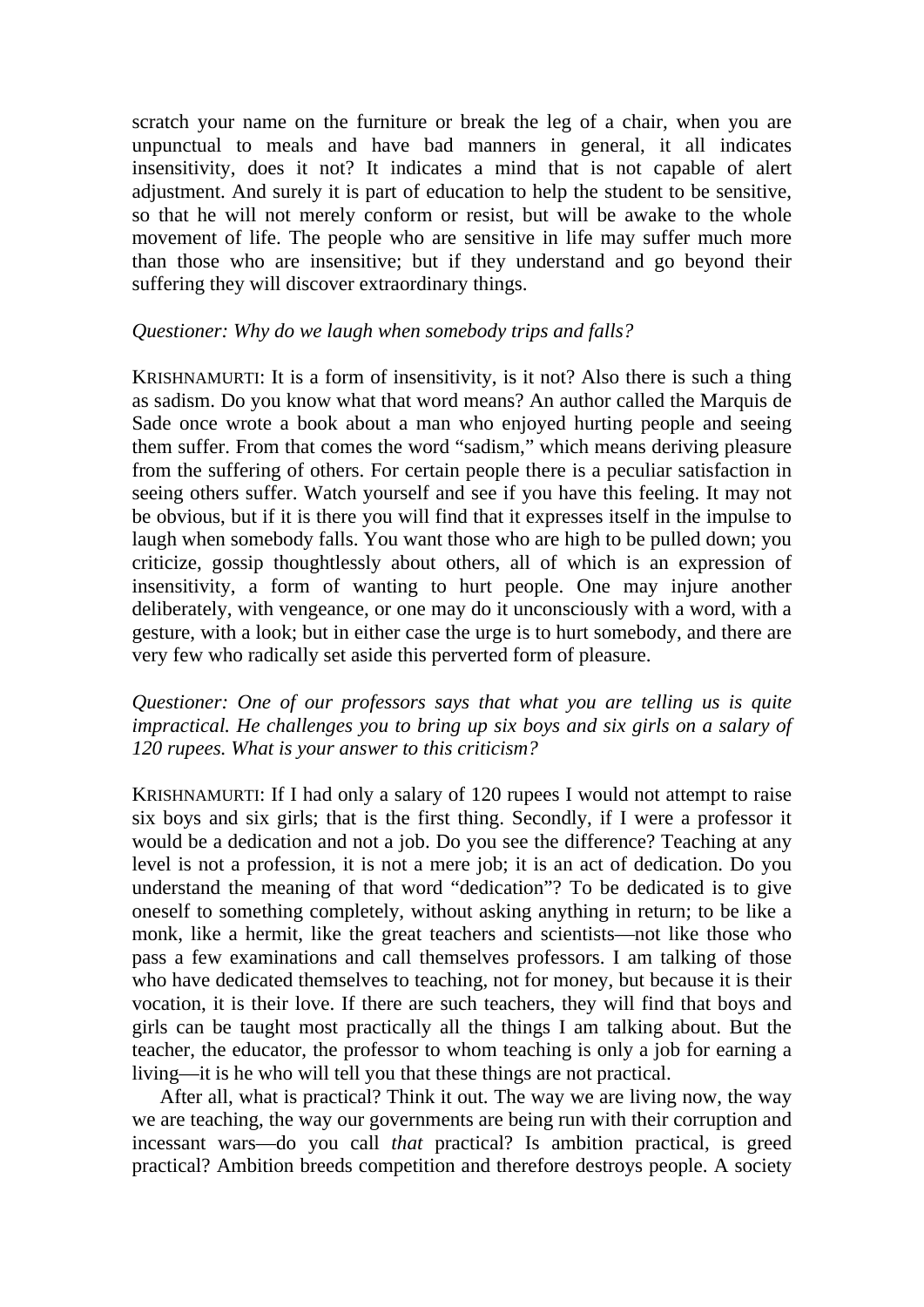based on greed and acquisition has always within it the spectre of war, conflict, suffering; and is *that* practical? Obviously it is not. That is what I am trying to tell you in all these various talks.

Love is the most practical thing in the world. To love, to be kind, not to be greedy, not to be ambitious, not to be influenced by people but to think for yourself—these are all very practical things, and they will bring about a practical, happy society. But the teacher who is not dedicated, who does not love, who may have a few letters after his name but is merely a purveyor of information which he has picked up from books—he will tell you that all this is not practical, because he has not really thought about it. To love is to be practical—far more so than the absurd practicality of this so-called education which produces citizens who are utterly incapable of standing alone and thinking out any problem for themselves.

You see, this is part of awareness: to be cognizant of the fact that they are giggling over there in the corner, and at the same time to continue with one's own seriousness.

The difficulty with most grown-up people is that they have not solved the problem of their own living, and yet they say to you, "I will tell you what is practical and what is not." Teaching is the greatest vocation in life, though now it is the most despised; it is the highest, the noblest of callings. But the teacher must be utterly dedicated, he must give himself to it completely, he must teach with his heart and mind, with his whole being; and out of that dedication things are made possible.

### *Questioner: What is the good of education if while being educated we are also being destroyed by the luxuries of the modern world?*

KRISHNAMURTI: I am afraid you are using wrong words. One must have a certain amount of comfort, must one not? When one sits quietly in a room, it is well that the room be clean and tidy, though it may be utterly empty of all furniture but a mat; it should also be of good proportions and have windows of the right size. If there is a picture in the room it should be of something lovely, and if there is a flower in a vase it should have behind it the spirit of the person who placed it there. One also needs good food and a quiet place to sleep. All this is part of the comfort which is offered by the modern world; and is this comfort destroying the so-called educated man? Or is the so-called educated man, through his ambition and greed, destroying ordinary comfort for every human being? In the prosperous countries modern education is making people more and more materialistic, and therefore luxury in every form is perverting and destroying the mind; and in the poor countries, like India, education is not encouraging you to create a radically new kind of culture, it is not helping you to be a revolutionary. I have explained what I mean by a revolutionary—not the bomb-throwing, murderous kind. Such people are not revolutionaries. A true revolutionary is a man who is free of all inducement, free of ideologies and the entanglements of society which is an expression of the collective will of the many; and your education is not helping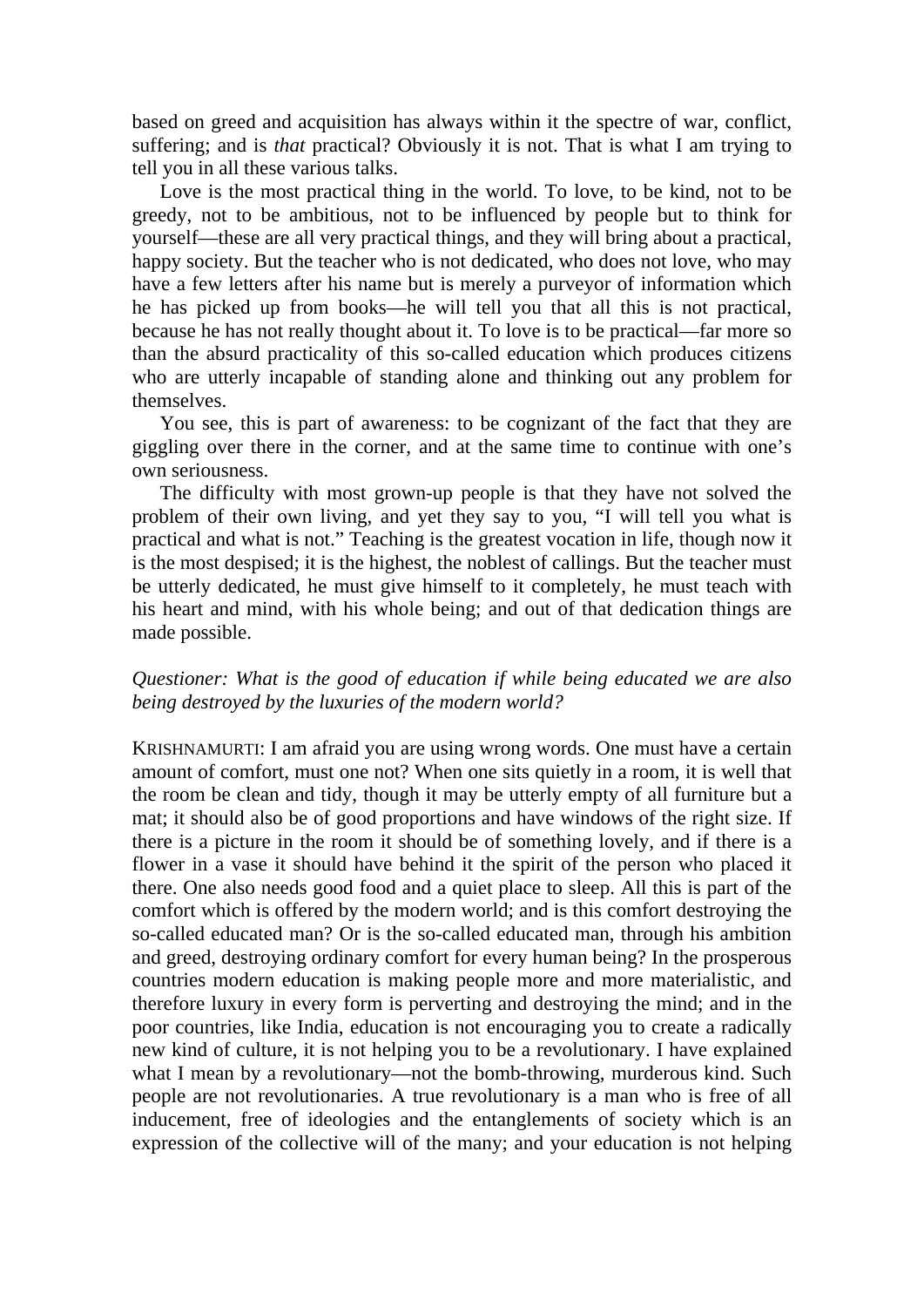you to be a revolutionary of that kind. On the contrary, it is teaching you to conform, or merely to reform what is already there.

So it is your so-called education that is destroying you, not the luxury which the modern world provides. Why should you not have cars and good roads? But, you see, all the modern techniques and inventions are being used either for war, or merely for amusement, as a means of escape from oneself, and so the mind gets lost in gadgets. Modern education has become the cultivation of gadgets, the mechanical devices or machines which help you to cook, to clean, to iron, to calculate and do various other essential things, so that you don't have to think about them all the time. And you should have these gadgets, not to get lost in gadgetry, but to free your mind to do something totally different.

### *Questioner: I have a very black skin, and most people admire a lighter complexion. How can I win their admiration?*

KRISHNAMURTI: I believe there are special cosmetics which are supposed to make your skin lighter; but will that solve your problem? You will still want to be admired, to be socially prominent, you will still long for position, prestige; and in the very demand for admiration, in the struggle for prominence, there is always the sting of sorrow. As long as you want to be admired, to be prominent, your education is going to destroy you, because it will help you to become somebody in this society, and this society is pretty rotten. We have built this destructive society through our greed, through our envy, through our fear, and it is not going to be transformed by ignoring it or calling it an illusion. Only the right kind of education will wipe away greed, fear, acquisitiveness, so that we can build a radically new culture, a different world altogether; and there can be the right kind of education only when the mind really wants to understand itself and be free of sorrow.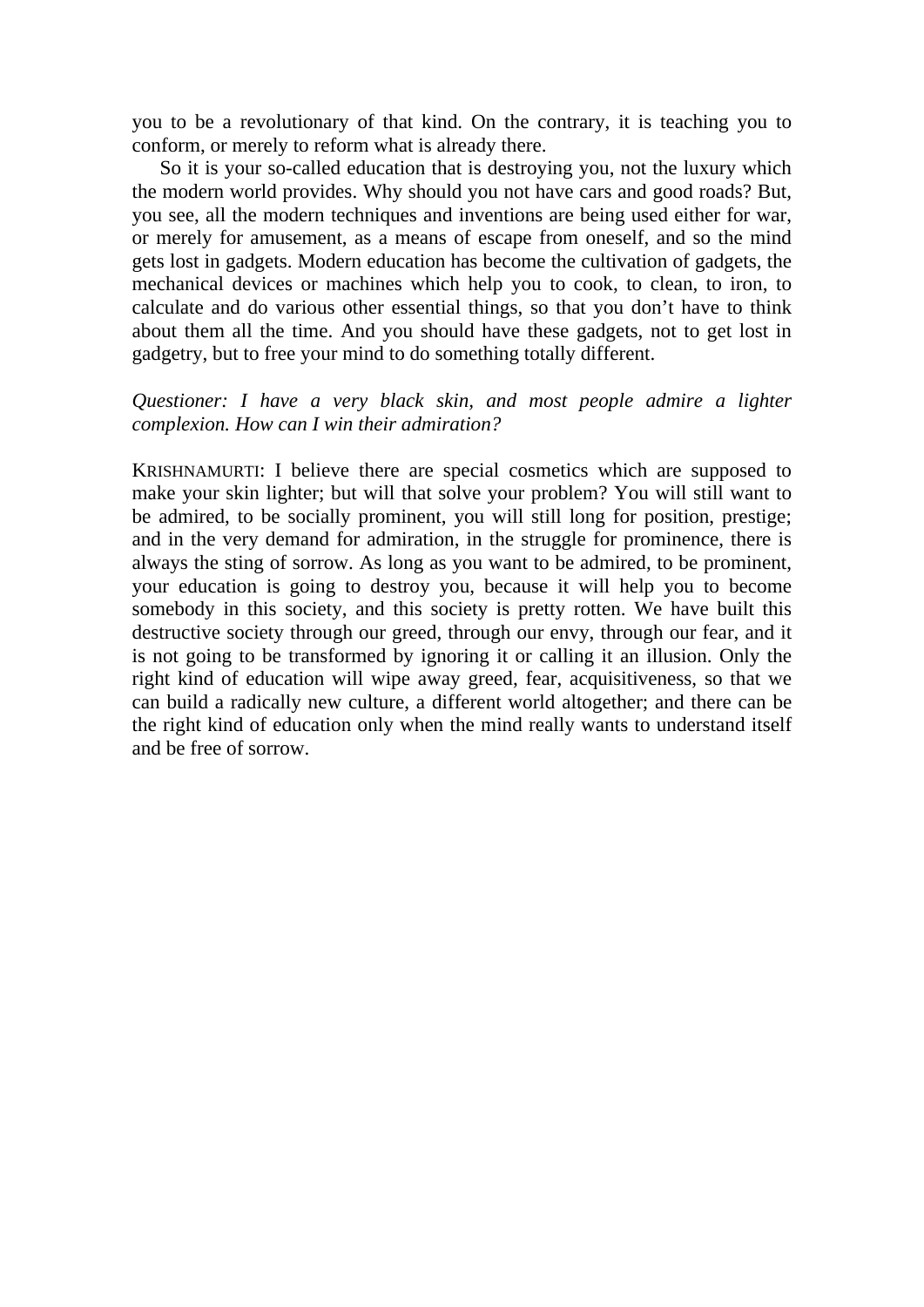### **24**

## **THE ENERGY O F LIFE**

One of our most difficult problems is what we call discipline, and it is really very complex. You see, society feels that it must control or discipline the citizen, shape his mind according to certain religious, social, moral and economic patterns.

Now, is discipline necessary at all? Please listen carefully, don't immediately say "yes" or "no." Most of us feel, especially while we are young, that there should be no discipline, that we should be allowed to do whatever we like, and we think that is freedom. But merely to say that we should or should not have discipline, that we should be free, and so on, has very little meaning without understanding the whole problem of discipline.

The keen athlete is disciplining himself all the time, is he not? His joy in playing games and the very necessity to keep fit makes him go to bed early, refrain from smoking, eat the right food and generally observe the rules of good health. His discipline is not an imposition or a conflict, but a natural outcome of his enjoyment of athletics.

Now, does discipline increase or decrease human energy? Human beings throughout the world, in every religion, in every school of philosophy, impose discipline on the mind, which implies control, resistance, adjustment, suppression; and is all this necessary? If discipline brings about a greater output of human energy, then it is worthwhile, then it has meaning; but if it merely suppresses human energy, it is very harmful, destructive. All of us have energy, and the question is whether that energy through discipline can be made vital, rich and abundant, or whether discipline destroys whatever energy we have. I think this is the central issue.

Many human beings do not have a great deal of energy, and what little energy they have is soon smothered and destroyed by the controls, threats and taboos of their particular society with its so-called education; so they become imitative, lifeless citizens of that society. And does discipline give increased energy to the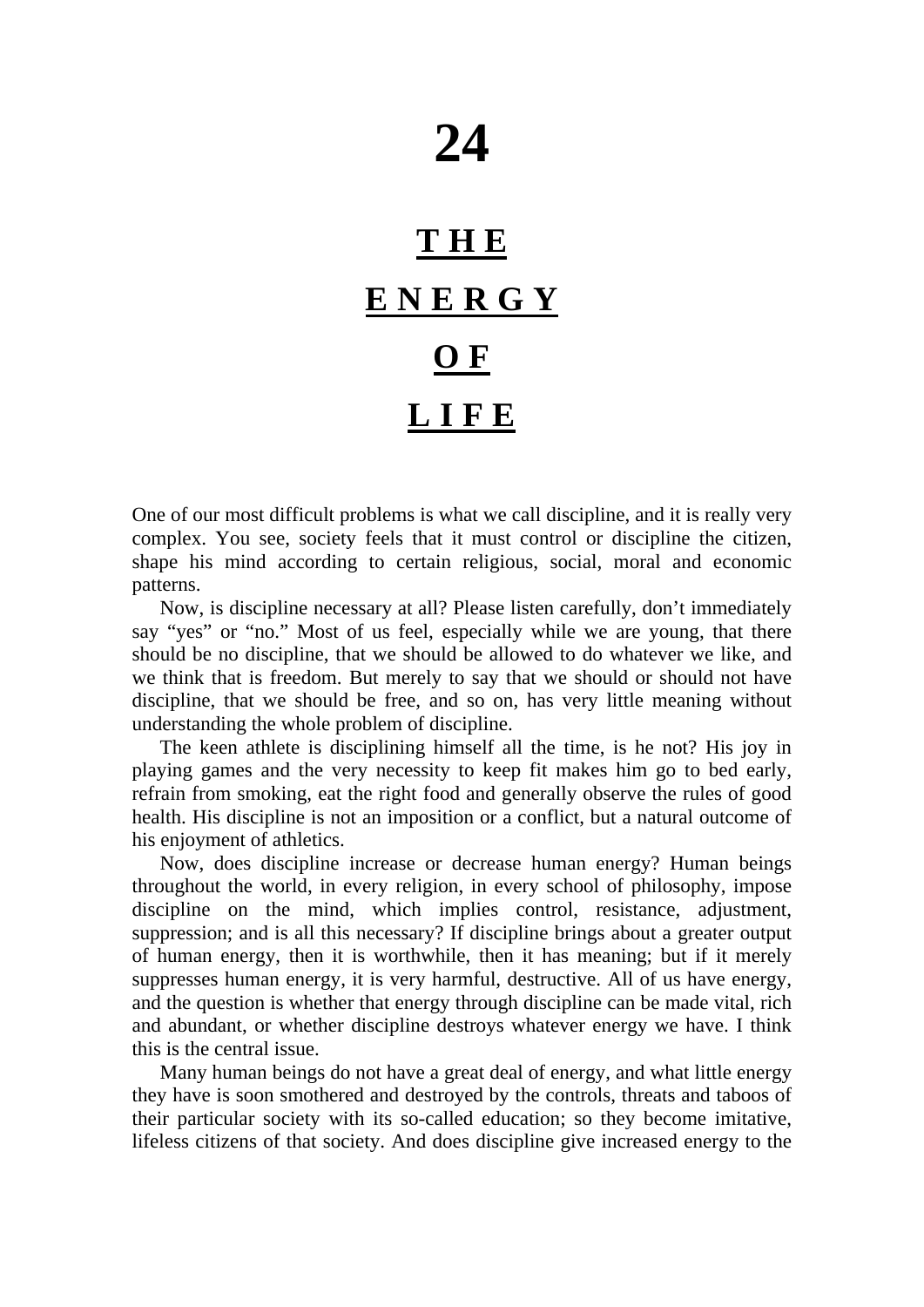individual who has a little more to begin with? Does it make his life rich and full of vitality?

When you are very young, as you all are, you are full of energy, are you not? You want to play, to rush about, to talk; you can't sit still, you are full of life. Then what happens? As you grow up your teachers begin to curtail that energy by shaping it, directing it into various moulds; and when at last you become men and women the little energy you have left is soon smothered by society, which says that you must be proper citizens, you must behave in a certain way. Through so-called education and the compulsion of society this abounding energy you have when you are young is gradually destroyed.

Now, can the energy you have at present be made more vital through discipline? If you have only a little energy, can discipline increase it? If it can, then discipline has meaning; but if discipline really destroys one's energy, then discipline must obviously be put aside.

What is this energy which we all have? This energy is thinking, feeling; it is interest, enthusiasm, greed, passion, lust, ambition, hate. Painting pictures, inventing machines, building bridges, making roads, cultivating the fields, playing games, writing poems, singing, dancing, going to the temple, worshipping—these are all expressions of energy; and energy also creates illusion, mischief, misery. The very finest and the most destructive qualities are equally the expressions of human energy. But, you see, the process of controlling or disciplining this energy, letting it out in one direction and restricting it in another, becomes merely a social convenience; the mind is shaped according to the pattern of a particular culture, and thereby its energy is gradually dissipated.

So, our problem is, can this energy, which in one degree or another we all possess, be increased, given greater vitality—and if so, to do what? What is energy for? Is it the purpose of energy to make war? Is it to invent jet planes and innumerable other machines, to pursue some *guru*, to pass examinations, to have children, to worry endlessly over this problem and that? Or can energy be used in a different way so that all our activities have significance in relation to something which transcends them all? Surely, if the human mind, which is capable of such astonishing energy, is not seeking reality or God, then every expression of its energy becomes a means of destruction and misery. To seek reality requires immense energy; and, if man is not doing that, he dissipates his energy in ways which create mischief, and therefore society has to control him. Now, is it possible to liberate energy in seeking God or truth and, in the process of discovering what is true, to be a citizen who understands the fundamental issues of life and whom society cannot destroy? Are you following this, or is it a little bit too complex?

You see, man is energy, and if man does not seek truth, this energy becomes destructive; therefore society controls and shapes the individual, which smothers this energy. That is what has happened to the majority of grown-up people all over the world. And perhaps you have noticed another interesting and very simple fact: that the moment you really want to do something, you have the energy to do it. What happens when you are keen to play a game? You immediately have energy, have you not? And that very energy becomes the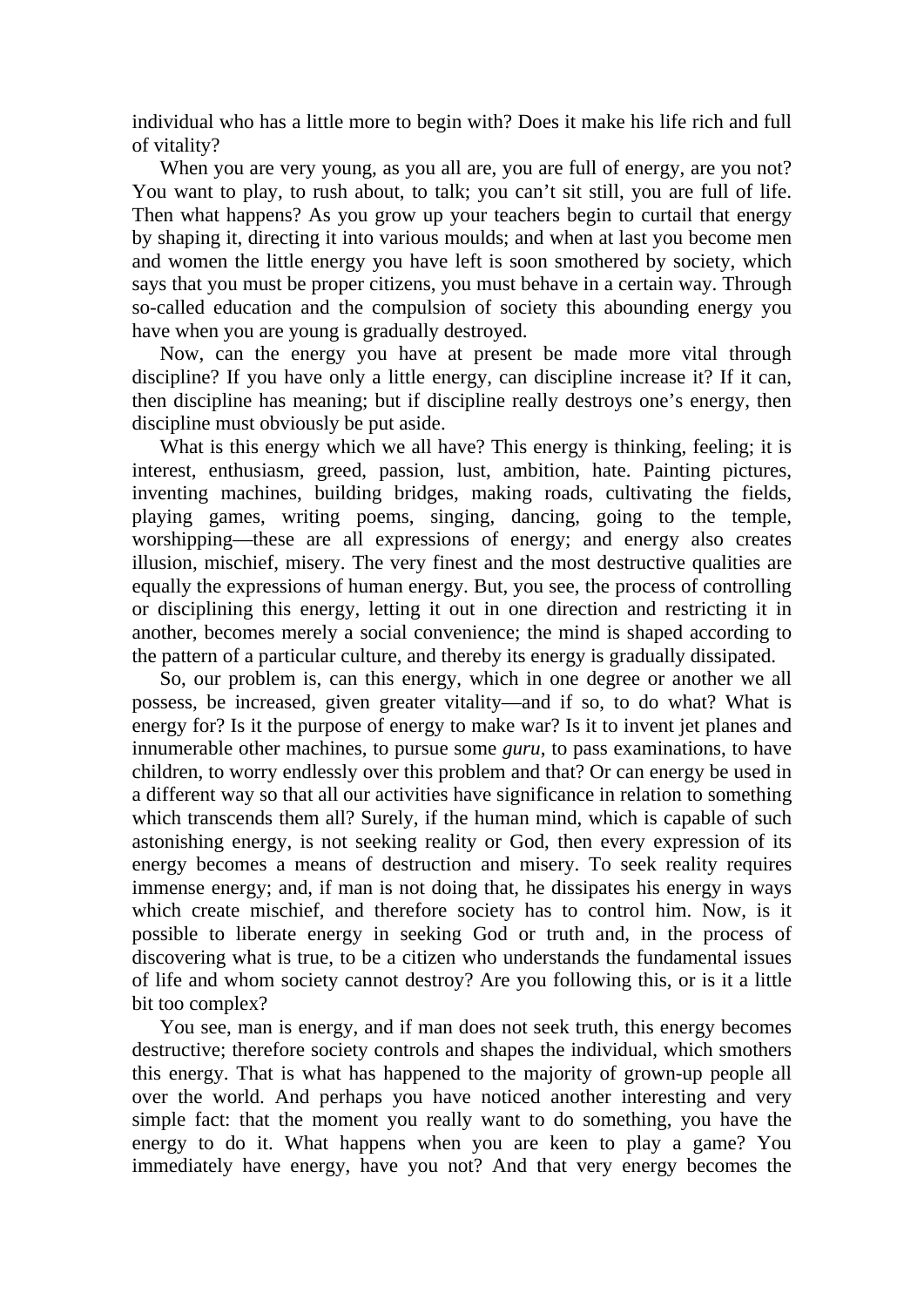means of controlling itself, so you don't need outside discipline. In the search for reality, energy creates its own discipline. The man who is seeking reality spontaneously becomes the right kind of citizen, which is not according to the pattern of any particular society or government.

So, students as well as teachers must work together to bring about the release of this tremendous energy to find reality, God or truth. In your very seeking of truth there will be discipline, and then you will be a real human being, a complete individual, and not merely a Hindu or a Parsi limited by his particular society and culture. If, instead of curtailing his energy as it is doing now, the school can help the student to awaken his energy in the pursuit of truth, then you will find that discipline has quite a different meaning.

Why is it that in the home, in the classroom and in the hostel you are always being told what you must do and what you must not do? Surely, it is because your parents and teachers, like the rest of society, have not perceived that man exists for only one purpose, which is to find reality or God. If even a small group of educators were to understand and give their whole attention to that search, they would create a new kind of education and a different society altogether.

Don't you notice how little energy most of the people around you have, including your parents and teachers? They are slowly dying, even when their bodies are not yet old. Why? Because they have been beaten into submission by society. You see, without understanding its fundamental purpose which is to free the extraordinary thing called the mind, with its capacity to create atomic submarines and jet planes, which can write the most amazing poetry and prose, which can make the world so beautiful and also destroy the world—without understanding the fundamental purpose, which is to find truth or God, this energy becomes destructive; and then society says, "We must shape and control the energy of the individual."

So, it seems to me that the function of education is to bring about a release of energy in the pursuit of goodness, truth, or God, which in turn makes the individual a true human being and therefore the right kind of citizen. But mere discipline, without full comprehension of all this, has no meaning, it is a most destructive thing. Unless each one of you is so educated that, when you leave school and go out into the world, you are full of vitality and intelligence, full of abounding energy to find out what is true, you will merely be absorbed by society; you will be smothered, destroyed, miserably unhappy for the rest of your life. As a river creates the banks which hold it, so the energy which seeks truth creates its own discipline without any form of imposition; and as the river finds the sea, so that energy finds its own freedom.

#### *Questioner: Why did the British come to rule India?*

KRISHNAMURTI: You see, the people who have more energy, more vitality, more capacity, more spirit, bring either misery or well-being to their less energetic neighbours. At one time India exploded all over Asia; her people were full of creative zeal, and they brought religion to China, to Japan, to Indonesia, to Burma. Other nations were commercial, which may have also been necessary,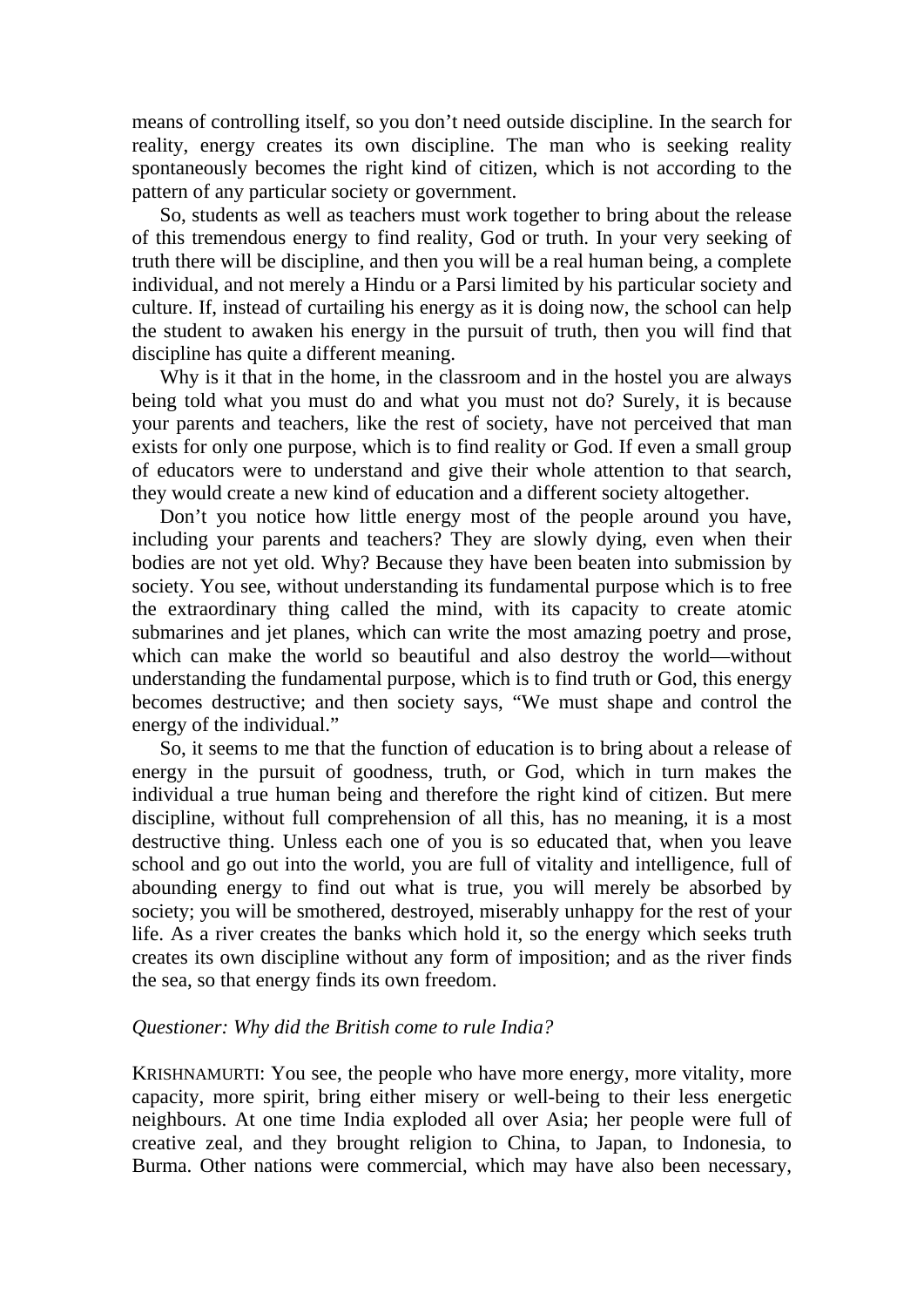and which had its miseries—but that is the way of life. The strange part of it is that those who are seeking truth or God are much more explosive, they release extraordinary energy, not only in themselves but in others; and it is they who are the real revolutionaries, not the communists, the socialists, or those who merely reform. Conquerors and rulers come and go, but the human problem is ever the same. We all want to dominate, to submit or resist; but the man who is seeking truth is free of all societies and of all cultures.

### *Questioner: Even at the time of meditation one doesn't seem able to perceive what is true; so will you please tell us what is true?*

KRISHNAMURTI: Let us leave for the moment the question of what is true and consider first what is meditation. To me, meditation is something entirely different from what your books and your *gurus* have taught you. Meditation is the process of understanding your own mind. If you don't understand your own thinking, which is self-knowledge, whatever you think has very little meaning. Without the foundation of self-knowledge, thinking leads to mischief. Every thought has a significance; and if the mind is incapable of seeing the significance, not just of one or two thoughts, but of each thought as it arises then merely to concentrate on a particular idea, image, or set of words—which is generally called meditation—is a form of self-hypnosis.

So, whether you are sitting quietly, talking, or playing, are you aware of the significance of every thought, of every reaction that you happen to have? Try it and you will see how difficult it is to be aware of every movement of your own thought, because thoughts pile up so quickly one on top of another. But if you want to examine every thought, if you really want to see the content of it, then you will find that your thoughts slow down and you can watch them. This slowing down of thinking and the examining of every thought is the process of meditation; and if you go into it you will find that, by being aware of every thought, your mind—which is now a vast storehouse of restless thoughts all battling against each other—becomes very quiet, completely still. There is then no urge, no compulsion, no fear in any form; and, in this stillness, that which is true comes into being. There is no "you" who experiences truth, but the mind being still, truth comes into it. The moment there is a "you" there is the experiencer, and the experiencer is merely the result of thought, he has no basis without thinking.

### *Questioner: If we make a mistake and somebody points it out to us, why do we commit the same error again?*

KRISHNAMURTI: What do you think? Why do *you* pick at the flowers, or tear up plants, or destroy furniture, or throw paper about, though I am sure you have been told a dozen times that you should not do it? Listen carefully and you will see. When you do such things you are in a state of thoughtlessness, are you not? You are not aware, you are not thinking, your mind has gone to sleep, and so you do things which are obviously stupid. As long as you are not fully conscious, not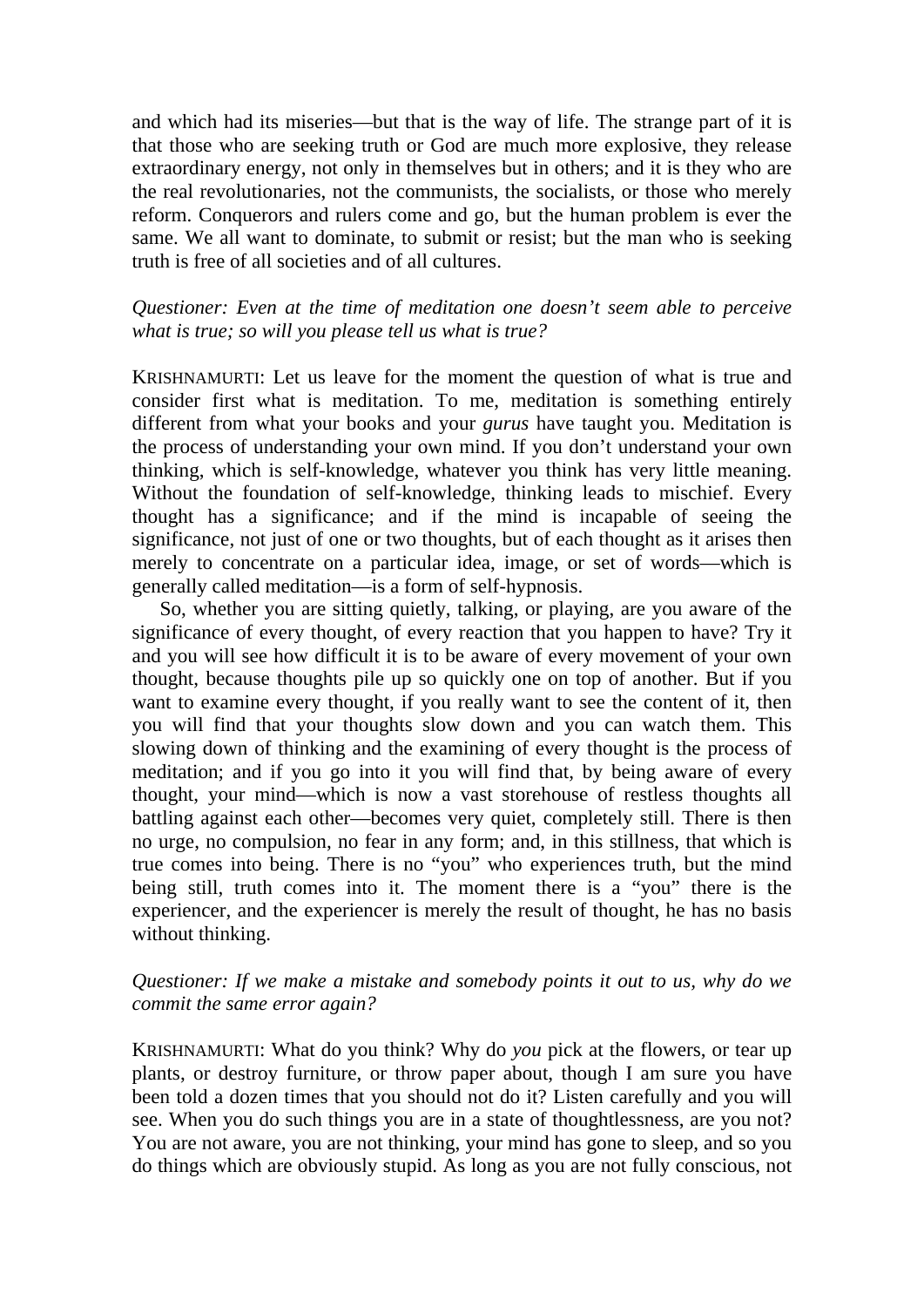completely *there*, it is no good merely telling you not to do certain things. But, if the educator can help you to be thoughtful, to be really aware, to observe with delight the trees, the birds, the river, the extraordinary richness of the earth, then one hint will be enough, because then you will be sensitive, alive to everything about you and within yourself.

Unfortunately, your sensitivity is destroyed because, from the time you are born till you die, you are everlastingly being told to do this and not to do that. Parents, teachers, society, religion, the priest, and also your own ambitions, your own greeds and envies—they all say "do" and "don't." To be free of all these *do's* and *don'ts* and yet to be sensitive so that you are spontaneously kind and do not hurt people, do not throw paper about or pass by a rock on the road without removing it—this requires great thoughtfulness. And the purpose of education, surely, is not just to give you a few letters of the alphabet after your name, but to awaken in you this spirit of thoughtfulness so that you are sensitive, alert, watchful, kind.

#### *Questioner: What is life, and how can we be happy?*

KRISHNAMURTI: A very good question from a little boy. What is life? If you ask the businessman, he will tell you that life is a matter of selling things, making money, because that is his life from morning till night. The man of ambition will tell you that life is a struggle to achieve, to fulfil. For the man who has attained position and power, who is the head of an organization or a country, life is full of activity of his own making. And for the labourer, especially in this country, life is endless work without a day of rest; it is to be dirty, miserable, without sufficient food.

Now, can man be happy through all this strife, this struggle, this starvation and misery? Obviously not. So what does he do? He does not question, he does not ask what life is, but philosophizes about happiness. He talks about brotherhood while exploiting others. He invents the higher self, the super-soul, something which eventually is going to make him permanently happy. But happiness does not come into being when you seek it; it is a by-product, it comes into being when there is goodness, when there is love, when there is no ambition, when the mind is quietly seeking out what is true.

### *Questioner: Why do we fight among ourselves?*

KRISHNAMURTI: I think the older people also ask this question, don't they? Why do we fight? America is opposed to Russia, China stands against the West. Why? We talk about peace and prepare for war. Why? Because I think the majority of human beings love to compete, to fight, that is the plain fact, otherwise we would stop it. In fighting there is a heightened sense of being alive, that also is a fact. We think struggle in every form is necessary to keep us alive; but, you see, that kind of living is very destructive. There is a way of living without struggle. It is like the lily, like the flower that grows; it does not struggle, it *is*. The being of anything is the goodness of it. But we are not educated for that at all. We are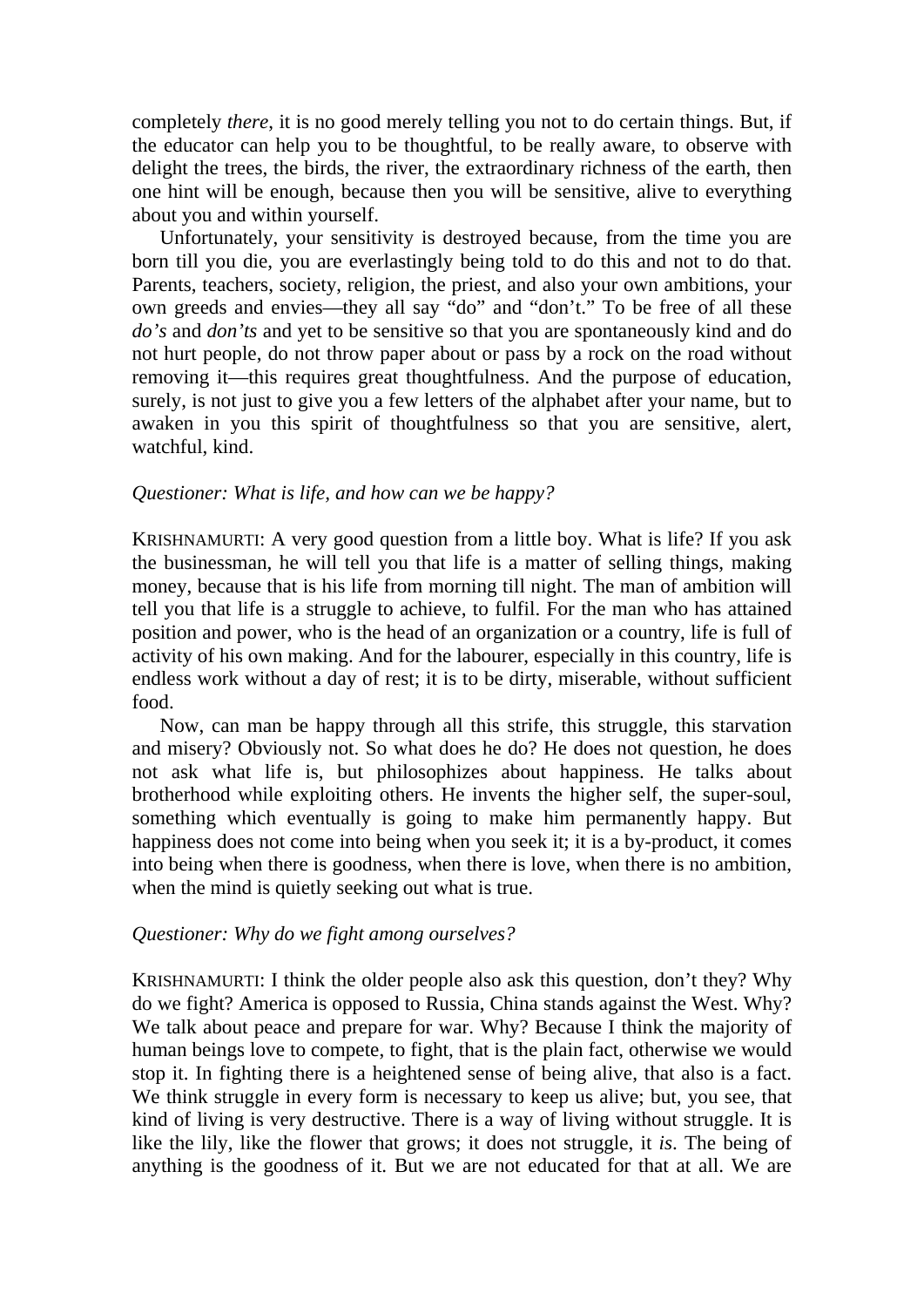educated to compete, to fight, to be soldiers, lawyers, policemen, professors, principals, businessmen, all wanting to ride on top. We all want success. There are many who have the outward pretensions of humility, but only those are happy who are really humble inwardly, and it is they who do not fight.

### *Questioner: Why does the mind misuse other human beings and also misuse itself?*

KRISHNAMURTI: What do we mean by misuse? A mind that is ambitious, greedy, envious, a mind that is burdened with belief and tradition, a mind that is ruthless, that exploits people—such a mind in its action obviously creates mischief and brings about a society which is full of conflict. As long as the mind does not understand itself, its action is bound to be destructive; as long as the mind has no self-knowledge, it must breed enmity. That is why it is essential that you should come to know yourself and not merely learn from books. No book can teach you self-knowledge. A book may give you information about self-knowledge, but that is not the same thing as knowing yourself in action. When the mind sees itself in the mirror of relationship, from that perception there is self-knowledge; and without self-knowledge we cannot clear up this mess, this terrible misery which we have created in the world.

### *Questioner: Is the mind that seeks success different from that which seeks truth?*

KRISHNAMURTI: It is the same mind, whether it is seeking success or truth; but, as long as the mind is seeking success, it cannot find out what is true. To understand the truth is to see the truth in the false, and to see what is true as true.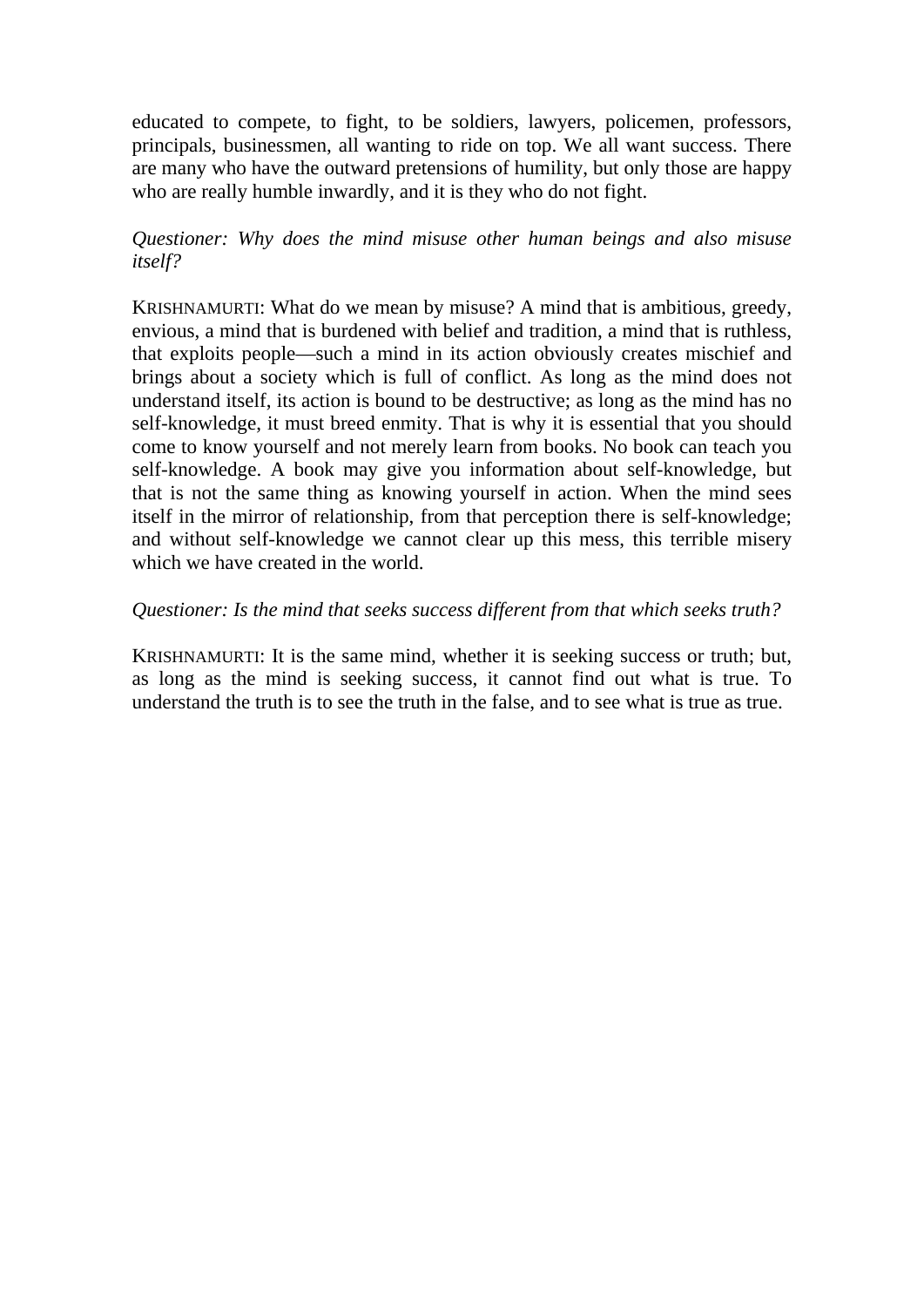# **25**

### **T O LIVE EFFORTLESSLY**

Have you ever wondered why it is that as people grow older they seem to lose all joy in life? At present most of you who are young are fairly happy; you have your little problems, there are examinations to worry about, but in spite of these troubles there is in your life a certain joy, is there not? There is a spontaneous, easy acceptance of life, a looking at things lightly and happily. And why is it that as we grow older we seem to lose that joyous intimation of something beyond, something of greater significance? Why do so many of us, as we grow into socalled maturity, become dull, insensitive to joy, to beauty, to the open skies and the marvellous earth?

You know, when one asks oneself this question, many explanations spring up in the mind. We are so concerned with ourselves—that is one explanation. We struggle to become somebody, to achieve and maintain a certain position; we have children and other responsibilities, and we have to earn money. All these external things soon weigh us down, and thereby we lose the joy of living. Look at the older faces around you, see how sad most of them are, how careworn and rather ill, how withdrawn, aloof and sometimes neurotic, without a smile. Don't you ask yourself why? And even when we do ask why, most of us seem to be satisfied with mere explanations.

Yesterday evening I saw a boat going up the river at full sail, driven by the west wind. It was a large boat, heavily laden with firewood for the town. The sun was setting, and this boat against the sky was astonishingly beautiful. The boatman was just guiding it, there was no effort, for the wind was doing all the work. Similarly, if each one of us could understand the problem of struggle and conflict, then I think we would be able to live effortlessly, happily, with a smile on our face.

I think it is effort that destroys us, this struggling in which we spend almost every moment of our lives. If you watch the older people around you, you will see that for most of them life is a series of battles with themselves, with their wives or husbands, with their neighbours, with society; and this ceaseless strife dissipates energy. The man who is joyous, really happy, is not caught up in effort. To be without effort does not mean that you stagnate, that you are dull,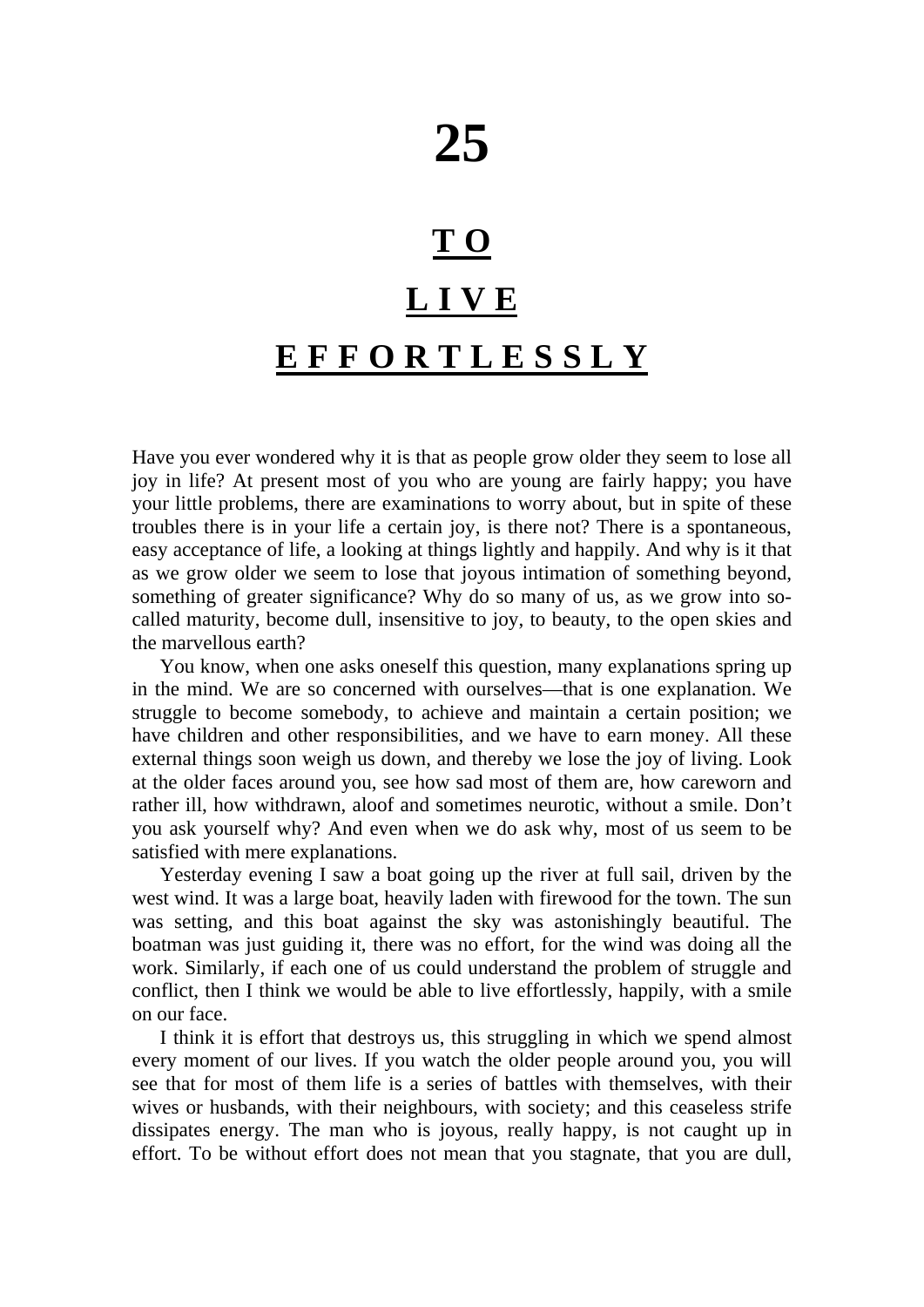stupid; on the contrary, it is only the wise, the extraordinarily intelligent who are really free of effort, of struggle.

But, you see, when we hear of effortlessness we want to be like that, we want to achieve a state in which we will have no strife, no conflict; so we make that our goal, our ideal, and strive after it; and the moment we do this, we have lost the joy of living. We are again caught up in effort, struggle. The object of struggle varies, but all struggle is essentially the same. One may struggle to bring about social reforms, or to find God, or to create a better relationship between oneself and one's wife or husband, or with one's neighbour; one may sit on the bank of Ganga, worship at the feet of some *guru*, and so on. All this is effort, struggle. So what is important is not the object of struggle, but to understand struggle itself.

Now, is it possible for the mind to be not just casually aware that for the moment it is not struggling, but completely free of struggle all the time so that it discovers a state of joy in which there is no sense of the superior and the inferior?

Our difficulty is that the mind feels inferior, and that is why it struggles to be or become something, or to bridge over its various contradictory desires. But don't let us give explanations of why the mind is full of struggle. Every thinking man knows why there is struggle both within and without. Our envy, greed, ambition, our competitiveness leading to ruthless efficiency—these are obviously the factors which cause us to struggle, whether in this world or in the world to come. So we don't have to study psychological books to know why we struggle; and what is important, surely, is to find out if the mind can be totally free of struggle.

After all, when we struggle, the conflict is between what we are and what we *should* be or *want* to be. Now, without giving explanations, can one understand this whole process of struggle so that it comes to an end? Like that boat which was moving with the wind, can the mind be without struggle? Surely, this is the question, and not how to achieve a state in which there is no struggle. The very effort to achieve such a state is itself a process of struggle, therefore that state is never achieved. But if you observe from moment to moment how the mind gets caught in everlasting struggle—if you just observe the fact without trying to alter it, without trying to force upon the mind a certain state which you call peace then you will find that the mind spontaneously ceases to struggle; and in that state it can learn enormously. Learning is then not merely the process of gathering information, but a discovery of the extraordinary riches that lie beyond the scope of the mind; and for the mind that makes this discovery there is joy.

Watch yourself and you will see how you struggle from morning till night, and how your energy is wasted in this struggle. If you merely explain why you struggle, you get lost in explanations and the struggle continues; whereas, if you observe your mind very quietly without giving explanations, if you just let the mind be aware of its own struggle, you will soon find that there comes a state in which there is no struggle at all, but an astonishing watchfulness. In that state of watchfulness there is no sense of the superior and the inferior, there is no big man or little man, there is no *guru*. All those absurdities are gone because the mind is fully awake; and the mind that is fully awake is joyous.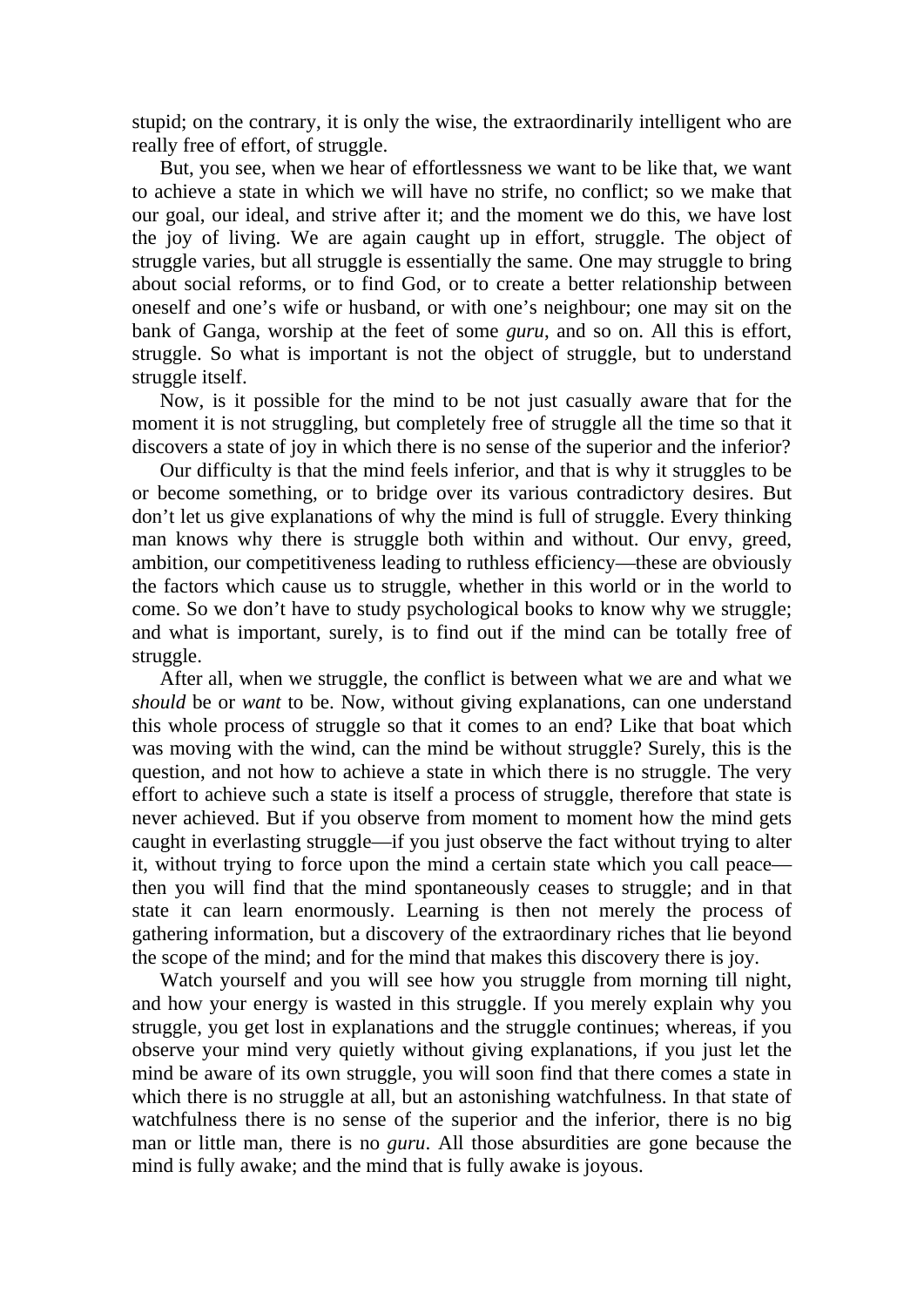### *Questioner: I want to do a certain thing, and though I have tried many times I have not been successful in doing it. Should I give up striving, or should I persist in this effort?*

KRISHNAMURTI: To be successful is to arrive, to get somewhere; and we worship success, do we not? When a poor boy grows up and becomes a multimillionaire, or an ordinary student becomes the prime minister, he is applauded, made much of; so every boy and girl wants in one way or another to succeed.

Now, is there such a thing as success, or is it only an idea which man pursues? Because the moment you arrive there is always a point further ahead at which you have yet to arrive. As long as you pursue success in any direction you are bound to be in strife, in conflict, are you not? Even when you have arrived, there is no rest for you, because you want to go still higher, you want to have more. Do you understand? The pursuit of success is the desire for the "more," and a mind that is constantly demanding the "more" is not an intelligent mind; on the contrary, it is a mediocre, stupid mind, because its demand for the "more" implies a constant struggle in terms of the pattern which society has set for it.

After all, what is contentment, and what is discontent? Discontent is the striving after the "more," and contentment is the cessation of that struggle; but you cannot come to contentment without understanding the whole process of the "more," and why the mind demands it.

If you fail an examination, for example, you have to take it again, do you not? Examinations in any case are most unfortunate, because they don't indicate anything significant, they don't reveal the true worth of your intelligence. Passing an examination is largely a trick of memory, or it may be a matter of chance; but you strive to pass your examinations, and if you don't succeed you keep at it. With most of us it is the same process in everyday life. We are struggling after something, and we have never paused to inquire if the thing we are after is worth struggling for. We have never asked ourselves if it's worth the effort, so we haven't yet discovered that it's not and withstood the opinion of our parents, of society, of all the Masters and *gurus*. It is only when we have understood the whole significance of the "more" that we cease to think in terms of failure and success.

You see, we are so afraid to fail, to make mistakes, not only in examinations but in life. To make a mistake is considered terrible because we will be criticized for it, somebody will scold us. But, after all, why should you not make a mistake? Are not all the people in the world making mistakes? And would the world cease to be in this horrible mess if you were never to make a mistake? If you are afraid of making mistakes you will never learn. The older people are making mistakes all the time, but they don't want *you* to make mistakes, and thereby they smother your initiative. Why? Because they are afraid that by observing and questioning everything, by experimenting and making mistakes you may find out something for yourself and break away from the authority of your parents, of society, of tradition. That is why the ideal of success is held up for you to follow; and success, you will notice, is always in terms of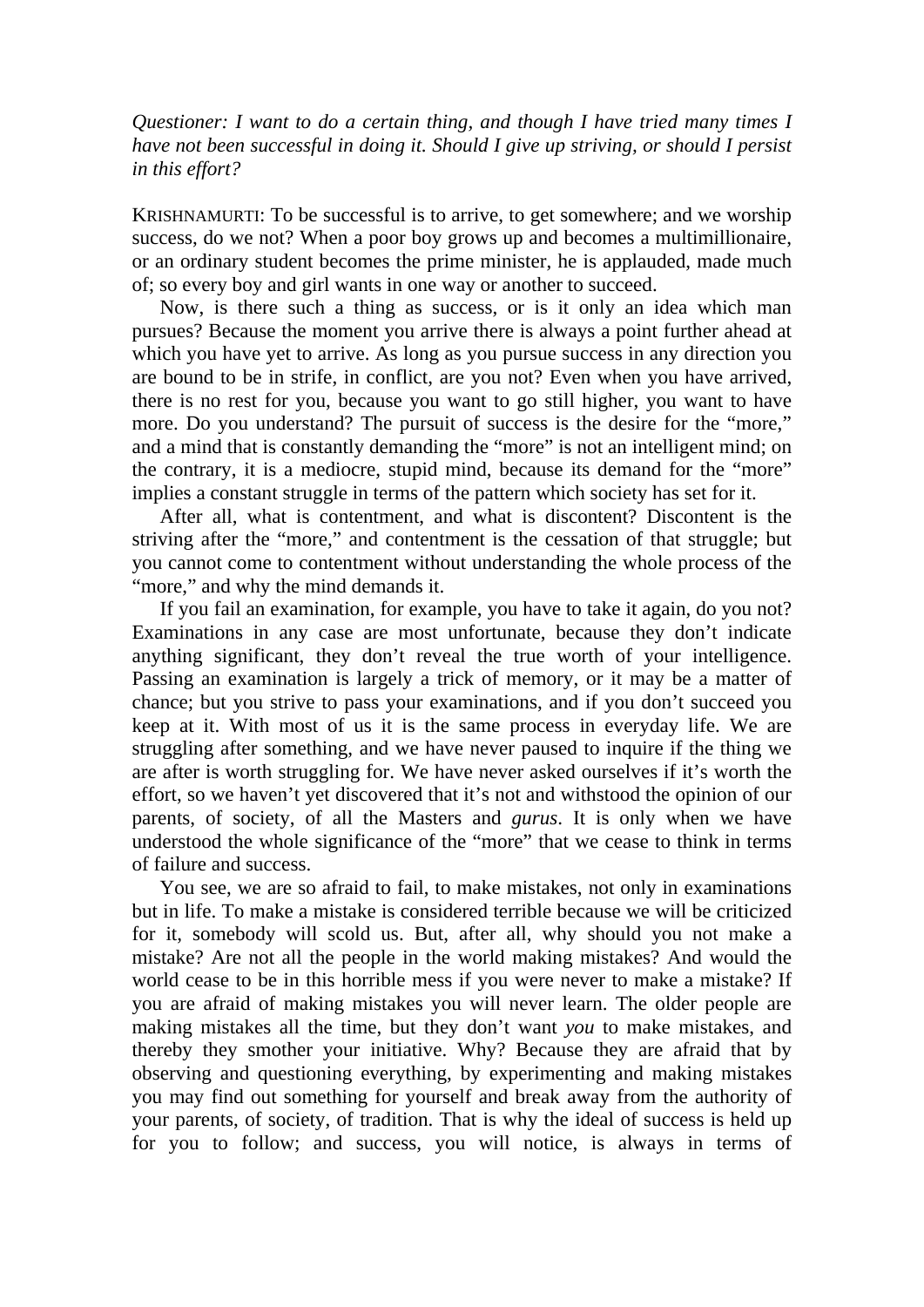respectability. Even the saint in his so-called spiritual achievements must become respectable, otherwise he has no recognition, no following.

So we are always thinking in terms of success, in terms of the "more"; and the "more" is evaluated by the respectable society. In other words, society has very carefully established a certain pattern according to which it pronounces you a success or a failure. But if you love to do something with all your being you are then not concerned with success and failure. No intelligent person is. But unfortunately there are very few intelligent people, and nobody tells you about all this. The whole concern of an intelligent person is to see the facts and understand the problem—which is not to think in terms of succeeding or failing. It is only when we don't really love what we are doing that we think in those terms.

*Questioner: Why are we fundamentally selfish? We may try our best to be unselfish in our behaviour, but when our own interests are involved we become self-absorbed and indifferent to the interests of others.* 

KRISHNAMURTI: I think it is very important not to call oneself either selfish or unselfish, because words have an extraordinary influence on the mind. Call a man selfish, and he is doomed; call him a professor, and something happens in your approach to him; call him a Mahatma, and immediately there is a halo around him. Watch your own responses and you will see that words like "lawyer," "businessman," "governor," "servant," "love," "God," have a strange effect on your nerves as well as on your mind. The word which denotes a particular function evokes the feeling of status; so the first thing is to be free of this unconscious habit of associating certain feelings with certain words, is it not? Your mind has been conditioned to think that the term "selfish" represents something very wrong, unspiritual, and the moment you apply that term to anything your mind condemns it. So when you ask this question, "Why are we fundamentally selfish?", it has already a condemnatory significance.

It is very important to be aware that certain words cause in you a nervous, emotional, or intellectual response of approval or condemnation. When you call yourself a jealous person, for example, immediately you have blocked further inquiry, you have stopped penetrating into the whole problem of jealousy. Similarly, there are many people who say they are working for brotherhood, yet everything they do is against brotherhood; but they don't see this fact because the word "brotherhood" means something to them and they are already persuaded by it; they don't inquire any further and so they never find out what are the facts irrespective of the neurological or emotional response which that word evokes.

So this is the first thing: to experiment and find out if you can look at facts without the condemnatory or laudatory implications associated with certain words. If you can look at the facts without feelings of condemnation or approval, you will find that in the very process of looking there is a dissolution of all the barriers which the mind has erected between itself and the facts.

Just observe how you approach a person whom people call a great man. The words "great man" have influenced you; the newspapers, the books, the followers all say he is a great man, and your mind has accepted it. Or else you take the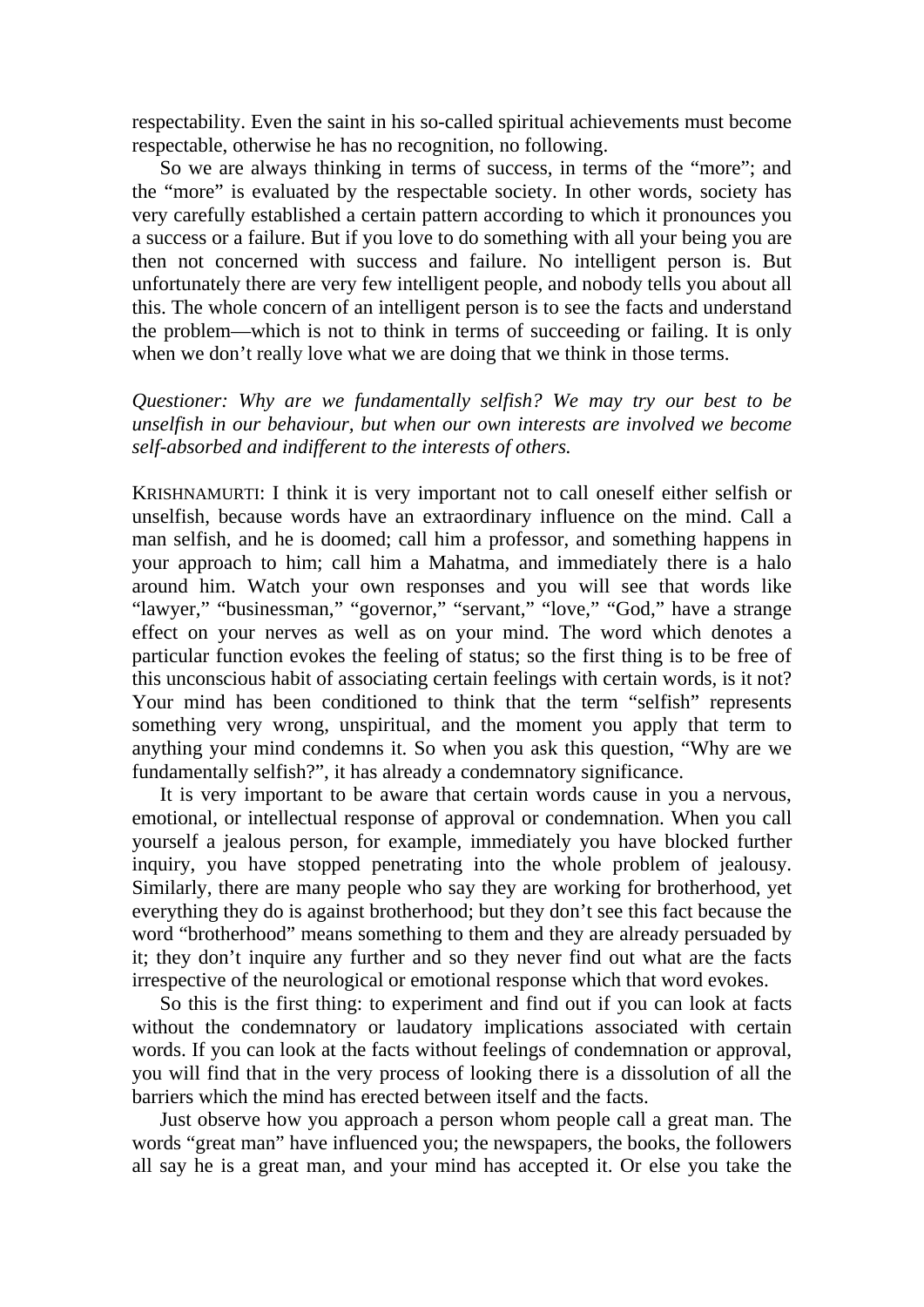opposite view and say, "How stupid, he is *not* a great man." Whereas, if you can dissociate your mind from all influence and simply look at the facts, then you will find that your approach is entirely different. In the same way, the word "villager," with its associations of poverty, dirt, squalor, or whatever it is, influences your thinking. But when the mind is free of influence, when it neither condemns nor approves but merely looks, observes, then it is not self-absorbed and there is no longer the problem of selfishness trying to be unselfish.

### *Questioner: Why is it that, from birth to death, the individual always wants to be loved, and that if he doesn't get this love he is not as composed and full of confidence as his fellow beings?*

KRISHNAMURTI: Do you think that his fellow beings are full of confidence? They may strut about, they may put on airs, but you will find that behind the show of confidence most people are empty, dull, mediocre, they have no real confidence at all. And why do we want to be loved? Don't you want to be loved by your parents, by your teachers, by your friends? And, if you are a grown-up, you want to be loved by your wife, by your husband, by your children—or by your *guru*. Why is there this everlasting craving to be loved? Listen carefully. You want to be loved because you do not love; but the moment you love, it is finished, you are no longer inquiring whether or not somebody loves you. As long as you demand to be loved, there is no love in you; and if you feel no love, you are ugly, brutish, so why should you be loved? Without love you are a dead thing; and when the dead thing asks for love, it is still dead. Whereas, if your heart is full of love, then you never ask to be loved, you never put out your begging bowl for someone to fill it. It is only the empty who ask to be filled, and an empty heart can never be filled by running after *gurus* or seeking love in a hundred other ways.

### *Questioner: Why do grown-up people steal?*

KRISHNAMURTI: Don't you sometimes steal? Haven't you known of a little boy stealing something he wants from another boy? It is exactly the same throughout life, whether we are young or old, only the older people do it more cunningly, with a lot of fine-sounding words; they want wealth, power, position, and they connive, contrive, philosophize to get it. They steal, but it is not called stealing, it is called by some respectable word. And why do we steal? First of all, because, as society is now constituted, it deprives many people of the necessities of life; certain sections of the populace have insufficient food, clothing and shelter, therefore they do something about it. There are also those who steal, not because they have insufficient food, but because they are what is called anti-social. For them stealing has become a game, a form of excitement—which means that they have had no real education. Real education is understanding the significance of life, not just cramming to pass examinations. There is also stealing at a higher level: the stealing of other people's ideas, the stealing of knowledge. When we are after the "more" in any form, we are obviously stealing.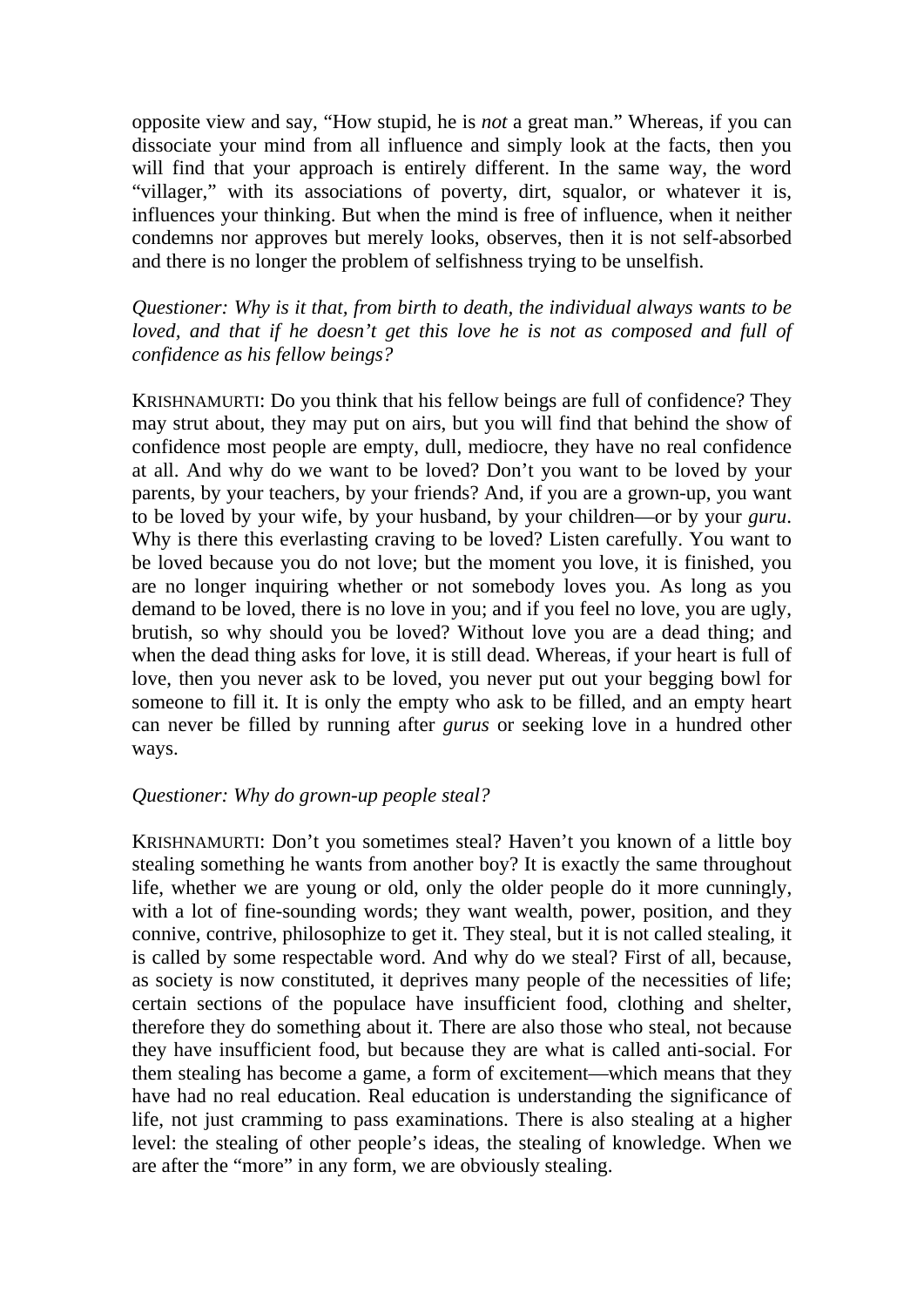Why is it that we are always asking, begging, wanting, stealing? Because in ourselves there is nothing; inwardly, psychologically we are like an empty drum. Being empty, we try to fill ourselves, not only by stealing things, but by imitating others. Imitation is a form of stealing: you are nothing but he is somebody, so you are going to get some of his glory by copying him. This corruption runs right through human life, and very few are free of it. So what is important is to find out whether the inward emptiness can ever be filled. As long as the mind is seeking to fill itself, it will always be empty. When the mind is no longer concerned with filling its own emptiness, only then does that emptiness cease to be.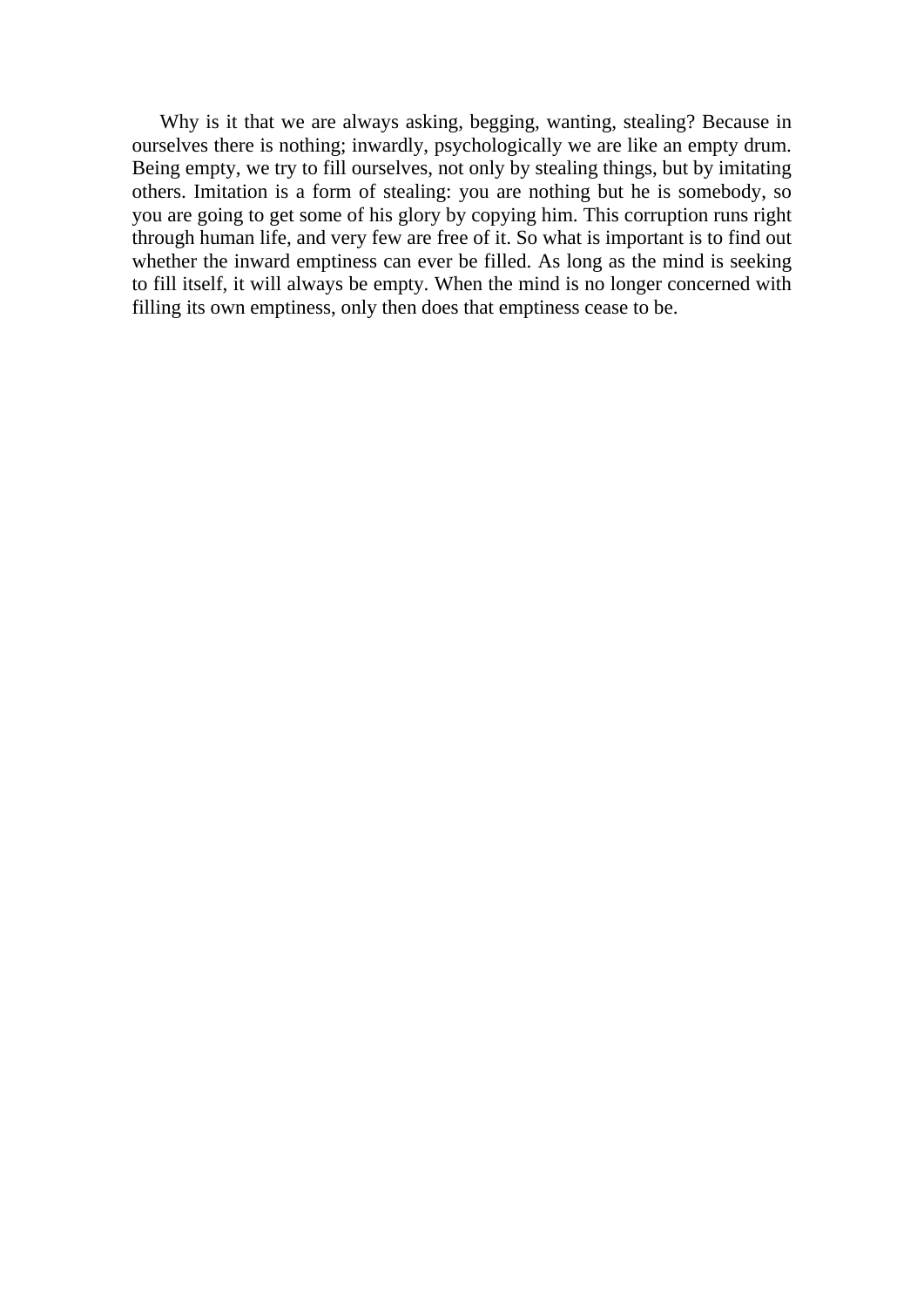# **26**

## **THE MIND IS NOT EVERYTHING**

You know, it is so nice just to be very quiet, to sit up straight with dignity, with poise—and that is as important as it is to look at those leafless trees. Have you noticed how lovely those trees are against the pale blue of the morning sky? The naked branches of a tree reveal its beauty; and trees also have an extraordinary beauty about them in the spring, in the summer and in the autumn. Their beauty changes with the seasons, and to notice this is as important as it is to consider the ways of our own life.

Whether we live in Russia, in America, or in India, we are all human beings; as human beings we have common problems, and it is absurd to think of ourselves as Hindus, Americans, Russians, Chinese, and so on. There are political, geographic, racial and economic divisions, but to emphasize the divisions only breeds antagonism and hatred. Americans may be for the moment far more prosperous, which means that they have more gadgets, more radios, more television sets, more of everything including a surplus of food, while in this country there is so much starvation, squalor, overpopulation and unemployment. But wherever we live we are all human beings, and as human beings we create our own human problems; and it is very important to understand that in thinking of ourselves as Hindus, Americans, or Englishmen, or as white, brown, black or yellow, we are creating needless barriers between ourselves.

One of our main difficulties is that modern education all over the world is chiefly concerned with making us mere technicians. We learn how to design jet planes, how to construct paved roads, how to build cars or run the latest nuclear submarines, and in the midst of all this technology we forget that we are human beings—which means that we are filling our hearts with the things of the mind. In America automation is releasing more and more people from long hours of labour, as it will presently be doing in this country, and then we shall have the immense problem of how to utilize our time. Huge factories now employing many thousands will probably be run by a few technicians; and what is to become of all the other human beings who used to work there and who will have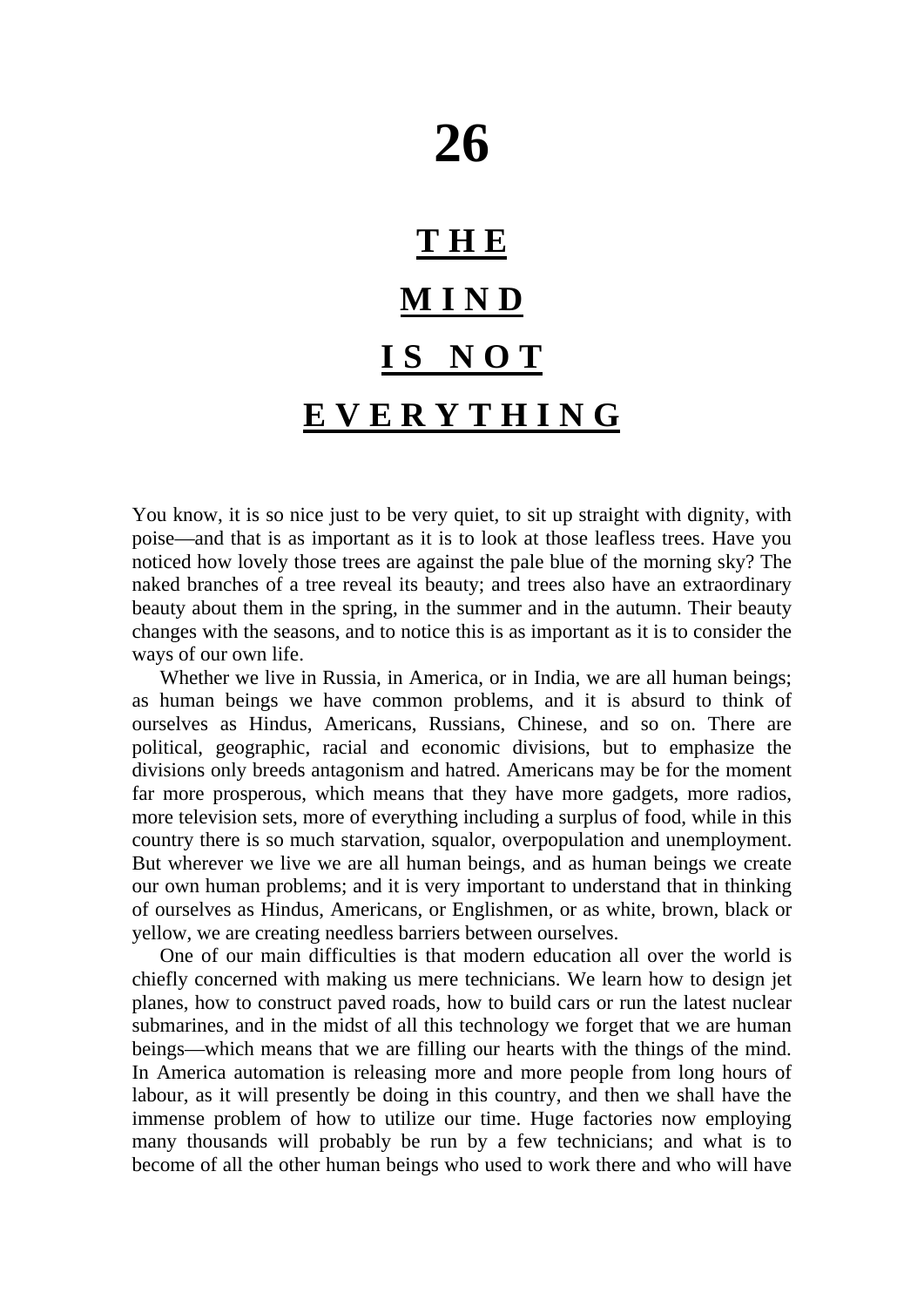so much time on their hands? Until education begins to take this and other human problems into account, our lives will be very empty.

Our lives are very empty now, are they not? You may have a college degree, you may get married and be well off, you may be very clever, have a great deal of information, know the latest books; but as long as you fill your heart with the things of the mind, your life is bound to be empty, ugly, and it will have very little meaning. There is beauty and meaning in life only when the heart is cleansed of the things of the mind.

You see, all this is our own individual problem, it is not some speculative problem that doesn't concern us. If as human beings we don't know how to care for the earth and the things of the earth, if we don't know how to love our children and are merely concerned with ourselves, with our personal or national advancement and success, we shall make our world hideous—which is what we are already doing. One country may become very rich, but its riches are a poison as long as there is another country which is starving. We are one humanity, the earth is ours to share, and with loving care it will produce food, clothing and shelter for us all.

So, the function of education is not merely to prepare you to pass a few examinations, but to help you understand this whole problem of living—in which is included sex, earning a livelihood, laughter, having initiative, being earnest and knowing how to think deeply. It is also our problem to find out what God is, because that is the very foundation of our life. A house cannot stand for long without a proper foundation, and all the cunning inventions of man will be meaningless if we are not seeking out what is God or truth.

The educator must be capable of helping you to understand this, for you have to begin in childhood, not when you are sixty. You will never find God at sixty, for at that age most people are worn out, finished. You must begin when you are very young, because then you can lay the right foundation so that your house will stand through all the storms that human beings create for themselves. Then you can live happily because your happiness is not dependent on anything, it is not dependent on *saris* and jewels, on cars and radios, on whether somebody loves or rejects you. You are happy not because you possess something, not because you have position, wealth, or learning, but because your life has meaning in itself. But that meaning is discovered only when you are seeking out reality from moment to moment—and reality is in everything, it is not to be found in the church, in the temple, in the mosque, or in some ritual.

To seek out reality we must know how to go about removing the dust of centuries that has settled upon it; and please believe me, that search for reality is true education. Any clever man can read books and accumulate information, achieve a position and exploit others, but that is not education. The study of certain subjects is merely a very small part of education; but there is a vast area of our life for which we are not educated at all, and to which we have no right approach.

To find out how to approach life so that our daily living, our radios, cars and airplanes have a meaning in relationship to something else which includes and transcends them all—*that* is education. In other words, education must begin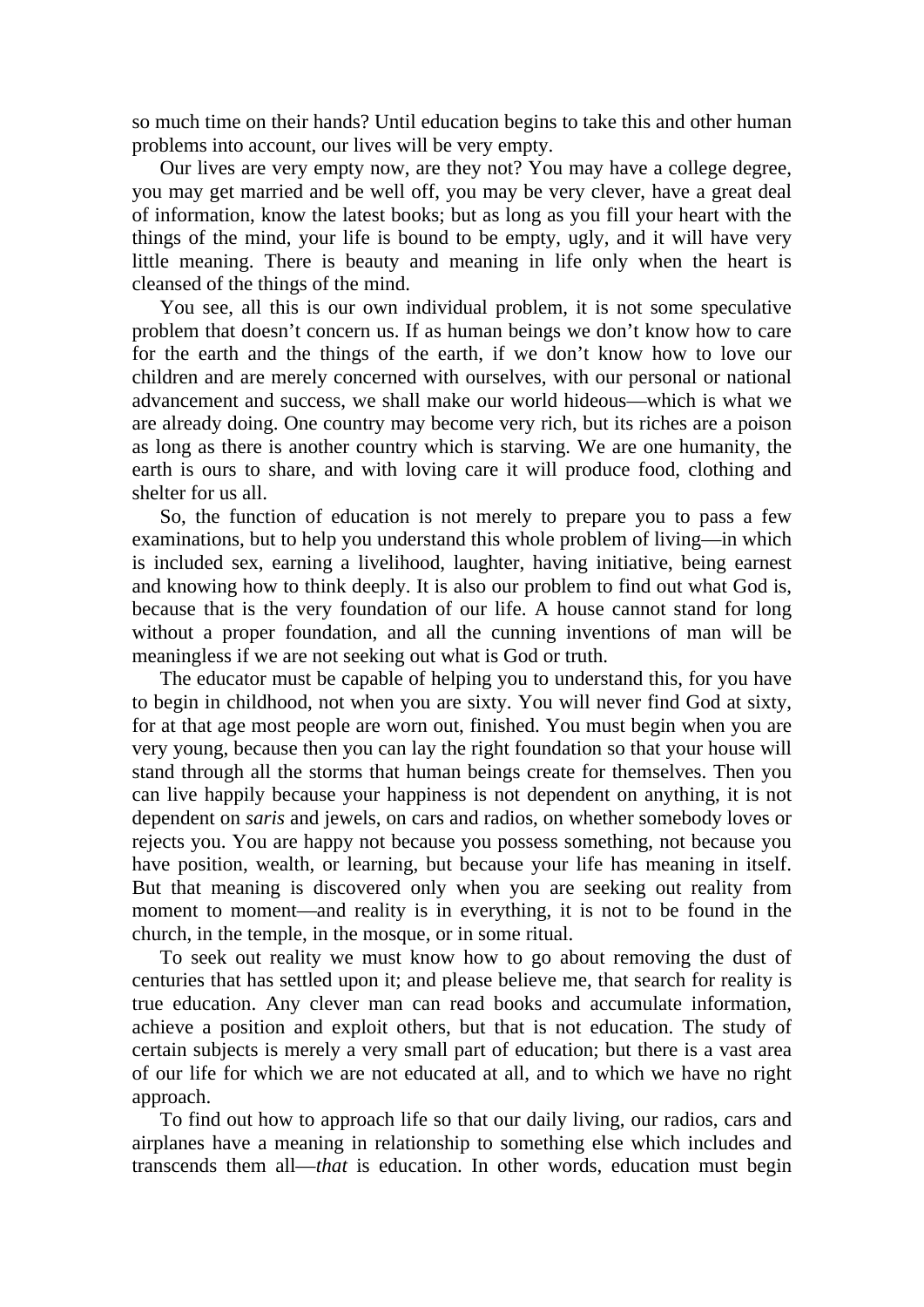with religion. But religion has nothing to do with the priest, with the church, with any dogma or belief. Religion is to love without motive, to be generous, to be good, for only then are we real human beings; but goodness, generosity, or love does not come into being save through the search for reality.

Unfortunately, this whole vast field of life is ignored by the so-called education of today. You are constantly occupied with books which have very little meaning, and with passing examinations which have still less meaning. They may get you a job, and that does have some meaning. But presently many factories will be run almost entirely by machines, and that is why we must begin now to be educated to use our leisure rightly—not in the pursuit of ideals, but to discover and understand the vast areas of our existence of which we are now unconscious and know nothing. The mind, with its cunning arguments, is not everything. There is something vast and immeasurable beyond the mind, a loveliness which the mind cannot understand. In that immensity there is an ecstasy, a glory; and the living in that, the experiencing of that is the way of education. Unless you have that kind of education, when you go out into the world you will perpetuate this hideous mess which past generations have created.

So, teachers and students, do think about all this. Don't complain, but put your shoulder to the wheel and help to create an institution where religion, in the right sense, is investigated, loved, worked out and lived. Then you will find that life becomes astonishingly rich—far richer than all the bank accounts in the world.

#### *Questioner: How did man come to have so much knowledge? How did he evolve materially? Whence does he draw such vast energies?*

KRISHNAMURTI: "How did man come to have so much knowledge?" That is fairly simple. You know something and pass it on to your children; they add a little more and pass it on to *their* children, and so on down through the ages. We gather knowledge little by little. Our great grandfathers did not know a thing about jet planes and the electronic marvels of today; but curiosity, necessity, war, fear and greed have brought about all this knowledge by degrees.

Now, there is a peculiar thing about knowledge. You may know a great deal, gather vast stores of information; but a mind that is clouded by knowledge, burdened with information, is incapable of discovery. It may use a discovery through knowledge and technique, but the discovery itself is something original which suddenly bursts upon the mind irrespective of knowledge; and it is this explosion of discovery that is essential. Most people, especially in this country, are so smothered by knowledge, by tradition, by opinion, by fear of what their parents or neighbours will say, that they have no confidence. They are like dead people—and that is what the burden of knowledge does to the mind. Knowledge is useful, but without something else it is also most destructive, and this is being shown by world events at the present time.

Look at what is happening in the world. There are all these marvellous inventions: radar which detects the approach of an airplane while still many miles away; submarines which can go submerged right around the world without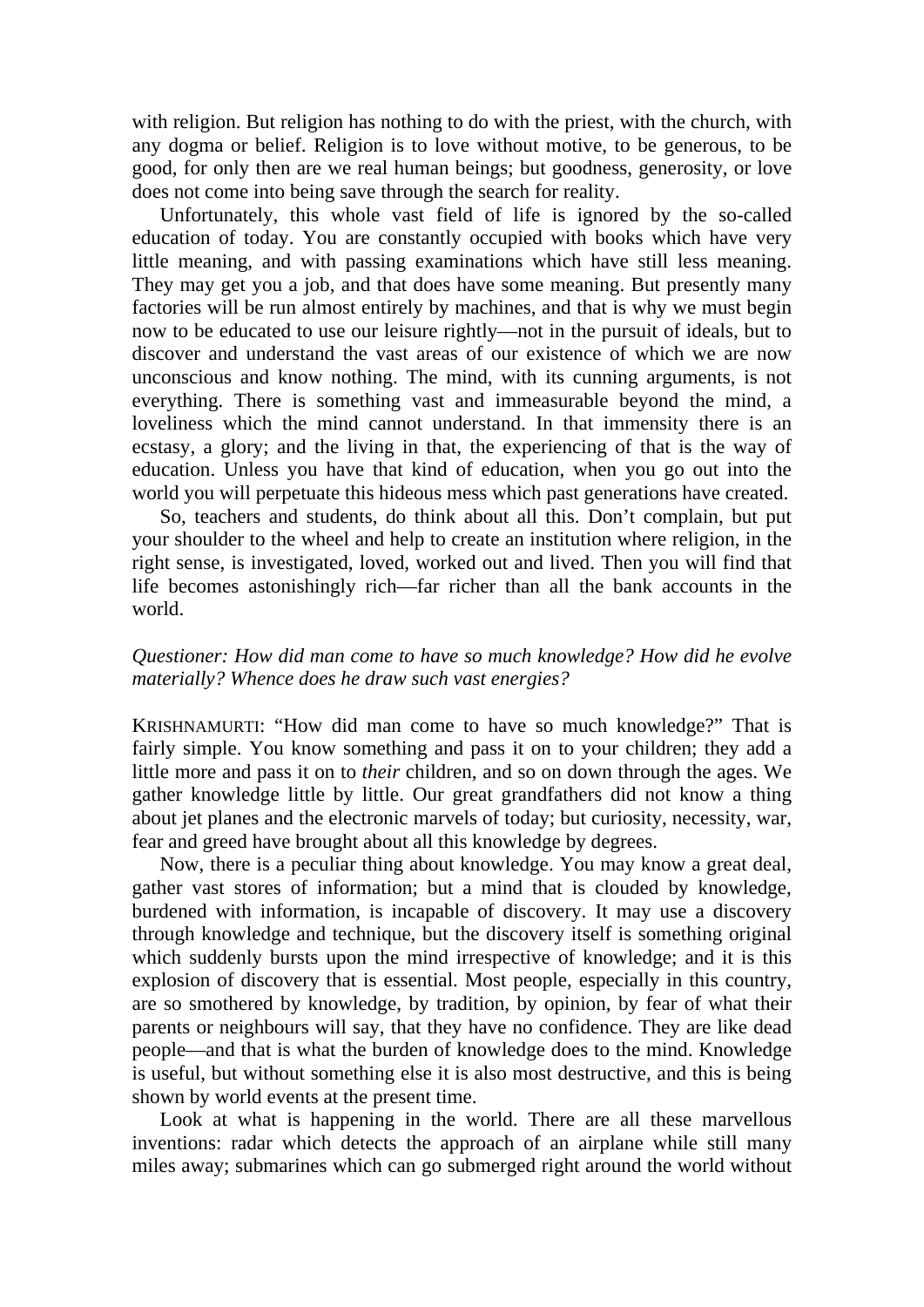once coming up; the miracle of being able to talk from Bombay to Banaras or New York, and so on. All this is the outcome of knowledge. But something else is missing, and therefore knowledge is misused; there is war, destruction, misery, and countless millions of people go hungry. They have only one meal a day, or even less—and you know nothing about all this. You only know your books and your own petty problems and pleasures in a particular corner of Banaras, Delhi, or Bombay. You see, we may have a great deal of knowledge, but without that something else by which man lives and in which there is joy, glory, ecstasy, we are going to destroy ourselves.

Materially it is the same thing: man has evolved materially through a gradual process. And whence does he draw such vast energies? The great inventors, the explorers and discoverers in every field must have had enormous energy, but most of us have very little energy, have we not? While we are young we play games, we have fun, we dance and sing; but when we grow up that energy is soon destroyed. Have you not noticed it? We become weary housewives, or we go to an office for endless hours day after day, month in and month out, merely to earn a livelihood; so naturally we have little or no energy. If we had energy we might destroy this rotten society, we might do the most disturbing things; therefore society sees to it that we don't have energy, it gradually smothers us through "education," through tradition, through so-called religion and culture. You see, the function of real education is to awaken our energy and make it explode, make it continuous, strong, passionate, and yet have spontaneous restraint and employ itself in the discovery of reality. Then that energy becomes immense, boundless, and it does not cause further misery but is in itself creator of a new society.

Do listen to what I am saying, don't brush it aside, because it is really important. Don't just agree or disagree, but find out for yourself if there is truth in what is being said. Don't be indifferent: be either hot or cold. If you see the truth of all this and are really hot about it, that heat, that energy will grow and bring about a new society. It will not dissipate itself by merely revolting within the present society, which is like decorating the walls of a prison.

So our problem, especially in education, is how to maintain whatever energy we have and give it more vitality, a greater exploding force. This is going to require a great deal of understanding, because the teachers themselves generally have very little energy; they are smothered with mere information and are all but drowned in their own problems, therefore they cannot help the student to awaken this creative energy. That is why the understanding of these things is as much the teacher's concern as it is the student's.

#### *Questioner: Why do my parents get angry when I say that I want to follow another religion?*

KRISHNAMURTI: First of all, they are attached to their own religion, they think it is the best if not the only religion in the world, so naturally they want you also to follow it. Furthermore, they want you to adhere to their particular manner of thinking, to their group, their race, their class. These are some of the reasons; and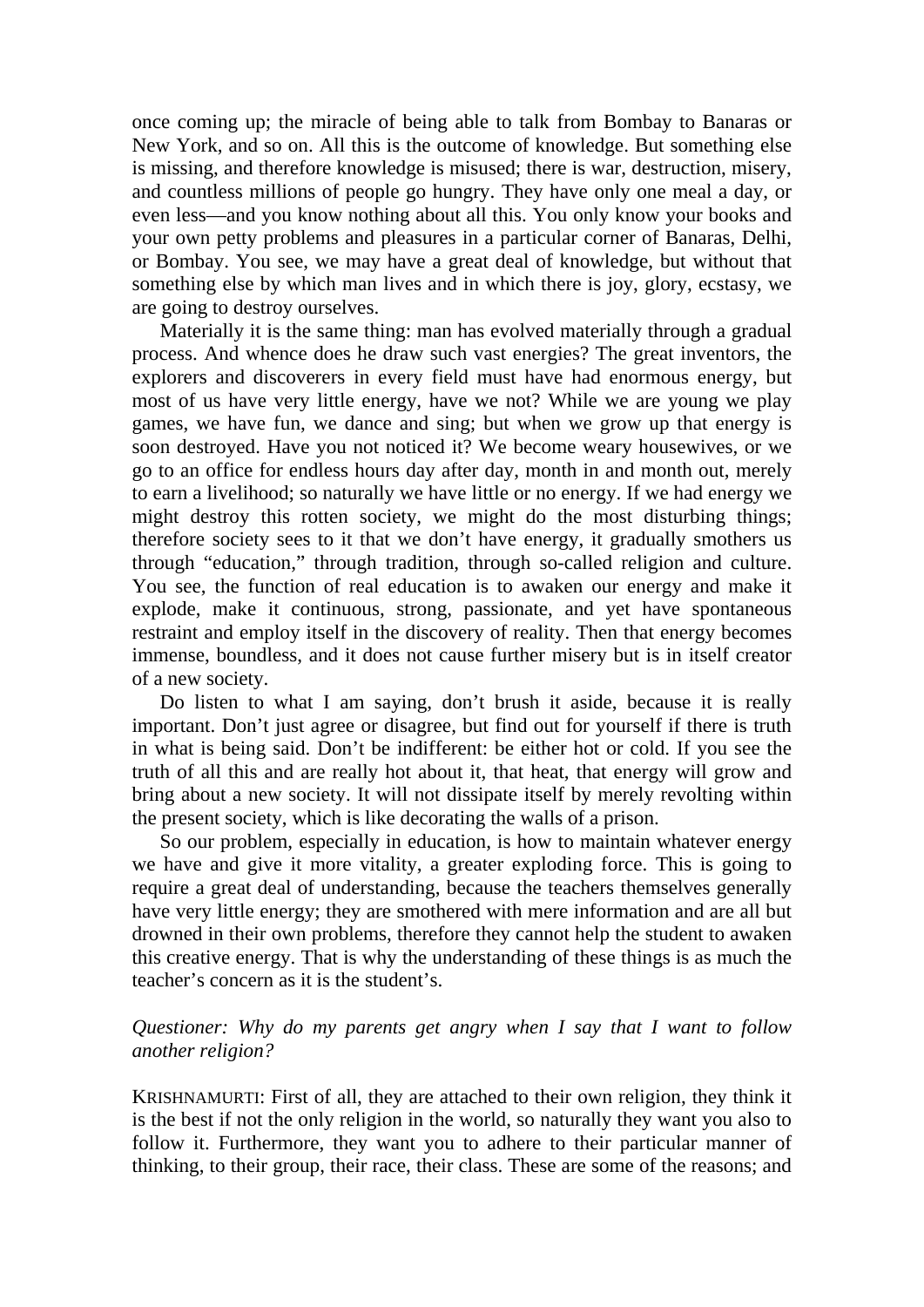also, you see, if you followed another religion you would become a nuisance, a trouble to the family.

But what has happened even when you do leave one organized religion to follow another? Have you not merely moved to another prison? You see, as long as the mind clings to a belief, it is held in a prison. If you are born a Hindu and become a Christian your parents may get angry, but that is a minor point. What is important is to see that when you join another religion you have merely taken on a new set of dogmas in place of the old. You may be a little more active, a little more this or that, but you are still within the prison of belief and dogma.

So don't exchange religions, which is merely to revolt within the prison, but break through the prison walls and find out for yourself what is God, what is truth. *That* has meaning, and it will give you enormous vitality, energy. But merely to go from one prison to another and quarrel about which prison is better—this is a child's game.

To break out of the prison of belief requires a mature mind, a thoughtful mind, a mind that perceives the nature of the prison itself and does not compare one prison with another. To understand something you cannot compare it with something else. Understanding does not come through comparison, it comes only when you examine the thing itself. If you examine the nature of organized religion you will see that all religions are essentially alike, whether Hinduism, Buddhism, Mohammedanism, Christianity—or communism, which is another form of religion, the very latest. The moment you understand the prison, which is to perceive all the implications of belief, of rituals and priests, you will never again belong to any religion; because only the man who is free of belief can discover that which lies beyond all belief, that which is immeasurable.

#### *Questioner: What is the real way to build up character?*

KRISHNAMURTI: To have character means, surely, to be able to withstand the false and hold on to the true; but to build character is difficult, because for most of us what is said by the book, by the teacher, by the parent, by the government is more important than to find out what we ourselves think. To think for oneself, to find out what is true and stand by it, without being influenced, whatever life may bring of misery or happiness—that is what builds character.

Say, for instance, you do not believe in war, not because of what some reformer or religious teacher has said, but because you have thought it out for yourself. You have investigated, gone into the question, meditated upon it, and for you all killing is wrong, whether it is killing to eat, killing out of hatred, or killing for the so-called love of one's country. Now, if you feel this very strongly and stick to it in spite of everything, regardless of whether you go to prison or are shot for it, as you may be in certain countries, then you will have character. Then character has quite a different meaning, it is not the character which society cultivates.

But, you see, we are not encouraged in this direction; and neither the educator nor the student has the vitality, the energy to think out and see what is true, and hold to it, letting the false go. But if you can do this then you won't follow any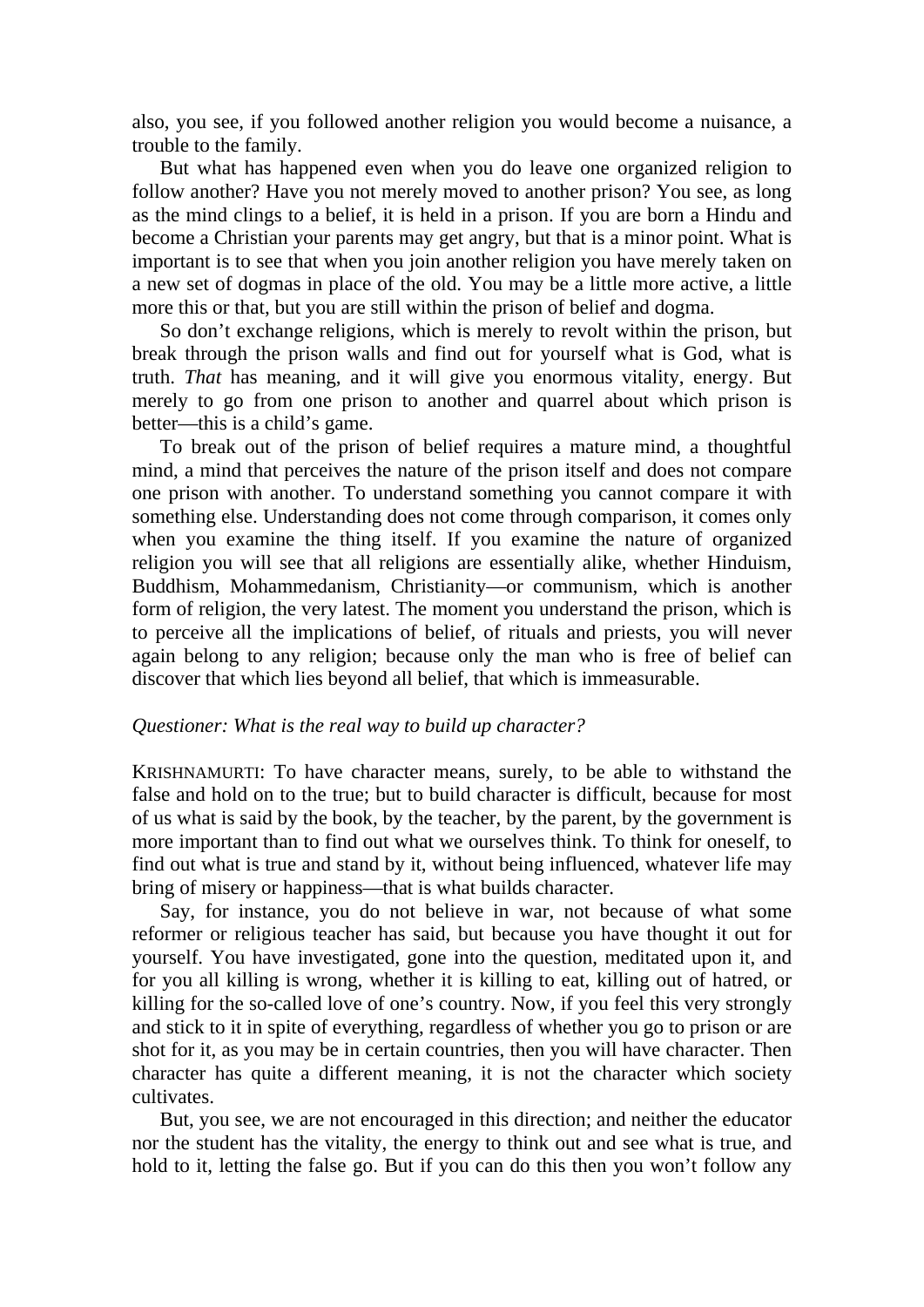political or religious leader, because you will be a light unto yourself; and the discovery and cultivation of that light, not only while you are young but throughout life, is education.

#### *Questioner: How does age stand in the way of realizing God?*

KRISHNAMURTI: What is age? Is it the number of years you have lived? That is part of age; you were born in such and such a year, and now you are fifteen, forty or sixty years old. Your body grows old—and so does your mind when it is burdened with all the experiences, miseries and weariness of life; and such a mind can never discover what is truth. The mind can discover only when it is young, fresh, innocent; but innocence is not a matter of age. It is not only the child that is innocent—he may not be—but the mind that is capable of experiencing without accumulating the residue of experience. The mind must experience, that is inevitable. It must respond to everything—to the river, to the diseased animal, to the dead body being carried away to be burnt, to the poor villagers carrying their burdens along the road, to the tortures and miseries of life—otherwise it is already dead; but it must be capable of responding without being held by the experience. It is tradition, the accumulation of experience, the ashes of memory, that make the mind old. The mind that dies every day to the memories of yesterday, to all the joys and sorrows of the past—such a mind is fresh, innocent, it has no age; and without that innocence, whether you are ten or sixty, you will not find God.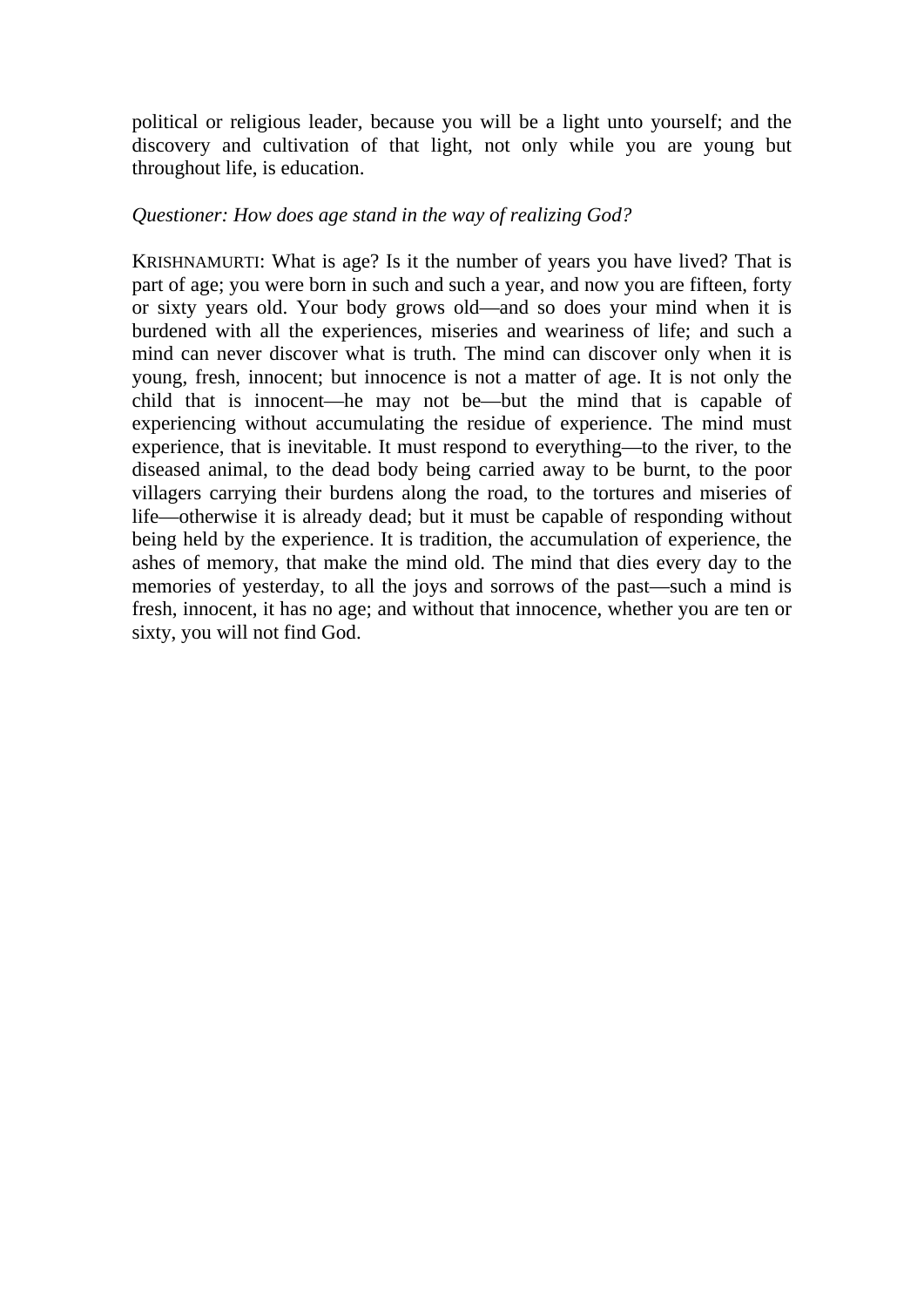## **27**

### **T O SEEK GOD**

One of the many problems confronting all of us, and especially those who are now being educated and must soon go out and face the world, is this question of reform. Various groups of people—the socialists, the communists, and reformers of every kind—are concerned with trying to bring about certain changes in the world, changes which are obviously necessary. Although in some countries there is a fair degree of prosperity, throughout the world there is still hunger, starvation, and millions of human beings have insufficient clothing and no proper place to sleep. And how is a fundamental reformation to take place without creating more chaos, more misery and strife? That is the real problem, is it not? If one reads a little history and observes present-day political trends, it becomes obvious that what we call reformation, however desirable and necessary, always brings in its wake still other forms of confusion and conflict; and to counteract this further misery, more legislation, more checks and counterchecks become necessary. Reformation creates new disorders; in putting these right, still further disorders are produced, and so the vicious circle continues. This is what we are faced with, and it is a process which seems to have no end.

Now, how is one to break through this vicious circle? Mind you, it is obvious that reformation is necessary; but is reformation possible without bringing about still further confusion? This seems to me to be one of the fundamental issues with which any thoughtful person must be concerned. The question is not what kind of reformation is necessary, or at what level, but whether any reformation is possible at all without bringing with it other problems which again create the need of reform. And what is one to do in order to break up this endless process? Surely, it is the function of education, whether in the small school or in the large university, to tackle this problem, not abstractly, theoretically, not by merely philosophizing or writing books about it, but by actually facing it in order to find out how to solve it. Man is caught in this vicious circle of reformation which always needs further reform and, if it is not broken up, our problems can have no solution.

So, what kind of education, what kind of thinking is necessary to break up this vicious circle? What action will put an end to the increase of problems in all our activities? Is there any movement of thought, in any direction, that can free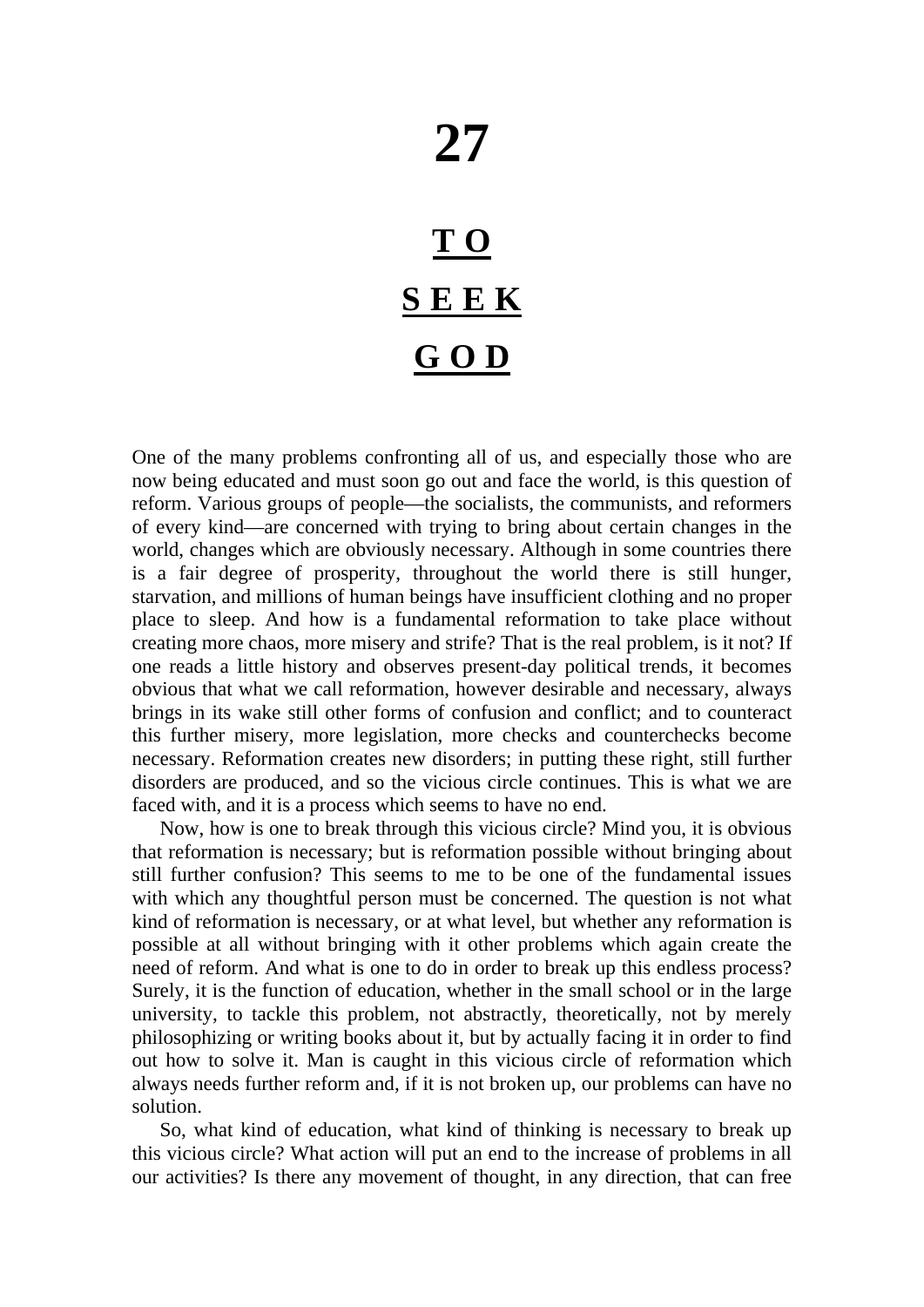man from this manner of living, the reformation of which always needs further reform? In other words, is there an action which is not born of reaction?

I think there is a way of life in which there is not this process of reformation breeding further misery, and that way may be called religious. The truly religious person is not concerned with reform, he is not concerned with merely producing a change in the social order; on the contrary, he is seeking what is true, and that very search has a transforming effect on society. That is why education must be principally concerned with helping the student to seek out truth or God, and not merely preparing him to fit into the pattern of a given society.

I think it is very important to understand this while we are young; because, as we grow older and begin to set aside our little amusements and distractions, our sexual appetites and petty ambitions, we become more keenly aware of the immense problems confronting the world, and then we want to do something about them, we want to bring about some kind of amelioration. But unless we are deeply religious we shall only create more confusion, further misery; and religion has nothing to do with priests, churches, dogmas, or organized beliefs. These things are not religion at all, they are merely social conveniences to hold us within a particular pattern of thought and action; they are the means of exploiting our credulity, hope and fear. Religion is the seeking out of what is truth, what is God, and this search requires enormous energy, wide intelligence, subtle thinking. It is in this very seeking of the immeasurable that there is right social action, not in the so-called reformation of a particular society.

To find out what is truth there must be great love and a deep awareness of man's relationship to all things—which means that one is not concerned with one's own progress and achievements. The search for truth is true religion, and the man who is seeking truth is the only religious man. Such a man, because of his love, is outside of society, and his action upon society is therefore entirely different from that of the man who is in society and concerned with its reformation. The reformer can never create a new culture. What is necessary is the search of the truly religious man, for this very search brings about its own culture and it is our only hope. You see, the search for truth gives an explosive creativeness to the mind, which is true revolution, because in this search the mind is uncontaminated by the edicts and sanctions of society. Being free of all that, the religious man is able to find out what is true; and it is the discovery of what is true from moment to moment that creates a new culture.

That is why it is very important for you to have the right kind of education. For this the educator himself must be rightly educated so that he will not regard teaching merely as a means of earning a livelihood, but will be capable of helping the student to put aside all dogmas and not be held by any religion or belief. The people who come together on the basis of religious authority, or to practise certain ideals, are all concerned with social reform, which is merely the decorating of the prison walls. Only the truly religious man is truly revolutionary; and it is the function of education to help each one of us to be religious in the true sense of the word, for in that direction alone lies our salvation.

*Questioner: I want to do social work, but I don't know how to start.*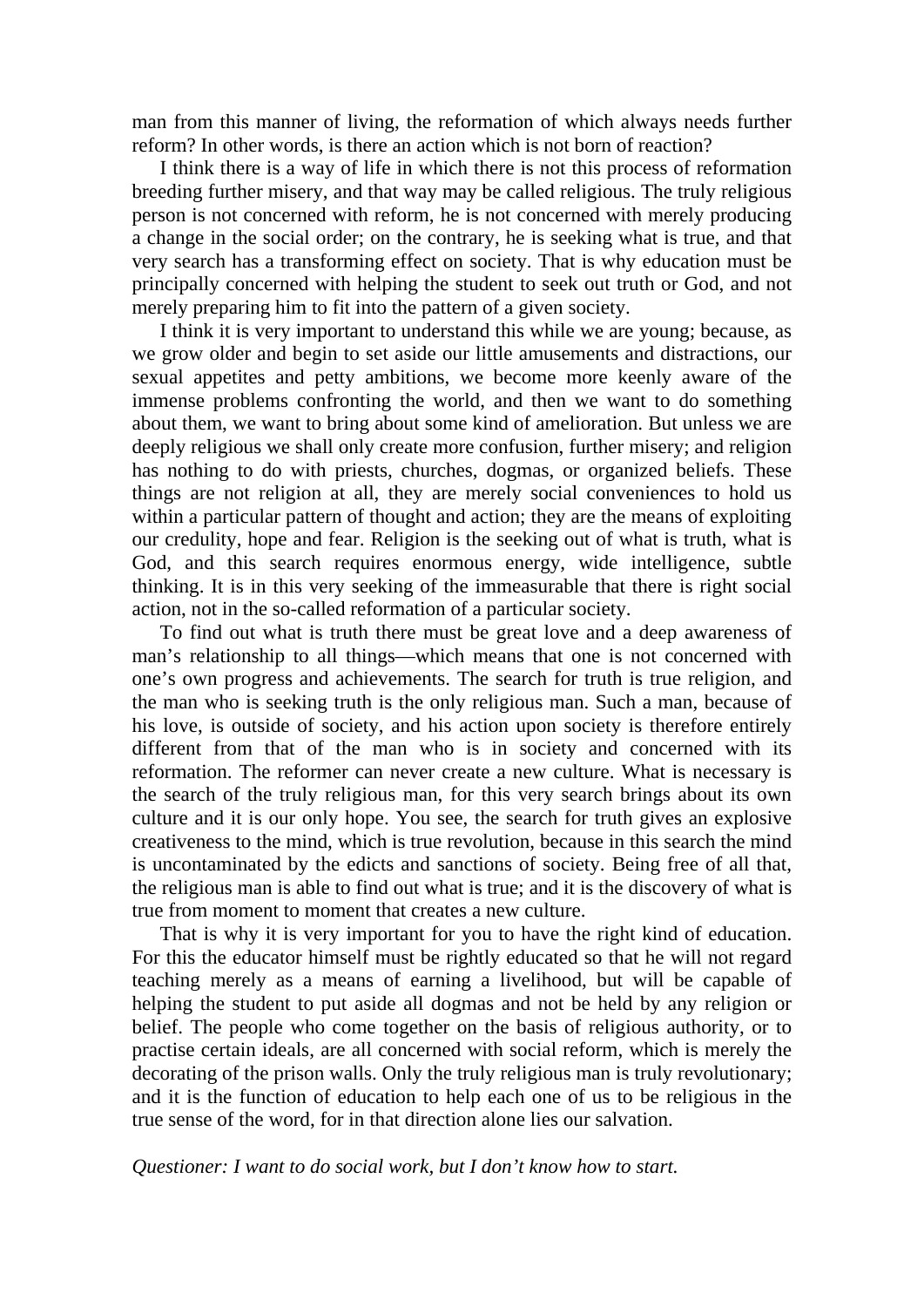KRISHNAMURTI: I think it is very important to find out not how to start, but why you want to do social work at all. Why do you want to do social work? Is it because you see misery in the world—starvation, disease, exploitation, the brutal indifference of great wealth side by side with appalling poverty, the enmity between man and man? Is that the reason? Do you want to do social work because in your heart there is love and therefore you are not concerned with your own fulfilment? Or is social work a means of escape from yourself? Do you understand? You see, for example, all the ugliness involved in orthodox marriage, so you say, "I shall never get married," and you throw yourself into social work instead; or perhaps your parents have urged you into it, or you have an ideal. If it is a means of escape, or if you are merely pursuing an ideal established by society, by a leader or a priest, or by yourself, then any social work you may do will only create further misery. But if you have love in your heart, if you are seeking truth and are therefore a truly religious person, if you are no longer ambitious, no longer pursuing success, and your virtue is not leading to respectability—then your very life will help to bring about a total transformation of society.

I think it is very important to understand this. When we are young, as most of you are, we want to do something, and social work is in the air; books tell about it, the newspapers do propaganda for it, there are schools to train social workers, and so on. But you see, without self-knowledge, without understanding yourself and your relationships, any social work you do will turn to ashes in your mouth.

It is the happy man, not the idealist or the miserable escapee, who is revolutionary; and the happy man is not he who has many possessions. The happy man is the truly religious man, and his very living is social work. But if you become merely one of the innumerable social workers, your heart will be empty. You may give away your money, or persuade other people to contribute theirs, and you may bring about marvellous reforms; but as long as your heart is empty and your mind full of theories, your life will be dull, weary, without joy. So, first understand yourself, and out of that self-knowledge will come action of the right kind.

#### *Questioner: Why is man so callous?*

KRISHNAMURTI: That is fairly simple, is it not? When education limits itself to conveying knowledge and preparing the student for a job, when it merely holds up ideals and teaches him to be concerned with his own success, obviously man becomes callous. You see, most of us have no love in our hearts. We never look at the stars or delight in the whispering waters; we never observe the dance of moonlight on a rushing stream or watch the flight of a bird. We have no song in our hearts; we are always occupied; our minds are full of schemes and ideals to save mankind; we profess brotherhood, and our very look is a denial of it. That is why it is important to have the right kind of education while we are young, so that our minds and our hearts are open, sensitive, eager. But that eagerness, that energy, that explosive understanding is destroyed when we are afraid; and most of us are afraid. We are afraid of our parents, of our teachers, of the priest, of the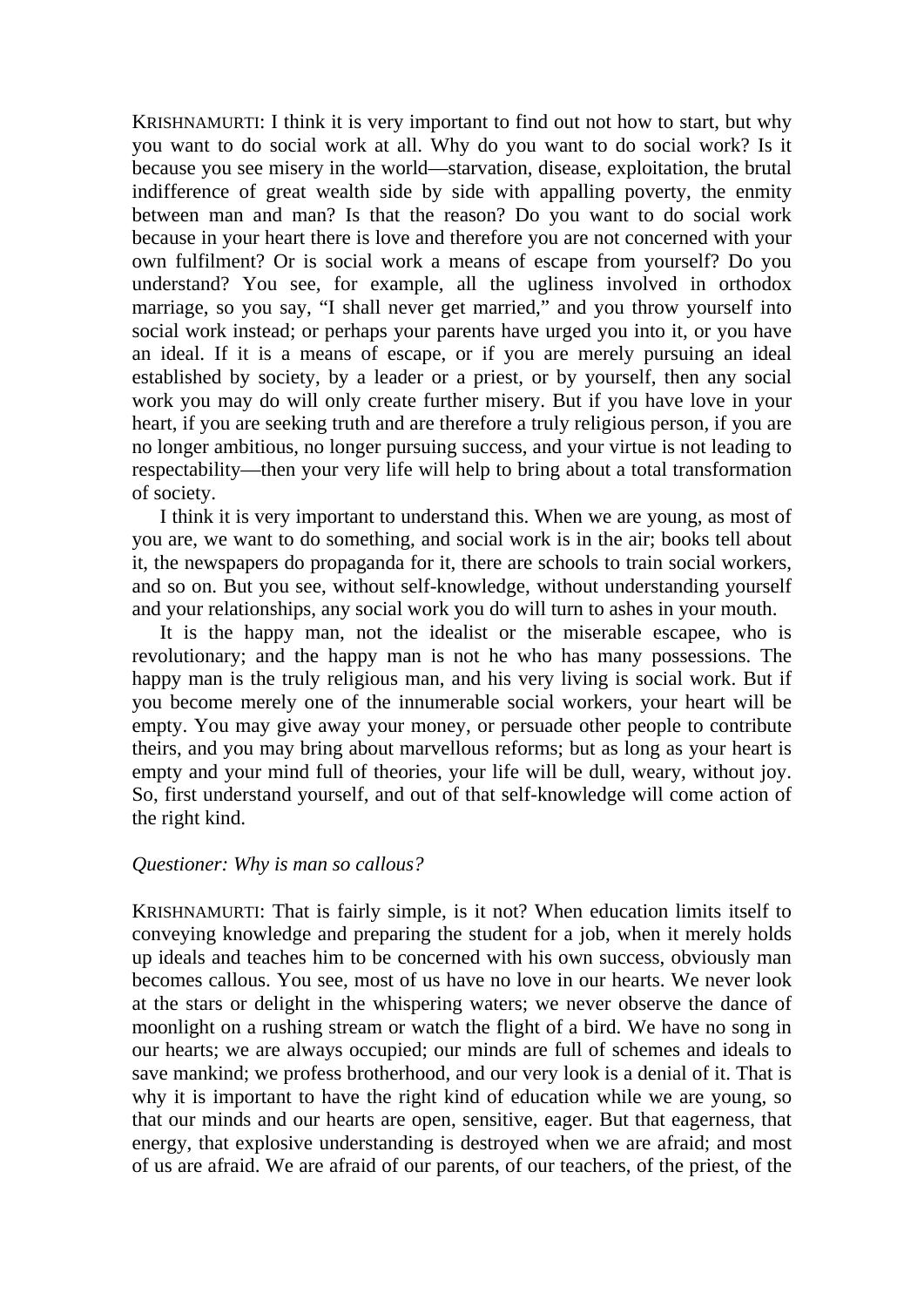government, of the boss; we are afraid of ourselves. So life becomes a thing of fear, of darkness, and that is why man is callous.

#### *Questioner: Can one refrain from doing whatever one likes and still find the way to freedom?*

KRISHNAMURTI: You know, it is one of the most difficult things to find out what we want to do, not only while we are adolescent, but throughout life. And unless you find out for yourself what you really want to do with your whole being, you will end by doing something which holds no vital interest for you, and then your life will be miserable; and, being miserable, you will seek distraction in cinemas, in drink, in reading innumerable books, in some kind of social reform and all the rest of it.

So, can the educator help you to find out what it is you want to do right through life, irrespective of what your parents and society may want you to do? That is the real question, is it not? Because, if once you discover what you love to do with your whole being, then you are a free man; then you have capacity, confidence, initiative. But if, without knowing what you really love to do, you become a lawyer, a politician, this or that, then there will be no happiness for you, because that very profession will become the means of destroying yourself and others.

You must find out for yourself what it is you love to do. Don't think in terms of choosing a vocation in order to fit into society, because in that way you will never discover what you love to do. When you love to do something, there is no problem of choice. When you love, and let love do what it will, there is right action, because love never seeks success, it is never caught up in imitation; but if you give your life to something which you don't love, you will never be free.

But merely doing whatever you like is not doing what you love to do. To find out what you really love to do requires a great deal of penetration, insight. Don't begin by thinking in terms of earning a livelihood; but if you discover what it is you love to do, then you will have a means of livelihood.

#### *Questioner: Is it true that only the pure can be really fearless?*

KRISHNAMURTI: Don't have ideals of purity, chastity, brotherhood, non-violence and all the rest of it, because they have no meaning. Don't *try* to be courageous, because that is merely a reaction to fear. To be fearless requires immense insight, an understanding of the whole process of fear and its cause.

You see, there is fear as long as you want to be secure—secure in your marriage, secure in your job, in your position, in your responsibility, secure in your ideas, in your beliefs, secure in your relationship to the world or in your relationship to God. The moment the mind seeks security or gratification in any form, at any level, there is bound to be fear; and what is important is to be aware of this process and understand it. It is not a matter of so-called purity. The mind which is alert, watchful, which is free of fear, is an innocent mind; and it is only the innocent mind that can understand reality, truth or God.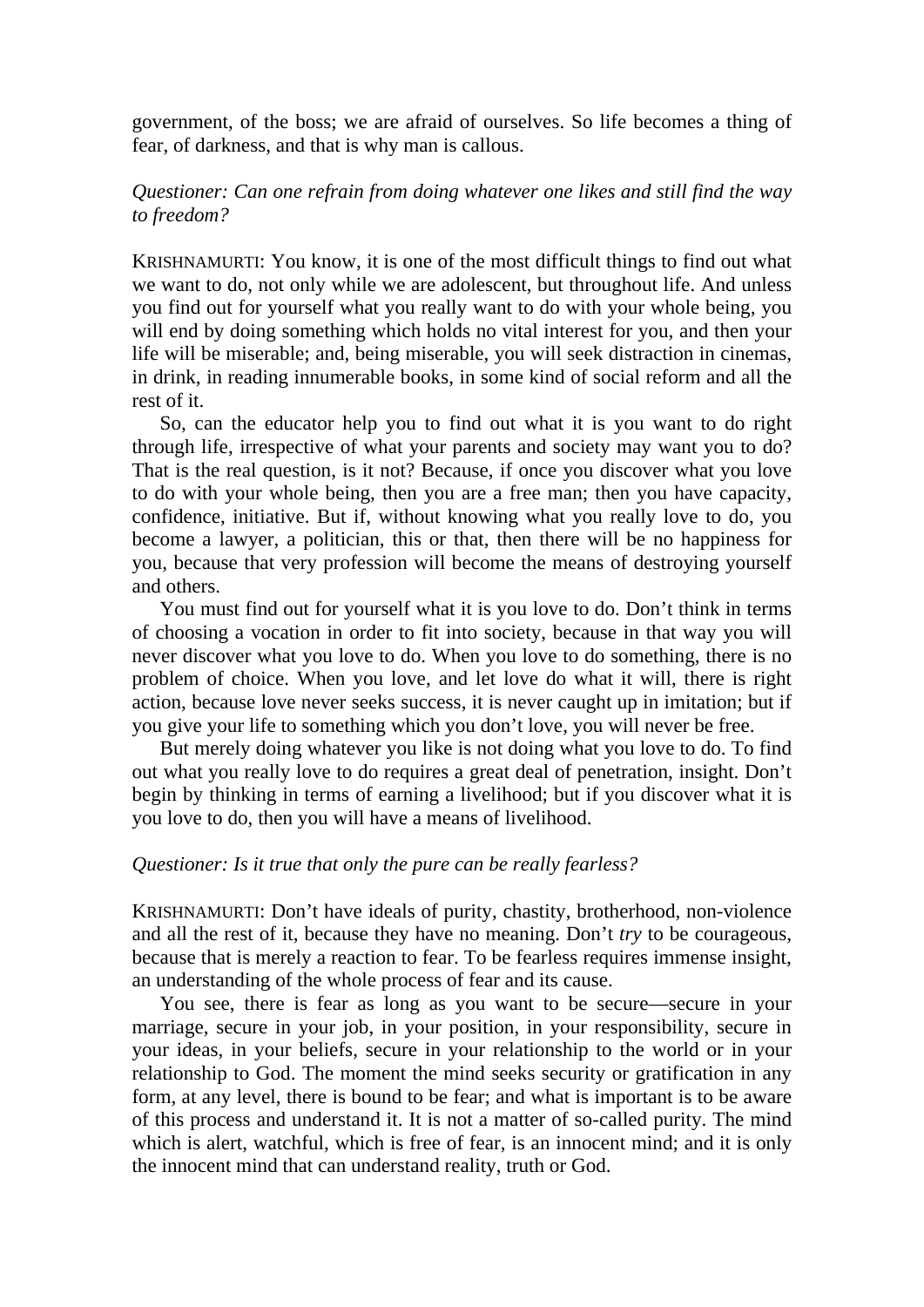Unfortunately, in this country as elsewhere, ideals have assumed extraordinary importance, the ideal being the what *should* be: I should be nonviolent, I should be good, and so on. The ideal, the what *should* be, is always somewhere far away, and therefore it never *is*. Ideals are a curse because they prevent you from thinking directly, simply and truly, when you are faced with facts. The ideal, the what *should* be, is an escape from what *is*. The what *is* is the fact that you are afraid—afraid of what your parents will say, of what people will think, afraid of society, afraid of disease, death; and if you face what *is*, look at it, go into it even though it brings you misery, and understand it, then you will find that your mind becomes extraordinarily simple, clear; and in that very clarity there is the cessation of fear. Unfortunately we are educated in all the philosophical absurdities of ideals, which are merely postponement; they have no validity at all.

You have the ideal of non-violence, for example; but are you non-violent? So why not face your violence, why not look at what you are? If you observe your own greed, your ambition, your pleasures and distractions, and begin to understand all that, you will find that time as a means of progress, as a means of achieving the ideal has come to an end. You see, the mind invents time in which to achieve, and therefore it is never quiet, never still. A still mind is innocent, fresh, though it may have had a thousand years of experience, and that is why it is able to resolve the difficulties of its own existence in relationship.

#### *Questioner: Man is the victim of his own desires, which create many problems. How can he bring about a state of desirelessness?*

KRISHNAMURTI: Wanting to bring about a state of desirelessness is merely a trick of the mind. Seeing that desire creates misery and wanting to escape from it, the mind projects the ideal of desirelessness and then asks, "How am I to achieve that ideal?" And then what happens? In order to be desireless you suppress your desire, do you not? You throttle your desire, you try to kill it, and then you think you have achieved a state of desirelessness—which is all false.

What is desire? It is energy, is it not? And the moment you throttle your energy you have made yourself dull, lifeless. That is what has happened in India. All the so-called religious men have throttled their desire; there are very few who think and are free. So, what is important is not to throttle desire, but to understand energy and the utilization of energy in the right direction.

You see, when you are young you have abounding energy—energy that makes you want to skip over the hills, reach for the stars. Then, society steps in and tells you to hold that energy within the walls of the prison which it calls respectability. Through education, through every form of sanction and control, that energy is gradually crushed out. But you need *more* energy, not less, because without immense energy you will never find out what is true. So the problem is not how to curtail energy, but how to maintain and increase it, how to make it independent and continuous—but not at the behest of any belief or society—so that it becomes the movement towards truth, God. Then energy has quite a different significance. As a pebble thrown into a calm lake creates an ever-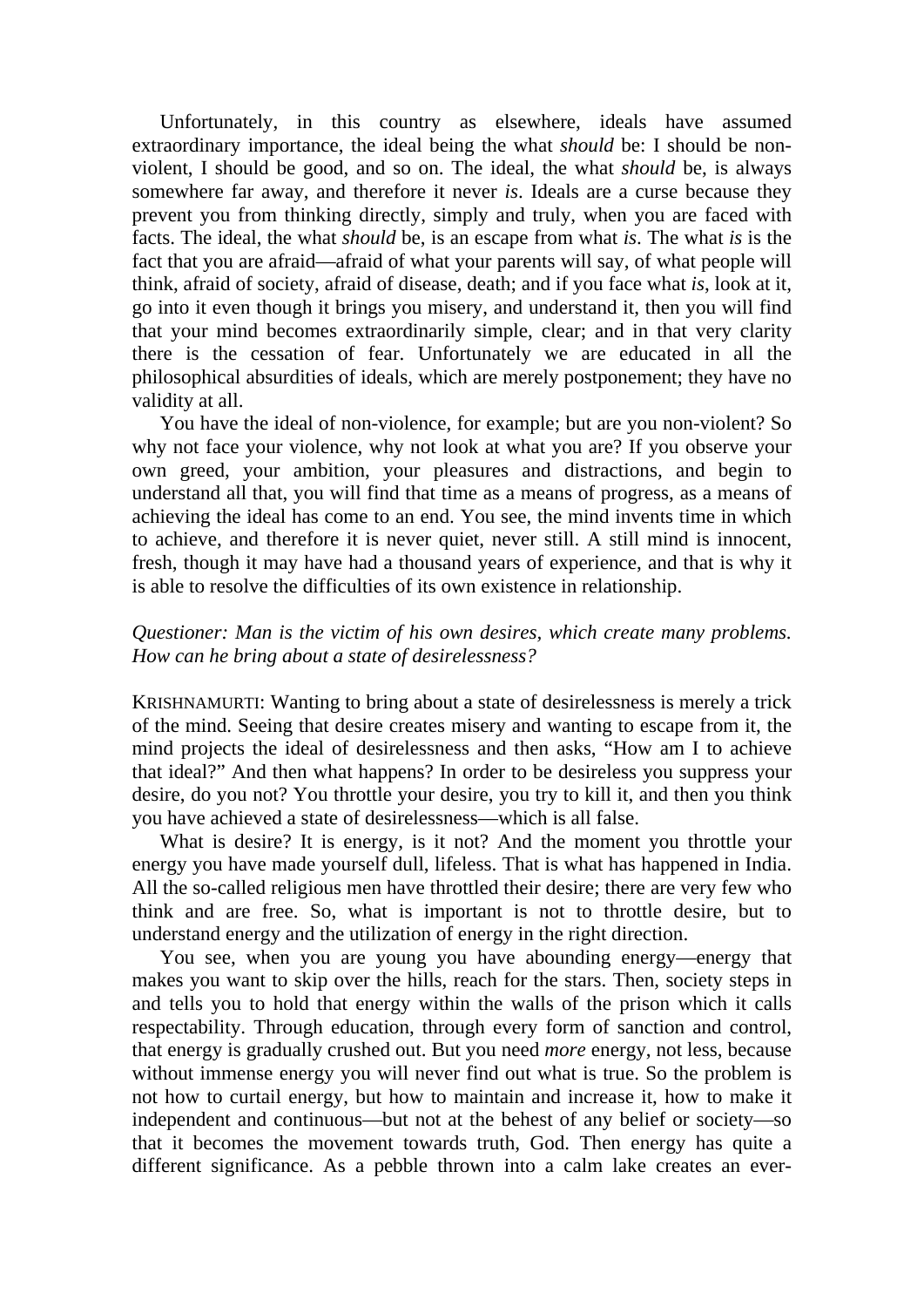widening circle, so the action of energy in the direction of what is true creates the waves of a new culture. Then, energy is limitless, immeasurable, and that energy is God.